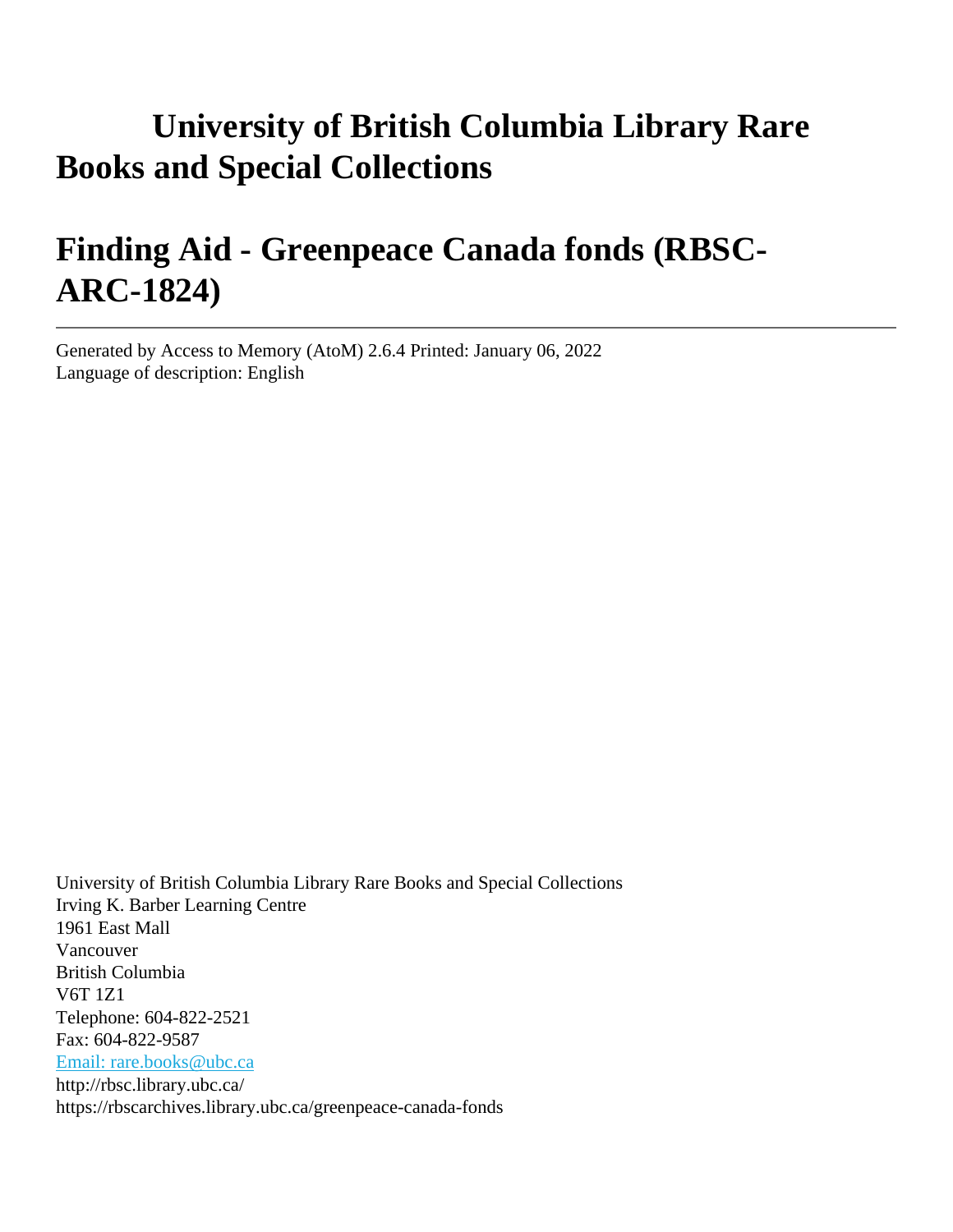## **Table of contents**

| 41 |    |
|----|----|
|    |    |
|    |    |
|    |    |
|    |    |
|    |    |
|    |    |
|    | 59 |
|    | 60 |
|    | 63 |
|    | 66 |
|    | 68 |
|    | 69 |
|    | 78 |
|    | 79 |
|    |    |
|    | 99 |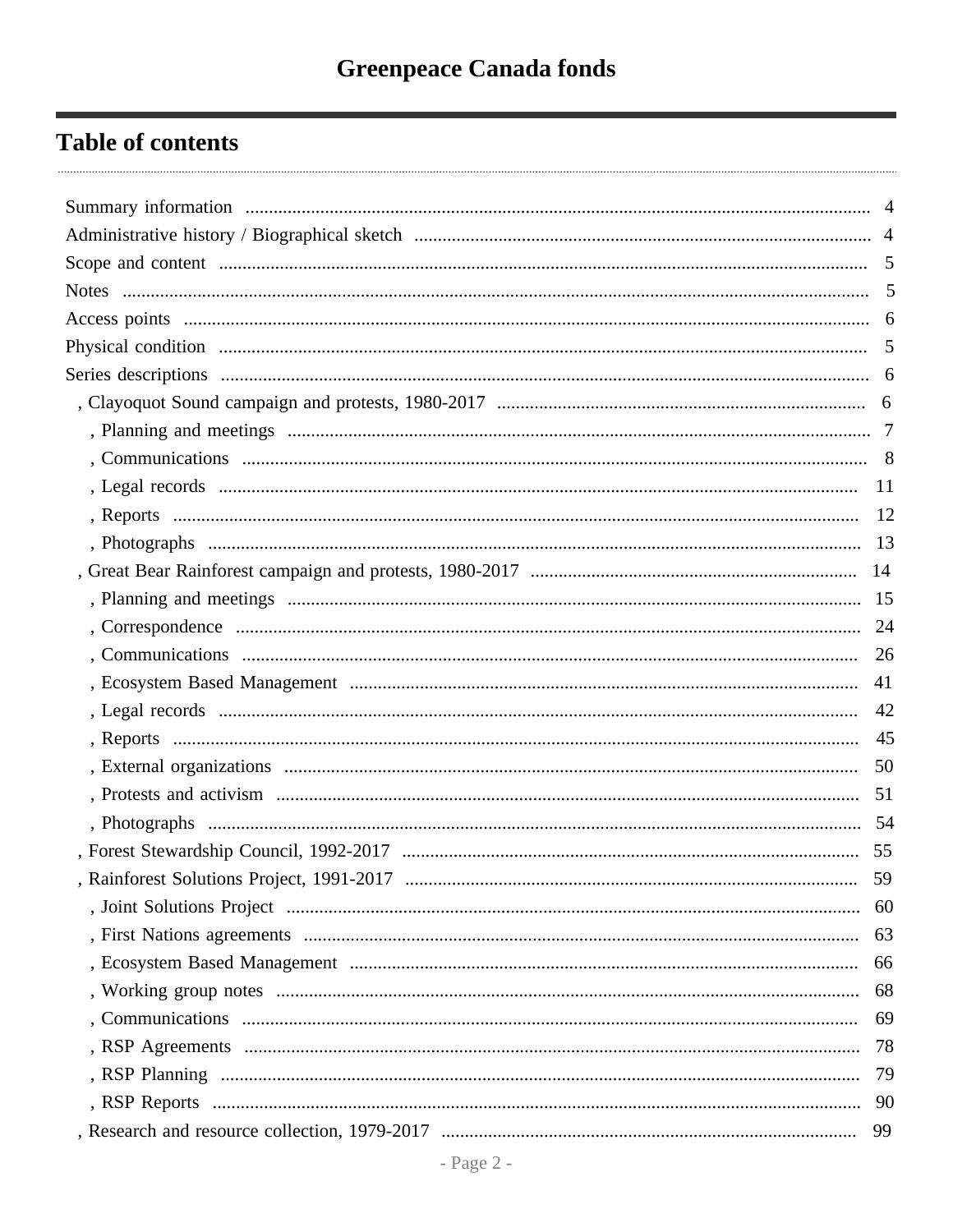# **Greenpeace Canada fonds**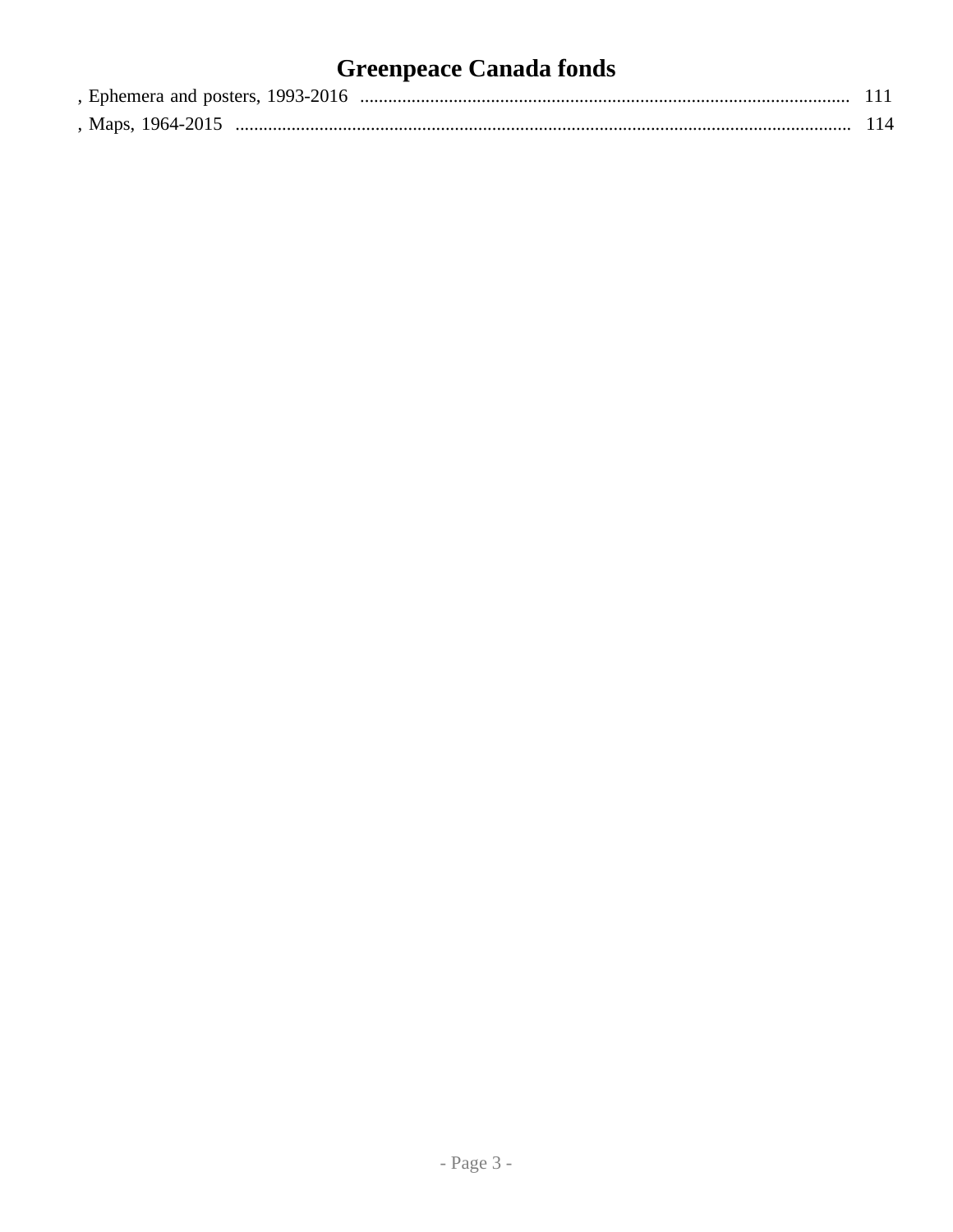<span id="page-3-0"></span>

| <b>Repository:</b>                           | University of British Columbia Library Rare Books and Special<br>Collections                                          |
|----------------------------------------------|-----------------------------------------------------------------------------------------------------------------------|
| <b>Title:</b>                                | Greenpeace Canada fonds                                                                                               |
| Reference code:                              | RBSC-ARC-1824                                                                                                         |
| Date:                                        | 1964-2017 (date of creation)                                                                                          |
| <b>Physical description:</b>                 | 17.6 m of textual records and other material                                                                          |
| Dates of creation,<br>revision and deletion: | Authority record and fonds, series, and subseries descriptions were<br>completed by Graeme Niedtner in December 2021. |

### <span id="page-3-1"></span>**Administrative history / Biographical sketch**

#### **Note**

Greenpeace was founded in Vancouver in 1971, originally as the Don't Make a Wave Committee to protest the testing of nuclear weapons on Amchitka Island, Alaska. With the growing international awareness of environmental issues and to better coordinate their efforts, Greenpeace offices around the World came together in 1979 to form Greenpeace International, based in Amsterdam, Netherlands. Greenpeace Canada has been a part of Greenpeace International since its inception in 1979. With offices in Toronto, Montreal, and Vancouver, Greenpeace Canada has a national presence which it uses to raise funds in order to support campaigns.

Greenpeace is independently funded and aims to promote environmental causes through lobbying, public awareness campaigns, and civil disobedience. With Greenpeace International helping to coordinate campaigns in more than 55 countries across the globe, local offices have an important role to raise awareness and respond to local environmental issues. Since its founding, Greenpeace has focused on causes that include ending the testing of nuclear weapons and the dumping of toxic waste in the World's oceans, opposing whale hunting, raising awareness of acid rain and uranium waste, and achieving environmental protection in Antarctica. While Greenpeace has been involved with a number of civil disobedience activities as part of their campaigns, Greenpeace has also relied upon market boycotts and public awareness to convince people to change their behaviour and businesses to stop buying certain products. This notably occurred with Greenpeace's campaigns in Clayoquot Sound and the Great Bear Rainforest, which led to forestry companies re-evaluating their logging practices to reduce the amount of old growth forests harvested through clearcutting.

Though Greenpeace Canada is responsible for national and local programs, as a member of the larger international organization Greenpeace Canada supports and participates heavily in international campaigns organized by Greenpeace International. The functions of Greenpeace Canada are divided into five categories which include campaigns, education, democratic development, fundraising, and administration. Campaigning by Greenpeace Canada in recent decades has focused on conservation of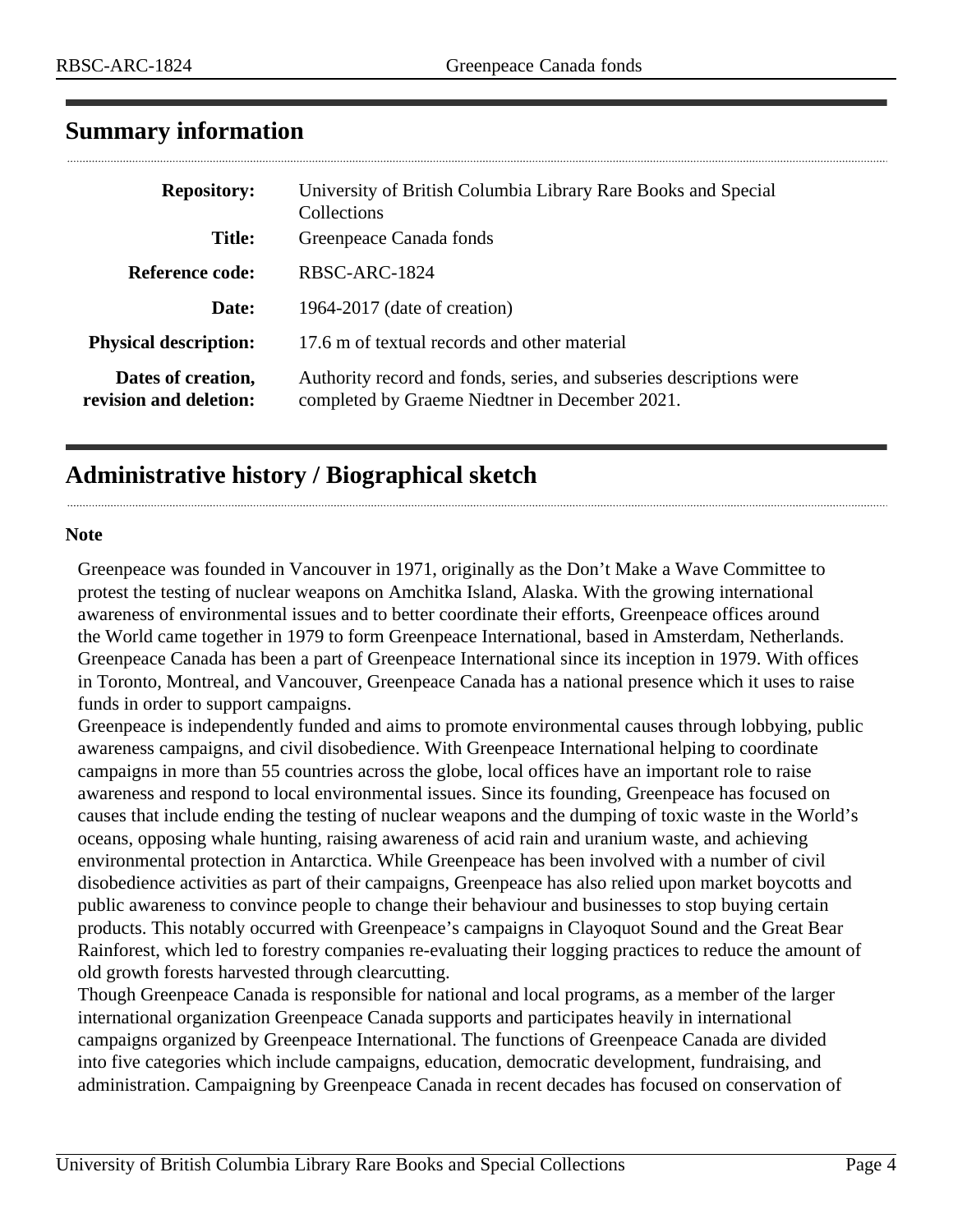wildlife and protecting forest ecosystems throughout Canada, notably with campaigns in Clayoquot Sound in the 1990s and in the Great Bear Rainforest from the 1990s to 2017.

### <span id="page-4-0"></span>**Scope and content**

The fonds primarily includes records that were produced and acquired by Greenpeace Canada, such as research and publications to support their campaigns and projects. Notably, this includes jointly produced documents with other environmental non-governmental organizations (ENGOs) to coordinate their efforts in Clayoquot Sound and the Great Bear Rainforest. The records of Greenpeace International within this fonds reflect their broader campaigns to inform people and shape public opinion to oppose the clearcutting of old growth forests in Canada and elsewhere in the World. Records by Greenpeace Canada primarily include their efforts to cooperate with environmental non-governmental organizations, First Nations, forestry companies, and governments to achieve greater protection for old growth forests. The primary types of records include reports, communications, legal advice, court cases, planning materials, photographs, maps, ephemera, and posters. Most of the records in this fonds produced by Greenpeace Canada is from their Vancouver office. The fonds is organized into the following series: Clayoquot Sound Campaign and Protests (1980-2017), Great Bear Rainforest Campaign and Protests (1980-2017), Forest Stewardship Council (1992-2017), Rainforest Solutions Project (1991-2017), Research and Resource Collection (1979-2017), Ephemera and Posters (1993-2016), and Maps (1964-2015).

### <span id="page-4-1"></span>**Notes**

### **Title notes**

### <span id="page-4-2"></span>**Physical condition**

Some maps are torn and will be repaired time permitting.

#### **Restrictions on access**

As requested by the donor, access to some files in this fonds are restricted until July 21, 2035.

### **Other notes**

- **Publication status:** published
- **Physical description**: 871 images (199 photographs: col., 12 large oversized photographs: col., 13 photographs: b&w, 474 slides: col., and 173 negatives) ca. 420 maps; 150 x 93 cm or smaller ca. 15 leaflets ca. 20 posters ca. 10 buttons 5 awards 3 stickers 2 magnets 2 napkins 1 enlarged cheque 1 banner 1 countdown clock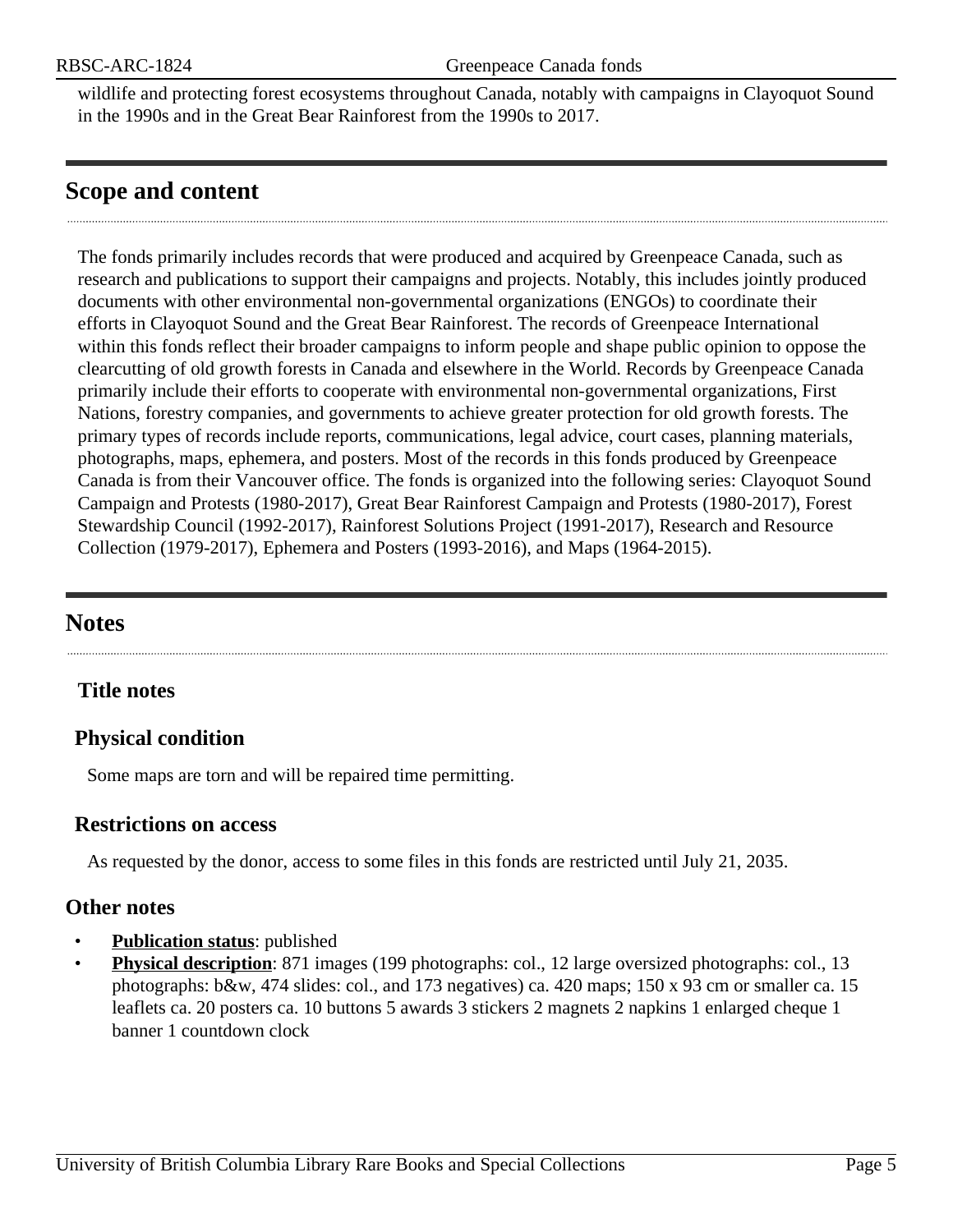### <span id="page-5-0"></span>**Access points**

- Western Forest Products
- Weyerhaeuser Company
- MacMillan Bloedel
- Environment (subject)
- First nations (subject)
- Forestry (subject)
- Labour (subject)
- Forests (subject)

### <span id="page-5-1"></span>**Series descriptions**

### <span id="page-5-2"></span>**Clayoquot Sound campaign and protests**

Date: 1980-2017 (date of creation)

#### Scope and content:

Clayoquot Sound is located on the west coast of Vancouver Island and contains a number of old growth temperate rainforests. Starting in the late 1970s, local opposition and a growing environmental movement began to oppose clearcut logging in the Sound. The Provincial Government introduced the Clayoquot Sound Land Use Decision in 1993 with the intention to preserve one-third of the Sound's old growth forests from logging. Continued clearcutting of the remaining unprotected old growth forests led to thousands of protesters to descend upon the Sound to oppose ongoing logging by forestry companies, leading to hundreds of arrests in one of largest acts of civil disobedience in Canadian history. Faced with growing opposition and a Greenpeace-led boycott campaign, forestry companies, notably MacMillan Bloedel, began to work with environmental groups and First Nations to better manage local forests, such as through the jointly run Iisaak Natural Resources. Along with other environmental groups, Greenpeace sought to have the Sound designated as a UN Biosphere Reserve, which UNESCO granted in 2000.

The series primarily includes Greenpeace planning, communications, and strategies to protect forests in the Sound, photographs of clearcut logging and protests, and records produced by external organizations. The Communications subseries includes press releases and reports produced by Greenpeace and external organizations, which includes records by forestry companies, newspapers, and other organizations. Legal documents in the series primarily include copies of BC Supreme Court trials of Greenpeace members arrested during the blockades in Clayoquot Sound and correspondence with legal counsel representing Greenpeace members in court. The Photographs subseries includes all photos not originally housed as part of a file with textual records. File titles are based on the content of items.

Physical description: Approximately 1.6 m of linear textual records and other material

Language of the material: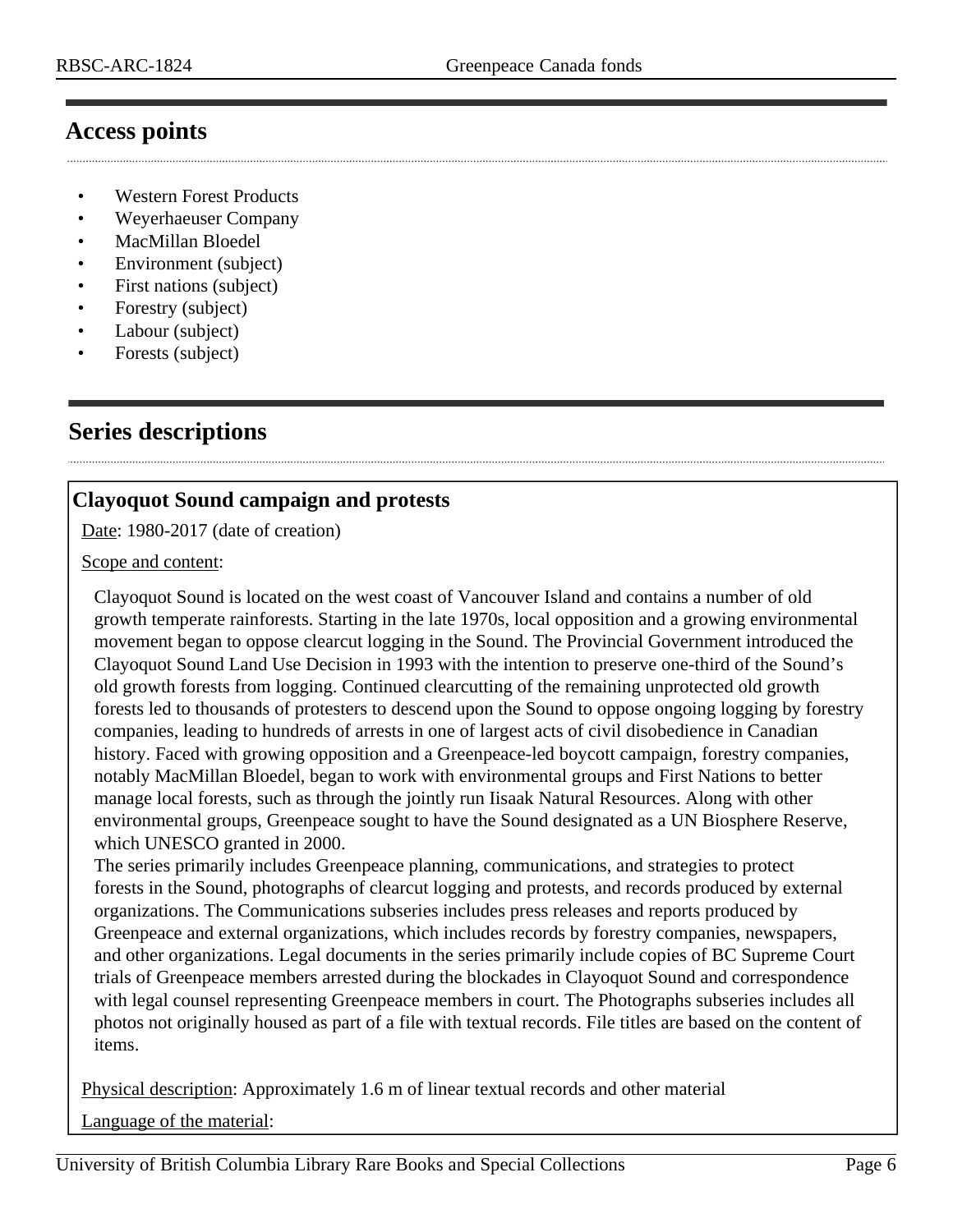### Dutch English French

German

Italian

#### Restrictions on access:

As requested by the donor, access to some files in this series is restricted until July 21, 2035.

Publication status:

published

Physical description:

Includes 25 photographs: col., 12 large oversized photographs: col., 13 photographs: b&w, 21 slides: col., 2 magnets: Iisaak Forest Resources

#### <span id="page-6-0"></span>**Planning and meetings**

Date: 1993-2013 (date of creation)

Physical description: Approximately 30 cm of linear textual records.

Restrictions on access:

As requested by the donor, access to some files in this subseries is restricted until July 21, 2035.

Publication status:

| File / item list |                                   |           |               |           |
|------------------|-----------------------------------|-----------|---------------|-----------|
| Ref code         | Title                             | Dates     | Access status | Container |
| RBSC-            | File - [Clayoquot Sound Biosphere | 1994-1997 |               |           |
| ARC-1824-001-01  | Reservel                          |           |               |           |
| RBSC-            | File - [Clayoquot Sound Biosphere | 1997      |               |           |
| ARC-1824-001-02  | Reserve]                          |           |               |           |
| RBSC-            | File - [Clayoquot Sound Biosphere | 1997      |               |           |
| ARC-1824-001-03  | Reservel                          |           |               |           |
| RBSC-            | File - [Clayoquot Sound Biosphere | 1993-1994 |               |           |
| ARC-1824-001-04  | Reserve                           |           |               |           |
| RBSC-            | File - [Clayoquot Sound Biosphere | 1994      |               |           |
| ARC-1824-001-05  | Reserve]                          |           |               |           |
| RBSC-            | File - [Clayoquot Sound Biosphere | 1995-1996 |               |           |
| ARC-1824-001-06  | Reservel                          |           |               |           |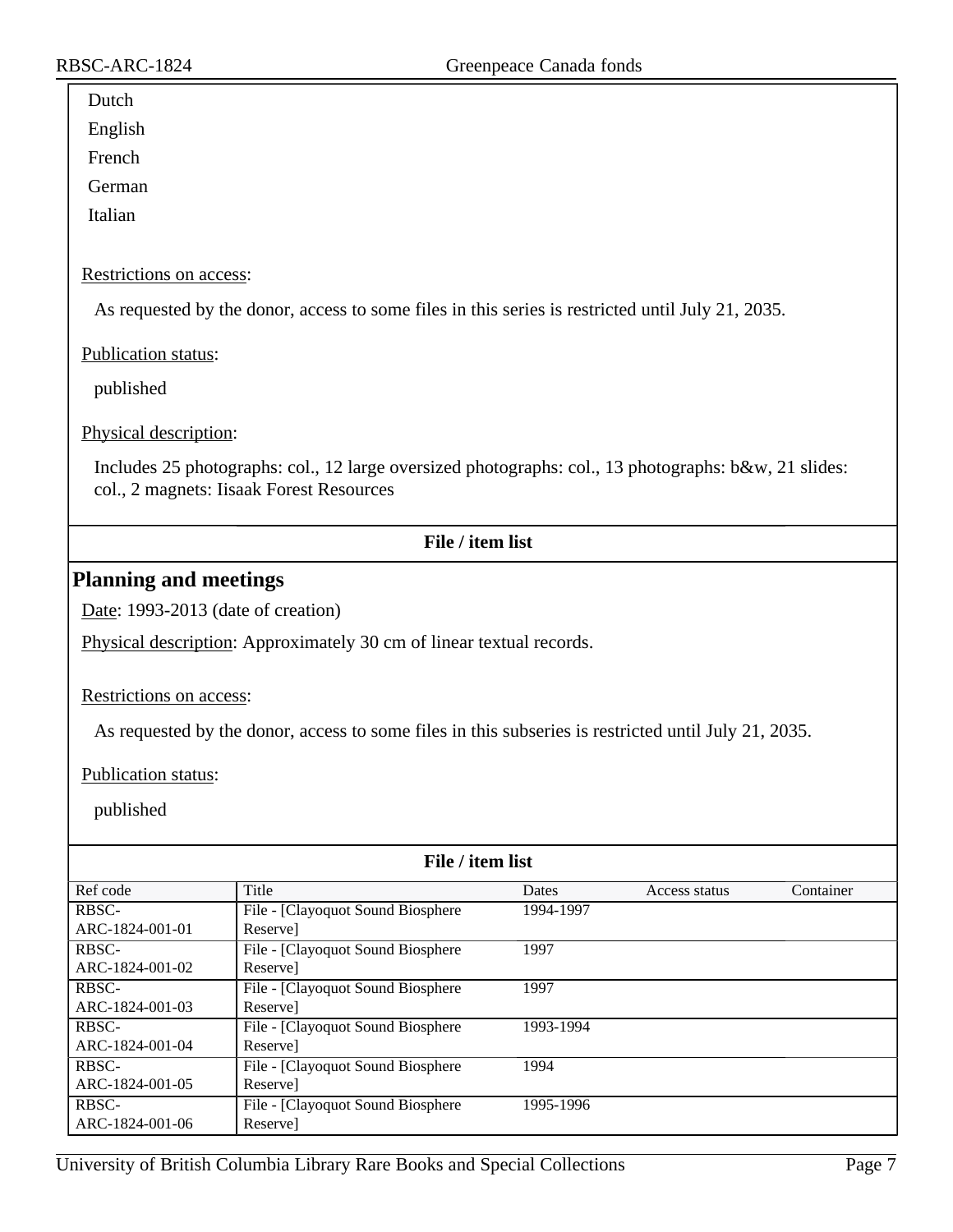| RBSC-ARC-1824   |                                       | Greenpeace Canada fonds |                         |
|-----------------|---------------------------------------|-------------------------|-------------------------|
| RBSC-           | File - [Clayoquot Sound Biosphere     | 1995-1997               |                         |
| ARC-1824-001-07 | Reserve]                              |                         |                         |
| RBSC-           | File - [Clayoquot Sound Biosphere     | 1994                    |                         |
| ARC-1824-001-08 | Reserve]                              |                         |                         |
| RBSC-           | File - [Biosphere Project, Clayoquot] | 1993-1994               |                         |
| ARC-1824-001-09 | Sound]                                |                         |                         |
| RBSC-           | File - [Clayoquot Sound UNESCO        | 1999                    |                         |
| ARC-1824-002-03 | <b>Reserve Nomination</b> ]           |                         |                         |
| RBSC-           | File - [Clayoquot Sound UNESCO        | 1993                    |                         |
| ARC-1824-002-04 | <b>Reserve Nomination</b> ]           |                         |                         |
| RBSC-           | File - [Clayoquot Sound UNESCO        | 1999-2003               |                         |
| ARC-1824-002-05 | <b>Reserve Nomination</b> ]           |                         |                         |
| RBSC-           | File - [Vancouver Island Land Use     | 1994-1995               |                         |
| ARC-1824-002-06 | Planning]                             |                         |                         |
| RBSC-           | File - [Land and Coastal Conservation | 2006-2010               |                         |
| ARC-1824-006-03 | and Forest Stewardship]               |                         |                         |
| RBSC-           | File - [Land and Coastal Conservation | 2006-2011               |                         |
| ARC-1824-006-04 | and Forest Stewardship]               |                         |                         |
| RBSC-           | File - [Land and Coastal Conservation | 2006-2011               |                         |
| ARC-1824-006-05 | and Forest Stewardship]               |                         |                         |
| RBSC-           | File - [Land and Coastal Conservation | $1999 - 2012$           |                         |
| ARC-1824-006-06 | and Forest Stewardship]               |                         |                         |
| RBSC-           | File - [Land and Coastal Conservation | 1999-2011               |                         |
| ARC-1824-006-07 | and Forest Stewardship]               |                         |                         |
| RBSC-           | File - [Land and Coastal Conservation | 1998-2010               |                         |
| ARC-1824-006-08 | and Forest Stewardship]               |                         |                         |
| RBSC-           | File - [Land and Coastal Conservation | 2009-2013               |                         |
| ARC-1824-006-09 | and Forest Stewardship]               |                         |                         |
| RBSC-           | File - Clayoquot/FOCS Schedules       | 2005                    |                         |
| ARC-1824-009-06 |                                       |                         |                         |
| RBSC-           | File - Clayoquot Sound Reunion        | 1998                    |                         |
| ARC-1824-009-07 |                                       |                         |                         |
| RBSC-           | File - [Clayoquot Sound Conservation  | 2011-2012               | As requested by         |
| ARC-1824-107-01 | Alliance, Meeting Notes, Strategy,    |                         | the donor, access to    |
|                 | Agenda]                               |                         | this file is restricted |
|                 |                                       |                         | until July 21 2035.     |

### <span id="page-7-0"></span>**Communications**

Date: 1980-2017 (date of creation)

Physical description: Approximately 80 cm of linear textual records.

Language of the material:

Dutch

English

French

German

Italian

Publication status: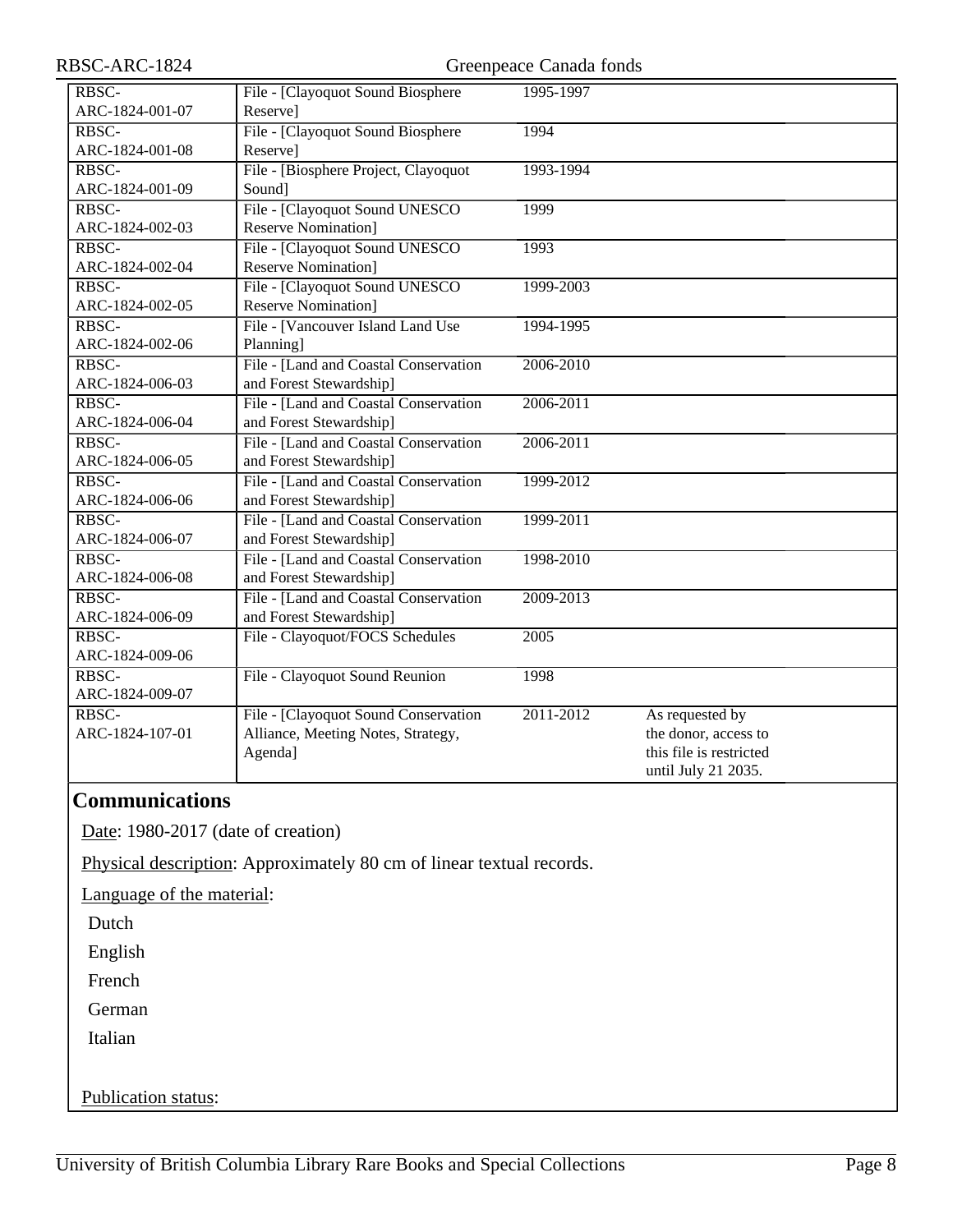| File / item list         |                                                                      |                    |               |           |
|--------------------------|----------------------------------------------------------------------|--------------------|---------------|-----------|
|                          |                                                                      |                    |               |           |
| Ref code<br>RBSC-        | Title                                                                | Dates<br>1994-2005 | Access status | Container |
| ARC-1824-001-10          | File - [Forest Management, Clayoquot<br>Sound]                       |                    |               |           |
| RBSC-                    |                                                                      |                    |               |           |
| ARC-1824-001-11          | File - [Forest Management, Clayoquot                                 | 1995               |               |           |
|                          | Sound]                                                               |                    |               |           |
| RBSC-                    | File - [Forest Management, Clayoquot                                 | 1994-2005          |               |           |
| ARC-1824-001-12          | Sound]                                                               |                    |               |           |
| RBSC-                    | File - [Forest Management, Clayoquot                                 | 1994-1995          |               |           |
| ARC-1824-001-13          | Sound]                                                               |                    |               |           |
| RBSC-                    | File - [Forest Management, Clayoquot                                 | 1995-1998          |               |           |
| ARC-1824-001-14          | Sound]                                                               |                    |               |           |
| RBSC-                    | File - [Forest Management, Clayoquot                                 | 1995-2005          |               |           |
| ARC-1824-001-15          | Sound]                                                               |                    |               |           |
| RBSC-                    | File - [Clayoquot Sound Advocacy]                                    | 1995-1997          |               |           |
| ARC-1824-001-16          |                                                                      |                    |               |           |
| RBSC-                    | File - [Clayoquot Sound Advocacy]                                    | 1996-1997          |               |           |
| ARC-1824-002-01          |                                                                      |                    |               |           |
| RBSC-                    | File - [Clayoquot Sound Advocacy]                                    | 1993-1997          |               |           |
| ARC-1824-002-02          |                                                                      |                    |               |           |
| RBSC-                    | File - [Symposium Proceedings, Forestry                              | 1995               |               |           |
| ARC-1824-002-08          | Alternatives]                                                        |                    |               |           |
| RBSC-                    | File - [Forest Alliance of British                                   | 1991-1996          |               |           |
| ARC-1824-002-10          | Columbia]                                                            |                    |               |           |
| RBSC-                    | File - [Communications, Forest Alliance                              | 1994-1998          |               |           |
| ARC-1824-002-11          | of British Columbia]                                                 |                    |               |           |
| RBSC-                    | File - [Greenpeace, Forest Alliance of                               | 1994-1998          |               |           |
| ARC-1824-002-12          | <b>British Columbia]</b>                                             |                    |               |           |
| RBSC-                    | File - [Greenpeace, Forest Alliance of                               | 1994-1995          |               |           |
| ARC-1824-002-13          | <b>British Columbia</b> ]                                            |                    |               |           |
| RBSC-                    | File - [Greenpeace newspaper ads,                                    | 1994               |               |           |
| ARC-1824-002-14          | Clayoquot Sound]                                                     |                    |               |           |
| RBSC-                    | File - [Newspaper articles, forestry in                              | 1989-2002          |               |           |
| ARC-1824-002-15          | <b>British Columbia and Alaska]</b>                                  |                    |               |           |
| RBSC-                    | File - [Media Coverage, Clayoquot                                    | 1993-2000          |               |           |
| ARC-1824-003-01          | Sound protests]                                                      |                    |               |           |
| RBSC-                    | File - [Media Coverage, Clayoquot                                    | 1999-2003          |               |           |
| ARC-1824-003-02<br>RBSC- | Sound protests]                                                      | 1997-2000          |               |           |
| ARC-1824-003-03          | File - [Media Coverage, Clayoquot<br>Sound protests]                 |                    |               |           |
| RBSC-                    | <b>File - Iisaak Forest Resources</b>                                | 2000               |               |           |
| ARC-1824-003-08          |                                                                      |                    |               |           |
| RBSC-                    |                                                                      |                    |               |           |
| ARC-1824-003-09          | File - [Newspaper articles, forestry in<br><b>British Columbia</b> ] | 1993-1994          |               |           |
|                          |                                                                      |                    |               |           |
| RBSC-<br>ARC-1824-003-10 | File - [Newspaper articles, Clayoquot<br>Sound]                      | 1993               |               |           |
|                          |                                                                      |                    |               |           |
| RBSC-                    | File - [Newspaper articles, Clayoquot                                | 1993               |               |           |
| ARC-1824-004-01          | Sound]                                                               |                    |               |           |
| RBSC-                    | File - [Newspaper articles, Clayoquot                                | 1993               |               |           |
| ARC-1824-004-02          | Sound]                                                               |                    |               |           |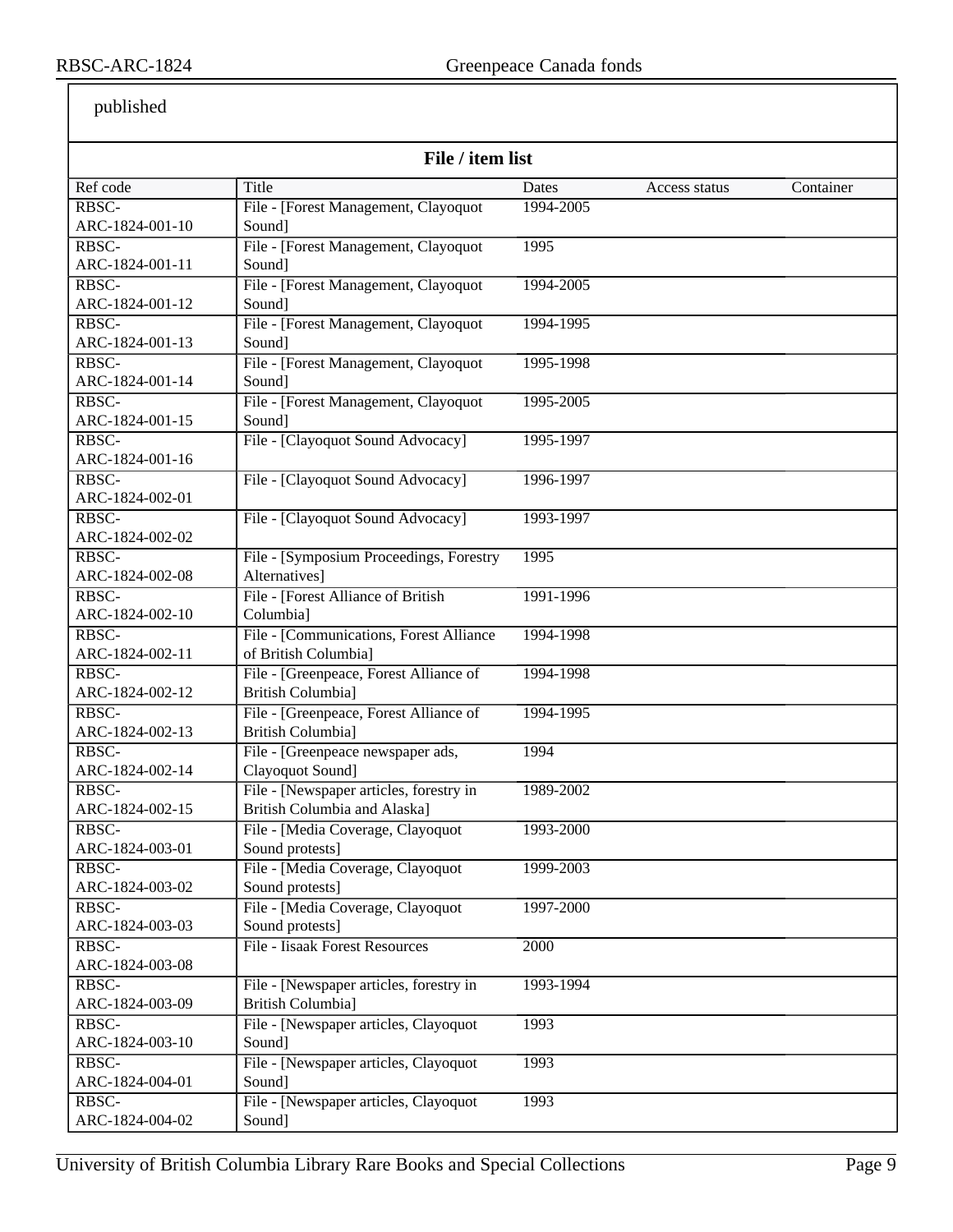| RBSC-ARC-1824    |                                            | Greenpeace Canada fonds |
|------------------|--------------------------------------------|-------------------------|
| RBSC-            | File - [Iisaak Forest Resources,           | 2002-2005               |
| ARC-1824-004-03  | Clayoquot Forest Management]               |                         |
| RBSC-            | File - [Iisaak Forest Resources,           | 1999-2005               |
| ARC-1824-004-04  | <b>Clayoquot Forest Management]</b>        |                         |
| RBSC-            | File - [Iisaak Forest Resources,           | 2003-2004               |
| ARC-1824-004-05  | Clayoquot Forest Management]               |                         |
| RBSC-            | File - [Iisaak Forest Resources,           | 1999-2005               |
| ARC-1824-004-06  | Clayoquot Forest Management]               |                         |
| RBSC-            | File - [Iisaak Forest Resources,           | 2000-2005               |
| ARC-1824-004-07  | Clayoquot Forest Management]               |                         |
| RBSC-            | File - [Iisaak Forest Resources,           | 1995                    |
| ARC-1824-004-08  | Clayoquot Forest Management]               |                         |
| RBSC-            | File - [Iisaak Forest Resources,           | 2006                    |
| ARC-1824-004-09  | Clayoquot Forest Management]               |                         |
| RBSC-            | File - [Iisaak Forest Resources,           | 1980                    |
| ARC-1824-004-10  | Clayoquot Forest Management]               |                         |
| RBSC-            | Item - Photographs                         |                         |
| ARC-1824-004-10- |                                            |                         |
| PH-001 to PH-004 |                                            |                         |
| RBSC-            | File - [Photographs from Germany,          | 1994                    |
| ARC-1824-005-01  | Delegation Visit]                          |                         |
| RBSC-            | Item - Photographs                         |                         |
| ARC-1824-005-01- |                                            |                         |
| PH-005 to PH-024 |                                            |                         |
| RBSC-            | File - [Photographs from Germany,          | 1994                    |
| ARC-1824-005-02  | Delegation Visit]                          |                         |
| RBSC-            | File - [Greenpeace Forestry Campaign,      | 1994                    |
| ARC-1824-005-07  | Clayoquot Sound]                           |                         |
| RBSC-            | File - [Clayoquot Sound Conservation       | 2010-2013               |
| ARC-1824-005-09  | Alliance]                                  |                         |
| RBSC-            | File - [Conservation Alliance, Friends of  | 2008-2017               |
| ARC-1824-006-01  | Clayoquot Sound]                           |                         |
| RBSC-            | File - [Greenpeace, Forestry Alternatives, | 2007-2009               |
| ARC-1824-006-02  | Clayoquot Sound]                           |                         |
| RBSC-            | File - [Project Proposal, Greenpeace and   | 1998                    |
| ARC-1824-007-02  | Clayoquot Sound]                           |                         |
| RBSC-            | File - [First Nations Land Use and         | 1998-2003               |
| ARC-1824-007-03  | Agreements, Clayoquot Sound]               |                         |
| RBSC-            | File - [Cooperation on Land                | 1999-2006               |
| ARC-1824-007-04  | Management, Clayoquot Sound]               |                         |
| RBSC-            | File - [Cooperation on Land                | 1999-2006               |
| ARC-1824-007-05  | Management, Clayoquot Sound]               |                         |
| RBSC-            | File - [Sierra Club pamphlet, Clayoquot]   | [between 1993           |
| ARC-1824-007-07  | Sound]                                     | and 1996]               |
| RBSC-            | File - [Press Releases, Sierra Club,       | 1994-1998               |
| ARC-1824-008-06  | Clayoquot Sound]                           |                         |
| RBSC-            | File - [Greenpeace, MacMillan Bloedel,     | 1988-1994               |
| ARC-1824-008-07  | Clayoquot Sound]                           |                         |
| RBSC-            | File - [Greenpeace newspaper ads,          | 1994                    |
| ARC-1824-013-01  | Clayoquot Sound]                           |                         |
| RBSC-            | File - [Greenpeace, Clayoquot Sound,       | 1997-2006               |
| ARC-1824-039-09  | news and journal articles]                 |                         |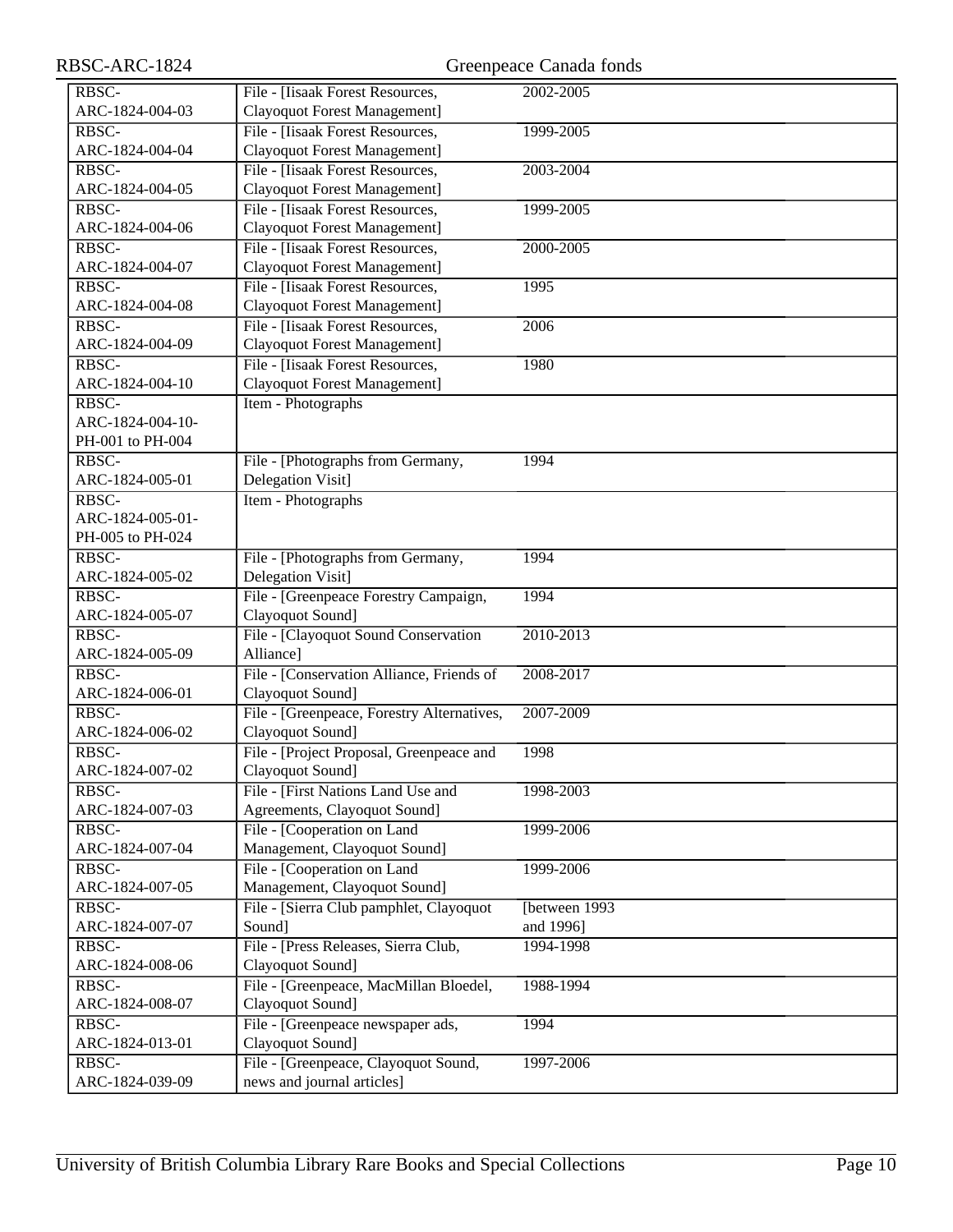RBSC-ARC-1824 Greenpeace Canada fonds

| RBSC-           | File - [Clayoquot Sound, Vancouver      | 1994-2000 |
|-----------------|-----------------------------------------|-----------|
| ARC-1824-040-07 | Island Land Use Plans, British Columbia |           |
|                 | Rainforests]                            |           |
| RBSC-           | File - [Clayoquot Sound, Vancouver      | 1991-2003 |
| ARC-1824-040-08 | Island Land Use Plans, British Columbia |           |
|                 | Rainforests]                            |           |
| RBSC-           | File - [Newspaper articles, Clayoquot   | 1993      |
| ARC-1824-041-10 | Sound]                                  |           |
| RBSC-           | File - [Newspaper articles, Clayoquot   | 1992-1993 |
| ARC-1824-041-11 | Sound]                                  |           |
| RBSC-           | File - [Newspaper articles, Clayoquot   | 1993      |
| ARC-1824-041-12 | Sound]                                  |           |
| RBSC-           | File - [Newspaper articles, Clayoquot   | 1993      |
| ARC-1824-041-13 | Sound]                                  |           |
| RBSC-           | File - [Newspaper articles, forestry,   | 1993-1995 |
| ARC-1824-042-01 | environment, and Clayoquot Sound]       |           |
| RBSC-           | File - [Newspaper articles, forestry,   | 1994-1995 |
| ARC-1824-042-02 | environment, and Clayoquot Sound]       |           |
| RBSC-           | File - [Newspaper articles, forestry,   | 1989-1993 |
| ARC-1824-042-03 | environment, and Clayoquot Sound]       |           |
| RBSC-           | File - [Newspaper articles, forestry,   | 1991-1997 |
| ARC-1824-042-04 | environment, and Clayoquot Sound]       |           |
| RBSC-           | File - [Newspaper articles, forestry,   | 1990      |
| ARC-1824-042-05 | environment, and Clayoquot Sound]       |           |
| RBSC-           | File - [Greenpeace, Clayoquot Sound,    | 1990-1995 |
| ARC-1824-050-11 | Publications on Environmental Issues]   |           |
| RBSC-           | File - [Proposed Flax Pulp Mill,        | 1990-1996 |
| ARC-1824-056-05 | Agriculture alternative to Forestry]    |           |
| RBSC-           | File - [Clayoquot Sound, Miscellaneous  | 2009-2013 |
| ARC-1824-066-05 | Files]                                  |           |
|                 |                                         |           |

### <span id="page-10-0"></span>**Legal records**

Date: 1982-1996 (date of creation)

Physical description: Approximately 20 cm of linear textual records.

Publication status:

| File / item list |                                        |           |               |           |
|------------------|----------------------------------------|-----------|---------------|-----------|
| Ref code         | Title                                  | Dates     | Access status | Container |
| RBSC-            | File - [Greenpeace, MacMillan Bloedel  | 1993-1994 |               |           |
| ARC-1824-003-04  | Injunction]                            |           |               |           |
| RBSC-            | File - [Greenpeace, MacMillan Bloedel  | 1992-1994 |               |           |
| ARC-1824-003-05  | Injunction]                            |           |               |           |
| RBSC-            | File - [Greenpeace trial, Clayoquot    | 1993-1994 |               |           |
| ARC-1824-003-06  | Sound                                  |           |               |           |
| RBSC-            | File - [Lists of People Arrested,      | 1994      |               |           |
| ARC-1824-003-07  | Clayoquot Sound protests]              |           |               |           |
| RBSC-            | File - [Greenpeace, MacMillan Bloedel, | 1993      |               |           |
| ARC-1824-005-08  | Supreme Court of BC case]              |           |               |           |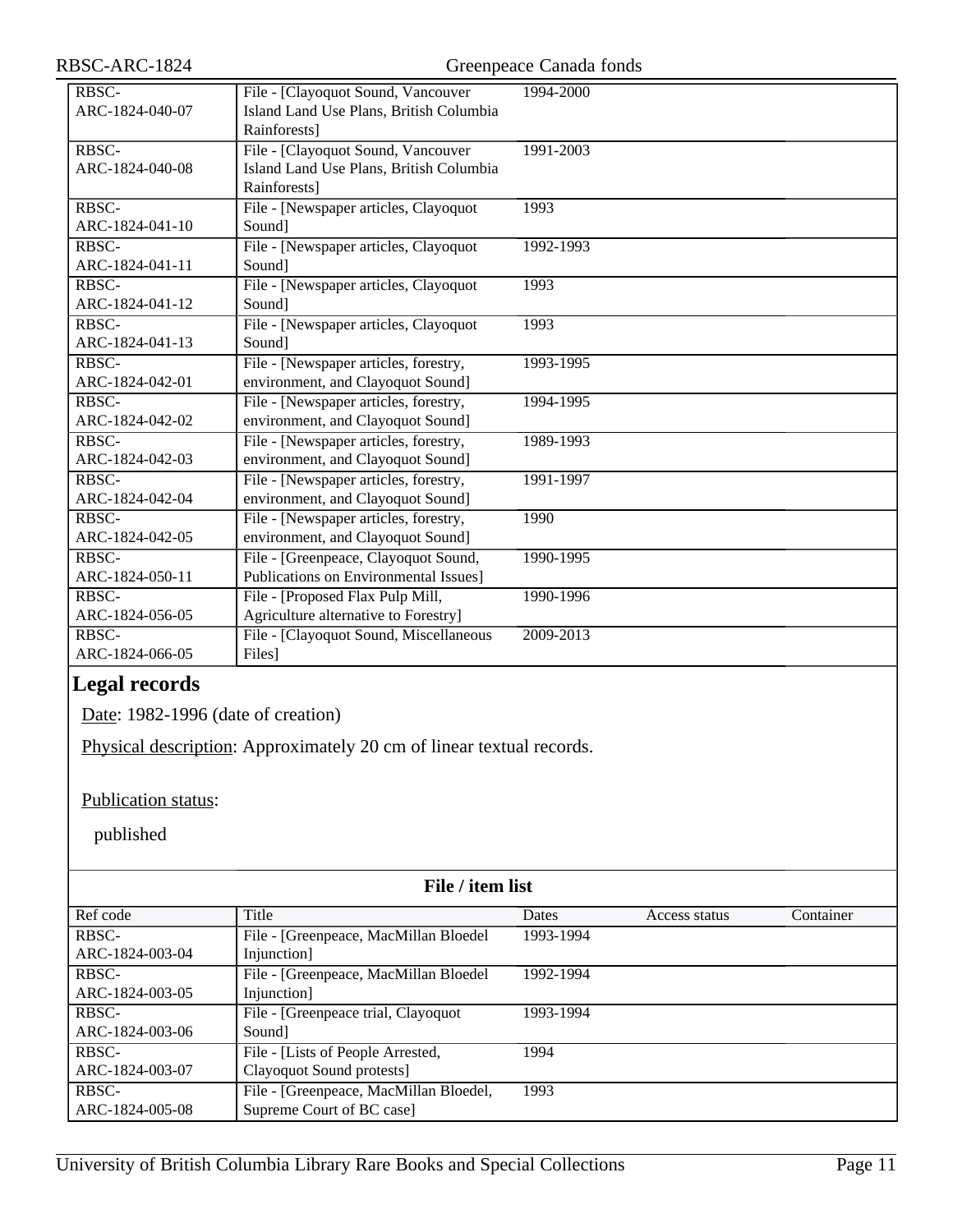| RBSC-ARC-1824   |                                           | Greenpeace Canada fonds |
|-----------------|-------------------------------------------|-------------------------|
| RBSC-           | File - [Greenpeace, MacMillan Bloedel,    | 1991-1993               |
| ARC-1824-007-01 | Supreme Court of BC case]                 |                         |
| RBSC-           | File - [Supreme Court of BC cases,        | 1993-1994               |
| ARC-1824-008-03 | Clayoquot Sound]                          |                         |
| RBSC-           | File - [Supreme Court of BC cases,        | 1996                    |
| ARC-1824-008-04 | Clayoquot Sound]                          |                         |
| RBSC-           | File - [Supreme Court of BC cases,        | 1993-1994               |
| ARC-1824-008-05 | Clayoquot Sound]                          |                         |
| RBSC-           | File - [Provincial Court case, MacMillan  | 1982-1988               |
| ARC-1824-008-08 | Bloedel operations]                       |                         |
| RBSC-           | File - LEGAL: Clayoquot Legal Defense     | 1993                    |
| ARC-1824-008-09 | Fund                                      |                         |
| RBSC-           | File - [Greenpeace trial, Clayoquot       | 1993-1994               |
| ARC-1824-008-10 | Sound]                                    |                         |
| RBSC-           | File - [Civil Liberties, Clayoquot Sound] | 1993                    |
| ARC-1824-008-11 |                                           |                         |
| RBSC-           | File - [Civil Liberties press releases,   | 1993-1994               |
| ARC-1824-008-12 | Clayoquot Sound]                          |                         |
|                 |                                           |                         |

## <span id="page-11-0"></span>**Reports**

Date: 1990-2017 (date of creation)

Physical description: Approximately 30 cm of linear textual records.

### Publication status:

| File / item list |                                           |            |               |           |
|------------------|-------------------------------------------|------------|---------------|-----------|
| Ref code         | Title                                     | Dates      | Access status | Container |
| RBSC-            | File - [First Nations Land Use, Clayoquot | 1990-2000  |               |           |
| ARC-1824-002-07  | Sound                                     |            |               |           |
| RBSC-            | File - [Britain Tour - Forest Alliance of | 1991-1994  |               |           |
| ARC-1824-002-09  | British Columbia]                         |            |               |           |
| RBSC-            | File - [Sustainable Forest Management]    | 2006       |               |           |
| ARC-1824-005-03  | Plan 2006-2011]                           |            |               |           |
| RBSC-            | File - [Iisaak, Draft Sustainable Forest  | 2006       |               |           |
| ARC-1824-005-04  | Management Plan]                          |            |               |           |
| RBSC-            | File - [Clayoquot Sound Land Use]         | 1995-2017  |               |           |
| ARC-1824-005-05  |                                           |            |               |           |
| RBSC-            | File - [Clayoquot Sound Forestry          | 1994-1998  |               |           |
| ARC-1824-005-06  | Practices]                                |            |               |           |
| RBSC-            | File - [Ecological Report, MacMillan      | [ca. 1998] |               |           |
| ARC-1824-007-06  | Bloedel]                                  |            |               |           |
| RBSC-            | File - [Friends of Clayoquot Sound and    | 1993-2002  |               |           |
| ARC-1824-007-08  | Land Use Planning]                        |            |               |           |
| RBSC-            | File - [Friends of Clayoquot Sound and    | 1992-2002  |               |           |
| ARC-1824-007-09  | Land Use Planning]                        |            |               |           |
| RBSC-            | File - [Friends of Clayoquot Sound and    | 1993-1999  |               |           |
| ARC-1824-008-01  | Land Use Planning]                        |            |               |           |
| RBSC-            | File - [Friends of Clayoquot Sound and    | 1993-2004  |               |           |
| ARC-1824-008-02  | Land Use Planning]                        |            |               |           |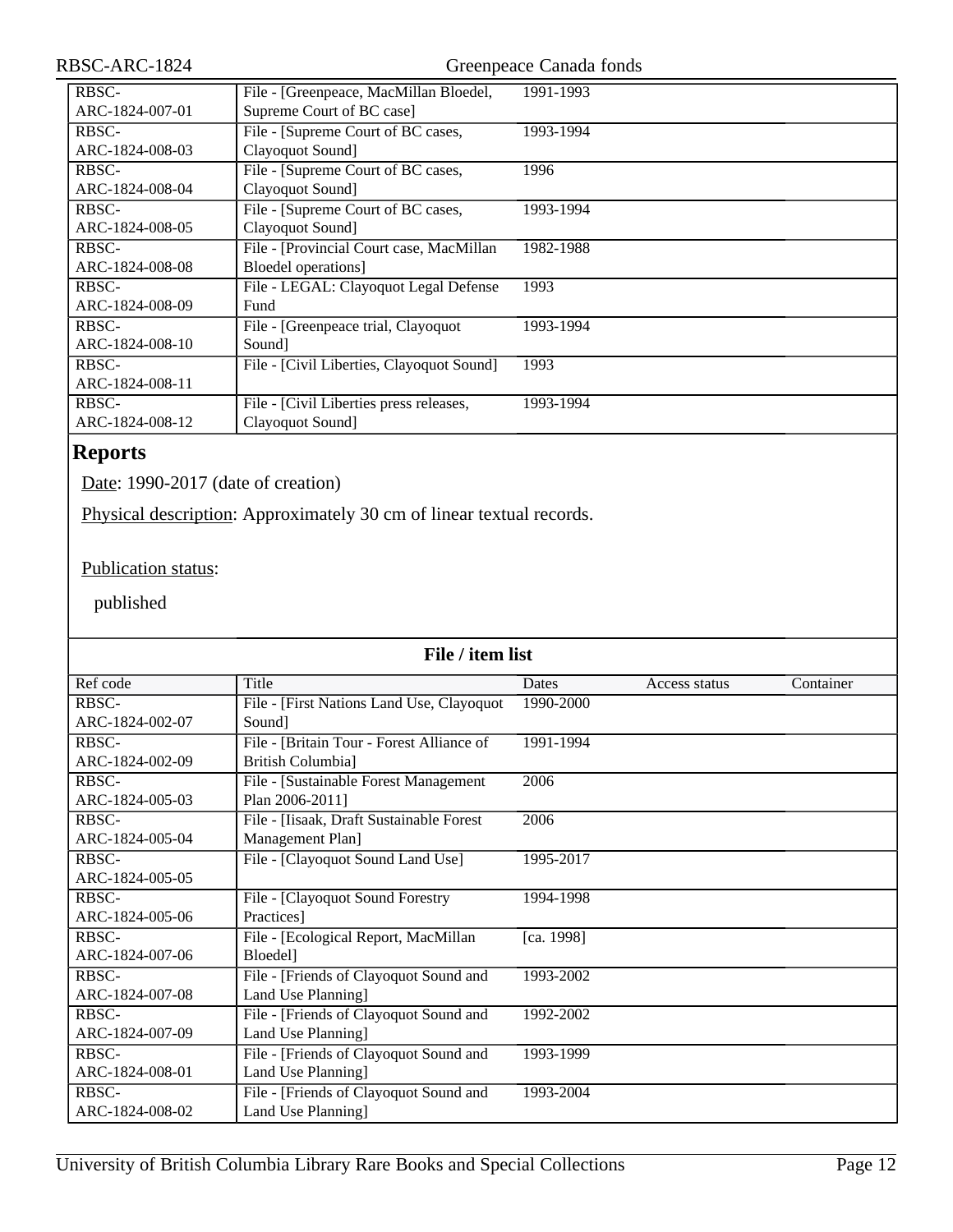| RBSC-ARC-1824            | Greenpeace Canada fonds                                                         |            |  |
|--------------------------|---------------------------------------------------------------------------------|------------|--|
| RBSC-<br>ARC-1824-008-13 | File - [Clayoquot Sound, A Vision and<br>Its Context]                           | 1995       |  |
| RBSC-<br>ARC-1824-008-14 | File - [Forestry alternatives, Clayoquot]<br>Sound]                             | 1995       |  |
| RBSC-<br>ARC-1824-009-01 | File - [Forestry alternatives, Clayoquot<br>Sound]                              | 1994-2001  |  |
| RBSC-<br>ARC-1824-009-02 | File - [Forestry alternatives, Clayoquot<br>Sound]                              | 1992-1994  |  |
| RBSC-<br>ARC-1824-009-03 | File - [Review of Report, Clayoquot<br>Sound]                                   | 1995       |  |
| RBSC-<br>ARC-1824-009-04 | File - [Ecological Report, MacMillan<br>Bloedel]                                | [ca. 1998] |  |
| RBSC-<br>ARC-1824-056-07 | File - [BC Timber Sales, Forest<br>Stewardship Plan]                            | 2006       |  |
| RBSC-<br>ARC-1824-056-08 | File - [BC Timber Sales, Forest<br>Stewardship Plan, Background<br>Information] | 2006       |  |
| RBSC-<br>ARC-1824-056-11 | File - [Subsidy Programs, Forest Loss<br>and Economies]                         | 2000       |  |
| RBSC-<br>ARC-1824-056-14 | File - [Audit of Roads and Timber<br>Harvesting Practices, Slocan Group]        | 1998       |  |

### <span id="page-12-0"></span>**Photographs**

Date: 1993-1997 (date of creation)

Physical description: 47 photographs (1 photographs: col., 12 large oversized photographs: col., 13 photographs: b&w, 21 slides: col.)

#### Publication status:

| File / item list |                                        |           |               |           |
|------------------|----------------------------------------|-----------|---------------|-----------|
| Ref code         | Title                                  | Dates     | Access status | Container |
| RBSC-            | File - [Clayoquot Sound protests       | 1993      |               |           |
| ARC-1824-009-05  | photographs]                           |           |               |           |
| RBSC-            | Item - Photographs                     |           |               |           |
| ARC-1824-009-05- |                                        |           |               |           |
| PH-025 to PH-027 |                                        |           |               |           |
| RBSC-            | File - [Sierra Club, Clayoquot Sound,  | 1987-1997 |               |           |
| ARC-1824-014-17  | slide images]                          |           |               |           |
| RBSC-            | Item - Photographs                     |           |               |           |
| ARC-1824-014-17- |                                        |           |               |           |
| PH-513 to PH-529 |                                        |           |               |           |
| RBSC-            | File - [Greenpeace campaign, Clayoquot | 1993-1994 |               |           |
| ARC-1824-068-03  | Sound, photographs]                    |           |               |           |
| RBSC-            | Item - Photographs                     |           |               |           |
| ARC-1824-068-03- |                                        |           |               |           |
| PH-666 to PH-675 |                                        |           |               |           |
| RBSC-            | File - [Greenpeace campaign, Clayoquot | 1988-1993 |               |           |
| ARC-1824-068-09  | Sound, photographs]                    |           |               |           |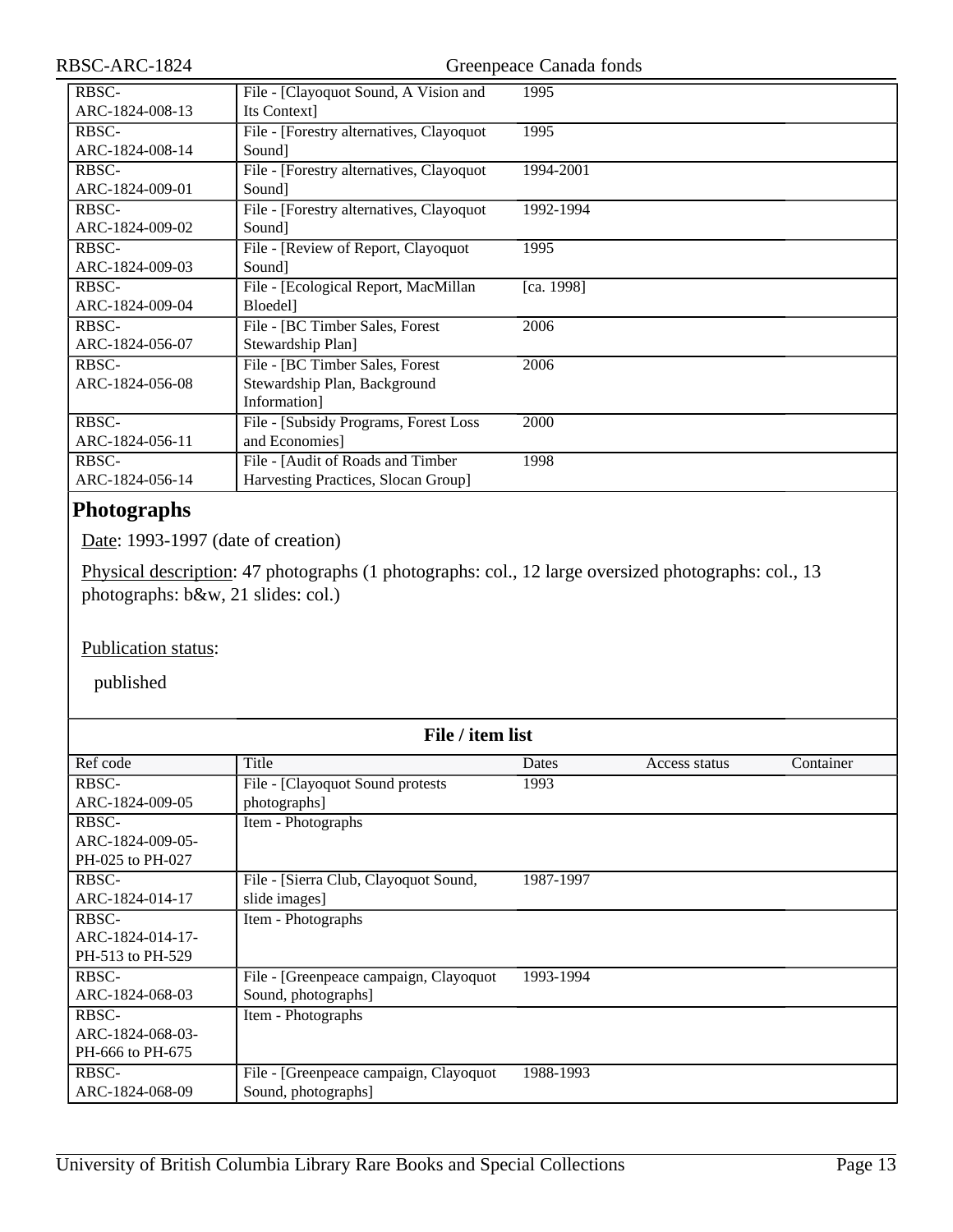| Item - Photographs                 |           |
|------------------------------------|-----------|
|                                    |           |
|                                    |           |
| File - [Clayoquot Sound oversized] | 1992-1993 |
| photographs]                       |           |
| Item - Photographs                 |           |
|                                    |           |
|                                    |           |
|                                    |           |

### <span id="page-13-0"></span>**Great Bear Rainforest campaign and protests**

Date: 1980-2017 (date of creation)

#### Scope and content:

Located on the Central and North Coasts of British Columbia, the Great Bear Rainforest contains some of the largest remaining old growth temperate rainforests in the World and is home to a number of rare species, notably including the Kermode (Spirit Bear). Starting in the mid 1990s, environmental non-governmental organizations (ENGOs), including Greenpeace, ForestEthics, Rainforest Action Network, and Sierra Club of BC began to protest, blockade, and campaign against clearcut logging operations in old growth forests. Greenpeace primarily focused its efforts on campaigns to encourage consumers to boycott purchasing wood from companies that clearcut in old growth forests. Faced with growing domestic and international opposition, including Greenpeace's boycott campaign, several forestry companies began to work with ENGOs towards more environmentally responsible logging within the Great Bear Rainforest.

Starting in the early 2000s, the Provincial Government began to develop Land and Resource Management plans for the Central Coast (in 2001) and the North Coast (in 2004). Protection of some of the Great Bear Rainforest from clearcut logging was first announced by the Provincial Government in April 2001. In February 2006, the Government announced the Coast Land Use Decision, setting land aside for protection from logging and the framework for further development of ecosystembased management (EBM) in the region to balance human well-being and ecological integrity. In 2009, the Provincial Government announced the protection of fifty percent of old growth forests from logging and a five year work plan to implement ecosystem-based management. Under the Great Bear Rainforest (Forest Management) Act of 2016, the Provincial Government set aside 85 percent of the Great Bear Rainforest from logging to maintain ecological integrity, with 70 percent of old growth forests being protected from logging.

The records in this series primarily consists of Greenpeace campaigns and correspondence with external organizations and records produced as part of the land and resource management planning for the Central and North Coasts. The series contains records relating to other environmental campaigns in British Columbia ranging from protecting old growth forests in the Elaho Valley north of Squamish to protecting the Taku River in northwest British Columbia. These records are available in the Communications, Legal records, and Reports subseries.

The Communications subseries includes press releases and publications by external organizations, articles produced by news organizations, and publications by Greenpeace Canada and Greenpeace International to shape public opinion and market behaviour regarding the Great Bear Rainforest. Correspondence predominantly includes letters, printed emails, and other correspondence between Greenpeace and external organizations. Ecosystem Based Management subseries includes records relating to land and resource management plans and reports on the Central and North Coasts and Haida Gwaii. External Organizations subseries includes records that originally were external to Greenpeace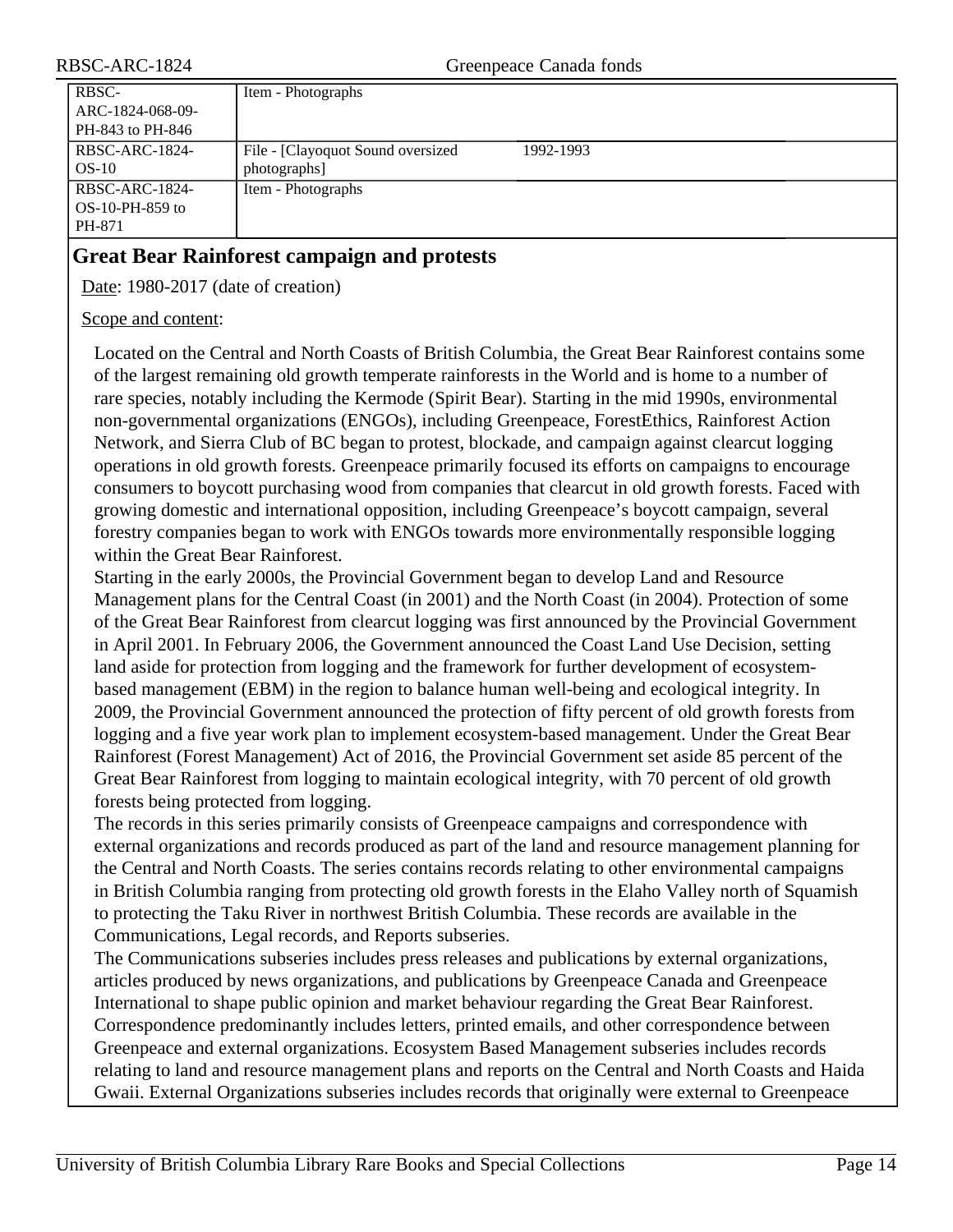and later received by them. This includes documents produced by forestry companies and materials produced by other ENGOs.

Files in the Legal records subseries primarily include copies of BC Supreme Court trials of Greenpeace members arrested during blockades in the Great Bear Rainforest and correspondence with legal counsel representing Greenpeace members in court. Planning and Meetings subseries includes planning for Greenpeace campaigns, planning and meetings with other environmental nongovernmental organizations, draft documents, and documents relating to the Land and Resource Management Plans for the Central and North Coasts. Protests and Activism subseries includes Greenpeace's civil disobedience campaigns and market boycott purchasing wood from clearcut old growth forests. Photographs subseries includes all photos, slides, and negatives not originally housed as part of a file with textual records. File titles are based on the content of items.

Physical description: Approximately 7.7 m of linear textual records and other material

Language of the material:

Chinese

Dutch

English

French

German

Indonesian

Japanese

#### Restrictions on access:

As requested by the donor, access to some files in this series is restricted until July 21, 2035.

Publication status:

published

Physical description:

Includes 174 photographs: col., 453 slides: col., 173 negatives, 1 countdown clock: Countdown to March 31, 2009, 6 buttons: Sal Spirit Bear campaign, 2 stickers

#### **File / item list**

### <span id="page-14-0"></span>**Planning and meetings**

Date: 1980-2014 (date of creation)

Physical description: Approximately 1.7 m of linear textual records.

Restrictions on access:

As requested by the donor, access to some files in this subseries is restricted until July 21, 2035.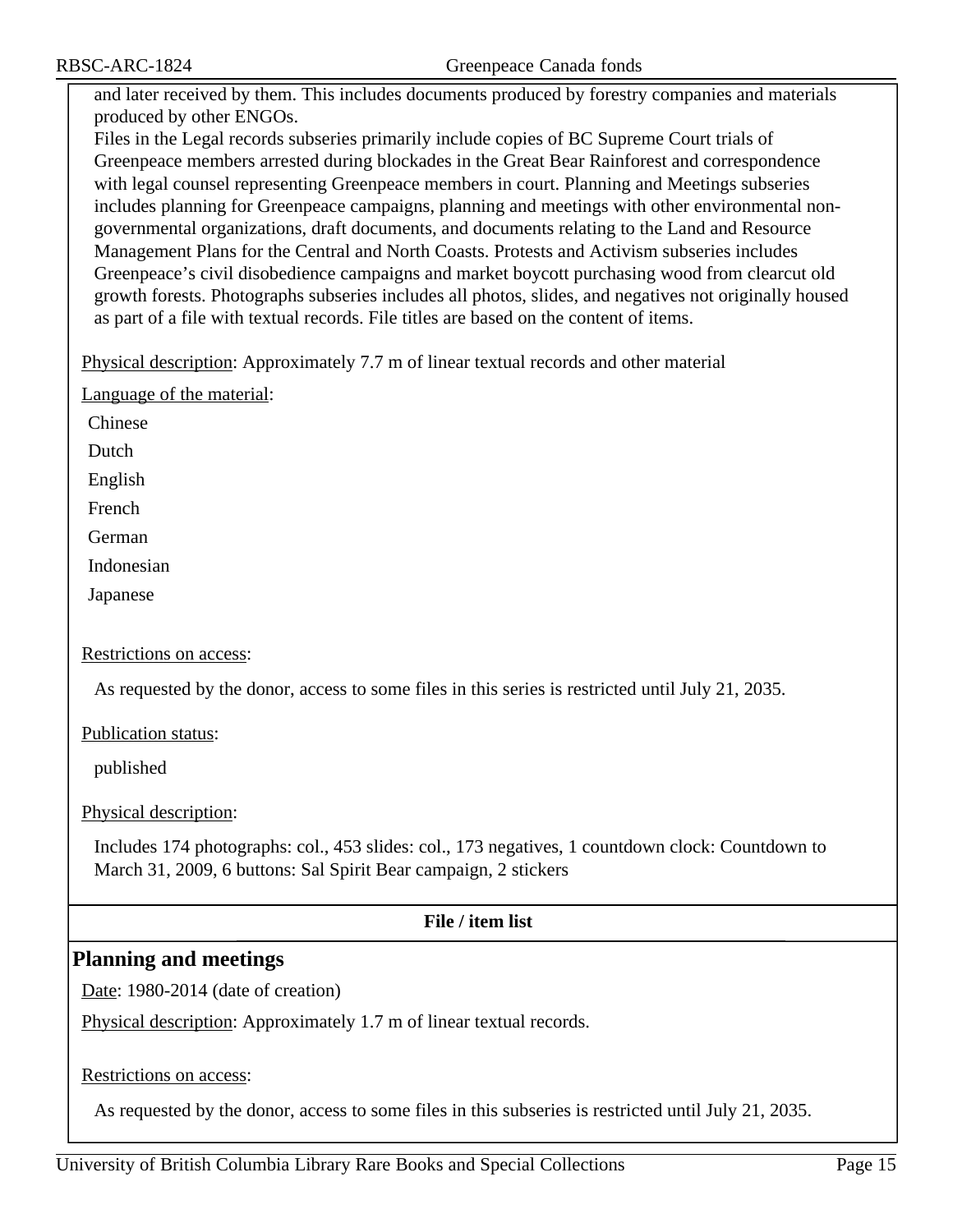### Publication status:

| File / item list           |                                           |           |               |           |
|----------------------------|-------------------------------------------|-----------|---------------|-----------|
| Ref code                   | Title                                     | Dates     | Access status | Container |
| RBSC-                      | File - Oweekeno FN Planning Mtg           | 2003      |               |           |
| ARC-1824-010-01            | January 2003 (GBR)                        |           |               |           |
| RBSC-                      | File - Land & Resource Forum June 7,      | 2005-2006 |               |           |
| ARC-1824-010-02            | 2006 GBR                                  |           |               |           |
| RBSC-                      | File - LRMD G.M.D.s May/99                | 1999      |               |           |
| ARC-1824-010-06            |                                           |           |               |           |
| RBSC-                      | File - LRMD G.M.D.s May/99                | 1999      |               |           |
| ARC-1824-010-07            |                                           |           |               |           |
| RBSC-                      | File - LRMD G.M.D.s May/99                | 1999      |               |           |
| ARC-1824-010-08            |                                           |           |               |           |
| RBSC-                      | File - LRMD G.M.D.s May/99                | 1999      |               |           |
| ARC-1824-010-09            |                                           |           |               |           |
| RBSC-                      | File - [Land and Resource Management      | 2001      |               |           |
| ARC-1824-016-11            | Plan Options]                             |           |               |           |
| RBSC-                      | File - [Land and Resource Management      | 2001      |               |           |
| ARC-1824-016-12            | Plan Options]                             |           |               |           |
| RBSC-                      | File - [Forestry, ENGO agreement, Great   | 2000-2008 |               |           |
| ARC-1824-016-14            | <b>Bear Rainforest]</b>                   |           |               |           |
| RBSC-                      | File - [JSP Meetings, 2004 and 2005]      | 2004-2005 |               |           |
| ARC-1824-017-04            |                                           |           |               |           |
| RBSC-                      | File - [Midcoast Tracking of Logging      | 1998      |               |           |
| ARC-1824-018-08            | Operations]                               |           |               |           |
| RBSC-                      | File - [Maps and Charts, Coastal Valleys] | 1991-1997 |               |           |
| ARC-1824-018-13            |                                           |           |               |           |
| RBSC-                      | File - [Pristine Valleys and Ecological   | 1997-1998 |               |           |
| ARC-1824-018-14            | Areas, Great Bear Rainforest]             |           |               |           |
| RBSC-                      | File - [Coastal Agreement, April 4, 2001] | 2001      |               |           |
| ARC-1824-020-10            |                                           |           |               |           |
| $R\overline{\mathrm{BSC}}$ | File - [Pit Conservation Financing        | 2002      |               |           |
| ARC-1824-020-11            | <b>Working Group Meeting Notes</b>        |           |               |           |
| RBSC-                      | File - [Meetings, Wuikinuxv Nation]       | 2003      |               |           |
| ARC-1824-020-19            |                                           |           |               |           |
| RBSC-                      | File - [Meetings, Wuikinuxv Nation]       | 2003      |               |           |
| ARC-1824-020-20            |                                           |           |               |           |
| RBSC-                      | File - [Meetings, Wuikinuxv Nation]       | 2003      |               |           |
| ARC-1824-020-21            |                                           |           |               |           |
| RBSC-                      | File - [West Fraser Timber in the Great]  | 1998      |               |           |
| ARC-1824-021-08            | <b>Bear Rainforest</b> ]                  |           |               |           |
| $R\overline{\mathrm{BSC}}$ | File - [Greenpeace negotiations,          | 2003-2005 |               |           |
| ARC-1824-021-12            | <b>Kwakiutl District Council]</b>         |           |               |           |
| RBSC-                      | File - [Greenpeace negotiations,          | 1996-2004 |               |           |
| ARC-1824-021-13            | <b>Wuikinuxv Nation]</b>                  |           |               |           |
| RBSC-                      | File - [Greenpeace negotiations, Gitga'at | 2003-2004 |               |           |
| ARC-1824-022-04            | Nation]                                   |           |               |           |
| RBSC-                      | File - [Greenpeace negotiations, Heiltsuk | 1998-2003 |               |           |
| ARC-1824-022-05            | Nation]                                   |           |               |           |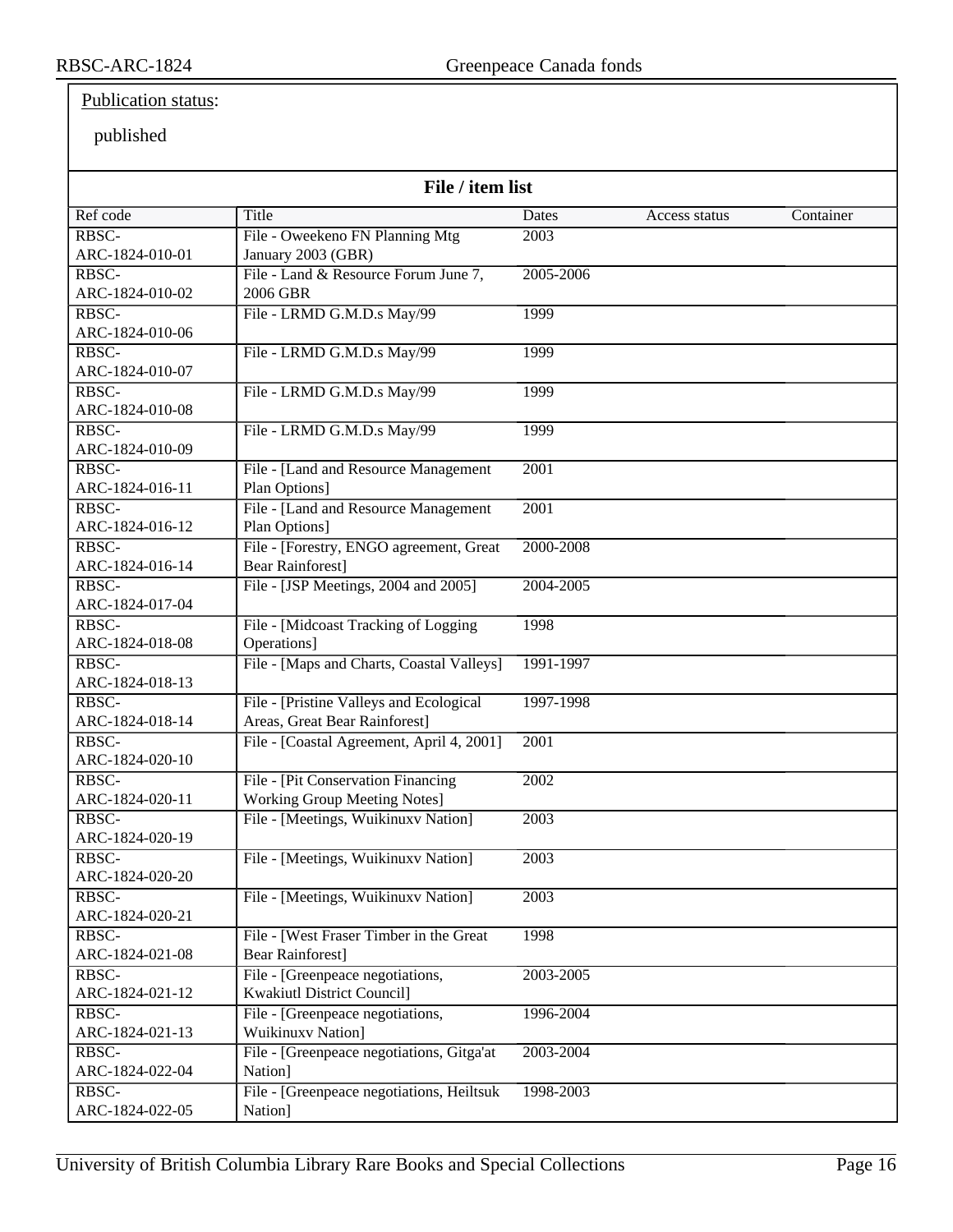| RBSC-ARC-1824    |                                                                     | Greenpeace Canada fonds |
|------------------|---------------------------------------------------------------------|-------------------------|
| RBSC-            | File - [Turning Point Initiative Update]                            | 2002                    |
| ARC-1824-022-09  |                                                                     |                         |
| RBSC-            | File - [Draft Central Coast Land and                                | 2002                    |
| ARC-1824-022-10  | Resource Management Plan]                                           |                         |
| RBSC-            | File - [Draft Central Coast Land and                                | 2002                    |
| ARC-1824-022-11  | Resource Management Plan]                                           |                         |
| RBSC-            | File - [Draft Central Coast Land and                                | 2002-2003               |
| ARC-1824-022-12  | Resource Management Plan]                                           |                         |
| RBSC-            |                                                                     |                         |
| ARC-1824-022-13  | File - [Greenpeace, Interactions with<br><b>Forestry Companies]</b> | 1991-2001               |
| RBSC-            | File - [Greenpeace, Interactions with                               | 1997-2000               |
|                  |                                                                     |                         |
| ARC-1824-022-14  | <b>Forestry Companies</b> ]                                         |                         |
| RBSC-            | File - [Greenpeace, Interactions with                               | 1998-2001               |
| ARC-1824-022-15  | Forestry Companies]                                                 |                         |
| RBSC-            | File - [Western Forest Products, Forest                             | 1997                    |
| ARC-1824-023-06  | Development Plan maps, Piper River]                                 |                         |
| RBSC-            | File - [Western Forest Products, Forest                             | 1998                    |
| ARC-1824-023-07  | Development Plan maps, Yeo Island]                                  |                         |
| RBSC-            | Item - Photographs                                                  |                         |
| ARC-1824-023-07- |                                                                     |                         |
| PH-028 to PH-032 |                                                                     |                         |
| RBSC-            | File - [Greenpeace, Carbon Credits]                                 | 1998-2000               |
| ARC-1824-023-15  |                                                                     |                         |
| RBSC-            | File - [Turning Point Initiative Planning                           | 2001-2003               |
| ARC-1824-025-03  | and Agreements]                                                     |                         |
| RBSC-            | File - [Turning Point Initiative Planning                           | 2000                    |
| ARC-1824-025-04  | and Agreements]                                                     |                         |
| RBSC-            | File - [Draft Planning, Coast Forests]                              | 2004                    |
| ARC-1824-025-12  | Conservation Initiative]                                            |                         |
| RBSC-            | File - [Ecoforestry and Tree Farming]                               | 1993-1994               |
| ARC-1824-026-01  |                                                                     |                         |
| RBSC-            | File - Ecoforestry: catalogue                                       | 1994                    |
| ARC-1824-026-03  |                                                                     |                         |
| RBSC-            | File - [Ecoforestry, Greenpeace                                     | 1993-1994               |
| ARC-1824-026-04  | Principles and Criteria]                                            |                         |
| RBSC-            | File - Ecoforestry: Clearcutting                                    | 1994                    |
| ARC-1824-026-05  |                                                                     |                         |
| RBSC-            | File - Ecoforestry Clearcut-free Forest                             | 1994                    |
| ARC-1824-026-06  | Products                                                            |                         |
| RBSC-            | File - [Central Coast Land and Resource                             | 2003                    |
| ARC-1824-028-04  | Management Plan Meeting Agenda and                                  |                         |
|                  | Minutes]                                                            |                         |
| RBSC-            | File - [Central Coast Land and Resource                             | 2003                    |
| ARC-1824-028-06  | Management Plan, Objectives and                                     |                         |
|                  | Strategies]                                                         |                         |
| RBSC-            | File - [Central Coast Land and Resource                             | 2003-2004               |
| ARC-1824-028-07  | Management Plan, Objectives and                                     |                         |
|                  | Strategies]                                                         |                         |
| RBSC-            | File - [Central Coast Land and Resource                             | 2001-2003               |
| ARC-1824-028-08  | Management Plan, CPA Working Group]                                 |                         |
| RBSC-            | File - [CIT Economic Gain Spatial                                   | 2003                    |
| ARC-1824-028-09  | Analysis - Timber Sector]                                           |                         |
| RBSC-            | File - [Economic Spatial Analysis, Haida                            | 2003                    |
| ARC-1824-028-10  | Gwaii, Central and North Coasts, maps]                              |                         |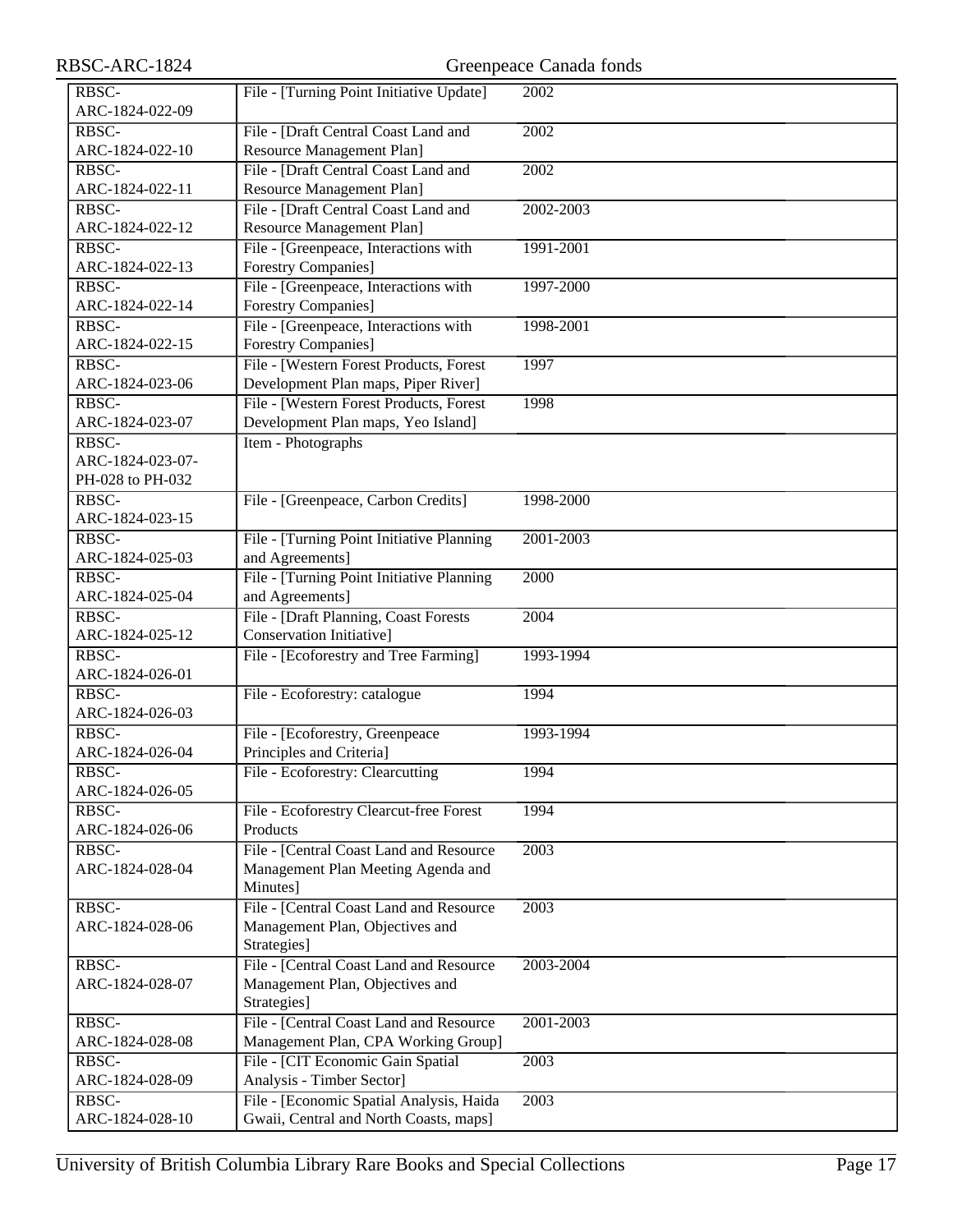| RBSC-ARC-1824            |                                                                            | Greenpeace Canada fonds |
|--------------------------|----------------------------------------------------------------------------|-------------------------|
| RBSC-                    | File - [Bella Coola Nuxalk Forest                                          | 2003                    |
| ARC-1824-028-11          | Initiative]                                                                |                         |
| RBSC-                    | File - [Central Coast Land and Resource                                    | 2003                    |
| ARC-1824-028-12          | Management Plan, Draft Work Plan]                                          |                         |
| RBSC-                    | File - [Coast Information Team,                                            | 2003                    |
| ARC-1824-028-13          | Ecosystem-Based Management Planning                                        |                         |
|                          | Handbook]                                                                  |                         |
| RBSC-                    | File - [Woodflow Analysis, Coast Forest                                    | 2003                    |
| ARC-1824-028-14          | Region]                                                                    |                         |
| RBSC-                    | File - [Central Coast Land and Resource                                    | 2001-2003               |
| ARC-1824-028-15          | Management Plan, Correspondence and                                        |                         |
|                          | <b>Meeting Notes]</b>                                                      |                         |
| RBSC-                    | File - [Conservation Investments and                                       | 2001-2003               |
| ARC-1824-029-03          | Incentives Initiatives, Financing]                                         |                         |
| RBSC-                    | File - [Conservation Investments and                                       | 2003                    |
| ARC-1824-029-04          | Incentives Initiatives, Financing]                                         |                         |
| RBSC-<br>ARC-1824-029-05 | File - [Conservation Investments and                                       | 2002-2003               |
| RBSC-                    | Incentives Initiatives, Financing]                                         |                         |
| ARC-1824-029-06          | File - [Conservation Investments and<br>Incentives Initiatives, Financing] | 2003                    |
| RBSC-                    | File - [Economic Development Options,                                      | 2001                    |
| ARC-1824-029-07          | Central and North Coasts]                                                  |                         |
| RBSC-                    | File - [Coast Information Team,                                            | 2001                    |
| ARC-1824-029-08          | Implementation and Management]                                             |                         |
| RBSC-                    | File - [Coast Information Team,                                            | 2001-2003               |
| ARC-1824-029-09          | Implementation and Management]                                             |                         |
| RBSC-                    | File - [Coast Information Team,                                            | 2001                    |
| ARC-1824-029-10          | Implementation and Management]                                             |                         |
| RBSC-                    | File - [Coast Information Team,                                            | 2001                    |
| ARC-1824-029-11          | Implementation and Management]                                             |                         |
| RBSC-                    | File - [Coast Information Team,                                            | $\overline{2001}$       |
| ARC-1824-029-12          | Implementation and Management]                                             |                         |
| RBSC-                    | File - [Coast Information Team,                                            | 2004                    |
| ARC-1824-029-13          | <b>Implementation and Management</b> ]                                     |                         |
| RBSC-                    | File - [Meeting notes, Nuxalk Nation]                                      | 2002-2003               |
| ARC-1824-030-10          |                                                                            |                         |
| RBSC-                    | File - [Land Use Zoning in British                                         | 1999-2001               |
| ARC-1824-030-19          | Columbia Forests]                                                          |                         |
| RBSC-                    | File - [British Columbia, Timber Tenure                                    | 2001                    |
| ARC-1824-030-20          | System]                                                                    |                         |
| RBSC-                    | File - [British Columbia, Stumpage                                         | 2000-2001               |
| ARC-1824-030-21          | Rates]                                                                     |                         |
| RBSC-                    | File - [Coast Forest Conservation                                          | 2001-2003               |
| ARC-1824-031-06          | Initiative, Joint Solutions Project]                                       |                         |
| RBSC-                    | File - [Ecosystem Planning, Central and                                    | 2000                    |
| ARC-1824-031-07          | North Coasts]                                                              |                         |
| RBSC-                    | File - [Ecosystem Planning, Central and                                    | 1999-2000               |
| ARC-1824-031-08          | North Coasts]                                                              |                         |
| RBSC-                    | File - [Coast Forest Conservation                                          | 2000                    |
| ARC-1824-031-09          | Initiative, Environmental Non-                                             |                         |
|                          | Governmental Organizations]                                                |                         |
| RBSC-                    | File - [Visit of German Delegation, Great                                  | 1999-2002               |
| ARC-1824-031-10          | <b>Bear Rainforest]</b>                                                    |                         |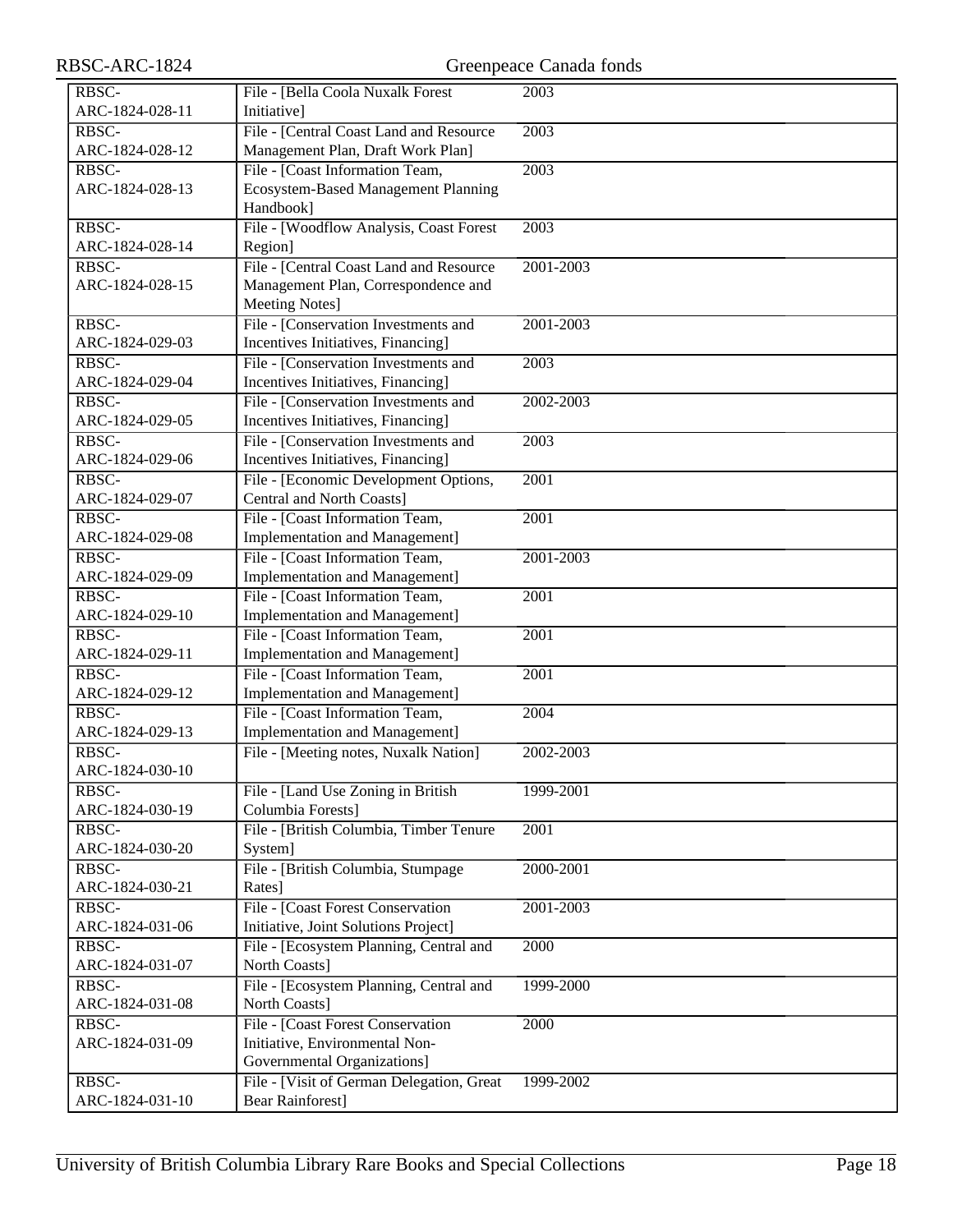| RBSC-ARC-1824                                 |                                                                                                   | Greenpeace Canada fonds |
|-----------------------------------------------|---------------------------------------------------------------------------------------------------|-------------------------|
| RBSC-<br>ARC-1824-032-12                      | File - [Central Coast Land and Resource<br>Management Plan, Meetings and<br><b>Working Group]</b> | 2002-2003               |
| RBSC-<br>ARC-1824-032-13                      | File - [Central Coast Land and Resource]<br>Management Plan, Meetings and<br>Working Group]       | 2003                    |
| RBSC-<br>ARC-1824-032-14                      | File - [Greenpeace, Forestry in Russia]                                                           | 1999                    |
| RBSC-<br>ARC-1824-033-01                      | File - [BC Coast Conservation<br>Investments and Incentives Initiative<br>Update]                 | 2003-2005               |
| RBSC-<br>ARC-1824-033-02                      | File - [BC Coast Conservation]<br>Investments and Incentives Initiative<br>Update]                | 2003-2004               |
| RBSC-<br>ARC-1824-033-03                      | File - [Information on Wood Product<br>Consumers]                                                 | $\overline{2002}$       |
| RBSC-<br>ARC-1824-033-04                      | File - [Information on Wood Product<br>Consumers]                                                 | 2002                    |
| RBSC-<br>ARC-1824-033-05                      | File - [Information on Wood Product<br>Consumers]                                                 | 2002                    |
| RBSC-<br>ARC-1824-033-08                      | File - [The Last Frontier Forests]<br>Assessment slides and presentation slide<br>show]           | 1997                    |
| RBSC-<br>ARC-1824-033-08-<br>PH-260 to PH-270 | Item - Photographs                                                                                |                         |
| RBSC-<br>ARC-1824-035-01                      | File - [Land and Resource Management<br>Plan, Planning and Meetings]                              | 1998-1999               |
| RBSC-<br>ARC-1824-035-02                      | File - [Land and Resource Management]<br>Plan, Planning and Meetings]                             | 1998-1999               |
| RBSC-<br>ARC-1824-035-03                      | File - [Land and Resource Management<br>Plan, Planning and Meetings]                              | 1998                    |
| RBSC-<br>ARC-1824-035-04                      | File - [Central Coast Land and Resource<br>Management Plan, Draft Agreement]                      | 1997-2001               |
| RBSC-<br>ARC-1824-035-05                      | File - [Central Coast Land and Resource<br>Management Plan, Draft Agreement]                      | 1997-1999               |
| RBSC-<br>ARC-1824-035-06                      | File - [Central Coast Land and Resource<br>Management Plan, Draft Agreement]                      | 1997-1999               |
| RBSC-<br>ARC-1824-035-11                      | File - [Great Bear Rainforest, Clam Bed<br>Project, Information, Slides]                          | 2002-2003               |
| RBSC-<br>ARC-1824-035-11-<br>PH-271 to PH-436 | Item - Photographs                                                                                |                         |
| RBSC-<br>ARC-1824-035-14                      | File - [Negotiations, Environmental<br>Groups, Interfor, maps]                                    | 2001                    |
| RBSC-<br>ARC-1824-035-15                      | File - [Greenpeace, Information on BC<br>Liberal Party]                                           | 1999-2004               |
| RBSC-<br>ARC-1824-036-01                      | File - [Greenpeace, Information on BC<br>Liberal Party]                                           | 2001-2003               |
| RBSC-<br>ARC-1824-036-04                      | File - [Work on Proposed Conservation<br>Area, British Columbia Coast]                            | 1999-2001               |
| RBSC-<br>ARC-1824-036-07                      | File - [Great Bear Rainforest Agreement,<br>April 2001]                                           | 2001                    |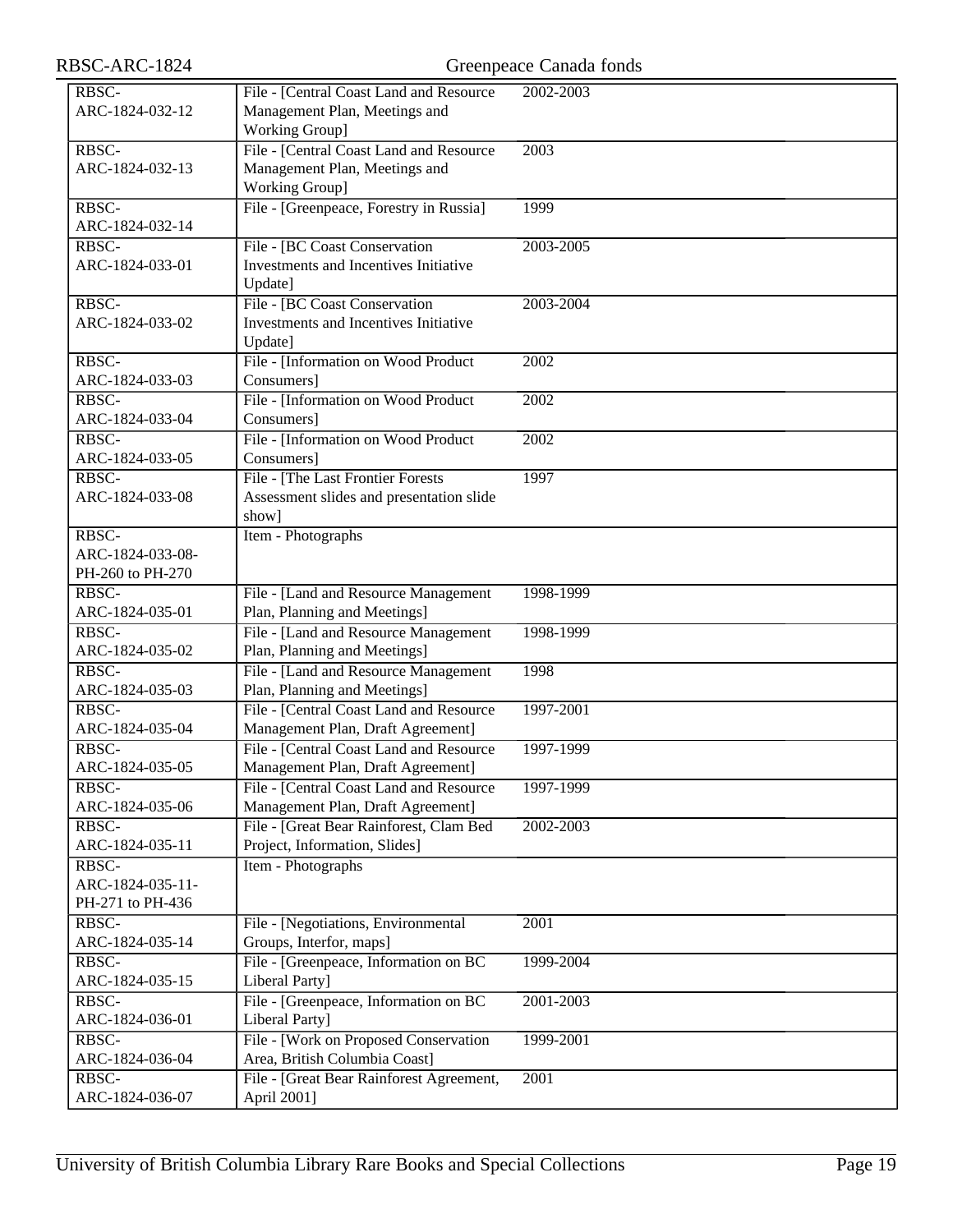| RBSC-ARC-1824   |                                                                   | Greenpeace Canada fonds |
|-----------------|-------------------------------------------------------------------|-------------------------|
| RBSC-           | File - [Conference Notes, Working                                 | 2000-2001               |
| ARC-1824-036-12 | group on Transition and Community                                 |                         |
|                 | Development]                                                      |                         |
| RBSC-           | File - [Conference Notes, Working                                 | 2001                    |
| ARC-1824-036-13 | group on Transition and Community                                 |                         |
|                 | Development]                                                      |                         |
| RBSC-           | File - [Conference Notes, Working                                 | $\overline{2001}$       |
| ARC-1824-036-14 | group on Transition and Community                                 |                         |
|                 | Development]                                                      |                         |
| RBSC-           | File - [Central Coast Land and Resource                           | 1993-1996               |
| ARC-1824-037-02 | <b>Management Plan Process]</b>                                   |                         |
| RBSC-           | File - [Central Coast Land and                                    | 1997-1998               |
| ARC-1824-037-03 | Resource Management Plan Status and                               |                         |
|                 | Backgrounder]                                                     |                         |
| RBSC-           | File - [Central Coast Land and Resource]                          | 1997-1998               |
| ARC-1824-037-04 | Management Plan, Environmental                                    |                         |
| RBSC-           | Groups Participation, Process]                                    | 1999                    |
| ARC-1824-037-09 | File - [Greenpeace, Protection of Ancient<br>Forests]             |                         |
| RBSC-           | File - [North Coast, Conservation Area                            | 2002                    |
| ARC-1824-037-10 | Design Framework]                                                 |                         |
| RBSC-           | File - [Status of Ecological and                                  | 1997-2004               |
| ARC-1824-037-11 | Watershed Areas, Great Bear Rainforest,                           |                         |
|                 | forestry map]                                                     |                         |
| RBSC-           | File - [Status of Ecological and                                  | 1999-2001               |
| ARC-1824-037-12 | Watershed Areas, Great Bear Rainforest,                           |                         |
|                 | forestry map]                                                     |                         |
| RBSC-           | File - [Central Coast, Conservation Area                          | 1998-1999               |
| ARC-1824-037-13 | Design]                                                           |                         |
| RBSC-           | File - [Central Coast, Conservation Area                          | 1998-1999               |
| ARC-1824-037-14 | Design]                                                           |                         |
| RBSC-           | File - [Boundary Adjustments, Central                             | 2004                    |
| ARC-1824-038-01 | <b>Coast Land and Resource Management</b>                         |                         |
|                 | Plan]                                                             |                         |
| RBSC-           | File - [Western Forest Products, Forestry                         | 2001                    |
| ARC-1824-038-02 | Activity, Pooley Island]                                          |                         |
| RBSC-           | File - [Protection of Bears from Hunting,                         | 2003-2004               |
| ARC-1824-038-03 | Roads in Backcountry Areas]                                       |                         |
| RBSC-           | File - [Conservation Area Design,                                 | 2002-2003               |
| ARC-1824-038-04 | <b>Conservation Priorities]</b>                                   |                         |
| RBSC-           | File - [Greenpeace, Workplan Planning,                            | 2002-2003               |
| ARC-1824-038-05 | 2003]                                                             |                         |
| RBSC-           | File - [Rainforests Solutions Project,                            | 2004                    |
| ARC-1824-038-06 | Gordon and Betty Moore Foundation                                 |                         |
|                 | Grant]                                                            |                         |
| RBSC-           | File - [North Coast Land and Resource                             | 2002-2003               |
| ARC-1824-038-07 | Management Plan Working Group, Red<br><b>Box Meeting Minutes]</b> |                         |
| RBSC-           | File - [Working Draft, Final Report of the                        | 2003                    |
| ARC-1824-038-08 | <b>Coast Conservation Planning Project]</b>                       |                         |
| RBSC-           | File - [Working Draft, Final Report of the                        | 2002-2003               |
| ARC-1824-038-09 | <b>Coast Conservation Planning Project]</b>                       |                         |
| RBSC-           | File - [Initiative by Coast Forest                                | 2000                    |
| ARC-1824-038-10 | Conservation Initiative, Environmental                            |                         |
|                 | Non-Governmental Organizations]                                   |                         |
|                 |                                                                   |                         |

University of British Columbia Library Rare Books and Special Collections Page 20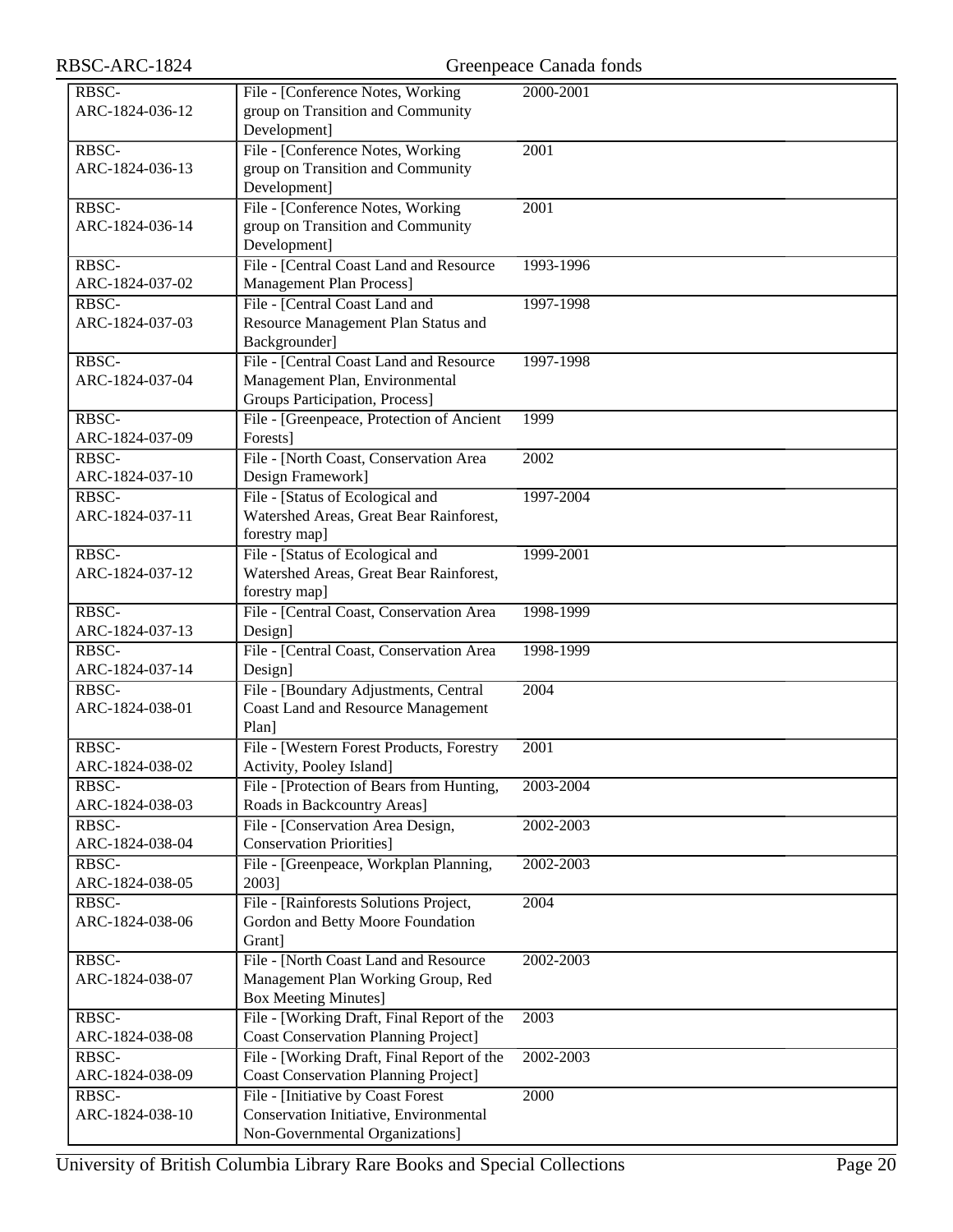|                                          | Greenpeace Canada fonds                                                                                                                                                                                                                                                                                                                                                                                                                                                                                                                                                                                                                                                                                                                                                                                                                                                                                                                                                                                                                                                                                                                                                                                                                                                                                                                                                       |
|------------------------------------------|-------------------------------------------------------------------------------------------------------------------------------------------------------------------------------------------------------------------------------------------------------------------------------------------------------------------------------------------------------------------------------------------------------------------------------------------------------------------------------------------------------------------------------------------------------------------------------------------------------------------------------------------------------------------------------------------------------------------------------------------------------------------------------------------------------------------------------------------------------------------------------------------------------------------------------------------------------------------------------------------------------------------------------------------------------------------------------------------------------------------------------------------------------------------------------------------------------------------------------------------------------------------------------------------------------------------------------------------------------------------------------|
| File - [Greenpeace, forestry companies]  | 1999-2001                                                                                                                                                                                                                                                                                                                                                                                                                                                                                                                                                                                                                                                                                                                                                                                                                                                                                                                                                                                                                                                                                                                                                                                                                                                                                                                                                                     |
|                                          |                                                                                                                                                                                                                                                                                                                                                                                                                                                                                                                                                                                                                                                                                                                                                                                                                                                                                                                                                                                                                                                                                                                                                                                                                                                                                                                                                                               |
|                                          | 2000-2001                                                                                                                                                                                                                                                                                                                                                                                                                                                                                                                                                                                                                                                                                                                                                                                                                                                                                                                                                                                                                                                                                                                                                                                                                                                                                                                                                                     |
|                                          |                                                                                                                                                                                                                                                                                                                                                                                                                                                                                                                                                                                                                                                                                                                                                                                                                                                                                                                                                                                                                                                                                                                                                                                                                                                                                                                                                                               |
|                                          | 2002-2003                                                                                                                                                                                                                                                                                                                                                                                                                                                                                                                                                                                                                                                                                                                                                                                                                                                                                                                                                                                                                                                                                                                                                                                                                                                                                                                                                                     |
|                                          |                                                                                                                                                                                                                                                                                                                                                                                                                                                                                                                                                                                                                                                                                                                                                                                                                                                                                                                                                                                                                                                                                                                                                                                                                                                                                                                                                                               |
|                                          | 2003                                                                                                                                                                                                                                                                                                                                                                                                                                                                                                                                                                                                                                                                                                                                                                                                                                                                                                                                                                                                                                                                                                                                                                                                                                                                                                                                                                          |
|                                          |                                                                                                                                                                                                                                                                                                                                                                                                                                                                                                                                                                                                                                                                                                                                                                                                                                                                                                                                                                                                                                                                                                                                                                                                                                                                                                                                                                               |
|                                          | 2004                                                                                                                                                                                                                                                                                                                                                                                                                                                                                                                                                                                                                                                                                                                                                                                                                                                                                                                                                                                                                                                                                                                                                                                                                                                                                                                                                                          |
|                                          |                                                                                                                                                                                                                                                                                                                                                                                                                                                                                                                                                                                                                                                                                                                                                                                                                                                                                                                                                                                                                                                                                                                                                                                                                                                                                                                                                                               |
|                                          | 1999-2001                                                                                                                                                                                                                                                                                                                                                                                                                                                                                                                                                                                                                                                                                                                                                                                                                                                                                                                                                                                                                                                                                                                                                                                                                                                                                                                                                                     |
|                                          |                                                                                                                                                                                                                                                                                                                                                                                                                                                                                                                                                                                                                                                                                                                                                                                                                                                                                                                                                                                                                                                                                                                                                                                                                                                                                                                                                                               |
|                                          | 2001                                                                                                                                                                                                                                                                                                                                                                                                                                                                                                                                                                                                                                                                                                                                                                                                                                                                                                                                                                                                                                                                                                                                                                                                                                                                                                                                                                          |
|                                          |                                                                                                                                                                                                                                                                                                                                                                                                                                                                                                                                                                                                                                                                                                                                                                                                                                                                                                                                                                                                                                                                                                                                                                                                                                                                                                                                                                               |
| File - [Central Coast Land and Resource] | $\overline{2001}$                                                                                                                                                                                                                                                                                                                                                                                                                                                                                                                                                                                                                                                                                                                                                                                                                                                                                                                                                                                                                                                                                                                                                                                                                                                                                                                                                             |
|                                          |                                                                                                                                                                                                                                                                                                                                                                                                                                                                                                                                                                                                                                                                                                                                                                                                                                                                                                                                                                                                                                                                                                                                                                                                                                                                                                                                                                               |
| File - [Central Coast Land and Resource] | $\overline{2001}$                                                                                                                                                                                                                                                                                                                                                                                                                                                                                                                                                                                                                                                                                                                                                                                                                                                                                                                                                                                                                                                                                                                                                                                                                                                                                                                                                             |
| Management Plan, Update]                 |                                                                                                                                                                                                                                                                                                                                                                                                                                                                                                                                                                                                                                                                                                                                                                                                                                                                                                                                                                                                                                                                                                                                                                                                                                                                                                                                                                               |
| File - [Central Coast Land and Resource  | 2004                                                                                                                                                                                                                                                                                                                                                                                                                                                                                                                                                                                                                                                                                                                                                                                                                                                                                                                                                                                                                                                                                                                                                                                                                                                                                                                                                                          |
| <b>Management Plan Completion</b>        |                                                                                                                                                                                                                                                                                                                                                                                                                                                                                                                                                                                                                                                                                                                                                                                                                                                                                                                                                                                                                                                                                                                                                                                                                                                                                                                                                                               |
| Timelines]                               |                                                                                                                                                                                                                                                                                                                                                                                                                                                                                                                                                                                                                                                                                                                                                                                                                                                                                                                                                                                                                                                                                                                                                                                                                                                                                                                                                                               |
|                                          | 1996-2003                                                                                                                                                                                                                                                                                                                                                                                                                                                                                                                                                                                                                                                                                                                                                                                                                                                                                                                                                                                                                                                                                                                                                                                                                                                                                                                                                                     |
|                                          |                                                                                                                                                                                                                                                                                                                                                                                                                                                                                                                                                                                                                                                                                                                                                                                                                                                                                                                                                                                                                                                                                                                                                                                                                                                                                                                                                                               |
|                                          |                                                                                                                                                                                                                                                                                                                                                                                                                                                                                                                                                                                                                                                                                                                                                                                                                                                                                                                                                                                                                                                                                                                                                                                                                                                                                                                                                                               |
|                                          | 2003-2004                                                                                                                                                                                                                                                                                                                                                                                                                                                                                                                                                                                                                                                                                                                                                                                                                                                                                                                                                                                                                                                                                                                                                                                                                                                                                                                                                                     |
|                                          |                                                                                                                                                                                                                                                                                                                                                                                                                                                                                                                                                                                                                                                                                                                                                                                                                                                                                                                                                                                                                                                                                                                                                                                                                                                                                                                                                                               |
|                                          |                                                                                                                                                                                                                                                                                                                                                                                                                                                                                                                                                                                                                                                                                                                                                                                                                                                                                                                                                                                                                                                                                                                                                                                                                                                                                                                                                                               |
|                                          | 2003-2004                                                                                                                                                                                                                                                                                                                                                                                                                                                                                                                                                                                                                                                                                                                                                                                                                                                                                                                                                                                                                                                                                                                                                                                                                                                                                                                                                                     |
|                                          | 2003-2004                                                                                                                                                                                                                                                                                                                                                                                                                                                                                                                                                                                                                                                                                                                                                                                                                                                                                                                                                                                                                                                                                                                                                                                                                                                                                                                                                                     |
|                                          |                                                                                                                                                                                                                                                                                                                                                                                                                                                                                                                                                                                                                                                                                                                                                                                                                                                                                                                                                                                                                                                                                                                                                                                                                                                                                                                                                                               |
|                                          | 2004                                                                                                                                                                                                                                                                                                                                                                                                                                                                                                                                                                                                                                                                                                                                                                                                                                                                                                                                                                                                                                                                                                                                                                                                                                                                                                                                                                          |
|                                          |                                                                                                                                                                                                                                                                                                                                                                                                                                                                                                                                                                                                                                                                                                                                                                                                                                                                                                                                                                                                                                                                                                                                                                                                                                                                                                                                                                               |
|                                          | 2003-2004                                                                                                                                                                                                                                                                                                                                                                                                                                                                                                                                                                                                                                                                                                                                                                                                                                                                                                                                                                                                                                                                                                                                                                                                                                                                                                                                                                     |
|                                          |                                                                                                                                                                                                                                                                                                                                                                                                                                                                                                                                                                                                                                                                                                                                                                                                                                                                                                                                                                                                                                                                                                                                                                                                                                                                                                                                                                               |
|                                          | 2003-2004                                                                                                                                                                                                                                                                                                                                                                                                                                                                                                                                                                                                                                                                                                                                                                                                                                                                                                                                                                                                                                                                                                                                                                                                                                                                                                                                                                     |
|                                          |                                                                                                                                                                                                                                                                                                                                                                                                                                                                                                                                                                                                                                                                                                                                                                                                                                                                                                                                                                                                                                                                                                                                                                                                                                                                                                                                                                               |
| Plan]                                    |                                                                                                                                                                                                                                                                                                                                                                                                                                                                                                                                                                                                                                                                                                                                                                                                                                                                                                                                                                                                                                                                                                                                                                                                                                                                                                                                                                               |
| File - [Socioeconomic/Environmental      | 2003                                                                                                                                                                                                                                                                                                                                                                                                                                                                                                                                                                                                                                                                                                                                                                                                                                                                                                                                                                                                                                                                                                                                                                                                                                                                                                                                                                          |
| Assessment, North Coast Land and         |                                                                                                                                                                                                                                                                                                                                                                                                                                                                                                                                                                                                                                                                                                                                                                                                                                                                                                                                                                                                                                                                                                                                                                                                                                                                                                                                                                               |
| Resource Management Plan, maps]          |                                                                                                                                                                                                                                                                                                                                                                                                                                                                                                                                                                                                                                                                                                                                                                                                                                                                                                                                                                                                                                                                                                                                                                                                                                                                                                                                                                               |
| File - [Conservation Issues, Central     | 2003-2004                                                                                                                                                                                                                                                                                                                                                                                                                                                                                                                                                                                                                                                                                                                                                                                                                                                                                                                                                                                                                                                                                                                                                                                                                                                                                                                                                                     |
|                                          |                                                                                                                                                                                                                                                                                                                                                                                                                                                                                                                                                                                                                                                                                                                                                                                                                                                                                                                                                                                                                                                                                                                                                                                                                                                                                                                                                                               |
|                                          |                                                                                                                                                                                                                                                                                                                                                                                                                                                                                                                                                                                                                                                                                                                                                                                                                                                                                                                                                                                                                                                                                                                                                                                                                                                                                                                                                                               |
|                                          | 2002-2003                                                                                                                                                                                                                                                                                                                                                                                                                                                                                                                                                                                                                                                                                                                                                                                                                                                                                                                                                                                                                                                                                                                                                                                                                                                                                                                                                                     |
|                                          |                                                                                                                                                                                                                                                                                                                                                                                                                                                                                                                                                                                                                                                                                                                                                                                                                                                                                                                                                                                                                                                                                                                                                                                                                                                                                                                                                                               |
|                                          |                                                                                                                                                                                                                                                                                                                                                                                                                                                                                                                                                                                                                                                                                                                                                                                                                                                                                                                                                                                                                                                                                                                                                                                                                                                                                                                                                                               |
|                                          | 2002                                                                                                                                                                                                                                                                                                                                                                                                                                                                                                                                                                                                                                                                                                                                                                                                                                                                                                                                                                                                                                                                                                                                                                                                                                                                                                                                                                          |
|                                          |                                                                                                                                                                                                                                                                                                                                                                                                                                                                                                                                                                                                                                                                                                                                                                                                                                                                                                                                                                                                                                                                                                                                                                                                                                                                                                                                                                               |
|                                          |                                                                                                                                                                                                                                                                                                                                                                                                                                                                                                                                                                                                                                                                                                                                                                                                                                                                                                                                                                                                                                                                                                                                                                                                                                                                                                                                                                               |
|                                          | 2002                                                                                                                                                                                                                                                                                                                                                                                                                                                                                                                                                                                                                                                                                                                                                                                                                                                                                                                                                                                                                                                                                                                                                                                                                                                                                                                                                                          |
|                                          |                                                                                                                                                                                                                                                                                                                                                                                                                                                                                                                                                                                                                                                                                                                                                                                                                                                                                                                                                                                                                                                                                                                                                                                                                                                                                                                                                                               |
|                                          | File - [Greenpeace, forestry companies]<br>File - [Discussions on Achieving a<br>solution for the Central Coast Land and<br>Resource Management Plan]<br>File - [Update on the Capital Campaign<br>Workplan]<br>File - [Bond Sound, Cutblocks]<br>File - [Central Coast Land and Resource<br>Management Plan, Update]<br>File - [Central Coast Land and Resource<br>Management Plan, Update]<br>Management Plan, Update]<br>File - [Central Coast Land and Resource<br><b>Management Plan Completion</b><br>Timelines]<br>File - [Central Coast Land and Resource<br>Management Plan Completion<br>Timelines]<br>File - [Notes on the Central Coast Land<br>and Resource Management Plan]<br>File - [Notes on the North Coast Land<br>and Resource Management Plan, maps]<br>File - [Notes on the North Coast Land<br>and Resource Management Plan]<br>File - [Notes on the North Coast Land<br>and Resource Management Plan]<br>File - [Working Groups Drafts, North<br><b>Coast Land and Resource Management</b><br>and North Coasts Land and Resource<br>Management Plans]<br>File - [North Coast Land and Resource<br>Management Plan, Assessment and<br>Landscape Model]<br>File - [North Coast Land and Resource<br>Management Plan, Assessment and<br>Landscape Model]<br>File - [North Coast Land and Resource<br>Management Plan, Assessment and<br>Landscape Model] |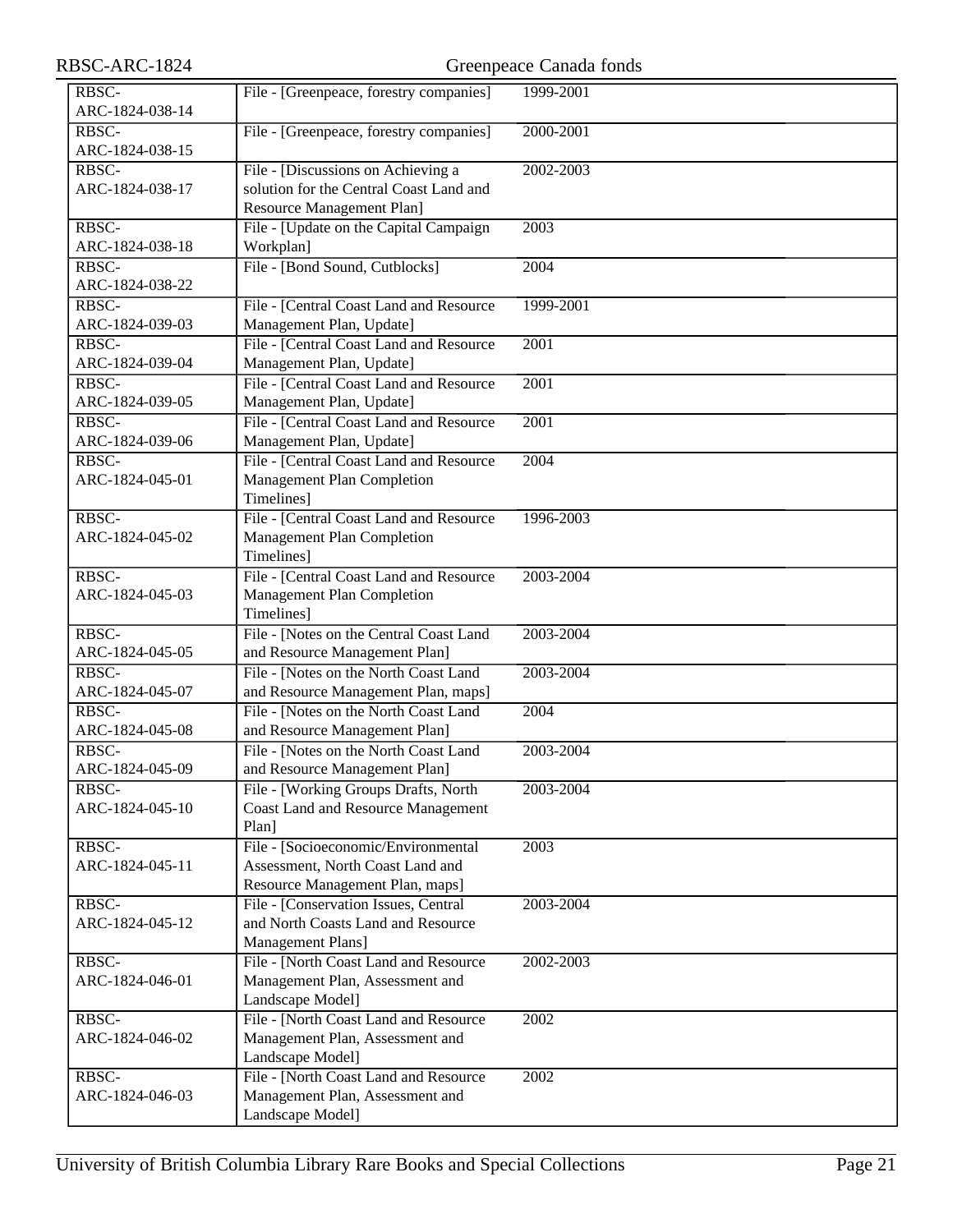| RBSC-ARC-1824   | Greenpeace Canada fonds                              |                   |  |
|-----------------|------------------------------------------------------|-------------------|--|
| RBSC-           | File - [Greenpeace, Development                      | 1999-2003         |  |
| ARC-1824-048-06 | <b>Strategies with First Nations]</b>                |                   |  |
| RBSC-           | File - [Greenpeace, Development                      | [between 1980]    |  |
| ARC-1824-048-07 | <b>Strategies with First Nations]</b>                | and 2003]         |  |
| RBSC-           | File - [Greenpeace, Development                      | 2002-2003         |  |
| ARC-1824-048-08 | <b>Strategies with First Nations]</b>                |                   |  |
| RBSC-           | File - [Central Coast Land and Resource              | 1997              |  |
| ARC-1824-048-10 | Management Plan, Rules, Structure and                |                   |  |
|                 | Membership, Terms of Reference]                      |                   |  |
| RBSC-           | File - [Coast Forest Conservation                    | 1998              |  |
| ARC-1824-048-11 | Initiative, Land and Resource                        |                   |  |
|                 | Management Planning, 2001 Agreement]                 |                   |  |
| RBSC-           | File - [Coast Forest Conservation                    | $\overline{2001}$ |  |
| ARC-1824-048-12 | Initiative, Land and Resource                        |                   |  |
|                 | Management Planning, 2001 Agreement]                 |                   |  |
| RBSC-           | File - [Coast Forest Conservation                    | 2001-2003         |  |
| ARC-1824-048-13 | Initiative, Land and Resource                        |                   |  |
|                 | Management Planning, 2001 Agreement]                 |                   |  |
| RBSC-           | File - [Interfor, maps of boundaries, notes          | 2001-2002         |  |
| ARC-1824-049-11 | on Land and Resource Management                      |                   |  |
|                 | Plan]                                                |                   |  |
| RBSC-           | File - [Greenpeace, Interfor]                        | 1999-2001         |  |
| ARC-1824-050-01 |                                                      |                   |  |
| RBSC-           | File - [Status of Coastal Watersheds]                | 1999-2002         |  |
| ARC-1824-050-02 |                                                      |                   |  |
| RBSC-           | File - [Status of Coastal Watersheds]                | 1999-2004         |  |
| ARC-1824-050-03 |                                                      |                   |  |
| RBSC-           | File - [Status of Coastal Watersheds]                | 1999-2004         |  |
| ARC-1824-050-04 |                                                      |                   |  |
| RBSC-           | File - [Status of Coastal Watersheds]                | 1991-2001         |  |
| ARC-1824-050-05 |                                                      |                   |  |
| RBSC-           | File - [Status of Coastal Watersheds]                | 1998-2001         |  |
| ARC-1824-050-06 |                                                      |                   |  |
| RBSC-           | File - [Greenpeace, Great Bear                       | 1998              |  |
| ARC-1824-051-09 | Rainforest, Public Campaign]                         |                   |  |
| RBSC-           | File - Ecoforestry: Directory                        | 1995-1996         |  |
| ARC-1824-052-06 |                                                      |                   |  |
| RBSC-           | File - Ecoforestry: Directory                        | 1995              |  |
| ARC-1824-052-07 |                                                      |                   |  |
| RBSC-           | File - [Strategy Development Group                   | 2001              |  |
| ARC-1824-056-09 | <b>Conference Call Notes]</b>                        |                   |  |
| RBSC-           | File - [Consultation with First Nations,             | 2002-2003         |  |
| ARC-1824-056-10 | Conference, Pacific Business & Law                   |                   |  |
| RBSC-           | Institute]<br>File - [Dzawadi/Upper Klinaklini River |                   |  |
| ARC-1824-059-11 | Conservancy]                                         | 2010-2012         |  |
| RBSC-           | File - [Sal Spirit Bear Campaign Notes]              | 2009-2011         |  |
| ARC-1824-060-10 |                                                      |                   |  |
| RBSC-           | File - [Great Bear Rainforest, Solution in           | 2009-2014         |  |
| ARC-1824-060-22 | the Making]                                          |                   |  |
| RBSC-           | File - [Great Bear Rainforest, 2020                  | 2010              |  |
| ARC-1824-061-12 | Vision Document]                                     |                   |  |
| RBSC-           | File - [Species Spotlight, Great Bear                | 2009-2010         |  |
| ARC-1824-063-03 | Rainforest]                                          |                   |  |
|                 |                                                      |                   |  |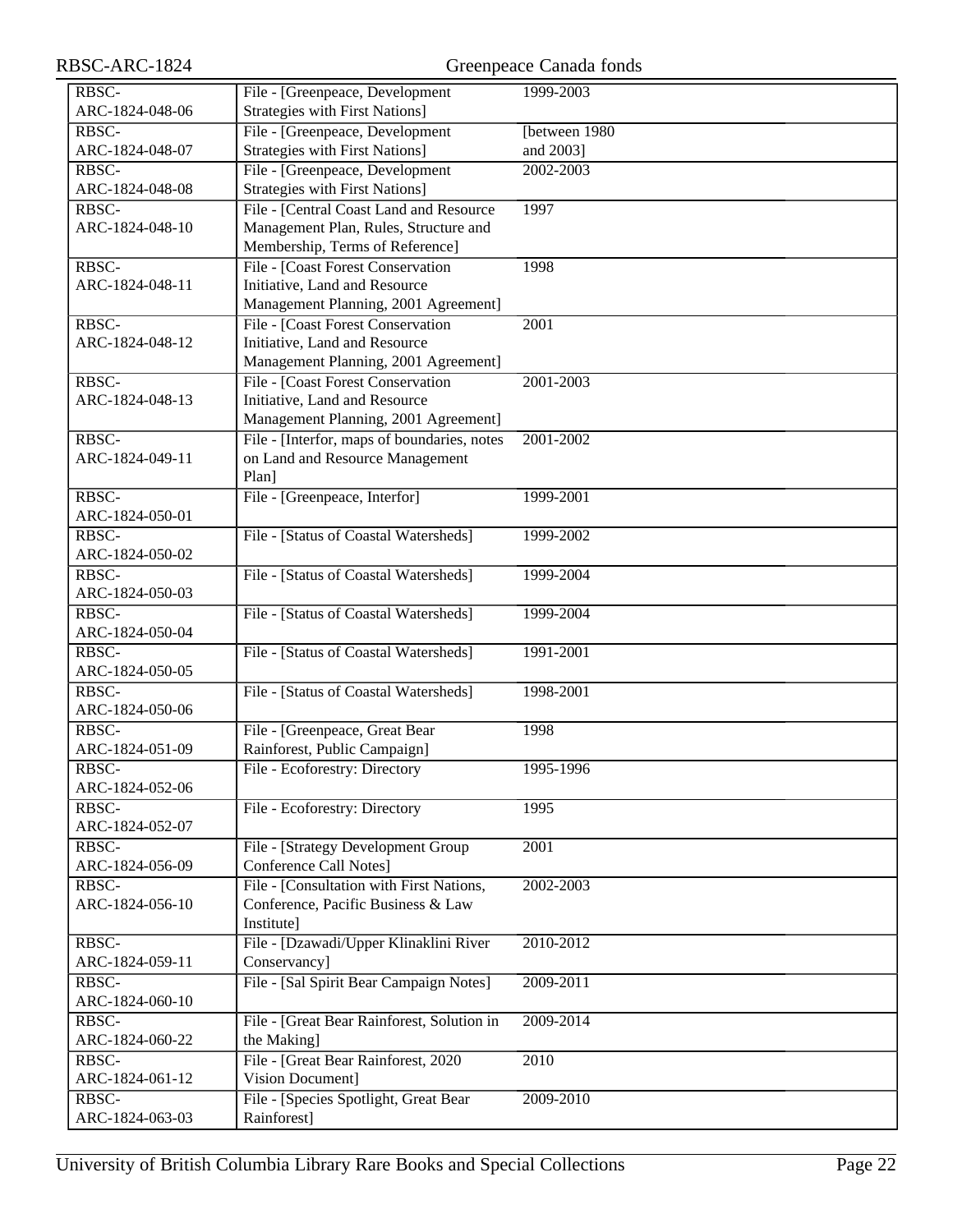| RBSC-ARC-1824            | Greenpeace Canada fonds                                                                                   |                   |                                                                                           |
|--------------------------|-----------------------------------------------------------------------------------------------------------|-------------------|-------------------------------------------------------------------------------------------|
| RBSC-<br>ARC-1824-063-11 | File - [Greenpeace, volunteers, Great<br><b>Bear Rainforest]</b>                                          | 2008              |                                                                                           |
| RBSC-<br>ARC-1824-064-12 | File - [Great Bear Rainforest Campaign,<br>June 1999 Update]                                              | 1999              |                                                                                           |
| RBSC-<br>ARC-1824-064-19 | File - [Greenpeace, Travel to the Central<br>and North Coasts, Other Trips]                               | 2009-2012         |                                                                                           |
| RBSC-<br>ARC-1824-065-02 | File - [Interview Questions, Great Bear<br>Rainforest]                                                    | [ca. 2010]        |                                                                                           |
| RBSC-<br>ARC-1824-065-04 | File - [FN Team Meetings, EBM<br>Learning Forum]                                                          | 2009              |                                                                                           |
| RBSC-<br>ARC-1824-065-10 | File - [Landscape Reserve Framework,<br><b>Conservation Gap, Discussion Notes]</b>                        | 2009-2010         |                                                                                           |
| RBSC-<br>ARC-1824-065-28 | File - [Final Recommendation for Land<br>and Resource Forum Working Group<br>Review]                      | [ca. 2009]        |                                                                                           |
| RBSC-<br>ARC-1824-066-02 | File - [Landscape Level Reserve<br>Planning Policy Framework, Land Use<br>Planning, Conservancy Team]     | 2008-2013         |                                                                                           |
| RBSC-<br>ARC-1824-109-08 | File - [Nanwakolas Project, CFCI/RSP<br>Marketplace Support Agreement, JSP<br>Memorandum of Agreement]    | 2009-2013         | As requested by<br>the donor, access to<br>this file is restricted<br>until July 21 2035. |
| RBSC-<br>ARC-1824-109-09 | File - [Great Bear Rainforest Campaign<br>Planning Documents, Turning Point<br>Initiative Strategic Plan] | $\overline{2009}$ | As requested by<br>the donor, access to<br>this file is restricted<br>until July 21 2035. |
| RBSC-<br>ARC-1824-109-14 | File - [Greenpeace Canada Forests<br>Campaign 2006]                                                       | 2006              | As requested by<br>the donor, access to<br>this file is restricted<br>until July 21 2035. |
| RBSC-<br>ARC-1824-110-05 | File - [Great Bear Rainforest Strategy<br>Planning]                                                       | 1998              | As requested by<br>the donor, access to<br>this file is restricted<br>until July 21 2035. |
| RBSC-<br>ARC-1824-116-25 | File - [Community and Conservation<br><b>Investment Strategy Update, CCLRMP</b><br>Questions]             | 1998-2003         | As requested by<br>the donor, access to<br>this file is restricted<br>until July 21 2035. |
| RBSC-<br>ARC-1824-116-26 | File - [Preliminary look at Contractors<br>issue, Great Bear Rainforest moratorium]                       | 2000-2003         | As requested by<br>the donor, access to<br>this file is restricted<br>until July 21 2035. |
| RBSC-<br>ARC-1824-118-02 | File - [Correspondence on Land and<br>Resource Management Plan]                                           | 1998-1999         | As requested by<br>the donor, access to<br>this file is restricted<br>until July 21 2035. |
| RBSC-<br>ARC-1824-118-05 | File - [Definition of Protection]                                                                         | 2003              | As requested by<br>the donor, access to<br>this file is restricted<br>until July 21 2035. |
| RBSC-<br>ARC-1824-119-04 | File - [Greenpeace, Internal Negotiations,<br>ENGOs]                                                      | 2000              | As requested by<br>the donor, access to<br>this file is restricted<br>until July 21 2035. |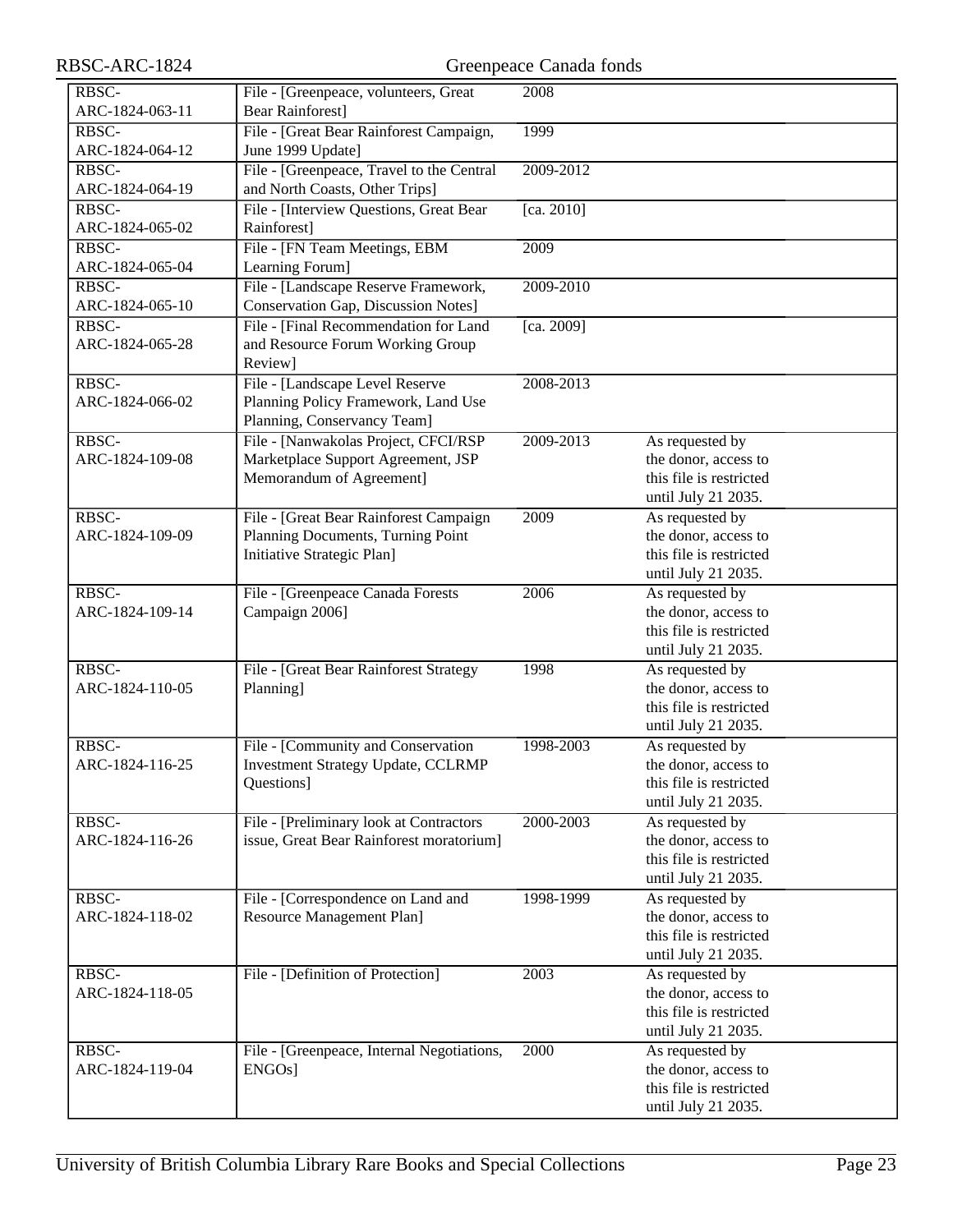#### RBSC-ARC-1824 Greenpeace Canada fonds

| RBSC-           | File - [Greenpeace, Internal Negotiations, | 1999-2000 | As requested by         |
|-----------------|--------------------------------------------|-----------|-------------------------|
| ARC-1824-119-05 | ENGO <sub>s</sub> ]                        |           | the donor, access to    |
|                 |                                            |           | this file is restricted |
|                 |                                            |           | until July 21 2035.     |
| RBSC-           | File - [Greenpeace, Internal Negotiations, | 1999-2000 | As requested by         |
| ARC-1824-119-06 | ENGO <sub>s</sub> ]                        |           | the donor, access to    |
|                 |                                            |           | this file is restricted |
|                 |                                            |           | until July 21 2035.     |
| RBSC-           | File - [Greenpeace, Internal Negotiations, | 1999-2000 | As requested by         |
| ARC-1824-119-07 | ENGO <sub>s</sub> ]                        |           | the donor, access to    |
|                 |                                            |           | this file is restricted |
|                 |                                            |           | until July 21 2035.     |
| RBSC-           | File - [Scouting Report-Home Deport/       | 2000      | As requested by         |
| ARC-1824-119-08 | Lansing/Revy/Alexandria]                   |           | the donor, access to    |
|                 |                                            |           | this file is restricted |
|                 |                                            |           | until July 21 2035.     |
| RBSC-           | File - [Planning, Methods on Protecting    | 1998      | As requested by         |
| ARC-1824-119-10 | <b>Great Bear Rainforest]</b>              |           | the donor, access to    |
|                 |                                            |           | this file is restricted |
|                 |                                            |           | until July 21 2035.     |
| RBSC-           | File - [Outline of Plan for Protecting     | 2000      | As requested by         |
| ARC-1824-119-15 | the Coast, Planning Government             |           | the donor, access to    |
|                 | Interactions]                              |           | this file is restricted |
|                 |                                            |           | until July 21 2035.     |
| RBSC-           | File - [Greenpeace planning and            | 1999-2000 | As requested by         |
| ARC-1824-119-17 | correspondence, United Kingdom]            |           | the donor, access to    |
|                 |                                            |           | this file is restricted |
|                 |                                            |           | until July 21 2035.     |
| $\blacksquare$  |                                            |           |                         |

#### <span id="page-23-0"></span>**Correspondence**

Date: 1993-2016 (date of creation)

Physical description: Approximately 40 cm of linear textual records.

Language of the material:

English

French

#### Restrictions on access:

As requested by the donor, access to some files in this subseries is restricted until July 21, 2035.

#### Publication status:

| File / item list |                                          |           |               |           |
|------------------|------------------------------------------|-----------|---------------|-----------|
| Ref code         | Title                                    | Dates     | Access status | Container |
| RBSC-            | File - [Province of BC correspondence,   | 2004-2005 |               |           |
| ARC-1824-017-02  | Great Bear Rainforest                    |           |               |           |
| RBSC-            | File - [Letters to Province of BC, Great | 2002-2007 |               |           |
| ARC-1824-017-03  | Bear Rainforest                          |           |               |           |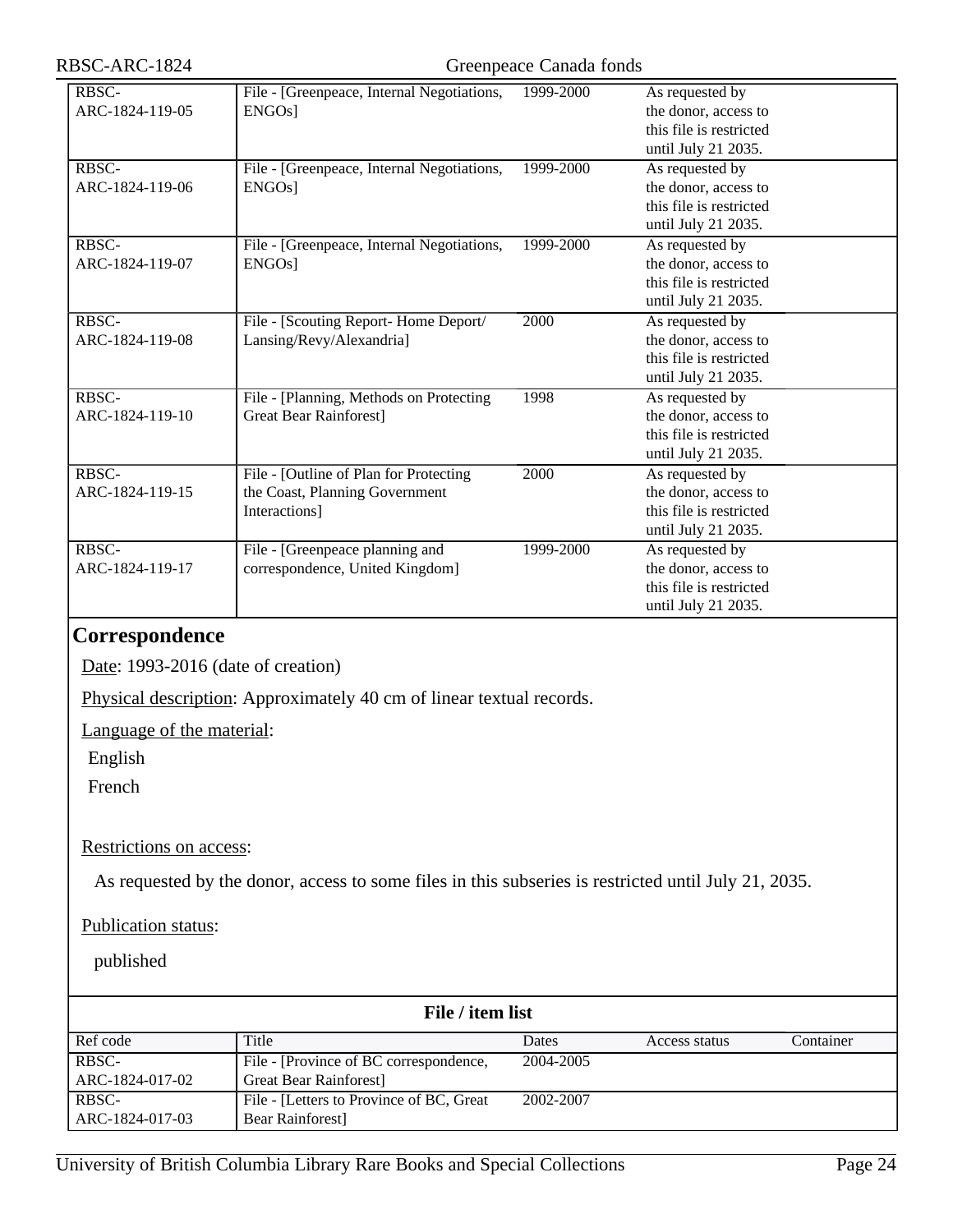| RBSC-ARC-1824   |                                                                      | Greenpeace Canada fonds |  |
|-----------------|----------------------------------------------------------------------|-------------------------|--|
| RBSC-           | File - [Correspondence with Ministry of                              | 1997-1998               |  |
| ARC-1824-018-10 | Forests]                                                             |                         |  |
| RBSC-           | File - Gitga'at Projects                                             | 2002-2003               |  |
| ARC-1824-020-15 |                                                                      |                         |  |
| RBSC-           | File - [Greenpeace, Haisla Nation]                                   | 2000-2003               |  |
| ARC-1824-022-01 |                                                                      |                         |  |
| RBSC-           | File - [Greenpeace, Gitxaala                                         | 2003                    |  |
| ARC-1824-022-03 | Correspondence]                                                      |                         |  |
| RBSC-           | File - [B.C. Aboriginal Fisheries                                    | 1998                    |  |
| ARC-1824-022-08 | Commission]                                                          |                         |  |
| RBSC-           | File - [Greenpeace, Provincial                                       | 2001-2002               |  |
| ARC-1824-023-16 | <b>Government Responses</b> ]                                        |                         |  |
| RBSC-           | File - [Greenpeace, Federal Government                               | 2001-2002               |  |
| ARC-1824-023-17 | Responses]                                                           |                         |  |
| RBSC-           | File - [Responses to Wipeout Campaign]                               | 2001                    |  |
| ARC-1824-024-01 |                                                                      |                         |  |
| RBSC-           | File - [Greenpeace, Government                                       | 2001-2003               |  |
| ARC-1824-024-11 | Correspondence]                                                      |                         |  |
| RBSC-           | File - [Greenpeace, Government                                       | 1996-2002               |  |
| ARC-1824-024-12 | Correspondence]                                                      |                         |  |
| RBSC-           | File - [Canfor, Greenpeace                                           | 1994                    |  |
| ARC-1824-026-02 | correspondence]                                                      |                         |  |
| RBSC-           | File - Ecoforestry: updates & internal                               | 1994-1995               |  |
| ARC-1824-026-15 | correspondence                                                       |                         |  |
| RBSC-           | File - [Greenpeace, Labour Union                                     | 1997-2002               |  |
| ARC-1824-026-20 | Correspondence]                                                      |                         |  |
| RBSC-           | File - [Greenpeace, TD Bank]                                         | 2000                    |  |
| ARC-1824-030-12 | Correspondence]                                                      |                         |  |
| RBSC-           | File - [Greenpeace, Environmental                                    | 2000                    |  |
| ARC-1824-030-13 | Groups Correspondence]                                               |                         |  |
| RBSC-           | File - [Greenpeace, old growth wood,                                 | 1997-2000               |  |
| ARC-1824-031-01 | home improvement retailers]                                          |                         |  |
| RBSC-           | File - [Greenpeace, German companies,                                | 1999-2000               |  |
| ARC-1824-031-02 | Forest Management in British Columbia]                               |                         |  |
| RBSC-           | File - [European Union markets, old                                  | 1999-2001               |  |
| ARC-1824-031-04 | growth wood]                                                         |                         |  |
| RBSC-           | File - [Japanese markets, old growth                                 | 1993-2001               |  |
| ARC-1824-031-05 | wood]                                                                |                         |  |
| RBSC-           | File - [Greenpeace, Lobbying,                                        | 1999-2004               |  |
| ARC-1824-036-08 | Government of Canada]                                                |                         |  |
| RBSC-           | File - [Correspondence, Land and                                     | 1998-2000               |  |
| ARC-1824-037-07 | <b>Resource Management Plan Process]</b>                             |                         |  |
| RBSC-           | File - [Correspondence, Land and                                     | 1999-2000               |  |
| ARC-1824-037-08 | <b>Resource Management Plan Process]</b>                             |                         |  |
| RBSC-           | File - [Greenpeace, Local Communities                                | 2000-2001               |  |
| ARC-1824-044-05 | in British Columbia]                                                 |                         |  |
| RBSC-           | File - [Greenpeace, Local Communities                                | 2000-2001               |  |
| ARC-1824-044-06 | in British Columbia]                                                 |                         |  |
| RBSC-           | File - [Greenpeace, Labour Union                                     | 1994-1998               |  |
| ARC-1824-051-10 | Correspondence]                                                      |                         |  |
| RBSC-           | File - [Greenpeace United Kingdom,<br>Environment and the Great Bear | 1994-2001               |  |
| ARC-1824-052-08 | Rainforest]                                                          |                         |  |
|                 |                                                                      |                         |  |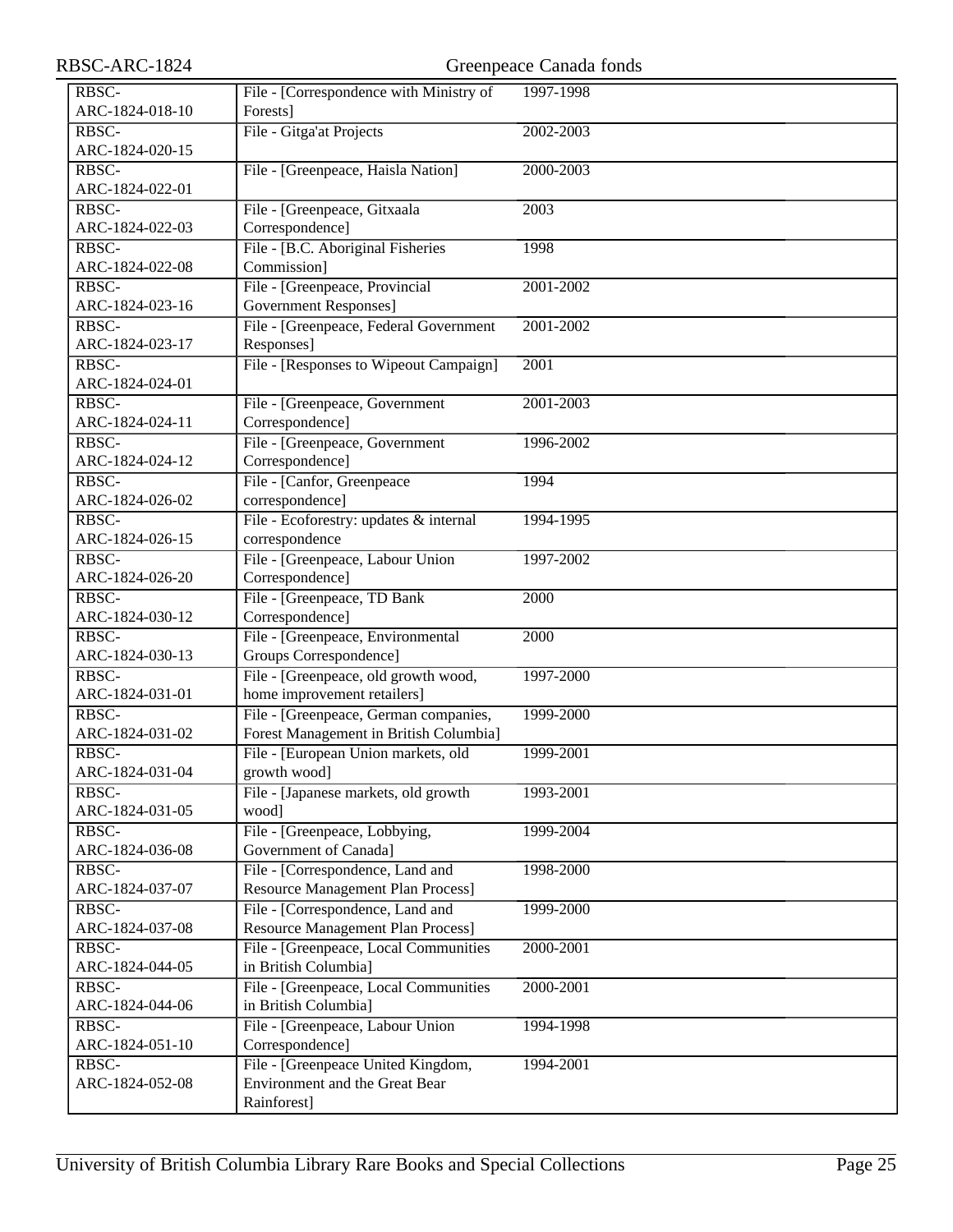| RBSC-ARC-1824            |                                                                                             | Greenpeace Canada fonds |                                                                                           |
|--------------------------|---------------------------------------------------------------------------------------------|-------------------------|-------------------------------------------------------------------------------------------|
| RBSC-<br>ARC-1824-052-09 | File - [Greenpeace United Kingdom,<br>Environment and the Great Bear<br>Rainforest]         | 1994-1998               |                                                                                           |
| RBSC-<br>ARC-1824-052-10 | File - [Greenpeace United Kingdom,<br>Environment and the Great Bear<br>Rainforest]         | 1994-1998               |                                                                                           |
| RBSC-<br>ARC-1824-056-12 | File - [Fletcher Challenge Canada,<br>Norske Canada]                                        | 2000-2005               |                                                                                           |
| RBSC-<br>ARC-1824-058-05 | File - [Greenpeace, PrintProgress]                                                          | 2003                    |                                                                                           |
| RBSC-<br>ARC-1824-061-19 | File - [Greenpeace, Elections BC, 2009<br><b>General Election Advertising</b> ]             | 2009                    |                                                                                           |
| RBSC-<br>ARC-1824-063-12 | File - [Qqs (Eye) Projects Society, Bella<br>Bella]                                         | 2009-2011               |                                                                                           |
| RBSC-<br>ARC-1824-063-15 | File - [Greenpeace, Written Warning,<br>Fisheries Act]                                      | 2010                    |                                                                                           |
| RBSC-<br>ARC-1824-064-11 | File - [Letters to Greenpeace]                                                              | 2000-2016               |                                                                                           |
| RBSC-<br>ARC-1824-064-13 | File - [January 2009, Great Bear<br>Rainforest Update]                                      | 2009                    |                                                                                           |
| RBSC-<br>ARC-1824-064-16 | File - [2008 United Nations Climate<br>Change Conference]                                   | 2008                    |                                                                                           |
| RBSC-<br>ARC-1824-064-20 | File - [Enbridge Northern Gateway]<br>Pipeline Correspondence]                              | 2009                    |                                                                                           |
| RBSC-<br>ARC-1824-065-05 | File - [PulpWatch]                                                                          | 2009                    |                                                                                           |
| RBSC-<br>ARC-1824-065-08 | File - [Focal Species, Sinar Mas and BC<br>forestry]                                        | 2010                    |                                                                                           |
| RBSC-<br>ARC-1824-110-07 | File - [Information on Procter & Gamble<br>Company (P&G)]                                   | 1999                    | As requested by<br>the donor, access to<br>this file is restricted<br>until July 21 2035. |
| RBSC-<br>ARC-1824-110-08 | File - [Greenpeace, Kwakwakawakw,<br>Kwakiutl, Musgamagw, Correspondence<br>and Planning]   | 2002-2003               | As requested by<br>the donor, access to<br>this file is restricted<br>until July 21 2035. |
| RBSC-<br>ARC-1824-110-13 | File - [Correspondence regarding]<br>agreement with Tsimshian]                              | 2001                    | As requested by<br>the donor, access to<br>this file is restricted<br>until July 21 2035. |
| RBSC-<br>ARC-1824-116-27 | File - [ENGO Correspondence on<br><b>Industry Discussions</b> ]                             | 2000-2001               | As requested by<br>the donor, access to<br>this file is restricted<br>until July 21 2035. |
| RBSC-<br>ARC-1824-116-28 | File - [ENGO Correspondence,<br>negotiations and agreements, Central<br>Coast conservation] | 1999-2003               | As requested by<br>the donor, access to<br>this file is restricted<br>until July 21 2035. |

### <span id="page-25-0"></span>**Communications**

Date: 1989-2017 (date of creation)

Physical description: Approximately 2.5 m of linear textual records.

Language of the material: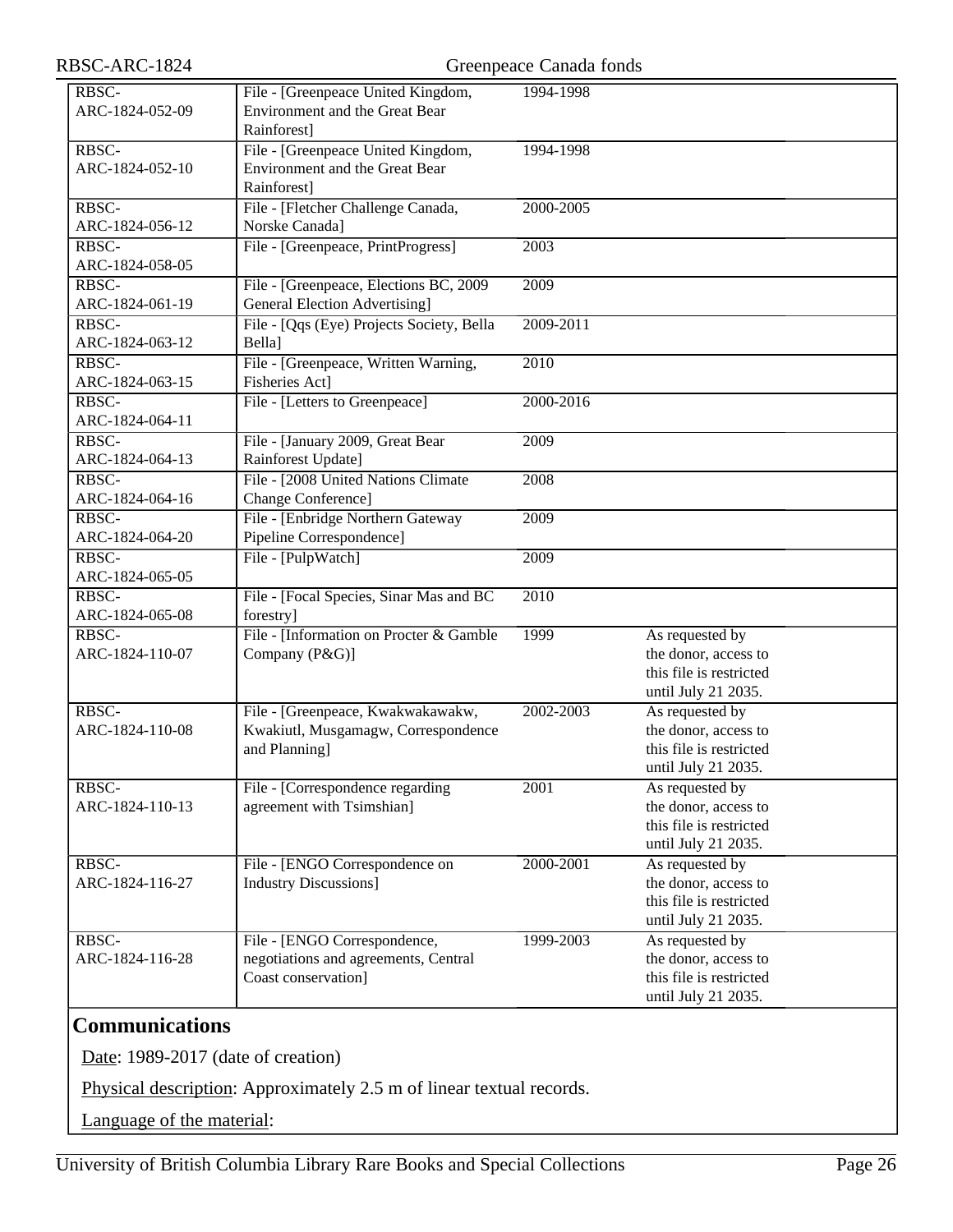### Chinese

Dutch

English

French

German

Indonesian

Japanese

#### Restrictions on access:

As requested by the donor, access to some files in this subseries is restricted until July 21, 2035.

#### Publication status:

| File / item list |                                         |              |               |           |
|------------------|-----------------------------------------|--------------|---------------|-----------|
| Ref code         | Title                                   | Dates        | Access status | Container |
| RBSC-            | File - Conservation Financing November  | 2003-2005    |               |           |
| ARC-1824-009-08  | 2003 (GBR)                              |              |               |           |
| RBSC-            | File - Conservation Financing November  | 2003-2005    |               |           |
| ARC-1824-009-09  | 2003 (GBR)                              |              |               |           |
| RBSC-            | File - [Timber Companies, Ecological    | 1995         |               |           |
| ARC-1824-009-13  | <b>Forest Protection</b> ]              |              |               |           |
| RBSC-            | File - [Timber Companies, Ecological    | 1995         |               |           |
| ARC-1824-009-14  | <b>Forest Protection</b> ]              |              |               |           |
| RBSC-            | File - [Timber Companies, Ecological    | 1995         |               |           |
| ARC-1824-009-15  | <b>Forest Protection</b>                |              |               |           |
| RBSC-            | File - Aboriginal Rights and Mining Law | 2003         |               |           |
| ARC-1824-010-03  | in British Columbia                     |              |               |           |
| RBSC-            | File - Aboriginal Rights and Mining Law | 2003         |               |           |
| ARC-1824-010-04  | in British Columbia                     |              |               |           |
| RBSC-            | File - Aboriginal Rights and Mining Law | 2003         |               |           |
| ARC-1824-010-05  | in British Columbia                     |              |               |           |
| RBSC-            | File - CRN Fundraising Summary          | [ca. 2000]   |               |           |
| ARC-1824-010-11  |                                         |              |               |           |
| RBSC-            | File - [Bullitt Foundation Application] | 1996-1998    |               |           |
| ARC-1824-010-12  |                                         |              |               |           |
| RBSC-            | File - [Correspondence with Compton     | [after 1995] |               |           |
| ARC-1824-010-13  | Foundation]                             |              |               |           |
| RBSC-            | File - [C.S. Fund Application]          | 1997-1998    |               |           |
| ARC-1824-010-14  |                                         |              |               |           |
| RBSC-            | File - [The EJLB Foundation]            | 1996         |               |           |
| ARC-1824-010-15  |                                         |              |               |           |
| RBSC-            | File - Endswell Foundation              | 1998         |               |           |
| ARC-1824-010-16  |                                         |              |               |           |
| RBSC-            | File - The Fanwood Foundation           | 1996         |               |           |
| ARC-1824-011-01  |                                         |              |               |           |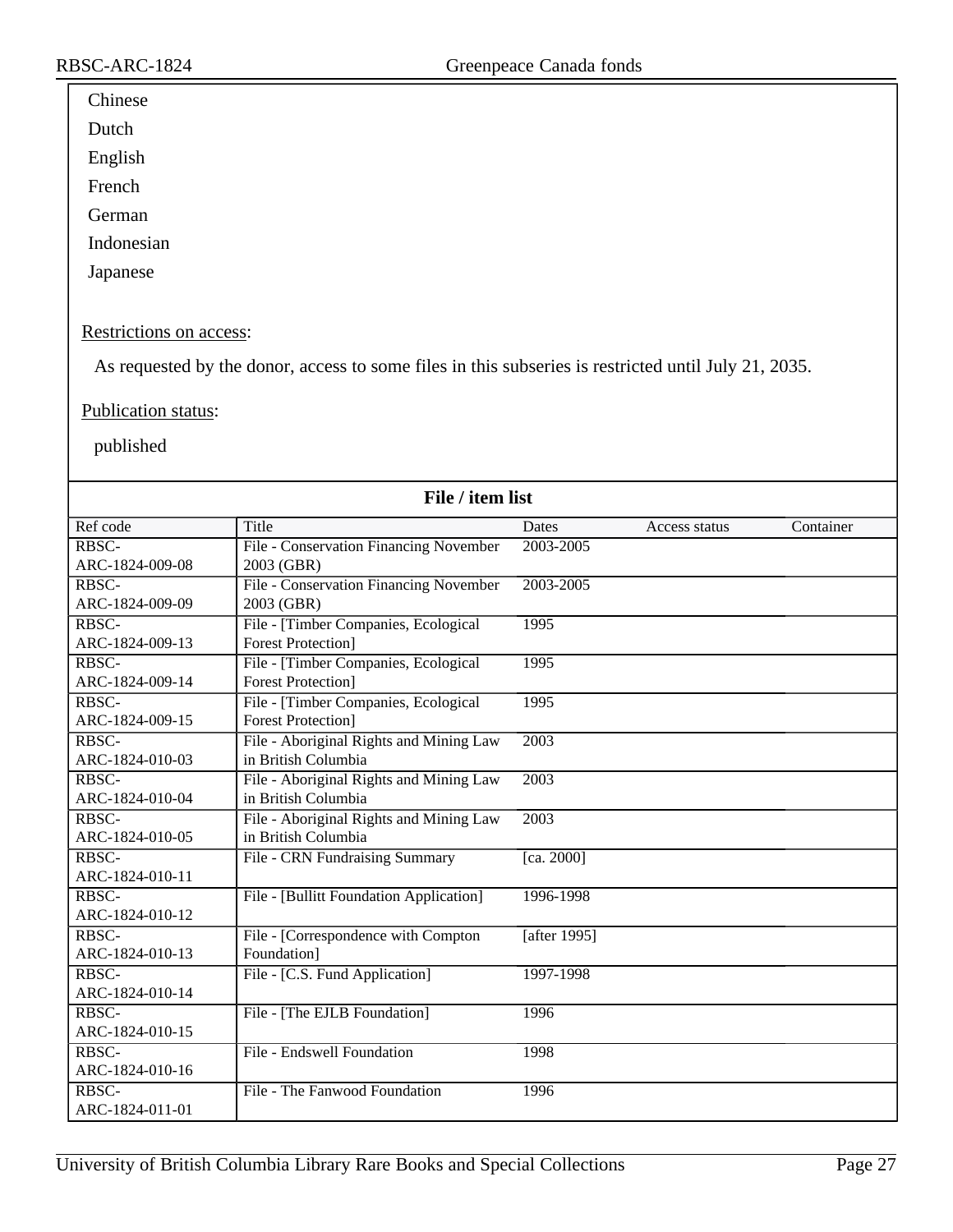| RBSC-ARC-1824            |                                            | Greenpeace Canada fonds |
|--------------------------|--------------------------------------------|-------------------------|
| RBSC-                    | File - Give to the Earth Foundation        | 1996-1998               |
| ARC-1824-011-02          |                                            |                         |
| RBSC-                    | File - Harder Foundation                   | 1996                    |
| ARC-1824-011-03          |                                            |                         |
| RBSC-                    | File - The Homeland Foundation             | 1996-1998               |
| ARC-1824-011-04          |                                            |                         |
| RBSC-                    | File - [Henry P. Kendall Foundation]       | 1996                    |
| ARC-1824-011-05          |                                            |                         |
| RBSC-                    | File - [The Lazar Foundation]              | 1996-1998               |
| ARC-1824-011-06          |                                            |                         |
| RBSC-                    | File - [Giles W. and Elise G. Mead         | 1995-1997               |
| ARC-1824-011-07          | Foundation]                                |                         |
| RBSC-                    | File - [The McLean Foundation]             | 1994-1996               |
| ARC-1824-011-08          |                                            |                         |
| RBSC-                    | File - [The Mennen Environmental           | 1996-1998               |
| ARC-1824-011-09          | Foundation]                                |                         |
| RBSC-                    | File - [The Mott Foundation]               | 1997                    |
| ARC-1824-011-10          |                                            |                         |
| RBSC-                    | File - [Mountain Equipment Co-op]          | 1997                    |
| ARC-1824-011-11          |                                            |                         |
| RBSC-                    | File - [Patagonia Environmental Grants     | 1996-1997               |
| ARC-1824-011-12          | Program]                                   |                         |
| RBSC-                    | File - Peninsula Community Foundation      | 1998                    |
| ARC-1824-011-13          |                                            |                         |
| RBSC-                    | File - [Rockwood Fund, Inc.]               | 1996-1998               |
| ARC-1824-011-14          |                                            |                         |
| RBSC-                    | File - [The Strong Foundation for          | 1995                    |
| ARC-1824-011-15          | <b>Environmental Values]</b>               |                         |
| RBSC-                    |                                            | 1996                    |
| ARC-1824-011-16          | File - [Surdna Foundation, Inc.]           |                         |
|                          |                                            |                         |
| RBSC-<br>ARC-1824-011-17 | File - [The Turner Foundation]             | 1997-1998               |
| RBSC-                    |                                            |                         |
| ARC-1824-011-18          | File - [News articles, Clear Cutting       | 1991-1994               |
|                          | Boycott]                                   |                         |
| RBSC-                    | File - [News articles, Clear Cutting       | 1994-1999               |
| ARC-1824-011-19          | Boycott]                                   |                         |
| RBSC-                    | File - [News articles, Clear Cutting]      | 1990-1993               |
| ARC-1824-011-20          | Boycott]                                   |                         |
| RBSC-                    | File - [International articles, Great Bear | 1998                    |
| ARC-1824-011-21          | Rainforest]                                |                         |
| RBSC-                    | File - [International articles, Great Bear | 1997-1998               |
| ARC-1824-011-22          | Rainforest]                                |                         |
| RBSC-                    | File - [International articles, Great Bear | 1998                    |
| ARC-1824-011-23          | Rainforest]                                |                         |
| RBSC-                    | File - [Greenpeace, Holiday Greeting       | [before $2017$ ]        |
| ARC-1824-012-24          | Card]                                      |                         |
| RBSC-                    | File - [Newspaper articles, Great Bear     | 2005-2006               |
| ARC-1824-013-02          | Rainforest]                                |                         |
| RBSC-                    | File - [Newspaper articles, Great Bear     | 2010-2012               |
| ARC-1824-013-03          | Rainforest]                                |                         |
| RBSC-                    | File - [Great Bear Rainforest, newspaper   | 2000                    |
| ARC-1824-013-06          | articles]                                  |                         |
| RBSC-                    | File - [Great Bear Rainforest, newspaper   | 2000                    |
| ARC-1824-013-07          | articles]                                  |                         |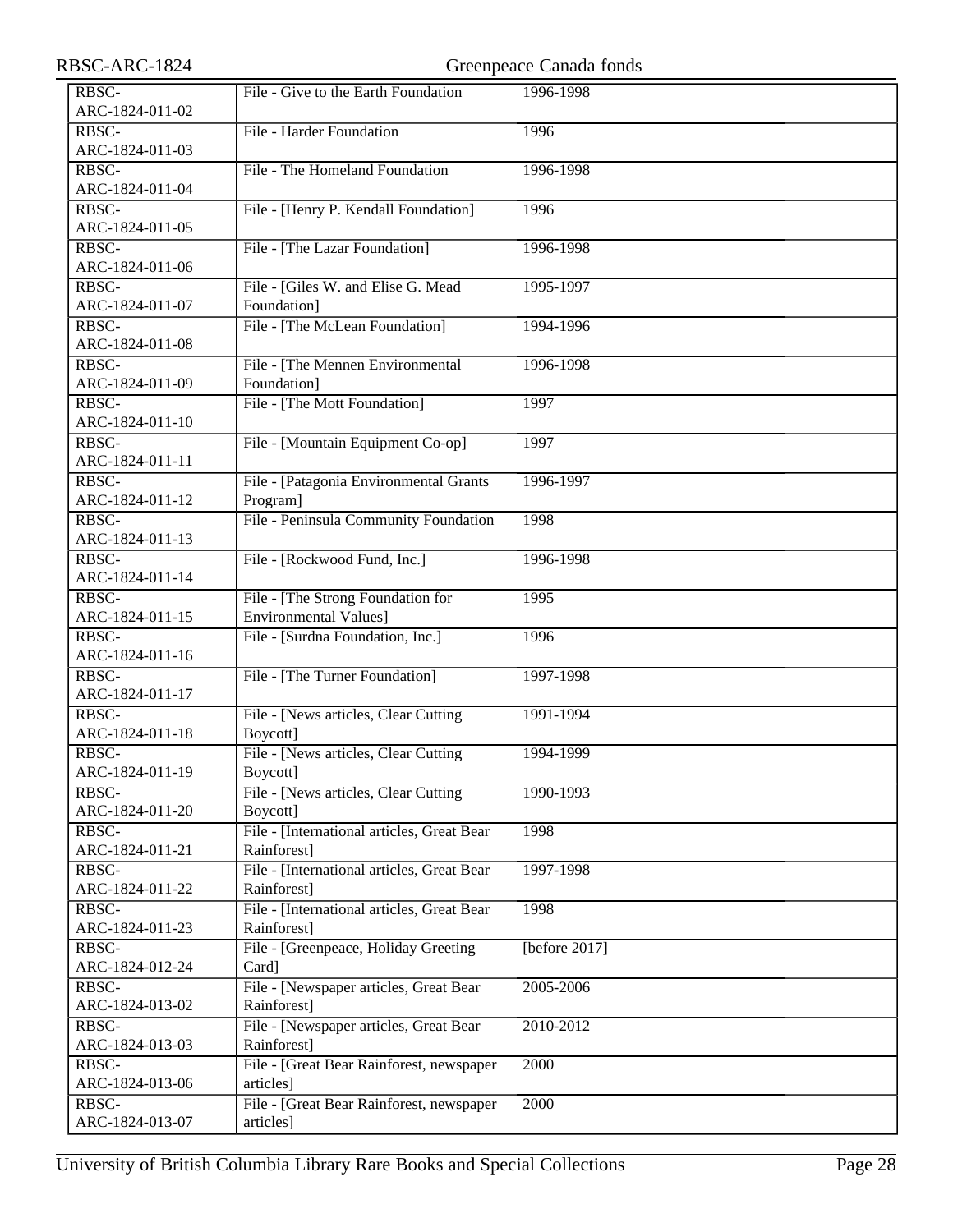| RBSC-ARC-1824             |                                                       | Greenpeace Canada fonds |
|---------------------------|-------------------------------------------------------|-------------------------|
| RBSC-                     | File - Hydro - Site C                                 | 1989                    |
| ARC-1824-016-08           |                                                       |                         |
| RBSC-                     | File - [ENGO Protocol on Great Bear                   | 2003                    |
| ARC-1824-016-09           | Rainforest]                                           |                         |
| RBSC-                     | File - [Newspaper articles, Great Bear                | 1997-2001               |
| ARC-1824-017-05           | Rainforest]                                           |                         |
| RBSC-                     |                                                       | 2005-2006               |
| ARC-1824-017-06           | File - [Newspaper articles, Great Bear<br>Rainforest] |                         |
|                           |                                                       |                         |
| RBSC-                     | File - [Newspaper articles, Great Bear                | 2005-2010               |
| ARC-1824-017-07           | Rainforest]                                           |                         |
| RBSC-                     | File - [Newspaper articles, Great Bear                | 2008-2014               |
| ARC-1824-017-08           | Rainforest]                                           |                         |
| RBSC-                     | File - [Silvicultural Options, Central                | 1995-1998               |
| ARC-1824-017-10           | Coast]                                                |                         |
| RBSC-                     | File - [Silvicultural Options, Central                | 1996-1998               |
| ARC-1824-017-11           | Coast]                                                |                         |
| RBSC-                     | File - IWA lawsuit                                    | $\overline{2004}$       |
| ARC-1824-018-03           |                                                       |                         |
| RBSC-                     | File - [No Net Job Loss or Better                     | 2004                    |
| ARC-1824-018-04           | Agreement]                                            |                         |
| RBSC-                     | File - [Status of Intact Watersheds,                  | 1999                    |
| ARC-1824-018-12           | <b>British Columbia Rainforests]</b>                  |                         |
| RBSC-                     | File - [Kwakiutl Socio-Political &                    | 2002-2003               |
| ARC-1824-018-16           | Ecological Profiles]                                  |                         |
| RBSC-                     | File - [Greenpeace, The Province                      | 1997                    |
| ARC-1824-018-17           | newspaper article]                                    |                         |
| RBSC-                     | File - [Kitasoo/Xaixais Land Use Plan]                | 2000                    |
| ARC-1824-020-12           |                                                       |                         |
| $R\overline{\text{BSC-}}$ | File - [Oweekeno Nation Treaty Process]               | 2001                    |
| ARC-1824-020-13           |                                                       |                         |
| RBSC-                     | File - BC Community Forestry Forum                    | 2003                    |
| ARC-1824-020-16           |                                                       |                         |
| RBSC-                     | File - Oweekeno Forestry & Forestry                   | 1997-2001               |
| ARC-1824-021-01           | Company Info                                          |                         |
| RBSC-                     | File - Wuikinuxv - Hewlett Info                       | $\overline{2003}$       |
| ARC-1824-021-02           |                                                       |                         |
| RBSC-                     | File - Fletcher Challenge                             | 1998-2001               |
| ARC-1824-021-09           |                                                       |                         |
| RBSC-                     | File - [North and Central Coast]                      | 2000                    |
| ARC-1824-021-14           | Framework Agreement]                                  |                         |
| RBSC-                     | File - [Greenpeace, Musgamagw                         | 2004                    |
| ARC-1824-021-15           | Tsawataineuk Council]                                 |                         |
| RBSC-                     | File - [Interim Land and Marine                       | 2004                    |
| ARC-1824-021-16           | Resources Plan, Lax Kw'alaams]                        |                         |
| RBSC-                     | File - [Haida Nation, 1997-2003]                      | 1997-2003               |
| ARC-1824-022-02           |                                                       |                         |
| RBSC-                     | File - [Land Use Plan, Squamish Nation]               | 2001                    |
| ARC-1824-022-06           |                                                       |                         |
| RBSC-                     | File - [Declaration of First Nations of the           | 2000-2001               |
| ARC-1824-022-07           | North Pacific Coast]                                  |                         |
| RBSC-                     | File - [Implementation Protocol, Gitga'at,            | 2001                    |
| ARC-1824-023-01           | Kitasoo, Xaixais]                                     |                         |
| RBSC-                     | File - [Implementation Protocol, Gitga'at,            | 2000                    |
| ARC-1824-023-02           | Kitasoo, Xaixais]                                     |                         |
|                           |                                                       |                         |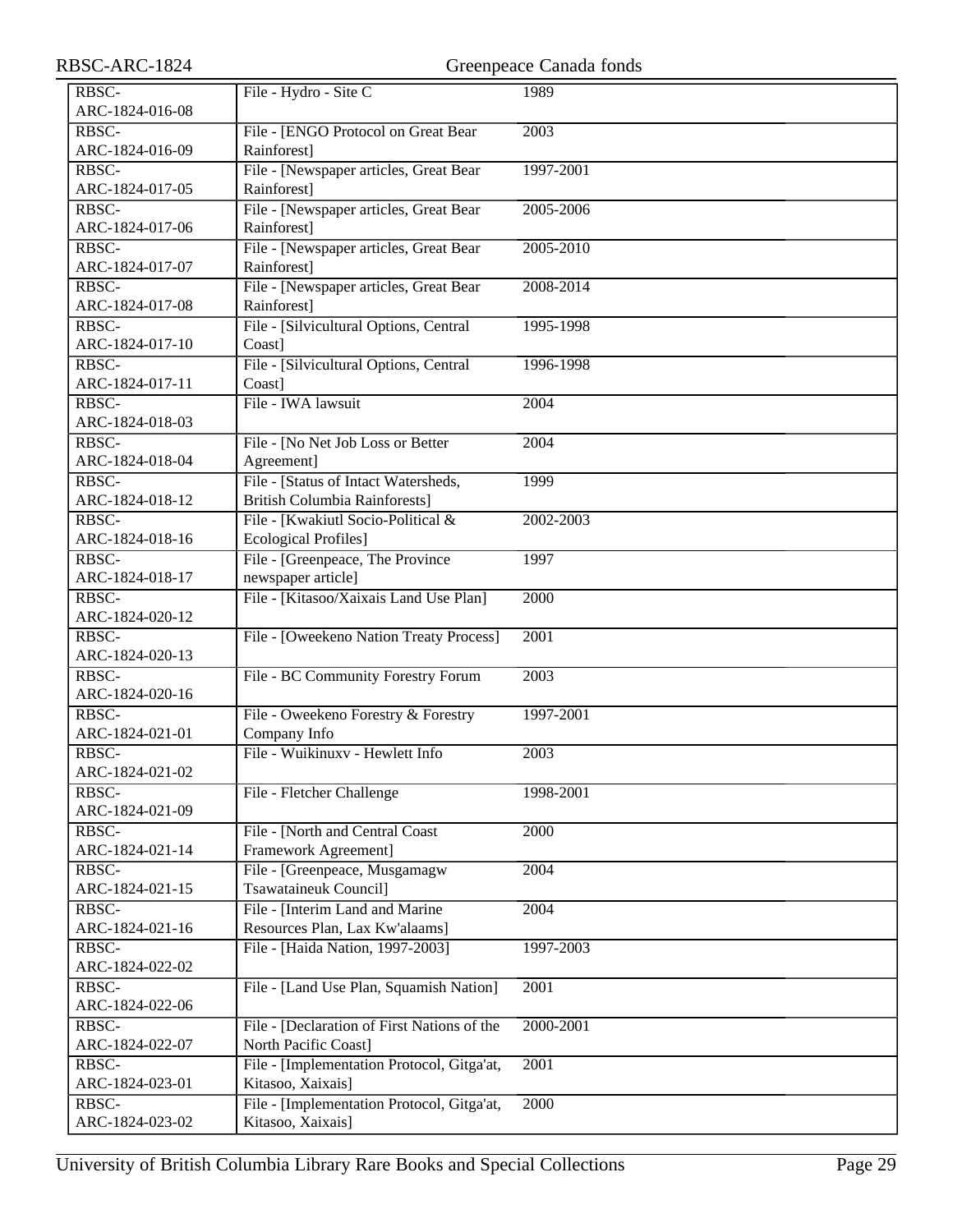| RBSC-ARC-1824            |                                                | Greenpeace Canada fonds |
|--------------------------|------------------------------------------------|-------------------------|
| RBSC-                    | File - [Greenpeace, Kitasoo/Xaixais Land       | 2000-2003               |
| ARC-1824-023-03          | Use Plan]                                      |                         |
| RBSC-                    | File - [Greenpeace, Kitasoo/Xaixais Land       | 2000-2003               |
| ARC-1824-023-04          | Use Plan]                                      |                         |
| RBSC-                    | File - [Greenpeace, Kitasoo/Xaixais Land       | 1997-2000               |
| ARC-1824-023-05          | Use Plan]                                      |                         |
| RBSC-                    | File - [Elaho and Squamish River Valley        | 1997-1999               |
| ARC-1824-024-03          | news articles and maps]                        |                         |
| RBSC-                    | File - [Caribou, Chilcotin Region]             | [ca. 1997]              |
| ARC-1824-024-09          |                                                |                         |
| RBSC-                    | File - [Musgamagw Tsawataineuk                 | 2004                    |
| ARC-1824-024-16          | Council, Fish Farming]                         |                         |
| RBSC-                    | File - [Save the Great Bear Rainforest]        | 2000                    |
| ARC-1824-025-05          | Greenpeace Campaign]                           |                         |
| RBSC-                    | Item - Photograph                              |                         |
| ARC-1824-025-05-         |                                                |                         |
| PH-251                   |                                                |                         |
| RBSC-                    | File - [Central Coast, Land and Resource       | 2000-2001               |
| ARC-1824-025-06          | Management Plan, 2000-2001]                    |                         |
| RBSC-                    | File - [Central Coast, Land and Resource       | 2000-2001               |
| ARC-1824-025-07          | Management Plan, 2000-2001]                    |                         |
| RBSC-                    | File - [Central Coast, Land and Resource       | 2000-2001               |
| ARC-1824-025-08          | Management Plan, 2000-2001]                    |                         |
| RBSC-                    | File - [Central Coast, Land and Resource       | $\overline{2001}$       |
| ARC-1824-025-09          | Management Plan Phase I Agreement]             |                         |
| RBSC-                    | File - [Central Coast, Land and Resource       | 2003                    |
| ARC-1824-025-10<br>RBSC- | <b>Management Plan Negotiations]</b>           | 1994                    |
| ARC-1824-026-08          | File - [Greenpeace, Ecoforestry<br>Management] |                         |
| RBSC-                    | File - Ecoforestry: Model Forest Project       | 1993                    |
| ARC-1824-026-11          | Long Beach                                     |                         |
| RBSC-                    | File - [Forestry in the Territories of the     | 1994                    |
| ARC-1824-026-12          | Yakima Nation]                                 |                         |
| RBSC-                    | File - Ecoforestry: Vernon Forest Service      | 1994-1995               |
| ARC-1824-026-16          |                                                |                         |
| $RBSC-$                  | Item - Photographs                             |                         |
| ARC-1824-026-16-         |                                                |                         |
| PH-252 to PH-259         |                                                |                         |
| RBSC-                    | File - Ecoforestry: Silva Forest               | 1993-1995               |
| ARC-1824-026-17          | Foundation                                     |                         |
| RBSC-                    | File - [Greenpeace, Oweekeno-Kitasoo-          | 1997                    |
| ARC-1824-026-22          | <b>Nuxalk Tribal Council]</b>                  |                         |
| RBSC-                    | File - [Bears, Habitat Protection, Great       | 1997-1998               |
| ARC-1824-027-01          | <b>Bear Rainforest]</b>                        |                         |
| RBSC-                    | File - [Greenpeace, North American Free        | 1991-1994               |
| ARC-1824-027-02          | Trade Agreement]                               |                         |
| RBSC-                    | File - [Greenpeace, North American Free        | 1989-1991               |
| ARC-1824-027-03          | Trade Agreement]                               |                         |
| RBSC-                    | File - [Greenpeace, North American Free        | 1990-1991               |
| ARC-1824-027-04          | Trade Agreement]                               |                         |
| RBSC-                    | File - [Forest Alliance of BC, Domestic        | 2000                    |
| ARC-1824-028-01          | and Marketplace Campaign]                      |                         |
| RBSC-                    | File - [Hanson Island Management]              | 2003                    |
| ARC-1824-028-05          | Agreement]                                     |                         |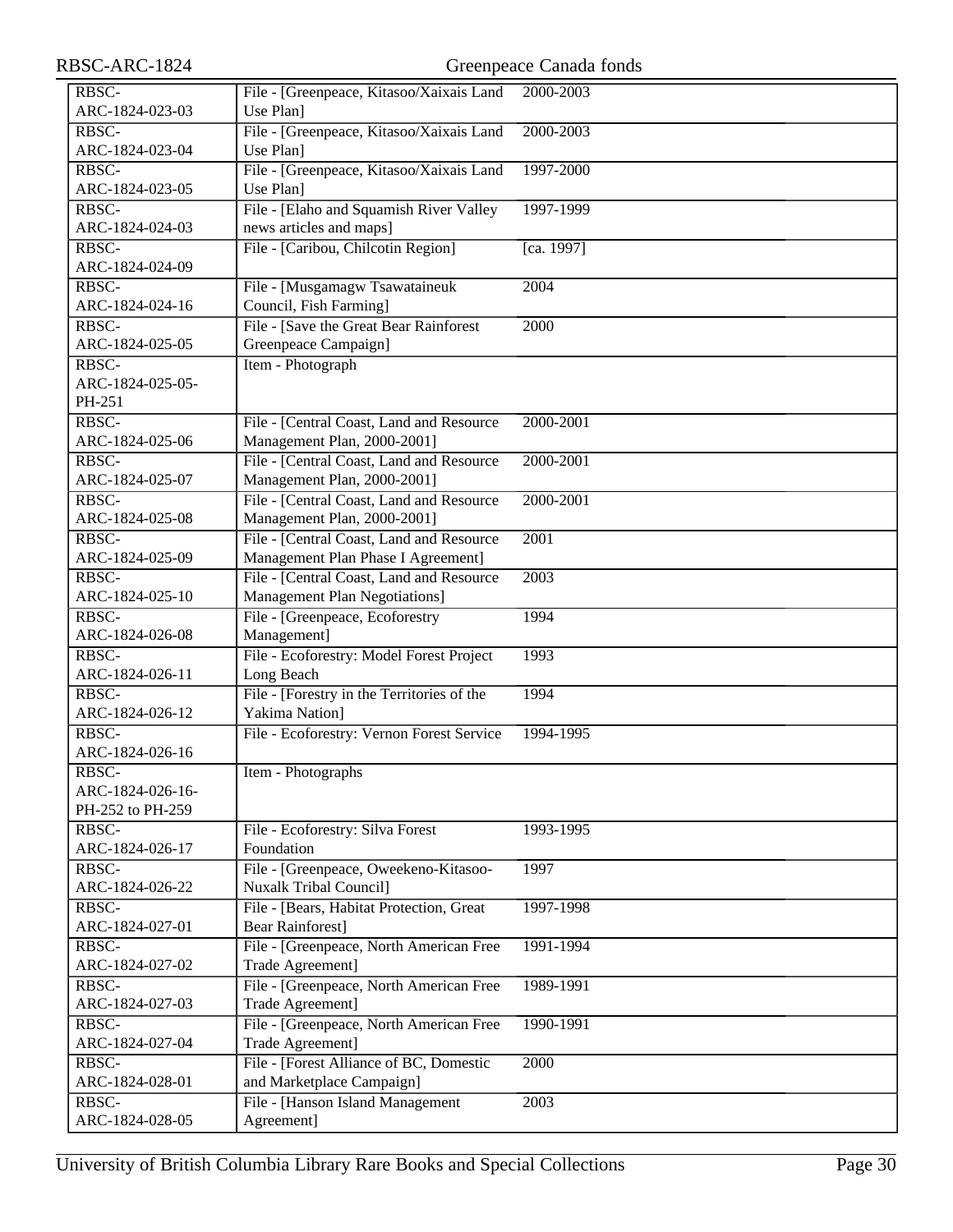| RBSC-ARC-1824                     |                                                      | Greenpeace Canada fonds |
|-----------------------------------|------------------------------------------------------|-------------------------|
| RBSC-                             | File - [Publications, Environment and                | 2001-2006               |
| ARC-1824-029-01                   | Climate Change, British Columbia]                    |                         |
| RBSC-                             | File - [Publications, Environment and                | 2001-2007               |
| ARC-1824-029-02                   | Climate Change, British Columbia]                    |                         |
| $R\overline{BSC}$                 | File - [Going for Gold, Forest                       | 2007-2008               |
| ARC-1824-030-01                   | Stewardship Council 2010 Olympic                     |                         |
|                                   | Campaign]                                            |                         |
| RBSC-                             | File - [B.C.'s Endangered Wilderness,                | 1992                    |
| ARC-1824-030-02                   | map]                                                 |                         |
| $R\overline{B}$ <sub>SC</sub> $-$ | File - [Land Cover of Canada, map]                   | 1999                    |
| ARC-1824-030-03                   |                                                      |                         |
| RBSC-                             | File - [Lignum, Ecosystem Management]                | 1999                    |
| ARC-1824-030-06                   |                                                      |                         |
| RBSC-                             | File - [Aquaculture as Community                     | 2001                    |
| ARC-1824-030-08                   | Economic Development for First Nations               |                         |
|                                   | Communities]                                         |                         |
| RBSC-                             | File - [North Coast Timber Harvest                   | 2000                    |
| ARC-1824-030-14                   | Level]                                               |                         |
| RBSC-                             | File - [Draft, Terms of Reference, North             | 2000                    |
| ARC-1824-030-15                   | <b>Coast Timber/Conservation Task Group]</b>         |                         |
| RBSC-                             | File - [Export of Raw Logs]                          | 1998-2003               |
| ARC-1824-030-16                   |                                                      |                         |
| RBSC-                             | File - [News Articles, Coastal Forest                | 1999-2000               |
| ARC-1824-030-22                   | Restoration]                                         |                         |
| RBSC-                             | File - [Media Coverage, Interfor]                    | 1993-1999               |
| ARC-1824-031-12                   |                                                      |                         |
| RBSC-                             | File - [Greenpeace, Interfor forestry                | 1997                    |
| ARC-1824-031-13                   | operations]                                          |                         |
| RBSC-                             | File - [Greenpeace, Interfor forestry                | 1996-1999               |
| ARC-1824-032-01                   | operations]                                          |                         |
| RBSC-                             | File - [Greenpeace, Interfor forestry                | 1997-2002               |
| ARC-1824-032-02                   | operations]                                          |                         |
| RBSC-<br>ARC-1824-032-03          | File - [Greenpeace, Interfor forestry                | 1997-2000               |
| RBSC-                             | operations]<br>File - [Greenpeace, Interfor forestry | 1997-2001               |
| ARC-1824-032-04                   | operations]                                          |                         |
| RBSC-                             | File - [Greenpeace, Forest Stewardship               | 1995-2002               |
| ARC-1824-032-05                   | Council]                                             |                         |
| RBSC-                             | File - [Greenpeace, Forest Stewardship               | 1998-1999               |
| ARC-1824-032-06                   | Council]                                             |                         |
| RBSC-                             | File - [Information on Canfor]                       | 2000                    |
| ARC-1824-032-07                   |                                                      |                         |
| $R\overline{BSC}$                 | File - [Greenpeace, Canfor]                          | 1991-1994               |
| ARC-1824-032-08                   |                                                      |                         |
| RBSC-                             | File - [Forestry Industry, Forest Practices          | 1998-2002               |
| ARC-1824-032-09                   | Code]                                                |                         |
| RBSC-                             | File - [Conservation Financing and                   | 2003                    |
| ARC-1824-033-06                   | Socially Responsible Investment, Central             |                         |
|                                   | Coast]                                               |                         |
| RBSC-                             | File - [Greenpeace announcements, Great              | 2001-2006               |
| ARC-1824-033-07                   | <b>Bear Rainforest]</b>                              |                         |
| RBSC-                             | File - [Sierra Legal Defence Fund, Forest            | 2003                    |
| ARC-1824-034-04                   | Products Association of Canada]                      |                         |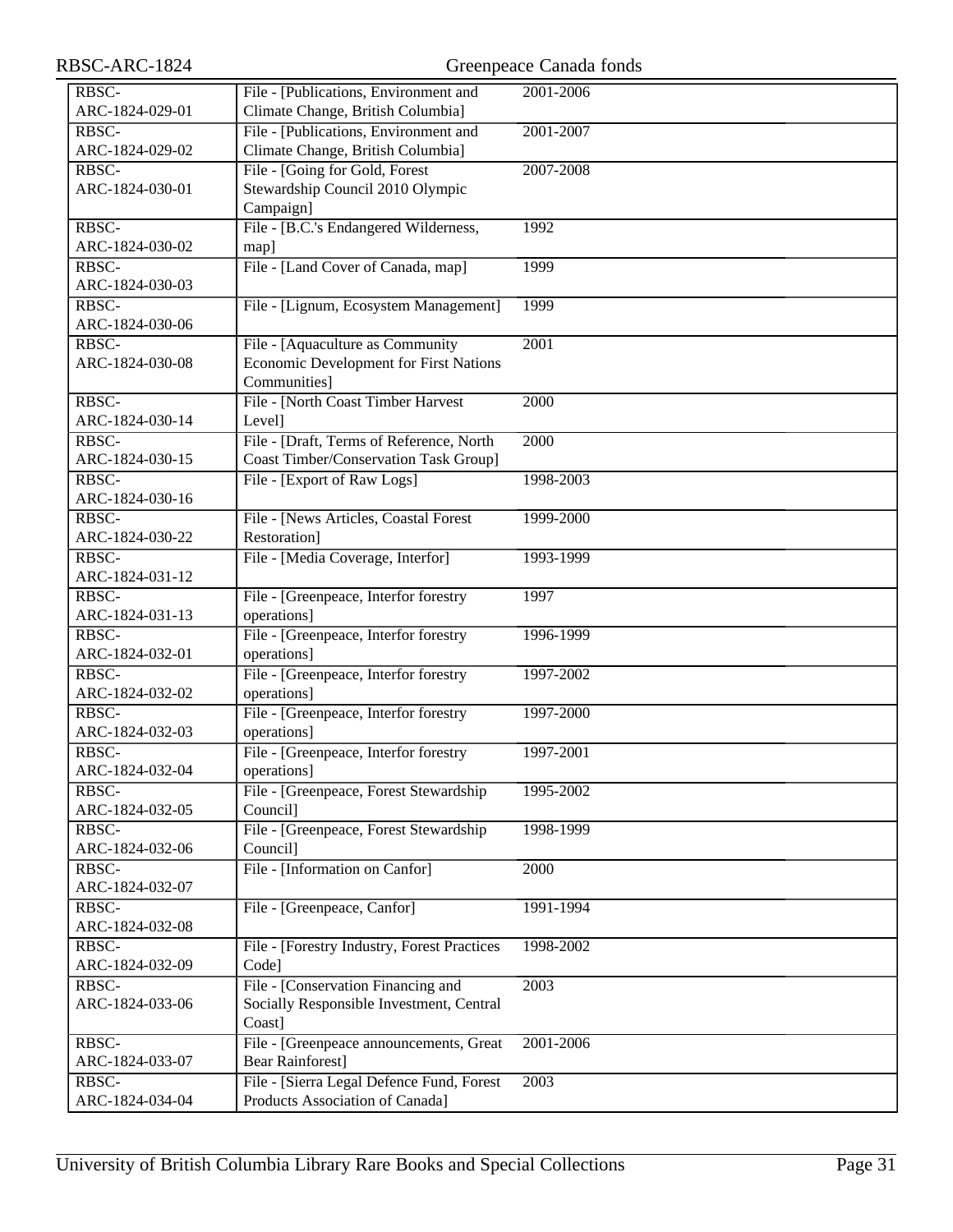| RBSC-ARC-1824            |                                                                                     | Greenpeace Canada fonds |  |
|--------------------------|-------------------------------------------------------------------------------------|-------------------------|--|
| RBSC-                    | File - [Greenpeace, IKEA, ancient                                                   | 1999                    |  |
| ARC-1824-035-07          | forests]                                                                            |                         |  |
| RBSC-                    | File - [News articles, court case, Elaho                                            | 1999-2000               |  |
| ARC-1824-035-08          | Valley logging]                                                                     |                         |  |
| RBSC-                    | File - [News Articles, Status of                                                    | 2000                    |  |
| ARC-1824-035-10          | <b>Environmental Groups and Industry</b>                                            |                         |  |
|                          | Negotiations]                                                                       |                         |  |
| RBSC-                    | File - [Communications, Coast Forest                                                | 2000-2002               |  |
| ARC-1824-036-05          | Conservation Initiative, Environmental                                              |                         |  |
|                          | Groups]                                                                             |                         |  |
| RBSC-                    | File - [Communications, Coast Forest                                                | 2000                    |  |
| ARC-1824-036-06          | Conservation Initiative, Environmental                                              |                         |  |
|                          | Groups]                                                                             |                         |  |
| RBSC-                    | File - [BC Coast Conservation                                                       | 2003-2005               |  |
| ARC-1824-036-11          | Investments and Incentives Initiative                                               |                         |  |
|                          | Update]                                                                             |                         |  |
| RBSC-                    | File - [Draft, RSP Parameters for                                                   | $[200-?]$               |  |
| ARC-1824-038-11          | <b>Compensation Discussion]</b>                                                     |                         |  |
| RBSC-                    | File - [Newspaper articles, forestry in                                             | 1996-1998               |  |
| ARC-1824-038-23          | <b>British Columbia</b> ]                                                           |                         |  |
| RBSC-                    | File - [Newspaper articles, forestry in                                             | 1997-1998               |  |
| ARC-1824-038-24          | <b>British Columbia]</b>                                                            |                         |  |
| RBSC-                    | File - [Newspaper articles, forestry in                                             | 2000-2001               |  |
| ARC-1824-038-25          | <b>British Columbia]</b>                                                            |                         |  |
| RBSC-                    | File - [Newspaper articles, forestry in                                             | 2000-2001               |  |
| ARC-1824-039-01<br>RBSC- | <b>British Columbia</b> ]                                                           |                         |  |
| ARC-1824-039-07          | File - [Scientist Letters, Conservation of<br><b>Coastal Temperate Rainforests]</b> | 1998-1999               |  |
| RBSC-                    | File - [Great Bear Rainforest, newspaper                                            | 2000-2002               |  |
| ARC-1824-039-10          | articles]                                                                           |                         |  |
| RBSC-                    | File - [Great Bear Rainforest, newspaper                                            | 2000-2001               |  |
| ARC-1824-039-11          | articles]                                                                           |                         |  |
| RBSC-                    | File - [Great Bear Rainforest, newspaper                                            | 1999-2000               |  |
| ARC-1824-039-12          | articles]                                                                           |                         |  |
| RBSC-                    | File - [Forestry, Environment, newspaper                                            | 1998-2005               |  |
| ARC-1824-039-13          | articles]                                                                           |                         |  |
| RBSC-                    | File - [Forestry, Environment, newspaper                                            | 2000-2005               |  |
| ARC-1824-040-01          | articles]                                                                           |                         |  |
| RBSC-                    | File - [Greenpeace, Timber West]                                                    | 1998-2000               |  |
| ARC-1824-040-02          |                                                                                     |                         |  |
| RBSC-                    | File - [Central Coast Trends, Canadian                                              | 1996-1998               |  |
| ARC-1824-041-01          | Rainforest Network]                                                                 |                         |  |
| RBSC-                    | File - [Central Coast Trends, Canadian                                              | 1997-1998               |  |
| ARC-1824-041-02          | Rainforest Network]                                                                 |                         |  |
| RBSC-                    | File - [Canadian Rainforest Network,                                                | 1996-1997               |  |
| ARC-1824-041-03          | Vision Project]                                                                     |                         |  |
| RBSC-                    | File - [Canadian Rainforest Network,                                                | 1997-1998               |  |
| ARC-1824-041-04          | Vision Project]                                                                     |                         |  |
| RBSC-                    | File - [Canadian Rainforest Network,                                                | 1998                    |  |
| ARC-1824-041-05          | Vision Project]                                                                     |                         |  |
| RBSC-                    | File - [Newspaper articles, photographs,                                            | [between 1990           |  |
| ARC-1824-042-06          | <b>Great Bear Rainforest]</b>                                                       | and 1999]               |  |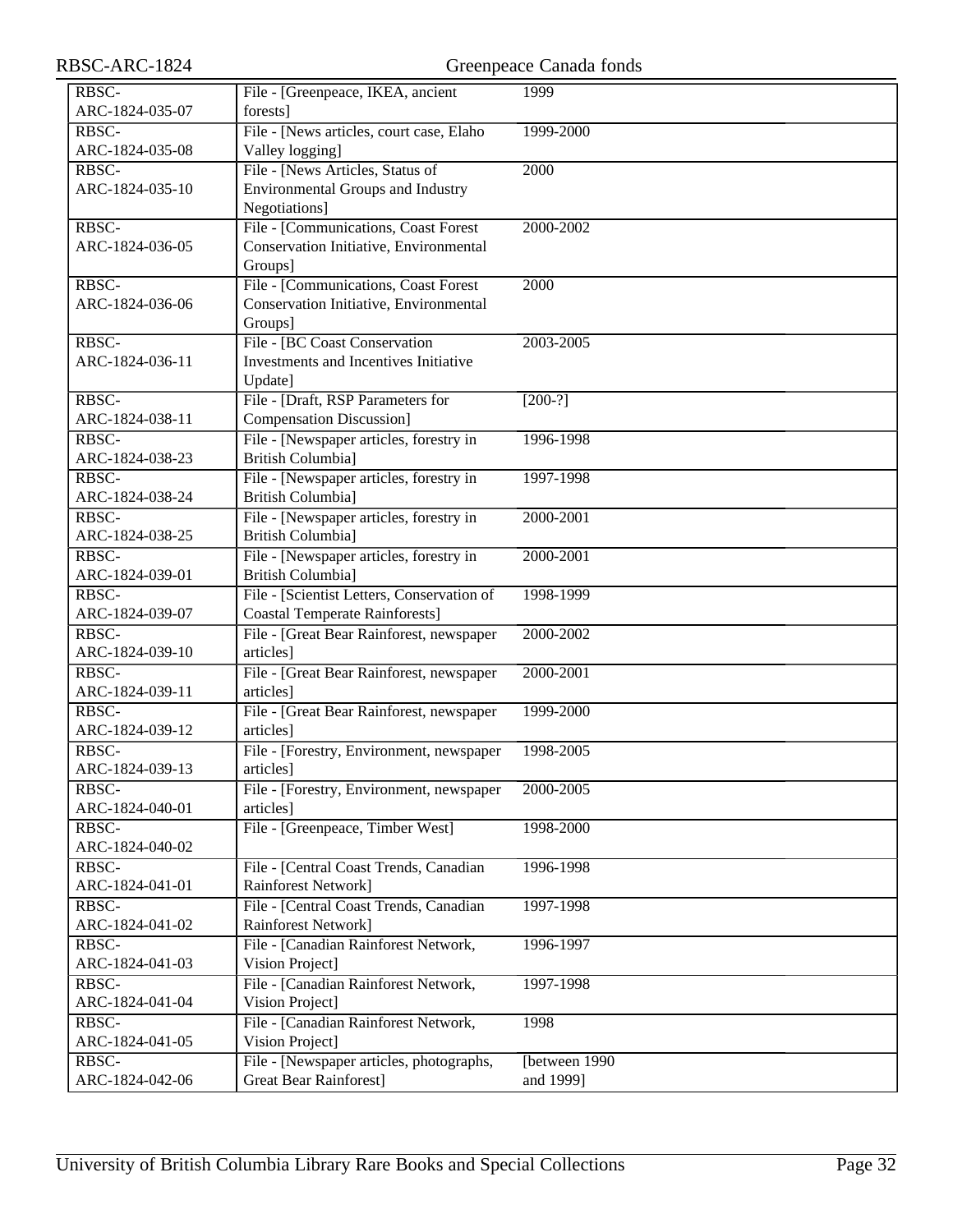| RBSC-            | Item - Photographs                                                           |                   |
|------------------|------------------------------------------------------------------------------|-------------------|
| ARC-1824-042-06- |                                                                              |                   |
| PH-437 to PH-459 |                                                                              |                   |
| RBSC-            | File - [Newspaper articles, photographs,                                     | 1999-2002         |
| ARC-1824-042-07  | <b>Great Bear Rainforest</b> ]                                               |                   |
| RBSC-            | File - [Newspaper articles, Great Bear                                       | 2000-2002         |
| ARC-1824-042-08  | Rainforest]                                                                  |                   |
| RBSC-            | File - [Newspaper articles, Great Bear                                       | 2000-2001         |
| ARC-1824-042-09  | Rainforest]                                                                  |                   |
| RBSC-            | File - [Newspaper articles, Great Bear                                       | 1995-2001         |
| ARC-1824-042-10  | Rainforest]                                                                  |                   |
| RBSC-            | File - [Newspaper articles, forestry in                                      | 1999-2002         |
| ARC-1824-042-11  | <b>British Columbia</b> ]                                                    |                   |
| RBSC-            | File - [Newspaper articles, forestry in                                      | 1998-2001         |
| ARC-1824-042-12  | <b>British Columbia</b> ]                                                    |                   |
| RBSC-            | File - [Newspaper articles, forestry in                                      | 1999-2002         |
| ARC-1824-042-13  | <b>British Columbial</b>                                                     |                   |
| RBSC-            | File - [Newspaper articles, forestry in                                      | 1994-1999         |
| ARC-1824-042-14  | British Columbia, market boycott]                                            |                   |
| RBSC-            |                                                                              | 1996-2005         |
| ARC-1824-042-15  | File - [Newspaper articles, forestry in<br>British Columbia, market boycott] |                   |
| RBSC-            | File - Markets Initiative                                                    |                   |
|                  |                                                                              | 2000-2001         |
| ARC-1824-042-16  |                                                                              |                   |
| RBSC-            | File - [Newspaper articles, Greenpeace,                                      | $\overline{2001}$ |
| ARC-1824-042-17  | Hong Kong, China market profile]                                             |                   |
| RBSC-            | File - [Newspaper articles, publications,                                    | 2000-2001         |
| ARC-1824-043-01  | Greenpeace, Japan]                                                           |                   |
| RBSC-            | File - [Newspaper articles, publications,                                    | 1998-2002         |
| ARC-1824-043-02  | Greenpeace, Japan]                                                           |                   |
| RBSC-            | File - [European markets, old growth                                         | 1998-2001         |
| ARC-1824-043-04  | wood]                                                                        |                   |
| RBSC-            | File - [IKEA and Home Depot, ancient                                         | 1999-2001         |
| ARC-1824-043-05  | forests]                                                                     |                   |
| RBSC-            | File - [United States markets, old growth                                    | 1997-2003         |
| ARC-1824-043-06  | wood]                                                                        |                   |
| RBSC-            | File - [Britain, markets, old growth                                         | 1998-2002         |
| ARC-1824-043-07  | wood]                                                                        |                   |
| RBSC-            | File - [Britain, markets, old growth                                         | 1998              |
| ARC-1824-043-08  | wood]                                                                        |                   |
| RBSC-            | File - [Britain, markets, old growth                                         | [between 1994]    |
| ARC-1824-043-09  | wood]                                                                        | and 1998]         |
| RBSC-            | File - [Greenpeace, Interfor, logging                                        | 1998              |
| ARC-1824-043-10  | operations in Great Bear Rainforest]                                         |                   |
| RBSC-            | File - [Greenpeace, IKEA, ancient                                            | 1999              |
| ARC-1824-043-11  | forests]                                                                     |                   |
| RBSC-            | File - [MacMillan Bloedel, Forest                                            | 1998              |
| ARC-1824-043-12  | Alliance of BC, clearcut logging]                                            |                   |
| RBSC-            | File - [MacMillan Bloedel, Forest                                            | 1998              |
| ARC-1824-043-13  | Alliance of BC, clearcut logging]                                            |                   |
| RBSC-            | File - [MacMillan Bloedel, Forest                                            | 1997-1998         |
| ARC-1824-043-14  | Alliance of BC, clearcut logging]                                            |                   |
| RBSC-            | File - [MacMillan Bloedel, Forest                                            | 1994-1998         |
| ARC-1824-043-15  | Alliance of BC, clearcut logging]                                            |                   |
|                  |                                                                              |                   |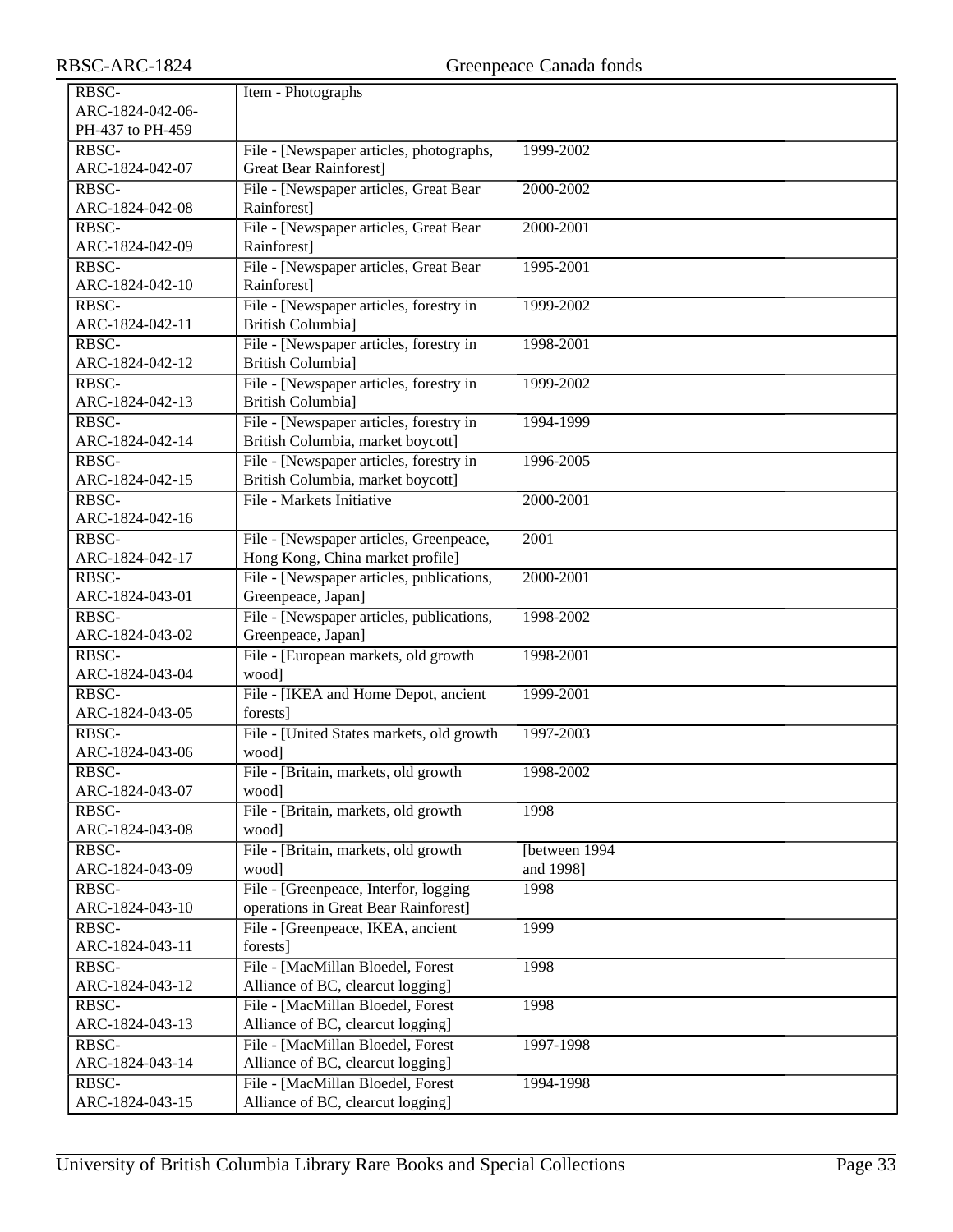| RBSC-ARC-1824            |                                                          | Greenpeace Canada fonds |
|--------------------------|----------------------------------------------------------|-------------------------|
| RBSC-                    | File - [West Fraser Timber in the Great                  | 1996-1998               |
| ARC-1824-043-16          | <b>Bear Rainforest]</b>                                  |                         |
| RBSC-                    | File - [West Fraser Timber in the Great                  | 1998                    |
| ARC-1824-043-17          | <b>Bear Rainforest]</b>                                  |                         |
| RBSC-                    | File - [West Fraser Timber in the Great                  | 1996-2000               |
| ARC-1824-043-18          | <b>Bear Rainforest]</b>                                  |                         |
| RBSC-                    | File - [Interfor, Conservation in the Great              | 1996-2000               |
| ARC-1824-043-19          | <b>Bear Rainforest]</b>                                  |                         |
| RBSC-                    | File - [Interfor, Conservation in the Great              | 1995-2000               |
| ARC-1824-044-01          | <b>Bear Rainforest</b> ]                                 |                         |
| RBSC-                    | File - [Interfor, Conservation in the Great              | 1997-1998               |
| ARC-1824-044-02          | <b>Bear Rainforest]</b>                                  |                         |
| RBSC-                    | File - [Interfor, Conservation in the Great              | 1998                    |
| ARC-1824-044-03          | <b>Bear Rainforest]</b>                                  |                         |
| RBSC-                    | File - [Greenpeace, Reform Party of                      | 1991-2001               |
| ARC-1824-044-07          | Canada, Industrial, Wood & Allied                        |                         |
|                          | Workers of Canada]                                       |                         |
| RBSC-                    | File - [Greenpeace, Reform Party of                      | 1998                    |
| ARC-1824-044-08          | Canada, Industrial, Wood & Allied                        |                         |
|                          | Workers of Canada]                                       |                         |
| RBSC-                    | File - [CFCI/ENGO Initiative]                            | 2000                    |
| ARC-1824-044-09          |                                                          |                         |
| RBSC-                    | File - [CFCI/ENGO Initiative Outreach]                   | 2000                    |
| ARC-1824-044-10          |                                                          |                         |
| RBSC-                    | File - [CFCI/ENGO Modelling and                          | 2000-2001               |
| ARC-1824-044-13          | Trends]                                                  |                         |
| RBSC-                    | File - [CFCI/ENGO Modelling and                          | 2000                    |
| ARC-1824-044-14          | Trends]                                                  |                         |
| RBSC-                    | File - [CFCI/ENGO Modelling and                          | 2000-2001               |
| ARC-1824-044-15          | Trends]                                                  |                         |
| RBSC-                    | File - [CFCI/ENGO Initiative, Municipal                  | 2000                    |
| ARC-1824-044-16          | and Labour]                                              |                         |
| RBSC-                    | File - [CFCI/ENGO Initiative, Provincial                 | 2000                    |
| ARC-1824-044-17          | Government]                                              |                         |
| RBSC-                    | File - [CFCI/ENGO Initiative, First                      | 1999-2000               |
| ARC-1824-044-18          | Nations]                                                 |                         |
| RBSC-                    | File - [CFCI/ENGO Initiative, Polling]                   | 2000                    |
| ARC-1824-044-19          |                                                          |                         |
| RBSC-                    | File - [Status of intact primary watershed               | 1999                    |
| ARC-1824-044-20          | and key ecological areas]                                |                         |
| RBSC-                    | File - [CFCI/ENGO Initiative Meeting                     | 2000                    |
| ARC-1824-044-21          | Notes]<br>File - [Protection Alternatives, Kowesas]      | 1999-2000               |
| RBSC-<br>ARC-1824-044-22 | Watershed]                                               |                         |
| RBSC-                    |                                                          |                         |
| ARC-1824-044-23          | File - [2001 Great Bear Rainforest                       | 2001                    |
| RBSC-                    | Agreement]<br>File - [Status of Grizzly Bears in British | 1998-2003               |
| ARC-1824-045-13          | Columbia]                                                |                         |
| RBSC-                    | File - [Status of Grizzly Bears in British]              | 1998                    |
| ARC-1824-045-14          | Columbia]                                                |                         |
| RBSC-                    | File - [Status of Grizzly Bears in British               | 2000-2001               |
| ARC-1824-045-15          | Columbia]                                                |                         |
| RBSC-                    | File - [Status of Grizzly Bears in British               | 1998-2000               |
| ARC-1824-045-16          | Columbia]                                                |                         |
|                          |                                                          |                         |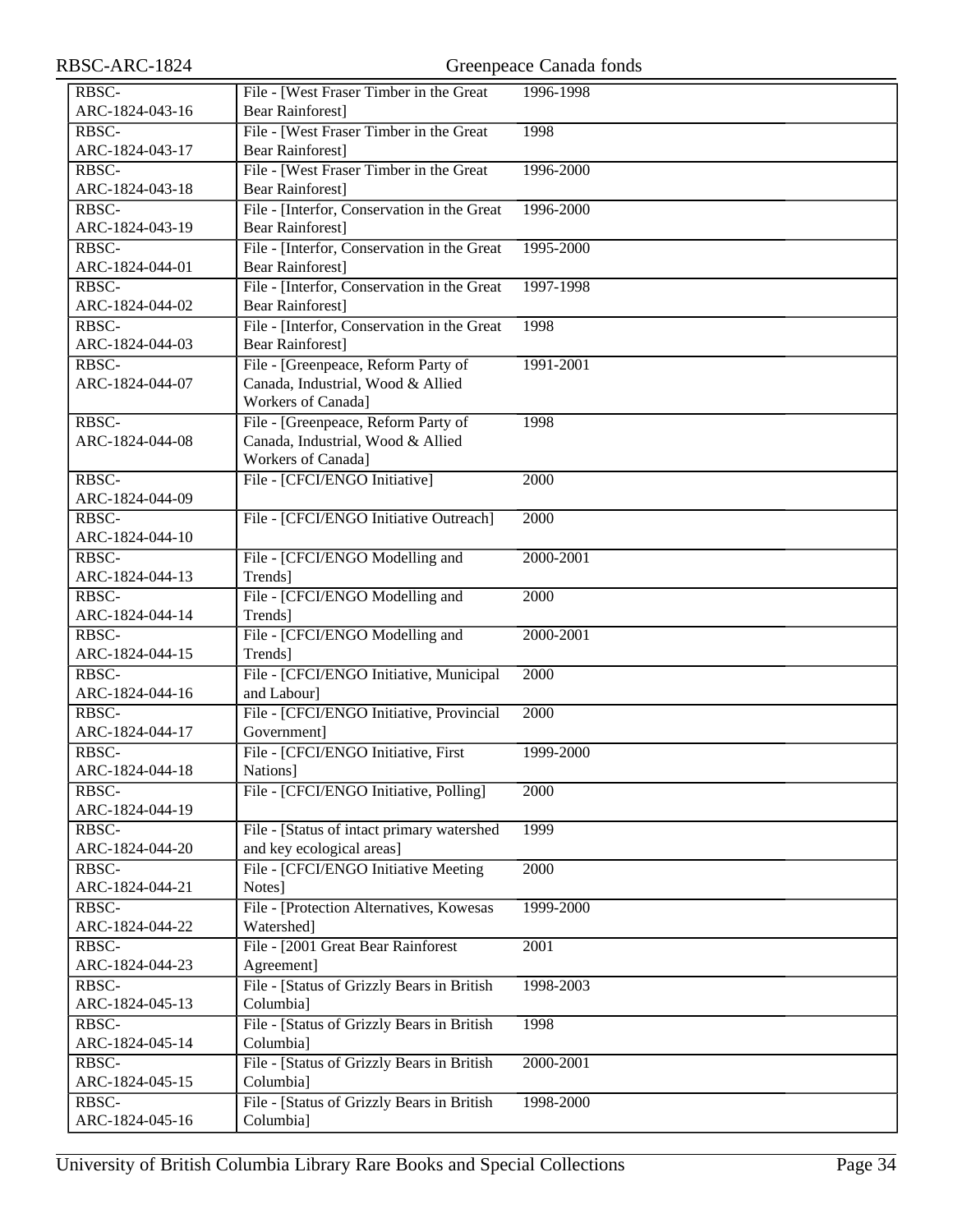| RBSC-ARC-1824                | Greenpeace Canada fonds                                    |                   |
|------------------------------|------------------------------------------------------------|-------------------|
| RBSC-                        | File - [Greenpeace, 1998, Great Bear                       | 1998              |
| ARC-1824-046-04              | Rainforest]                                                |                   |
| RBSC-                        | File - [Greenpeace, 1998, Great Bear                       | 1997-1998         |
| ARC-1824-046-05              | Rainforest]                                                |                   |
| RBSC-                        | File - [Greenpeace, 1998, Great Bear                       | 1998              |
| ARC-1824-046-06              | Rainforest]                                                |                   |
| RBSC-                        | File - [Greenpeace, 1998, Great Bear                       | 1997-1998         |
| ARC-1824-046-07              | Rainforest]                                                |                   |
| RBSC-                        | File - [Greenpeace, 1998, Great Bear                       | 1997              |
| ARC-1824-046-08              | Rainforest]                                                |                   |
| RBSC-                        | File - [Greenpeace, 1998, Great Bear                       | 1996-1998         |
| ARC-1824-046-09              | Rainforest]                                                |                   |
| RBSC-                        | File - [Greenpeace, 1998, Great Bear                       | 1997-1998         |
| ARC-1824-046-10              | Rainforest]                                                |                   |
| RBSC-                        | File - [Greenpeace, 1998, Great Bear                       | 1996-1998         |
| ARC-1824-046-11              | Rainforest]                                                |                   |
| RBSC-                        | File - [Greenpeace, 1998, Great Bear                       | 1997-1998         |
| ARC-1824-046-12              | Rainforest]                                                |                   |
| RBSC-                        | File - [Greenpeace, 1998, Great Bear                       | 1994-1998         |
| ARC-1824-046-13              | Rainforest]                                                |                   |
| RBSC-                        | File - [Greenpeace, 1998, Great Bear                       | [between 1997     |
| ARC-1824-046-14              | Rainforest]                                                | and 1998]         |
| RBSC-                        | File - [2004 Great Bear Rainforest                         | 2004              |
| ARC-1824-046-15              | Update]                                                    |                   |
| RBSC-                        | File - [A Greener Future for British                       | 2001              |
| ARC-1824-046-18              | Columbia New Opportunities in a                            |                   |
|                              | <b>Changing Marketplace]</b>                               |                   |
| RBSC-                        | File - [Kwakiutl Territory, Presentation                   | [ca. 2001]        |
| ARC-1824-048-05              | Maps]                                                      |                   |
| RBSC-                        | File - [Greenpeace, Rainforest Solutions                   | 2000-2001         |
| ARC-1824-048-09              | Project, Provincial Government]                            |                   |
| RBSC-                        | File - [Bella Coola Valley, Gravel Pit,                    | 2000-2003         |
| ARC-1824-049-02              | <b>Business Opportunities, Joint Solutions</b>             |                   |
| RBSC-                        | Project]                                                   | 1999-2000         |
| ARC-1824-049-09              | File - [Newspaper articles, Greenpeace<br>and Environment] |                   |
| RBSC-                        | File - [Newspaper articles, 2001 Great                     | $\overline{2001}$ |
| ARC-1824-049-10              | <b>Bear Rainforest Agreement]</b>                          |                   |
| RBSC-                        | File - [Greenpeace, Mediator Notes with                    | 1999-2001         |
| ARC-1824-050-07              | Forestry Companies]                                        |                   |
| RBSC-                        | File - [Greenpeace, Environmental and                      | 1994-2001         |
| ARC-1824-050-08              | <b>Social Justice Foundations]</b>                         |                   |
| $R\overline{B}\overline{SC}$ | File - [Status of Forestry Regulation in                   | 2003-2004         |
| ARC-1824-050-09              | <b>British Columbia]</b>                                   |                   |
| RBSC-                        | File - Forest Views - Invoices                             | 2004              |
| ARC-1824-050-10              |                                                            |                   |
| RBSC-                        | File - [Province of British Columbia,                      | 2003-2006         |
| ARC-1824-051-03              | Land Use Management, Coast Land Use                        |                   |
|                              | Decision]                                                  |                   |
| RBSC-                        | File - [MacMillan Bloedel, Forest                          | 1989-1999         |
| ARC-1824-051-04              | Management]                                                |                   |
| RBSC-                        | File - [MacMillan Bloedel, Forest                          | [between 1997     |
| ARC-1824-051-05              | Management]                                                | and 1999]         |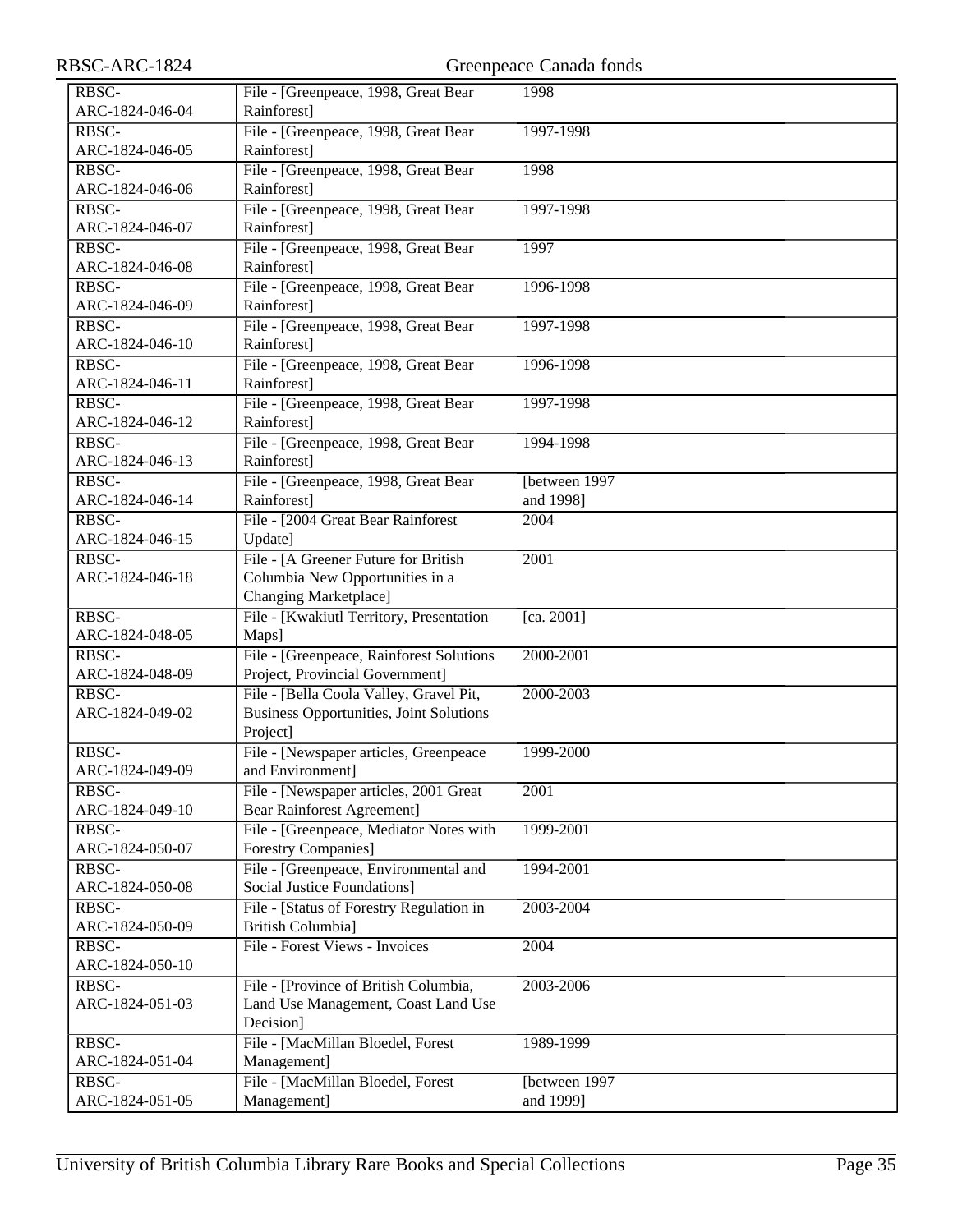# RBSC-ARC-1824 Greenpeace Canada fonds

| RBSC-                    | File - [Forest Action Network, Great                             | 2000-2003  |
|--------------------------|------------------------------------------------------------------|------------|
| ARC-1824-051-07          | Bear Rainforest, China Timber Trade]                             |            |
| RBSC-                    | File - [Heiltsuk Conservation-based                              | 2002-2003  |
| ARC-1824-051-08          | Development Plan, Ecotrust Canada 2002                           |            |
|                          | Annual Report]                                                   |            |
| RBSC-                    | File - [Greenpeace, Great Bear Rainforest                        | 1997-1998  |
| ARC-1824-052-01          | Campaign, Status of Rainforest]                                  |            |
| RBSC-                    | File - [Greenpeace, Great Bear Rainforest                        | 2002       |
| ARC-1824-052-02          | Campaign, Status of Rainforest]                                  |            |
| RBSC-                    | File - [Greenpeace, Great Bear Rainforest                        | 1997-2001  |
| ARC-1824-052-03          | Campaign, Status of Rainforest]                                  |            |
| RBSC-                    | File - [Greenpeace, Great Bear Rainforest                        | 1998-1999  |
| ARC-1824-052-04          | Campaign, Status of Rainforest]                                  |            |
| RBSC-                    | File - [Greenpeace, Great Bear Rainforest                        | 1997-1998  |
| ARC-1824-052-05          | Campaign, Status of Rainforest]                                  |            |
| RBSC-                    | File - [Environmental Groups and First                           | 2005-2007  |
| ARC-1824-052-12          | Nations, Publications]                                           |            |
| RBSC-                    | File - [Environmental Groups and First                           | 1999-2008  |
| ARC-1824-052-13          | Nations, Publications]                                           |            |
|                          |                                                                  |            |
| RBSC-                    | File - [Environmental Groups and First                           | 2003-2006  |
| ARC-1824-052-14          | Nations, Publications]                                           |            |
| RBSC-<br>ARC-1824-052-15 | File - [Environmental Groups and First<br>Nations, Publications] | 2004       |
| RBSC-                    |                                                                  |            |
|                          | File - [Environmental Groups and First                           | 2004-2005  |
| ARC-1824-053-01          | Nations, Publications]                                           |            |
| RBSC-                    | File - [Environmental Implications,                              | 2003       |
| ARC-1824-053-02          | Offshore Oil and Gas, Coastal British                            |            |
|                          | Columbia]                                                        |            |
| RBSC-                    | File - [Mining Sector and Offshore Oil                           | 2002-2003  |
| ARC-1824-053-03          | and Gas on the Central Coast]                                    |            |
| RBSC-                    | File - [Tulsequah Mine, Canadian and                             | 2001-2003  |
| ARC-1824-053-04          | <b>International Mining News Stories]</b>                        |            |
| RBSC-                    | File - [Tulsequah Mine, Canadian and                             | 2003-2004  |
| ARC-1824-053-05          | <b>International Mining News Stories]</b>                        |            |
| RBSC-                    | File - [Tulsequah Mine, Canadian and                             | 2003       |
| ARC-1824-053-06          | <b>International Mining News Stories</b> ]                       |            |
| RBSC-                    | File - [Greenpeace, Environment, Great                           | 1999-2001  |
| ARC-1824-053-07          | Bear Rainforest, News Articles]                                  |            |
| RBSC-                    | File - [Greenpeace, Environment, Great                           | 2004-2005  |
| ARC-1824-053-08          | Bear Rainforest, News Articles]                                  |            |
| RBSC-                    | File - [Greenpeace, Environment, Great                           | 1993-2007  |
| ARC-1824-053-09          | Bear Rainforest, News Articles]                                  |            |
| RBSC-                    | File - [Status of Grizzly Bears in British                       | 1998-2000  |
| ARC-1824-053-10          | Columbia]                                                        |            |
| RBSC-                    | File - [Status of Grizzly Bears in British                       | 1998-2000  |
| ARC-1824-053-11          | Columbia]                                                        |            |
| RBSC-                    | File - [Memorandum of Understanding,                             | 2004       |
| ARC-1824-054-06          | <b>Central Coast First Nations]</b>                              |            |
| RBSC-                    | File - [General Protocol Agreement on                            | [ca. 2006] |
| ARC-1824-054-07          | Land Use Planning, North Coast First                             |            |
|                          | Nations]                                                         |            |
| RBSC-                    | File - [East Creek logging, Vancouver                            | 2001       |
| ARC-1824-056-13          | [sland]                                                          |            |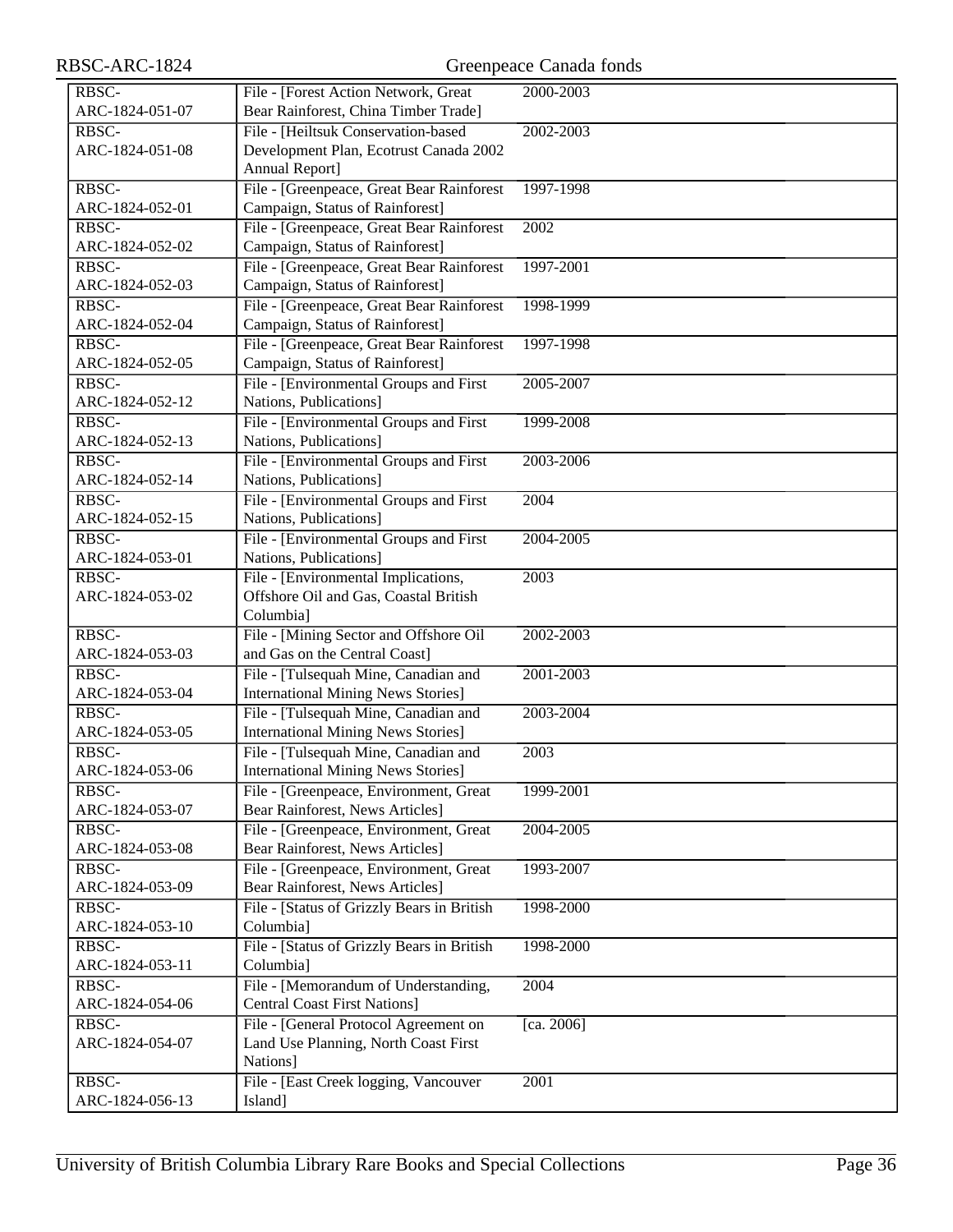| ARC-1824-056-15          | Alternatives to Clearcut Logging]                              |                   |
|--------------------------|----------------------------------------------------------------|-------------------|
| RBSC-                    | File - [Greenpeace, MacMillan Bloedel,                         | 1998              |
| ARC-1824-058-01          | Alternatives to Clearcut Logging]                              |                   |
| RBSC-                    | File - [Greenpeace, MacMillan Bloedel,                         | 1998              |
| ARC-1824-058-02          | Alternatives to Clearcut Logging]                              |                   |
| RBSC-                    | File - [Central Coast, Communities                             | 2001              |
| ARC-1824-058-03          | Research]                                                      |                   |
| RBSC-                    | File - FAN Chinese Markets Campaign                            | 2003              |
| ARC-1824-058-04          |                                                                |                   |
| RBSC-                    | File - [Potential for Conservation                             | $\overline{2001}$ |
| ARC-1824-058-06          | Covenants to Protect Public Land]                              |                   |
| RBSC-                    | File - [Interfor, logging operations on                        | 1996-2001         |
| ARC-1824-058-07          | Central and North Coasts]                                      |                   |
| RBSC-                    | File - [Greenpeace, Interfor, forestry                         | 2000              |
| ARC-1824-058-08          | operations]                                                    |                   |
| RBSC-                    | File - [Greenpeace, Interfor, forestry                         | 1999-2000         |
| ARC-1824-058-09          | operations]                                                    |                   |
| RBSC-                    | File - [Greenpeace, Interfor, forestry                         | 1994-1999         |
| ARC-1824-058-10          | operations]                                                    |                   |
| RBSC-                    | File - [Greenpeace, Interfor, forestry                         | 1998              |
| ARC-1824-058-11          | operations]                                                    |                   |
| RBSC-                    | File - [Greenpeace, Terrace and Prince                         | 1998-2000         |
| ARC-1824-058-12          | Rupert, West Fraser Timber and EuroCan                         |                   |
|                          | forestry mills]                                                |                   |
| RBSC-                    | File - [Greenpeace, Terrace and Prince                         | 1999-2001         |
| ARC-1824-058-13          | Rupert, West Fraser Timber and EuroCan                         |                   |
|                          | forestry mills]                                                |                   |
| RBSC-                    | Item - Photographs                                             |                   |
| ARC-1824-058-13-         |                                                                |                   |
| PH-461 to PH-512         |                                                                |                   |
| RBSC-                    | File - [Greenpeace, Western Forest                             | 1996-2003         |
| ARC-1824-058-14          | Products, forestry operations]                                 |                   |
| RBSC-                    | File - [Greenpeace, Western Forest                             | 1996-1998         |
| ARC-1824-058-15          | Products, forestry operations]                                 |                   |
| RBSC-                    | File - [Greenpeace, Western Forest]                            | 1998-2001         |
| ARC-1824-058-16          | Products, forestry operations]                                 |                   |
| RBSC-                    | File - Focal Species Workshop                                  | [ca. 2009]        |
| ARC-1824-059-06          |                                                                |                   |
| RBSC-                    | File - [Timber Supply Analysis]                                | 2009-2012         |
| ARC-1824-059-09          |                                                                |                   |
| RBSC-                    | File - [Greenpeace letters to forest                           | 2012              |
| ARC-1824-059-12          | product customers and investors of the                         |                   |
|                          | <b>Great Bear Rainforest]</b>                                  |                   |
| RBSC-                    | File - [Order In Council, Ministry of                          | 2005-2009         |
| ARC-1824-059-13          |                                                                |                   |
| RBSC-                    | Agriculture and Lands Ministerial Order]                       |                   |
|                          | File - [March 2009, Great Bear                                 | 2009-2010         |
| ARC-1824-060-11          | Rainforest Announcement]                                       |                   |
| RBSC-                    | File - [Great Bear Training Institute,                         | 2008-2012         |
| ARC-1824-060-12          | <b>Strategic Business Plan]</b>                                |                   |
| RBSC-                    | File - [Status, Focal Species Risk                             | 2009-2010         |
| ARC-1824-060-13<br>RBSC- | Threshold Workshop]<br>File - [Greenpeace Legacies Blog, Great | 2012              |

Bear Rainforest]

ARC-1824-060-14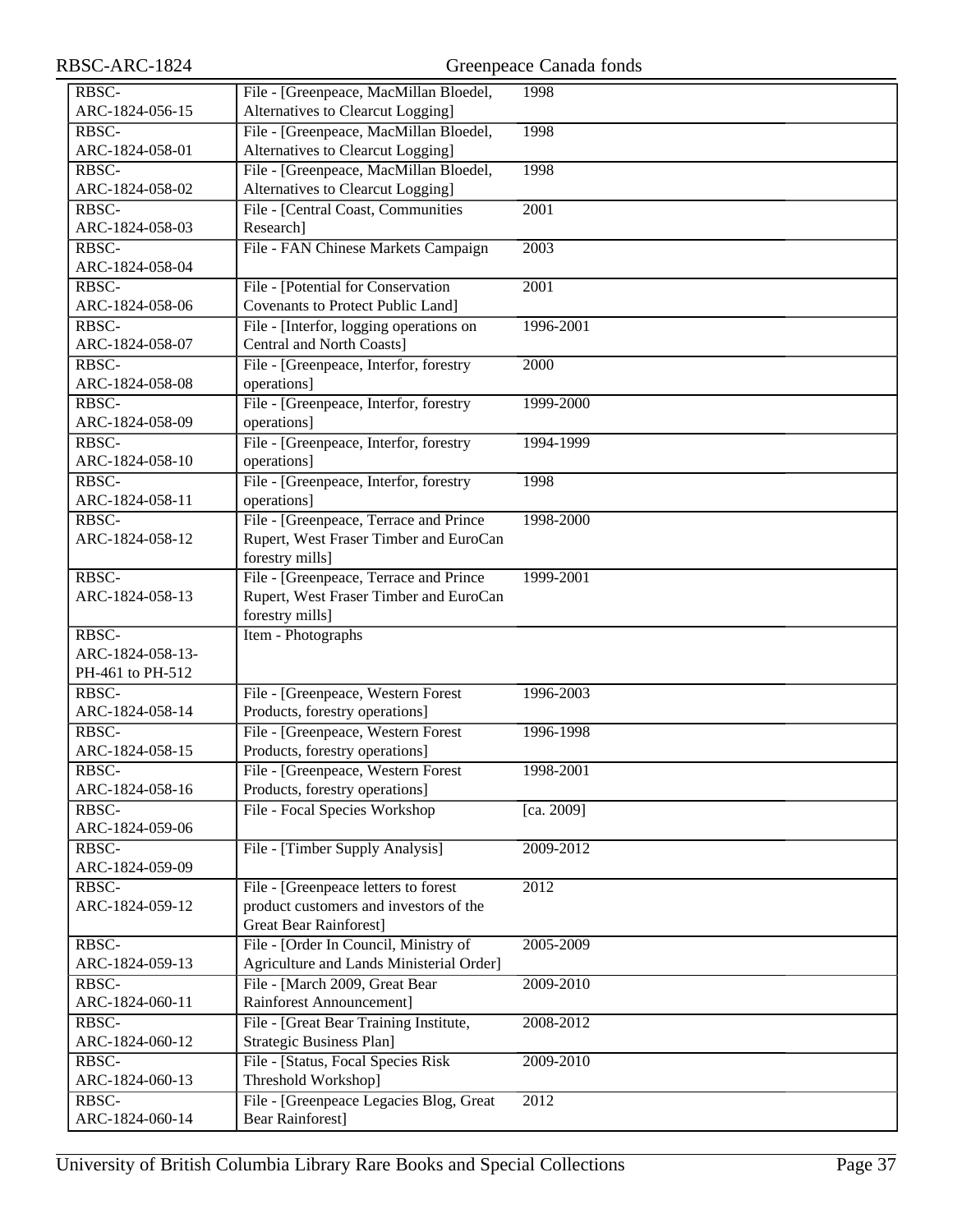| RBSC-ARC-1824            |                                                                | Greenpeace Canada fonds |
|--------------------------|----------------------------------------------------------------|-------------------------|
| RBSC-                    | File - [TimberWest Development Plans,                          | 2010-2013               |
| ARC-1824-060-16          | Sonora Island]                                                 |                         |
| RBSC-                    | Item - Photographs                                             |                         |
| ARC-1824-060-16-         |                                                                |                         |
| PH-847 to PH-852         |                                                                |                         |
| RBSC-                    | File - [TimberWest]                                            | 2011-2015               |
| ARC-1824-060-17          |                                                                |                         |
| RBSC-                    | File - [Forestry, Sonora Island]                               | 2013-2015               |
| ARC-1824-060-18          |                                                                |                         |
| RBSC-                    | File - [Background and Intent Document,                        | 2008-2009               |
| ARC-1824-060-19          | Central and North Coasts, Land Use                             |                         |
|                          | Objectives and Orders]                                         |                         |
| RBSC-                    | File - [Great Bear Rainforest, Key                             | 2010                    |
| ARC-1824-060-20          | Species]                                                       |                         |
| RBSC-                    | File - [Rainforest Solutions Project,                          | 2009-2011               |
| ARC-1824-060-24          | Carbon Offsets, Council of Haida                               |                         |
|                          | Nation]                                                        |                         |
| RBSC-                    | File - [Understanding Successful                               | 2015                    |
| ARC-1824-060-25          | Approaches to Free, Prior, and Informed<br>Consent in Canada]  |                         |
| RBSC-                    |                                                                | 2006-2009               |
| ARC-1824-061-03          | File - [Countdown to 2009, Great Bear<br>Rainforest Agreement] |                         |
| RBSC-                    | File - [Great Bear Rainforest (Forest                          | 2016                    |
| ARC-1824-061-08          | Management Act), Legislative                                   |                         |
|                          | Assembly]                                                      |                         |
| RBSC-                    | File - [Greenpeace, Forest Views]                              | 2007-2013               |
| ARC-1824-061-14          |                                                                |                         |
| RBSC-                    | File - [Haida Laas, Journal, Newsletter,                       | 2008-2010               |
| ARC-1824-061-15          | Haida Nation]                                                  |                         |
| RBSC-                    | File - [Save the Fraser River]                                 | 2009-2010               |
| ARC-1824-061-18          |                                                                |                         |
| RBSC-                    | File - [Resolute Forest Products,                              | 2017                    |
| ARC-1824-062-02          | Greenpeace]                                                    |                         |
| RBSC-                    | File - [Nanwakolas First Nations,                              | 2014                    |
| ARC-1824-062-03          | Ecosystem-Based Management]                                    |                         |
| RBSC-                    | File - [Sal Spirit Bear Campaign]                              | 2011                    |
| ARC-1824-062-04<br>RBSC- |                                                                |                         |
| ARC-1824-062-05          | File - [Ban Trophy Bear Hunting]                               | 2009-2015               |
| RBSC-                    | File - [State of British Columbia's                            | 2009                    |
| ARC-1824-062-06          | <b>Coastal Rainforest]</b>                                     |                         |
| RBSC-                    | File - [Rainforest Solutions Project,                          | 2008                    |
| ARC-1824-062-07          | Guardian Watchman programs]                                    |                         |
| RBSC-                    | File - [Mount Polley Mine Tailings Pond                        | 2014                    |
| ARC-1824-062-08          | Dam Break]                                                     |                         |
| RBSC-                    | File - [The Tipping Point: A Trigger for                       | $\overline{2010}$       |
| ARC-1824-062-10          | Change]                                                        |                         |
| RBSC-                    | File - [Ecosystem-Based Management,                            | 2006-2010               |
| ARC-1824-062-18          | Learning Forum]                                                |                         |
| RBSC-                    | File - [Forestry, Clearwater Valley]                           | 1992-2013               |
| ARC-1824-062-19          |                                                                |                         |
| RBSC-                    | Item - Photographs                                             |                         |
| ARC-1824-062-19-         |                                                                |                         |
| PH-854 to PH-858         |                                                                |                         |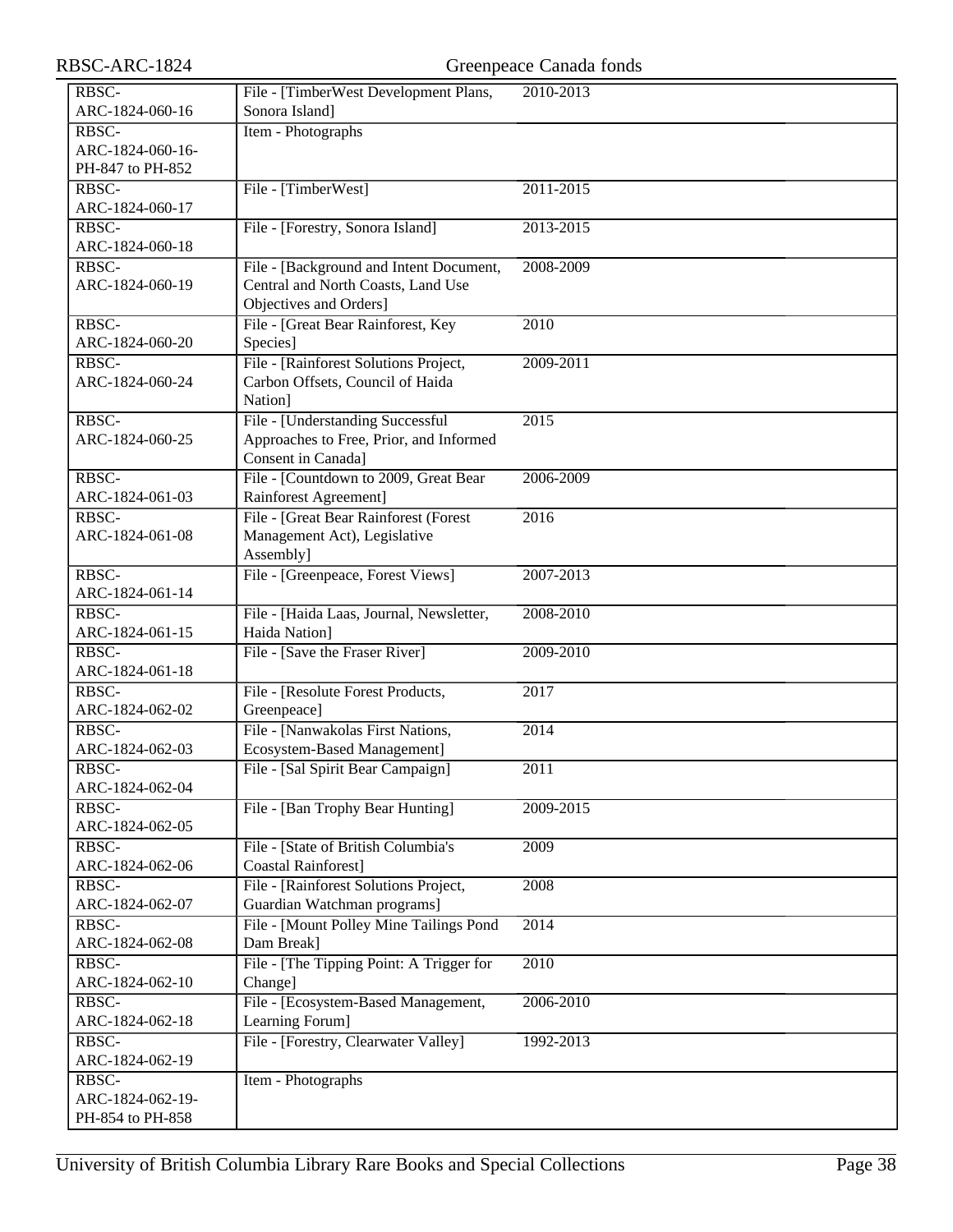| RBSC-ARC-1824            |                                                     | Greenpeace Canada fonds |
|--------------------------|-----------------------------------------------------|-------------------------|
| RBSC-                    | File - [Greenpeace, Haida Nation, Haida             | 2008-2010               |
| ARC-1824-062-20          | Gwaii, Offshore Development]                        |                         |
| RBSC-                    | File - [Columbia Institute]                         | [between 2004]          |
| ARC-1824-062-21          |                                                     | and 2008]               |
| RBSC-                    | File - [Sal Spirit Bear Campaign, BC                | $\overline{2011}$       |
| ARC-1824-063-02          | Liberal Party]                                      |                         |
| RBSC-                    | File - [Enbridge Northern Gateway                   | 2009-2011               |
| ARC-1824-063-04          | Pipeline]                                           |                         |
| RBSC-                    | File - [Letters and Publications sent to            | 1989-2011               |
| ARC-1824-064-07          | Greenpeace]                                         |                         |
| RBSC-                    | File - [Great Bear Rainforest, Newspaper            | 2009-2012               |
| ARC-1824-064-08          | and Website Articles]                               |                         |
| RBSC-                    | File - [Great Bear Rainforest, Newspaper            | 2008-2017               |
| ARC-1824-064-09          | and Website Articles]                               |                         |
| RBSC-                    | File - [Great Bear Rainforest, Newspaper            | 1995-2017               |
| ARC-1824-064-10          | and Website Articles]                               |                         |
| RBSC-                    | File - [Announcement for Marine                     | 2008                    |
| ARC-1824-064-14          | Protection, Coastal British Columbia]               |                         |
| RBSC-                    | File - [Keep the Promise, campaign                  | 2008                    |
| ARC-1824-064-15          | update]                                             |                         |
| RBSC-                    | File - [ENGO Press Releases]                        | 2011-2013               |
| ARC-1824-064-17          |                                                     |                         |
| RBSC-                    | File - [Pipelines, Commercial Forest                | 2009-2011               |
| ARC-1824-065-03          | Reserve, BC Forestry Ministry]                      |                         |
| RBSC-                    | File - [Memorial, Chief Qwatsinas,                  | 2011                    |
| ARC-1824-065-14          | Edward Moody]                                       |                         |
| RBSC-                    | File - [Request for Information to assist           | 2009                    |
| ARC-1824-065-17          | the Pacific Carbon Trust]                           |                         |
| RBSC-                    | File - [Cedar Logging in the Heiltsuk               | [ca. 2001]              |
| ARC-1824-065-18          | <b>Traditional Territory</b> ]                      |                         |
| RBSC-                    | File - [Valhalla Wilderness Society,                | 2003                    |
| ARC-1824-065-19<br>RBSC- | <b>Great Bear Rainforest Coalition Protocol]</b>    | 2007                    |
| ARC-1824-065-20          | File - [The Carbon Neutral Myth, Carbon<br>Credits] |                         |
| RBSC-                    | File - [Convention on Biological                    | [between 1999]          |
| ARC-1824-065-21          | Diversity Petition, Primary Intact                  | and 2009]               |
|                          | Watersheds, How Green is Cedar]                     |                         |
| RBSC-                    | File - [Proposed Legislative Change to              | 2002                    |
| ARC-1824-065-24          | the Forest Act]                                     |                         |
| RBSC-                    | File - [Summary of Comments on                      | 2013                    |
| ARC-1824-065-25          | Riparian Ministerial Order CFCI                     |                         |
|                          | Proposed Changes]                                   |                         |
| RBSC-                    | File - [Endangered Forests, Species                 | 2002-2016               |
| ARC-1824-065-29          | at Risk, Great Bear Rainforest (Forest              |                         |
|                          | Management) Act as social license]                  |                         |
| RBSC-                    | File - [Sacred Circle, First Nations                | 2009-2010               |
| ARC-1824-065-30          | <b>Resource Opportunity</b> ]                       |                         |
| RBSC-                    | File - [Wilburforce Foundation]                     | 2011                    |
| ARC-1824-065-31          | anniversary celebration of 20 years of              |                         |
|                          | wild]                                               |                         |
| RBSC-                    | File - [Coast Opportunity Funds]                    | 2010                    |
| ARC-1824-065-32          |                                                     |                         |
| RBSC-                    | File - [Greenpeace, Backgrounder to                 | [between 2009]          |
| ARC-1824-065-33          | Great Bear Rainforest agreements]                   | and 2014]               |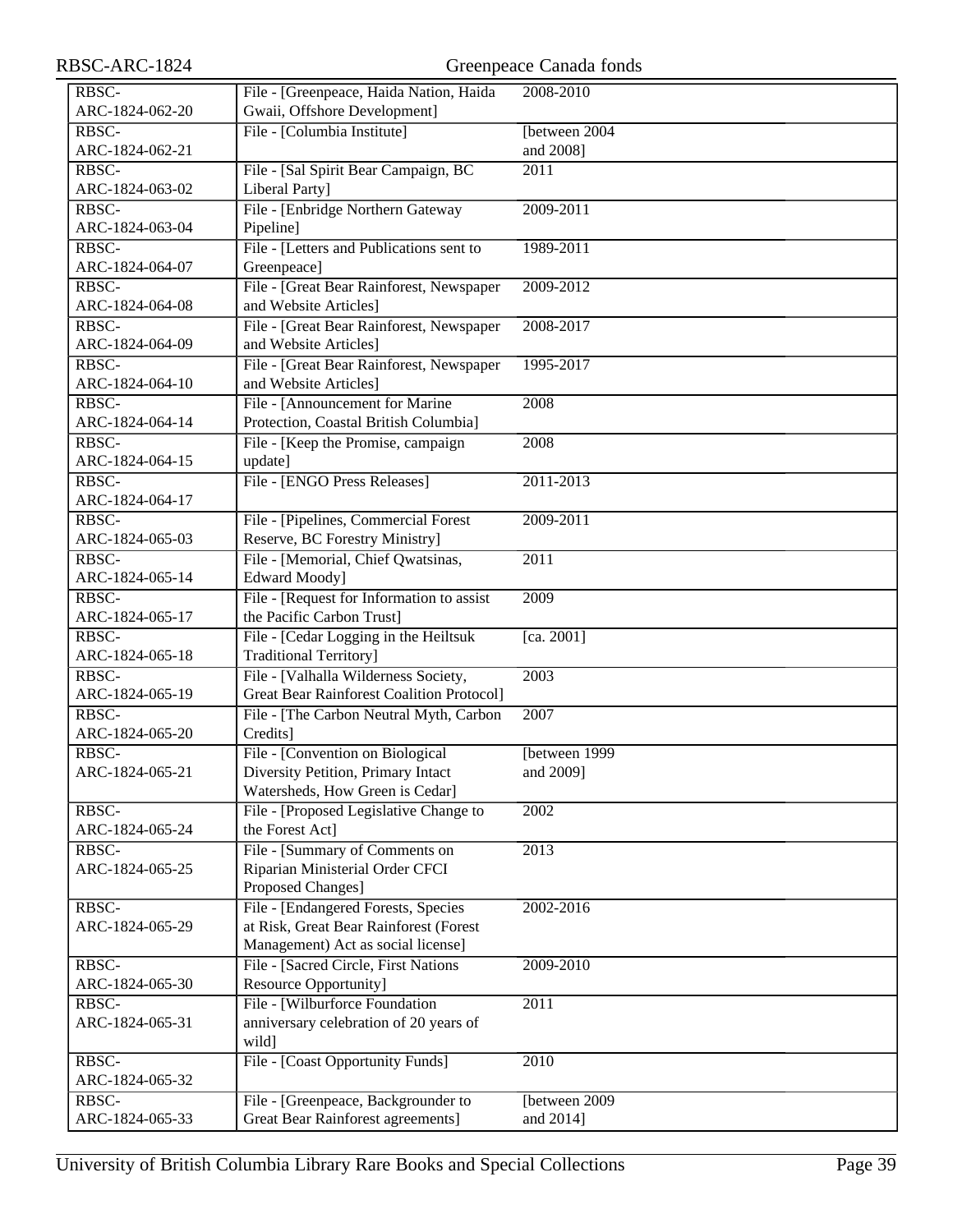| RBSC-ARC-1824            |                                                                                                                                   | Greenpeace Canada fonds |                                                                                           |
|--------------------------|-----------------------------------------------------------------------------------------------------------------------------------|-------------------------|-------------------------------------------------------------------------------------------|
| RBSC-<br>ARC-1824-065-34 | File - [Sierra Club BC, publication on<br>countdown to March 31, 2009]                                                            | [before $2009$ ]        |                                                                                           |
| RBSC-<br>ARC-1824-066-01 | File - [OFC Fall Gathering, BC<br>Government and ENGO Meeting]                                                                    | 2011                    |                                                                                           |
| RBSC-<br>ARC-1824-066-03 | File - [Transformative Change Accord,<br>Governments of BC and Canada,<br>Leadership Council Representing First<br>Nations of BC] | 2005                    |                                                                                           |
| RBSC-<br>ARC-1824-066-07 | File - [Great Bear Rainforest Campaign,<br>Miscellaneous Files]                                                                   | 2003-2015               |                                                                                           |
| RBSC-<br>ARC-1824-066-08 | File - [Great Bear Rainforest Campaign,<br>Miscellaneous Files]                                                                   | 2008-2015               |                                                                                           |
| RBSC-<br>ARC-1824-066-09 | File - [Great Bear Rainforest Campaign,<br>Miscellaneous Files]                                                                   | 2005-2014               |                                                                                           |
| RBSC-<br>ARC-1824-066-10 | File - [Great Bear Rainforest Campaign,<br>Miscellaneous Files]                                                                   | 1998-2013               |                                                                                           |
| RBSC-<br>ARC-1824-066-13 | File - [Season's Greetings Card, Catalyst<br>Paper, Greenpeace Canada]                                                            | 2013                    |                                                                                           |
| RBSC-<br>ARC-1824-109-06 | File - [Great Bear Rainforest, Markets<br>Engagement Plan]                                                                        | 2012-2014               | As requested by<br>the donor, access to<br>this file is restricted<br>until July 21 2035. |
| RBSC-<br>ARC-1824-110-01 | File - [Greenpeace, Interfor and Doman]                                                                                           | 1998-1999               | As requested by<br>the donor, access to<br>this file is restricted<br>until July 21 2035. |
| RBSC-<br>ARC-1824-110-04 | File - [Protocol Agreements, Great Bear<br>Rainforest Campaign]                                                                   | 1998-2002               | As requested by<br>the donor, access to<br>this file is restricted<br>until July 21 2035. |
| RBSC-<br>ARC-1824-116-22 | File - [CFCI Standstill Agreement,<br>Impacts and Implications]                                                                   | 2000                    | As requested by<br>the donor, access to<br>this file is restricted<br>until July 21 2035. |
| RBSC-<br>ARC-1824-116-23 | File - [Central Coast Land and Resource<br>Management Plan Objectives and<br>Strategies]                                          | 2003                    | As requested by<br>the donor, access to<br>this file is restricted<br>until July 21 2035. |
| RBSC-<br>ARC-1824-116-24 | File - [Regional Socio-Economic CIT<br>Analyses, EBM Implementation and<br><b>Transition Considerations</b> ]                     | 2002-2003               | As requested by<br>the donor, access to<br>this file is restricted<br>until July 21 2035. |
| RBSC-<br>ARC-1824-119-13 | File - [CFCI, ENGO Letter of Intent]                                                                                              | 2000                    | As requested by<br>the donor, access to<br>this file is restricted<br>until July 21 2035. |
| RBSC-<br>ARC-1824-119-14 | File - [CFCI, ENGO Letter of Intent]                                                                                              | 2000                    | As requested by<br>the donor, access to<br>this file is restricted<br>until July 21 2035. |
| RBSC-<br>ARC-1824-119-21 | File - [Greenpeace, Industry<br>Correspondence, Industry Questions and<br>Answers]                                                | 1998                    | As requested by<br>the donor, access to<br>this file is restricted<br>until July 21 2035. |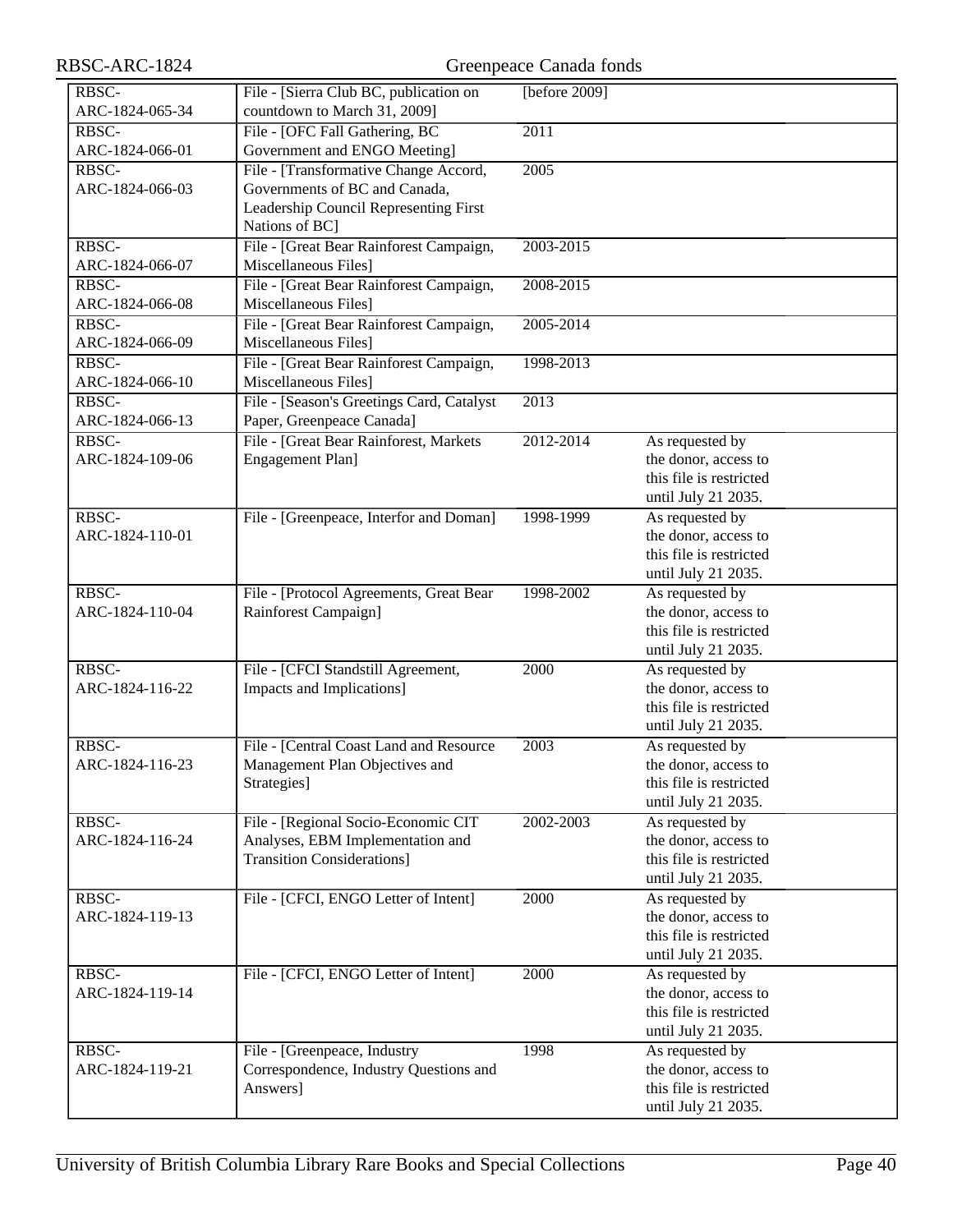# **Ecosystem Based Management**

Date: 1993-2016 (date of creation)

Physical description: Approximately 70 cm of linear textual records.

#### Publication status:

| File / item list         |                                            |                   |               |           |
|--------------------------|--------------------------------------------|-------------------|---------------|-----------|
| Ref code                 | Title                                      | Dates             | Access status | Container |
| RBSC-                    | File - [Gitga'at-Kitasoo/Xaixais Pilot     | 2002-2003         |               |           |
| ARC-1824-016-10          | Project EBM Framework]                     |                   |               |           |
| RBSC-                    | File - [EBM Strategy and Work Plan         | 2003-2005         |               |           |
| ARC-1824-018-06          | Update]                                    |                   |               |           |
| RBSC-                    | File - [Revisions, Ecosystem Based         | 2004              |               |           |
| ARC-1824-025-11          | Management]                                |                   |               |           |
| RBSC-                    | File - [Reports on Approaches to           | 1993-1995         |               |           |
| ARC-1824-026-10          | <b>Ecosystem Based Management]</b>         |                   |               |           |
| RBSC-                    | File - [Coast Information Team,            | 2004              |               |           |
| ARC-1824-027-12          | <b>Ecosystem-Based Management Planning</b> |                   |               |           |
|                          | Handbook]                                  |                   |               |           |
| RBSC-                    | File - [Ecosystem Based Management         | $\overline{2003}$ |               |           |
| ARC-1824-028-02          | Framework Draft]                           |                   |               |           |
| RBSC-                    | File - Milestones Full EBM/TIP             | 2006-2007         |               |           |
| ARC-1824-034-01          | Conservancies Strategic Plans              |                   |               |           |
| RBSC-                    | File - [Comparison of EBM Management       | 2002-2005         |               |           |
| ARC-1824-035-12          | Planning, Ecoforestry Certification]       |                   |               |           |
| RBSC-                    | File - [Comparison of EBM Management       | 1998-2003         |               |           |
| ARC-1824-035-13          | Planning, Ecoforestry Certification]       |                   |               |           |
| RBSC-                    | File - [Rainforest Solutions Project,      | 1999-2004         |               |           |
| ARC-1824-036-03          | Legal Instruments, Ecosystem Based         |                   |               |           |
|                          | Management]                                |                   |               |           |
| RBSC-                    | File - [EBM Implementation]                | 2004              |               |           |
| ARC-1824-036-09<br>RBSC- | File - [Central and North Coasts, Joint    | 2008-2009         |               |           |
| ARC-1824-041-06          | Solutions Project, Ecosystem Based         |                   |               |           |
|                          | Management]                                |                   |               |           |
| RBSC-                    | File - [Central and North Coasts, Joint    | 2003-2009         |               |           |
| ARC-1824-041-07          | Solutions Project, Ecosystem Based         |                   |               |           |
|                          | Management]                                |                   |               |           |
| RBSC-                    | File - [Central and North Coasts, Joint    | 2007-2008         |               |           |
| ARC-1824-041-08          | Solutions Project, Ecosystem Based         |                   |               |           |
|                          | Management]                                |                   |               |           |
| RBSC-                    | File - [Government presentation, Timber    | 2003              |               |           |
| ARC-1824-045-06          | Supply Impacts, Ecosystem Based            |                   |               |           |
|                          | Management]                                |                   |               |           |
| RBSC-                    | File - [Ecosystem Based Management]        | 2004-2007         |               |           |
| ARC-1824-047-03          | Implementation, Forest Stewardship         |                   |               |           |
|                          | Council, Documents]                        |                   |               |           |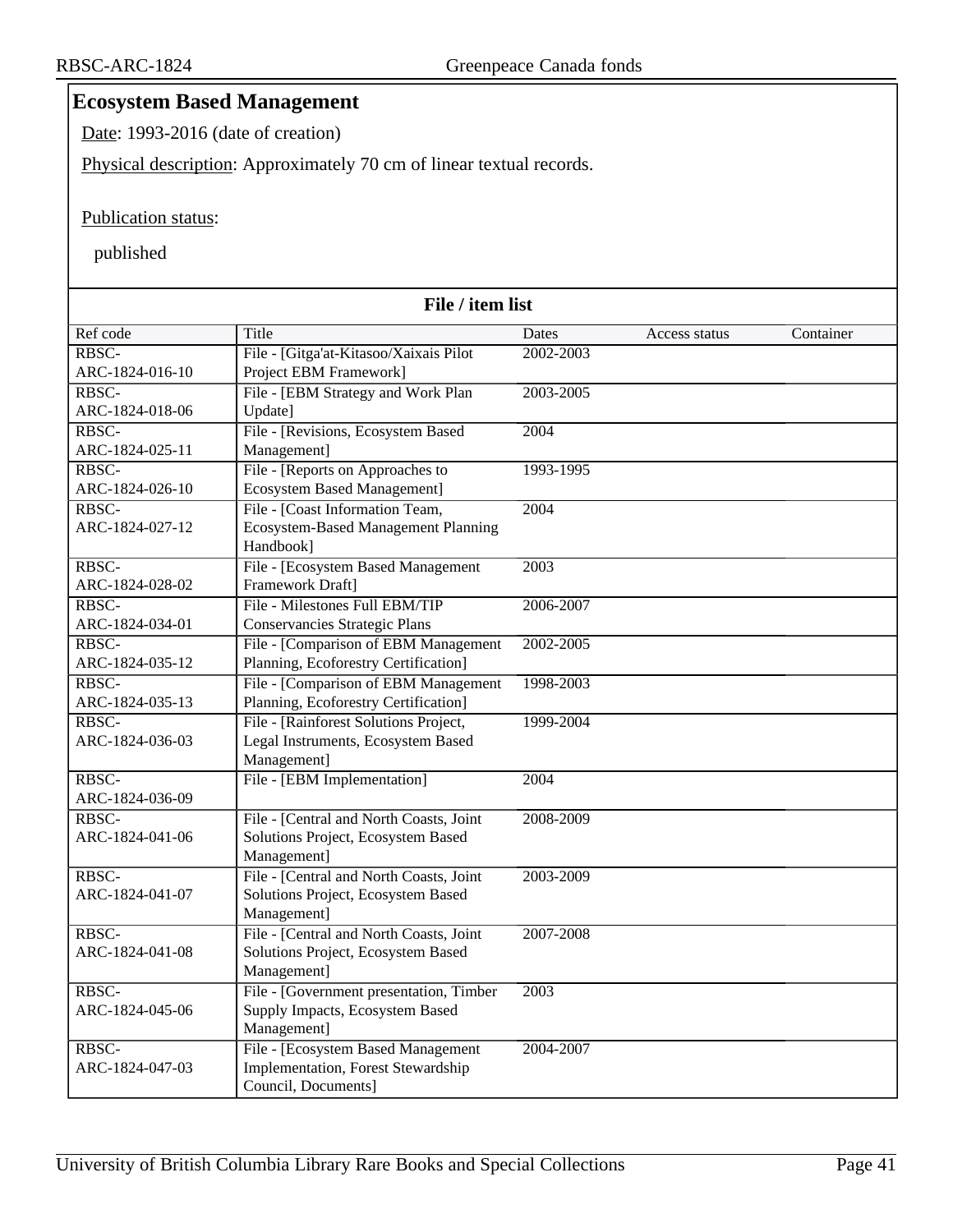| RBSC-           | File - [Ecosystem Based Management    | 2005       |
|-----------------|---------------------------------------|------------|
|                 |                                       |            |
| ARC-1824-047-04 | Implementation, Forest Stewardship    |            |
|                 | Council, Documents]                   |            |
| RBSC-           | File - [Gitga'at, Kitasoo, Xaixais,   | 2001       |
| ARC-1824-050-12 | Protocol Implementation Team,         |            |
|                 | <b>Ecosystem Based Management]</b>    |            |
| RBSC-           | File - [Gitga'at, Kitasoo, Xaixais,   | 2001-2002  |
| ARC-1824-050-13 | Protocol Implementation Team,         |            |
|                 | <b>Ecosystem Based Management]</b>    |            |
| RBSC-           | File - [Gitga'at, Kitasoo, Xaixais,   | 2002-2003  |
| ARC-1824-050-14 | Protocol Implementation Team,         |            |
|                 | <b>Ecosystem Based Management]</b>    |            |
| RBSC-           | File - [Gitga'at, Kitasoo, Xaixais,   | 2001-2003  |
| ARC-1824-050-15 | Protocol Implementation Team,         |            |
|                 | <b>Ecosystem Based Management]</b>    |            |
| RBSC-           | File - [Gitga'at, Kitasoo, Xaixais,   | 2003       |
| ARC-1824-051-01 | Protocol Implementation Team,         |            |
|                 | <b>Ecosystem Based Management]</b>    |            |
| RBSC-           | File - [Gitga'at, Kitasoo, Xaixais,   | 2001-2003  |
| ARC-1824-051-02 | Protocol Implementation Team,         |            |
|                 | <b>Ecosystem Based Management]</b>    |            |
| RBSC-           | File - [Ecosystem-Based Management    | 2009       |
| ARC-1824-060-07 | Learning Forum, Evaluation and Notes] |            |
| RBSC-           | File - [Ecosystem-Based Management    | 2009       |
| ARC-1824-060-08 | Learning Forum]                       |            |
| RBSC-           | File - [Ecosystem-Based Management,   | [ca. 2010] |
| ARC-1824-061-16 | Turning Point Initiative]             |            |
| RBSC-           | File - [Ecosystem-Based Management]   | 2005-2016  |
| ARC-1824-063-06 | Implementation, Central and North     |            |
|                 | Coasts]                               |            |
| RBSC-           | File - [Ecosystem-Based Management]   | 2009       |
| ARC-1824-064-18 | Factsheets, Correspondence and Notes] |            |
| RBSC-           | File - [EBM Adaptive Management       | 2009       |
| ARC-1824-065-09 | Steering Committee, Adaptive          |            |
|                 | Management Framework]                 |            |
| RBSC-           | File - [EBM Implementation - JSP /    | 2008-2014  |
| ARC-1824-065-27 | Province Workplan, EBM Land Use,      |            |
|                 | Learning Forum]                       |            |

# **Legal records**

Date: 1989-2005 (date of creation)

Physical description: Approximately 40 cm of linear textual records.

#### Restrictions on access:

As requested by the donor, access to some files in this subseries is restricted until July 21, 2035.

# Publication status: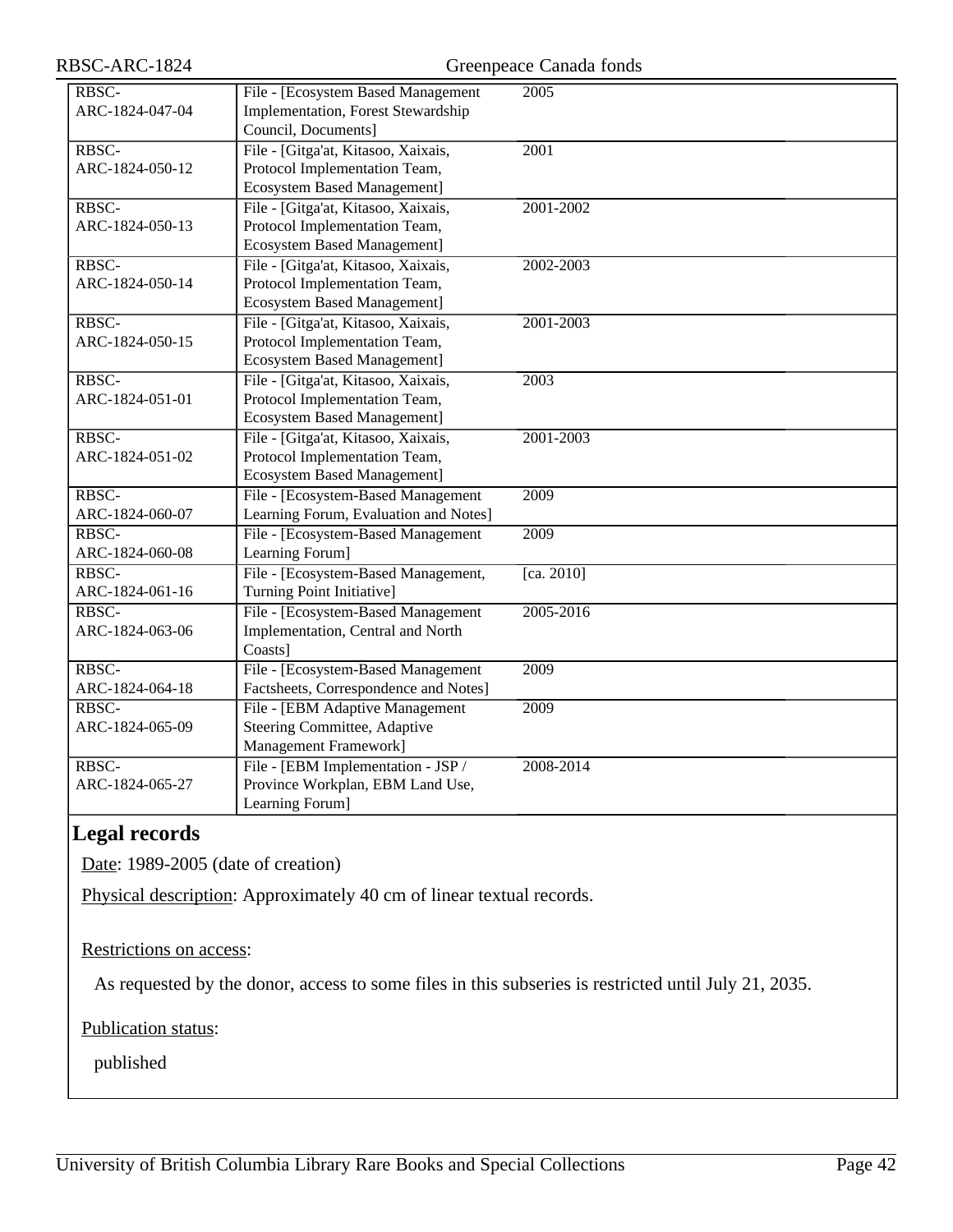| File / item list |                                           |           |               |           |
|------------------|-------------------------------------------|-----------|---------------|-----------|
| Ref code         | Title                                     | Dates     | Access status | Container |
| RBSC-            | File - [King Island Blockade Defendants]  | 1998      |               |           |
| ARC-1824-010-10  |                                           |           |               |           |
| RBSC-            | File - [King Island Proceedings]          | 1998      |               |           |
| ARC-1824-011-24  |                                           |           |               |           |
| RBSC-            | File - Legal Budget                       | 1998      |               |           |
| ARC-1824-011-25  |                                           |           |               |           |
| RBSC-            | File - [Greenpeace trial, Admissions      | 1997      |               |           |
| ARC-1824-011-26  | Comments]                                 |           |               |           |
| RBSC-            | File - [Greenpeace, Legal                 | 2003-2005 |               |           |
| ARC-1824-011-27  | Correspondence]                           |           |               |           |
| RBSC-            | File - [Greenpeace, Legal                 | 2001      |               |           |
| ARC-1824-011-28  | Correspondence]                           |           |               |           |
| RBSC-            | File - [Greenpeace, Legal                 | 2001      |               |           |
| ARC-1824-015-01  | Correspondence]                           |           |               |           |
| RBSC-            | File - [King Island Blockade, Supreme     | 1994-1998 |               |           |
| ARC-1824-015-02  | Court of BC case]                         |           |               |           |
| RBSC-            | File - [Internal Briefing Paper, King     | 1998      |               |           |
| ARC-1824-015-03  | <b>Island Blockade Trial]</b>             |           |               |           |
| RBSC-            | File - [Legal Update, King Island         | 1998      |               |           |
| ARC-1824-015-04  | <b>Blockade Arrestees</b> ]               |           |               |           |
| RBSC-            | File - [Legal Admissions, King Island     | 1997      |               |           |
| ARC-1824-015-05  | Blockade]                                 |           |               |           |
| RBSC-            | File - [Greenpeace, Legal                 | 1997-1998 |               |           |
| ARC-1824-015-06  | Correspondence]                           |           |               |           |
| RBSC-            | File - [Greenpeace, Supreme Court of BC   | 2001-2005 |               |           |
| ARC-1824-015-07  | case]                                     |           |               |           |
| RBSC-            | File - [Internal Legal Documents, King    | 1997-1999 |               |           |
| ARC-1824-015-08  | Island Blockade]                          |           |               |           |
| RBSC-            | File - [Greenpeace, Legal Defence]        | 1993-1997 |               |           |
| ARC-1824-015-09  | Strategies]                               |           |               |           |
| RBSC-            | File - [Greenpeace, Legal Opinion, Great  | 2004-2005 |               |           |
| ARC-1824-015-10  | <b>Bear Rainforest]</b>                   |           |               |           |
| RBSC-            | File - [Greenpeace, Legal Opinion, Great  | 2004      |               |           |
| ARC-1824-015-11  | <b>Bear Rainforest]</b>                   |           |               |           |
| RBSC-            | File - [Greenpeace, Legal Opinion, Great  | 2003-2004 |               |           |
| ARC-1824-015-12  | <b>Bear Rainforest]</b>                   |           |               |           |
| RBSC-            | File - [Greenpeace, Legal Opinion, Great  | 2004      |               |           |
| ARC-1824-015-13  | <b>Bear Rainforest]</b>                   |           |               |           |
| RBSC-            | File - [Roderick Island, Supreme Court of | 1989-1997 |               |           |
| ARC-1824-015-14  | BC case]                                  |           |               |           |
| RBSC-            | File - [Roderick Island, Supreme Court of | 1993-1997 |               |           |
| ARC-1824-016-01  | BC case]                                  |           |               |           |
| RBSC-            | File - Legal - Roderick Island 1997       | 1997-2000 |               |           |
| ARC-1824-016-02  |                                           |           |               |           |
| RBSC-            | File - Legal - Roderick Island 1997       | 1997      |               |           |
| ARC-1824-016-03  |                                           |           |               |           |
| RBSC-            | File - GP - legal strategy                | 2000      |               |           |
| ARC-1824-026-21  |                                           |           |               |           |
| RBSC-            | File - [Greenpeace, Interfor, and Elaho   | 1999-2000 |               |           |
| ARC-1824-030-04  | Valley, court cases]                      |           |               |           |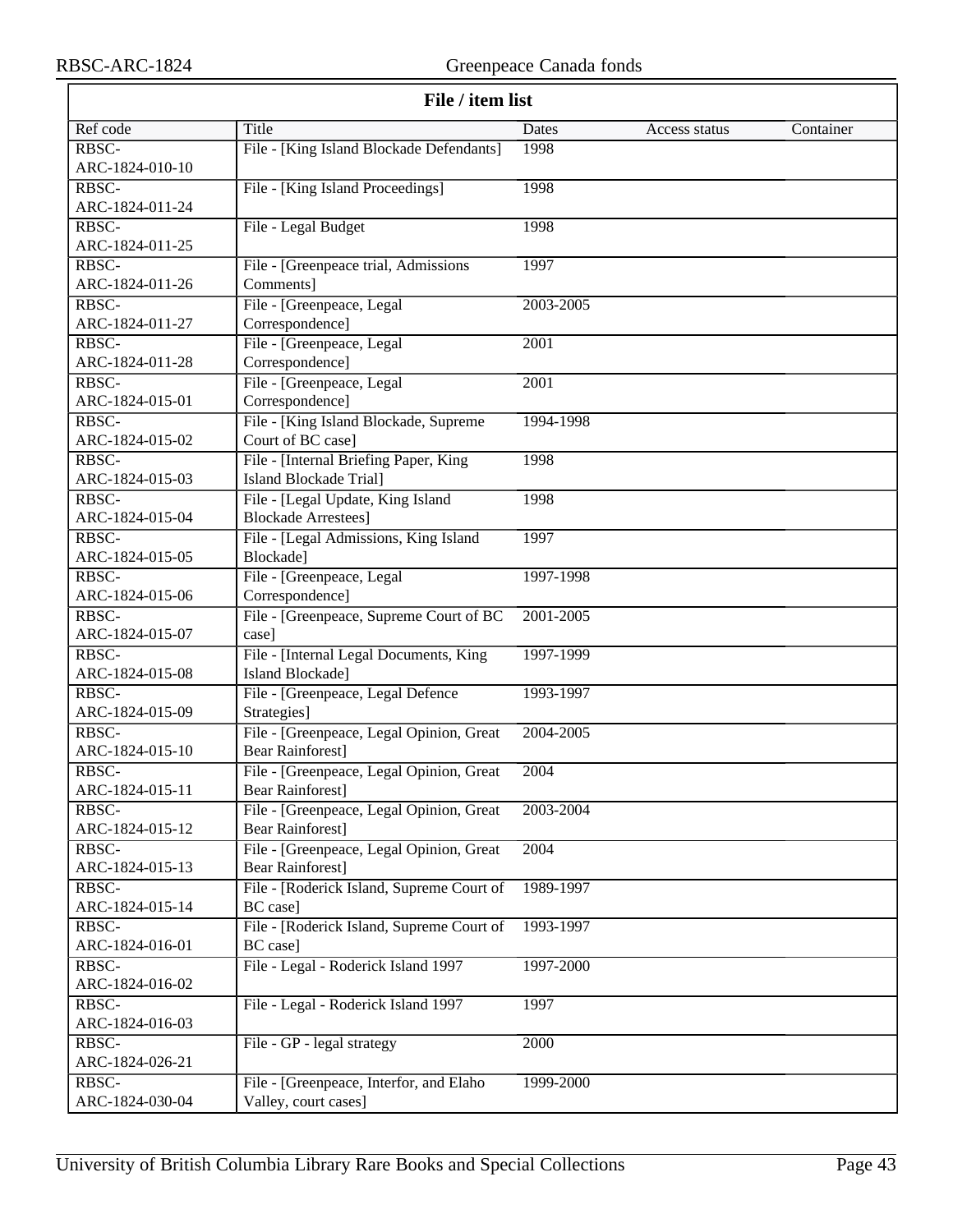| RBSC-ARC-1824    |                                           | Greenpeace Canada fonds |                                         |
|------------------|-------------------------------------------|-------------------------|-----------------------------------------|
| RBSC-            | File - [Greenpeace, Interfor, and Elaho   | 1999                    |                                         |
| ARC-1824-030-05  | Valley, court cases]                      |                         |                                         |
| RBSC-            | File - IWA lawsuit                        | 1998                    |                                         |
| ARC-1824-038-16  |                                           |                         |                                         |
| RBSC-            | File - Trial - King Island Blockade       | 1997-1998               |                                         |
| ARC-1824-049-07  |                                           |                         |                                         |
| RBSC-            | Item - Photograph                         |                         |                                         |
| ARC-1824-049-07- |                                           |                         |                                         |
| PH-460           |                                           |                         |                                         |
| RBSC-            | File - Trial - King Island Blockade       | 1997-1998               |                                         |
| ARC-1824-049-08  |                                           |                         |                                         |
| RBSC-            | File - [Greenpeace, Legal Counsel and     | 2001-2003               | As requested by                         |
| ARC-1824-110-09  | Court Cases, IWA Canada]                  |                         | the donor, access to                    |
|                  |                                           |                         | this file is restricted                 |
|                  |                                           |                         | until July 21 2035.                     |
| RBSC-            | File - [Greenpeace, Legal Counsel and     | 1997-2001               | As requested by                         |
| ARC-1824-110-10  | Court Cases, IWA Canada]                  |                         | the donor, access to                    |
|                  |                                           |                         | this file is restricted                 |
|                  |                                           |                         | until July 21 2035.                     |
| RBSC-            | File - [Greenpeace, Legal Counsel and     | 2001                    | As requested by                         |
| ARC-1824-110-11  | Court Cases, IWA Canada]                  |                         | the donor, access to                    |
|                  |                                           |                         | this file is restricted                 |
|                  |                                           |                         | until July 21 2035.                     |
| RBSC-            | File - [German litigation case,           | 2000                    | As requested by                         |
| ARC-1824-110-15  | Clearcutting in British Columbia, Risk to |                         | the donor, access to                    |
|                  | German importers]                         |                         | this file is restricted                 |
|                  |                                           |                         | until July 21 2035.                     |
| RBSC-            | File - [Court Case, Greenpeace, Interfor, | 1997                    | As requested by                         |
| ARC-1824-111-07  | <b>Great Bear Rainforest]</b>             |                         | the donor, access to                    |
|                  |                                           |                         | this file is restricted                 |
|                  |                                           |                         | until July 21 2035.                     |
| RBSC-            | File - [Court Case, Greenpeace, Interfor, | 1997                    | As requested by                         |
| ARC-1824-111-08  | <b>Great Bear Rainforest]</b>             |                         | the donor, access to                    |
|                  |                                           |                         | this file is restricted                 |
|                  |                                           |                         | until July 21 2035.                     |
| RBSC-            | File - [Court Case, Greenpeace, Interfor, | 1997                    | As requested by                         |
| ARC-1824-111-09  | <b>Great Bear Rainforest]</b>             |                         | the donor, access to                    |
|                  |                                           |                         | this file is restricted                 |
|                  |                                           |                         | until July 21 2035.                     |
| RBSC-            | File - [Court Case, Greenpeace, Interfor, | 1997-1998               | As requested by                         |
| ARC-1824-111-10  | <b>Great Bear Rainforest]</b>             |                         | the donor, access to                    |
|                  |                                           |                         | this file is restricted                 |
|                  |                                           |                         | until July 21 2035.                     |
| RBSC-            | File - [Court Case, Greenpeace, Interfor, | 1997-1998               | As requested by                         |
| ARC-1824-111-11  | Great Bear Rainforest]                    |                         | the donor, access to                    |
|                  |                                           |                         | this file is restricted                 |
|                  |                                           |                         | until July 21 2035.                     |
| RBSC-            | File - [Legal Advice, Convention on       | $\overline{2002}$       | As requested by                         |
| ARC-1824-115-18  | International Trade in Endangered         |                         | the donor, access to                    |
|                  |                                           |                         | this file is restricted                 |
|                  | Species]                                  |                         | until July 21 2035.                     |
| RBSC-            |                                           | 2004                    |                                         |
| ARC-1824-116-21  | File - [BC Supreme Court case,            |                         | As requested by<br>the donor, access to |
|                  | Greenpeace, IWA-Canada]                   |                         | this file is restricted                 |
|                  |                                           |                         |                                         |
|                  |                                           |                         | until July 21 2035.                     |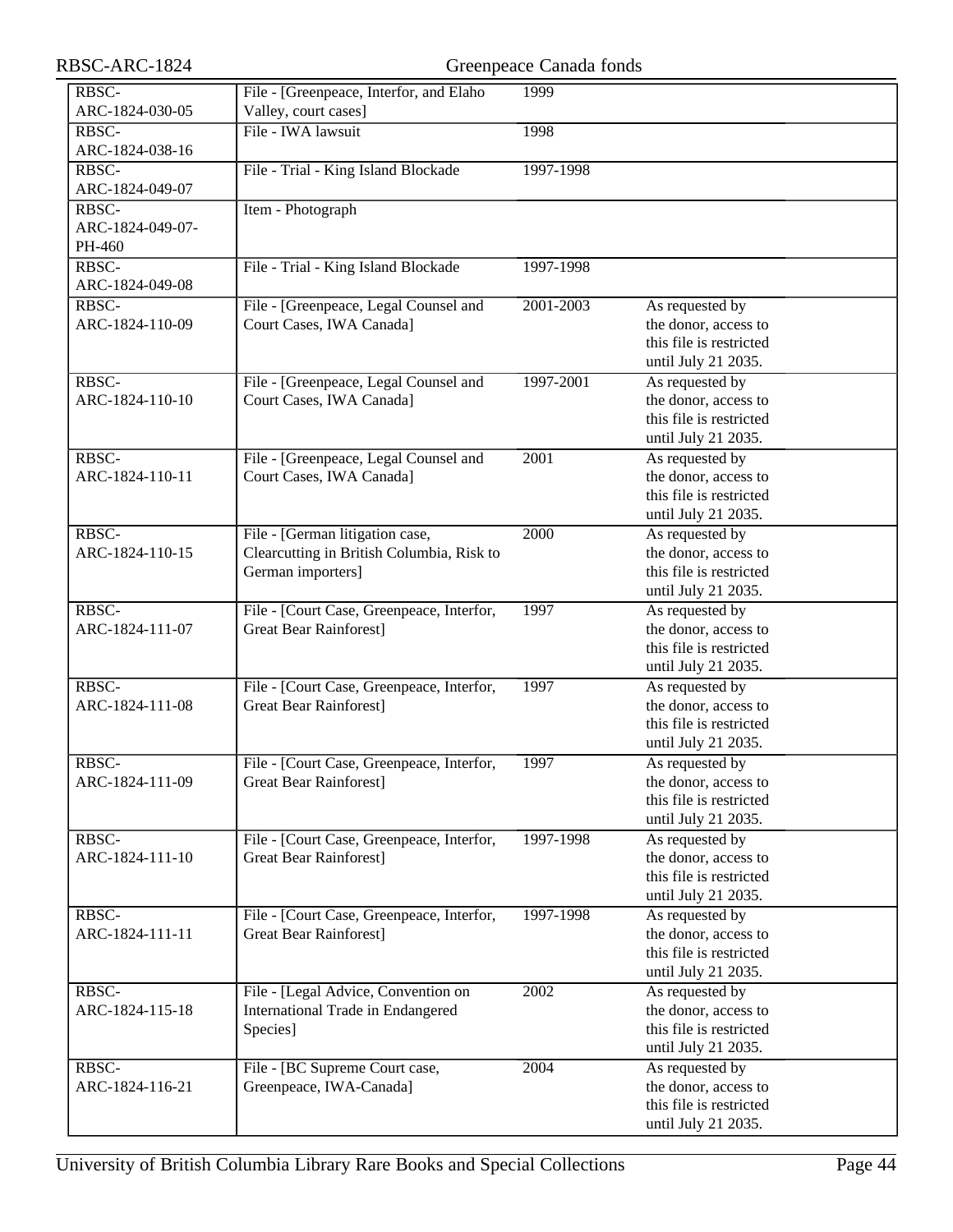| RBSC-ARC-1824 |  |
|---------------|--|
|---------------|--|

#### Greenpeace Canada fonds

| RBSC-           | File - [BC Court of Appeal, Supreme]     | 1997 | As requested by         |
|-----------------|------------------------------------------|------|-------------------------|
| ARC-1824-118-06 | Court of BC Cases, Interfor, Greenpeace] |      | the donor, access to    |
|                 |                                          |      | this file is restricted |
|                 |                                          |      | until July 21 2035.     |
| RBSC-           | File - [BC Court of Appeal, Supreme]     | 1997 | As requested by         |
| ARC-1824-118-07 | Court of BC Cases, Interfor, Greenpeace] |      | the donor, access to    |
|                 |                                          |      | this file is restricted |
|                 |                                          |      | until July 21 2035.     |
| RBSC-           | File - [BC Court of Appeal, Supreme]     | 1997 | As requested by         |
| ARC-1824-118-08 | Court of BC Cases, Interfor, Greenpeace] |      | the donor, access to    |
|                 |                                          |      | this file is restricted |
|                 |                                          |      | until July 21 2035.     |

### **Reports**

Date: 1993-2015 (date of creation)

Physical description: Approximately 1.4 m of linear textual records.

#### Restrictions on access:

As requested by the donor, access to some files in this subseries is restricted until July 21, 2035.

### Publication status:

| File / item list |                                         |           |               |           |
|------------------|-----------------------------------------|-----------|---------------|-----------|
| Ref code         | Title                                   | Dates     | Access status | Container |
| RBSC-            | File - [BC CIII Information Package,    | 2003-2004 |               |           |
| ARC-1824-009-10  | February 2004]                          |           |               |           |
| RBSC-            | File - [BC CIII Information Package,    | 2003-2004 |               |           |
| ARC-1824-009-11  | February 2004]                          |           |               |           |
| <b>RBSC-</b>     | File - [BC CIII Information Package,    | 2004      |               |           |
| ARC-1824-009-12  | February 2004]                          |           |               |           |
| RBSC-            | File - [Data for Cutblock Study, Great  | 1999      |               |           |
| ARC-1824-018-09  | <b>Bear Rainforest]</b>                 |           |               |           |
| RBSC-            | File - [Data for Cutblock Study, Great  | 1999      |               |           |
| ARC-1824-018-11  | <b>Bear Rainforest]</b>                 |           |               |           |
| RBSC-            | File - GBR - Adaptive Management        | 2001-2003 |               |           |
| ARC-1824-018-18  |                                         |           |               |           |
| RBSC-            | File - GBR - Adaptive Management        | 2000-2005 |               |           |
| ARC-1824-018-19  |                                         |           |               |           |
| RBSC-            | File - GBR - Adaptive Management        | 2003      |               |           |
| ARC-1824-019-01  |                                         |           |               |           |
| <b>RBSC-</b>     | File - [GBR Context - Definitions,      | 2003-2004 |               |           |
| ARC-1824-019-02  | Relations]                              |           |               |           |
| RBSC-            | File - [GBR Context - Definitions,      | 1999-2003 |               |           |
| ARC-1824-019-03  | Relations]                              |           |               |           |
| RBSC-            | File - [GBR Context - Definitions,      | 1998      |               |           |
| ARC-1824-019-04  | Relations]                              |           |               |           |
| RBSC-            | File - Species at Risk - Info - Updates | 1993-2002 |               |           |
| ARC-1824-020-04  |                                         |           |               |           |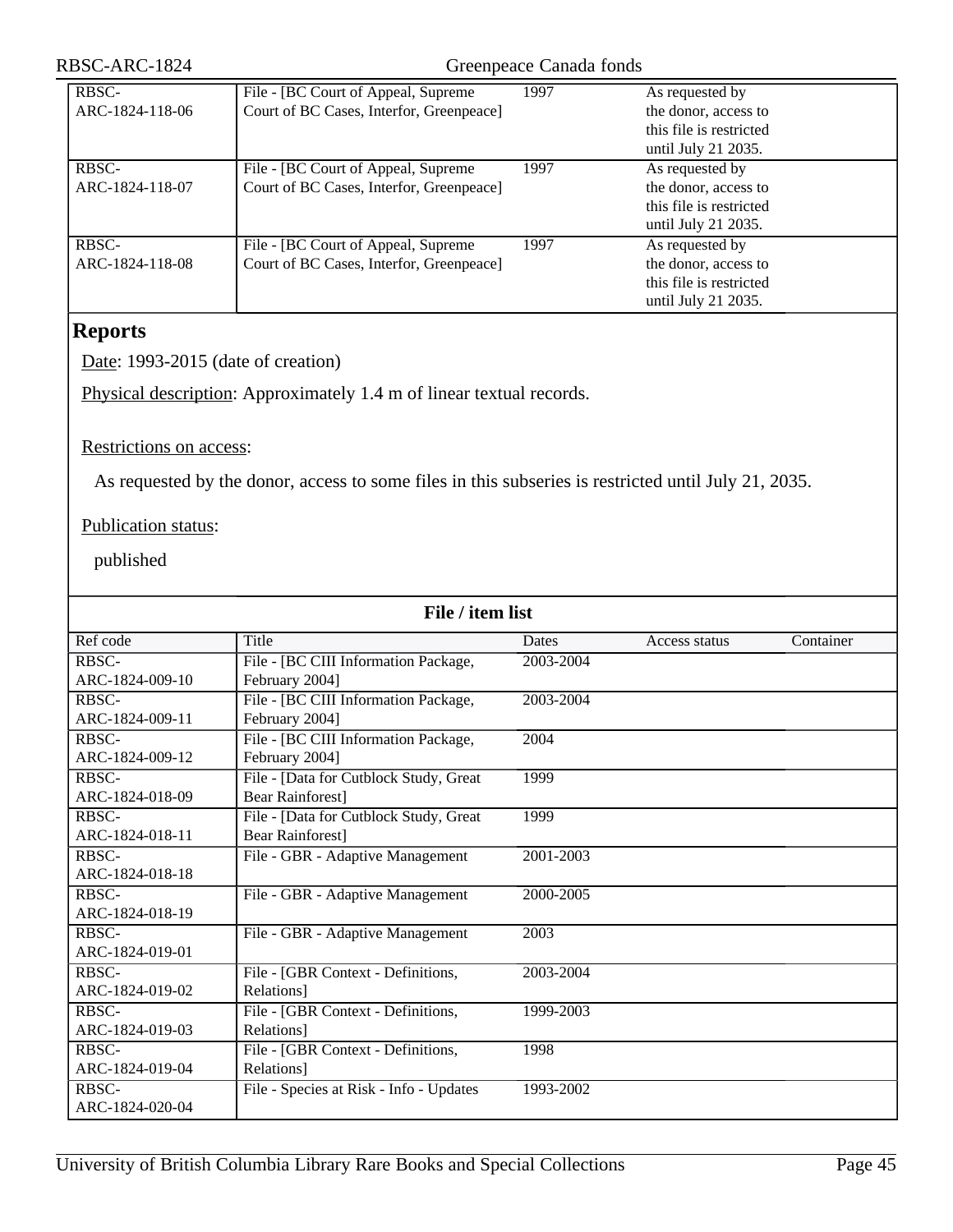| RBSC-ARC-1824                     |                                                                                 | Greenpeace Canada fonds |
|-----------------------------------|---------------------------------------------------------------------------------|-------------------------|
| RBSC-                             | File - [Species at Risk Act]                                                    | 2002-2003               |
| ARC-1824-020-05                   |                                                                                 |                         |
| RBSC-                             | File - [First Nations' Perspectives, Forest                                     | 1995                    |
| ARC-1824-020-09                   | Practices, Clayoquot Sound]                                                     |                         |
| RBSC-                             | File - [Review Of The Mid Coast Forest]                                         | 1998-2000               |
| ARC-1824-021-11                   | Sector, 1997]                                                                   |                         |
| RBSC-                             | File - [Interfor, Kumealan Inlet forestry                                       | 1998                    |
| ARC-1824-023-10                   | maps]                                                                           |                         |
| RBSC-                             | File - [Hawkesbury Island map]                                                  | 1999                    |
| ARC-1824-023-11                   |                                                                                 |                         |
| RBSC-                             | File - [Central and North Coasts, forestry                                      | [ca. 1998]              |
| ARC-1824-023-13                   | photographs and negatives]                                                      |                         |
| $R\overline{B}$ <sub>SC</sub> $-$ | Item - Photographs                                                              |                         |
| ARC-1824-023-13-                  |                                                                                 |                         |
| PH-046 to PH-250                  |                                                                                 |                         |
| RBSC-                             | File - [Great Bear Rainforest Report]                                           | 1997-1999               |
| ARC-1824-023-14                   |                                                                                 |                         |
| RBSC-                             | File - [Presentation on BC Liberal Party,                                       | [ca. 2001]              |
| ARC-1824-024-02                   | 2001]                                                                           |                         |
| RBSC-                             | File - [Williams Lake Timber Supply                                             | 1998-1999               |
| ARC-1824-024-05                   | Review]                                                                         |                         |
| RBSC-                             | File - [Greenpeace, Principles and                                              | 1994                    |
| ARC-1824-026-09                   | Guidelines for Ecologically Responsible                                         |                         |
|                                   | Forest Use]                                                                     |                         |
| RBSC-                             | File - [The Case for Ecoforestry Report]                                        | 1994                    |
| ARC-1824-026-18                   |                                                                                 |                         |
| RBSC-                             | File - [Cassiar Iskut-Stikine Land and                                          | 2000                    |
| ARC-1824-026-19                   | Resource Management Plan]                                                       |                         |
| RBSC-                             | File - [Conservation Area Design for the                                        | 2004                    |
| ARC-1824-027-05                   | Muskwa - Kechika Management Area]                                               |                         |
| RBSC-                             | File - [Conservation Area Design,                                               | 2003                    |
| ARC-1824-027-06                   | Southeast Alaska and British Columbia]                                          |                         |
| RBSC-                             | File - [Coast Information Team, 2004]                                           | 2004                    |
| ARC-1824-027-07                   |                                                                                 |                         |
| RBSC-                             | File - [Muskwa - Kechika Management                                             | 2004-2008               |
| ARC-1824-027-08                   | Area, Maps and Reports]                                                         |                         |
| RBSC-<br>ARC-1824-027-09          | File - [Tlingit Nation, Taku River, Land<br>Use Plans, Agreements, and Reports] | 2008-2009               |
| RBSC-                             | File - [Tlingit Nation, Taku River, Land]                                       | 2009                    |
| ARC-1824-027-10                   | Use Plans, Agreements, and Reports]                                             |                         |
| RBSC-                             | File - [Tlingit Nation, Taku River, Land                                        | 2003-2009               |
| ARC-1824-027-11                   | Use Plans, Agreements, and Reports]                                             |                         |
| RBSC-                             | File - [Central Coast Land & Coastal                                            | 2001                    |
| ARC-1824-027-13                   | Resource Management Plan, Final                                                 |                         |
|                                   | Report]                                                                         |                         |
| RBSC-                             | File - [Conservation Planning in the                                            | 2009                    |
| ARC-1824-027-14                   | British Columbia Central Interior                                               |                         |
|                                   | Ecoregion]                                                                      |                         |
| RBSC-                             | File - [Conservation Planning in the                                            | 2007-2009               |
| ARC-1824-027-15                   | British Columbia Central Interior                                               |                         |
|                                   | Ecoregion]                                                                      |                         |
| RBSC-                             | File - [Rebuilding BC's Coastal Forest                                          | [after 2002]            |
| ARC-1824-028-03                   | <b>Industry Report]</b>                                                         |                         |
|                                   |                                                                                 |                         |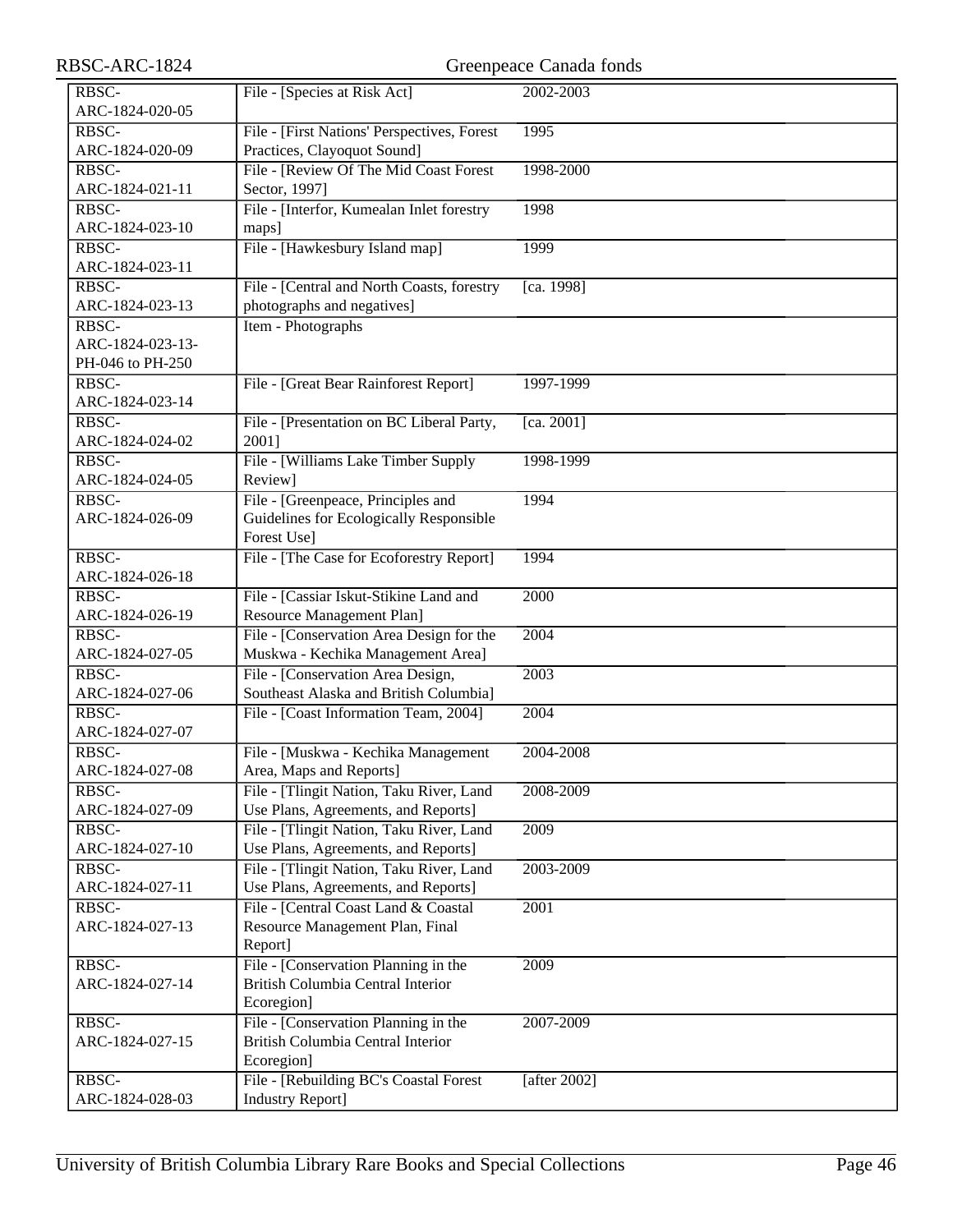| RBSC-ARC-1824            |                                                          | Greenpeace Canada fonds |
|--------------------------|----------------------------------------------------------|-------------------------|
| RBSC-                    | File - [Slide Show Notes, Great Bear                     | 1994-2002               |
| ARC-1824-028-16          | Rainforest]                                              |                         |
| RBSC-                    | File - [Report, Our Human Planet:                        | 2005                    |
| ARC-1824-028-17          | <b>Summary for Decision-makers]</b>                      |                         |
| RBSC-                    | File - [Final Report, The Koeye Lodge:                   | 2004                    |
| ARC-1824-028-18          | Eco-Tourism Project]                                     |                         |
| RBSC-                    | File - [Publications, Catalyst Paper Corp.,              | 2004-2007               |
| ARC-1824-028-19          | environmental and market reports]                        |                         |
| RBSC-                    | File - [Nuxalk Nation Wilderness                         | 2006                    |
| ARC-1824-028-20          | <b>Treatment Camp Feasibility Report]</b>                |                         |
| RBSC-                    | File - [Sustainable Resource]                            | 2002                    |
| ARC-1824-030-17          | Management Planning]                                     |                         |
| RBSC-                    | File - [Mid Coast Timber Supply Area                     | 1999                    |
| ARC-1824-030-18          | Analysis Report]                                         |                         |
| RBSC-                    | File - [Central Coast Land and Resource                  | 2003-2004               |
| ARC-1824-032-10          | Management Plan Final Report]                            |                         |
| RBSC-                    | File - [Hydroriparian Planning Guide,                    | 2000-2004               |
| ARC-1824-032-11          | Final]                                                   |                         |
| RBSC-                    | File - [Great Bear Rainforest Economic                   | 1993-2004               |
| ARC-1824-033-09          | Studies]                                                 |                         |
| RBSC-                    | File - [Great Bear Rainforest Economic                   | 2004-2006               |
| ARC-1824-033-10          | Studies]                                                 |                         |
| RBSC-                    | File - [Conservation Areas of Interest On                | 1996                    |
| ARC-1824-033-11          | the Mainland Coast of BC]                                |                         |
| RBSC-                    | File - [Ashlum/Reeve/Upper Inziana                       | 2003                    |
| ARC-1824-033-12          | Option Area]                                             |                         |
| RBSC-                    | File - [Submission, North American                       | 2000                    |
| ARC-1824-034-02          | Agreement On Environmental                               |                         |
|                          | Cooperation]                                             |                         |
| RBSC-                    | File - [Supporting Documents, North                      | 2000                    |
| ARC-1824-034-03          | American Agreement On Environmental                      |                         |
|                          | Cooperation]                                             |                         |
| RBSC-                    | File - [North Coast Land and Resource                    | 2004-2005               |
| ARC-1824-034-05<br>RBSC- | Management Plan]<br>File - [Greenpeace, Coastal Forestry | 1998-2002               |
| ARC-1824-034-06          | Reports]                                                 |                         |
| RBSC-                    | File - [Greenpeace, Coastal Forestry                     | 1999                    |
| ARC-1824-034-07          | Reports]                                                 |                         |
| RBSC-                    | File - [Greenpeace, Coastal Forestry                     | 1997                    |
| ARC-1824-034-08          | Reports]                                                 |                         |
| RBSC-                    | File - [Greenpeace, Coastal Forestry                     | 1994-2001               |
| ARC-1824-034-09          | Reports]                                                 |                         |
| RBSC-                    | File - [Potential for Environmental                      | [after July 2006]       |
| ARC-1824-035-09          | Justice Movement in British Columbia]                    |                         |
| RBSC-                    | File - [Forestry Revitalization, Ministry                | 2001-2003               |
| ARC-1824-036-02          | of Forests]                                              |                         |
| RBSC-                    | File - [Land and Resource Management                     | 2004                    |
| ARC-1824-036-15          | Plan Documents]                                          |                         |
| RBSC-                    | File - [Land and Resource Management                     | 1993-2003               |
| ARC-1824-036-16          | Plan Documents]                                          |                         |
| RBSC-                    | File - [Land and Resource Management                     | 1996-1997               |
| ARC-1824-037-01          | Plan Documents]                                          |                         |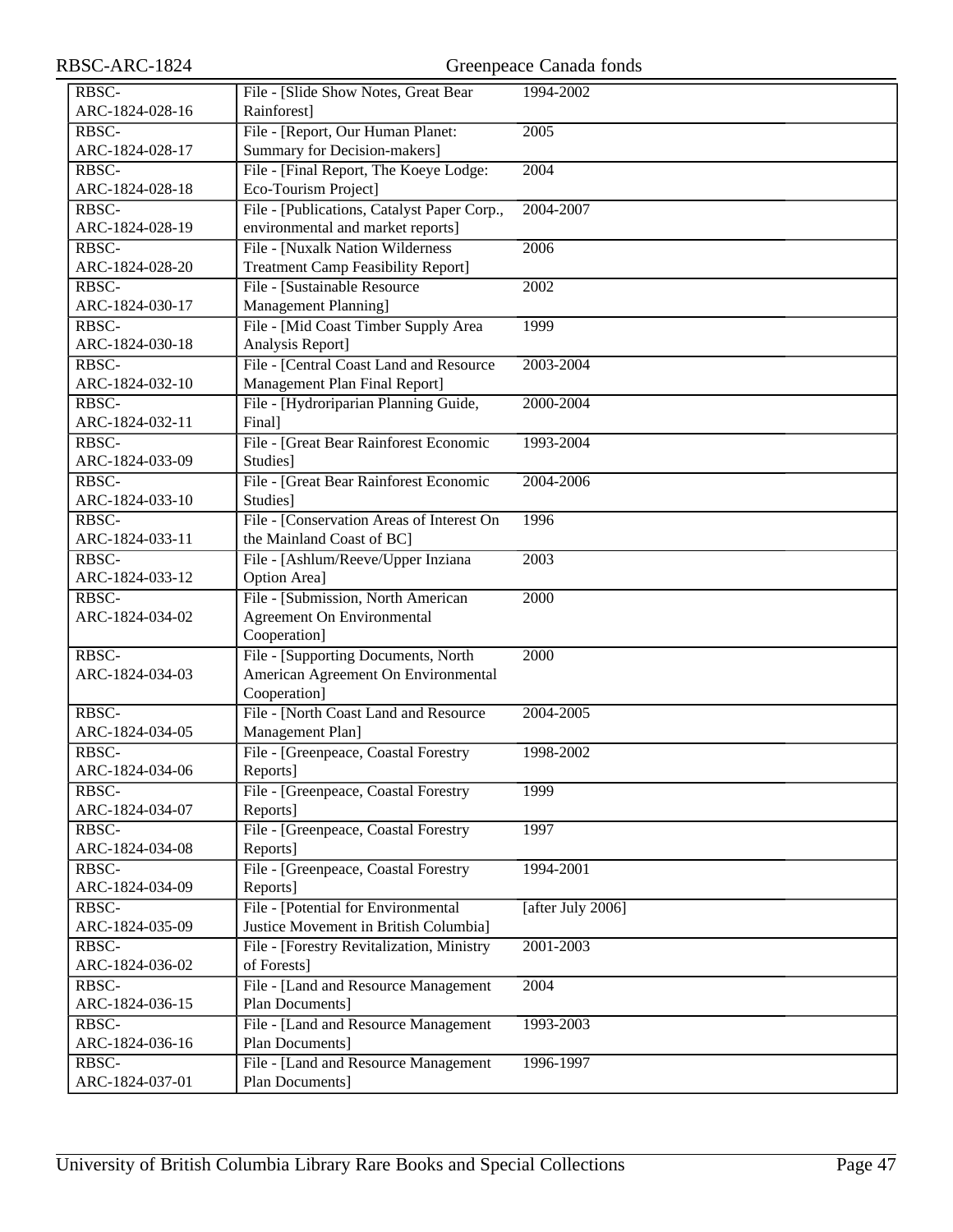| RBSC-           | File - [North Coast Land and Resource     | 2001      |
|-----------------|-------------------------------------------|-----------|
| ARC-1824-037-05 | Management Plan, Current Conditions       |           |
|                 | Report]                                   |           |
| RBSC-           | File - [Central Coast Land and Resource   | 2004      |
| ARC-1824-037-06 | Management Plan, Completion Table]        |           |
| RBSC-           | File - [Central Coast Land & Coastal      | 2000      |
| ARC-1824-039-02 | Resource Management Plan]                 |           |
|                 |                                           |           |
| RBSC-           | File - [Gray Wolves, Conservation         | 2001      |
| ARC-1824-039-08 | <b>Biology and Ecosystem Restoration]</b> |           |
| RBSC-           | File - [Place of Power: Lessons from the  | 2010      |
| ARC-1824-043-03 | <b>Great Bear Rainforest]</b>             |           |
| RBSC-           | File - [Conservation Assessment, Reserve  | 2000      |
| ARC-1824-044-04 | Proposal, Spirit Bear]                    |           |
| RBSC-           | File - [Proposed Grizzly Bear             | 2003      |
| ARC-1824-045-04 | Management Areas]                         |           |
| RBSC-           | File - [Revised Study Areas for the       | 1997-1998 |
| ARC-1824-046-16 | <b>Central Coast LRMP Area]</b>           |           |
| RBSC-           | File - [Central Coast Land & Coastal      | 2000      |
| ARC-1824-047-01 | Resource Management Plan, Final           |           |
|                 | Report]                                   |           |
| RBSC-           | File - [Nature Conservancy, Ecological    | 2001-2006 |
| ARC-1824-047-05 | Assessment]                               |           |
| RBSC-           | File - [Nature Conservancy, Ecological    | 2006      |
| ARC-1824-047-06 | Assessment]                               |           |
| RBSC-           | File - [Nature Conservancy, Ecological    | 2006      |
| ARC-1824-047-07 | Assessment]                               |           |
| RBSC-           | File - [Nature Conservancy, Ecological    | 2006      |
| ARC-1824-047-08 | Assessment]                               |           |
| RBSC-           | File - [Guide To Forest Land Use          | 1999      |
| ARC-1824-047-09 | Planning]                                 |           |
| RBSC-           | File - [Guide To Forest Land Use          | 1999      |
| ARC-1824-047-10 | Planning]                                 |           |
| RBSC-           | File - [Guide To Forest Land Use          | 1999      |
| ARC-1824-048-01 | Planning]                                 |           |
| RBSC-           | File - [Central Coast LRMP Completion     | 2004      |
| ARC-1824-048-02 | Table]                                    |           |
| RBSC-           | File - [Resource Management Zones For     | 1996      |
| ARC-1824-049-01 | Vancouver Island]                         |           |
| RBSC-           | File - [Central Coast Interim Land and    | 2001      |
| ARC-1824-049-03 | <b>Coastal Resource Management Plan]</b>  |           |
| RBSC-           | File - [An Evaluation of DFO              | 1999      |
| ARC-1824-049-04 | Involvement in Land and Resource          |           |
|                 | Management Planning]                      |           |
| RBSC-           | File - [An Evaluation of DFO              | 1999      |
| ARC-1824-049-05 | Involvement in Land and Resource          |           |
|                 | Management Planning]                      |           |
|                 |                                           |           |
| RBSC-           | File - [Pick List Summary]                | 1999      |
| ARC-1824-049-06 |                                           |           |
| RBSC-           | File - [Pre-Certification Assessment      | 1995      |
| ARC-1824-051-11 | Results, Silva Forest Foundation]         |           |
| RBSC-           | File - [Wood Producers And                | 1996      |
| ARC-1824-051-12 | Manufacturers, Eco-Certification, Silva   |           |
|                 | <b>Forest Foundation</b> ]                |           |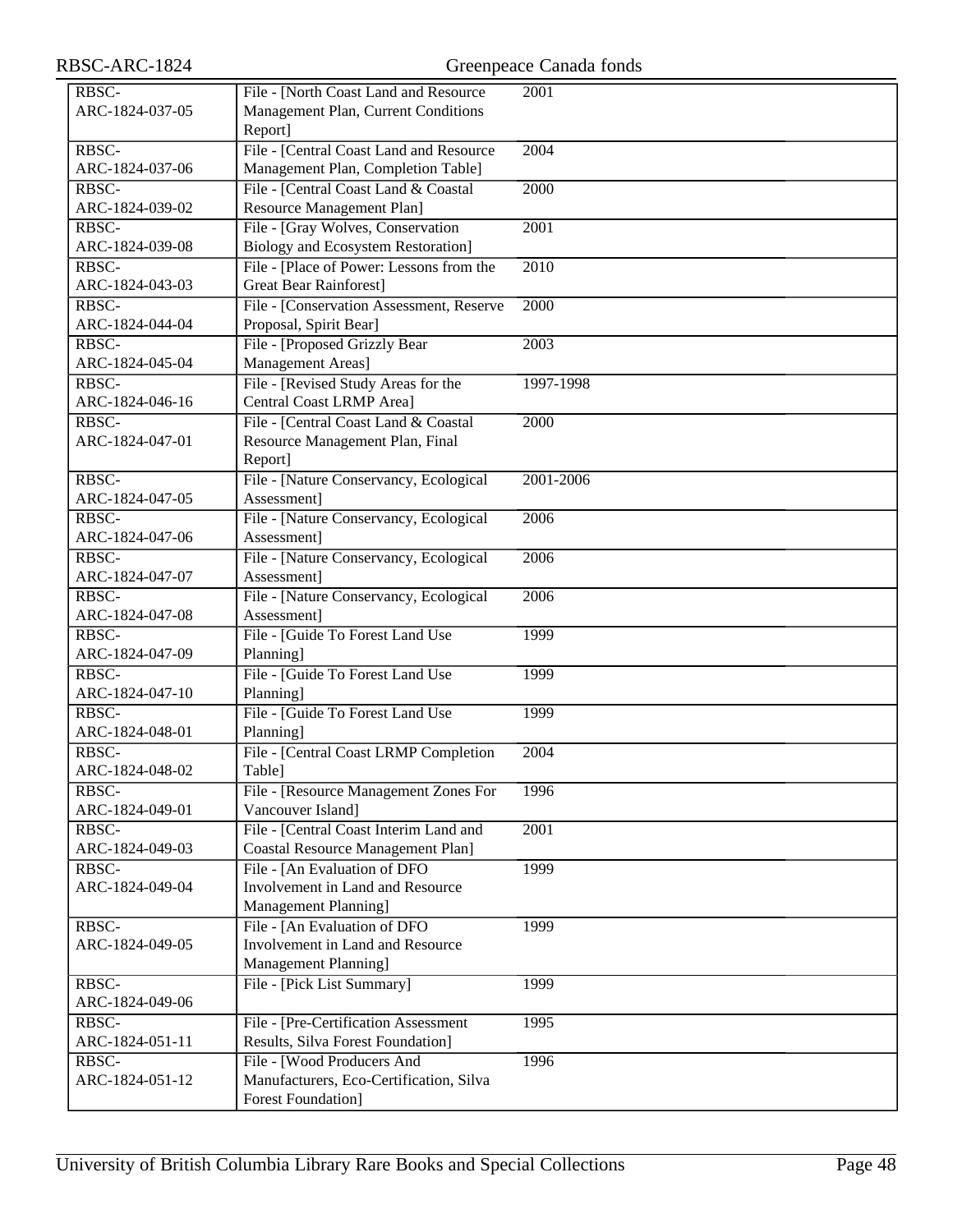| RBSC-           | File - [Checklist, Ecologically           | 1999            |                         |
|-----------------|-------------------------------------------|-----------------|-------------------------|
| ARC-1824-051-13 | Responsible Timber Management, Silva      |                 |                         |
|                 | <b>Forest Foundation</b> ]                |                 |                         |
| RBSC-           | File - [Forest Ecosystem Characteristics  | 1995            |                         |
|                 |                                           |                 |                         |
| ARC-1824-051-14 | and Values, Laredo Inlet, Princess Royal  |                 |                         |
|                 | Island, Silva Forest Foundation]          |                 |                         |
| RBSC-           | File - [Focal Species]                    | 2009-2011       |                         |
|                 |                                           |                 |                         |
| ARC-1824-059-07 |                                           |                 |                         |
| RBSC-           | File - [Protected Planet Report 2012]     | 2012            |                         |
| ARC-1824-059-15 |                                           |                 |                         |
| RBSC-           | File - [Old Growth Forests BC, Climate    | 2009-2012       |                         |
|                 |                                           |                 |                         |
| ARC-1824-059-16 | Change, and Forest Stewardship Council    |                 |                         |
| RBSC-           | File - [Conflict Resolution, Great Bear   | 2009            |                         |
| ARC-1824-060-01 | Rainforest, Lessons Learned 1995-2009]    |                 |                         |
| RBSC-           | File - [Old Growth Assessment and         | 2013            |                         |
| ARC-1824-060-15 |                                           |                 |                         |
|                 | Associated Biodiversity Vales, Sonora     |                 |                         |
|                 | Island]                                   |                 |                         |
| RBSC-           | File - [North Coast Marine Plan, Draft]   | 2014            |                         |
| ARC-1824-061-04 |                                           |                 |                         |
|                 |                                           |                 |                         |
| RBSC-           | File - [Adaptive Management               | 2008            |                         |
| ARC-1824-061-13 | Framework, Central and North Coasts]      |                 |                         |
| RBSC-           | File - [Meeting British Columbia's        | 2008            |                         |
| ARC-1824-061-17 | Targets, B.C. Climate Action Team]        |                 |                         |
|                 |                                           |                 |                         |
| RBSC-           | File - [Finance, Forestry and             | 2011            |                         |
| ARC-1824-062-14 | Conservation in BC's Great Bear           |                 |                         |
|                 | Rainforest]                               |                 |                         |
| RBSC-           | File - [The Great Bear Rainforest, From   | [after $2006$ ] |                         |
| ARC-1824-062-16 | Conflict to Collaboration]                |                 |                         |
|                 |                                           |                 |                         |
| RBSC-           | File - [Forest Practices Board, Annual    | 2013-2015       |                         |
| ARC-1824-063-05 | Reports]                                  |                 |                         |
| RBSC-           | File - [Coast Information Team, Review    | 2005            |                         |
| ARC-1824-063-07 | Report, January 2005]                     |                 |                         |
| RBSC-           | File - [Progress on the Great Bear        | 2013            |                         |
| ARC-1824-063-09 | Rainforest]                               |                 |                         |
|                 |                                           |                 |                         |
| RBSC-           | File - [Greenpeace, Great Bear Rainforest | 2008            |                         |
| ARC-1824-063-14 | Reports and Documents]                    |                 |                         |
| RBSC-           | File - [Forest Management Projects to     | 2007            |                         |
| ARC-1824-063-16 | Reduce Greenhouse Gas Emissions,          |                 |                         |
|                 |                                           |                 |                         |
|                 | zerofootprint]                            |                 |                         |
| RBSC-           | File - [Great Bear Rainforest Update      | 2009            |                         |
| ARC-1824-065-16 | 2009]                                     |                 |                         |
| RBSC-           | File - [Great Bear Rainforest Reports,    | 2006-2011       |                         |
| ARC-1824-065-22 | British Columbia, Climate Change]         |                 |                         |
|                 |                                           |                 |                         |
| RBSC-           | File - [Preliminary Modeling of Deer      | 2003            |                         |
| ARC-1824-078-04 | Winter Range, Heiltsuk Territory]         |                 |                         |
| RBSC-           | File - [Path's Great Bear Rainforest      | 1999            |                         |
| ARC-1824-078-05 | Annual Summary]                           |                 |                         |
|                 |                                           |                 |                         |
| RBSC-           | File - [Bear Habitat and Ecological       | 1998            |                         |
| ARC-1824-078-06 | Assessment, Central Coast]                |                 |                         |
| RBSC-           | File - [Conflict Resolution, Great Bear   | 2009            |                         |
| ARC-1824-078-11 | Rainforest, Lessons Learned 1995-2009]    |                 |                         |
| RBSC-           | File - [Outstanding Designation and       | 2004-2005       | As requested by         |
|                 |                                           |                 |                         |
| ARC-1824-118-04 | Allocation Issues, Legal Designations for |                 | the donor, access to    |
|                 | <b>Managing Conservation Values]</b>      |                 | this file is restricted |
|                 |                                           |                 | until July 21 2035.     |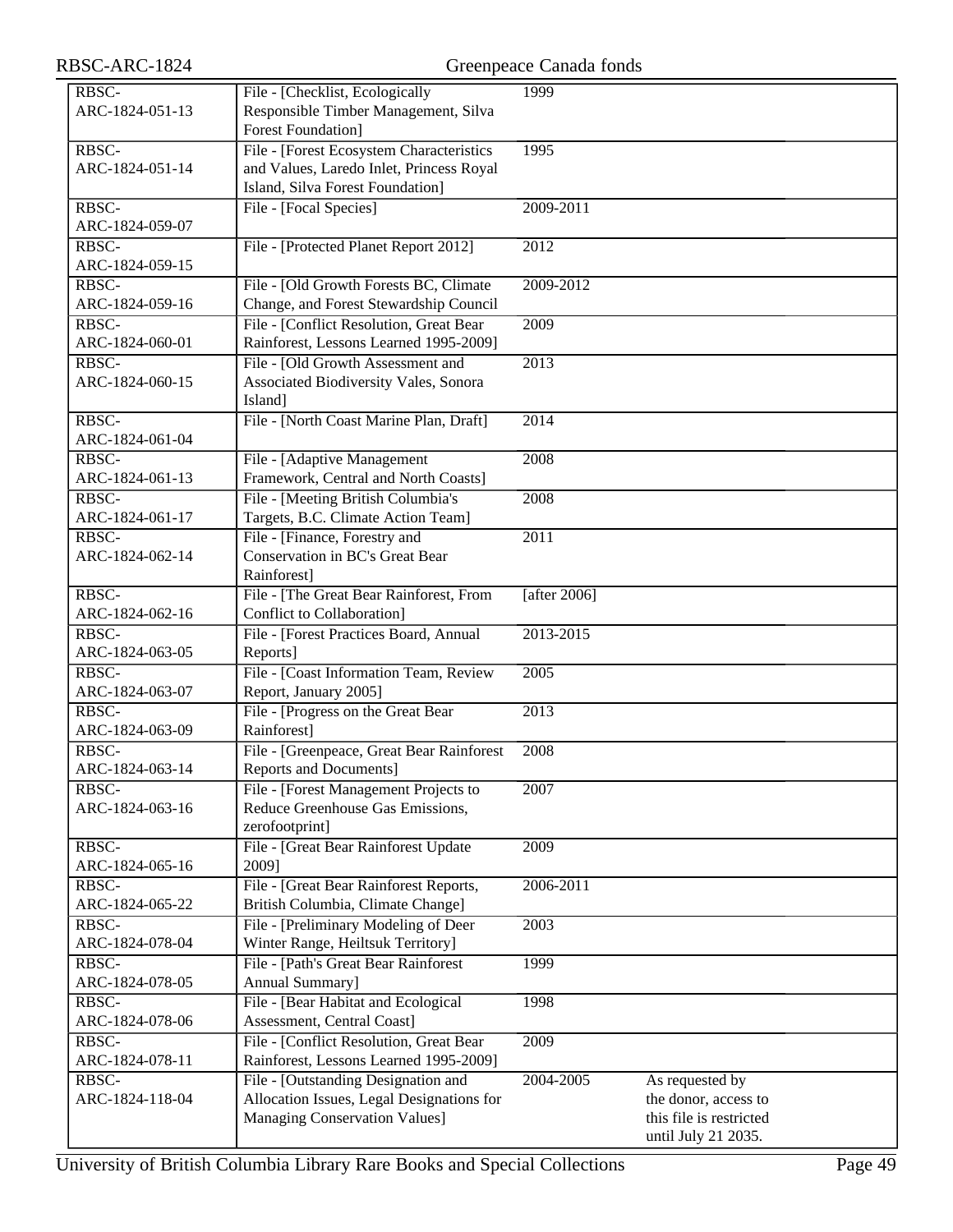| RBSC-ARC-1824                        | Greenpeace Canada fonds                                                |           |                                                                                           |  |
|--------------------------------------|------------------------------------------------------------------------|-----------|-------------------------------------------------------------------------------------------|--|
| RBSC-<br>ARC-1824-118-16             | File - [Borealis Centre, Cedar update for<br>Greenpeace Canada]        | 2007      | As requested by<br>the donor, access to<br>this file is restricted<br>until July 21 2035. |  |
| RBSC-<br>ARC-1824-118-17             | File - [Socio-Economic, Ecosystem-<br><b>Based Management Reports]</b> | 2003      | As requested by<br>the donor, access to<br>this file is restricted<br>until July 21 2035. |  |
| RBSC-<br>ARC-1824-119-01             | File - [Socio-Economic, Ecosystem-<br><b>Based Management Reports]</b> | 2003      | As requested by<br>the donor, access to<br>this file is restricted<br>until July 21 2035. |  |
| RBSC-<br>ARC-1824-119-02             | File - [Socio-Economic, Ecosystem-<br><b>Based Management Reports]</b> | 2003      | As requested by<br>the donor, access to<br>this file is restricted<br>until July 21 2035. |  |
| $R\overline{BSC}$<br>ARC-1824-119-03 | File - [Socio-Economic, Ecosystem-<br><b>Based Management Reports]</b> | 2001-2004 | As requested by<br>the donor, access to<br>this file is restricted<br>until July 21 2035. |  |
| RBSC-<br>ARC-1824-119-09             | File - [Report, Business Firms Target of<br>Interest Groups]           | 1999      | As requested by<br>the donor, access to<br>this file is restricted<br>until July 21 2035. |  |

# **External organizations**

Date: 1990-2015 (date of creation)

Physical description: Approximately 29 cm of linear textual records.

### Publication status:

| File / item list |                                       |           |               |           |
|------------------|---------------------------------------|-----------|---------------|-----------|
| Ref code         | Title                                 | Dates     | Access status | Container |
| RBSC-            | File - [Weyerhaeuser, Forest Project] | 2000-2002 |               |           |
| ARC-1824-016-04  | Review]                               |           |               |           |
| RBSC-            | File - [Weyerhaeuser, Forest Project] | 2001      |               |           |
| ARC-1824-016-05  | Review]                               |           |               |           |
| RBSC-            | File - [Weyerhaeuser, Forest Project] | 2000      |               |           |
| ARC-1824-016-06  | Review]                               |           |               |           |
| RBSC-            | File - [Weyerhaeuser, Forest Project  | 1999-2004 |               |           |
| ARC-1824-016-07  | Review]                               |           |               |           |
| RBSC-            | File - [Coast Forest Conservation]    | 2001      |               |           |
| ARC-1824-018-01  | <i>Initiativel</i>                    |           |               |           |
| RBSC-            | File - Interfor Report                | 1998-2000 |               |           |
| ARC-1824-020-03  |                                       |           |               |           |
| RBSC-            | File - [MacMillan Bloedel 1996-1999]  | 1996-1998 |               |           |
| ARC-1824-020-06  |                                       |           |               |           |
| RBSC-            | File - [MacMillan Bloedel 1996-1999]  | 1998-1999 |               |           |
| ARC-1824-020-07  |                                       |           |               |           |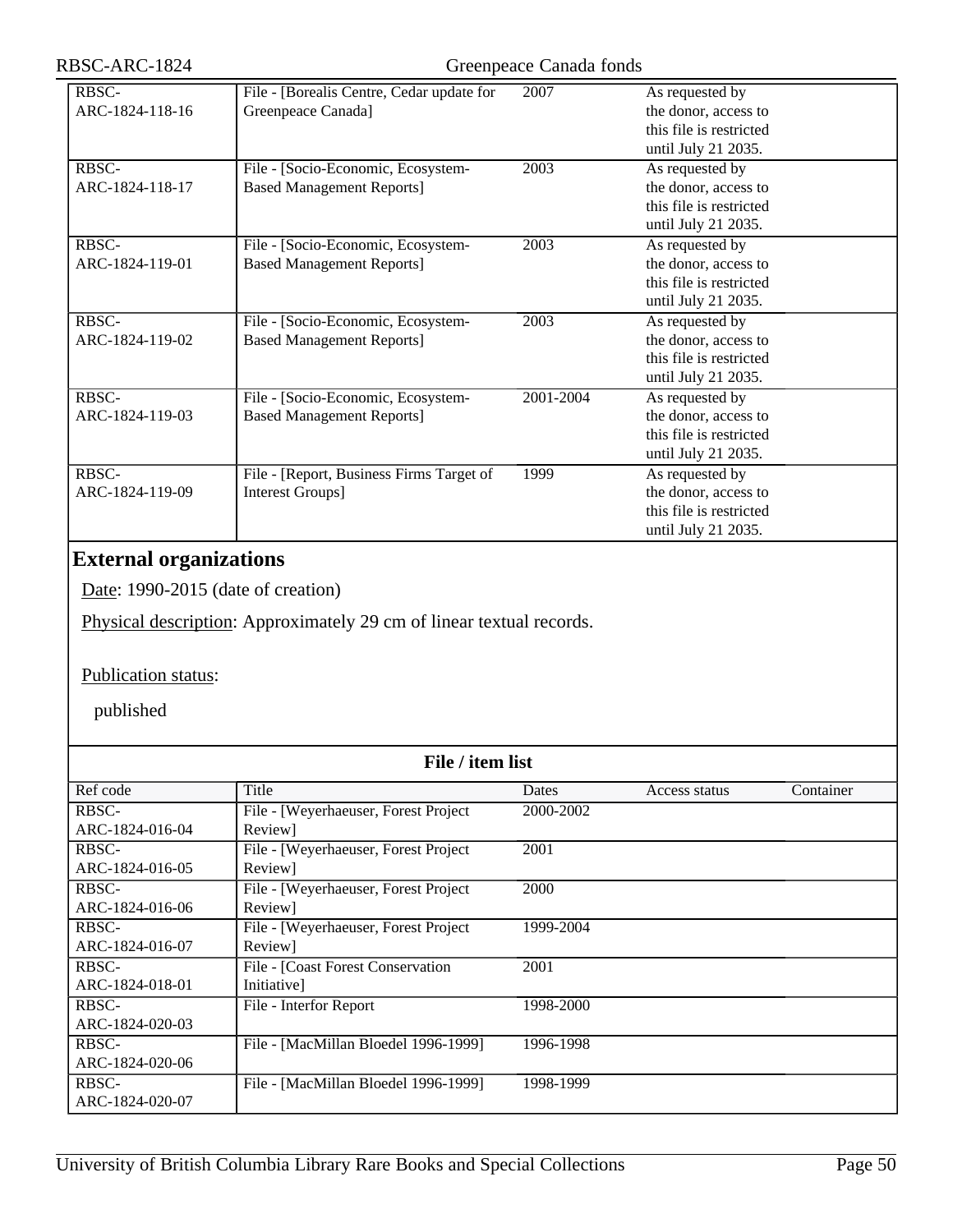| RBSC-ARC-1824            |                                                                                          | Greenpeace Canada fonds |
|--------------------------|------------------------------------------------------------------------------------------|-------------------------|
| RBSC-<br>ARC-1824-020-08 | File - [Western Forest Products, Doman]                                                  | 1996-1998               |
| RBSC-<br>ARC-1824-020-17 | File - [Rainforest Solutions Project,<br>Oweekeno]                                       | 2002                    |
| RBSC-<br>ARC-1824-021-03 | File - [Weyerhaeuser, 1995-2001]                                                         | 1995-1999               |
| RBSC-<br>ARC-1824-021-04 | File - [Weyerhaeuser, 1995-2001]                                                         | 1999-2000               |
| RBSC-<br>ARC-1824-021-05 | File - [Weyerhaeuser, 1995-2001]                                                         | 1996-2001               |
| RBSC-<br>ARC-1824-021-06 | File - [Canfor, 1998-2000]                                                               | 1998-2000               |
| RBSC-<br>ARC-1824-021-10 | File - The Truck Loggers Association,<br>2004]                                           | 2004                    |
| RBSC-<br>ARC-1824-023-12 | File - [Western Forest Products]<br>Silviculture Prescription Agreement,<br>maps]        | 1994-1996               |
| RBSC-<br>ARC-1824-026-07 | File - [Ecoforestry Institute]                                                           | $\sqrt{199-}$           |
| RBSC-<br>ARC-1824-030-09 | File - [Kwakiutl Territorial Fisheries<br>Commission, Information, maps on Clam<br>Beds] | 1998-2002               |
| RBSC-<br>ARC-1824-030-11 | File - [Information on Central Coast First<br>Nations]                                   | 2003                    |
| RBSC-<br>ARC-1824-031-03 | File - [Greenpeace, Social Investment<br>Organization]                                   | 1998-2000               |
| RBSC-<br>ARC-1824-031-11 | File - [Western Forest Products, Doman]                                                  | 1998                    |
| RBSC-<br>ARC-1824-036-10 | File - [North Coast Timber Harvest,<br>Chief Forester's Office, Interfor]                | 1998-2000               |
| RBSC-<br>ARC-1824-040-06 | File - [Forest Alliance of British]<br>Columbia, Great Bear Rainforest]                  | 1999-2001               |
| RBSC-<br>ARC-1824-059-14 | File - [NaiKun Offshore Wind Energy<br>Project]                                          | 2008-2011               |
| RBSC-<br>ARC-1824-060-02 | File - [Joint Solutions Project, EBM<br>Implementation]                                  | 2009                    |
| RBSC-<br>ARC-1824-088-06 | File - [Interfor, Second Quarter Report]<br>2015]                                        | $\overline{2015}$       |

# **Protests and activism**

Date: 1994-2014 (date of creation)

Physical description: Approximately 45 cm of linear textual records.

Language of the material:

English

Japanese

### Restrictions on access:

As requested by the donor, access to some files in this subseries is restricted until July 21, 2035.

Publication status: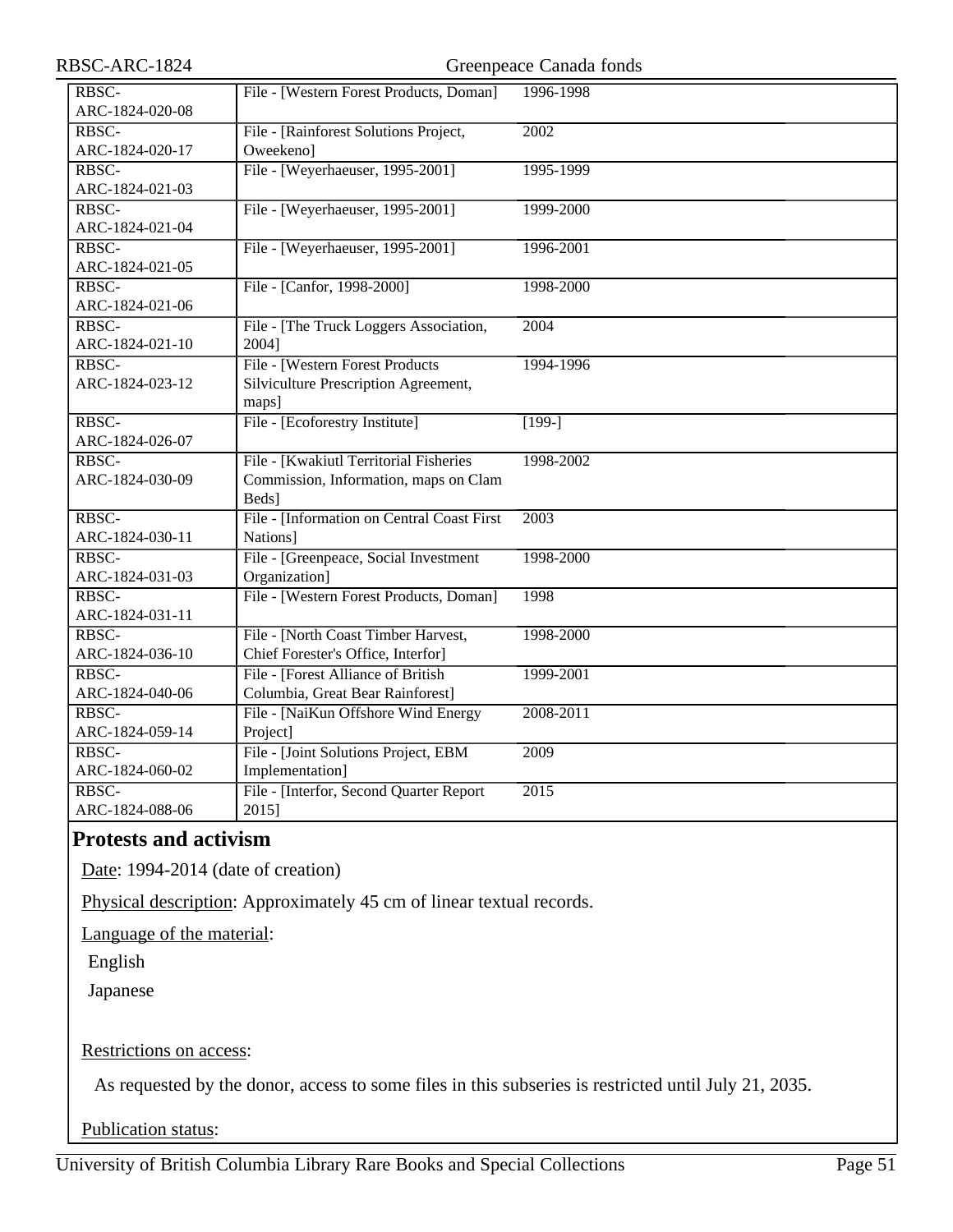| File / item list         |                                                                               |            |                         |           |
|--------------------------|-------------------------------------------------------------------------------|------------|-------------------------|-----------|
| Ref code                 | Title                                                                         | Dates      | Access status           | Container |
| RBSC-                    | File - [A Vote for Sal Spirit Bear, paper                                     | [ca. 2011] |                         |           |
| ARC-1824-012-30          | slips]                                                                        |            |                         |           |
| RBSC-                    | File - [Markets, Great Bear Rainforest]                                       | 1997-2002  |                         |           |
| ARC-1824-016-13          |                                                                               |            |                         |           |
| RBSC-                    | File - [Greenpeace, Mahogany]                                                 | 2001-2002  |                         |           |
| ARC-1824-017-09          |                                                                               |            |                         |           |
| RBSC-                    | File - [Marketing Planning Session, Great                                     | 2004       |                         |           |
| ARC-1824-018-05          | <b>Bear Rainforest]</b>                                                       |            |                         |           |
| RBSC-                    | File - [Summer of Action, Great Bear                                          | 1995-1997  |                         |           |
| ARC-1824-018-15          | Rainforest]                                                                   |            |                         |           |
| RBSC-                    | File - [Marketplace Campaign, Council                                         | 2000       |                         |           |
| ARC-1824-021-07          | of Forest Industries]                                                         |            |                         |           |
| RBSC-                    | File - [Opinion Polling, Great Bear                                           | 1998-2000  |                         |           |
| ARC-1824-024-13          | Rainforest]                                                                   |            |                         |           |
| RBSC-                    | File - [Opinion Polling, Great Bear                                           | 1994-1998  |                         |           |
| ARC-1824-024-14          | Rainforest]                                                                   |            |                         |           |
| RBSC-                    | File - [Opinion Polling, Great Bear                                           | 1997-2001  |                         |           |
| ARC-1824-024-15          | Rainforest]                                                                   |            |                         |           |
| RBSC-                    | File - [Opinion Polling on Environmental                                      | 1999-2001  |                         |           |
| ARC-1824-025-01          | Issues in B.C.]                                                               |            |                         |           |
| RBSC-<br>ARC-1824-025-02 | File - [Opinion Polling on Environmental<br>Issues in B.C.]                   | 1998-2003  |                         |           |
| RBSC-                    |                                                                               | 2000-2002  |                         |           |
| ARC-1824-040-03          | File - [Information sent to Greenpeace,<br>Natural Resources Canada, Forestry |            |                         |           |
|                          | Update]                                                                       |            |                         |           |
| RBSC-                    | File - [Greenpeace, Department of                                             | 1997-2002  |                         |           |
| ARC-1824-040-04          | Foreign Affairs and International Trade,                                      |            |                         |           |
|                          | Forestry Update]                                                              |            |                         |           |
| RBSC-                    | File - [Greenpeace, Department of                                             | 1998-2002  |                         |           |
| ARC-1824-040-05          | Foreign Affairs and International Trade,                                      |            |                         |           |
|                          | Forestry Update]                                                              |            |                         |           |
| RBSC-                    | File - [Protest Label, March Demanding                                        | 2013       |                         |           |
| ARC-1824-041-09          | GMO Labelling]                                                                |            |                         |           |
| RBSC-                    | File - [Forest Action Network, Revy                                           | 1999-2000  |                         |           |
| ARC-1824-051-06          | Home Centres]                                                                 |            |                         |           |
| RBSC-                    | File - [Interfor, Great Bear Rainforest]                                      | 1997-2005  |                         |           |
| ARC-1824-059-01          |                                                                               |            |                         |           |
| RBSC-                    | File - [Interfor, Great Bear Rainforest]                                      | 2000-2001  |                         |           |
| ARC-1824-059-02          |                                                                               |            |                         |           |
| RBSC-                    | File - [Interfor, Great Bear Rainforest]                                      | 1998-2001  |                         |           |
| ARC-1824-059-03          |                                                                               |            |                         |           |
| RBSC-                    | File - [RSP, TimberWest, Sonora Island                                        | 2013-2014  | As requested by         |           |
| ARC-1824-108-19          | engagement]                                                                   |            | the donor, access to    |           |
|                          |                                                                               |            | this file is restricted |           |
|                          |                                                                               |            | until July 21 2035.     |           |
| RBSC-                    | File - [West Fraser Timber in the Great                                       | 1998-2002  | As requested by         |           |
| ARC-1824-109-19          | <b>Bear Rainforest]</b>                                                       |            | the donor, access to    |           |
|                          |                                                                               |            | this file is restricted |           |
|                          |                                                                               |            | until July 21 2035.     |           |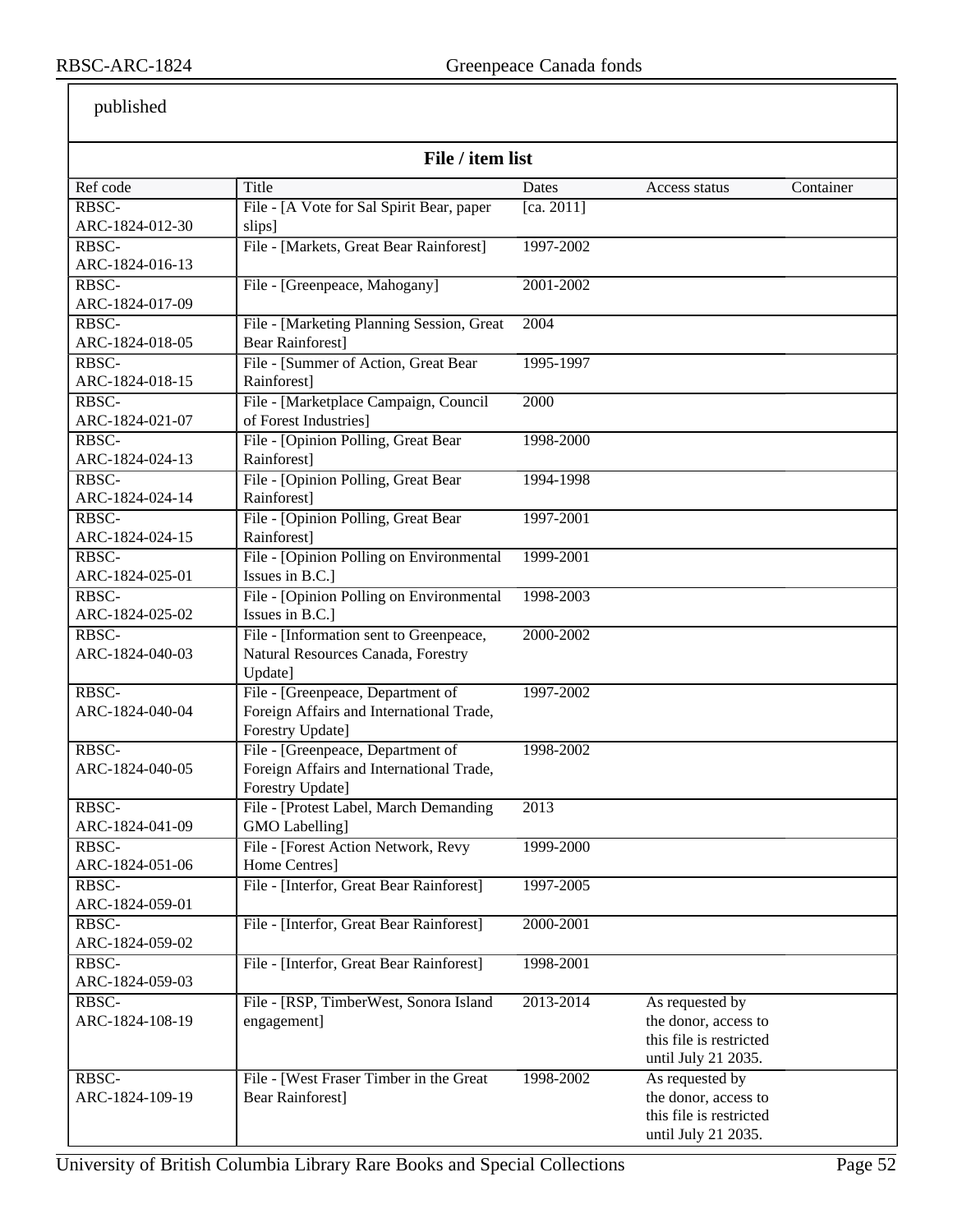| the donor, access to<br>ARC-1824-109-20<br><b>Bear Rainforest</b> ]<br>this file is restricted<br>until July 21 2035.<br>RBSC-<br>1998<br>As requested by<br>File - [Greenpeace, Update on Interfor,<br>the donor, access to<br>ARC-1824-110-02<br>Logging in Great Bear Rainforest]<br>this file is restricted<br>until July 21 2035.<br>RBSC-<br>File - [Greenpeace, Wood Chips, Markets<br>2000<br>As requested by<br>the donor, access to<br>ARC-1824-110-16<br>Campaign]<br>this file is restricted<br>until July 21 2035.<br>RBSC-<br>File - [Greenpeace, Great Bear Rainforest<br>2000-2001<br>As requested by<br>the donor, access to<br>ARC-1824-118-03<br>campaign, markets]<br>this file is restricted<br>until July 21 2035.<br>RBSC-<br>File - [Greenpeace, Great Bear Rainforest<br>1995-2002<br>As requested by<br>the donor, access to<br>ARC-1824-118-09<br>campaign, Europe]<br>this file is restricted<br>until July 21 2035.<br>RBSC-<br>File - [Greenpeace, Great Bear Rainforest<br>1997-2001<br>As requested by<br>the donor, access to<br>ARC-1824-118-10<br>campaign, Europe]<br>this file is restricted<br>until July 21 2035.<br>RBSC-<br>File - [German Paper Buyers delegation<br>1997-2000<br>As requested by<br>visiting Great Bear Rainforest]<br>the donor, access to<br>ARC-1824-118-12<br>this file is restricted<br>until July 21 2035.<br>RBSC-<br>1999-2005<br>File - [German Paper Buyers delegation<br>As requested by<br>visiting Great Bear Rainforest]<br>the donor, access to<br>ARC-1824-118-13<br>this file is restricted<br>until July 21 2035.<br>RBSC-<br>File - [Greenpeace, Great Bear Rainforest<br>1998<br>As requested by<br>the donor, access to<br>ARC-1824-118-14<br>campaign, boycott campaign]<br>this file is restricted<br>until July 21 2035.<br>RBSC-<br>File - [Greenpeace, Great Bear Rainforest<br>1998<br>As requested by<br>the donor, access to<br>ARC-1824-118-15<br>campaign, boycott campaign]<br>this file is restricted<br>until July 21 2035.<br>RBSC-<br>1999-2000<br>As requested by<br>File - [Great Bear Rainforest Campaign,<br>the donor, access to<br>ARC-1824-119-11<br>Home Depot]<br>this file is restricted<br>until July 21 2035.<br>RBSC-<br>File - [Great Bear Rainforest Campaign,<br>1999<br>As requested by<br>the donor, access to<br>ARC-1824-119-12<br>Home Depot]<br>this file is restricted<br>until July 21 2035.<br>RBSC-<br>1998-2000<br>File - [Greenpeace campaign, Sauder and<br>As requested by<br>the donor, access to<br>ARC-1824-119-18<br>Interfor]<br>this file is restricted<br>until July 21 2035.<br>RBSC-<br>File - [Company targets for Great Bear<br>1998<br>As requested by |                 |                                         |           |                      |
|-------------------------------------------------------------------------------------------------------------------------------------------------------------------------------------------------------------------------------------------------------------------------------------------------------------------------------------------------------------------------------------------------------------------------------------------------------------------------------------------------------------------------------------------------------------------------------------------------------------------------------------------------------------------------------------------------------------------------------------------------------------------------------------------------------------------------------------------------------------------------------------------------------------------------------------------------------------------------------------------------------------------------------------------------------------------------------------------------------------------------------------------------------------------------------------------------------------------------------------------------------------------------------------------------------------------------------------------------------------------------------------------------------------------------------------------------------------------------------------------------------------------------------------------------------------------------------------------------------------------------------------------------------------------------------------------------------------------------------------------------------------------------------------------------------------------------------------------------------------------------------------------------------------------------------------------------------------------------------------------------------------------------------------------------------------------------------------------------------------------------------------------------------------------------------------------------------------------------------------------------------------------------------------------------------------------------------------------------------------------------------------------------------------------------------------------------------------------------------------------------------------------------------------------------------------------------------------------------------------------------------------------------------------------------------------------------|-----------------|-----------------------------------------|-----------|----------------------|
|                                                                                                                                                                                                                                                                                                                                                                                                                                                                                                                                                                                                                                                                                                                                                                                                                                                                                                                                                                                                                                                                                                                                                                                                                                                                                                                                                                                                                                                                                                                                                                                                                                                                                                                                                                                                                                                                                                                                                                                                                                                                                                                                                                                                                                                                                                                                                                                                                                                                                                                                                                                                                                                                                                 | RBSC-           | File - [West Fraser Timber in the Great | 1998-2000 | As requested by      |
|                                                                                                                                                                                                                                                                                                                                                                                                                                                                                                                                                                                                                                                                                                                                                                                                                                                                                                                                                                                                                                                                                                                                                                                                                                                                                                                                                                                                                                                                                                                                                                                                                                                                                                                                                                                                                                                                                                                                                                                                                                                                                                                                                                                                                                                                                                                                                                                                                                                                                                                                                                                                                                                                                                 |                 |                                         |           |                      |
|                                                                                                                                                                                                                                                                                                                                                                                                                                                                                                                                                                                                                                                                                                                                                                                                                                                                                                                                                                                                                                                                                                                                                                                                                                                                                                                                                                                                                                                                                                                                                                                                                                                                                                                                                                                                                                                                                                                                                                                                                                                                                                                                                                                                                                                                                                                                                                                                                                                                                                                                                                                                                                                                                                 |                 |                                         |           |                      |
|                                                                                                                                                                                                                                                                                                                                                                                                                                                                                                                                                                                                                                                                                                                                                                                                                                                                                                                                                                                                                                                                                                                                                                                                                                                                                                                                                                                                                                                                                                                                                                                                                                                                                                                                                                                                                                                                                                                                                                                                                                                                                                                                                                                                                                                                                                                                                                                                                                                                                                                                                                                                                                                                                                 |                 |                                         |           |                      |
|                                                                                                                                                                                                                                                                                                                                                                                                                                                                                                                                                                                                                                                                                                                                                                                                                                                                                                                                                                                                                                                                                                                                                                                                                                                                                                                                                                                                                                                                                                                                                                                                                                                                                                                                                                                                                                                                                                                                                                                                                                                                                                                                                                                                                                                                                                                                                                                                                                                                                                                                                                                                                                                                                                 |                 |                                         |           |                      |
|                                                                                                                                                                                                                                                                                                                                                                                                                                                                                                                                                                                                                                                                                                                                                                                                                                                                                                                                                                                                                                                                                                                                                                                                                                                                                                                                                                                                                                                                                                                                                                                                                                                                                                                                                                                                                                                                                                                                                                                                                                                                                                                                                                                                                                                                                                                                                                                                                                                                                                                                                                                                                                                                                                 |                 |                                         |           |                      |
|                                                                                                                                                                                                                                                                                                                                                                                                                                                                                                                                                                                                                                                                                                                                                                                                                                                                                                                                                                                                                                                                                                                                                                                                                                                                                                                                                                                                                                                                                                                                                                                                                                                                                                                                                                                                                                                                                                                                                                                                                                                                                                                                                                                                                                                                                                                                                                                                                                                                                                                                                                                                                                                                                                 |                 |                                         |           |                      |
|                                                                                                                                                                                                                                                                                                                                                                                                                                                                                                                                                                                                                                                                                                                                                                                                                                                                                                                                                                                                                                                                                                                                                                                                                                                                                                                                                                                                                                                                                                                                                                                                                                                                                                                                                                                                                                                                                                                                                                                                                                                                                                                                                                                                                                                                                                                                                                                                                                                                                                                                                                                                                                                                                                 |                 |                                         |           |                      |
|                                                                                                                                                                                                                                                                                                                                                                                                                                                                                                                                                                                                                                                                                                                                                                                                                                                                                                                                                                                                                                                                                                                                                                                                                                                                                                                                                                                                                                                                                                                                                                                                                                                                                                                                                                                                                                                                                                                                                                                                                                                                                                                                                                                                                                                                                                                                                                                                                                                                                                                                                                                                                                                                                                 |                 |                                         |           |                      |
|                                                                                                                                                                                                                                                                                                                                                                                                                                                                                                                                                                                                                                                                                                                                                                                                                                                                                                                                                                                                                                                                                                                                                                                                                                                                                                                                                                                                                                                                                                                                                                                                                                                                                                                                                                                                                                                                                                                                                                                                                                                                                                                                                                                                                                                                                                                                                                                                                                                                                                                                                                                                                                                                                                 |                 |                                         |           |                      |
|                                                                                                                                                                                                                                                                                                                                                                                                                                                                                                                                                                                                                                                                                                                                                                                                                                                                                                                                                                                                                                                                                                                                                                                                                                                                                                                                                                                                                                                                                                                                                                                                                                                                                                                                                                                                                                                                                                                                                                                                                                                                                                                                                                                                                                                                                                                                                                                                                                                                                                                                                                                                                                                                                                 |                 |                                         |           |                      |
|                                                                                                                                                                                                                                                                                                                                                                                                                                                                                                                                                                                                                                                                                                                                                                                                                                                                                                                                                                                                                                                                                                                                                                                                                                                                                                                                                                                                                                                                                                                                                                                                                                                                                                                                                                                                                                                                                                                                                                                                                                                                                                                                                                                                                                                                                                                                                                                                                                                                                                                                                                                                                                                                                                 |                 |                                         |           |                      |
|                                                                                                                                                                                                                                                                                                                                                                                                                                                                                                                                                                                                                                                                                                                                                                                                                                                                                                                                                                                                                                                                                                                                                                                                                                                                                                                                                                                                                                                                                                                                                                                                                                                                                                                                                                                                                                                                                                                                                                                                                                                                                                                                                                                                                                                                                                                                                                                                                                                                                                                                                                                                                                                                                                 |                 |                                         |           |                      |
|                                                                                                                                                                                                                                                                                                                                                                                                                                                                                                                                                                                                                                                                                                                                                                                                                                                                                                                                                                                                                                                                                                                                                                                                                                                                                                                                                                                                                                                                                                                                                                                                                                                                                                                                                                                                                                                                                                                                                                                                                                                                                                                                                                                                                                                                                                                                                                                                                                                                                                                                                                                                                                                                                                 |                 |                                         |           |                      |
|                                                                                                                                                                                                                                                                                                                                                                                                                                                                                                                                                                                                                                                                                                                                                                                                                                                                                                                                                                                                                                                                                                                                                                                                                                                                                                                                                                                                                                                                                                                                                                                                                                                                                                                                                                                                                                                                                                                                                                                                                                                                                                                                                                                                                                                                                                                                                                                                                                                                                                                                                                                                                                                                                                 |                 |                                         |           |                      |
|                                                                                                                                                                                                                                                                                                                                                                                                                                                                                                                                                                                                                                                                                                                                                                                                                                                                                                                                                                                                                                                                                                                                                                                                                                                                                                                                                                                                                                                                                                                                                                                                                                                                                                                                                                                                                                                                                                                                                                                                                                                                                                                                                                                                                                                                                                                                                                                                                                                                                                                                                                                                                                                                                                 |                 |                                         |           |                      |
|                                                                                                                                                                                                                                                                                                                                                                                                                                                                                                                                                                                                                                                                                                                                                                                                                                                                                                                                                                                                                                                                                                                                                                                                                                                                                                                                                                                                                                                                                                                                                                                                                                                                                                                                                                                                                                                                                                                                                                                                                                                                                                                                                                                                                                                                                                                                                                                                                                                                                                                                                                                                                                                                                                 |                 |                                         |           |                      |
|                                                                                                                                                                                                                                                                                                                                                                                                                                                                                                                                                                                                                                                                                                                                                                                                                                                                                                                                                                                                                                                                                                                                                                                                                                                                                                                                                                                                                                                                                                                                                                                                                                                                                                                                                                                                                                                                                                                                                                                                                                                                                                                                                                                                                                                                                                                                                                                                                                                                                                                                                                                                                                                                                                 |                 |                                         |           |                      |
|                                                                                                                                                                                                                                                                                                                                                                                                                                                                                                                                                                                                                                                                                                                                                                                                                                                                                                                                                                                                                                                                                                                                                                                                                                                                                                                                                                                                                                                                                                                                                                                                                                                                                                                                                                                                                                                                                                                                                                                                                                                                                                                                                                                                                                                                                                                                                                                                                                                                                                                                                                                                                                                                                                 |                 |                                         |           |                      |
|                                                                                                                                                                                                                                                                                                                                                                                                                                                                                                                                                                                                                                                                                                                                                                                                                                                                                                                                                                                                                                                                                                                                                                                                                                                                                                                                                                                                                                                                                                                                                                                                                                                                                                                                                                                                                                                                                                                                                                                                                                                                                                                                                                                                                                                                                                                                                                                                                                                                                                                                                                                                                                                                                                 |                 |                                         |           |                      |
|                                                                                                                                                                                                                                                                                                                                                                                                                                                                                                                                                                                                                                                                                                                                                                                                                                                                                                                                                                                                                                                                                                                                                                                                                                                                                                                                                                                                                                                                                                                                                                                                                                                                                                                                                                                                                                                                                                                                                                                                                                                                                                                                                                                                                                                                                                                                                                                                                                                                                                                                                                                                                                                                                                 |                 |                                         |           |                      |
|                                                                                                                                                                                                                                                                                                                                                                                                                                                                                                                                                                                                                                                                                                                                                                                                                                                                                                                                                                                                                                                                                                                                                                                                                                                                                                                                                                                                                                                                                                                                                                                                                                                                                                                                                                                                                                                                                                                                                                                                                                                                                                                                                                                                                                                                                                                                                                                                                                                                                                                                                                                                                                                                                                 |                 |                                         |           |                      |
|                                                                                                                                                                                                                                                                                                                                                                                                                                                                                                                                                                                                                                                                                                                                                                                                                                                                                                                                                                                                                                                                                                                                                                                                                                                                                                                                                                                                                                                                                                                                                                                                                                                                                                                                                                                                                                                                                                                                                                                                                                                                                                                                                                                                                                                                                                                                                                                                                                                                                                                                                                                                                                                                                                 |                 |                                         |           |                      |
|                                                                                                                                                                                                                                                                                                                                                                                                                                                                                                                                                                                                                                                                                                                                                                                                                                                                                                                                                                                                                                                                                                                                                                                                                                                                                                                                                                                                                                                                                                                                                                                                                                                                                                                                                                                                                                                                                                                                                                                                                                                                                                                                                                                                                                                                                                                                                                                                                                                                                                                                                                                                                                                                                                 |                 |                                         |           |                      |
|                                                                                                                                                                                                                                                                                                                                                                                                                                                                                                                                                                                                                                                                                                                                                                                                                                                                                                                                                                                                                                                                                                                                                                                                                                                                                                                                                                                                                                                                                                                                                                                                                                                                                                                                                                                                                                                                                                                                                                                                                                                                                                                                                                                                                                                                                                                                                                                                                                                                                                                                                                                                                                                                                                 |                 |                                         |           |                      |
|                                                                                                                                                                                                                                                                                                                                                                                                                                                                                                                                                                                                                                                                                                                                                                                                                                                                                                                                                                                                                                                                                                                                                                                                                                                                                                                                                                                                                                                                                                                                                                                                                                                                                                                                                                                                                                                                                                                                                                                                                                                                                                                                                                                                                                                                                                                                                                                                                                                                                                                                                                                                                                                                                                 |                 |                                         |           |                      |
|                                                                                                                                                                                                                                                                                                                                                                                                                                                                                                                                                                                                                                                                                                                                                                                                                                                                                                                                                                                                                                                                                                                                                                                                                                                                                                                                                                                                                                                                                                                                                                                                                                                                                                                                                                                                                                                                                                                                                                                                                                                                                                                                                                                                                                                                                                                                                                                                                                                                                                                                                                                                                                                                                                 |                 |                                         |           |                      |
|                                                                                                                                                                                                                                                                                                                                                                                                                                                                                                                                                                                                                                                                                                                                                                                                                                                                                                                                                                                                                                                                                                                                                                                                                                                                                                                                                                                                                                                                                                                                                                                                                                                                                                                                                                                                                                                                                                                                                                                                                                                                                                                                                                                                                                                                                                                                                                                                                                                                                                                                                                                                                                                                                                 |                 |                                         |           |                      |
|                                                                                                                                                                                                                                                                                                                                                                                                                                                                                                                                                                                                                                                                                                                                                                                                                                                                                                                                                                                                                                                                                                                                                                                                                                                                                                                                                                                                                                                                                                                                                                                                                                                                                                                                                                                                                                                                                                                                                                                                                                                                                                                                                                                                                                                                                                                                                                                                                                                                                                                                                                                                                                                                                                 |                 |                                         |           |                      |
|                                                                                                                                                                                                                                                                                                                                                                                                                                                                                                                                                                                                                                                                                                                                                                                                                                                                                                                                                                                                                                                                                                                                                                                                                                                                                                                                                                                                                                                                                                                                                                                                                                                                                                                                                                                                                                                                                                                                                                                                                                                                                                                                                                                                                                                                                                                                                                                                                                                                                                                                                                                                                                                                                                 |                 |                                         |           |                      |
|                                                                                                                                                                                                                                                                                                                                                                                                                                                                                                                                                                                                                                                                                                                                                                                                                                                                                                                                                                                                                                                                                                                                                                                                                                                                                                                                                                                                                                                                                                                                                                                                                                                                                                                                                                                                                                                                                                                                                                                                                                                                                                                                                                                                                                                                                                                                                                                                                                                                                                                                                                                                                                                                                                 |                 |                                         |           |                      |
|                                                                                                                                                                                                                                                                                                                                                                                                                                                                                                                                                                                                                                                                                                                                                                                                                                                                                                                                                                                                                                                                                                                                                                                                                                                                                                                                                                                                                                                                                                                                                                                                                                                                                                                                                                                                                                                                                                                                                                                                                                                                                                                                                                                                                                                                                                                                                                                                                                                                                                                                                                                                                                                                                                 |                 |                                         |           |                      |
|                                                                                                                                                                                                                                                                                                                                                                                                                                                                                                                                                                                                                                                                                                                                                                                                                                                                                                                                                                                                                                                                                                                                                                                                                                                                                                                                                                                                                                                                                                                                                                                                                                                                                                                                                                                                                                                                                                                                                                                                                                                                                                                                                                                                                                                                                                                                                                                                                                                                                                                                                                                                                                                                                                 |                 |                                         |           |                      |
|                                                                                                                                                                                                                                                                                                                                                                                                                                                                                                                                                                                                                                                                                                                                                                                                                                                                                                                                                                                                                                                                                                                                                                                                                                                                                                                                                                                                                                                                                                                                                                                                                                                                                                                                                                                                                                                                                                                                                                                                                                                                                                                                                                                                                                                                                                                                                                                                                                                                                                                                                                                                                                                                                                 |                 |                                         |           |                      |
|                                                                                                                                                                                                                                                                                                                                                                                                                                                                                                                                                                                                                                                                                                                                                                                                                                                                                                                                                                                                                                                                                                                                                                                                                                                                                                                                                                                                                                                                                                                                                                                                                                                                                                                                                                                                                                                                                                                                                                                                                                                                                                                                                                                                                                                                                                                                                                                                                                                                                                                                                                                                                                                                                                 |                 |                                         |           |                      |
|                                                                                                                                                                                                                                                                                                                                                                                                                                                                                                                                                                                                                                                                                                                                                                                                                                                                                                                                                                                                                                                                                                                                                                                                                                                                                                                                                                                                                                                                                                                                                                                                                                                                                                                                                                                                                                                                                                                                                                                                                                                                                                                                                                                                                                                                                                                                                                                                                                                                                                                                                                                                                                                                                                 |                 |                                         |           |                      |
|                                                                                                                                                                                                                                                                                                                                                                                                                                                                                                                                                                                                                                                                                                                                                                                                                                                                                                                                                                                                                                                                                                                                                                                                                                                                                                                                                                                                                                                                                                                                                                                                                                                                                                                                                                                                                                                                                                                                                                                                                                                                                                                                                                                                                                                                                                                                                                                                                                                                                                                                                                                                                                                                                                 |                 |                                         |           |                      |
|                                                                                                                                                                                                                                                                                                                                                                                                                                                                                                                                                                                                                                                                                                                                                                                                                                                                                                                                                                                                                                                                                                                                                                                                                                                                                                                                                                                                                                                                                                                                                                                                                                                                                                                                                                                                                                                                                                                                                                                                                                                                                                                                                                                                                                                                                                                                                                                                                                                                                                                                                                                                                                                                                                 |                 |                                         |           |                      |
|                                                                                                                                                                                                                                                                                                                                                                                                                                                                                                                                                                                                                                                                                                                                                                                                                                                                                                                                                                                                                                                                                                                                                                                                                                                                                                                                                                                                                                                                                                                                                                                                                                                                                                                                                                                                                                                                                                                                                                                                                                                                                                                                                                                                                                                                                                                                                                                                                                                                                                                                                                                                                                                                                                 |                 |                                         |           |                      |
|                                                                                                                                                                                                                                                                                                                                                                                                                                                                                                                                                                                                                                                                                                                                                                                                                                                                                                                                                                                                                                                                                                                                                                                                                                                                                                                                                                                                                                                                                                                                                                                                                                                                                                                                                                                                                                                                                                                                                                                                                                                                                                                                                                                                                                                                                                                                                                                                                                                                                                                                                                                                                                                                                                 |                 |                                         |           |                      |
|                                                                                                                                                                                                                                                                                                                                                                                                                                                                                                                                                                                                                                                                                                                                                                                                                                                                                                                                                                                                                                                                                                                                                                                                                                                                                                                                                                                                                                                                                                                                                                                                                                                                                                                                                                                                                                                                                                                                                                                                                                                                                                                                                                                                                                                                                                                                                                                                                                                                                                                                                                                                                                                                                                 |                 |                                         |           |                      |
|                                                                                                                                                                                                                                                                                                                                                                                                                                                                                                                                                                                                                                                                                                                                                                                                                                                                                                                                                                                                                                                                                                                                                                                                                                                                                                                                                                                                                                                                                                                                                                                                                                                                                                                                                                                                                                                                                                                                                                                                                                                                                                                                                                                                                                                                                                                                                                                                                                                                                                                                                                                                                                                                                                 |                 |                                         |           |                      |
|                                                                                                                                                                                                                                                                                                                                                                                                                                                                                                                                                                                                                                                                                                                                                                                                                                                                                                                                                                                                                                                                                                                                                                                                                                                                                                                                                                                                                                                                                                                                                                                                                                                                                                                                                                                                                                                                                                                                                                                                                                                                                                                                                                                                                                                                                                                                                                                                                                                                                                                                                                                                                                                                                                 |                 |                                         |           |                      |
|                                                                                                                                                                                                                                                                                                                                                                                                                                                                                                                                                                                                                                                                                                                                                                                                                                                                                                                                                                                                                                                                                                                                                                                                                                                                                                                                                                                                                                                                                                                                                                                                                                                                                                                                                                                                                                                                                                                                                                                                                                                                                                                                                                                                                                                                                                                                                                                                                                                                                                                                                                                                                                                                                                 |                 |                                         |           |                      |
|                                                                                                                                                                                                                                                                                                                                                                                                                                                                                                                                                                                                                                                                                                                                                                                                                                                                                                                                                                                                                                                                                                                                                                                                                                                                                                                                                                                                                                                                                                                                                                                                                                                                                                                                                                                                                                                                                                                                                                                                                                                                                                                                                                                                                                                                                                                                                                                                                                                                                                                                                                                                                                                                                                 |                 |                                         |           |                      |
|                                                                                                                                                                                                                                                                                                                                                                                                                                                                                                                                                                                                                                                                                                                                                                                                                                                                                                                                                                                                                                                                                                                                                                                                                                                                                                                                                                                                                                                                                                                                                                                                                                                                                                                                                                                                                                                                                                                                                                                                                                                                                                                                                                                                                                                                                                                                                                                                                                                                                                                                                                                                                                                                                                 |                 |                                         |           |                      |
|                                                                                                                                                                                                                                                                                                                                                                                                                                                                                                                                                                                                                                                                                                                                                                                                                                                                                                                                                                                                                                                                                                                                                                                                                                                                                                                                                                                                                                                                                                                                                                                                                                                                                                                                                                                                                                                                                                                                                                                                                                                                                                                                                                                                                                                                                                                                                                                                                                                                                                                                                                                                                                                                                                 |                 |                                         |           |                      |
|                                                                                                                                                                                                                                                                                                                                                                                                                                                                                                                                                                                                                                                                                                                                                                                                                                                                                                                                                                                                                                                                                                                                                                                                                                                                                                                                                                                                                                                                                                                                                                                                                                                                                                                                                                                                                                                                                                                                                                                                                                                                                                                                                                                                                                                                                                                                                                                                                                                                                                                                                                                                                                                                                                 |                 |                                         |           |                      |
|                                                                                                                                                                                                                                                                                                                                                                                                                                                                                                                                                                                                                                                                                                                                                                                                                                                                                                                                                                                                                                                                                                                                                                                                                                                                                                                                                                                                                                                                                                                                                                                                                                                                                                                                                                                                                                                                                                                                                                                                                                                                                                                                                                                                                                                                                                                                                                                                                                                                                                                                                                                                                                                                                                 |                 |                                         |           |                      |
|                                                                                                                                                                                                                                                                                                                                                                                                                                                                                                                                                                                                                                                                                                                                                                                                                                                                                                                                                                                                                                                                                                                                                                                                                                                                                                                                                                                                                                                                                                                                                                                                                                                                                                                                                                                                                                                                                                                                                                                                                                                                                                                                                                                                                                                                                                                                                                                                                                                                                                                                                                                                                                                                                                 |                 |                                         |           |                      |
|                                                                                                                                                                                                                                                                                                                                                                                                                                                                                                                                                                                                                                                                                                                                                                                                                                                                                                                                                                                                                                                                                                                                                                                                                                                                                                                                                                                                                                                                                                                                                                                                                                                                                                                                                                                                                                                                                                                                                                                                                                                                                                                                                                                                                                                                                                                                                                                                                                                                                                                                                                                                                                                                                                 |                 |                                         |           |                      |
|                                                                                                                                                                                                                                                                                                                                                                                                                                                                                                                                                                                                                                                                                                                                                                                                                                                                                                                                                                                                                                                                                                                                                                                                                                                                                                                                                                                                                                                                                                                                                                                                                                                                                                                                                                                                                                                                                                                                                                                                                                                                                                                                                                                                                                                                                                                                                                                                                                                                                                                                                                                                                                                                                                 |                 |                                         |           |                      |
|                                                                                                                                                                                                                                                                                                                                                                                                                                                                                                                                                                                                                                                                                                                                                                                                                                                                                                                                                                                                                                                                                                                                                                                                                                                                                                                                                                                                                                                                                                                                                                                                                                                                                                                                                                                                                                                                                                                                                                                                                                                                                                                                                                                                                                                                                                                                                                                                                                                                                                                                                                                                                                                                                                 |                 |                                         |           |                      |
|                                                                                                                                                                                                                                                                                                                                                                                                                                                                                                                                                                                                                                                                                                                                                                                                                                                                                                                                                                                                                                                                                                                                                                                                                                                                                                                                                                                                                                                                                                                                                                                                                                                                                                                                                                                                                                                                                                                                                                                                                                                                                                                                                                                                                                                                                                                                                                                                                                                                                                                                                                                                                                                                                                 |                 |                                         |           |                      |
|                                                                                                                                                                                                                                                                                                                                                                                                                                                                                                                                                                                                                                                                                                                                                                                                                                                                                                                                                                                                                                                                                                                                                                                                                                                                                                                                                                                                                                                                                                                                                                                                                                                                                                                                                                                                                                                                                                                                                                                                                                                                                                                                                                                                                                                                                                                                                                                                                                                                                                                                                                                                                                                                                                 |                 |                                         |           |                      |
|                                                                                                                                                                                                                                                                                                                                                                                                                                                                                                                                                                                                                                                                                                                                                                                                                                                                                                                                                                                                                                                                                                                                                                                                                                                                                                                                                                                                                                                                                                                                                                                                                                                                                                                                                                                                                                                                                                                                                                                                                                                                                                                                                                                                                                                                                                                                                                                                                                                                                                                                                                                                                                                                                                 |                 |                                         |           |                      |
|                                                                                                                                                                                                                                                                                                                                                                                                                                                                                                                                                                                                                                                                                                                                                                                                                                                                                                                                                                                                                                                                                                                                                                                                                                                                                                                                                                                                                                                                                                                                                                                                                                                                                                                                                                                                                                                                                                                                                                                                                                                                                                                                                                                                                                                                                                                                                                                                                                                                                                                                                                                                                                                                                                 | ARC-1824-119-19 | Rainforest Markets Campaign]            |           | the donor, access to |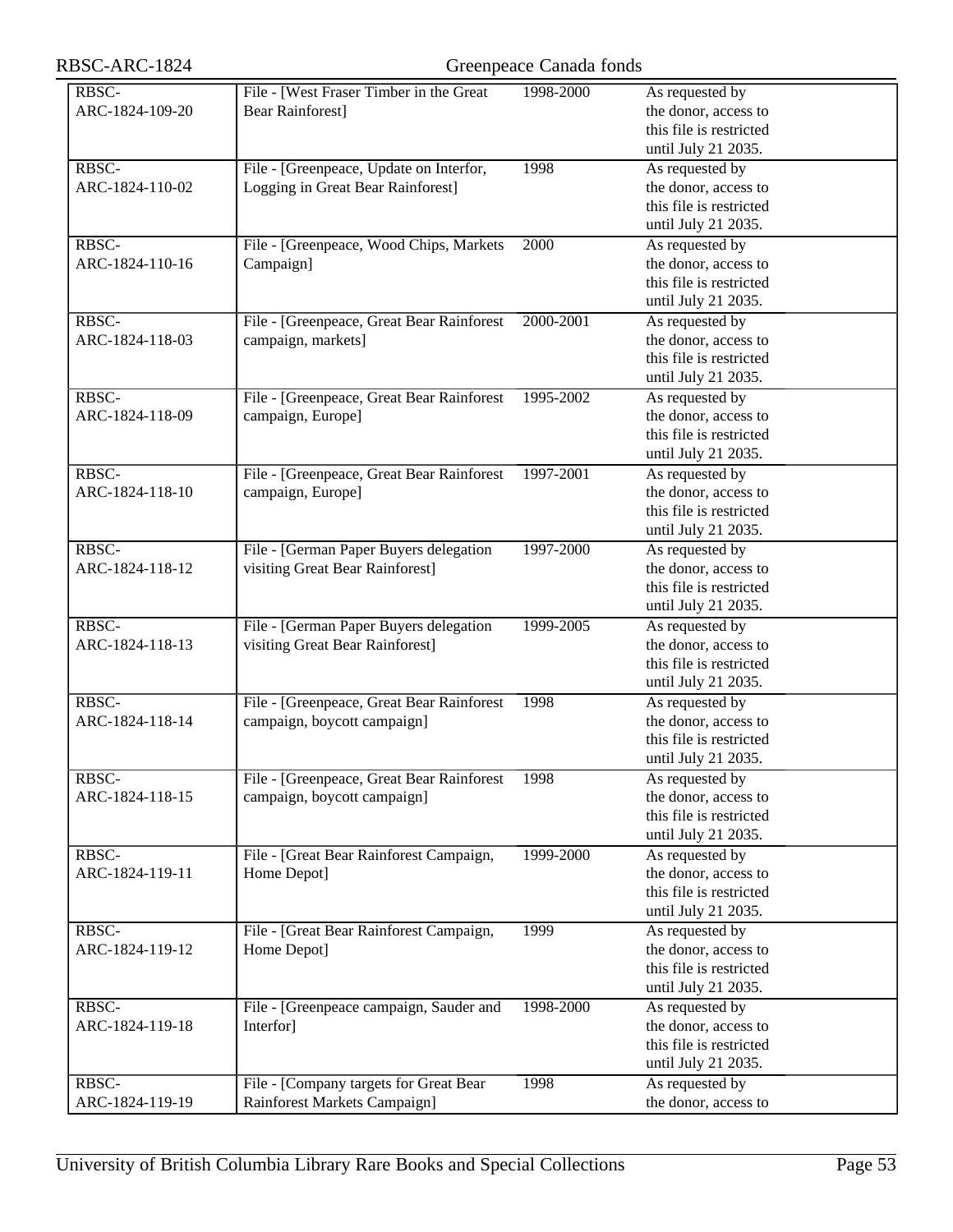|                                      |                                                                 |           | this file is restricted |           |
|--------------------------------------|-----------------------------------------------------------------|-----------|-------------------------|-----------|
|                                      |                                                                 |           | until July 21 2035.     |           |
| RBSC-                                | File - [Greenpeace, Japan, Great Bear                           | 2001      | As requested by         |           |
| ARC-1824-119-20                      | Rainforest Campaign]                                            |           | the donor, access to    |           |
|                                      |                                                                 |           | this file is restricted |           |
|                                      |                                                                 |           | until July 21 2035.     |           |
| <b>Photographs</b>                   |                                                                 |           |                         |           |
| Date: 1990-1999 (date of creation)   |                                                                 |           |                         |           |
|                                      | Physical description: 41 photographs: col., 276 slides: col.    |           |                         |           |
|                                      |                                                                 |           |                         |           |
| Publication status:                  |                                                                 |           |                         |           |
| published                            |                                                                 |           |                         |           |
|                                      |                                                                 |           |                         |           |
|                                      | File / item list                                                |           |                         |           |
| Ref code                             | Title                                                           | Dates     | Access status           | Container |
| RBSC-                                | File - [Greenpeace, Elaho Valley, Great                         | 1997-1998 |                         |           |
| ARC-1824-014-18                      | Bear Rainforest, slide images]                                  |           |                         |           |
| RBSC-                                | Item - Photographs                                              |           |                         |           |
| ARC-1824-014-18-                     |                                                                 |           |                         |           |
| PH-530 to PH-544                     |                                                                 |           |                         |           |
| RBSC-                                | File - Great Bear Rainforest Slideshow                          | 1995-1997 |                         |           |
| ARC-1824-014-19<br>RBSC-             |                                                                 |           |                         |           |
| ARC-1824-014-19-                     | Item - Photographs                                              |           |                         |           |
| PH-545 to PH-593                     |                                                                 |           |                         |           |
| RBSC-                                | File - [Ayton Creek Logging                                     | $[199-]$  |                         |           |
| ARC-1824-023-08                      | Photographs]                                                    |           |                         |           |
| RBSC-                                | Item - Photographs                                              |           |                         |           |
| ARC-1824-023-08-                     |                                                                 |           |                         |           |
| PH-033 to PH-038                     |                                                                 |           |                         |           |
| RBSC-                                | File - [Interfor, Brown Lake forestry                           | 1998      |                         |           |
| ARC-1824-023-09                      | maps and photographs]                                           |           |                         |           |
| RBSC-                                | Item - Photographs                                              |           |                         |           |
| ARC-1824-023-09-                     |                                                                 |           |                         |           |
| PH-039 to PH-045<br>RBSC-            |                                                                 |           |                         |           |
| ARC-1824-068-01                      | File - Kid's Banner Project / Other<br><b>Actions 1997-1998</b> | 1996-1998 |                         |           |
| RBSC-                                | Item - Photographs                                              |           |                         |           |
| ARC-1824-068-01-                     |                                                                 |           |                         |           |
| PH-594 to PH-605                     |                                                                 |           |                         |           |
| RBSC-                                | File - [Greenpeace, Great Bear                                  | 1996-1997 |                         |           |
| ARC-1824-068-02                      | Rainforest, logging]                                            |           |                         |           |
| RBSC-                                | Item - Photographs                                              |           |                         |           |
| ARC-1824-068-02-                     |                                                                 |           |                         |           |
| PH-606 to PH-665                     |                                                                 |           |                         |           |
| RBSC-                                | File - [Great Bear Rainforest, slide]                           | 1995-1996 |                         |           |
| ARC-1824-068-04                      | images]                                                         |           |                         |           |
| RBSC-                                | Item - Photographs                                              |           |                         |           |
| ARC-1824-068-04-<br>PH-676 to PH-701 |                                                                 |           |                         |           |
|                                      |                                                                 |           |                         |           |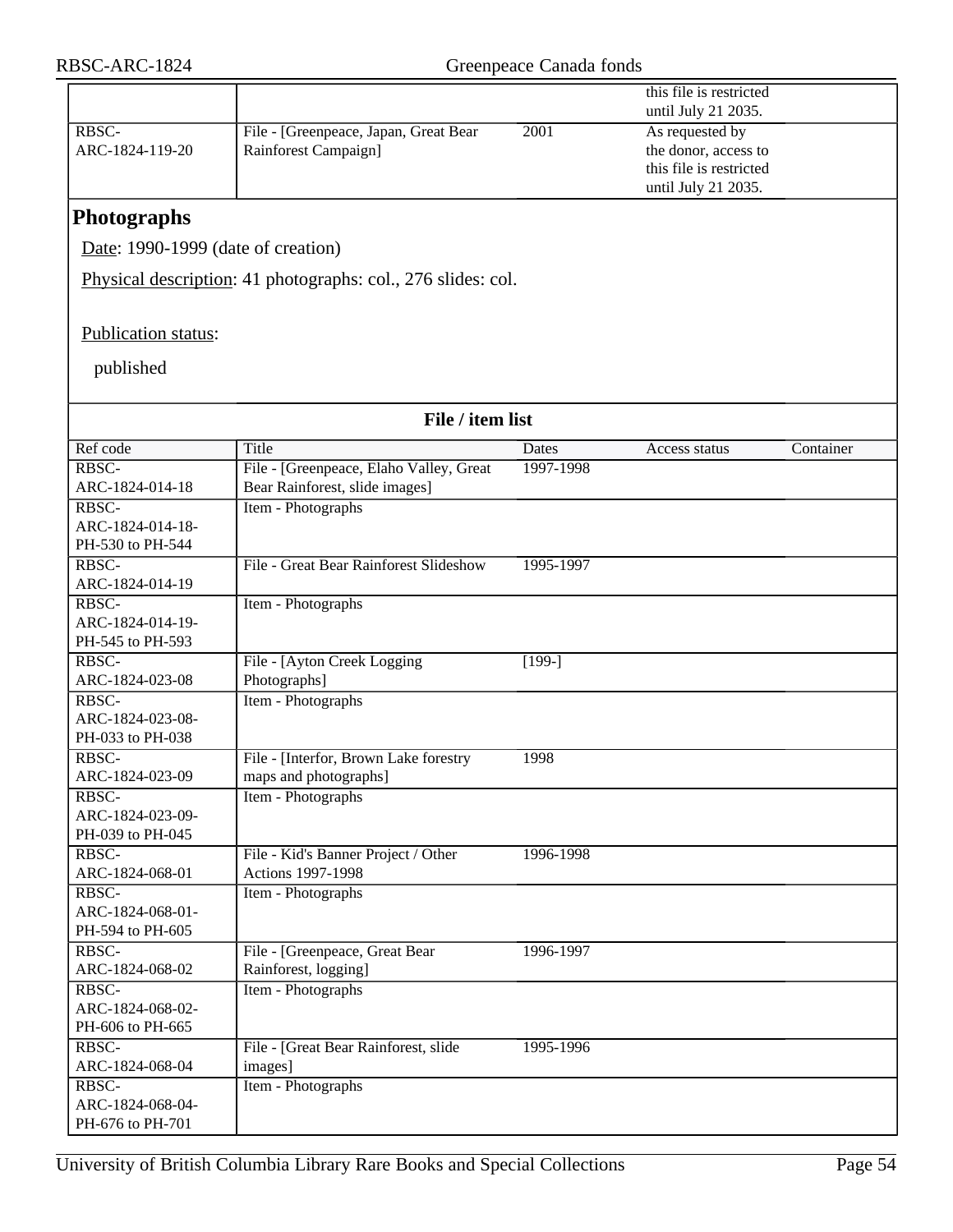| RBSC-ARC-1824                                 |                                                                                                           | Greenpeace Canada fonds    |
|-----------------------------------------------|-----------------------------------------------------------------------------------------------------------|----------------------------|
| RBSC-<br>ARC-1824-068-05                      | File - [Greenpeace campaign, King<br>Island blockade, Great Bear Rainforest,<br>photographs]              | 1997                       |
| RBSC-<br>ARC-1824-068-05-<br>PH-702 to PH-721 | Item - Photographs                                                                                        |                            |
| RBSC-<br>ARC-1824-068-06                      | File - [Greenpeace photographs, Great<br>Bear Rainforest, Protest in London,<br>Greenpeace International] | [ca. 1998]                 |
| RBSC-<br>ARC-1824-068-06-<br>PH-722 to PH-758 | Item - Photographs                                                                                        |                            |
| RBSC-<br>ARC-1824-068-07                      | File - [Great Bear Rainforest, Protest and<br>Action, June 1997, photographs]                             | 1997                       |
| RBSC-<br>ARC-1824-068-07-<br>PH-759 to PH-790 | Item - Photographs                                                                                        |                            |
| RBSC-<br>ARC-1824-068-08                      | File - [Greenpeace, Great Bear Rainforest<br>logging, Greenpeace International<br>protests]               | 1997-1998                  |
| RBSC-<br>ARC-1824-068-08-<br>PH-791 to PH-842 | Item - Photographs                                                                                        |                            |
| RBSC-<br>ARC-1824-068-11                      | File - [Clearcut Trees by Forest Stream]                                                                  | [between 1995<br>and 2005] |
| RBSC-<br>ARC-1824-068-11-<br>PH-853           | Item - Photograph                                                                                         |                            |

# **Forest Stewardship Council**

Date: 1992-2017 (date of creation)

Scope and content:

The Forest Stewardship Council (FSC) was established in 1994 through the support of businesses, environmentalists, and community groups. The FSC created a voluntary market-based approach towards global forestry practices that allows for the certification of forest products that were harvested in an environmentally responsible manner. First established in Mexico, the FSC Secretariat relocated from Oaxaca to Bonn, Germany in 1999. As of 2019, over 199,000,000 hectares of forests have been certified by the FSC.

Records in this series focus on the FSC in British Columbia, FSC reports, business plans, resolutions, publications, and the development of regional certification standards for BC. Other records include correspondence between Greenpeace and FSC, press releases, and publications by forestry companies and the FSC. The series contains no subseries and only file level arrangement of records exists. File titles are based on the content of items.

Physical description: Approximately 80 cm of linear textual records.

Language of the material:

Dutch

English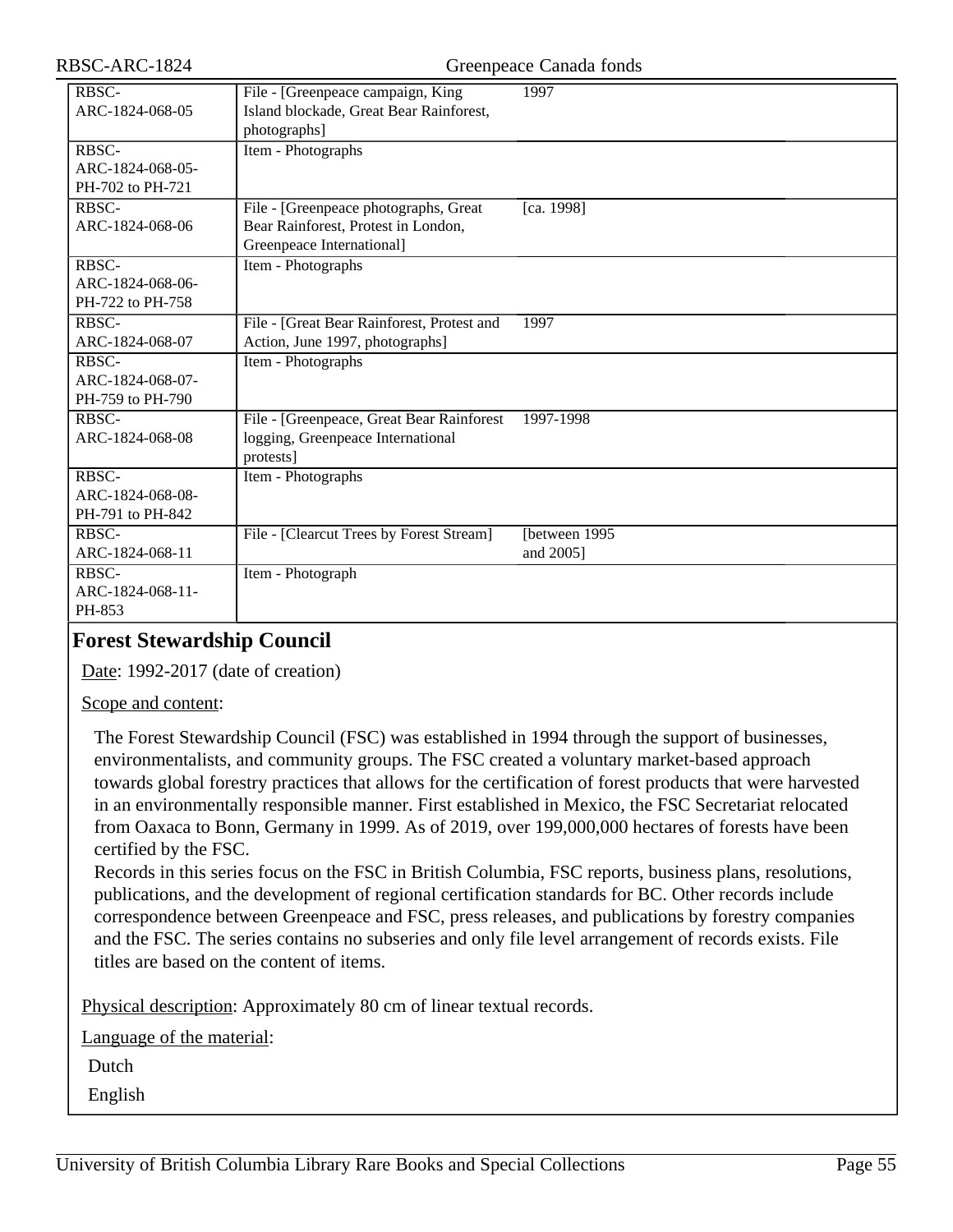### Spanish

#### Restrictions on access:

As requested by the donor, access to some files in this series is restricted until July 21, 2035.

#### Publication status:

| File / item list         |                                                                           |            |               |           |
|--------------------------|---------------------------------------------------------------------------|------------|---------------|-----------|
| Ref code                 | Title                                                                     | Dates      | Access status | Container |
| RBSC-                    | File - Ecoforestry: Standard &                                            | 1994-1996  |               |           |
| ARC-1824-026-13          | Certification                                                             |            |               |           |
| RBSC-                    | File - Ecoforestry: Standard &                                            | 1992-1994  |               |           |
| ARC-1824-026-14          | Certification                                                             |            |               |           |
| RBSC-                    | File - [Forest Stewardship Council                                        | 2005       |               |           |
| ARC-1824-061-10          | Regional Certification Standards for                                      |            |               |           |
|                          | <b>British Columbia]</b>                                                  |            |               |           |
| RBSC-                    | File - [Forest Stewardship Council,                                       | 2016-2017  |               |           |
| ARC-1824-061-11          | Indigenous Cultural Landscapes, Intact                                    |            |               |           |
|                          | Forests]                                                                  |            |               |           |
| RBSC-                    | File - [An Opinion on Indigenous                                          | 2017       |               |           |
| ARC-1824-063-10          | Engagement in the Forest Stewardship                                      |            |               |           |
|                          | Council]                                                                  |            |               |           |
| RBSC-                    | File - [FSC, Greenpeace, Steering                                         | 1999       |               |           |
| ARC-1824-067-01          | Committee, Facilitator, Workshop,                                         |            |               |           |
|                          | Presentation]                                                             |            |               |           |
| RBSC-                    | File - [FSC, Greenpeace, Steering]                                        | [ca. 1999] |               |           |
| ARC-1824-067-02          | Committee, Facilitator, Workshop,                                         |            |               |           |
|                          | Presentation]                                                             |            |               |           |
| RBSC-                    | File - [Input, FSC BC Regional                                            | 1999-2001  |               |           |
| ARC-1824-067-03          | Certification Standards]                                                  |            |               |           |
| RBSC-                    | File - [SmartWood Program, Timfor,                                        | 1998-2000  |               |           |
| ARC-1824-067-04          | <b>Forest Management]</b>                                                 |            |               |           |
| RBSC-                    | File - [FSC, Gorman Bros. Lumber Ltd.]                                    | 2002       |               |           |
| ARC-1824-067-05          |                                                                           |            |               |           |
| RBSC-                    | File - [FSC Secretariat Evaluation                                        | 1997       |               |           |
| ARC-1824-067-06          | of Complaints against SGS Forestry                                        |            |               |           |
|                          | certificate issued to Leroy-Gabon.]                                       |            |               |           |
| RBSC-<br>ARC-1824-067-07 | File - [Haliburton Forest & Wildlife                                      | 1998-1999  |               |           |
| RBSC-                    | Reserve Ltd., SmartWood BC]<br>File - [Appeal of the Black Brook District | 1999       |               |           |
| ARC-1824-067-08          | Forest Stewardship Council Certification]                                 |            |               |           |
| RBSC-                    | File - [Forest Certification, Assessment,                                 | 1999       |               |           |
| ARC-1824-067-09          | MacMillan Bloedel]                                                        |            |               |           |
| RBSC-                    | File - [SmartWood Program, Timfor,                                        | 1998-2000  |               |           |
| ARC-1824-067-10          | Forest Management]                                                        |            |               |           |
| RBSC-                    | File - [FSC, SCS, Certification,                                          | 2000       |               |           |
| ARC-1824-067-11          | Greenpeace]                                                               |            |               |           |
| RBSC-                    | File - [FSC, Keurhout]                                                    | 2000       |               |           |
| ARC-1824-067-12          |                                                                           |            |               |           |
|                          |                                                                           |            |               |           |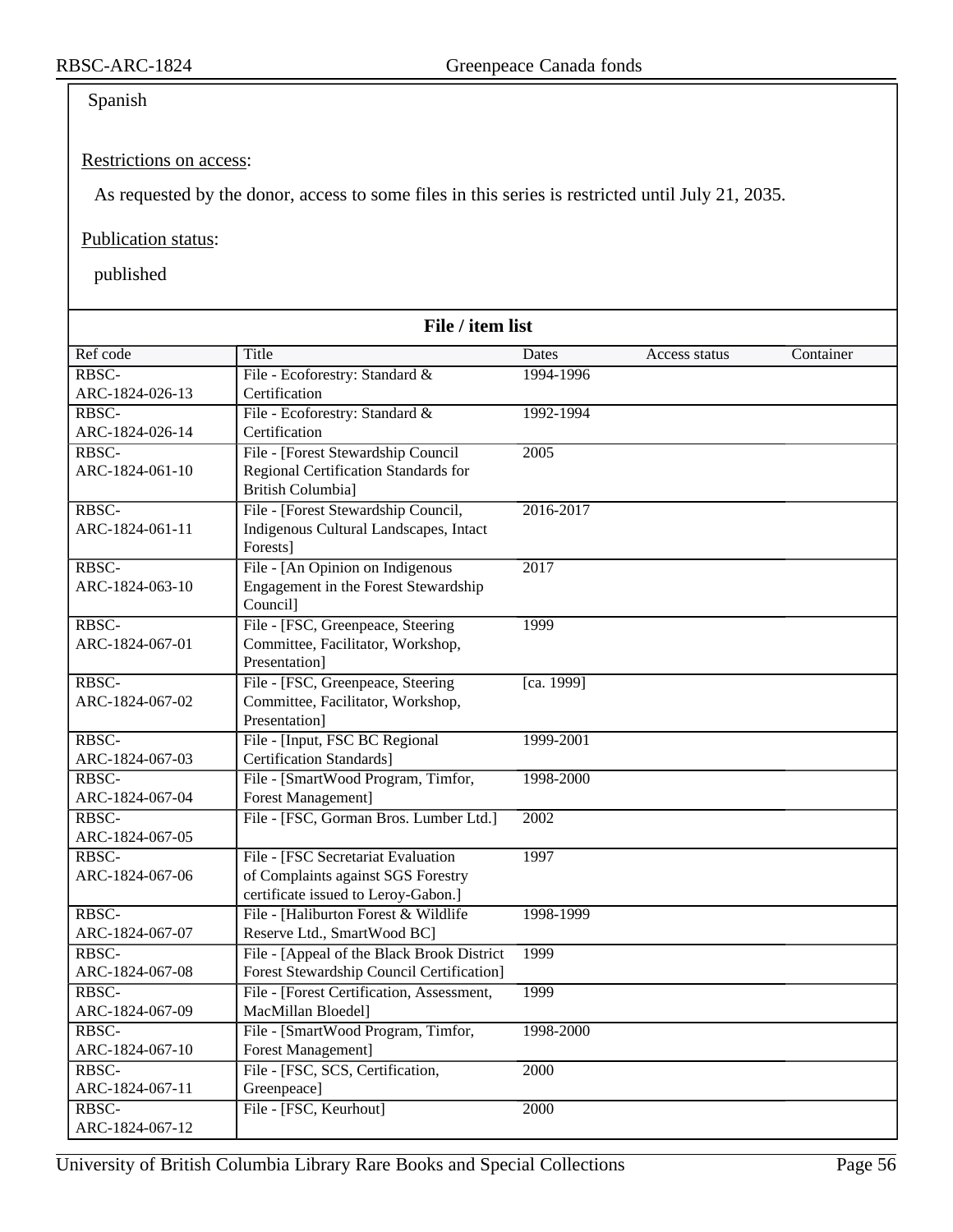| RBSC-ARC-1824                                 |                                                                                        | Greenpeace Canada fonds |
|-----------------------------------------------|----------------------------------------------------------------------------------------|-------------------------|
| RBSC-                                         | File - [Precious Woods Amazon, Forest                                                  | [ca. 2000]              |
| ARC-1824-067-13                               | Management]                                                                            |                         |
| RBSC-                                         | File - [SmartWood Certified Forestry]                                                  | 1996-1999               |
| ARC-1824-067-14                               |                                                                                        |                         |
| RBSC-                                         | File - [CSA International, forestry                                                    | 2001-2002               |
| ARC-1824-067-15                               | certification]                                                                         |                         |
| RBSC-                                         | File - [Sustainable Forestry Initiative]                                               | 2002                    |
| ARC-1824-067-16                               |                                                                                        |                         |
| RBSC-                                         | File - [KPMG Forest Certification]                                                     | 1999-2001               |
| ARC-1824-067-17                               |                                                                                        |                         |
| RBSC-                                         | File - [FSC, Ads and Forest Certification                                              | 2000                    |
| ARC-1824-067-18                               | Services and Organizations]                                                            |                         |
| RBSC-                                         | File - [FSC, Ads and Forest Certification                                              | 2000-2001               |
| ARC-1824-067-19                               | Services and Organizations]                                                            |                         |
| RBSC-                                         | File - [FSC, Ads and Forest Certification                                              | 1998-1997               |
| ARC-1824-067-20                               | Services and Organizations]                                                            |                         |
| RBSC-                                         | File - [FSC Certification, Western Forest                                              | 1998-2000               |
| ARC-1824-067-21                               | Products]                                                                              |                         |
| RBSC-                                         | File - [SGS Forestry, Sustainable Forest                                               | 1996-1997               |
| ARC-1824-067-22                               | Management: A Practical Guide]                                                         |                         |
| RBSC-                                         | File - [FSC, SGS Forestry Certification,                                               | 1998-2000               |
| ARC-1824-069-01                               | Submissions, Checklist for British                                                     |                         |
|                                               | Columbia]                                                                              |                         |
| RBSC-                                         | File - [Lignum FSC Review]                                                             | 2000                    |
| ARC-1824-069-02                               |                                                                                        |                         |
| RBSC-                                         | File - [Briefing on First Nations and the                                              | 1999                    |
| ARC-1824-069-03                               | FSC in BC]                                                                             |                         |
| RBSC-                                         | File - [Greenpeace Guide to Monitoring]                                                | 1999                    |
| ARC-1824-069-04                               | <b>FSC</b> Certifications]                                                             |                         |
| RBSC-                                         | File - [AssiDomän - Forest Stewardship                                                 | 1996                    |
| ARC-1824-069-05                               | Audit]                                                                                 |                         |
| RBSC-                                         | File - [FSC General Assembly motions,                                                  | 1998-2001               |
| ARC-1824-069-06                               | Statutes, By-laws, Principles and                                                      |                         |
|                                               | Criteria]                                                                              |                         |
| RBSC-<br>ARC-1824-069-07                      | File - [Report on Assessment of Interim                                                | 2001                    |
| RBSC-                                         | Forest Certification Applications in BC]<br>File - [Certified Forest Products Council] | 1997-1999               |
| ARC-1824-069-08                               |                                                                                        |                         |
| RBSC-                                         | File - [SGS Compliance with FSC                                                        | 1997                    |
| ARC-1824-069-09                               | Principles and Criteria]                                                               |                         |
| $R\overline{B}$ <sub>S</sub> $\overline{C}$ - | File - [FSC Board, FSC General                                                         | 1999-2000               |
| ARC-1824-069-10                               | Assembly Minutes, High Conservation                                                    |                         |
|                                               | Value Forests]                                                                         |                         |
| RBSC-                                         | File - [FSC Secretariat, Safeguards for                                                | 2000                    |
| ARC-1824-069-11                               | Certification in British Columbia]                                                     |                         |
| RBSC-                                         | File - [FSC 1999 Annual Report]                                                        | 1999                    |
| ARC-1824-069-12                               |                                                                                        |                         |
| RBSC-                                         | File - [FSC Accreditation Manual,                                                      | 1998                    |
| ARC-1824-069-13                               | January 1998]                                                                          |                         |
| RBSC-                                         | File - [Forest Stewardship Council Policy                                              | 1999                    |
| ARC-1824-069-14                               | for Percentage Based Claims.]                                                          |                         |
| RBSC-                                         | File - [FSC Guidelines For Certification                                               | 1998                    |
| ARC-1824-069-15                               | Bodies, June 1998]                                                                     |                         |
|                                               |                                                                                        |                         |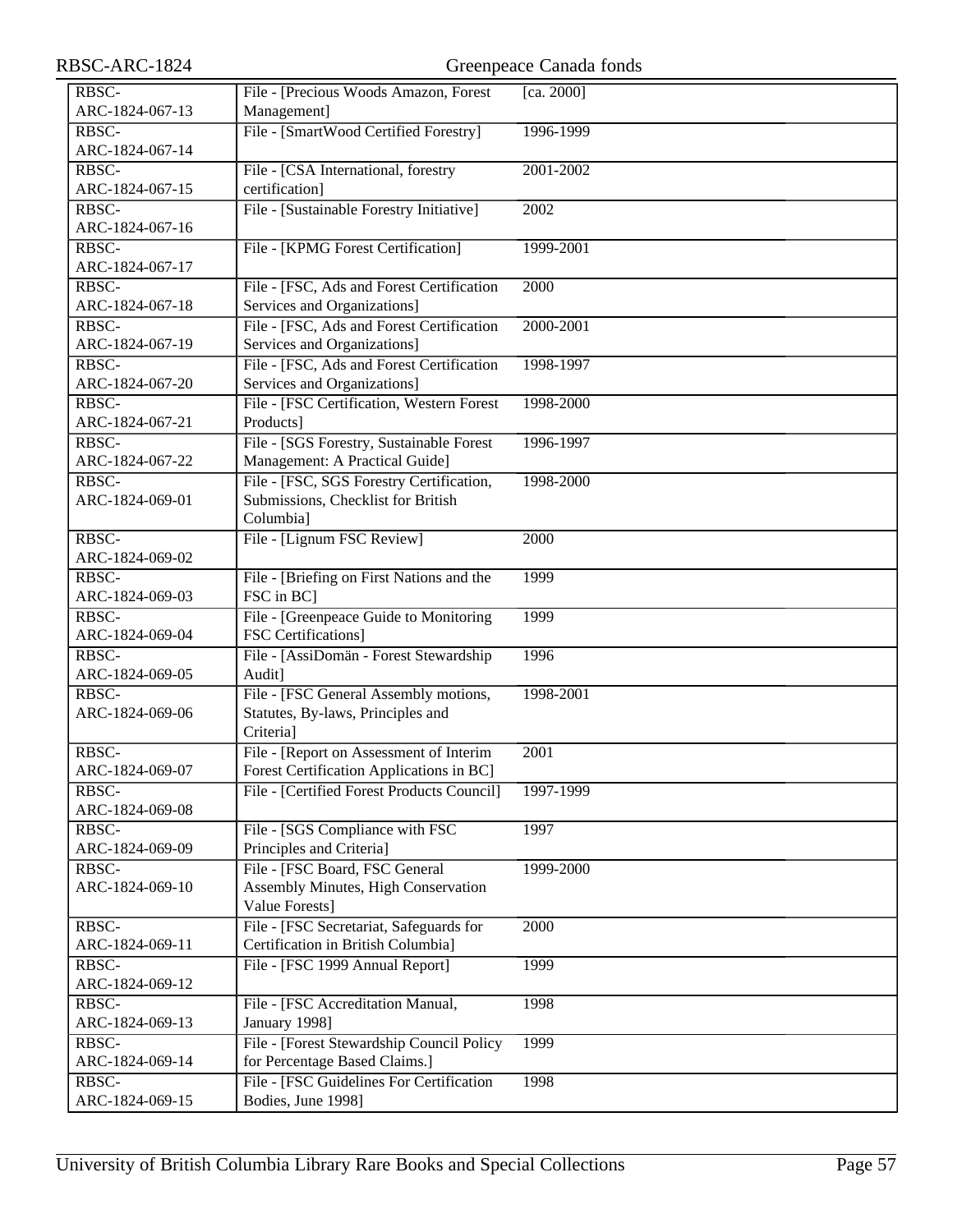| RBSC-           | File - [Forest Stewardship Council,         | 1998       |
|-----------------|---------------------------------------------|------------|
| ARC-1824-069-16 | <b>Interim Dispute Resolution Protocol]</b> |            |
| RBSC-           | File - [SGS Forestry, Western Forest        | 1999       |
| ARC-1824-070-01 | Products]                                   |            |
| RBSC-           | File - [SGS Forestry, Western Forest        | 1997-2000  |
| ARC-1824-070-02 | Products]                                   |            |
| RBSC-           | File - [SGS Forestry, Western Forest        | 1996-1998  |
| ARC-1824-070-03 | Products]                                   |            |
| RBSC-           | File - [Spatial Analysis, Draft of BC FSC   | 2002       |
| ARC-1824-070-04 | Standards, SGS Forestry and Lignum]         |            |
| RBSC-           | File - [Spatial Analysis, Draft of BC FSC   | 1999-2002  |
| ARC-1824-070-05 | Standards, SGS Forestry and Lignum]         |            |
| RBSC-           | File - [FSC, Greenpeace,                    | 1999       |
| ARC-1824-070-06 | Communications]                             |            |
| RBSC-           | File - [FSC BC launch, Steering             | 1999       |
| ARC-1824-070-07 | Committee meeting documents]                |            |
| RBSC-           | File - [FSC BC launch, Steering             | 1999       |
| ARC-1824-070-08 | Committee meeting documents]                |            |
| RBSC-           | File - [FSC BC launch, Steering             | 1999       |
| ARC-1824-070-09 | Committee meeting documents]                |            |
| RBSC-           | File - [FSC BC launch, Steering             | 1999       |
| ARC-1824-070-10 | Committee meeting documents]                |            |
| RBSC-           | File - [FSC BC launch, Steering             | 1999       |
| ARC-1824-070-11 | Committee meeting documents]                |            |
| RBSC-           | File - [Analysis of FSC and Sustainable     | 1999-2001  |
| ARC-1824-070-12 | Forestry Initiative Certification           |            |
|                 | Programs, FSC United States]                |            |
| RBSC-           | File - [FSC Canada Communications,          | 1995-2004  |
| ARC-1824-070-13 | FSC British Columbia Standards]             |            |
| RBSC-           | File - [World Wildlife Fund, Ontario-       | 2001       |
| ARC-1824-070-14 | FSC Agreement]                              |            |
| RBSC-           | File - [FSC Board, General Assembly,        | 1999-2002  |
| ARC-1824-070-15 | <b>FSC Principles</b> ]                     |            |
| RBSC-           | File - [FSC Contact List, Call for          | 2001       |
| ARC-1824-070-16 | Nominations for Board of Directors]         |            |
| RBSC-           | File - [BC Economic Chamber Members,        | 2002       |
| ARC-1824-070-17 | FSC, correspondence]                        |            |
| RBSC-           | File - [Greenpeace, British Columbia        | 1995-1999  |
| ARC-1824-070-18 | FSC Initiative, correspondence]             |            |
| RBSC-           | File - [Forest Stewardship Council B.C.]    | 2001       |
| ARC-1824-070-19 | Regional Initiative]                        |            |
| RBSC-           | File - [Eco-Lumber Co-op, Planning and      | 2001       |
| ARC-1824-070-20 | Meeting Documents]                          |            |
| RBSC-           | File - [Draft Comments, FSC BC              | 2001       |
| ARC-1824-071-01 | Regional Initiative]                        |            |
| RBSC-           | File - [Draft Comments, FSC BC              | 2001       |
| ARC-1824-071-02 | Regional Initiative]                        |            |
| RBSC-           | File - [Achieving FSC Certification in      | 2001       |
| ARC-1824-071-03 | British Columbia]                           |            |
| RBSC-           | File - [Silva Forest Foundation - D2 Field  | [ca. 2000] |
| ARC-1824-071-04 | <b>Test Results]</b>                        |            |
| RBSC-           | File - [FSC BC Steering Committee,          | 1999-2001  |
| ARC-1824-071-05 | Greenpeace, correspondence, minutes]        |            |
|                 |                                             |            |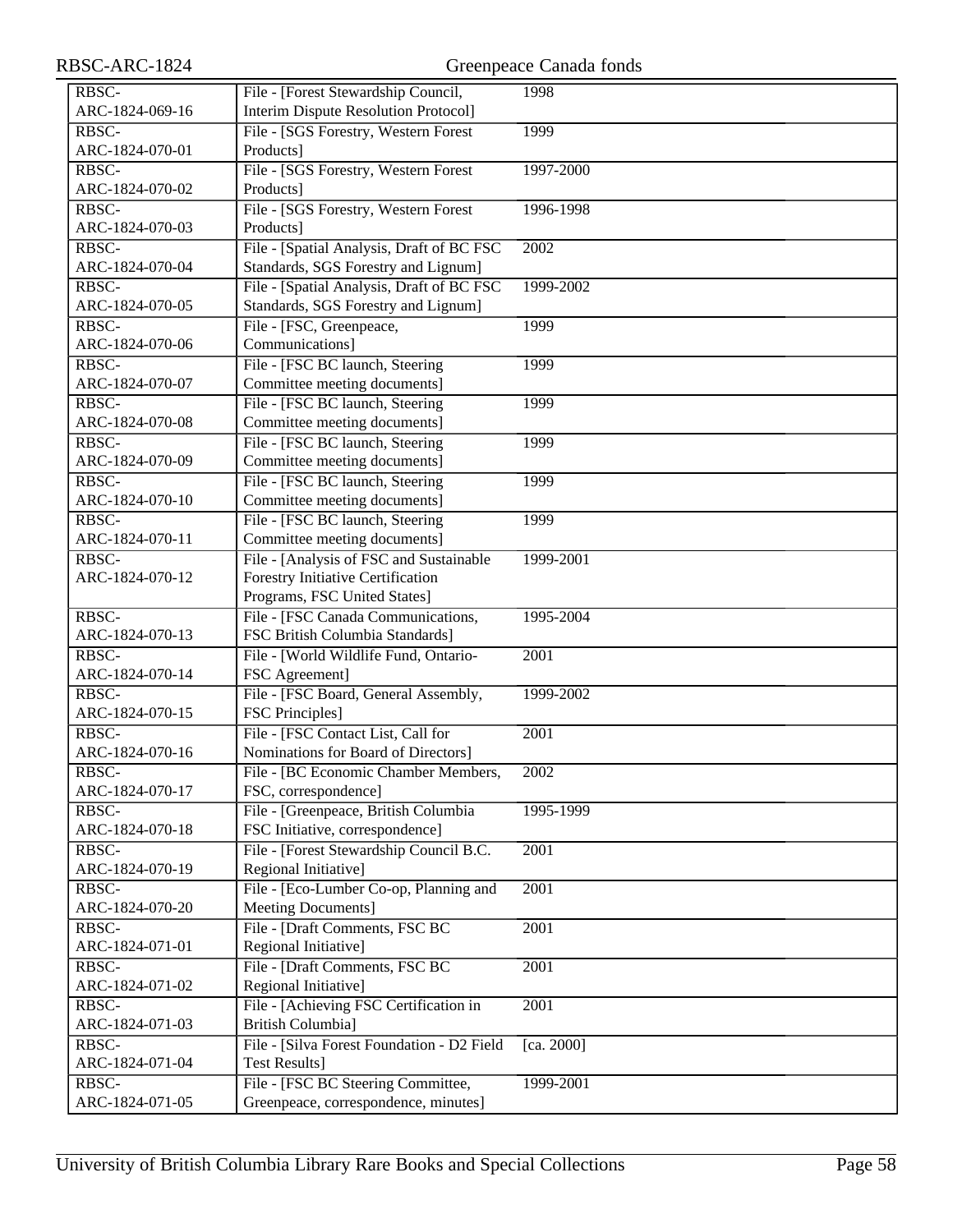| RBSC-           | File - [FSC BC Steering Committee,       | 1999      |                         |
|-----------------|------------------------------------------|-----------|-------------------------|
| ARC-1824-071-06 | Greenpeace, correspondence, minutes]     |           |                         |
| RBSC-           | File - [FSC BC Steering Committee,       | 1998-1999 |                         |
| ARC-1824-071-07 | Greenpeace, correspondence, minutes]     |           |                         |
| RBSC-           | File - [FSC, Greenpeace, BC Regional     | 1999-2000 |                         |
| ARC-1824-071-08 | Standards, Principles]                   |           |                         |
| RBSC-           | File - [FSC, Greenpeace, BC Regional     | 1999      |                         |
| ARC-1824-071-09 | Standards, Principles]                   |           |                         |
| RBSC-           | File - [FSC, Greenpeace, BC Regional     | 1998-1999 |                         |
| ARC-1824-071-10 | Standards, Principles]                   |           |                         |
| RBSC-           | File - [FSC BC Standards Team, Interim   | 2000      |                         |
| ARC-1824-071-11 | Report to Steering Committee]            |           |                         |
| RBSC-           | File - [FSC BC Standards Team, Interim   | 2000      |                         |
| ARC-1824-071-12 | Report to Steering Committee]            |           |                         |
| RBSC-           | File - [FSC BC Standards Team,           | 2000      |                         |
| ARC-1824-071-13 | Principles, Draft Documents]             |           |                         |
| RBSC-           | File - [FSC BC, environmental protection | 1998-1999 |                         |
| ARC-1824-071-14 | and labour groups]                       |           |                         |
| RBSC-           | File - [FSC BC Regional Initiative,      | 1999-2001 |                         |
| ARC-1824-071-15 | Information on Members and Applicants]   |           |                         |
| RBSC-           | File - [Forest Stewardship Council,      | 1999      |                         |
| ARC-1824-072-01 | Public and Greenpeace Input]             |           |                         |
| RBSC-           | File - [Forest Stewardship Council,      | 1999-2000 |                         |
| ARC-1824-072-02 | Public and Greenpeace Input]             |           |                         |
| RBSC-           | File - [FSC BC Regional Initiative,      | 1999-2000 |                         |
| ARC-1824-072-03 | <b>Business Plan and Budget]</b>         |           |                         |
| RBSC-           | File - [Forest Stewardship Council       | 1999-2004 |                         |
| ARC-1824-074-09 | Reporting and Publications]              |           |                         |
| RBSC-           | File - [Forest Stewardship Council       | 1997-2003 |                         |
| ARC-1824-074-10 | Reporting and Publications]              |           |                         |
| RBSC-           | File - [Forest Stewardship Council       | 1998-2003 |                         |
| ARC-1824-074-11 | Reporting and Publications]              |           |                         |
| RBSC-           | File - [Forest Stewardship Council       | 2001-2002 |                         |
| ARC-1824-087-08 | <b>Certification Publications</b> ]      |           |                         |
| RBSC-           | File - [Forest Stewardship Council       | 2005      |                         |
| ARC-1824-092-25 | Regional Certification Standards for     |           |                         |
|                 | British Columbia, Main Standards]        |           |                         |
| RBSC-           | File - [Leveraging FSC on the Ground in  | 2007      | As requested by         |
| ARC-1824-118-11 | <b>British Columbia]</b>                 |           | the donor, access to    |
|                 |                                          |           | this file is restricted |
|                 |                                          |           | until July 21 2035.     |

# **Rainforest Solutions Project**

Date: 1991-2017 (date of creation)

Scope and content:

The Rainforest Solutions Project (RSP) is an initiative that includes Greenpeace, ForestEthics, and the Sierra Club of BC, with the primarily goal to promote conservation and alternatives to industrial logging on the Central and North Coasts and Haida Gwaii. The Rainforest Solutions Project was developed through Tides Canada, a national charity that supports projects that focus on the environment, social equity, and economic prosperity. Tides Canada provides human resources and financial and governance management to help projects achieve their objectives more effectively.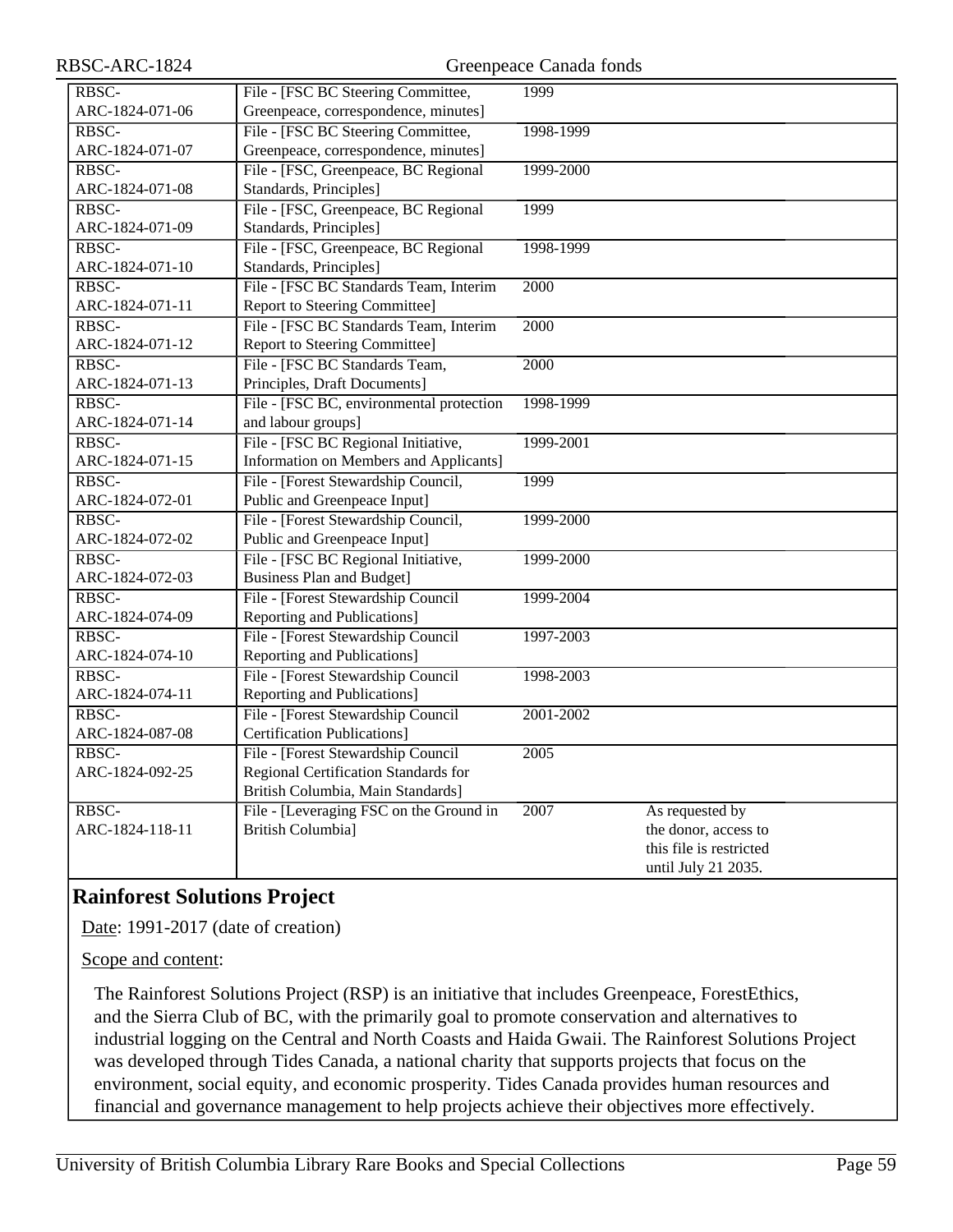Along with the three environmental non-governmental organizations, the RSP works alongside several forestry companies, represented by the Coast Forest Conservation Initiative (CFCI). The CFCI is composed of BC Timber Sales, Catalyst Paper Corporation, Howe Sound Pulp & Paper, Interfor Corporation, and Western Forest Products. Records involving the CFCI and RSP are included in Joint Solutions Project, RSP Reports, RSP Agreements, RSP Planning, and Communications subseries. Records in this series include the Joint Solutions Project (JSP), an initiative that supports ecosystembased management and represents business concerns (represented by the CFCI) and environmental concerns (represented by the RSP). The Joint Solutions Project subseries include meeting notes, JSP agreements, and communications amongst JSP stakeholders.

Records in the Communications subseries include correspondence, press releases, news articles, and legal records. The First Nations Agreements subseries includes agreements between coastal First Nations with either Rainforest Solutions Project or the Provincial Government. Four other subseries include Working Group Notes focused on records relating to the Ecosystem-Based Management Working Group, Ecosystem-based management which includes reports and planning materials on implementing ecosystem-based management, RSP Reports that include reports produced or acquired by Greenpeace as part of the Rainforest Solutions Project, and Government records. File titles are based on the content of items.

Physical description: Approximately 5.0 m of linear textual records and 3 stickers

Restrictions on access:

As requested by the donor, access to some files in this series is restricted until July 21, 2035.

Publication status:

published

#### **File / item list**

### **Joint Solutions Project**

Date: 2000-2017 (date of creation)

Physical description: Approximately 50 cm of linear textual records.

Restrictions on access:

As requested by the donor, access to some files in this subseries is restricted until July 21, 2035.

Publication status:

| File / item list |                                             |       |               |           |
|------------------|---------------------------------------------|-------|---------------|-----------|
| Ref code         | Title                                       | Dates | Access status | Container |
| RBSC-            | File - [Joint Solutions Project, Great Bear | 2004  |               |           |
| ARC-1824-018-02  | Rainforest                                  |       |               |           |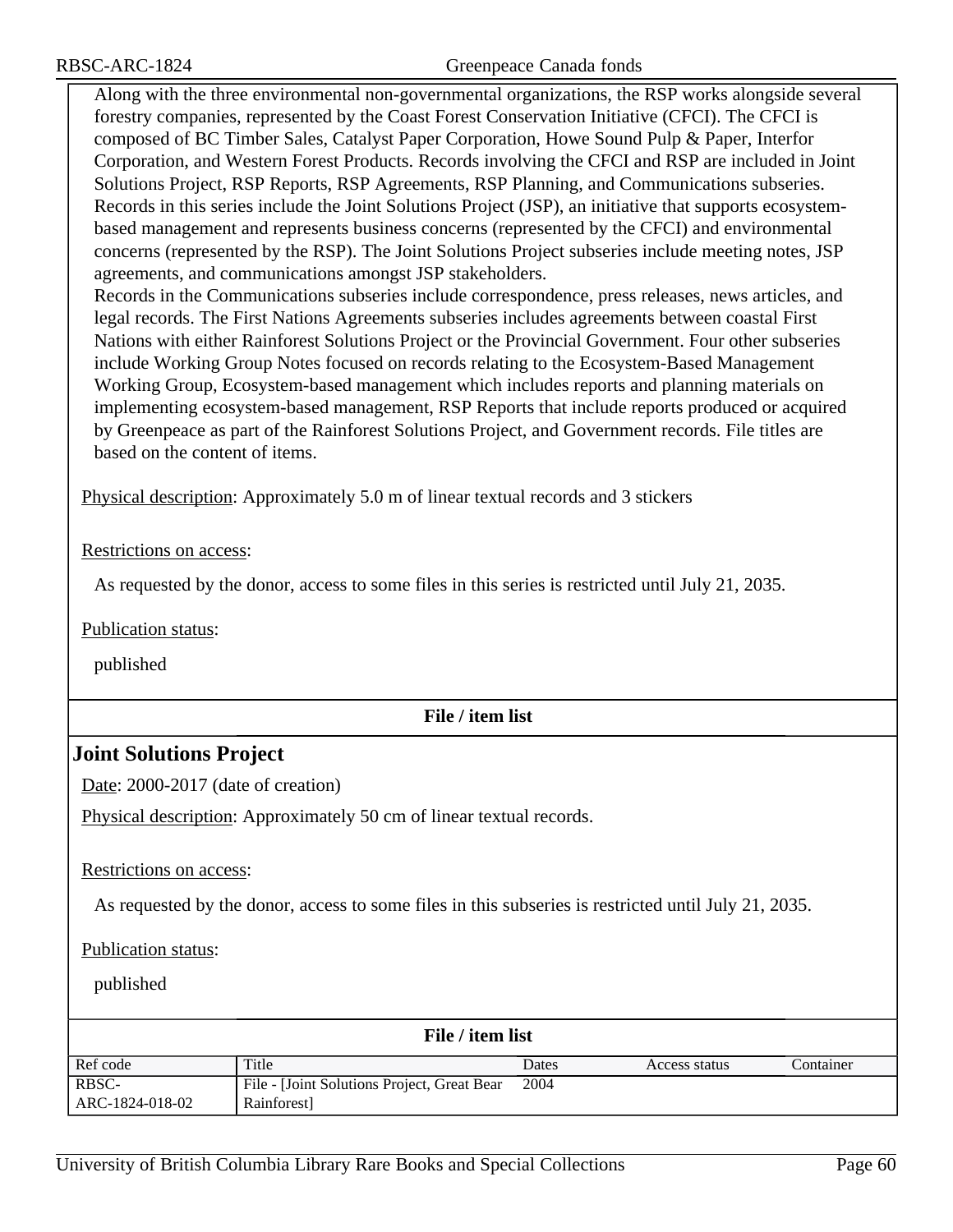| RBSC-ARC-1824            |                                             | Greenpeace Canada fonds |
|--------------------------|---------------------------------------------|-------------------------|
| RBSC-                    | File - [Contacts and Proposals for the      | 2000-2003               |
| ARC-1824-038-12          | Joint Solutions Project]                    |                         |
| RBSC-                    | File - [Joint Solutions Project, Provincial | 2000-2001               |
| ARC-1824-044-11          | Government Briefing for Greenpeace]         |                         |
| RBSC-                    | File - [Joint Solutions Project Meeting,    | 2005                    |
| ARC-1824-048-03          | January 2005]                               |                         |
| RBSC-                    | File - [Joint Solutions Project Meeting,    | 2004-2005               |
| ARC-1824-048-04          | January 2005]                               |                         |
| RBSC-                    | File - [Rainforest Solutions Project,       | 2009-2013               |
| ARC-1824-059-04          | woodflow and watersheds]                    |                         |
| RBSC-                    | File - [Joint Solutions Project,            | 2009                    |
| ARC-1824-059-10          | Benchmark 6, Value Proposition]             |                         |
| RBSC-                    | File - [Joint Solutions Project Committee   | 2009-2010               |
| ARC-1824-060-03          | Minutes, Notes]                             |                         |
| RBSC-                    | File - [Joint Solutions Project,            | 2009-2012               |
| ARC-1824-060-09          | <b>Ecosystem-Based Management</b>           |                         |
|                          | Implementation]                             |                         |
|                          | File - [Ecosystem-Based Management,         |                         |
| RBSC-<br>ARC-1824-061-01 |                                             | 2011-2012               |
|                          | Central and North Coasts, 2011 and 2012     |                         |
|                          | Update]                                     |                         |
| RBSC-                    | File - [Final JSP Agreement on              | 2014                    |
| ARC-1824-061-05          | Implementation of Ecosystem-                |                         |
|                          | Based Management in the Great Bear          |                         |
|                          | Rainforest]                                 |                         |
| RBSC-                    | File - [JSP comment on Operational          | $\overline{2014}$       |
| ARC-1824-061-06          | <b>Implementation Committee]</b>            |                         |
| RBSC-                    | File - [Final JSP Agreement on              | $\overline{2014}$       |
| ARC-1824-061-07          | Implementation of Ecosystem-                |                         |
|                          | Based Management in the Great Bear          |                         |
|                          | Rainforest]                                 |                         |
| RBSC-                    | File - [Joint Solutions Project, Technical  | 2008-2010               |
| ARC-1824-062-09          | Liaison Committee]                          |                         |
| RBSC-                    | File - [Joint Solutions Project Documents   | 2007-2012               |
| ARC-1824-062-13          | and Planning and Meeting Notes]             |                         |
| $RBSC-$                  | File - [Joint Solutions Project, Multi-     | 2008                    |
| ARC-1824-062-15          | <b>Scale Risk Allocation]</b>               |                         |
| $R\overline{BSC}$        | File - [The Joint Solutions Project,        | 2013                    |
| ARC-1824-062-17          | <b>Ecosystem-Based Management</b>           |                         |
|                          | Implementation]                             |                         |
| RBSC-                    | File - [Joint Solutions Project, Discussion | 2011-2014               |
| ARC-1824-063-18          | Notes, Memorandum of Understanding]         |                         |
| RBSC-                    | File - [Joint Solutions Project, Discussion | 2008-2017               |
| ARC-1824-063-19          | Notes and Meetings]                         |                         |
| RBSC-                    | File - [Joint Solutions Project Planning,   | 2009-2013               |
| ARC-1824-063-24          | Rainforest Solutions Project Notes and      |                         |
|                          | Updates]                                    |                         |
| RBSC-                    | File - [Joint Solutions Project Planning,   | 2003-2012               |
| ARC-1824-064-01          | Rainforest Solutions Project Notes and      |                         |
|                          | Updates]                                    |                         |
| RBSC-                    | File - [Joint Solutions Project Planning,   | 2008-2017               |
| ARC-1824-064-02          | Rainforest Solutions Project Notes and      |                         |
|                          | Updates]                                    |                         |
| RBSC-                    | File - [Joint Solutions Project Planning,   | 2008-2013               |
| ARC-1824-064-03          | Rainforest Solutions Project Notes and      |                         |
|                          | Updates]                                    |                         |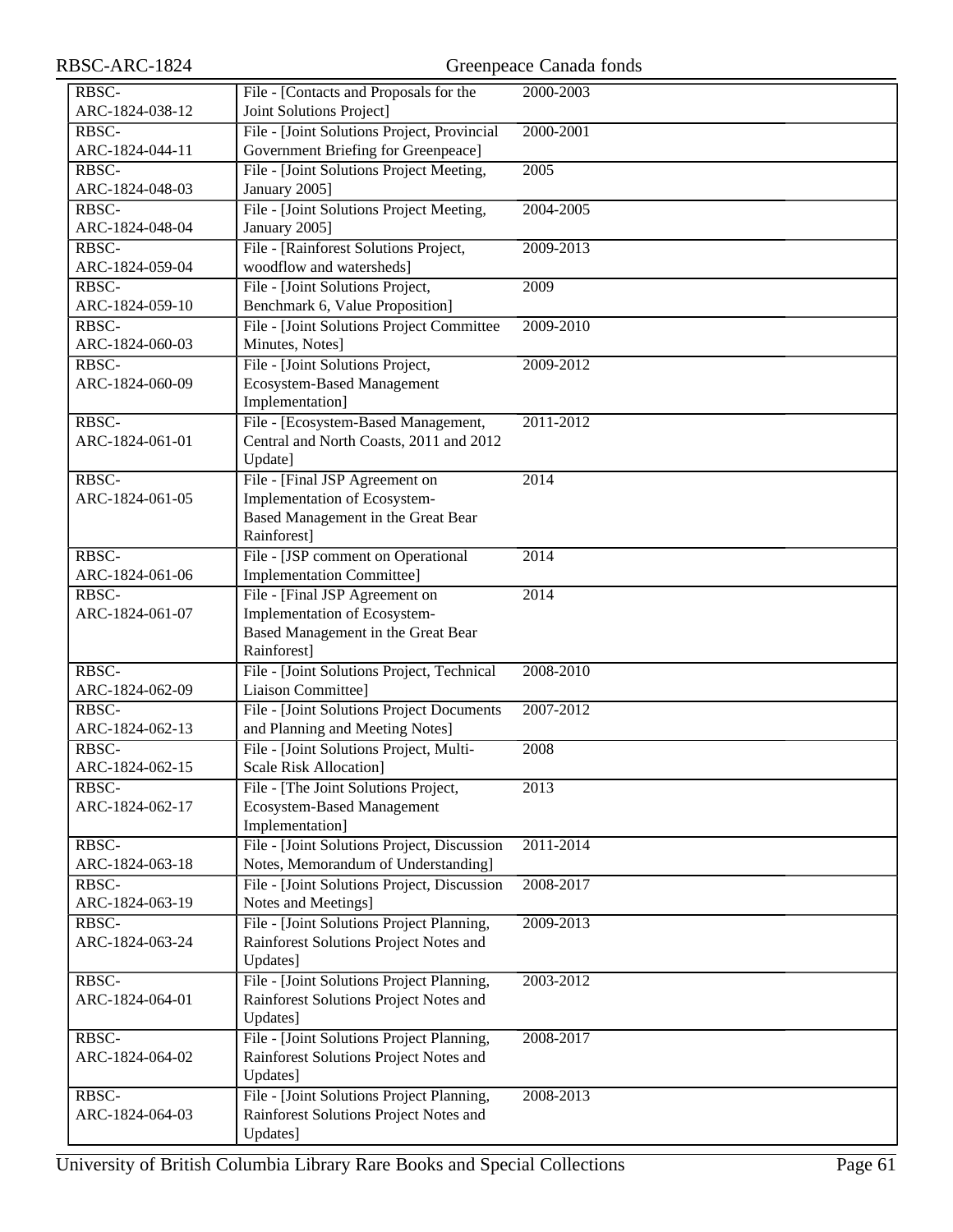| RBSC-ARC-1824            | Greenpeace Canada fonds                                               |                   |                                         |  |
|--------------------------|-----------------------------------------------------------------------|-------------------|-----------------------------------------|--|
| RBSC-                    | File - [Joint Solutions Project Strategic                             | 2011              |                                         |  |
| ARC-1824-065-06          | <b>Planning Documents]</b>                                            |                   |                                         |  |
| RBSC-                    | File - [Briefing Notes, support JSP                                   | 2010              |                                         |  |
| ARC-1824-065-07          | discussion on Old Growth High Risk                                    |                   |                                         |  |
|                          | <b>Representation Thresholds</b> ]                                    |                   |                                         |  |
| RBSC-                    | File - [Joint Solutions Project, Provincial                           | 2010-2015         |                                         |  |
| ARC-1824-065-26          | Strategic-Discussion Table]                                           |                   |                                         |  |
| RBSC-                    | File - [JSP Implementation Planning]                                  | [before 2009]     |                                         |  |
| ARC-1824-066-11          |                                                                       |                   |                                         |  |
| RBSC-                    | File - [Joint Solutions Project, Discussion                           | 2010              |                                         |  |
| ARC-1824-086-19<br>RBSC- | Notes]                                                                |                   |                                         |  |
| ARC-1824-087-11          | File - [Joint Solutions Project Milestones,<br>Discussion Notes]      | 2007-2008         |                                         |  |
| RBSC-                    | File - [Joint Solutions Project Milestones,                           | 2007-2008         |                                         |  |
| ARC-1824-087-12          | <b>Discussion Notes]</b>                                              |                   |                                         |  |
| RBSC-                    | File - [Joint Solutions Project Discussion                            | 2007-2010         |                                         |  |
| ARC-1824-090-13          | Notes]                                                                |                   |                                         |  |
| RBSC-                    | File - [JSP Recommendations for Final                                 | $\overline{2013}$ |                                         |  |
| ARC-1824-092-20          | Implementation of EBM]                                                |                   |                                         |  |
| RBSC-                    | File - [Joint Solutions Project Planning                              | 2009-2010         |                                         |  |
| ARC-1824-093-07          | Materials]                                                            |                   |                                         |  |
| RBSC-                    | File - [Background information on Joint                               | 2004              |                                         |  |
| ARC-1824-100-10          | <b>Solutions Project]</b>                                             |                   |                                         |  |
| RBSC-                    | File - [Timber Harvest Value, JSP                                     | 2007-2012         |                                         |  |
| ARC-1824-100-19          | Principles, Woodflow, Structure]                                      |                   |                                         |  |
| RBSC-                    | File - [Joint Solutions Project, Meeting                              | 2000-2001         |                                         |  |
| ARC-1824-104-01          | Notes]                                                                |                   |                                         |  |
| RBSC-<br>ARC-1824-104-02 | File - [Joint Solutions Project,<br>Memorandum of Agreement]          | 2005              |                                         |  |
| RBSC-                    | File - [CFCI/RSP Agreement, Progress                                  | 2003-2004         |                                         |  |
| ARC-1824-105-01          | on Implementation of AIP Transition                                   |                   |                                         |  |
|                          | Elements]                                                             |                   |                                         |  |
| RBSC-                    | File - [JSP, EBM, Economic                                            | 2000-2010         |                                         |  |
| ARC-1824-105-05          | Development Planning]                                                 |                   |                                         |  |
| RBSC-                    | File - [Socio-Economic Development]                                   | 2001-2002         |                                         |  |
| ARC-1824-105-15          | <b>Assessment, JSP Business Opportunities</b>                         |                   |                                         |  |
|                          | Assessment Workplan]                                                  |                   |                                         |  |
| RBSC-                    | File - [Joint Solutions Project Meeting                               | 2009-2012         | As requested by                         |  |
| ARC-1824-107-09          | Notes]                                                                |                   | the donor, access to                    |  |
|                          |                                                                       |                   | this file is restricted                 |  |
| RBSC-                    |                                                                       | 2009-2011         | until July 21 2035.                     |  |
| ARC-1824-107-10          | File - [Joint Solutions Project Meeting<br>Notes]                     |                   | As requested by<br>the donor, access to |  |
|                          |                                                                       |                   | this file is restricted                 |  |
|                          |                                                                       |                   | until July 21 2035.                     |  |
| RBSC-                    | File - [Joint Solutions Project Meeting                               | 2009-2011         | As requested by                         |  |
| ARC-1824-107-11          | Notes]                                                                |                   | the donor, access to                    |  |
|                          |                                                                       |                   | this file is restricted                 |  |
|                          |                                                                       |                   | until July 21 2035.                     |  |
| RBSC-                    | File - [Joint Solutions Project Meeting                               | 2012              | As requested by                         |  |
| ARC-1824-107-12          | Notes]                                                                |                   | the donor, access to                    |  |
|                          |                                                                       |                   | this file is restricted                 |  |
|                          |                                                                       |                   | until July 21 2035.                     |  |
| RBSC-                    | File - [JSP meeting notes, draft letter<br>from Province to CFCI/RSP] | 2006-2008         | As requested by<br>the donor, access to |  |
| ARC-1824-108-09          |                                                                       |                   |                                         |  |

University of British Columbia Library Rare Books and Special Collections Page 62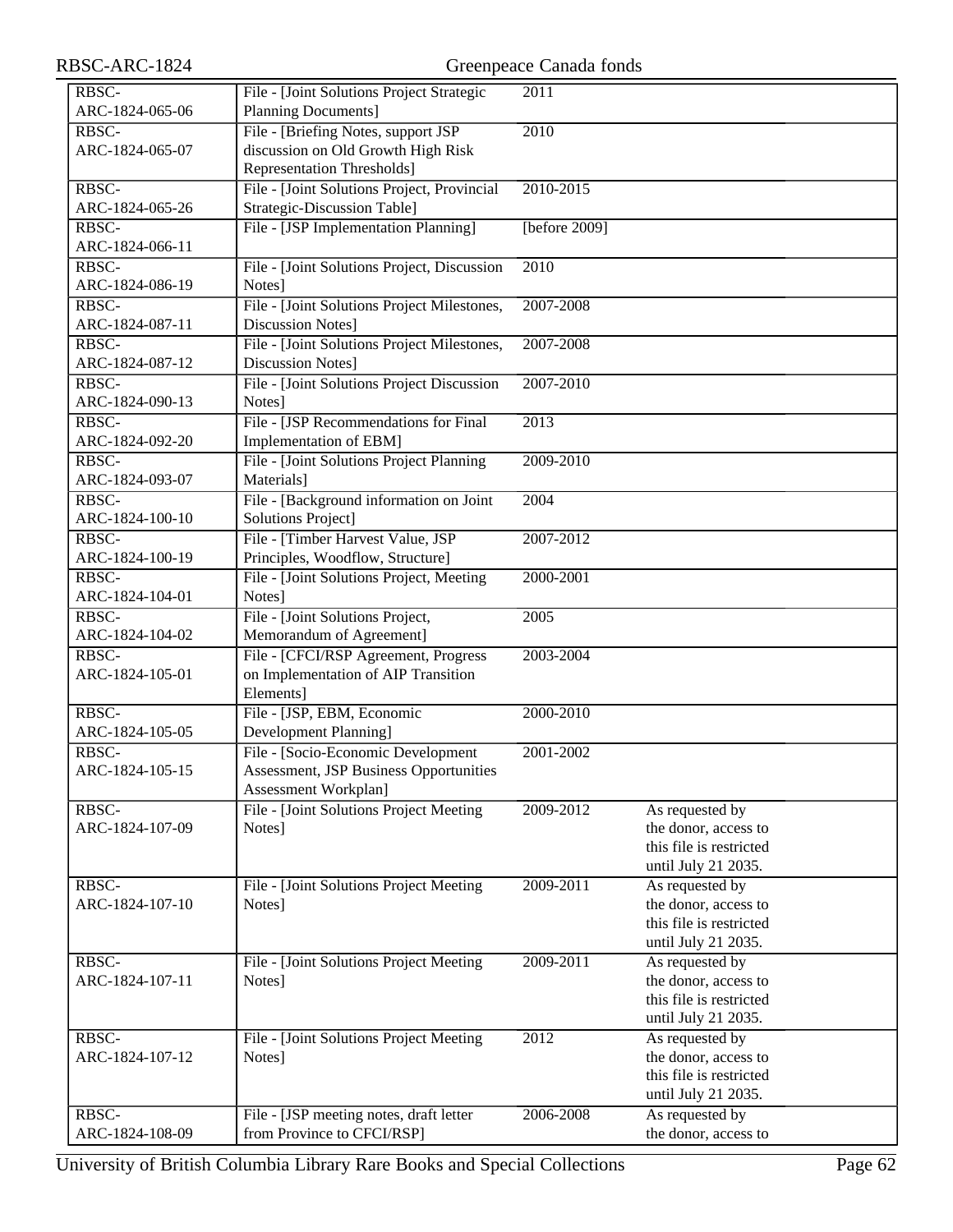|                 |                                           |           | this file is restricted |
|-----------------|-------------------------------------------|-----------|-------------------------|
|                 |                                           |           | until July 21 2035.     |
| RBSC-           | File - [JSP Bilateral Governance          | 2014      | As requested by         |
| ARC-1824-108-20 | Provisions Regarding the Final JSP        |           | the donor, access to    |
|                 | Agreement on EBM Implementation]          |           | this file is restricted |
|                 |                                           |           | until July 21 2035.     |
| RBSC-           | File - [Joint Solutions Project,          | 2005      | As requested by         |
| ARC-1824-110-03 | Memorandum of Agreement]                  |           | the donor, access to    |
|                 |                                           |           | this file is restricted |
|                 |                                           |           | until July 21 2035.     |
| RBSC-           | File - [Joint Solutions Project           | 2005      | As requested by         |
| ARC-1824-111-12 | Memorandum of Agreement]                  |           | the donor, access to    |
|                 |                                           |           | this file is restricted |
|                 |                                           |           | until July 21 2035.     |
| RBSC-           | File - [JSP Political Strategy to Support | 2005      | As requested by         |
| ARC-1824-113-08 | Implementation of the Strategic Level     |           | the donor, access to    |
|                 | Reserve Design and the Conservation       |           | this file is restricted |
|                 | Gap Analysis]                             |           | until July 21 2035.     |
| RBSC-           | File - [Joint Solutions Project]          | 2005      | As requested by         |
| ARC-1824-115-17 | Memorandum of Agreement]                  |           | the donor, access to    |
|                 |                                           |           | this file is restricted |
|                 |                                           |           | until July 21 2035.     |
| RBSC-           | File - [Joint Solutions Space Agreement,  | 2007-2012 |                         |
| ARC-1824-117-21 | <b>JSP</b> Notes]                         |           |                         |

# **First Nations agreements**

Date: 1997-2012 (date of creation)

Physical description: Approximately 30 cm of linear textual records.

#### Restrictions on access:

As requested by the donor, access to some files in this subseries is restricted until July 21, 2035.

#### Publication status:

| File / item list |                                         |            |               |           |
|------------------|-----------------------------------------|------------|---------------|-----------|
| Ref code         | Title                                   | Dates      | Access status | Container |
| RBSC-            | File - [Agreements, Province of British | 2006-2009  |               |           |
| ARC-1824-059-05  | Columbia, First Nations of the Central  |            |               |           |
|                  | and North Coasts, Haida Gwaii]          |            |               |           |
| RBSC-            | File - [Haida Nation, Rainforest]       | 2000-2001  |               |           |
| ARC-1824-086-07  | Solutions Project, Grant Agreement]     |            |               |           |
| RBSC-            | File - [Gitga'at, Kitasoo/Xaixais,      | 2001-2003  |               |           |
| ARC-1824-086-08  | Conservation Incentive and Investment   |            |               |           |
|                  | Program, Implementation Protocol,       |            |               |           |
|                  | Agreement]                              |            |               |           |
| RBSC-            | File - [Protocol Agreements, First      | [ca. 2000] |               |           |
| ARC-1824-086-10  | Nations, Environmental Non-             |            |               |           |
|                  | Governmental Organizations]             |            |               |           |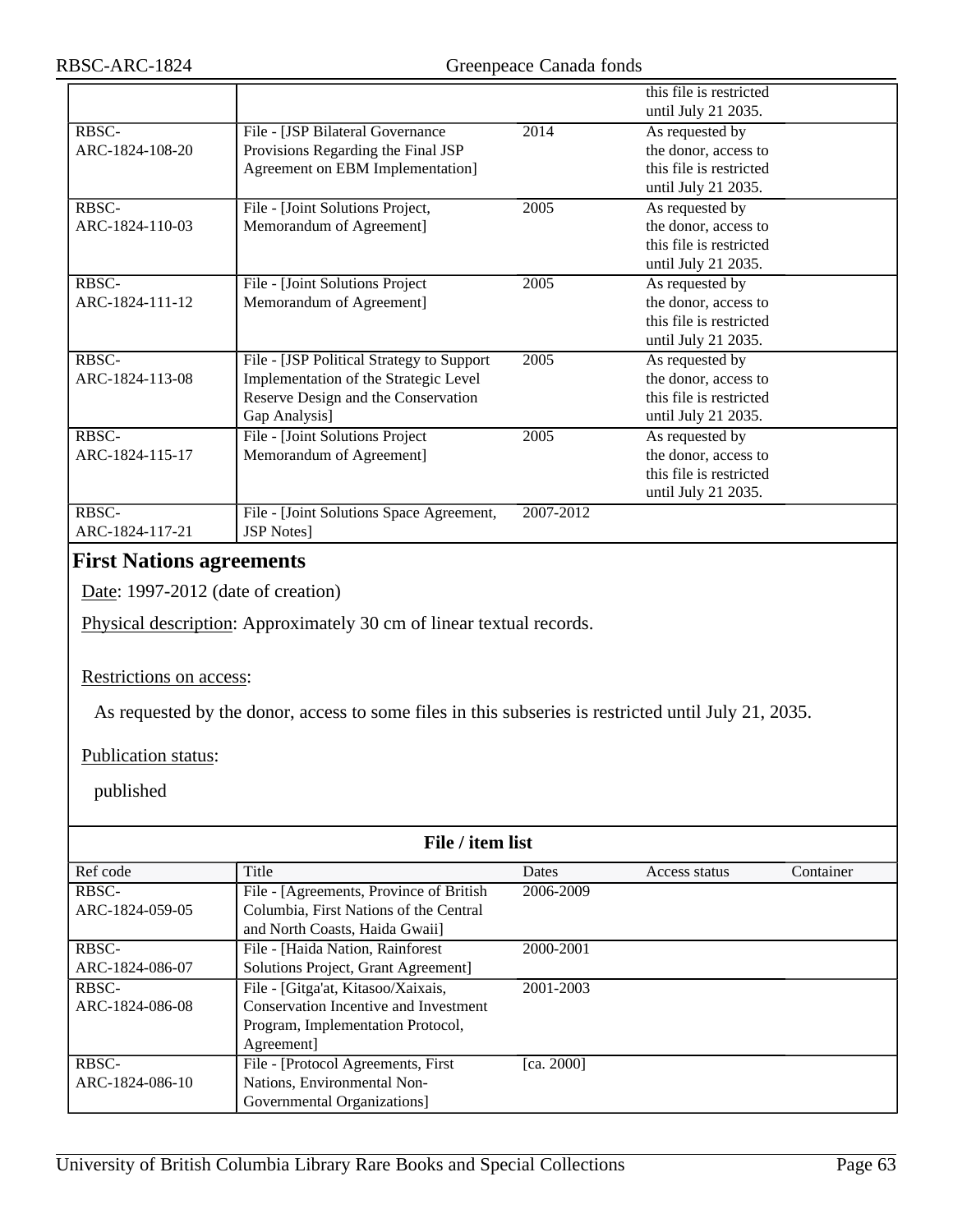| RBSC-ARC-1824 |  |
|---------------|--|
|---------------|--|

| RBSC-           | File - [Haida Gwaii Strategic Land Use     | 2007           |
|-----------------|--------------------------------------------|----------------|
| ARC-1824-086-12 | Agreement]                                 |                |
|                 |                                            |                |
| RBSC-           | File - [Draft Conservation Financing       | 2004           |
| ARC-1824-086-18 | Arrangements, First Nations]               |                |
| RBSC-           | File - [Rainforest Solutions Project,      | 2004           |
| ARC-1824-087-17 | Oweekeno-Kitasoo-Nuxalk Tribal             |                |
|                 | Council]                                   |                |
| RBSC-           | File - [General Protocol Agreement on      | [ca. 2006]     |
| ARC-1824-088-07 | Land Use Planning, North Coast First       |                |
|                 | Nations]                                   |                |
| RBSC-           | File - [Strategic Land Use Planning]       | 2005           |
| ARC-1824-088-08 | Agreement, Gitga'at First Nation and       |                |
|                 | Province of BC]                            |                |
| RBSC-           | File - [General Protocol Agreement on      | 2006           |
|                 |                                            |                |
| ARC-1824-088-10 | Land Use Planning, Central Coast First     |                |
|                 | Nations]                                   |                |
| RBSC-           | File - [General Protocol Agreement on      | 2006           |
| ARC-1824-088-12 | Land Use Planning, Central Coast First     |                |
|                 | Nations]                                   |                |
| RBSC-           | File - [Template, Protected Area           | 2006           |
| ARC-1824-088-13 | <b>Collaborative Management Agreement]</b> |                |
| RBSC-           | File - [Reconciliation Protocol, First     | 2009           |
| ARC-1824-088-14 | Nations, Province of BC]                   |                |
| RBSC-           | File - [First Nation/Mining Company        | 2004           |
| ARC-1824-088-15 | Agreement Template]                        |                |
| RBSC-           |                                            |                |
|                 | File - [General Protocol Agreement on      | [ca. 2006]     |
| ARC-1824-088-16 | Land Use Planning, North Coast First       |                |
|                 | Nations]                                   |                |
| RBSC-           | File - [Interim Measures Backgrounder,     | [between 2000] |
| ARC-1824-088-17 | General Protocol Agreement on Land         | and 2006]      |
|                 | Use Planning]                              |                |
| RBSC-           | File - [Land and Resource Protocol         | 2006           |
| ARC-1824-088-18 | Agreement, First Nations, Province of      |                |
|                 | BC]                                        |                |
| RBSC-           | File - [KNT and the Province of British    | 2006           |
| ARC-1824-088-19 | Columbia Land and Resource Forum]          |                |
| RBSC-           | File - [Coastal First Nations and the      | 2006           |
| ARC-1824-088-20 | Province of British Columbia Land and      |                |
|                 | Resource Forum]                            |                |
|                 |                                            |                |
| RBSC-           | File - [Letter of Understanding, Province  | [before 2003]  |
| ARC-1824-088-21 | of BC, Turning Point Initiative]           |                |
| RBSC-           | File - [Turning Point Interim Measures     | 2001           |
| ARC-1824-088-22 | Initiative, Agreements with Province of    |                |
|                 | <b>BC, First Nations]</b>                  |                |
| RBSC-           | File - [North Coast Strategic Land Use     | [between 2001  |
| ARC-1824-088-23 | Planning Agreement, Kitsumkalum First      | and 2006]      |
|                 | Nation, Province of BC]                    |                |
| RBSC-           | File - [Sustainable Land Use Planning      | 2006           |
| ARC-1824-088-24 | Agreement, Gitxaala Nation, Province of    |                |
|                 | BC                                         |                |
| RBSC-           | File - [Agreement between Haida Nation     | 2004           |
|                 |                                            |                |
| ARC-1824-088-25 | and Rainforest Solutions Project]          |                |
| RBSC-           | File - [Haida Gwaii Strategic Land Use     | 2007           |
| ARC-1824-088-26 | Agreement]                                 |                |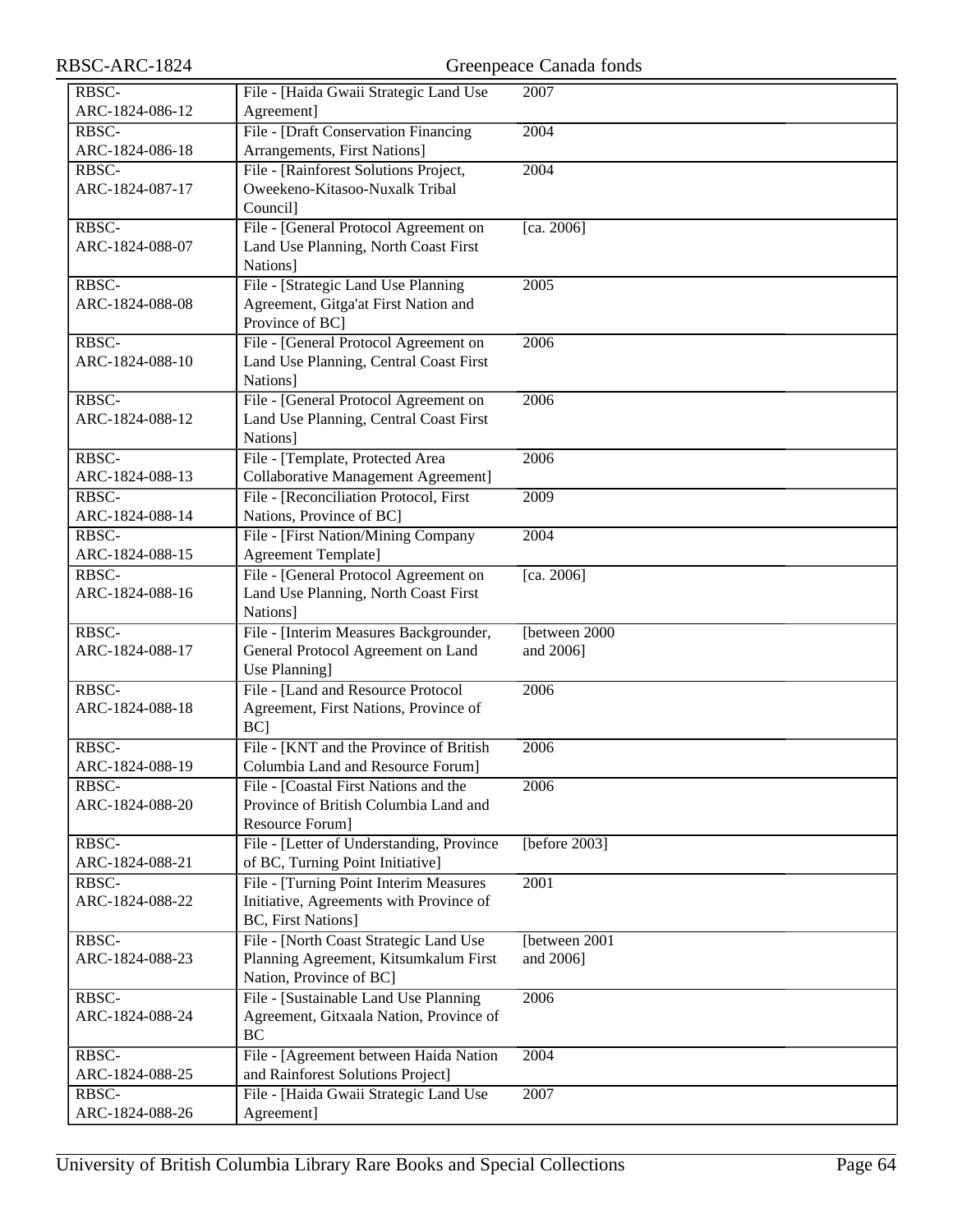| RBSC-ARC-1824            | Greenpeace Canada fonds                                              |                   |                                         |  |
|--------------------------|----------------------------------------------------------------------|-------------------|-----------------------------------------|--|
| RBSC-                    | File - [RSP Agreement, Kwakiutl                                      | 2005              |                                         |  |
| ARC-1824-088-27          | Council, Musgamagw Tsawataineuk                                      |                   |                                         |  |
|                          | Council, Tlowitsis Nation]                                           |                   |                                         |  |
| RBSC-                    | File - [Implementation Protocol, Gitga'at,                           | 2001              |                                         |  |
| ARC-1824-088-28          | Kitasoo, Xaixais]                                                    |                   |                                         |  |
| RBSC-                    | File - [Gitga'at, Kitasoo, Xaixais                                   | $\overline{2001}$ |                                         |  |
| ARC-1824-088-29          | Protocol]                                                            |                   |                                         |  |
| RBSC-                    | File - [RSP Grant Agreement, Gitga'at                                | 2002              |                                         |  |
| ARC-1824-088-30          | EcoTourism Planning Proposal]                                        |                   |                                         |  |
| RBSC-                    | File - Gitga'at Tourism Infrastructure +                             | 2002              |                                         |  |
| ARC-1824-088-31          | Capacity                                                             |                   |                                         |  |
| RBSC-                    | File - Gitga'at Tourism Strategy                                     | 2002              |                                         |  |
| ARC-1824-088-32          |                                                                      |                   |                                         |  |
| RBSC-                    | File - [Heiltsuk Nation, Land Use Plan]                              | 2002-2005         |                                         |  |
| ARC-1824-089-01<br>RBSC- |                                                                      | 2001              |                                         |  |
| ARC-1824-089-02          | File - [Heiltsuk Cultural Landscape<br>Assessment, Technical Report] |                   |                                         |  |
| RBSC-                    | File - [Nanwakolas/British Columbia                                  | 2007-2009         |                                         |  |
| ARC-1824-092-01          | Framework Agreement]                                                 |                   |                                         |  |
| RBSC-                    | File - [General Protocol Agreement on                                | [ca. 2006]        |                                         |  |
| ARC-1824-093-15          | Land Use Planning, North Coast First                                 |                   |                                         |  |
|                          | Nations]                                                             |                   |                                         |  |
| RBSC-                    | File - [Haida Gwaii Strategic Land Use                               | 2004-2007         |                                         |  |
| ARC-1824-102-11          | Agreement, Haida Land Use Vision]                                    |                   |                                         |  |
| RBSC-                    | File - [Strategic Land Use Planning                                  | 2005              |                                         |  |
| ARC-1824-102-23          | Agreement, Metlakatla First Nation,                                  |                   |                                         |  |
|                          | Province of BC]                                                      |                   |                                         |  |
| RBSC-                    | File - [Forest Development Plan,                                     | 2001-2006         |                                         |  |
| ARC-1824-104-07          | Information Sharing Agreement,                                       |                   |                                         |  |
|                          | Wuikinuxv Nation, Gitga'at Nation]                                   |                   |                                         |  |
| RBSC-                    | File - [Gitga'at-Kitasoo/Xaixais, Pilot                              | 2001-2002         |                                         |  |
| ARC-1824-106-06          | Project, Protocol Implementation Team]                               |                   |                                         |  |
| RBSC-<br>ARC-1824-109-10 | File - [Greenpeace, First Nations                                    | 2001-2012         | As requested by<br>the donor, access to |  |
|                          | Protocol Agreements]                                                 |                   | this file is restricted                 |  |
|                          |                                                                      |                   | until July 21 2035.                     |  |
| RBSC-                    | File - [Greenpeace, Haida Nation,                                    | 1997-2001         | As requested by                         |  |
| ARC-1824-111-20          | <b>Heiltsuk Nation</b> ]                                             |                   | the donor, access to                    |  |
|                          |                                                                      |                   | this file is restricted                 |  |
|                          |                                                                      |                   | until July 21 2035.                     |  |
| RBSC-                    | File - [Rainforest Solutions Project,                                | 1997-2005         | As requested by                         |  |
| ARC-1824-111-21          | Heiltsuk Nation, communications,                                     |                   | the donor, access to                    |  |
|                          | protocol agreement]                                                  |                   | this file is restricted                 |  |
|                          |                                                                      |                   | until July 21 2035.                     |  |
| RBSC-                    | File - [Draft Agreement, Gitga'at Interim                            | 2003              | As requested by                         |  |
| ARC-1824-113-01          | <b>Measures Agreement Regarding Forestry</b>                         |                   | the donor, access to                    |  |
|                          | Development]                                                         |                   | this file is restricted                 |  |
|                          |                                                                      |                   | until July 21 2035.                     |  |
| RBSC-                    | File - [Rainforest Solutions Project                                 | 2001-2006         | As requested by<br>the donor, access to |  |
| ARC-1824-115-02          | support for First Nations]                                           |                   | this file is restricted                 |  |
|                          |                                                                      |                   | until July 21 2035.                     |  |
| RBSC-                    | File - [Rainforest Solutions Project, Draft                          | 2003              | As requested by                         |  |
| ARC-1824-116-01          | <b>Conservation Financing Arrangements]</b>                          |                   | the donor, access to                    |  |
|                          |                                                                      |                   |                                         |  |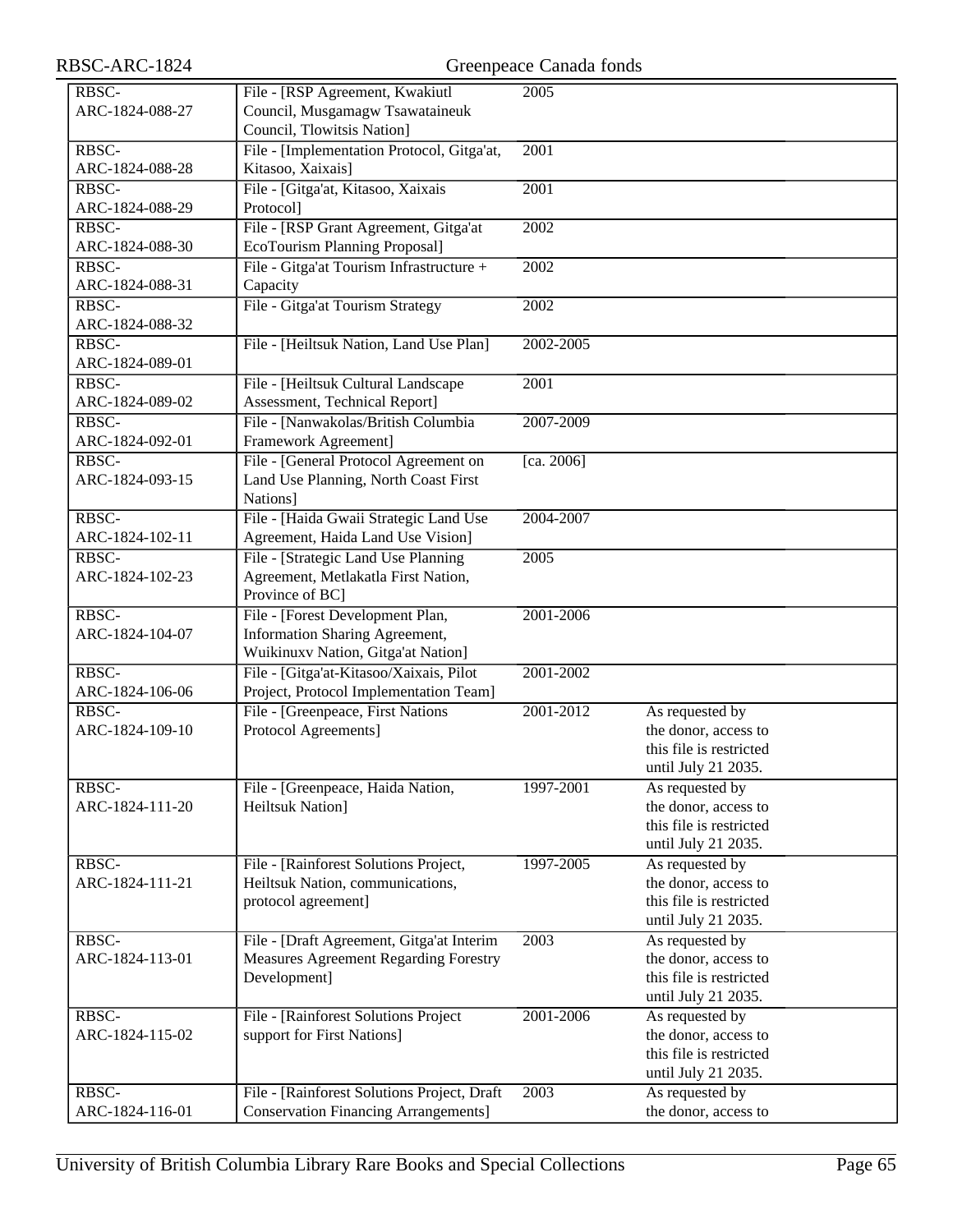|                                    |                                                                                                      |           | this file is restricted<br>until July 21 2035. |           |
|------------------------------------|------------------------------------------------------------------------------------------------------|-----------|------------------------------------------------|-----------|
| RBSC-<br>ARC-1824-117-19           | File - [Treaty Declaration, Northern<br>Nations Alliance]                                            | 2004      |                                                |           |
| <b>Ecosystem Based Management</b>  |                                                                                                      |           |                                                |           |
| Date: 2000-2016 (date of creation) |                                                                                                      |           |                                                |           |
|                                    |                                                                                                      |           |                                                |           |
|                                    | Physical description: Approximately 40 cm of linear textual records.                                 |           |                                                |           |
|                                    |                                                                                                      |           |                                                |           |
| Restrictions on access:            |                                                                                                      |           |                                                |           |
|                                    | As requested by the donor, access to some files in this subseries is restricted until July 21, 2035. |           |                                                |           |
| Publication status:                |                                                                                                      |           |                                                |           |
| published                          |                                                                                                      |           |                                                |           |
|                                    |                                                                                                      |           |                                                |           |
|                                    | File / item list                                                                                     |           |                                                |           |
| Ref code                           | Title                                                                                                | Dates     | Access status                                  | Container |
| RBSC-                              | File - [Coast Forest Conservation                                                                    | 2005-2006 |                                                |           |
| ARC-1824-046-20                    | Initiative, Rainforest Solutions Project,                                                            |           |                                                |           |
|                                    | <b>Ecosystem Based Management]</b>                                                                   |           |                                                |           |
| RBSC-                              | File - [Coast Forest Conservation                                                                    | 2005-2007 |                                                |           |
| ARC-1824-046-21                    | Initiative, Rainforest Solutions Project,                                                            |           |                                                |           |
|                                    | <b>Ecosystem Based Management]</b>                                                                   |           |                                                |           |
| RBSC-                              | File - [Nanwakolas Ecosystem-Based                                                                   | 2012      |                                                |           |
| ARC-1824-060-23                    | Management Forum]                                                                                    |           |                                                |           |
| RBSC-                              | File - [EBM Working Group Annual                                                                     | 2008      |                                                |           |
| ARC-1824-061-09                    | Report to the Land and Resource Forum,<br>2007-2008]                                                 |           |                                                |           |
| RBSC-                              | File - [Ecosystem-Based Management,                                                                  | 2009-2016 |                                                |           |
| ARC-1824-066-04                    | Miscellaneous Files]                                                                                 |           |                                                |           |
| RBSC-                              | File - [Making Future Social Choice                                                                  | 2009      |                                                |           |
| ARC-1824-087-01                    | Decisions, EBM Data Management]                                                                      |           |                                                |           |
| RBSC-                              | File - [Joint Solutions Project Letters,                                                             | 2008-2009 |                                                |           |
| ARC-1824-087-02                    | <b>EBM Discussion Notes, EBM</b>                                                                     |           |                                                |           |
|                                    | Commitments]                                                                                         |           |                                                |           |
| RBSC-                              | File - [Ecosystem-Based Management                                                                   | 2008-2009 |                                                |           |
| ARC-1824-087-03                    | Planning, Adaptive Management]                                                                       |           |                                                |           |
| RBSC-                              | File - [Ecosystem-Based Management]                                                                  | 2009      |                                                |           |
| ARC-1824-087-04<br>RBSC-           | Planning, Adaptive Management]<br>File - [Joint Solutions Project,                                   | 2009-2011 |                                                |           |
| ARC-1824-087-05                    | Implementation of Ecosystem-Based                                                                    |           |                                                |           |
|                                    | Management]                                                                                          |           |                                                |           |
| RBSC-                              | File - [CFN-RSP, Joint Workplan, Joint                                                               | 2007      |                                                |           |
| ARC-1824-087-13                    | Project Summaries]                                                                                   |           |                                                |           |
| RBSC-                              | File - [Ecosystem-Based Management                                                                   | 2006-2007 |                                                |           |
| ARC-1824-090-01                    | Training Workshops, Operational                                                                      |           |                                                |           |
|                                    | Direction Report]                                                                                    |           |                                                |           |
| RBSC-                              | File - [Ecosystem-Based Management,                                                                  | 2004      |                                                |           |
| ARC-1824-091-01                    | Hydroelectric projects]                                                                              |           |                                                |           |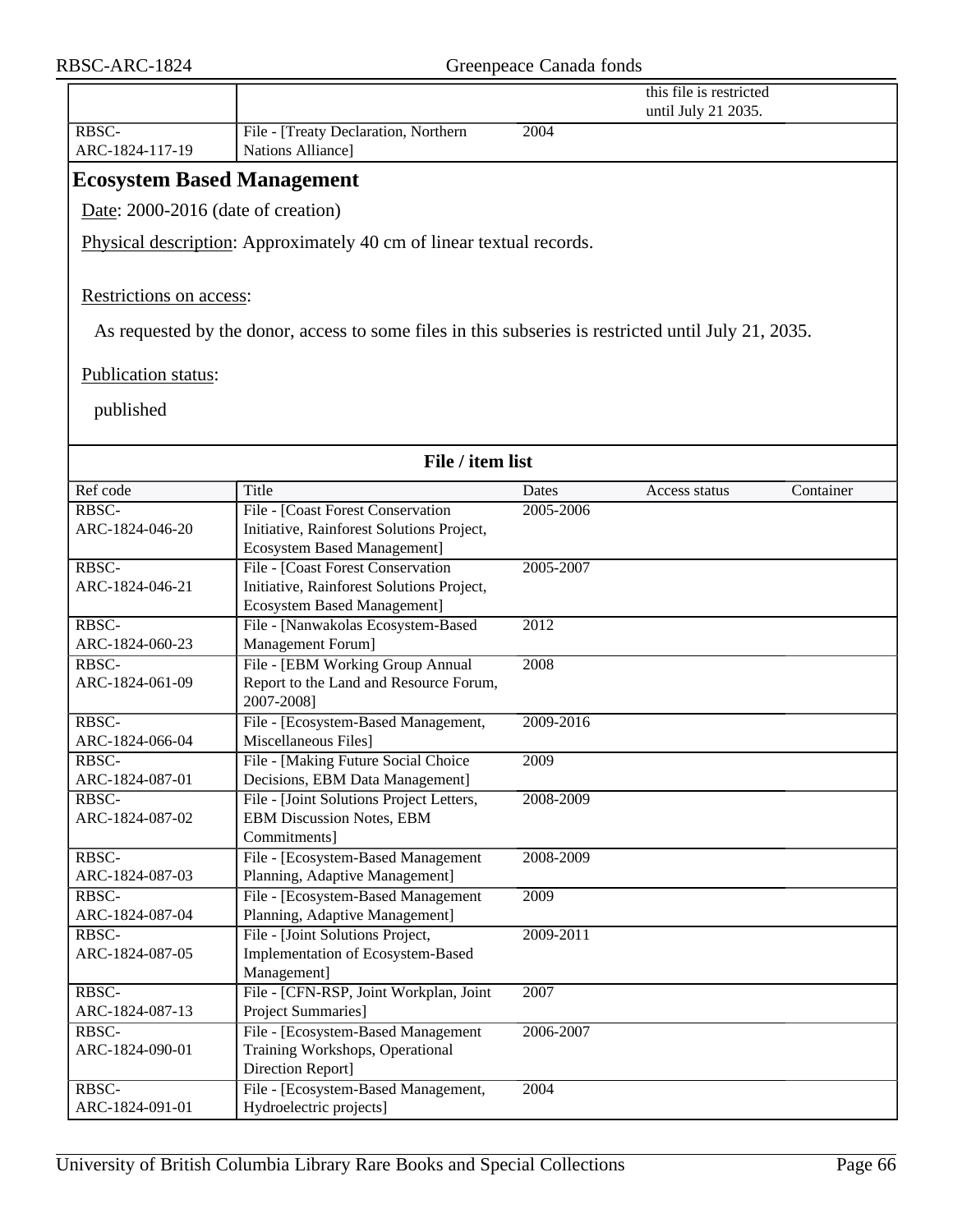| RBSC-ARC-1824            |                                                                 | Greenpeace Canada fonds |
|--------------------------|-----------------------------------------------------------------|-------------------------|
| RBSC-                    | File - [Recommended Approach to EBM,                            | 2005-2010               |
| ARC-1824-092-08          | Implementation of EBM]                                          |                         |
| RBSC-                    | File - [Summary of the Recommended                              | 2005-2006               |
| ARC-1824-092-11          | Approach and System to EBM]                                     |                         |
| RBSC-                    | File - [EBM Transition and                                      | 2006                    |
| ARC-1824-092-14          | Implementation Plan, EBM Planning                               |                         |
|                          | Documents]                                                      |                         |
| RBSC-                    | File - [Assessment Team, Ecosystem-                             | 2000-2009               |
| ARC-1824-093-09          | Based Management for Central and                                |                         |
|                          | North Coasts]                                                   |                         |
| RBSC-                    | File - [Ecosystem-based management and                          | 2005                    |
| ARC-1824-093-12          | mining in BC's temperate rainforests]                           |                         |
| RBSC-                    | File - [Ecosystem-Based Management                              | 2001-2013               |
| ARC-1824-093-16          | Planning and Implementation, RSP                                |                         |
|                          | <b>Discussion Notes</b>                                         |                         |
| RBSC-                    | File - [Ecosystem Management and                                | 2001                    |
| ARC-1824-094-09          | Socio-economic Assessment Team,                                 |                         |
|                          | Central and North Coasts, Haida Gwaii]                          |                         |
| RBSC-                    | File - [Ecosystem Management and                                | 2002-2005               |
| ARC-1824-094-10          | Socio-economic Assessment Team,                                 |                         |
|                          | Central and North Coasts, Haida Gwaii]                          |                         |
| RBSC-                    | File - [Interim EBM Working Group]                              | 2004-2005               |
| ARC-1824-095-08          |                                                                 |                         |
| RBSC-                    | File - [EBM Learning Forum,                                     | 2006-2008               |
| ARC-1824-098-04          | Documents]                                                      |                         |
| RBSC-<br>ARC-1824-098-05 | File - [EBM Learning Forum,<br>Documents]                       | 2008-2009               |
| RBSC-                    | File - [EBM Learning Forum,                                     | 2009                    |
| ARC-1824-098-06          | Documents]                                                      |                         |
| RBSC-                    | File - [EBM Learning Forum,                                     | 2009                    |
| ARC-1824-098-07          | Documents]                                                      |                         |
| RBSC-                    | File - [Ecosystem-Based Planning -                              | 2002                    |
| ARC-1824-098-12          | Principles & Process]                                           |                         |
| RBSC-                    | File - [Principles To Guide Ecosystem-                          | [ca. 2000]              |
| ARC-1824-098-13          | <b>Based Conservation Planning]</b>                             |                         |
| RBSC-                    | File - [Establishing a Monitoring                               | 2006                    |
| ARC-1824-099-03          | Framework for Human Wellbeing,                                  |                         |
|                          | Central and North Coasts]                                       |                         |
| RBSC-                    | File - [CFCI, RSP Notes, Implementation                         | 2005-2007               |
| ARC-1824-099-15          | of Ecosystem-Based Management]                                  |                         |
| RBSC-                    | File - [Analysis and Institutional                              | 2003-2004               |
| ARC-1824-100-08          | Requirements for EBM Implementation]                            |                         |
| RBSC-                    | File - [Policy and Institutional Analysis                       | 2003-2005               |
| ARC-1824-100-09          | for EBM Implementation Framework]                               |                         |
| RBSC-                    | File - [Proposed EBM and Socio-                                 | 2001-2006               |
| ARC-1824-100-11          | economic Assessment Team, Central and                           |                         |
|                          | North Coasts]                                                   |                         |
| RBSC-                    | File - [RSP Accomplishments, EBM                                | 2001-2006               |
| ARC-1824-103-12          | Working Group, Evaluating EBM<br><b>Management Strategies</b> ] |                         |
| RBSC-                    | File - [The Great Bear Rainforest,                              | 2006-2009               |
| ARC-1824-103-13          | 2006-2009: Achieving high-bar EBM]                              |                         |
| RBSC-                    | File - [EBM Transition and                                      | 2006                    |
| ARC-1824-104-12          | <b>Implementation Plan Considerations]</b>                      |                         |
|                          |                                                                 |                         |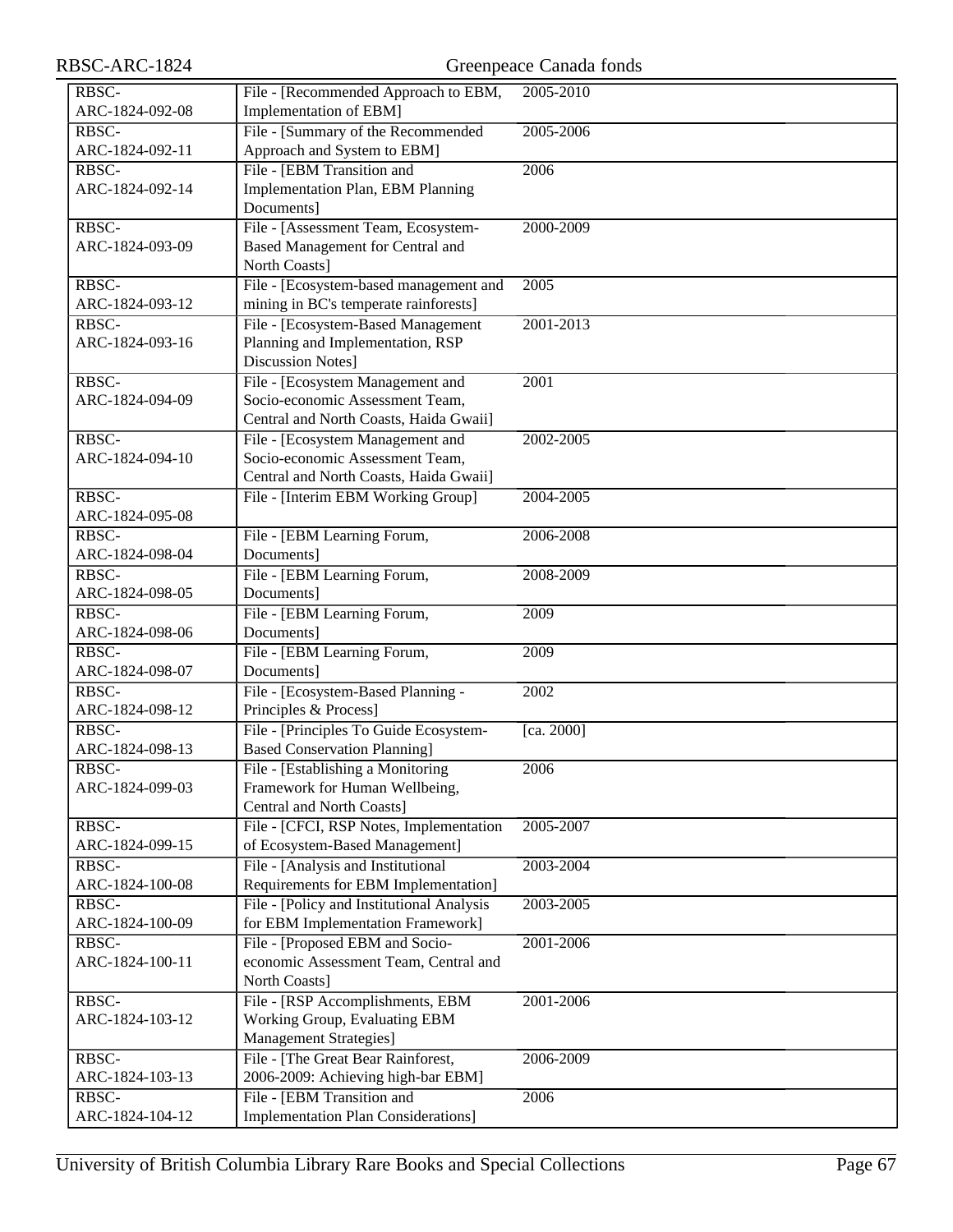| RBSC-ARC-1824            | Greenpeace Canada fonds                                                                                                          |                   |                                                                                           |  |
|--------------------------|----------------------------------------------------------------------------------------------------------------------------------|-------------------|-------------------------------------------------------------------------------------------|--|
| RBSC-<br>ARC-1824-105-06 | File - [CFN-RSP Joint EBM Project<br>Summaries]                                                                                  | 2007              |                                                                                           |  |
| RBSC-<br>ARC-1824-105-09 | File - [EBM Implementation Monitoring<br>Proposal, EBM Implementation and<br><b>Transition Plan]</b>                             | 2005-2007         |                                                                                           |  |
| RBSC-<br>ARC-1824-106-12 | File - [Province of BC, EBM Revisions,<br>Land and Resource Management<br>Planning]                                              | 2001-2006         |                                                                                           |  |
| RBSC-<br>ARC-1824-106-15 | File - [Ecosystem-Based Management<br>Implementation]                                                                            | 2000-2005         |                                                                                           |  |
| RBSC-<br>ARC-1824-109-04 | File - [Wilburforce Foundation Meeting,<br>Joint Solutions Project Governance,<br>Marketplace Support for EBM<br>Implementation] | 2013-2014         | As requested by<br>the donor, access to<br>this file is restricted<br>until July 21 2035. |  |
| RBSC-<br>ARC-1824-117-13 | File - [RSP Briefing Document,<br>Institutions and Legal Instruments For<br>Ecosystem-Based Management]                          | $\overline{2004}$ |                                                                                           |  |
| RBSC-<br>ARC-1824-117-14 | File - [EBM Implementation, Evaluating<br><b>EBM Management Strategies]</b>                                                      | 2005-2007         |                                                                                           |  |
| RBSC-<br>ARC-1824-117-16 | File - [Best Practices for EBM Working<br>Group, Adaptive Management, Socio-<br>Economic Reports]                                | 2005-2007         |                                                                                           |  |
| RBSC-<br>ARC-1824-117-17 | File - [EBM Learning Forum, Progress<br>Report]                                                                                  | 2001-2006         |                                                                                           |  |
| RBSC-<br>ARC-1824-117-18 | File - [Timber Supply Review, Socio-<br>Economic Objectives, EBM]                                                                | 2003-2006         |                                                                                           |  |
| RBSC-<br>ARC-1824-117-20 | File - [Coast First Nations, Joint]<br>Solutions Project, EBM Project]                                                           | 2007-2008         |                                                                                           |  |

### **Working group notes**

Date: 2001-2011 (date of creation)

Physical description: Approximately 10 cm of linear textual records.

#### Restrictions on access:

As requested by the donor, access to some files in this subseries is restricted until July 21, 2035.

Publication status:

| File / item list |                                           |           |               |           |
|------------------|-------------------------------------------|-----------|---------------|-----------|
| Ref code         | Title                                     | Dates     | Access status | Container |
| RBSC-            | File - [Ecosystem-Based Management]       | 2004-2009 |               |           |
| ARC-1824-089-08  | <b>Working Group Reports</b>              |           |               |           |
| RBSC-            | File - [Ecosystem-Based Management]       | 2007-2009 |               |           |
| ARC-1824-089-09  | <b>Working Group Reports</b>              |           |               |           |
| RBSC-            | File - [Coastal First Nations, Integrated | 2006      |               |           |
| ARC-1824-092-06  | Land Management Bureau, EBM               |           |               |           |
|                  | <b>Working Group]</b>                     |           |               |           |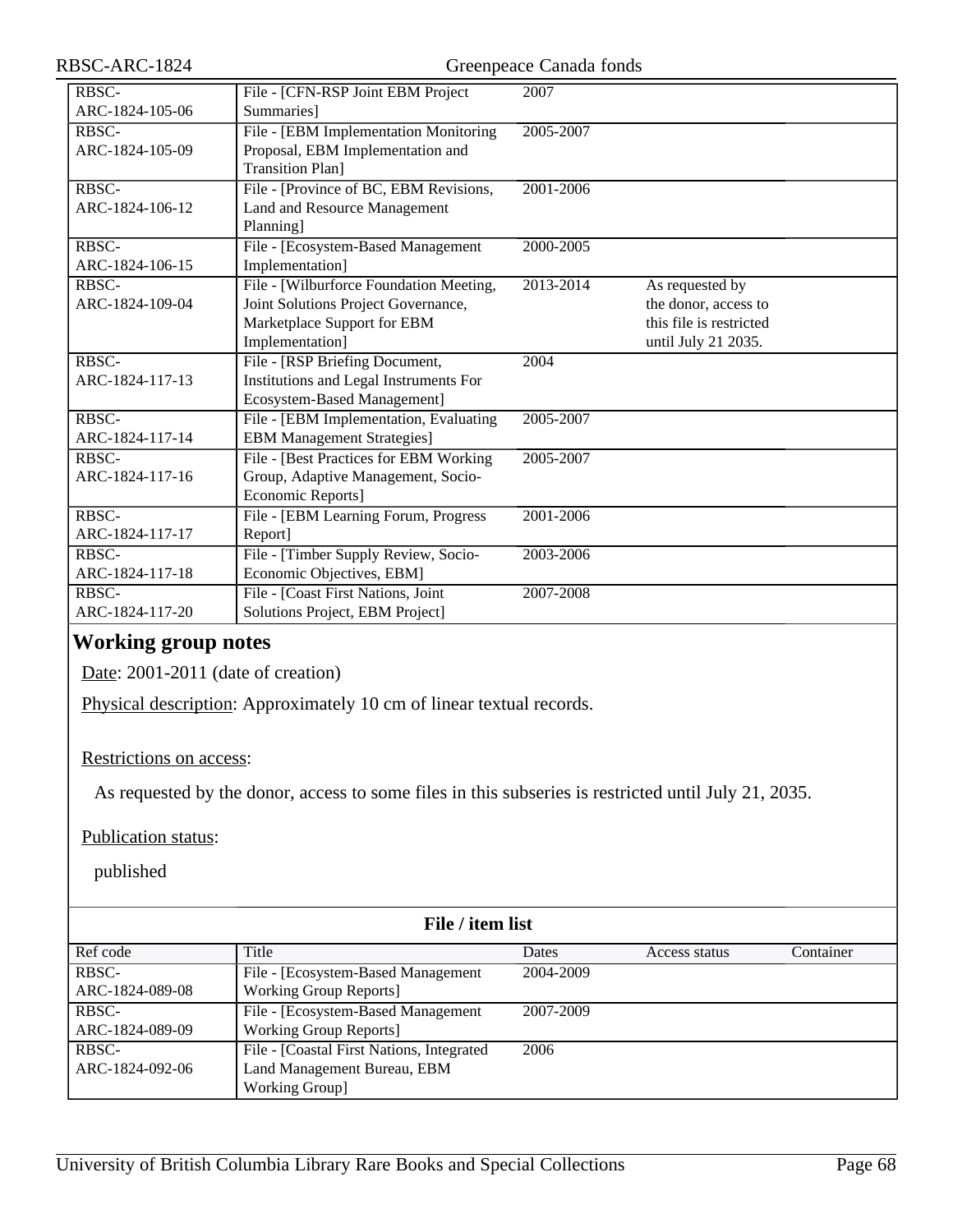| RBSC-           | File - [Seles Draft Strategic Landscape]  | 2011      |                         |
|-----------------|-------------------------------------------|-----------|-------------------------|
| ARC-1824-100-12 | Reserve Design And Conservation Gap       |           |                         |
|                 | Analysis]                                 |           |                         |
| RBSC-           | File - [EBM Working Group Annual          | 2008      |                         |
| ARC-1824-102-21 | Report to the Land and Resource Forum]    |           |                         |
| RBSC-           | File - [Conservation Financing Work]      | 2002-2005 |                         |
| ARC-1824-106-10 | Group Meeting Notes, Financing            |           |                         |
|                 | Proposal, Gitga'at Tourism Strategy]      |           |                         |
| RBSC-           | File - [Coastal EBM Working Group,        | 2001-2006 |                         |
| ARC-1824-106-11 | Planning, Interfor, Gitga'at Ecotourism   |           |                         |
|                 | Planning Proposal]                        |           |                         |
| RBSC-           | File - [Report on Institutional Design of | 2005      | As requested by         |
| ARC-1824-112-02 | a Coastal Ecosystem-Based Management      |           | the donor, access to    |
|                 | <b>Working Group]</b>                     |           | this file is restricted |
|                 |                                           |           | until July 21 2035.     |

# **Communications**

Date: 1992-2014 (date of creation)

Physical description: Approximately 1.2 m of linear textual records.

#### Restrictions on access:

As requested by the donor, access to some files in this subseries is restricted until July 21, 2035.

#### Publication status:

| File / item list |                                           |           |               |           |
|------------------|-------------------------------------------|-----------|---------------|-----------|
| Ref code         | Title                                     | Dates     | Access status | Container |
| RBSC-            | File - [Rainforest Solutions Project,     | 2004      |               |           |
| ARC-1824-038-19  | <b>Project Director Position]</b>         |           |               |           |
| RBSC-            | File - [Rainforest Solutions Project,     | 2004      |               |           |
| ARC-1824-038-20  | Government Strategic Plan]                |           |               |           |
| RBSC-            | File - [Proposal Projects for Rainforest  | 2001      |               |           |
| ARC-1824-038-21  | Solutions Project]                        |           |               |           |
| RBSC-            | File - [Rainforest Solutions Project,     | 2000-2001 |               |           |
| ARC-1824-044-12  | Office Manager]                           |           |               |           |
| RBSC-            | File - [Coastal First Nations, Rainforest | 2007-2008 |               |           |
| ARC-1824-047-02  | Solutions Project, Workplan]              |           |               |           |
| RBSC-            | File - [Rainforest Solutions Project,     | 2003-2004 |               |           |
| ARC-1824-052-11  | Rainforest Status, Central Coast Land     |           |               |           |
|                  | and Resource Management Plan]             |           |               |           |
| RBSC-            | File - [Rainforest Solutions Project,     | 2010      |               |           |
| ARC-1824-059-08  | Communications on Forestry,               |           |               |           |
|                  | Memorandum of Understanding]              |           |               |           |
| RBSC-            | File - [Nature Based Tourism and          | 2008      |               |           |
| ARC-1824-060-04  | Tenuring Strategy, North and Central      |           |               |           |
|                  | Coast Profile]                            |           |               |           |
| RBSC-            | File - [Nature Based Tourism and          | 2008      |               |           |
| ARC-1824-060-05  | Tenuring Strategy, Best Practices And     |           |               |           |
|                  | Case Studies]                             |           |               |           |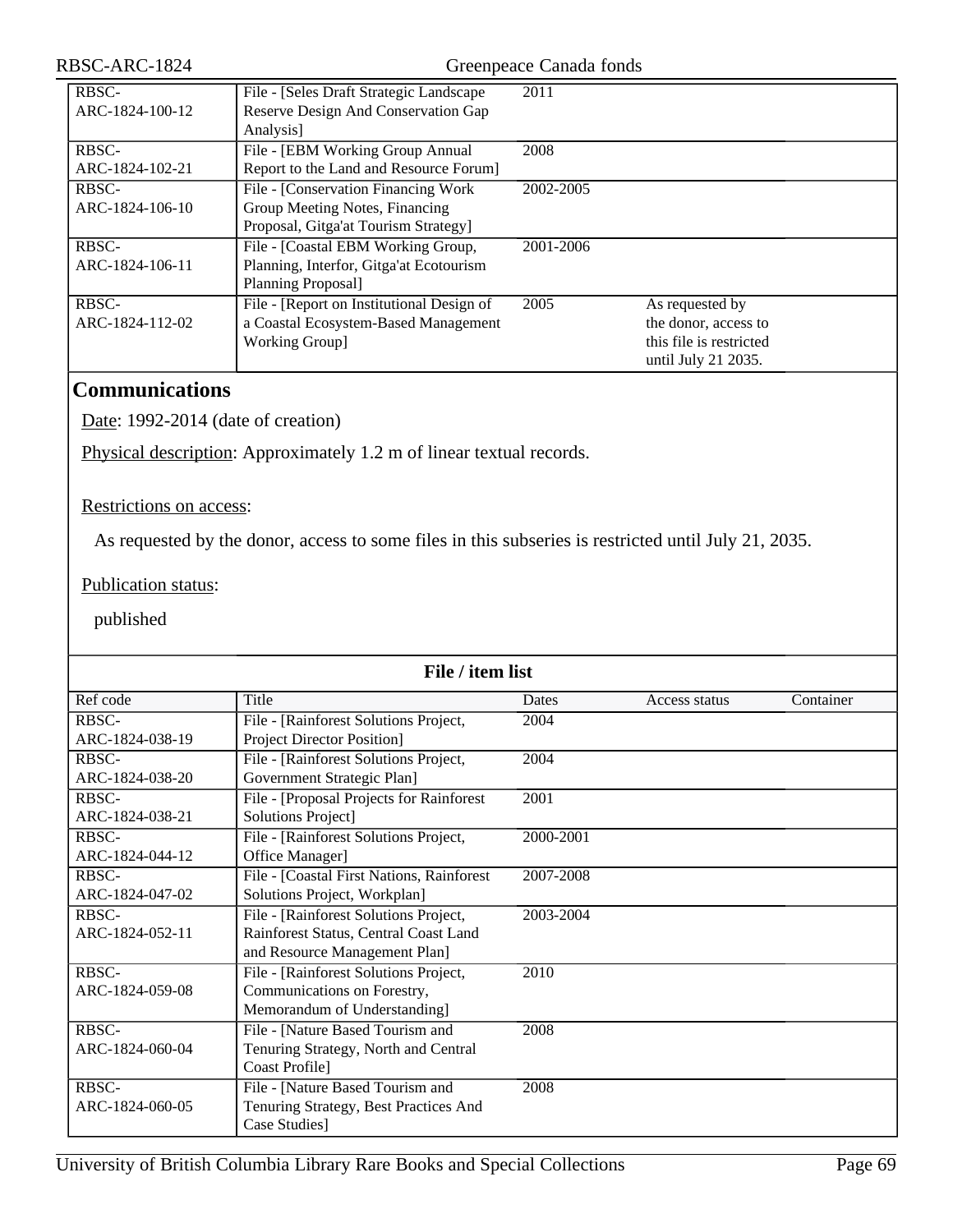| RBSC-ARC-1824                     | Greenpeace Canada fonds                                                            |                   |  |
|-----------------------------------|------------------------------------------------------------------------------------|-------------------|--|
| RBSC-                             | File - [Take It Taller Campaign]                                                   | 2012              |  |
| ARC-1824-060-21                   |                                                                                    |                   |  |
| RBSC-                             | File - [Rainforest Solutions Project,                                              | 2008              |  |
| ARC-1824-062-11                   | Nanwakolas First Nations]                                                          |                   |  |
| RBSC-                             | File - [Province of British Columbia,                                              | 2008-2014         |  |
| ARC-1824-062-12                   | Announcements, Letters, and News                                                   |                   |  |
|                                   | Releases]                                                                          |                   |  |
| RBSC-                             | File - [Tides Canada, Terms of                                                     | 2010              |  |
| ARC-1824-063-13                   | Reference, Rainforest Solutions Project]                                           |                   |  |
| RBSC-                             | File - [Rainforest Solutions Project,                                              | 2013-2014         |  |
| ARC-1824-063-22                   | CFCI, Ecosystem-Based Management,                                                  |                   |  |
|                                   | Memorandum of Understanding]                                                       |                   |  |
| RBSC-                             | File - [Rainforest Solutions Project, Great                                        | 2009-2013         |  |
| ARC-1824-064-04                   | Bear Rainforest Communications and                                                 |                   |  |
|                                   | Planning]                                                                          |                   |  |
| RBSC-                             | File - [Rainforest Solutions Project,                                              | 2010-2013         |  |
| ARC-1824-064-05                   | Trends and Issues]                                                                 |                   |  |
| RBSC-                             | File - [2014 Land Use Orders Review                                                | 2008-2011         |  |
| ARC-1824-064-06                   | Framework]                                                                         |                   |  |
| $R\overline{\text{BSC}}$          | File - [RSP and Coast Forest]                                                      | 2009-2012         |  |
| ARC-1824-065-13                   | Conservation Initiative, Strategic                                                 |                   |  |
|                                   | Engagement 2009-2014, Conservation                                                 |                   |  |
| RBSC-                             | Planning]                                                                          | 2006-2010         |  |
| ARC-1824-065-23                   | File - [RSP, Letters with the Province of<br><b>BC</b>                             |                   |  |
| RBSC-                             | File - [Rainforest Solutions Project, Joint                                        | 2009-2014         |  |
| ARC-1824-066-06                   | Solutions Project, Miscellaneous Files]                                            |                   |  |
| RBSC-                             | File - [RSP Great Bear Rainforest                                                  | 2005              |  |
| ARC-1824-077-03                   | debrief, October 27, 2005]                                                         |                   |  |
| RBSC-                             | File - [Articles and Reports on First                                              | 1997-2000         |  |
| ARC-1824-086-09                   | Nations Economic Development]                                                      |                   |  |
| RBSC-                             | File - [Conservancies in Heiltsuk                                                  | 2008              |  |
| ARC-1824-086-11                   | Territory]                                                                         |                   |  |
| RBSC-                             | File - [Turning Point Initiative, Approach                                         | 2007              |  |
| ARC-1824-086-13                   | to Building Capacity for Coastal First                                             |                   |  |
|                                   | Nations]                                                                           |                   |  |
| RBSC-                             | File - [Kitasoo - Xai'xais Tourism                                                 | 2000              |  |
| ARC-1824-086-14                   | Strategy]                                                                          |                   |  |
| RBSC-                             | File - Haida Nation vs. $BC +$                                                     | 2002-2004         |  |
| ARC-1824-086-17                   | Weyerhaeuser Jan 2002                                                              |                   |  |
| RBSC-                             | File - [Iisaak Forest Resources                                                    | 1999              |  |
| ARC-1824-087-06                   | Publication]                                                                       |                   |  |
| RBSC-<br>ARC-1824-087-07          | File - [Coast Forest Conservation                                                  | 2001              |  |
| RBSC-                             | Initiative, Information and Publications]<br>File - [Maps of Existing and Proposed | 2004              |  |
| ARC-1824-087-09                   | Protected Areas, Great Bear Rainforest]                                            |                   |  |
| $R\overline{BSC}$                 | File - [Land Use Plan and Great Bear                                               | 2001-2002         |  |
| ARC-1824-087-14                   | Rainforest news stories]                                                           |                   |  |
| RBSC-                             | File - [Muskwa-Kechika Management                                                  | 2003              |  |
| ARC-1824-087-16                   | Area]                                                                              |                   |  |
| $R\overline{B}$ <sub>SC</sub> $-$ | File - [Haida Nation, Communications]                                              | 2002              |  |
| ARC-1824-087-18                   |                                                                                    |                   |  |
| RBSC-                             | File - [Last Stand For the Great Bear                                              | $\overline{2014}$ |  |
| ARC-1824-088-03                   | Rainforest, 2014 Event]                                                            |                   |  |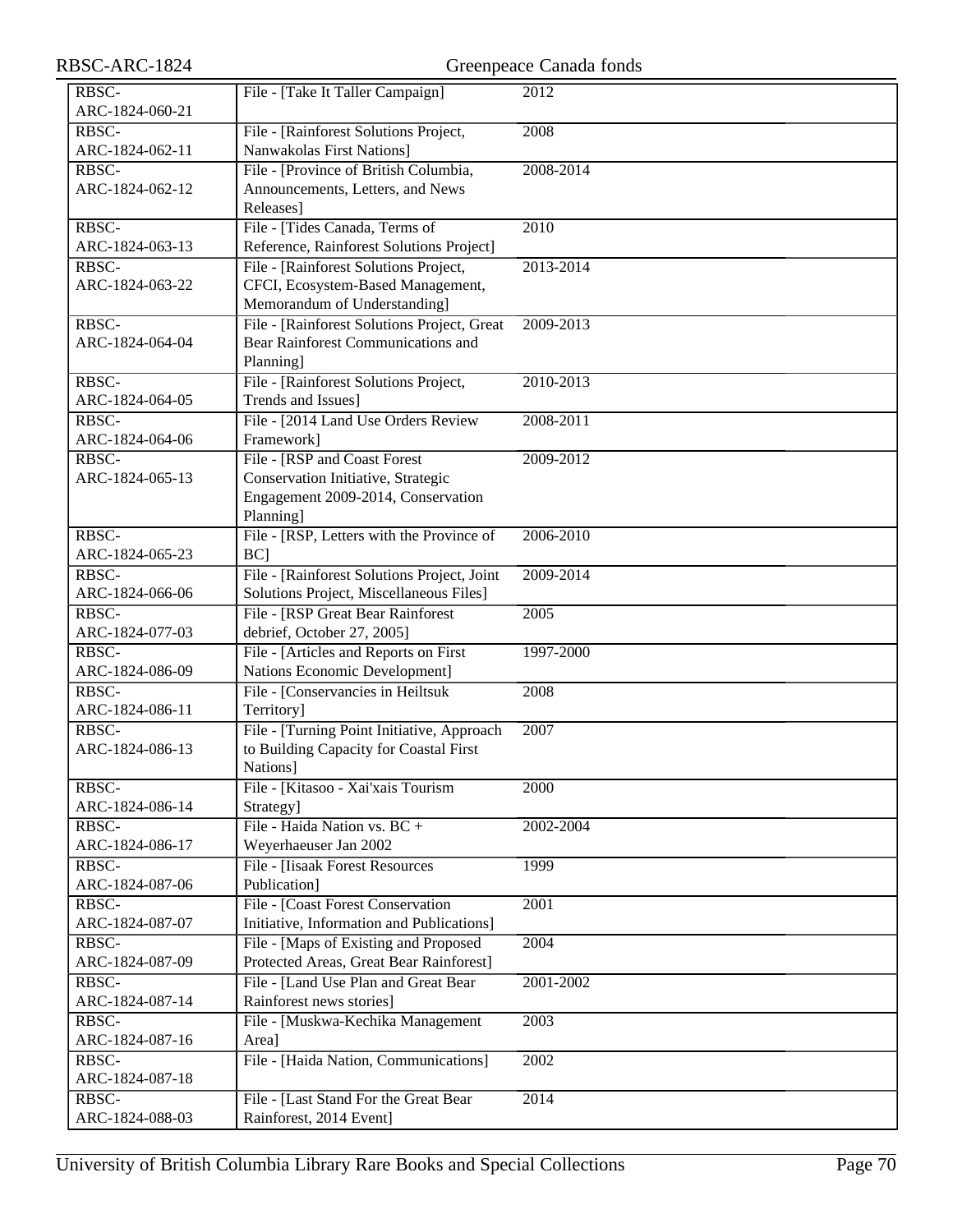| RBSC-ARC-1824   |                                            | Greenpeace Canada fonds |
|-----------------|--------------------------------------------|-------------------------|
| RBSC-           | File - [Last Stand For the Great Bear      | 2014                    |
| ARC-1824-088-04 | Rainforest, 2014 Event]                    |                         |
| RBSC-           | File - [Last Stand For the Great Bear      | 2014                    |
| ARC-1824-088-05 | Rainforest, 2014 Event]                    |                         |
| RBSC-           | File - [Last Stand For the Great Bear      | $\overline{2014}$       |
| ARC-1824-089-03 | Rainforest, 2014 Update]                   |                         |
| RBSC-           | File - [Take It Taller Campaign,           | 2011-2012               |
| ARC-1824-089-11 | Communications]                            |                         |
| RBSC-           | File - [Conservation Investments and       | 2003-2009               |
| ARC-1824-089-12 | Incentives Initiative, Coastal Economic    |                         |
|                 | Development]                               |                         |
| RBSC-           | File - [Conservation Investments and       | 2000-2006               |
| ARC-1824-089-13 | Incentives Initiative, Coastal Economic    |                         |
|                 | Development]                               |                         |
| RBSC-           | File - [Conservation Investments and       | 2003-2009               |
| ARC-1824-089-14 | Incentives Initiative, Coastal Economic    |                         |
|                 | Development]                               |                         |
| RBSC-           | File - [Coast Sustainability Trust,        | 2002-2005               |
| ARC-1824-090-05 | <b>Results-Based Assessment Framework]</b> |                         |
| RBSC-           | File - [Central and North Coast, Land      | 2005-2006               |
| ARC-1824-090-09 | Use Objectives, Ministerial Orders, Legal  |                         |
|                 | Objectives]                                |                         |
| RBSC-           | File - [Rainforest Solutions Project       | 1994-2009               |
| ARC-1824-090-10 | Letters]                                   |                         |
| RBSC-           | File - [Rainforest Solutions Project       | 2004-2006               |
| ARC-1824-090-11 | Letters]                                   |                         |
| RBSC-           | File - [Rainforest Solutions Project       | 2001-2009               |
| ARC-1824-090-12 | Letters]                                   |                         |
| RBSC-           | File - [Great Bear Rainforest, news        | 2001-2005               |
| ARC-1824-091-02 | articles]                                  |                         |
| RBSC-           | File - [The Haida Nation Economic          | 2007                    |
| ARC-1824-091-03 | Strategic Plan]                            |                         |
| RBSC-           | File - [Great Bear Rainforest map]         | [between 2001]          |
| ARC-1824-091-04 |                                            | and 2009]               |
| RBSC-           | File - [Overcutting of Canadian Cedar      | $\overline{2003}$       |
| ARC-1824-091-05 | press release, First Nations, ENGOs]       |                         |
| RBSC-           | File - [Buyers of Wood Products "Going     | 2003                    |
| ARC-1824-091-06 | Green", press release]                     |                         |
| RBSC-           | File - [Great Bear Rainforest, news        | 2002-2003               |
| ARC-1824-091-07 | articles]                                  |                         |
| RBSC-           | File - [Conservation Areas Design, Save    | 2003                    |
| ARC-1824-091-08 | the Great Bear, website]                   |                         |
| RBSC-           | File - [Great Bear Rainforest, news        | 2005-2007               |
| ARC-1824-091-09 | articles, correspondence, Province of BC]  |                         |
| RBSC-           | File - [Take It Taller Campaign, Tar       | 2011-2012               |
| ARC-1824-091-10 | Sands Oil Transport]                       |                         |
| RBSC-           | File - [Ecosystem-Based Management         | [ca. 2010]              |
| ARC-1824-091-11 | Publications]                              |                         |
| RBSC-           | File - [Going Wild! Educators Guide,       | 2009                    |
| ARC-1824-091-12 | <b>Coastal Rainforests]</b>                |                         |
| RBSC-           | File - [Central Coast, Documents on        | 2010-2012               |
| ARC-1824-091-13 | Joint Solution Project, Woodflow           |                         |
|                 | Gap Analysis, Ecosystem-Based              |                         |
|                 | Management]                                |                         |
|                 |                                            |                         |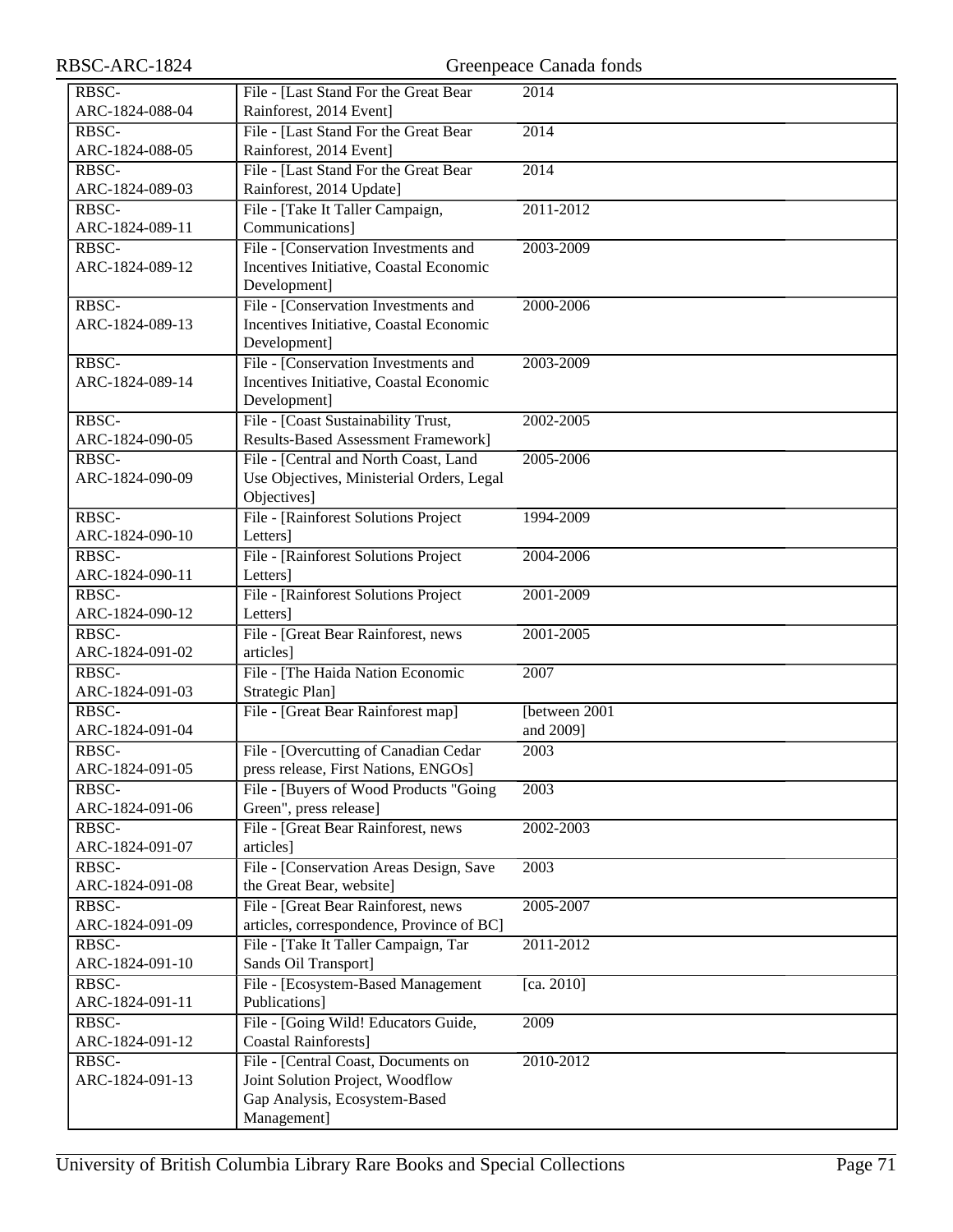| RBSC-           | File - [Central Coast, Documents on        | 2006-2012         |
|-----------------|--------------------------------------------|-------------------|
| ARC-1824-091-14 | Joint Solution Project, Woodflow           |                   |
|                 | Gap Analysis, Ecosystem-Based              |                   |
|                 | Management]                                |                   |
| RBSC-           | File - [Central Coast, Documents on        | 2009-2012         |
| ARC-1824-091-15 | Joint Solution Project, Woodflow           |                   |
|                 | Gap Analysis, Ecosystem-Based              |                   |
|                 | Management]                                |                   |
| RBSC-           | File - [Fate of Focal Species in the Great | 2010              |
| ARC-1824-091-16 | Bear Rainforest, Proposal to Share         |                   |
|                 | Ancestral Teachings]                       |                   |
| RBSC-           | File - [Valhalla Wilderness Society,       | 2004              |
|                 |                                            |                   |
| ARC-1824-092-02 | <b>Central Coast LRMP Consensus</b>        |                   |
|                 | Agreement]                                 |                   |
| RBSC-           | File - [Nuxalk Nation, press releases]     | 2001-2002         |
| ARC-1824-092-05 |                                            |                   |
| RBSC-           | File - [Strategic Landscape Reserve        | $\overline{2010}$ |
| ARC-1824-092-07 | Design Process (Template)]                 |                   |
| RBSC-           | File - [Coast Opportunity Funds            | 2008-2012         |
| ARC-1824-092-10 | Backgrounder, Project Assessment for       |                   |
|                 | Nature Conservancy]                        |                   |
| RBSC-           | File - [Conservation in the Great Bear     | 2000-2013         |
| ARC-1824-092-12 | Rainforest, Joint Solutions Project Notes] |                   |
| RBSC-           | File - [RSP and Haisla Nation, RSP Draft   | 2002-2008         |
| ARC-1824-092-18 | Proposal for Strategic Communications      |                   |
|                 | Consultation]                              |                   |
|                 |                                            |                   |
| RBSC-           | File - [Park Act and Miscellaneous         | 2012              |
| ARC-1824-092-22 | Statutes Amendment Act, 2012]              |                   |
| RBSC-           | File - [Oweekeno Assertion of Title,       | 2002              |
| ARC-1824-092-23 | Greetings from the Heiltsuk Hemas]         |                   |
| RBSC-           | File - [Coast Conservation Investments     | 2003-2005         |
| ARC-1824-092-24 | and Incentives Initiative, LRMPs, news     |                   |
|                 | and magazine articles]                     |                   |
| RBSC-           | File - [Rainforest Solutions Project,      | 2004-2005         |
| ARC-1824-093-01 | <b>Communications with First Nations]</b>  |                   |
| RBSC-           | File - [Species at Risk, Great Bear        | 2010              |
| ARC-1824-093-08 | Rainforest]                                |                   |
| RBSC-           | File - [Conservation Financing             | $\overline{2004}$ |
| ARC-1824-096-02 | Arrangement, Allied Tribes of Lax          |                   |
|                 | Kw'Alaams]                                 |                   |
| RBSC-           | File - [Rainforest Solutions Project,      | 1998-2003         |
| ARC-1824-096-03 | News Articles and Communications]          |                   |
| RBSC-           | File - [Coast Forest Conservation]         | 2002              |
| ARC-1824-098-16 | Initiative, April 2002 Update]             |                   |
| RBSC-           |                                            |                   |
|                 | File - [Major Elements of the 2001 Great   | 2003              |
| ARC-1824-098-17 | <b>Bear Rainforest Agreement]</b>          |                   |
| RBSC-           | File - [Ecosystem-Based Management In      | 2009              |
| ARC-1824-098-18 | The Great Bear Rainforest]                 |                   |
| RBSC-           | File - [Central Coast Land and Resource    | 2002-2007         |
| ARC-1824-099-01 | Management Plan, Implementation,           |                   |
|                 | <b>Cabinet Decisions]</b>                  |                   |
| RBSC-           | File - [Muskwa-Kechika Management          | 2005              |
| ARC-1824-099-02 | Area Act, 1998]                            |                   |
| RBSC-           | File - [Land Use Decision, Ecosystem-      | 2004-2007         |
| ARC-1824-099-05 | <b>Based Management Implementation]</b>    |                   |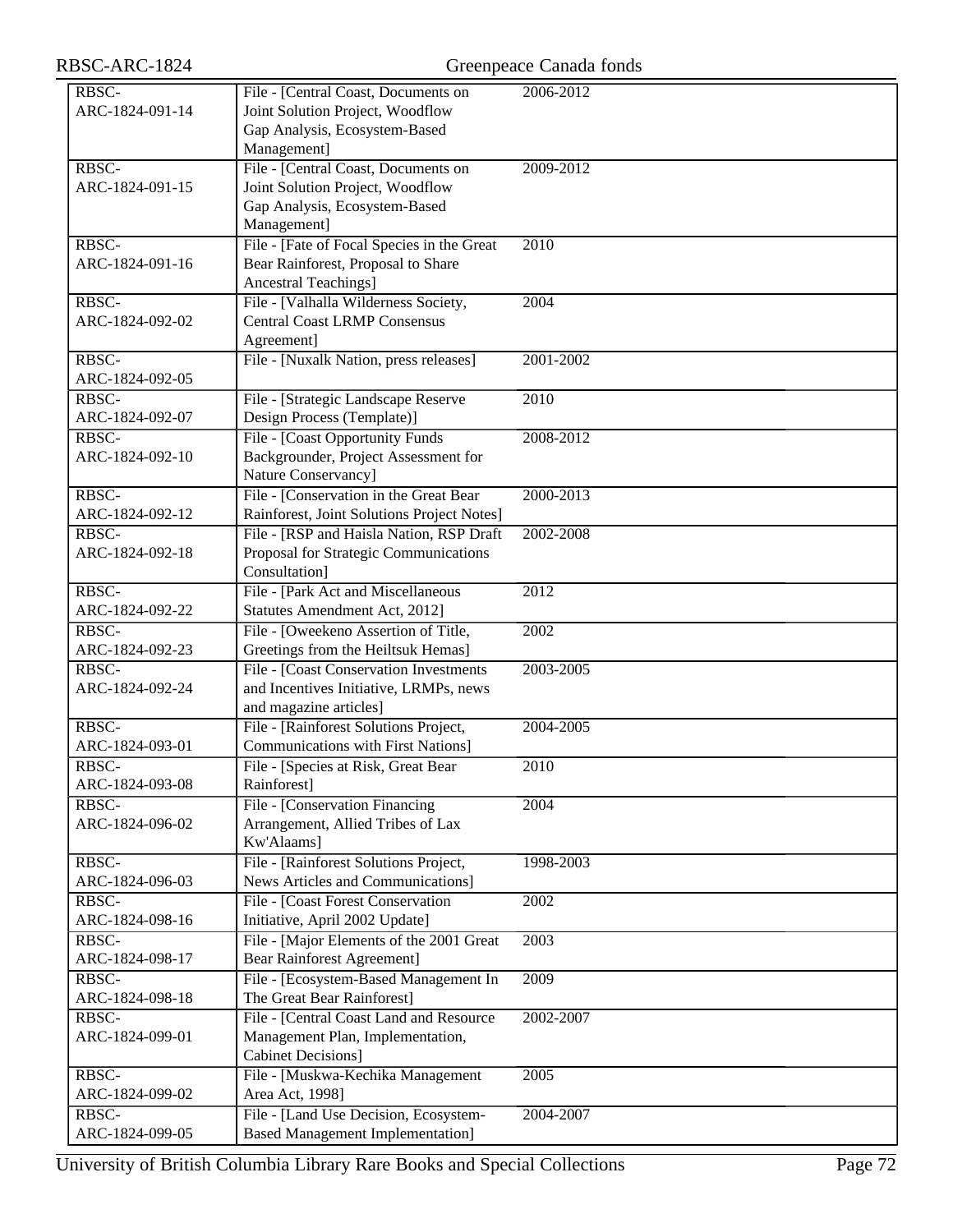| RBSC-ARC-1824            |                                                                   | Greenpeace Canada fonds |
|--------------------------|-------------------------------------------------------------------|-------------------------|
| RBSC-                    | File - [Ministry of Agriculture and Lands,                        | 2007                    |
| ARC-1824-099-06          | Ministerial Orders, Central and North                             |                         |
|                          | Coasts]                                                           |                         |
| RBSC-                    | File - [Ministry of Agriculture and Lands,                        | 2007                    |
| ARC-1824-099-07          | Ministerial Orders]                                               |                         |
| RBSC-                    | File - [Great Bear Rainforest, forestry                           | 2000-2005               |
| ARC-1824-099-08          | publications]                                                     |                         |
| RBSC-                    | File - [Great Bear Rainforest, forestry                           | 2004-2007               |
| ARC-1824-099-09          | publications]                                                     |                         |
| RBSC-                    | File - [Great Bear Rainforest, forestry                           | 2006-2011               |
| ARC-1824-099-10          | publications]                                                     |                         |
| RBSC-                    | File - [Great Bear Rainforest, forestry                           | 1999-2013               |
| ARC-1824-099-11          | publications]                                                     |                         |
| RBSC-<br>ARC-1824-099-12 | File - [Great Bear Rainforest,<br>publications]                   | 2002-2006               |
| RBSC-                    | File - [Great Bear Rainforest,                                    | 2001-2009               |
| ARC-1824-099-13          | publications]                                                     |                         |
| RBSC-                    | File - [Preliminary Comments on the                               | 2003                    |
| ARC-1824-100-02          | Timber Economic Gain Spatial Analysis                             |                         |
|                          | Methodology]                                                      |                         |
| RBSC-                    | File - [Thoughts on BC vs. Canadian                               | 2003                    |
| ARC-1824-100-06          | <b>Forest Products]</b>                                           |                         |
| RBSC-                    | File - [A Greener Future, New                                     | 2002                    |
| ARC-1824-100-15          | Opportunities in a Changing                                       |                         |
|                          | Marketplace]                                                      |                         |
| RBSC-                    | File - [WWF, Designing Ecologically                               | 2009                    |
| ARC-1824-100-21          | Sound Marine Protected Area Networks,<br>Canada's Marine Regions] |                         |
| RBSC-                    | File - [Cooperation, Rainforest Solutions                         | 2000-2010               |
| ARC-1824-100-22          | Project Conservation in the Great Bear                            |                         |
|                          | Rainforest]                                                       |                         |
| RBSC-                    | File - [Evaluation of Great Bear                                  | 2003-2011               |
| ARC-1824-100-24          | Rainforest Conservation, RSP Briefing                             |                         |
|                          | Document]                                                         |                         |
| RBSC-                    | File - [Great Bear Rainforest 2006                                | 2006                    |
| ARC-1824-100-25          | Announcement]                                                     |                         |
| RBSC-                    | File - [Great Bear Rainforest, One Year                           | 2002                    |
| ARC-1824-100-26          | Later, 2001 Announcement]                                         |                         |
| RBSC-                    | File - [Public Opinion on Environment                             | 2001                    |
| ARC-1824-100-29          | Issues in British Columbia]                                       |                         |
| RBSC-<br>ARC-1824-101-01 | File - [Beyond Expectations, Seizing A<br>Golden Opportunity]     | 2009                    |
| RBSC-                    | File - [Explore Magazine]                                         | 2003                    |
| ARC-1824-101-04          |                                                                   |                         |
| RBSC-                    | File - [Rainforest Solutions Project, Land                        | 2003-2006               |
| ARC-1824-101-05          | Use Planning]                                                     |                         |
| RBSC-                    | File - [Developing Coast Strategy                                 | 2006                    |
| ARC-1824-101-06          | Initiative, Achieving Rainforest                                  |                         |
|                          | <b>Conservation and Community</b>                                 |                         |
|                          | Sustainability]                                                   |                         |
| RBSC-                    | File - [Case Comment on British                                   | 2003                    |
| ARC-1824-101-08          | Columbia v. Canadian Forest Products                              |                         |
|                          | Ltd.]                                                             |                         |
| RBSC-<br>ARC-1824-101-10 | File - [Haida Nation Publications, Haida<br>v. Weyerhaeuser]      | 1999-2002               |
|                          |                                                                   |                         |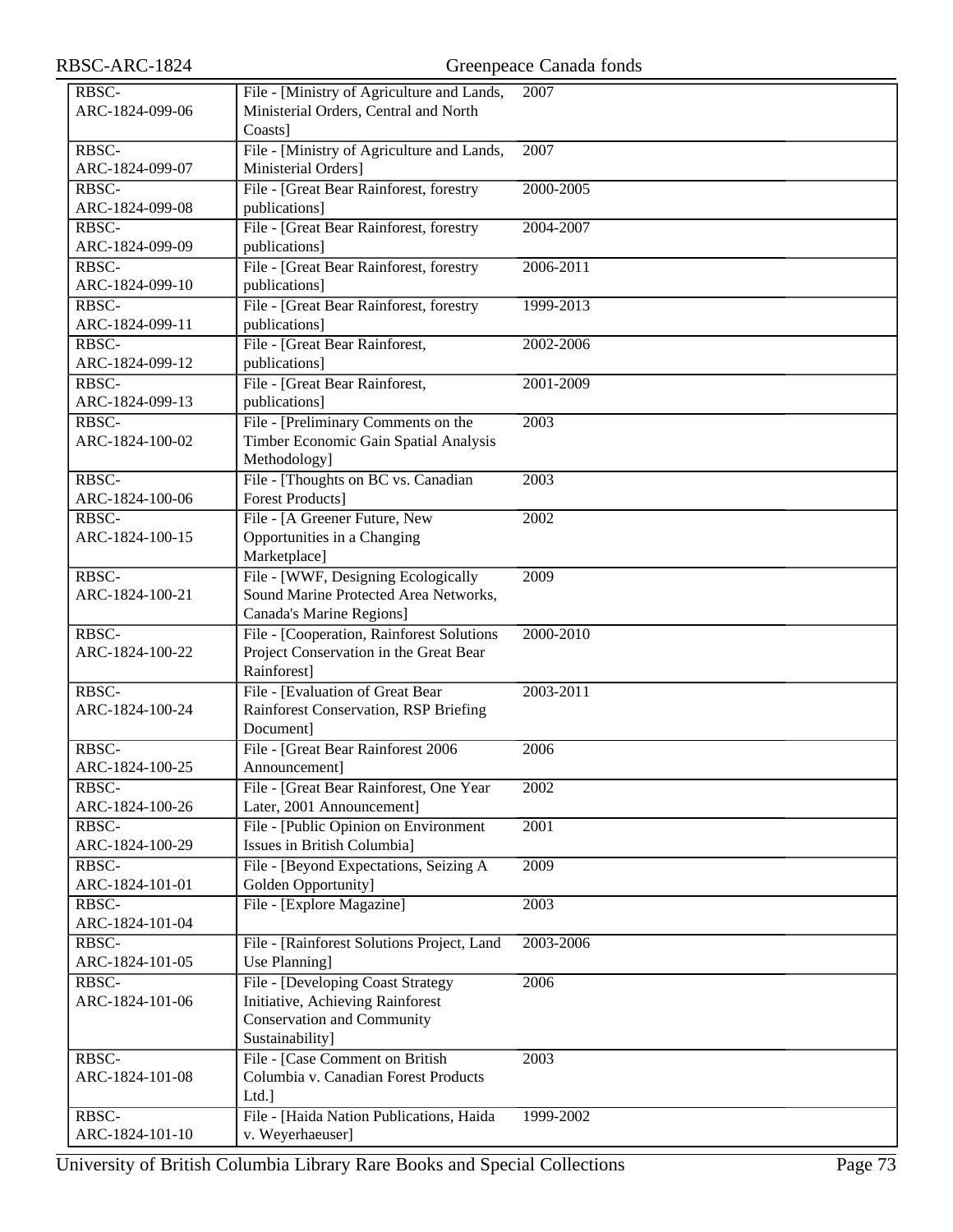| RBSC-ARC-1824            |                                                                              | Greenpeace Canada fonds |
|--------------------------|------------------------------------------------------------------------------|-------------------------|
| RBSC-                    | File - [Conservation in the Great Bear                                       | [between 2007           |
| ARC-1824-101-11          | Rainforest]                                                                  | and 2009]               |
| RBSC-                    | File - [Wolves of the Great Bear                                             | [ca. 2001]              |
| ARC-1824-101-12          | Rainforest]                                                                  |                         |
| RBSC-                    | File - [EBM, Coastal Land Use                                                | 2003-2004               |
| ARC-1824-101-13          | Agreement, Clearcutting Canada's                                             |                         |
|                          | Rainforest]                                                                  |                         |
| RBSC-                    | File - [Distributing The Wealth From                                         | 1996                    |
| ARC-1824-101-14          | <b>British Columbia's Forests]</b>                                           |                         |
| RBSC-                    | File - [Scientists' Declaration to Conserve                                  | 2000-2010               |
| ARC-1824-101-15          | Canada's Coastal Temperate Rainforests,                                      |                         |
|                          | <b>EBM</b> Learning Forum]                                                   |                         |
| RBSC-                    | File - [Beyond Expectations, David                                           | 1997-2009               |
| ARC-1824-101-16          | Suzuki Foundation, Turning Point                                             |                         |
|                          | Initiative publications]                                                     |                         |
| RBSC-                    | File - [Timber Supply Analysis in British                                    | 1993-1999               |
| ARC-1824-101-17          | Columbia]                                                                    |                         |
| RBSC-                    | File - [The Recurrent Problem of Setting                                     | $\overline{2005}$       |
| ARC-1824-101-19          | Measurable Objective in Conservation]                                        |                         |
| RBSC-                    | File - [Comments, Threshold                                                  | 2005                    |
| ARC-1824-101-20          | Refinement, CFCI/RSP Agreement]                                              |                         |
| RBSC-                    | File - [Protected Areas: How Much Is                                         | 1996                    |
| ARC-1824-101-26<br>RBSC- | Enough?]                                                                     | 2001-2006               |
| ARC-1824-101-27          | File - [Wood Species and Products from<br>Coastal BC, Lessons from Clayoquot |                         |
|                          | Sound, First Nations' economic                                               |                         |
|                          | development initiatives]                                                     |                         |
| RBSC-                    | File - [Use of the biogeoclimatic                                            | 1992                    |
| ARC-1824-101-28          | ecosystem classification system in British                                   |                         |
|                          | Columbia]                                                                    |                         |
| RBSC-                    | File - [Halfway River First Nation,                                          | 1993-1998               |
| ARC-1824-102-02          | Sierra Club of Western Canada, Western                                       |                         |
|                          | Canada Wilderness Committee, Haida                                           |                         |
|                          | Nation]                                                                      |                         |
| RBSC-                    | File - [Assessing The Ecological Impacts                                     | 1999                    |
| ARC-1824-102-06          | Of Timber Management]                                                        |                         |
| RBSC-                    | File - [Riparian Zone Protection For                                         | 1997                    |
| ARC-1824-102-07          | Small Streams, Review of Literature]                                         |                         |
| RBSC-                    | File - [British Columbia Status Of The                                       | 2005                    |
| ARC-1824-102-08          | Environment, Discussion Paper]                                               |                         |
| RBSC-                    | File - [Mineral Potential in Central Coast                                   | 2004                    |
| ARC-1824-102-09          | biodiversity areas]                                                          |                         |
| RBSC-                    | File - [A QQS (Eyes) Projects Society                                        | 2003                    |
| ARC-1824-102-14          | Proposal]                                                                    |                         |
| RBSC-                    | File - [Comprehensive wilderness                                             | 1992                    |
| ARC-1824-102-15          | protection in British Columbia]                                              |                         |
| RBSC-                    | File - [Order of the Lieutenant Governor                                     | 2009                    |
| ARC-1824-102-22          | In Council, Central and North Coast                                          |                         |
|                          | Biodiversity, Mining and Tourism Area                                        |                         |
| RBSC-                    | Order]                                                                       | 2008                    |
| ARC-1824-102-24          | File - [Defining old growth and<br>recovering old growth on the coast]       |                         |
| RBSC-                    | File - [Estimate of Natural Amounts of                                       | 2008                    |
| ARC-1824-102-25          | Old Forest for Site Series in the North                                      |                         |
|                          | and Central BC Coast]                                                        |                         |
|                          |                                                                              |                         |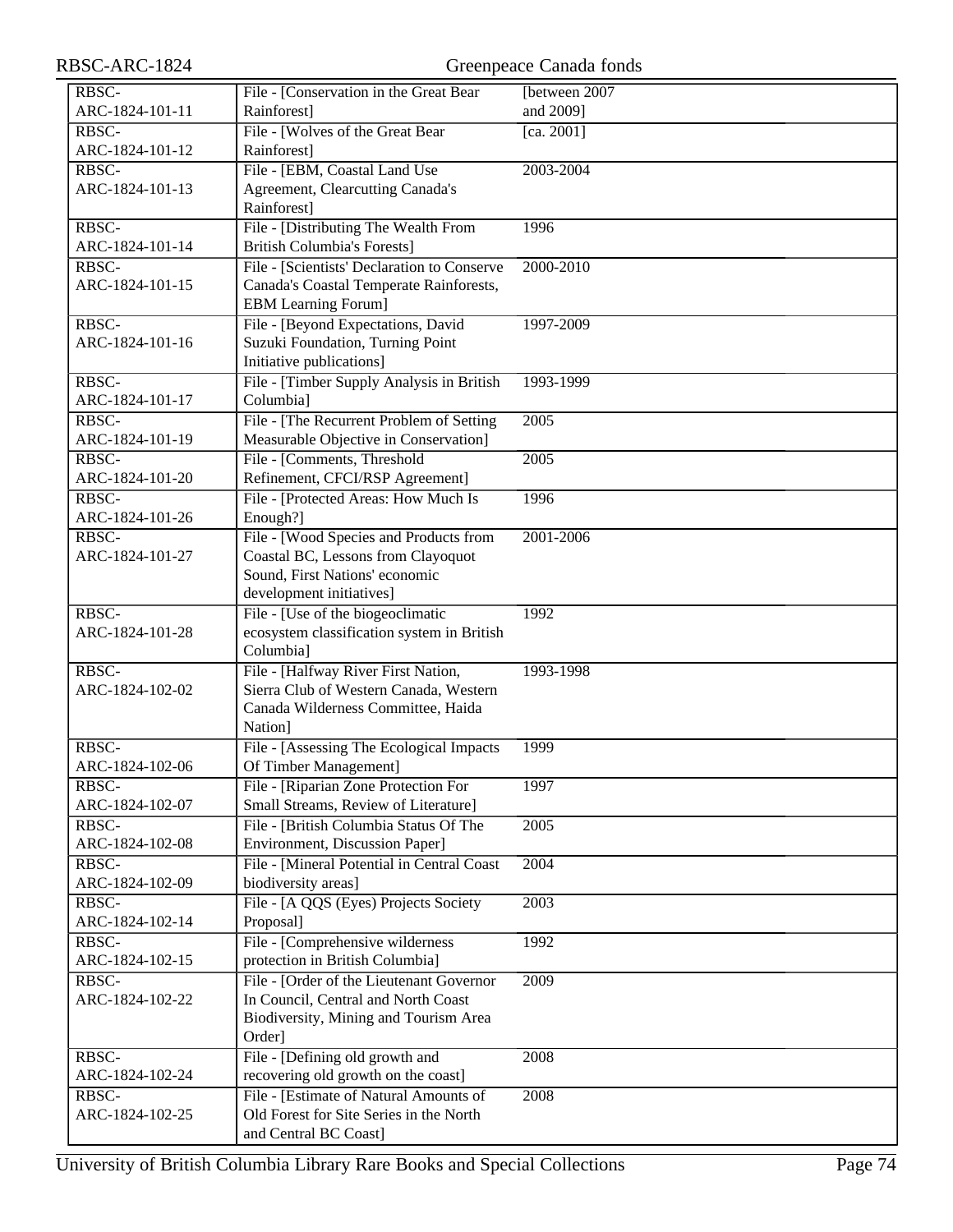| RBSC-           | File - [Assessing Risk of First Nations    | 2006-2007     |
|-----------------|--------------------------------------------|---------------|
| ARC-1824-102-26 | legal challenges to new Conservancies,     |               |
|                 | Aboriginal Title and Rights Issues]        |               |
| RBSC-           | File - [Conservation Efforts, Pacific      | 2001-2009     |
| ARC-1824-102-28 | Northwest]                                 |               |
| RBSC-           | File - [Overcut publication, BC Forest]    | 1998          |
| ARC-1824-103-02 | Policy, Timber Supply Areas, BC Wild]      |               |
| RBSC-           | File - [EBM Grandfathering, Park           | 2000-2006     |
| ARC-1824-103-03 | (Conservancy Enabling) Amendment           |               |
|                 | Act, Central and North Coasts profile]     |               |
|                 |                                            |               |
| RBSC-           | File - [Great Bear Rainforest, News        | 2001          |
| ARC-1824-103-19 | Articles]                                  |               |
| RBSC-           | File - [A New Direction For Strategic      | 2006          |
| ARC-1824-104-03 | Land Use Planning In BC]                   |               |
| RBSC-           | File - [JSP Single Text Document           | 2005-2013     |
| ARC-1824-104-05 | Components, Legal and Policy               |               |
|                 | Background to Conservancy Designation,     |               |
|                 | Land Use Objectives Regulation]            |               |
| RBSC-           | File - [Transition to a Legal Framework    | 2006          |
| ARC-1824-104-06 | for EBM, Klemtu Tourism Community-         |               |
|                 | based Ecotours]                            |               |
| RBSC-           | File - [Update on the Great Bear           | 2005          |
| ARC-1824-104-08 | Rainforest, Legal and Policy Background    |               |
|                 | to "Conservancy" Designation]              |               |
| RBSC-           | File - [Taku River Tlingit First Nation    | 2002          |
| ARC-1824-104-13 | Case]                                      |               |
| RBSC-           | File - [Great Bear Rainforest - a decisive | 2005          |
| ARC-1824-104-14 | moment, news articles]                     |               |
|                 |                                            |               |
| RBSC-           | File - [Sierra Club of BC]                 | 2000-2005     |
| ARC-1824-104-15 |                                            |               |
| RBSC-           | File - ["Buyer Beware" Status For BC       | 2002          |
| ARC-1824-104-16 | <b>Forest Products</b> ]                   |               |
| RBSC-           | File - April 4, 2002 Press Materials       | 2002          |
| ARC-1824-104-17 |                                            |               |
| RBSC-           | File - [Central Coast land use planning]   | 2004          |
| ARC-1824-104-18 | press releases]                            |               |
| RBSC-           | File - [Rainforest Solutions Project       | 2002-2003     |
| ARC-1824-104-19 | Communications, Sustainability Initiative  |               |
|                 | Committee]                                 |               |
| RBSC-           | File - [Update on the protection of lands] | 2002-2003     |
| ARC-1824-104-20 | in the Great Bear Rainforest]              |               |
| RBSC-           | File - [RSP Correspondence with            | 2006          |
| ARC-1824-104-21 | Provincial and Federal Governments]        |               |
| RBSC-           | File - [Kitasoo - Xai'xais Tourism         | 1999-2002     |
| ARC-1824-104-22 | Strategy, Protocol Implementation Team,    |               |
|                 | Development of Non-Timber Species]         |               |
| RBSC-           | File - [Conservation Investments and       | $\sqrt{2003}$ |
| ARC-1824-104-24 | Incentives Initiative presentations]       |               |
|                 |                                            |               |
| RBSC-           | File - [RSP, Heiltsuk Nation, Proposal     | 2001          |
| ARC-1824-104-25 | for Conservation Vision]                   |               |
| RBSC-           | File - [Press Releases, Communications     | 2000-2004     |
| ARC-1824-104-26 | on Government Decisions, Great Bear        |               |
|                 | Rainforest]                                |               |
| RBSC-           | File - [Conservation Area Design,          | 1999          |
| ARC-1824-105-02 | <b>Central Coast Region]</b>               |               |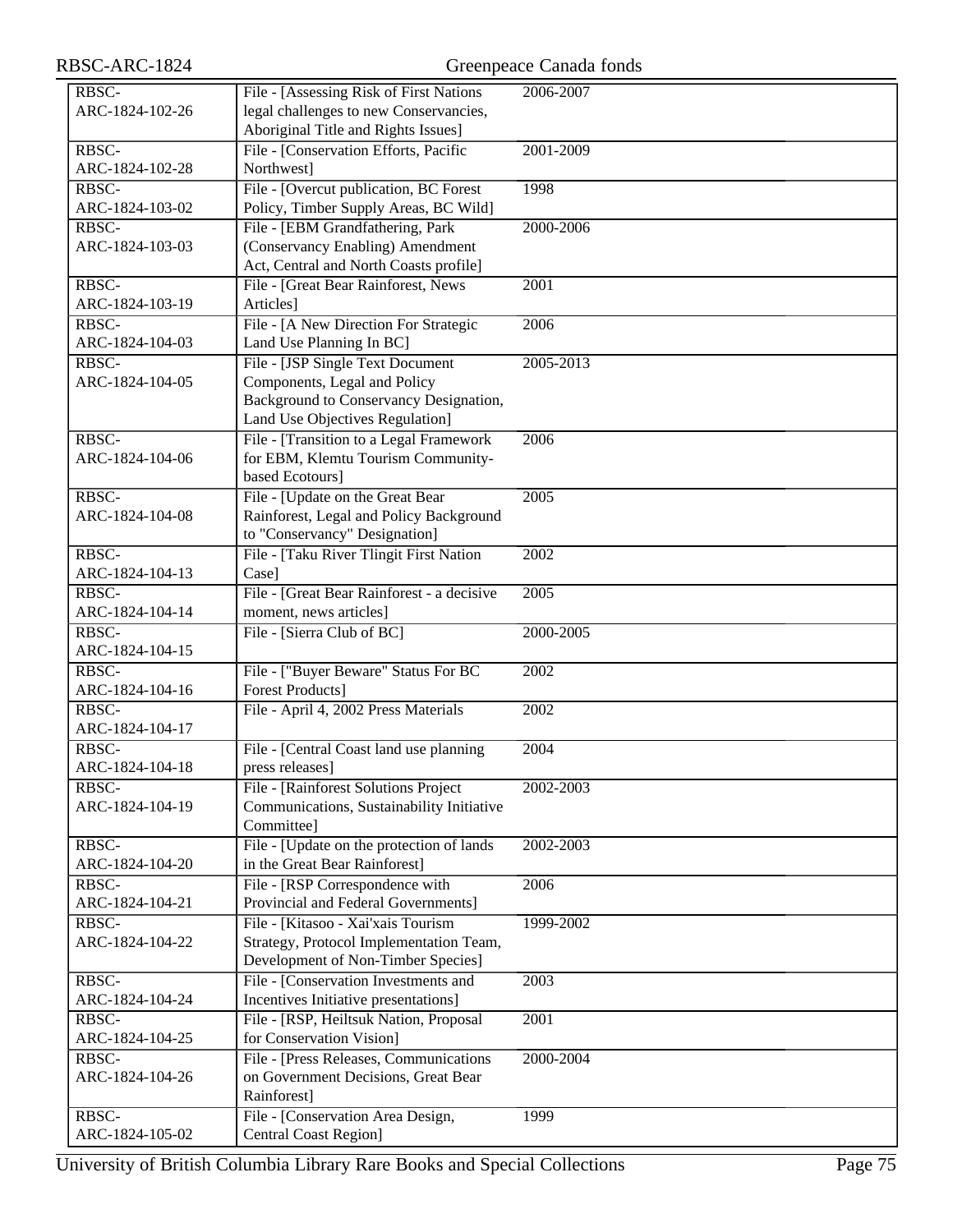| RBSC-                    | File - [Central Coast First Nations                                                | $[200-?]$         |
|--------------------------|------------------------------------------------------------------------------------|-------------------|
| ARC-1824-105-03          | Marine Use Plan, Executive Summary]                                                |                   |
| RBSC-                    | File - [Following the Salmon, Wuikinuxv                                            | 2003              |
| ARC-1824-105-04          | Cultural Ecotourism]                                                               |                   |
| RBSC-                    | File - [Planning Principles for Integrated                                         | 1997-2003         |
| ARC-1824-105-10          | EBM, Coastal Tourism Project, Central                                              |                   |
|                          | and North Coasts, Haida Gwaii]                                                     |                   |
| RBSC-                    | File - [Stumpage System, Community                                                 | 1998-2002         |
| ARC-1824-105-12          | Economic Development, Forest                                                       |                   |
|                          | Management]                                                                        |                   |
| RBSC-                    | File - [Communications and Planning,                                               | 2007-2013         |
| ARC-1824-105-13          | Habitat Thresholds, Focal Species]                                                 |                   |
| RBSC-                    | File - [Finding Solutions, Lessons]                                                | 2001-2002         |
| ARC-1824-105-17          | from Clayoquot Sound, Draft Project                                                |                   |
|                          | Overview of Conservation Financing                                                 |                   |
|                          | Model]                                                                             |                   |
| RBSC-                    | File - [Managing Resources, Economic                                               | 2000-2006         |
| ARC-1824-105-18          | Change, Conservation Covenants to                                                  |                   |
|                          | Conserve Public Land and Resources]                                                |                   |
| RBSC-<br>ARC-1824-105-19 | File - [Great Bear Rainforest Subscriber<br>List, EBM Technical Team, CFCI Letter] | 2003-2006         |
| RBSC-                    | File - [ForestEthics Presentation to                                               | 2000-2002         |
| ARC-1824-105-20          | Truck Loggers Association, Outreach                                                |                   |
|                          | Strategies]                                                                        |                   |
| RBSC-                    | File - [Conservation Covenants to                                                  | 2002              |
| ARC-1824-105-21          | <b>Conserve Public Land and Resources]</b>                                         |                   |
| RBSC-                    | File - [Coast Sustainability Trust, Annual                                         | 2005              |
| ARC-1824-105-22          | Report, Financial Statements]                                                      |                   |
| RBSC-                    | File - [Progress on Implementation of                                              | $\overline{2004}$ |
| ARC-1824-105-23          | <b>AIP Transition Elements]</b>                                                    |                   |
| RBSC-                    | File - [Strategic Media Action Committee                                           | 2002              |
| ARC-1824-105-24          | Files]                                                                             |                   |
| RBSC-                    | File - [Strategic Media Action Committee                                           | 2002-2004         |
| ARC-1824-105-25          | Contacts, Finances, Minutes]                                                       |                   |
| RBSC-                    | File - [Implementation of FSC and EBM,                                             | 2003-2008         |
| ARC-1824-105-26          | EBM Management Planning Handbook,                                                  |                   |
|                          | Implementation of AIP EBM Transition                                               |                   |
|                          | Elements]                                                                          |                   |
| RBSC-                    | File - [Information on Rainforest Action                                           | 2001              |
| ARC-1824-105-27          | Network]                                                                           |                   |
| RBSC-                    | File - [Tides Canada Foundation, Saving                                            | 2003              |
| ARC-1824-106-01          | The Great Bear Rainforest]                                                         |                   |
| RBSC-                    | File - [Conservation Investments and                                               | 2003              |
| ARC-1824-106-02          | Incentives Initiative Backgrounder]                                                |                   |
| RBSC-                    | File - [Conservation Financing and the                                             | 2003              |
| ARC-1824-106-03          | CII Initiative]                                                                    |                   |
| RBSC-                    | File - [Identifying the Conditions for                                             | 2003              |
| ARC-1824-106-04          | Conservation-based Investment]                                                     |                   |
| RBSC-                    | File - [Conservation Financing, news                                               | 2001-2003         |
| ARC-1824-106-05          | articles, public media campaign]                                                   |                   |
| RBSC-                    | File - [Rainforest Solutions Project                                               | 2006-2009         |
| ARC-1824-106-07          | presentations]                                                                     |                   |
| RBSC-                    | File - [Strategic / Business Plan For                                              | 2005              |
| ARC-1824-106-09          | Implementing Ecosystem-based                                                       |                   |

RBSC-ARC-1824 Greenpeace Canada fonds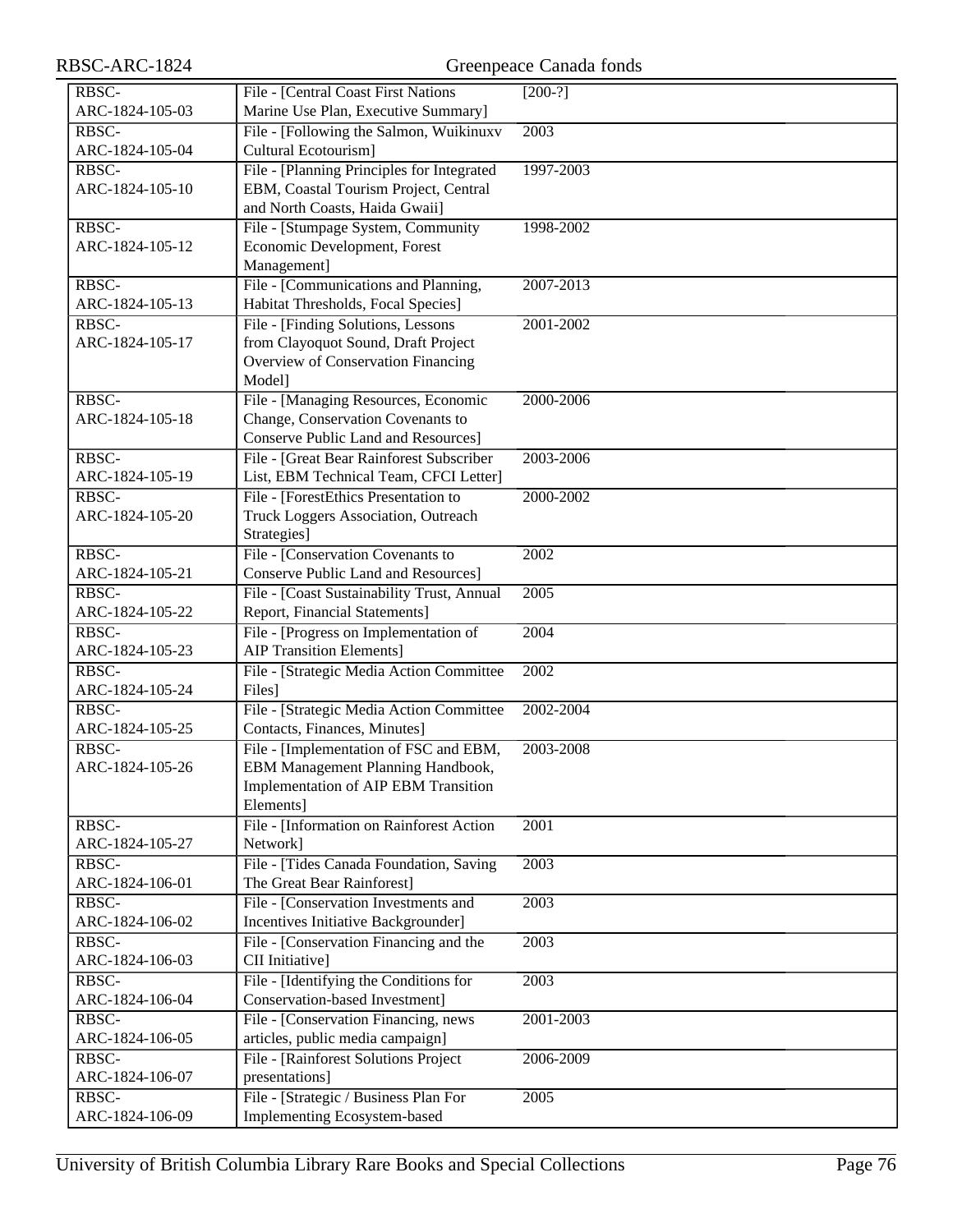|                 | Management In the Great Bear              |           |                         |
|-----------------|-------------------------------------------|-----------|-------------------------|
|                 | Rainforest]                               |           |                         |
| RBSC-           | File - [Western Forest Products,          | 2008      |                         |
| ARC-1824-106-13 | Mainland Coast FSP Background             |           |                         |
|                 | Information]                              |           |                         |
| RBSC-           | File - [Forestry Companies, Conservation  | 2000-2006 |                         |
| ARC-1824-106-21 | in the Great Bear Rainforest]             |           |                         |
| RBSC-           | File - [CIII Funds To Promote             | 2009-2013 |                         |
| ARC-1824-106-22 | Conservation Gains in the Great Bear      |           |                         |
|                 | Rainforest, Economic Development and      |           |                         |
|                 | Resource Stewardship]                     |           |                         |
| RBSC-           | File - [Western Forest Products, Stafford | 2001-2008 |                         |
| ARC-1824-106-23 | Forest Development Plan]                  |           |                         |
| RBSC-           | File - [For Our Children's Tomorrows,     | 2005-2013 |                         |
| ARC-1824-106-24 | Heiltsuk Tribal Council, Land Use Plan]   |           |                         |
| RBSC-           | File - [History of Greenpeace's Great     | 2008      | As requested by         |
| ARC-1824-108-07 | <b>Bear Rainforest Campaign]</b>          |           | the donor, access to    |
|                 |                                           |           | this file is restricted |
|                 |                                           |           | until July 21 2035.     |
| RBSC-           | File - [Wilburforce Foundation,           | 2009      | As requested by         |
| ARC-1824-108-16 | Greenpeace Fund]                          |           | the donor, access to    |
|                 |                                           |           | this file is restricted |
|                 |                                           |           | until July 21 2035.     |
| RBSC-           | File - [Rainforest Solutions Project,     | 2003      | As requested by         |
| ARC-1824-110-06 | <b>Communications with First Nations]</b> |           | the donor, access to    |
|                 |                                           |           | this file is restricted |
|                 |                                           |           | until July 21 2035.     |
| RBSC-           | File - [Protocol Agreement Draft,         | 1999-2002 | As requested by         |
| ARC-1824-111-22 | Interfor, Greenpeace Markets Campaign]    |           | the donor, access to    |
|                 |                                           |           | this file is restricted |
|                 |                                           |           | until July 21 2035.     |
| RBSC-           | File - [Rainforest Solutions Project]     | 2002-2009 | As requested by         |
| ARC-1824-112-19 | letters]                                  |           | the donor, access to    |
|                 |                                           |           | this file is restricted |
|                 |                                           |           | until July 21 2035.     |
| RBSC-           | File - [JeanPaul Sirois, The Rothwell     | 2002      | As requested by         |
| ARC-1824-113-02 | Group Inc.]                               |           | the donor, access to    |
|                 |                                           |           | this file is restricted |
|                 |                                           |           | until July 21 2035.     |
| RBSC-           | File - [Rainforest Solutions Project]     | 2004-2011 | As requested by         |
| ARC-1824-113-03 | Updates, Finances, Strategy]              |           | the donor, access to    |
|                 |                                           |           | this file is restricted |
|                 |                                           |           | until July 21 2035.     |
| RBSC-           | File - [Strategic Options for RSP,        | 2006-2013 | As requested by         |
| ARC-1824-113-10 | Preliminary Strategic Landscape Reserve   |           | the donor, access to    |
|                 | and Conservation Gap, Agreement           |           | this file is restricted |
|                 | between RSP and Dogwood Initiative]       |           | until July 21 2035.     |
| RBSC-           | File - [BCFacts and beyond, RSP           | 2003-2004 | As requested by         |
| ARC-1824-113-11 | Communications Plan]                      |           | the donor, access to    |
|                 |                                           |           | this file is restricted |
|                 |                                           |           | until July 21 2035.     |
| RBSC-           | File - [Rollbacks Campaign]               | 2003      | As requested by         |
| ARC-1824-113-12 |                                           |           | the donor, access to    |
|                 |                                           |           | this file is restricted |
|                 |                                           |           | until July 21 2035.     |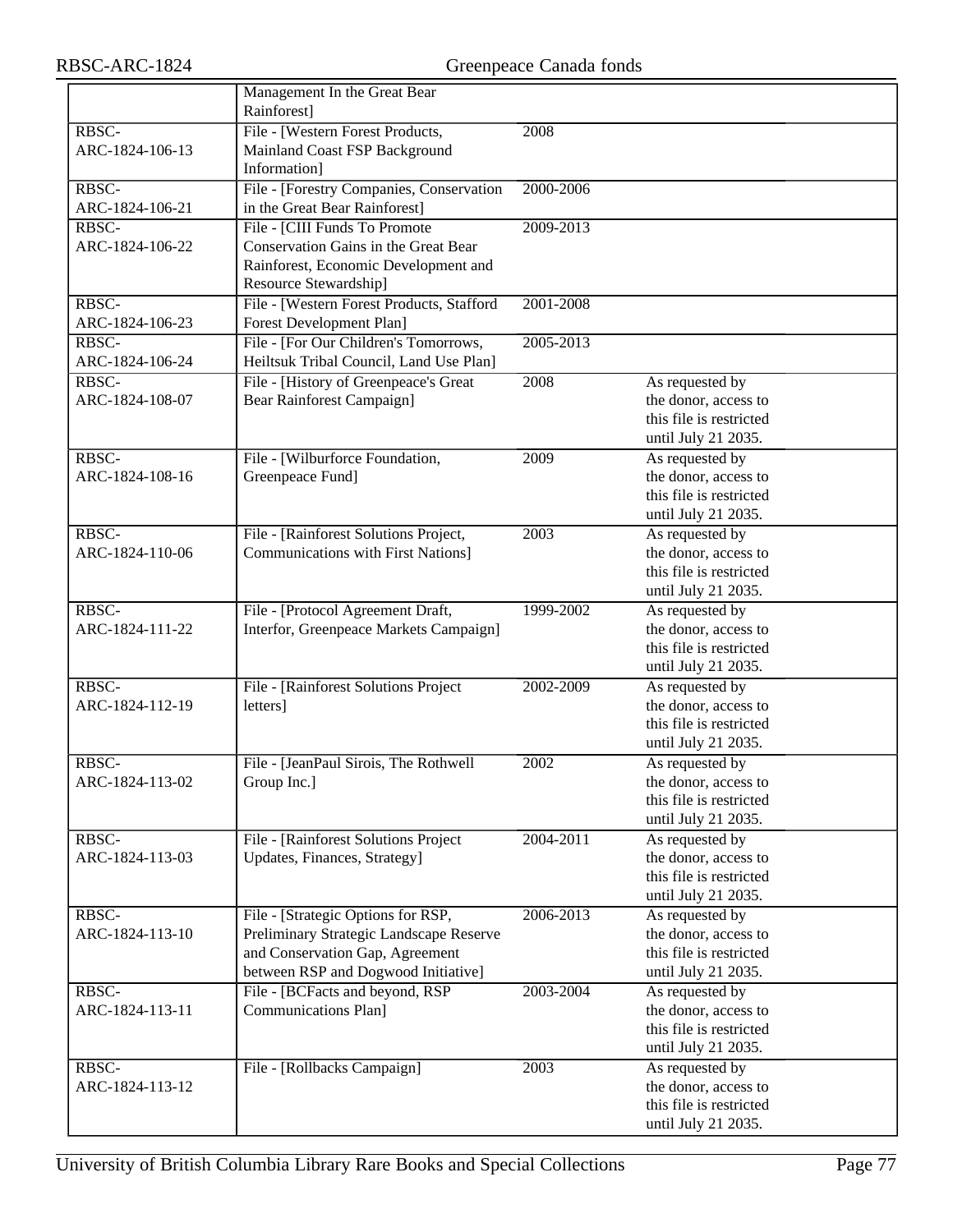| RBSC-ARC-1824 |  |  |
|---------------|--|--|
|---------------|--|--|

| RBSC-           | File - [Greenpeace, Communications        | 2003       | As requested by         |
|-----------------|-------------------------------------------|------------|-------------------------|
| ARC-1824-113-13 | Campaign]                                 |            | the donor, access to    |
|                 |                                           |            | this file is restricted |
|                 |                                           |            | until July 21 2035.     |
| RBSC-           | File - [RSP Letters, CFCI/RSP             | 2001-2013  | As requested by         |
| ARC-1824-113-14 | Agreement, EBM Key Messages,              |            | the donor, access to    |
|                 | Optimizing Representation and             |            | this file is restricted |
|                 | Woodflow targets]                         |            | until July 21 2035.     |
| RBSC-           | File - [Greenpeace and ENGO,              | 1998-2002  | As requested by         |
| ARC-1824-113-19 | Communications and Website Pages on       |            | the donor, access to    |
|                 | <b>Great Bear Rainforest]</b>             |            | this file is restricted |
|                 |                                           |            | until July 21 2035.     |
| RBSC-           | File - [News Articles on Greenpeace,      | 2000       | As requested by         |
| ARC-1824-113-20 | Greenpeace Campaign, CFCI companies]      |            | the donor, access to    |
|                 |                                           |            | this file is restricted |
|                 |                                           |            |                         |
| RBSC-           |                                           | 2002-2013  | until July 21 2035.     |
|                 | File - [Customer Outreach Strategy, RSP/  |            | As requested by         |
| ARC-1824-113-22 | CFCI Memorandum of Agreement, Sage        |            | the donor, access to    |
|                 | Centre Agreement]                         |            | this file is restricted |
|                 |                                           |            | until July 21 2035.     |
| RBSC-           | File - [Companies transition away from    | 1995-2000  | As requested by         |
| ARC-1824-113-23 | Old Growth Forest products]               |            | the donor, access to    |
|                 |                                           |            | this file is restricted |
|                 |                                           |            | until July 21 2035.     |
| RBSC-           | File - [Heiltsuk First Nation Community   | 2001       | As requested by         |
| ARC-1824-115-01 | Economic Development Plan, Cultural       |            | the donor, access to    |
|                 | Landscape Assessment]                     |            | this file is restricted |
|                 |                                           |            | until July 21 2035.     |
| RBSC-           | File - [Observations on the Haida Nation  | 2007       | As requested by         |
| ARC-1824-116-02 | Economic Strategic Plan]                  |            | the donor, access to    |
|                 |                                           |            | this file is restricted |
|                 |                                           |            | until July 21 2035.     |
| RBSC-           | File - [Land Use Objectives Protect       | 2008-2009  | As requested by         |
| ARC-1824-116-15 | <b>Biodiversity, Great Bear Training</b>  |            | the donor, access to    |
|                 | Institute Strategic Business Plan]        |            | this file is restricted |
|                 |                                           |            | until July 21 2035.     |
| RBSC-           | File - [British Columbia Conservancies,   | 2006       |                         |
| ARC-1824-117-03 | 2006]                                     |            |                         |
| RBSC-           | File - [West Coast Environmental Law,     | 2002       |                         |
| ARC-1824-117-06 | Deregulation Backgrounder]                |            |                         |
| RBSC-           | File - [Economic Indicators, Sustainable  | [ca. 2003] |                         |
| ARC-1824-117-07 | Forest Management]                        |            |                         |
| RBSC-           | File - [Land Use Objectives, Planning,    | 2001-2006  |                         |
| ARC-1824-117-11 | Central Coast]                            |            |                         |
| RBSC-           | File - [Public Attitudes on Environmental | 2003       |                         |
| ARC-1824-117-12 | and Political Issues in BC]               |            |                         |
|                 |                                           |            |                         |

## **RSP Agreements**

Date: 2000-2014 (date of creation)

Physical description: Approximately 10 cm of linear textual records.

Restrictions on access: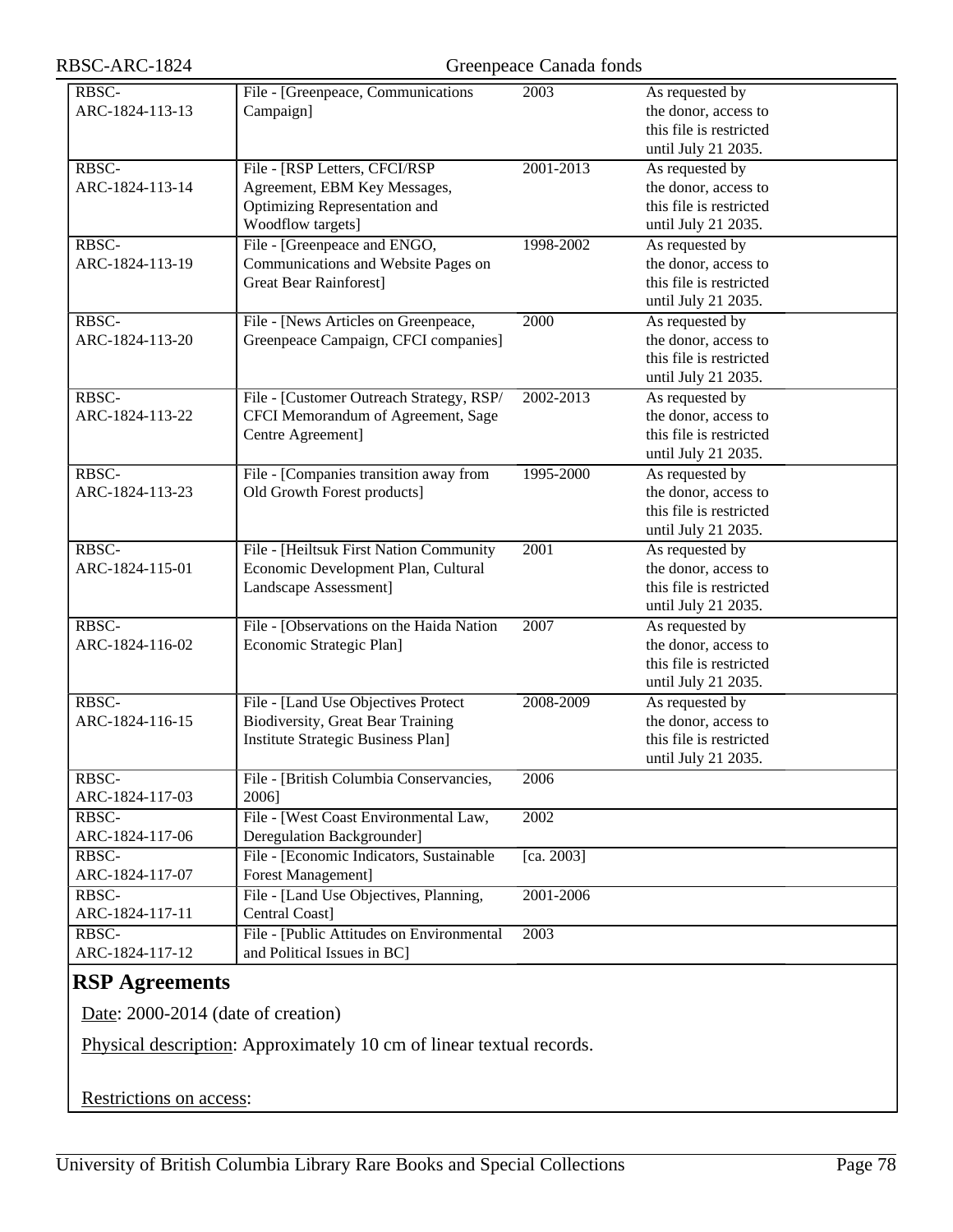As requested by the donor, access to some files in this subseries is restricted until July 21, 2035.

#### Publication status:

#### published

| Ref code<br>Title<br>Container<br>Dates<br>Access status<br>RBSC-<br>File - [CFCI/RSP Agreement, Great Bear<br>2003-2004<br>Rainforest]<br>ARC-1824-018-07<br>File - [Central Coast Agreement<br>2005-2006<br>RBSC-<br>Ceremony, Photo Use Agreement]<br>ARC-1824-090-04<br>RBSC-<br>File - [Protocol for Shared]<br>2003<br>Responsibilities and Communication<br>ARC-1824-093-13<br>and Negotiation, Great Bear Rainforest<br>Coalition]<br>RBSC-<br>File - [Draft Conservation Investments]<br>2007<br>And Incentives Agreement]<br>ARC-1824-102-27<br>RBSC-<br>File - [JSP Summary of Work, Gitxaala<br>2001-2010<br>Collaborative Agreement, RSP Project<br>ARC-1824-106-20<br>Agreement, Timber Supply, Great Bear<br>Rainforest Story Case Study]<br>File - [Joint Solutions Project<br>RBSC-<br>2003-2005<br>As requested by<br>Memorandum of Agreement]<br>the donor, access to<br>ARC-1824-107-07<br>this file is restricted<br>until July 21 2035.<br>RBSC-<br>File - [CFCI/RSP Marketplace Support<br>2000-2013<br>As requested by<br>ARC-1824-107-08<br>Agreement, Mediator's Notes]<br>the donor, access to<br>this file is restricted<br>until July 21 2035.<br>As requested by<br>RBSC-<br>File - [Marketplace Support Agreement,<br>2013-2014<br>ARC-1824-109-07<br>drafting]<br>the donor, access to<br>this file is restricted<br>until July 21 2035.<br>File - [ENGO Data Sharing Agreement,<br>2000-2005<br>As requested by<br>RBSC-<br>Mediator's Notes, CFCI/RSP<br>the donor, access to<br>ARC-1824-112-11<br>Agreement, Strategic Approach To EBM<br>this file is restricted<br>Implementation]<br>until July 21 2035. | File / item list |                                |                   |                 |  |
|-------------------------------------------------------------------------------------------------------------------------------------------------------------------------------------------------------------------------------------------------------------------------------------------------------------------------------------------------------------------------------------------------------------------------------------------------------------------------------------------------------------------------------------------------------------------------------------------------------------------------------------------------------------------------------------------------------------------------------------------------------------------------------------------------------------------------------------------------------------------------------------------------------------------------------------------------------------------------------------------------------------------------------------------------------------------------------------------------------------------------------------------------------------------------------------------------------------------------------------------------------------------------------------------------------------------------------------------------------------------------------------------------------------------------------------------------------------------------------------------------------------------------------------------------------------------------------------------------------------------------------------------------|------------------|--------------------------------|-------------------|-----------------|--|
|                                                                                                                                                                                                                                                                                                                                                                                                                                                                                                                                                                                                                                                                                                                                                                                                                                                                                                                                                                                                                                                                                                                                                                                                                                                                                                                                                                                                                                                                                                                                                                                                                                                 |                  |                                |                   |                 |  |
|                                                                                                                                                                                                                                                                                                                                                                                                                                                                                                                                                                                                                                                                                                                                                                                                                                                                                                                                                                                                                                                                                                                                                                                                                                                                                                                                                                                                                                                                                                                                                                                                                                                 |                  |                                |                   |                 |  |
|                                                                                                                                                                                                                                                                                                                                                                                                                                                                                                                                                                                                                                                                                                                                                                                                                                                                                                                                                                                                                                                                                                                                                                                                                                                                                                                                                                                                                                                                                                                                                                                                                                                 |                  |                                |                   |                 |  |
|                                                                                                                                                                                                                                                                                                                                                                                                                                                                                                                                                                                                                                                                                                                                                                                                                                                                                                                                                                                                                                                                                                                                                                                                                                                                                                                                                                                                                                                                                                                                                                                                                                                 |                  |                                |                   |                 |  |
|                                                                                                                                                                                                                                                                                                                                                                                                                                                                                                                                                                                                                                                                                                                                                                                                                                                                                                                                                                                                                                                                                                                                                                                                                                                                                                                                                                                                                                                                                                                                                                                                                                                 |                  |                                |                   |                 |  |
|                                                                                                                                                                                                                                                                                                                                                                                                                                                                                                                                                                                                                                                                                                                                                                                                                                                                                                                                                                                                                                                                                                                                                                                                                                                                                                                                                                                                                                                                                                                                                                                                                                                 |                  |                                |                   |                 |  |
|                                                                                                                                                                                                                                                                                                                                                                                                                                                                                                                                                                                                                                                                                                                                                                                                                                                                                                                                                                                                                                                                                                                                                                                                                                                                                                                                                                                                                                                                                                                                                                                                                                                 |                  |                                |                   |                 |  |
|                                                                                                                                                                                                                                                                                                                                                                                                                                                                                                                                                                                                                                                                                                                                                                                                                                                                                                                                                                                                                                                                                                                                                                                                                                                                                                                                                                                                                                                                                                                                                                                                                                                 |                  |                                |                   |                 |  |
|                                                                                                                                                                                                                                                                                                                                                                                                                                                                                                                                                                                                                                                                                                                                                                                                                                                                                                                                                                                                                                                                                                                                                                                                                                                                                                                                                                                                                                                                                                                                                                                                                                                 |                  |                                |                   |                 |  |
|                                                                                                                                                                                                                                                                                                                                                                                                                                                                                                                                                                                                                                                                                                                                                                                                                                                                                                                                                                                                                                                                                                                                                                                                                                                                                                                                                                                                                                                                                                                                                                                                                                                 |                  |                                |                   |                 |  |
|                                                                                                                                                                                                                                                                                                                                                                                                                                                                                                                                                                                                                                                                                                                                                                                                                                                                                                                                                                                                                                                                                                                                                                                                                                                                                                                                                                                                                                                                                                                                                                                                                                                 |                  |                                |                   |                 |  |
|                                                                                                                                                                                                                                                                                                                                                                                                                                                                                                                                                                                                                                                                                                                                                                                                                                                                                                                                                                                                                                                                                                                                                                                                                                                                                                                                                                                                                                                                                                                                                                                                                                                 |                  |                                |                   |                 |  |
|                                                                                                                                                                                                                                                                                                                                                                                                                                                                                                                                                                                                                                                                                                                                                                                                                                                                                                                                                                                                                                                                                                                                                                                                                                                                                                                                                                                                                                                                                                                                                                                                                                                 |                  |                                |                   |                 |  |
|                                                                                                                                                                                                                                                                                                                                                                                                                                                                                                                                                                                                                                                                                                                                                                                                                                                                                                                                                                                                                                                                                                                                                                                                                                                                                                                                                                                                                                                                                                                                                                                                                                                 |                  |                                |                   |                 |  |
|                                                                                                                                                                                                                                                                                                                                                                                                                                                                                                                                                                                                                                                                                                                                                                                                                                                                                                                                                                                                                                                                                                                                                                                                                                                                                                                                                                                                                                                                                                                                                                                                                                                 |                  |                                |                   |                 |  |
|                                                                                                                                                                                                                                                                                                                                                                                                                                                                                                                                                                                                                                                                                                                                                                                                                                                                                                                                                                                                                                                                                                                                                                                                                                                                                                                                                                                                                                                                                                                                                                                                                                                 |                  |                                |                   |                 |  |
|                                                                                                                                                                                                                                                                                                                                                                                                                                                                                                                                                                                                                                                                                                                                                                                                                                                                                                                                                                                                                                                                                                                                                                                                                                                                                                                                                                                                                                                                                                                                                                                                                                                 |                  |                                |                   |                 |  |
|                                                                                                                                                                                                                                                                                                                                                                                                                                                                                                                                                                                                                                                                                                                                                                                                                                                                                                                                                                                                                                                                                                                                                                                                                                                                                                                                                                                                                                                                                                                                                                                                                                                 |                  |                                |                   |                 |  |
|                                                                                                                                                                                                                                                                                                                                                                                                                                                                                                                                                                                                                                                                                                                                                                                                                                                                                                                                                                                                                                                                                                                                                                                                                                                                                                                                                                                                                                                                                                                                                                                                                                                 |                  |                                |                   |                 |  |
|                                                                                                                                                                                                                                                                                                                                                                                                                                                                                                                                                                                                                                                                                                                                                                                                                                                                                                                                                                                                                                                                                                                                                                                                                                                                                                                                                                                                                                                                                                                                                                                                                                                 |                  |                                |                   |                 |  |
|                                                                                                                                                                                                                                                                                                                                                                                                                                                                                                                                                                                                                                                                                                                                                                                                                                                                                                                                                                                                                                                                                                                                                                                                                                                                                                                                                                                                                                                                                                                                                                                                                                                 |                  |                                |                   |                 |  |
|                                                                                                                                                                                                                                                                                                                                                                                                                                                                                                                                                                                                                                                                                                                                                                                                                                                                                                                                                                                                                                                                                                                                                                                                                                                                                                                                                                                                                                                                                                                                                                                                                                                 |                  |                                |                   |                 |  |
|                                                                                                                                                                                                                                                                                                                                                                                                                                                                                                                                                                                                                                                                                                                                                                                                                                                                                                                                                                                                                                                                                                                                                                                                                                                                                                                                                                                                                                                                                                                                                                                                                                                 |                  |                                |                   |                 |  |
|                                                                                                                                                                                                                                                                                                                                                                                                                                                                                                                                                                                                                                                                                                                                                                                                                                                                                                                                                                                                                                                                                                                                                                                                                                                                                                                                                                                                                                                                                                                                                                                                                                                 |                  |                                |                   |                 |  |
|                                                                                                                                                                                                                                                                                                                                                                                                                                                                                                                                                                                                                                                                                                                                                                                                                                                                                                                                                                                                                                                                                                                                                                                                                                                                                                                                                                                                                                                                                                                                                                                                                                                 |                  |                                |                   |                 |  |
|                                                                                                                                                                                                                                                                                                                                                                                                                                                                                                                                                                                                                                                                                                                                                                                                                                                                                                                                                                                                                                                                                                                                                                                                                                                                                                                                                                                                                                                                                                                                                                                                                                                 |                  |                                |                   |                 |  |
|                                                                                                                                                                                                                                                                                                                                                                                                                                                                                                                                                                                                                                                                                                                                                                                                                                                                                                                                                                                                                                                                                                                                                                                                                                                                                                                                                                                                                                                                                                                                                                                                                                                 |                  |                                |                   |                 |  |
|                                                                                                                                                                                                                                                                                                                                                                                                                                                                                                                                                                                                                                                                                                                                                                                                                                                                                                                                                                                                                                                                                                                                                                                                                                                                                                                                                                                                                                                                                                                                                                                                                                                 |                  |                                |                   |                 |  |
|                                                                                                                                                                                                                                                                                                                                                                                                                                                                                                                                                                                                                                                                                                                                                                                                                                                                                                                                                                                                                                                                                                                                                                                                                                                                                                                                                                                                                                                                                                                                                                                                                                                 |                  |                                |                   |                 |  |
|                                                                                                                                                                                                                                                                                                                                                                                                                                                                                                                                                                                                                                                                                                                                                                                                                                                                                                                                                                                                                                                                                                                                                                                                                                                                                                                                                                                                                                                                                                                                                                                                                                                 |                  |                                |                   |                 |  |
|                                                                                                                                                                                                                                                                                                                                                                                                                                                                                                                                                                                                                                                                                                                                                                                                                                                                                                                                                                                                                                                                                                                                                                                                                                                                                                                                                                                                                                                                                                                                                                                                                                                 | RBSC-            | File - [RSP/CFCI Memorandum of | $\overline{2013}$ | As requested by |  |
| Agreement]<br>the donor, access to<br>ARC-1824-113-17                                                                                                                                                                                                                                                                                                                                                                                                                                                                                                                                                                                                                                                                                                                                                                                                                                                                                                                                                                                                                                                                                                                                                                                                                                                                                                                                                                                                                                                                                                                                                                                           |                  |                                |                   |                 |  |
| this file is restricted                                                                                                                                                                                                                                                                                                                                                                                                                                                                                                                                                                                                                                                                                                                                                                                                                                                                                                                                                                                                                                                                                                                                                                                                                                                                                                                                                                                                                                                                                                                                                                                                                         |                  |                                |                   |                 |  |
| until July 21 2035.                                                                                                                                                                                                                                                                                                                                                                                                                                                                                                                                                                                                                                                                                                                                                                                                                                                                                                                                                                                                                                                                                                                                                                                                                                                                                                                                                                                                                                                                                                                                                                                                                             |                  |                                |                   |                 |  |
| RBSC-<br>File - [RSP Strategy Documents, RSP/<br>2008-2013<br>As requested by                                                                                                                                                                                                                                                                                                                                                                                                                                                                                                                                                                                                                                                                                                                                                                                                                                                                                                                                                                                                                                                                                                                                                                                                                                                                                                                                                                                                                                                                                                                                                                   |                  |                                |                   |                 |  |
| CFCI Marketplace Support Agreement,<br>the donor, access to<br>ARC-1824-113-18                                                                                                                                                                                                                                                                                                                                                                                                                                                                                                                                                                                                                                                                                                                                                                                                                                                                                                                                                                                                                                                                                                                                                                                                                                                                                                                                                                                                                                                                                                                                                                  |                  |                                |                   |                 |  |
| Summary of RSP/CFCI Memorandum of<br>this file is restricted                                                                                                                                                                                                                                                                                                                                                                                                                                                                                                                                                                                                                                                                                                                                                                                                                                                                                                                                                                                                                                                                                                                                                                                                                                                                                                                                                                                                                                                                                                                                                                                    |                  |                                |                   |                 |  |
| Agreement]<br>until July 21 2035.                                                                                                                                                                                                                                                                                                                                                                                                                                                                                                                                                                                                                                                                                                                                                                                                                                                                                                                                                                                                                                                                                                                                                                                                                                                                                                                                                                                                                                                                                                                                                                                                               |                  |                                |                   |                 |  |

## **RSP Planning**

Date: 1997-2015 (date of creation)

Physical description: Approximately 1.0 m of linear textual records.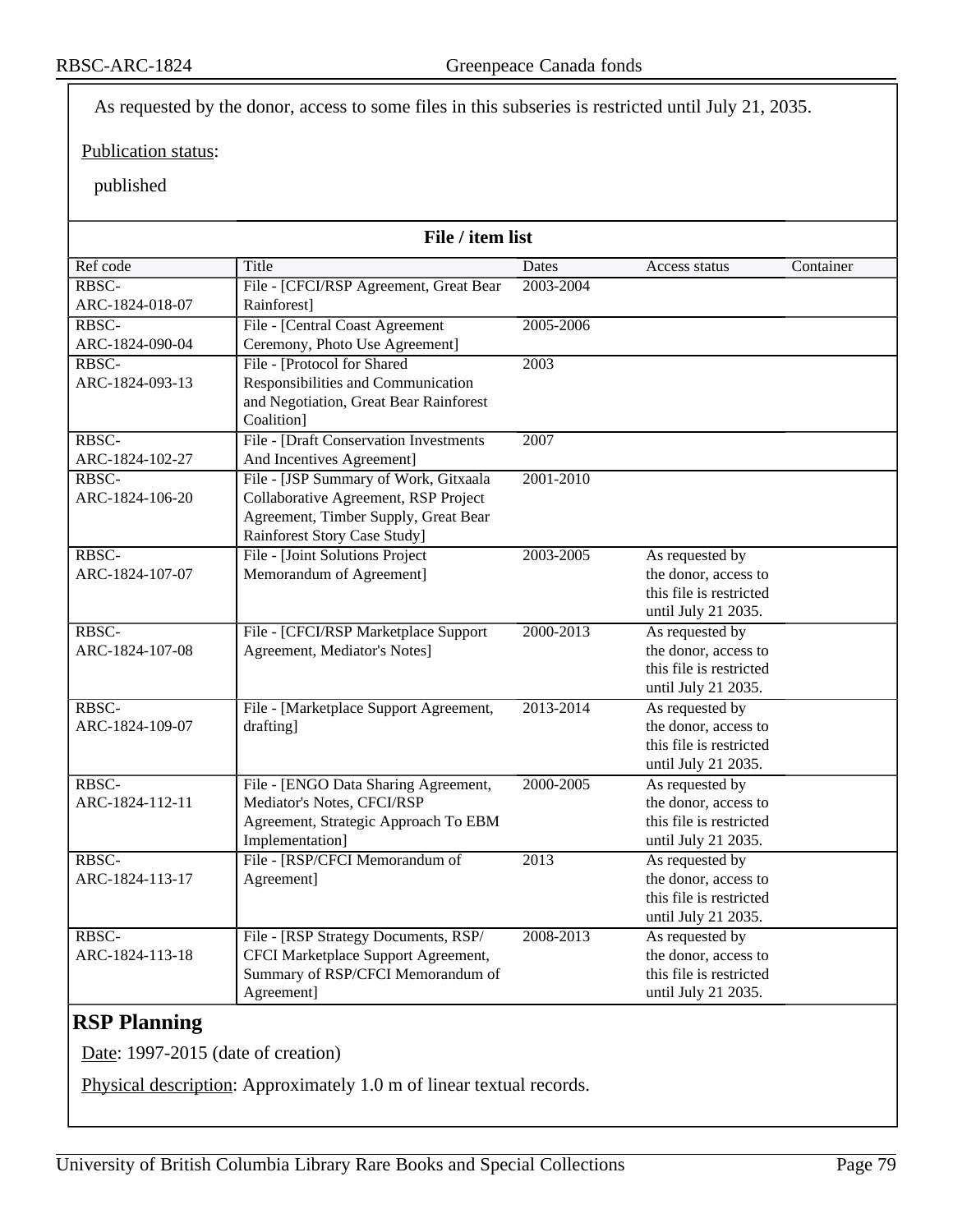Restrictions on access:

As requested by the donor, access to some files in this subseries is restricted until July 21, 2035.

Publication status:

published

| File / item list         |                                                                                  |           |               |           |
|--------------------------|----------------------------------------------------------------------------------|-----------|---------------|-----------|
| Ref code                 | Title                                                                            | Dates     | Access status | Container |
| RBSC-                    | File - [Haida Projects, Fundraising                                              | 2001      |               |           |
| ARC-1824-020-14          | Proposals]                                                                       |           |               |           |
| RBSC-                    | File - [Wuikinuxv Culturally Modified                                            | 2003      |               |           |
| ARC-1824-020-18          | Tree Inventory]                                                                  |           |               |           |
| RBSC-                    | File - [Rainforest Solutions Project,                                            | 2003      |               |           |
| ARC-1824-025-13          | Budget]                                                                          |           |               |           |
| RBSC-                    | File - [Rainforest Solutions Project,                                            | 2003-2005 |               |           |
| ARC-1824-025-14          | <b>Budget and Communications]</b>                                                |           |               |           |
| RBSC-                    | File - [Coast Conservation Planning                                              | 2003      |               |           |
| ARC-1824-038-13          | Project, Environmental Organization                                              |           |               |           |
|                          | Profiles]                                                                        |           |               |           |
| RBSC-                    | File - [Rainforest Solutions Project,                                            | 2000-2001 |               |           |
| ARC-1824-046-17          | Organization and Planning,                                                       |           |               |           |
|                          | <b>Communications Campaign Strategy</b> ]                                        |           |               |           |
| RBSC-<br>ARC-1824-046-19 | File - [Rainforest Solutions Project,                                            | 2001-2003 |               |           |
|                          | <b>Communications Planning]</b>                                                  |           |               |           |
| RBSC-<br>ARC-1824-059-17 | File - [2013 Memorandum of                                                       | 2013      |               |           |
|                          | <b>Understanding, Rainforest Solutions</b><br>Project, Coast Forest Conservation |           |               |           |
|                          | Initiative]                                                                      |           |               |           |
| RBSC-                    | File - [2013 Memorandum of                                                       | 2013      |               |           |
| ARC-1824-059-18          | <b>Understanding, Rainforest Solutions</b>                                       |           |               |           |
|                          | Project, Coast Forest Conservation                                               |           |               |           |
|                          | Initiative]                                                                      |           |               |           |
| RBSC-                    | File - [rsp-planning, EBM Learning                                               | 2009-2012 |               |           |
| ARC-1824-060-06          | Forum, Great Bear Rainforest Campaign,                                           |           |               |           |
|                          | <b>BC</b> Election]                                                              |           |               |           |
| RBSC-                    | File - [Forest Stewardship Council, Coast                                        | 2009-2010 |               |           |
| ARC-1824-061-02          | <b>Forest Conservation Initiative]</b>                                           |           |               |           |
| RBSC-                    | File - [Greenpeace, ForestEthics, Sierra                                         | 2009-2011 |               |           |
| ARC-1824-062-01          | Club of BC, Meetings with Provincial                                             |           |               |           |
|                          | Government officials]                                                            |           |               |           |
| RBSC-                    | File - [Rainforest Solutions Project,                                            | 2013      |               |           |
| ARC-1824-063-17          | Speaking Points and Notes, Coast Forest                                          |           |               |           |
|                          | Conservation Initiative]                                                         |           |               |           |
| RBSC-                    | File - [Rainforest Solutions Project,                                            | 2009-2014 |               |           |
| ARC-1824-063-20          | Coast Forest Conservation Initiative,                                            |           |               |           |
|                          | Planning]                                                                        |           |               |           |
| RBSC-                    | File - [Rainforest Solutions Project, Great                                      | 2005      |               |           |
| ARC-1824-063-21          | Bear Rainforest Status Debrief, October                                          |           |               |           |
|                          | 27, 2005]                                                                        |           |               |           |
| RBSC-                    | File - [Rainforest Solutions Project, Keep]                                      | 2008-2009 |               |           |
| ARC-1824-063-23          | The Promise]                                                                     |           |               |           |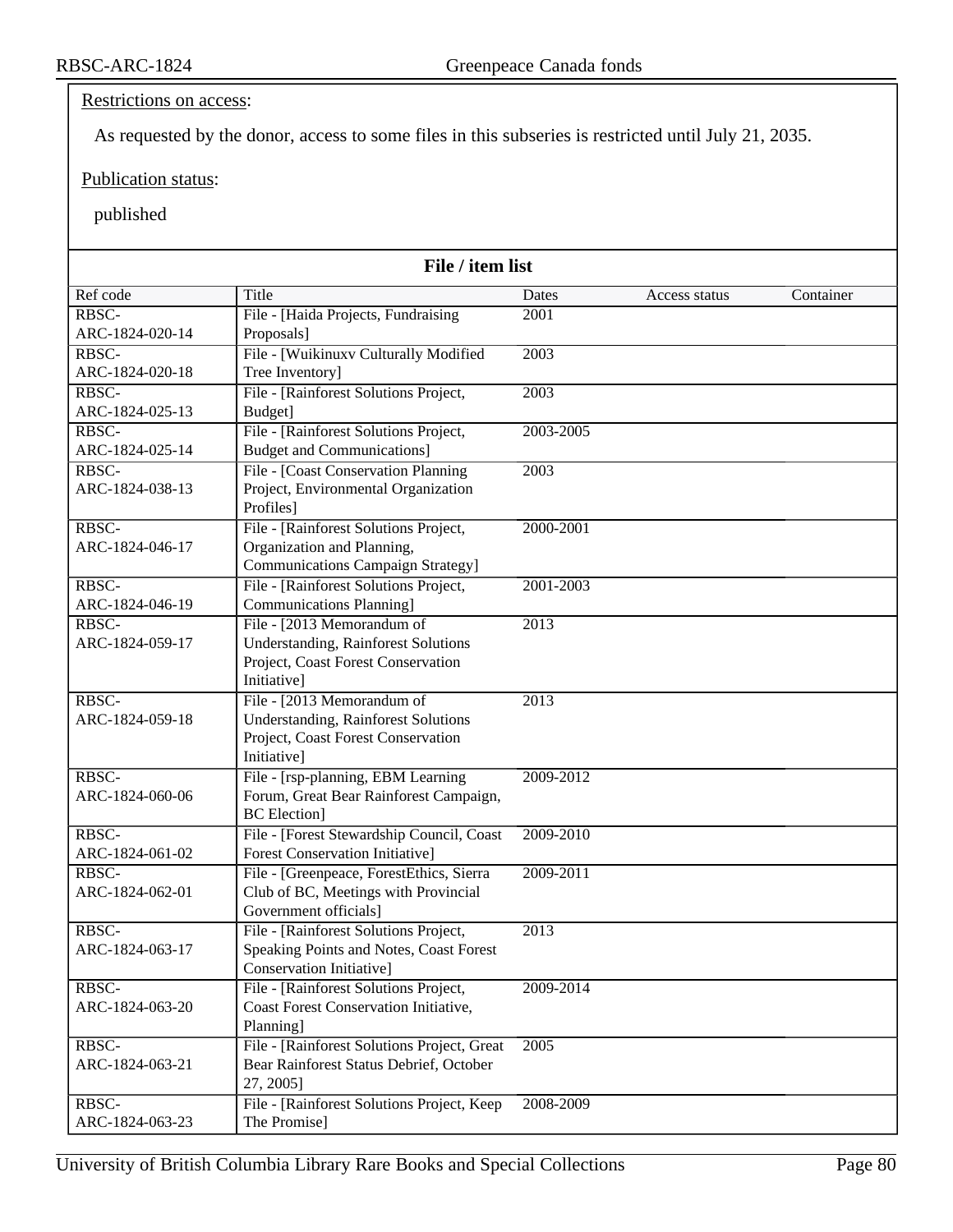| RBSC-ARC-1824   |                                                                      | Greenpeace Canada fonds |
|-----------------|----------------------------------------------------------------------|-------------------------|
| RBSC-           | File - [Rainforest Solutions Project,                                | 2008-2010               |
| ARC-1824-065-01 | Briefing Note for Joint Solutions Project                            |                         |
|                 | discussion]                                                          |                         |
| RBSC-           | File - [JSP Meeting Notes, RSP Briefing                              | 2010                    |
| ARC-1824-065-11 | Note]                                                                |                         |
| RBSC-           | File - [Notes on EBM Learning Forum,                                 | 2009-2012               |
| ARC-1824-065-15 | Briefing Note, RSP Meetings]                                         |                         |
| RBSC-           | File - [Future Models for Rainforest]                                | 2004                    |
| ARC-1824-086-15 | Solutions Project]                                                   |                         |
| RBSC-           | File - [Organizational Plan, Rainforest                              | 2004                    |
| ARC-1824-086-16 | Solutions Project, 2005-2008]                                        |                         |
| RBSC-           | File - [Coast Land Use Decision Planning                             | 2005-2006               |
| ARC-1824-088-01 | Documents]                                                           |                         |
| RBSC-           | File - [Coast Land Use Decision Planning                             | 2006                    |
| ARC-1824-088-02 | Documents]                                                           |                         |
| RBSC-           | File - [Coastal First Nations, Integrated                            | 2006                    |
| ARC-1824-088-11 | Land Management Bureau, Sustainable                                  |                         |
|                 | <b>Resource Management Planning]</b>                                 |                         |
| RBSC-           | File - [Terms of Reference for Central                               | 2006                    |
| ARC-1824-092-13 | <b>Coast Plan Implementation Monitoring</b>                          |                         |
|                 | Committee and EBM Working Group]                                     |                         |
| RBSC-           | File - [Rainforest Solutions Project                                 | 2006                    |
| ARC-1824-092-15 | Strategic Plan For Implementing EBM in<br>the Great Bear Rainforest] |                         |
| RBSC-           | File - [Landscape Reserve Network, RSP                               | 2009-2013               |
| ARC-1824-092-16 | Briefing Notes, Strategic Landscape                                  |                         |
|                 | Reserve Design Process (Template)]                                   |                         |
| RBSC-           | File - [Above the Line Negotiations With                             | 2011-2013               |
| ARC-1824-092-17 | CFCI, JSP Recommendations for EBM                                    |                         |
|                 | Implementation, RSP Strategy]                                        |                         |
| RBSC-           | File - [Best Practices For Ecosystem-                                | 2005                    |
| ARC-1824-092-19 | <b>Based Management Working Group]</b>                               |                         |
| RBSC-           | File - [Central Coast Land & Coastal                                 | 2001                    |
| ARC-1824-092-21 | Resource Management Plan Phase I                                     |                         |
|                 | Framework Agreement]                                                 |                         |
| RBSC-           | File - [Rainforest Solutions Project,                                | 2010-2011               |
| ARC-1824-093-05 | <b>Briefing Notes]</b>                                               |                         |
| RBSC-           | File - [Rainforest Solutions Project,                                | 2010-2012               |
| ARC-1824-093-06 | <b>Briefing Notes]</b>                                               |                         |
| RBSC-           | File - [Rainforest Solutions Project                                 | 2002-2013               |
| ARC-1824-093-14 | Organizational Structure, Conservation                               |                         |
|                 | on BC Coast]                                                         |                         |
| RBSC-           | File - [Great Bear Rainforest]                                       | 2003-2005               |
| ARC-1824-093-17 | <b>Conservation Planning, RSP Discussion</b><br>Notes]               |                         |
| RBSC-           | File - [Coast Forest Conservation                                    | 2005-2007               |
| ARC-1824-093-18 | Initiative, Rainforest Solutions Project                             |                         |
|                 | Discussion Notes]                                                    |                         |
| RBSC-           | File - [CFCI, RSP Notes, Milestone                                   | 2005-2007               |
| ARC-1824-099-14 | Timeline, Western Forest Products and                                |                         |
|                 | RSP Memorandum of Understanding]                                     |                         |
| RBSC-           | File - [Memo on Well-being assessment]                               | 2003                    |
| ARC-1824-100-05 |                                                                      |                         |
| RBSC-           | File - [RSP Draft, Budget For Coastal                                | 2006-2013               |
| ARC-1824-100-18 | <b>EBM Working Group]</b>                                            |                         |

University of British Columbia Library Rare Books and Special Collections Page 81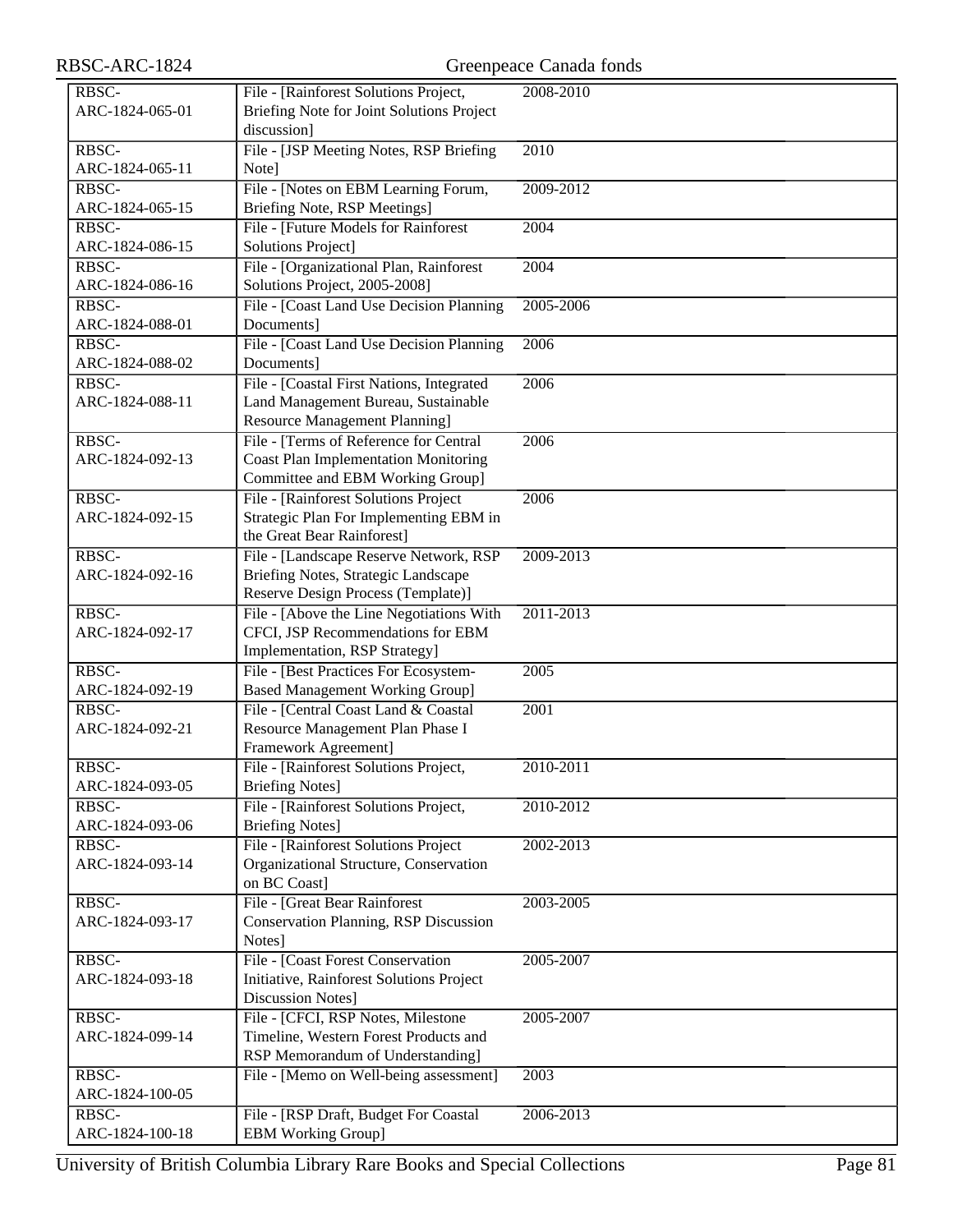| RBSC-           | File - [Need for increased investment in | 2001-2002         |                         |  |
|-----------------|------------------------------------------|-------------------|-------------------------|--|
| ARC-1824-101-07 | RSP socio-economic program, Funding      |                   |                         |  |
|                 | for Gitga'at, Kitasoo/Xaixais Pilot      |                   |                         |  |
|                 |                                          |                   |                         |  |
|                 | Project]                                 |                   |                         |  |
| RBSC-           | File - [Rainforest Solutions, Great Bear | 2003              |                         |  |
| ARC-1824-101-09 | Rainforest Trip]                         |                   |                         |  |
| RBSC-           | File - [Gitga'at Land Use Plan]          | 2002              |                         |  |
| ARC-1824-101-21 |                                          |                   |                         |  |
| RBSC-           | File - [Gitga'at Land Conservation - EBM | 2003              |                         |  |
| ARC-1824-101-22 | Financing Initiative]                    |                   |                         |  |
| RBSC-           | File - [North Coast Land and Resource    | [ca. 2004]        |                         |  |
| ARC-1824-101-23 | Management Plan, Economic                |                   |                         |  |
|                 |                                          |                   |                         |  |
|                 | Development Action Plan]                 |                   |                         |  |
| RBSC-           | File - [Central Coast Interim Land and   | $\overline{2001}$ |                         |  |
| ARC-1824-102-10 | <b>Coastal Resource Management Plan]</b> |                   |                         |  |
| RBSC-           | File - [Management Planning For          | 2007              |                         |  |
| ARC-1824-102-18 | Conservancies On The BC Coast]           |                   |                         |  |
| RBSC-           | File - [RSP Strategy on carbon credits,  | 2008              |                         |  |
| ARC-1824-103-10 | Turning Point Initiative, Conservation   |                   |                         |  |
|                 | Projects Proposal, Business Development  |                   |                         |  |
|                 | Projects Proposal]                       |                   |                         |  |
| RBSC-           |                                          |                   |                         |  |
|                 | File - [Rainforest Solutions Project,    | 2006              |                         |  |
| ARC-1824-103-11 | Coastal Visions]                         |                   |                         |  |
| RBSC-           | File - [Canada Revenue Agency,           | 2003              |                         |  |
| ARC-1824-103-16 | <b>Registered Charities</b> ]            |                   |                         |  |
| RBSC-           | File - [PNCIMA Draft Vision, Goals, and  | 2009              |                         |  |
| ARC-1824-103-17 | Structure]                               |                   |                         |  |
| RBSC-           | File - [Draft Media Plan, RSP            | 2002-2003         |                         |  |
| ARC-1824-104-04 | Communications]                          |                   |                         |  |
| RBSC-           | File - [Invites for the party of the     | 2006              |                         |  |
| ARC-1824-104-09 | Century: The GBR deal is done]           |                   |                         |  |
|                 | File - [Land Use Planning and Linkages]  | 2000-2001         |                         |  |
| RBSC-           |                                          |                   |                         |  |
| ARC-1824-104-23 | Task Group]                              |                   |                         |  |
| RBSC-           | File - [CFCI/ENGO Initiative, Meetings]  | 2000-2005         |                         |  |
| ARC-1824-106-14 |                                          |                   |                         |  |
| RBSC-           | File - [Proposal and Presentation,       | $\overline{2003}$ |                         |  |
| ARC-1824-106-16 | Conservation Investment and Incentive    |                   |                         |  |
|                 | <b>Initiativel</b>                       |                   |                         |  |
| RBSC-           | File - [Marts & Lundy Proposal for       | 2000-2003         |                         |  |
| ARC-1824-106-17 | Conservation Investment and Incentive    |                   |                         |  |
|                 | Initiative]                              |                   |                         |  |
| RBSC-           | File - [CFCI/ENGO discussions with       | 2000-2010         |                         |  |
| ARC-1824-106-18 | First Nations, Indicators of Human Well- |                   |                         |  |
|                 |                                          |                   |                         |  |
|                 | Being for the Central and North Coasts,  |                   |                         |  |
|                 | <b>JSP</b> Milestone]                    |                   |                         |  |
| RBSC-           | File - [CFCI/ENGO Initiative, Modelling  | 2000-2011         |                         |  |
| ARC-1824-106-19 | Workshop, RSP Activities]                |                   |                         |  |
| RBSC-           | File - [ENGO Meetings with Forestry      | 2000-2002         | As requested by         |  |
| ARC-1824-107-02 | Companies]                               |                   | the donor, access to    |  |
|                 |                                          |                   | this file is restricted |  |
|                 |                                          |                   | until July 21 2035.     |  |
| RBSC-           | File - [Rainforest Solutions Project,    | 2004              | As requested by         |  |
| ARC-1824-107-05 | Organizational Plan]                     |                   | the donor, access to    |  |
|                 |                                          |                   | this file is restricted |  |
|                 |                                          |                   |                         |  |
|                 |                                          |                   | until July 21 2035.     |  |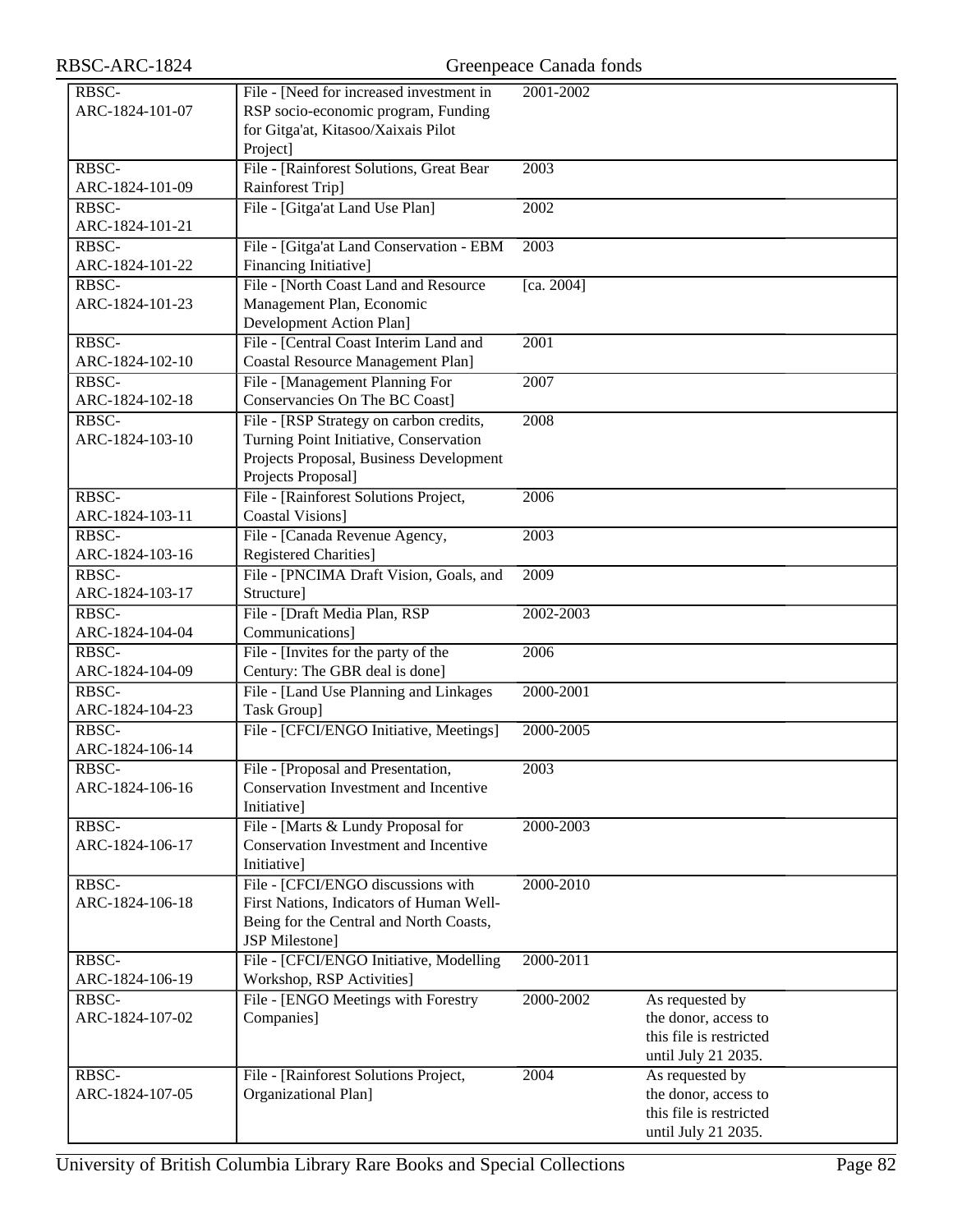| RBSC-ARC-1824 |  |
|---------------|--|
|---------------|--|

| RBSC-           | File - [Rainforest Solutions Project    | 2006-2007 | As requested by                                 |
|-----------------|-----------------------------------------|-----------|-------------------------------------------------|
| ARC-1824-107-06 | Strategy]                               |           | the donor, access to                            |
|                 |                                         |           | this file is restricted                         |
|                 |                                         |           | until July 21 2035.                             |
| RBSC-           | File - [Rainforest Solutions Project,   | 2013      | As requested by                                 |
| ARC-1824-107-13 | <b>Agreement Planning</b> ]             |           | the donor, access to                            |
|                 |                                         |           | this file is restricted                         |
|                 |                                         |           |                                                 |
|                 |                                         |           | until July 21 2035.                             |
| RBSC-           | File - [Scoping Exercise and Plan, Post | 2009      | As requested by                                 |
| ARC-1824-107-14 | Great Bear Rainforest 2010 Forest       |           | the donor, access to                            |
|                 | Project]                                |           | this file is restricted                         |
|                 |                                         |           | until July 21 2035.                             |
| RBSC-           | File - [Five Year Strategic Planning    | 2008      | As requested by                                 |
| ARC-1824-107-15 | Workshop]                               |           | the donor, access to                            |
|                 |                                         |           | this file is restricted                         |
|                 |                                         |           |                                                 |
|                 |                                         |           | until July 21 2035.                             |
| RBSC-           | File - [RSP Approach to Solutions       | 2012      | As requested by                                 |
| ARC-1824-107-16 | Package Elements for Consideration      |           | the donor, access to                            |
|                 | Draft 1]                                |           | this file is restricted                         |
|                 |                                         |           | until July 21 2035.                             |
| RBSC-           | File - [Summary of Provisional Lessons  | 2011-2012 | As requested by                                 |
| ARC-1824-107-17 | Learned, LU Problem Solving]            |           | the donor, access to                            |
|                 |                                         |           | this file is restricted                         |
|                 |                                         |           | until July 21 2035.                             |
|                 |                                         |           |                                                 |
| RBSC-           | File - [Great Bear Rainforest Campaign  | 2006-2012 | As requested by                                 |
| ARC-1824-107-18 | Meetings and Notes, Stand Tall          |           | the donor, access to                            |
|                 | Campaign]                               |           | this file is restricted                         |
|                 |                                         |           | until July 21 2035.                             |
| RBSC-           | File - [RSP Staff Retreat, Great Bear   | 2009-2012 | As requested by                                 |
| ARC-1824-107-19 | Rainforest Campaign Update]             |           | the donor, access to                            |
|                 |                                         |           | this file is restricted                         |
|                 |                                         |           | until July 21 2035.                             |
| RBSC-           | File - [Great Bear Rainforest Campaign  | 2009      | As requested by                                 |
|                 |                                         |           |                                                 |
| ARC-1824-108-01 | Retreat, Logging and Ecological         |           | the donor, access to                            |
|                 | Sustainability in British Columbia]     |           | this file is restricted                         |
|                 |                                         |           | until July 21 2035.                             |
| RBSC-           | File - [Rainforest Solutions Project,   | 2009      | As requested by                                 |
| ARC-1824-108-02 | Organizational Plan]                    |           | the donor, access to                            |
|                 |                                         |           | this file is restricted                         |
|                 |                                         |           | until July 21 2035.                             |
| RBSC-           | File - [Rainforest Solutions Project,   | 2009      | As requested by                                 |
| ARC-1824-108-03 | Transitional Planning, Budget Planning] |           |                                                 |
|                 |                                         |           | the donor, access to<br>this file is restricted |
|                 |                                         |           |                                                 |
|                 |                                         |           | until July 21 2035.                             |
| RBSC-           | File - [ENGO's and Human Wellbeing      | 2009      | As requested by                                 |
| ARC-1824-108-04 | work, Value proposition discussion]     |           | the donor, access to                            |
|                 |                                         |           | this file is restricted                         |
|                 |                                         |           | until July 21 2035.                             |
| RBSC-           | File - [RSP Retreat at Koeye Lodge]     | 2011      | As requested by                                 |
| ARC-1824-108-05 |                                         |           | the donor, access to                            |
|                 |                                         |           |                                                 |
|                 |                                         |           | this file is restricted                         |
|                 |                                         |           | until July 21 2035.                             |
| RBSC-           | File - [RSP Communications and          | 2009-2011 | As requested by                                 |
| ARC-1824-108-06 | Engagement, Retreat at Koeye Lodge]     |           | the donor, access to                            |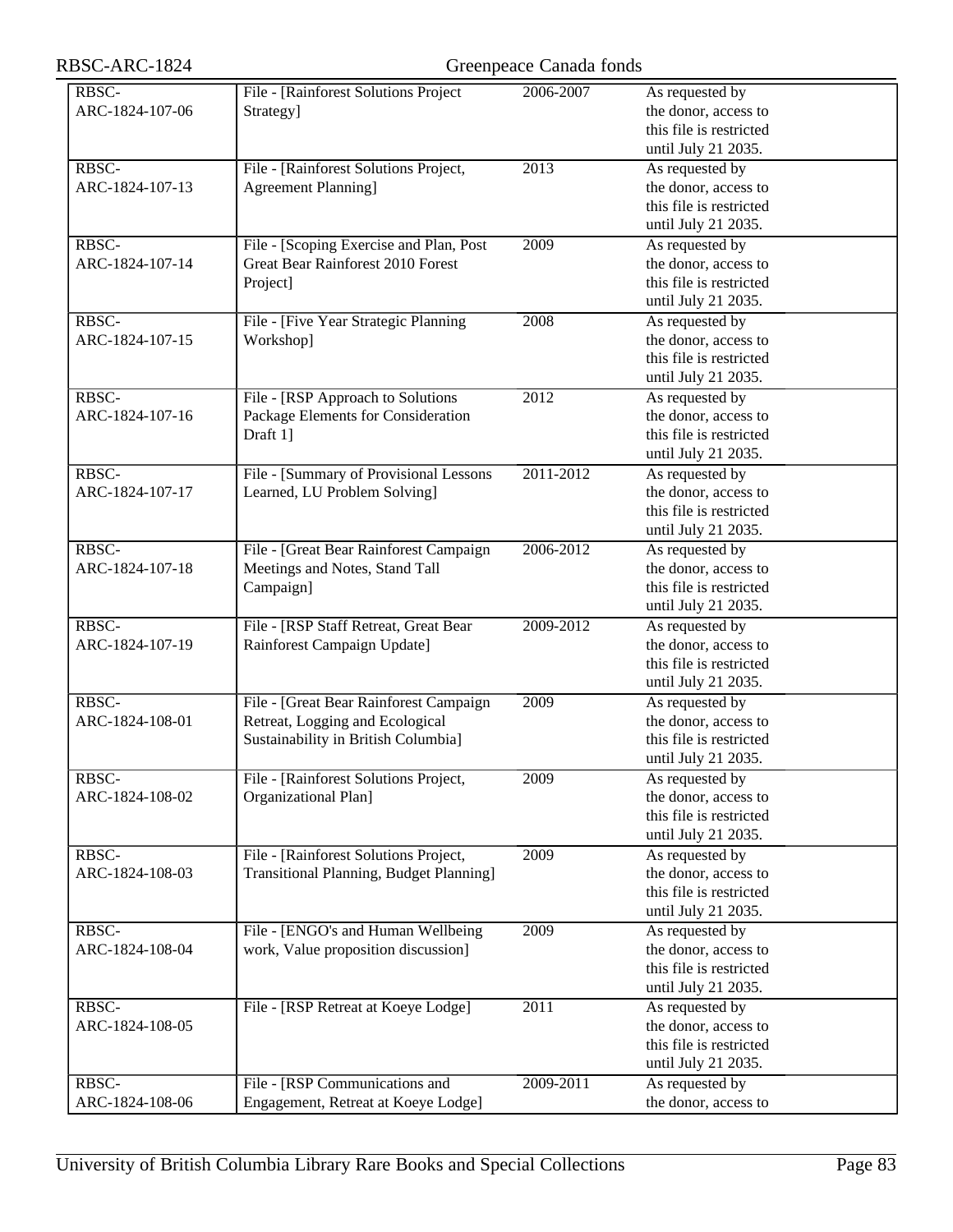|                 |                                         |                   | this file is restricted |
|-----------------|-----------------------------------------|-------------------|-------------------------|
|                 |                                         |                   | until July 21 2035.     |
| RBSC-           | File - [SOT meeting notes, Workplan]    | 2008-2009         | As requested by         |
| ARC-1824-108-08 |                                         |                   | the donor, access to    |
|                 |                                         |                   | this file is restricted |
|                 |                                         |                   | until July 21 2035.     |
| RBSC-           |                                         |                   |                         |
|                 | File - [Great Bear Rainforest Update,   | 2008-2010         | As requested by         |
| ARC-1824-108-10 | RSP Draft Communications Strategy,      |                   | the donor, access to    |
|                 | TimberWest Analysis]                    |                   | this file is restricted |
|                 |                                         |                   | until July 21 2035.     |
| RBSC-           | File - [Rainforest Solutions Project    | 2009-2011         | As requested by         |
| ARC-1824-108-11 | Discussions, RSP Program Manager's      |                   | the donor, access to    |
|                 | Meeting]                                |                   | this file is restricted |
|                 |                                         |                   | until July 21 2035.     |
| RBSC-           | File - [Rainforest Solutions Project's  | 2009              | As requested by         |
| ARC-1824-108-12 | Strategy Agenda 2009-2014]              |                   | the donor, access to    |
|                 |                                         |                   | this file is restricted |
|                 |                                         |                   | until July 21 2035.     |
| RBSC-           | File - [Forest Team Brainstorming on    | 2009-2011         | As requested by         |
| ARC-1824-108-13 | Great Bear Rainforest Plan, 2011 Annual |                   | the donor, access to    |
|                 | Plan for Great Bear Rainforest]         |                   | this file is restricted |
|                 |                                         |                   | until July 21 2035.     |
| RBSC-           | File - [Great Bear Rainforest Campaign  | 2009-2010         | As requested by         |
| ARC-1824-108-14 | Workplan, RSP Retreat]                  |                   | the donor, access to    |
|                 |                                         |                   | this file is restricted |
|                 |                                         |                   | until July 21 2035.     |
| RBSC-           | File - [CFCI/RSP Agreement Draft]       | 2013              | As requested by         |
| ARC-1824-108-17 |                                         |                   | the donor, access to    |
|                 |                                         |                   | this file is restricted |
|                 |                                         |                   |                         |
|                 |                                         |                   | until July 21 2035.     |
| RBSC-           | File - [RSP strategy session notes and  | 2013-2014         | As requested by         |
| ARC-1824-108-21 | communications planning]                |                   | the donor, access to    |
|                 |                                         |                   | this file is restricted |
|                 |                                         |                   | until July 21 2035.     |
| RBSC-           | File - [Notes, reports, RSP grant       | 2009              | As requested by         |
| ARC-1824-108-23 | proposals, Consolidating Gains and      |                   | the donor, access to    |
|                 | Laying the Groundwork for 2014]         |                   | this file is restricted |
|                 |                                         |                   | until July 21 2035.     |
| RBSC-           | File - [Notes, reports, RSP grant       | 2009-2013         | As requested by         |
| ARC-1824-108-24 | proposals, Consolidating Gains and      |                   | the donor, access to    |
|                 | Laying the Groundwork for 2014]         |                   | this file is restricted |
|                 |                                         |                   | until July 21 2035.     |
| RBSC-           | File - [SOT meeting notes]              | 2009-2012         | As requested by         |
| ARC-1824-108-25 |                                         |                   | the donor, access to    |
|                 |                                         |                   | this file is restricted |
|                 |                                         |                   | until July 21 2035.     |
| RBSC-           | File - [Timeline for AiP Announcement,  | $\overline{2013}$ | As requested by         |
| ARC-1824-109-03 | Great Bear Rainforest Campaign          |                   | the donor, access to    |
|                 | planning]                               |                   | this file is restricted |
|                 |                                         |                   | until July 21 2035.     |
| RBSC-           | File - [Marketplace Commitments,        | 2000-2013         | As requested by         |
|                 |                                         |                   | the donor, access to    |
| ARC-1824-109-05 | Mediator's Notes, CFCI/RSP Agreement]   |                   |                         |
|                 |                                         |                   | this file is restricted |
|                 |                                         |                   | until July 21 2035.     |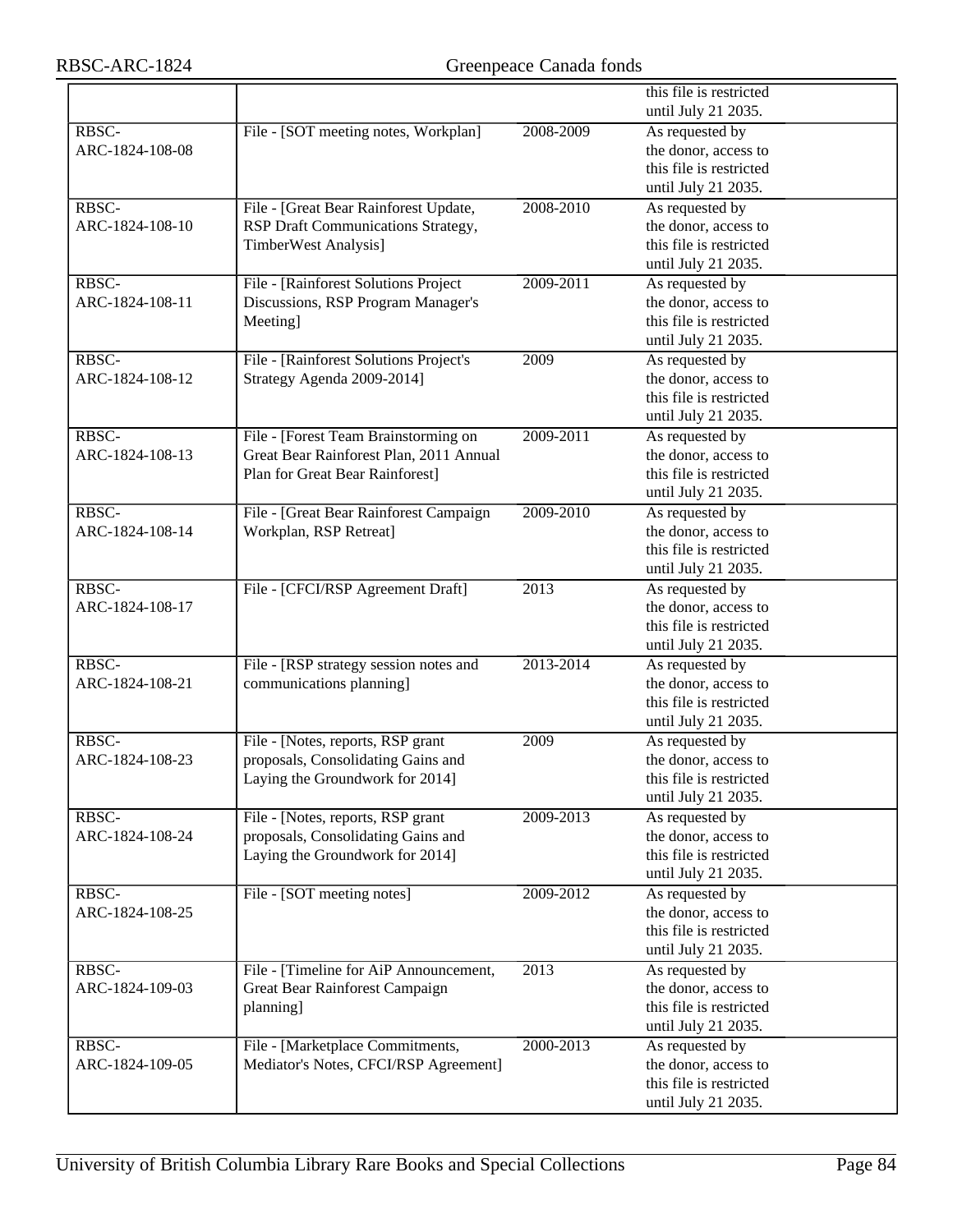| RBSC-           | File - [Rainforest Solutions Project,       | 2004-2009 | As requested by         |
|-----------------|---------------------------------------------|-----------|-------------------------|
| ARC-1824-109-11 | Organizational Plan, Communications         |           | the donor, access to    |
|                 | Scenarios, Agreement between RSP and        |           | this file is restricted |
|                 | <b>CFN</b>                                  |           |                         |
|                 |                                             |           | until July 21 2035.     |
| RBSC-           | File - [Greenpeace Canada,                  | 1999      | As requested by         |
| ARC-1824-109-12 | Environmental Issues, Priorities &          |           | the donor, access to    |
|                 | Communication Effectiveness, Summary        |           | this file is restricted |
|                 | Report Of Four Focus Groups]                |           | until July 21 2035.     |
| RBSC-           | File - [Great Bear Rainforest Campaign,     | 2010-2011 | As requested by         |
| ARC-1824-109-13 | Enbridge Northern Gateway Pipeline]         |           | the donor, access to    |
|                 |                                             |           | this file is restricted |
|                 |                                             |           | until July 21 2035.     |
| RBSC-           | File - [RSP Meetings, Priorities, Update,   | 1999-2002 | As requested by         |
| ARC-1824-109-15 | <b>Budget Planning, Communications</b>      |           | the donor, access to    |
|                 | Workshop]                                   |           | this file is restricted |
|                 |                                             |           | until July 21 2035.     |
| RBSC-           | File - [RSP Meetings, Priorities, Update,   | 1999-2002 | As requested by         |
| ARC-1824-109-16 | <b>Budget Planning, Communications</b>      |           | the donor, access to    |
|                 | Workshop]                                   |           | this file is restricted |
|                 |                                             |           |                         |
|                 |                                             |           | until July 21 2035.     |
| RBSC-           | File - [RSP Meetings, Priorities, Update,   | 2001-2003 | As requested by         |
| ARC-1824-109-17 | <b>Budget Planning, Communications</b>      |           | the donor, access to    |
|                 | Workshop]                                   |           | this file is restricted |
|                 |                                             |           | until July 21 2035.     |
| RBSC-           | File - [Great Bear Rainforest Markets       | 1998      | As requested by         |
| ARC-1824-110-14 | Campaign, Home Depot]                       |           | the donor, access to    |
|                 |                                             |           | this file is restricted |
|                 |                                             |           | until July 21 2035.     |
| RBSC-           | File - [Rainforest Solutions Project        | 2002-2003 | As requested by         |
| ARC-1824-111-01 | <b>Strategy and Meetings]</b>               |           | the donor, access to    |
|                 |                                             |           | this file is restricted |
|                 |                                             |           | until July 21 2035.     |
| RBSC-           | File - [Rainforest Solutions Project]       | 2003      | As requested by         |
| ARC-1824-111-02 | Summary and Work Plan for 2003-2004]        |           | the donor, access to    |
|                 |                                             |           | this file is restricted |
|                 |                                             |           |                         |
|                 |                                             |           | until July 21 2035.     |
| RBSC-           | File - [Summary of RSP Financial            | 2004-2005 | As requested by         |
| ARC-1824-111-03 | Situation for 2005]                         |           | the donor, access to    |
|                 |                                             |           | this file is restricted |
|                 |                                             |           | until July 21 2035.     |
| RBSC-           | File - [RSP Financial Situation in 2005]    | 2003-2005 | As requested by         |
| ARC-1824-111-04 |                                             |           | the donor, access to    |
|                 |                                             |           | this file is restricted |
|                 |                                             |           | until July 21 2035.     |
| RBSC-           | File - [RSP Science and Planning            | 2003      | As requested by         |
| ARC-1824-111-05 | Proposal, Central and North Coast, Haida    |           | the donor, access to    |
|                 | Gwaii, Packard Foundation]                  |           | this file is restricted |
|                 |                                             |           | until July 21 2035.     |
| RBSC-           | File - [Rainforest Solutions Project, First | 2003-2004 | As requested by         |
| ARC-1824-111-06 | Nations Strategy and Meetings]              |           | the donor, access to    |
|                 |                                             |           | this file is restricted |
|                 |                                             |           |                         |
|                 |                                             |           | until July 21 2035.     |
| RBSC-           | File - [ENGO, Forestry companies,           | 2000      | As requested by         |
| ARC-1824-111-13 | Mediator's Notes]                           |           | the donor, access to    |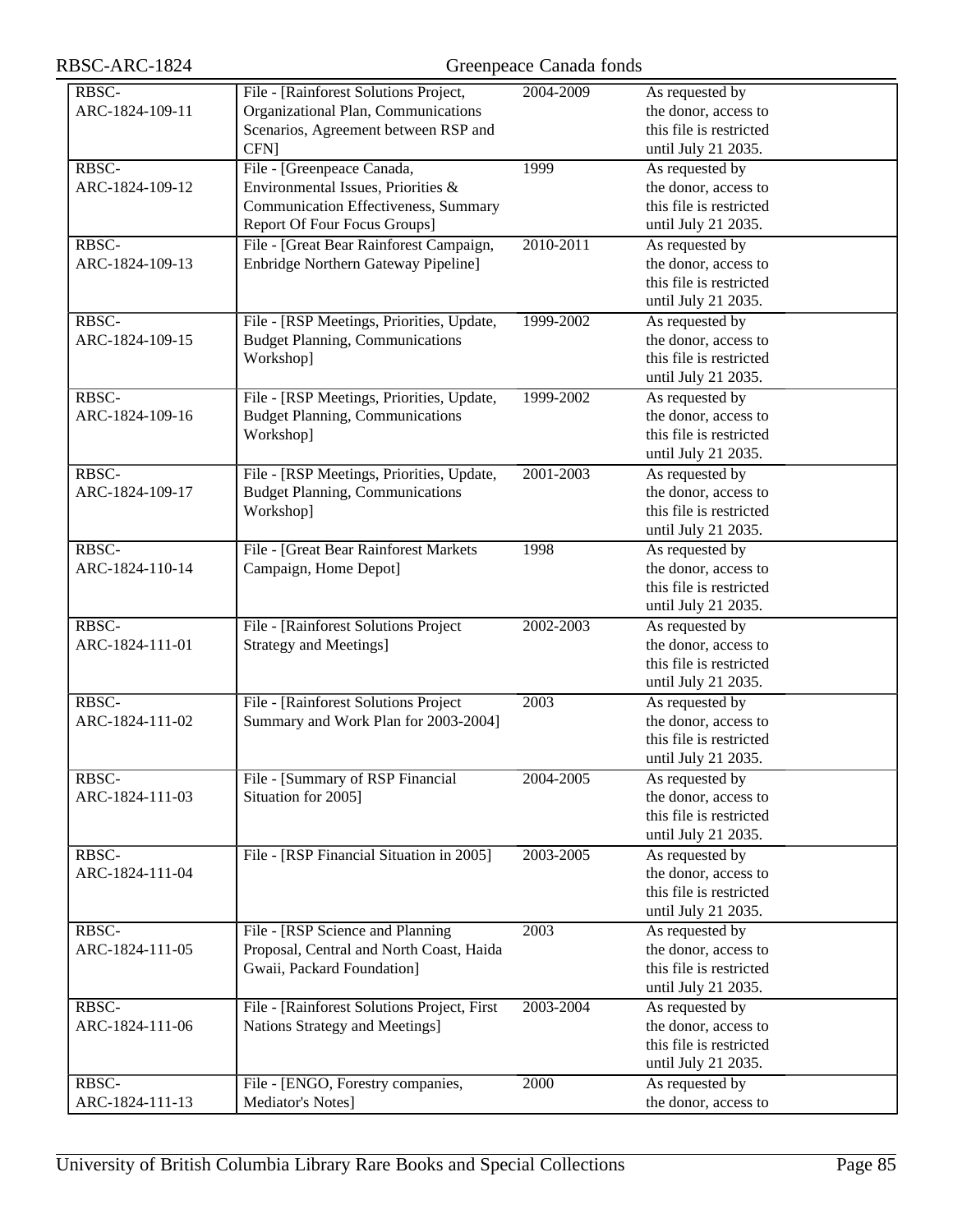|                 |                                          |           | this file is restricted |
|-----------------|------------------------------------------|-----------|-------------------------|
|                 |                                          |           | until July 21 2035.     |
| RBSC-           | File - [North Coast planning, briefing   | 2000      | As requested by         |
| ARC-1824-111-14 | document]                                |           | the donor, access to    |
|                 |                                          |           | this file is restricted |
|                 |                                          |           | until July 21 2035.     |
| RBSC-           | File - [Forest Values and Ecosystem      | 1999-2000 | As requested by         |
| ARC-1824-111-15 | Condition, Standstill Agreement]         |           | the donor, access to    |
|                 |                                          |           | this file is restricted |
|                 |                                          |           | until July 21 2035.     |
| RBSC-           | File - [Mediator's Notes, Agreement In   | 2000      | As requested by         |
| ARC-1824-111-16 | Principle on Standstill Agreement]       |           | the donor, access to    |
|                 |                                          |           | this file is restricted |
|                 |                                          |           | until July 21 2035.     |
| RBSC-           | File - [Greenpeace correspondence on     | 2000-2002 | As requested by         |
| ARC-1824-111-17 | inquiries, planning]                     |           | the donor, access to    |
|                 |                                          |           | this file is restricted |
|                 |                                          |           | until July 21 2035.     |
| RBSC-           | File - [Information and Updates on       | 1998-2001 | As requested by         |
| ARC-1824-111-18 | Interfor and Western Forest Products]    |           | the donor, access to    |
|                 |                                          |           | this file is restricted |
|                 |                                          |           | until July 21 2035.     |
| RBSC-           | File - [Kitasoo/Xaixais, EBM             | 1997-2003 | As requested by         |
| ARC-1824-111-19 | Implementation, Potential for Value-     |           | the donor, access to    |
|                 | <b>Added Opportunities]</b>              |           | this file is restricted |
|                 |                                          |           | until July 21 2035.     |
| RBSC-           | File - [Situational Analysis, May 2005,  | 2005      | As requested by         |
| ARC-1824-112-03 | <b>RSP Strategy Discussion]</b>          |           | the donor, access to    |
|                 |                                          |           | this file is restricted |
|                 |                                          |           | until July 21 2035.     |
| RBSC-           | File - [Situational Analysis, May 2005,  | 2005      | As requested by         |
| ARC-1824-112-04 | <b>RSP Strategy Discussion]</b>          |           | the donor, access to    |
|                 |                                          |           | this file is restricted |
|                 |                                          |           | until July 21 2035.     |
| RBSC-           | File - [Situational Analysis, May 2005,  | 2004-2005 | As requested by         |
| ARC-1824-112-05 | <b>RSP Strategy Discussion]</b>          |           | the donor, access to    |
|                 |                                          |           | this file is restricted |
|                 |                                          |           | until July 21 2035.     |
| RBSC-           | File - [Situational Analysis, May 2005,  | 2004-2005 | As requested by         |
| ARC-1824-112-06 | <b>RSP Strategy Discussion]</b>          |           | the donor, access to    |
|                 |                                          |           | this file is restricted |
|                 |                                          |           | until July 21 2035.     |
| RBSC-           | File - [Presentation to RSP, Proposal to | 2002-2003 | As requested by         |
| ARC-1824-112-07 | RSP, Kitasoo/Xaixais Non-Timber Forest   |           | the donor, access to    |
|                 | Products Development, Coast Strategy     |           | this file is restricted |
|                 | Priorities]                              |           | until July 21 2035.     |
| RBSC-           | File - [Future Organizational Models for | 2004      | As requested by         |
| ARC-1824-112-08 | "Rainforest Solutions Implementation     |           | the donor, access to    |
|                 | Project"]                                |           | this file is restricted |
|                 |                                          |           | until July 21 2035.     |
| RBSC-           | File - [Rainforest Solutions Project     | 2007-2009 | As requested by         |
| ARC-1824-112-09 | Budget]                                  |           | the donor, access to    |
|                 |                                          |           | this file is restricted |
|                 |                                          |           | until July 21 2035.     |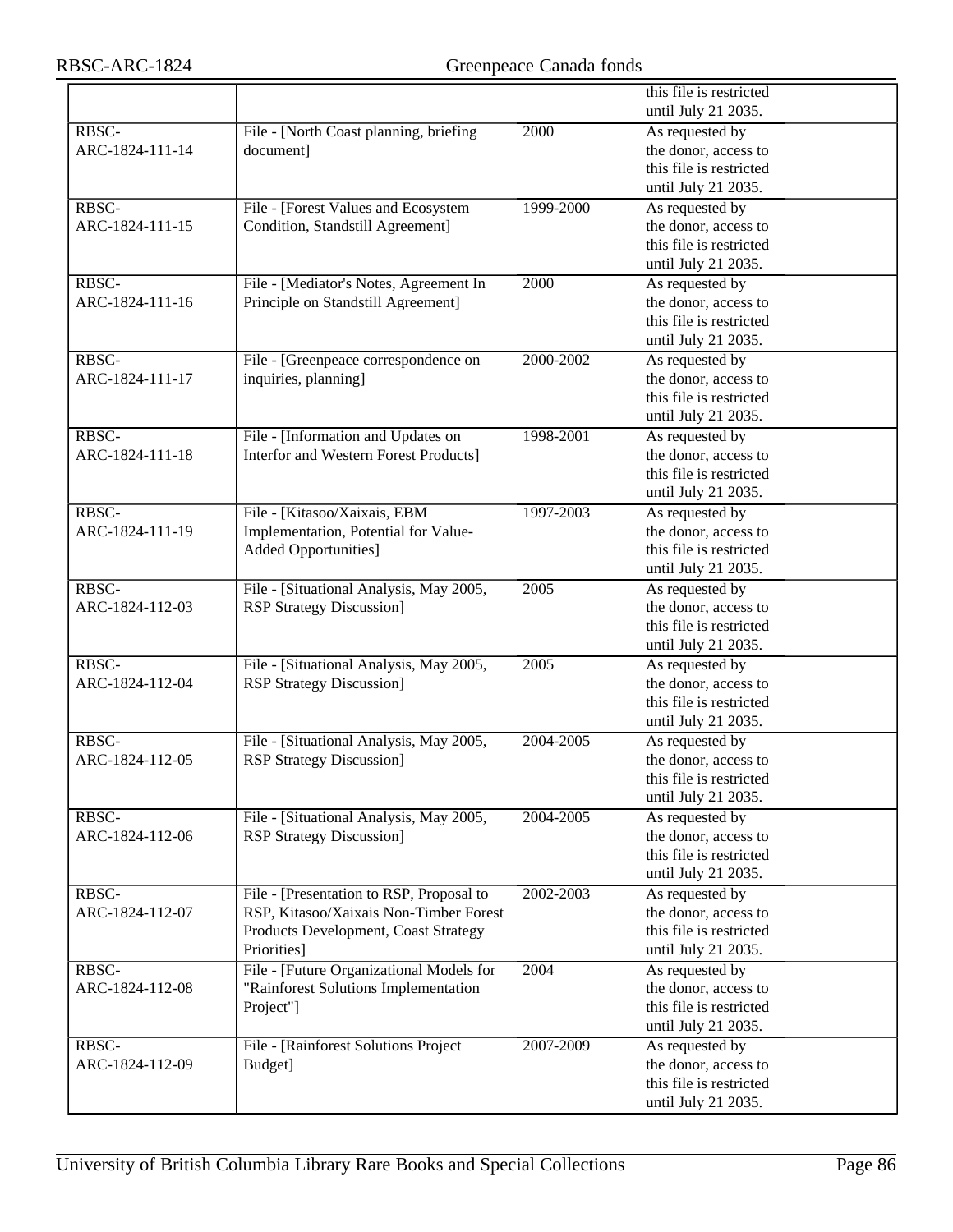| RBSC-ARC-1824            | Greenpeace Canada fonds                                                                                                                |           |                                                                                           |
|--------------------------|----------------------------------------------------------------------------------------------------------------------------------------|-----------|-------------------------------------------------------------------------------------------|
| RBSC-<br>ARC-1824-112-10 | File - [Rainforest Solutions Project<br>Meeting Updates]                                                                               | 2001      | As requested by<br>the donor, access to<br>this file is restricted<br>until July 21 2035. |
| RBSC-<br>ARC-1824-112-12 | File - [RSP Situational Analysis and<br>Strategic Priorities, Strategy Meetings,<br>RSP/CFCI Memorandum of Agreement]                  | 2001-2013 | As requested by<br>the donor, access to<br>this file is restricted<br>until July 21 2035. |
| RBSC-<br>ARC-1824-112-13 | File - [CFCI/RSP Discussion Notes,<br>Collaboration, EBM Implementation]                                                               | 2005-2006 | As requested by<br>the donor, access to<br>this file is restricted<br>until July 21 2035. |
| RBSC-<br>ARC-1824-112-14 | File - [CFCI/RSP Discussion Notes,<br>Collaboration, EBM Implementation]                                                               | 2002-2006 | As requested by<br>the donor, access to<br>this file is restricted<br>until July 21 2035. |
| RBSC-<br>ARC-1824-112-16 | File - [Draft Marketplace QPQ,<br>Achieving high-bar EBM, Driving the<br>deal from promises to reality, RSP<br><b>Strategy Agenda]</b> | 2004-2013 | As requested by<br>the donor, access to<br>this file is restricted<br>until July 21 2035. |
| RBSC-<br>ARC-1824-112-17 | File - [Rainforest Solutions Project<br><b>Communications Documents]</b>                                                               | 2001-2012 | As requested by<br>the donor, access to<br>this file is restricted<br>until July 21 2035. |
| RBSC-<br>ARC-1824-112-18 | File - [Rainforest Solutions Project<br>Strategy, 2005]                                                                                | 2004-2006 | As requested by<br>the donor, access to<br>this file is restricted<br>until July 21 2035. |
| RBSC-<br>ARC-1824-112-20 | File - [Proposal for campaign support,<br><b>ENGO Strategy Meeting, Turning Point</b><br>Initiative Strategic Plan]                    | 2002-2009 | As requested by<br>the donor, access to<br>this file is restricted<br>until July 21 2035. |
| RBSC-<br>ARC-1824-113-04 | File - [Situational Analysis, May 2005,<br><b>RSP Strategy Discussion]</b>                                                             | 2005      | As requested by<br>the donor, access to<br>this file is restricted<br>until July 21 2035. |
| RBSC-<br>ARC-1824-113-05 | File - [RSP First Nations Strategy<br>and Workplan, RSP Short Term EBM<br><b>Implementation Strategy]</b>                              | 2005      | As requested by<br>the donor, access to<br>this file is restricted<br>until July 21 2035. |
| RBSC-<br>ARC-1824-113-06 | File - [Strategic Planning Process, Draft<br>of Strategic Planning and Accountability<br>Systems for RSP]                              | 2003      | As requested by<br>the donor, access to<br>this file is restricted<br>until July 21 2035. |
| RBSC-<br>ARC-1824-113-15 | File - [RSP Meetings, EBM<br>Implementation and Workplan, RSP<br>Briefing Document, Management<br>Objectives]                          | 2003-2005 | As requested by<br>the donor, access to<br>this file is restricted<br>until July 21 2035. |
| RBSC-<br>ARC-1824-113-16 | File - [RSP Meetings, EBM<br>Implementation and Workplan, RSP<br>Briefing Document, Management<br>Objectives]                          | 2004-2005 | As requested by<br>the donor, access to<br>this file is restricted<br>until July 21 2035. |
| RBSC-<br>ARC-1824-114-02 | File - [Rainforest Solutions Project,<br><b>Budget and Financial Update]</b>                                                           | 2005-2006 | As requested by<br>the donor, access to                                                   |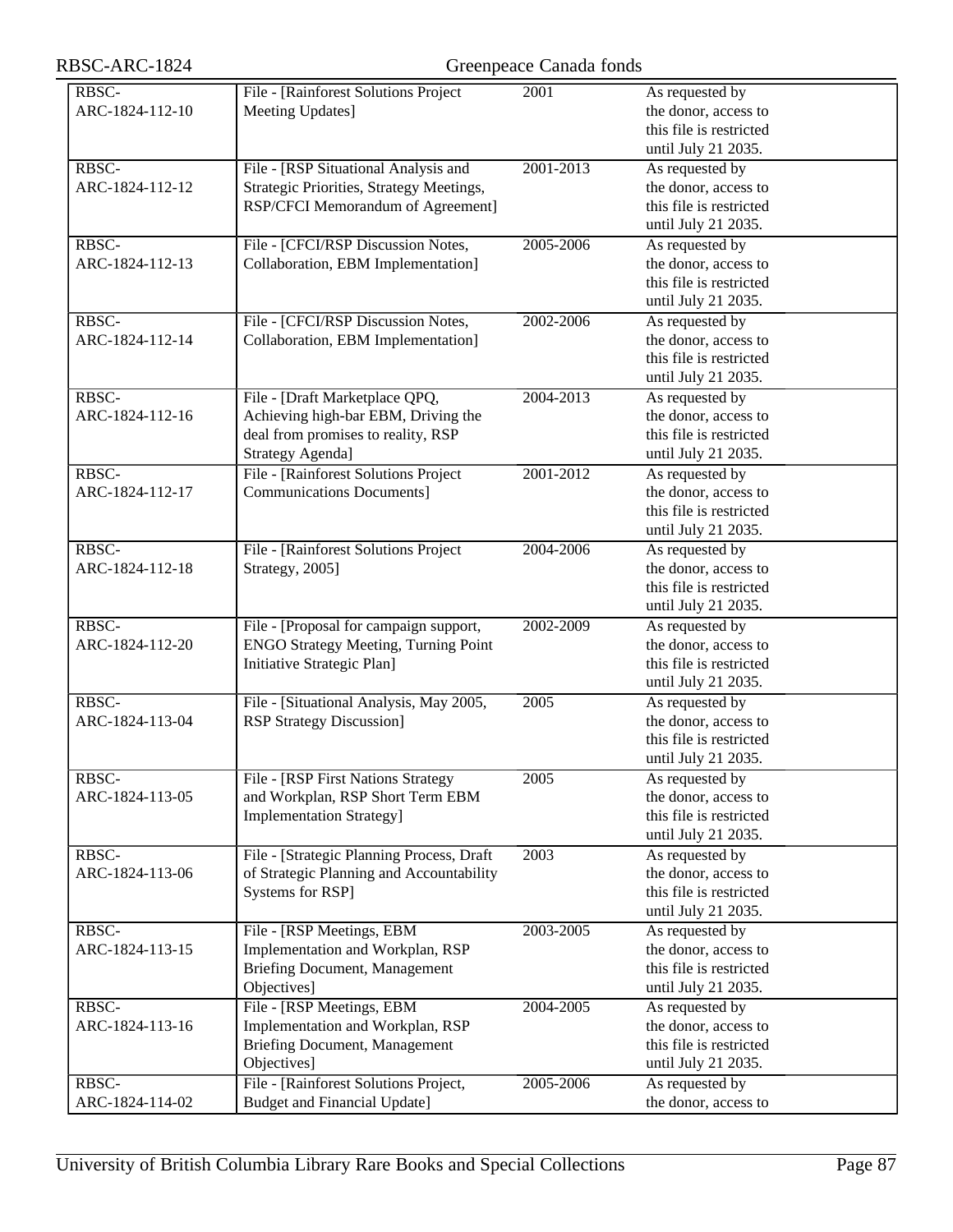|                 |                                          |           | this file is restricted |
|-----------------|------------------------------------------|-----------|-------------------------|
|                 |                                          |           | until July 21 2035.     |
| RBSC-           | File - [Rainforest Solutions Project     | 2001-2013 | As requested by         |
| ARC-1824-114-03 | <b>Strategy Planning and Meeting</b>     |           | the donor, access to    |
|                 | Documents]                               |           | this file is restricted |
|                 |                                          |           | until July 21 2035.     |
| RBSC-           | File - [RSP Objectives for 2002]         | 2002      | As requested by         |
| ARC-1824-114-04 |                                          |           | the donor, access to    |
|                 |                                          |           | this file is restricted |
|                 |                                          |           | until July 21 2035.     |
| RBSC-           | File - [Draft Funding and Contribution   | 2005-2006 | As requested by         |
| ARC-1824-114-07 | Agreement]                               |           | the donor, access to    |
|                 |                                          |           | this file is restricted |
|                 |                                          |           | until July 21 2035.     |
| RBSC-           | File - [Planning and Grant Proposals,    | 2000-2004 | As requested by         |
| ARC-1824-114-08 | Packard Foundation, Hewlett Foundation,  |           | the donor, access to    |
|                 | Tides Canada, Nature Conservancy]        |           | this file is restricted |
|                 |                                          |           | until July 21 2035.     |
| RBSC-           | File - [Planning and Grant Proposals,    | 2005-2006 | As requested by         |
| ARC-1824-114-09 | Packard Foundation, Hewlett Foundation,  |           | the donor, access to    |
|                 |                                          |           | this file is restricted |
|                 | Tides Canada, Nature Conservancy]        |           |                         |
| RBSC-           |                                          |           | until July 21 2035.     |
|                 | File - [Planning and Grant Proposals,    | 2006-2007 | As requested by         |
| ARC-1824-114-10 | Packard Foundation, Hewlett Foundation,  |           | the donor, access to    |
|                 | Tides Canada, Nature Conservancy]        |           | this file is restricted |
|                 |                                          |           | until July 21 2035.     |
| RBSC-           | File - [Heiltsuk Hemas Society, Heiltsuk | 2001-2002 | As requested by         |
| ARC-1824-115-03 | Conservation Vision, Cultural Landscape  |           | the donor, access to    |
|                 | Assessment]                              |           | this file is restricted |
|                 |                                          |           | until July 21 2035.     |
| RBSC-           | File - [Rainforest Solutions Project     | 2002-2008 | As requested by         |
| ARC-1824-115-04 | Strategy]                                |           | the donor, access to    |
|                 |                                          |           | this file is restricted |
|                 |                                          |           | until July 21 2035.     |
| RBSC-           | File - [Rainforest Solutions Project     | 2003-2010 | As requested by         |
| ARC-1824-115-05 | Strategy]                                |           | the donor, access to    |
|                 |                                          |           | this file is restricted |
|                 |                                          |           | until July 21 2035.     |
| RBSC-           | File - [Rainforest Solutions Project     | 2002-2009 | As requested by         |
| ARC-1824-115-06 | Strategy]                                |           | the donor, access to    |
|                 |                                          |           | this file is restricted |
|                 |                                          |           | until July 21 2035.     |
| RBSC-           | File - [Rainforest Solutions Project     | 2005      | As requested by         |
| ARC-1824-115-07 | Strategy]                                |           | the donor, access to    |
|                 |                                          |           | this file is restricted |
|                 |                                          |           | until July 21 2035.     |
| RBSC-           | File - [Rainforest Solutions Project     | 2001-2003 | As requested by         |
| ARC-1824-115-08 | Strategy]                                |           | the donor, access to    |
|                 |                                          |           | this file is restricted |
|                 |                                          |           | until July 21 2035.     |
| RBSC-           | File - [ENGO Strategy Session,           | 2003      | As requested by         |
| ARC-1824-115-09 | Rainforest Solutions Project Summary     |           | the donor, access to    |
|                 | and Work Plan]                           |           | this file is restricted |
|                 |                                          |           | until July 21 2035.     |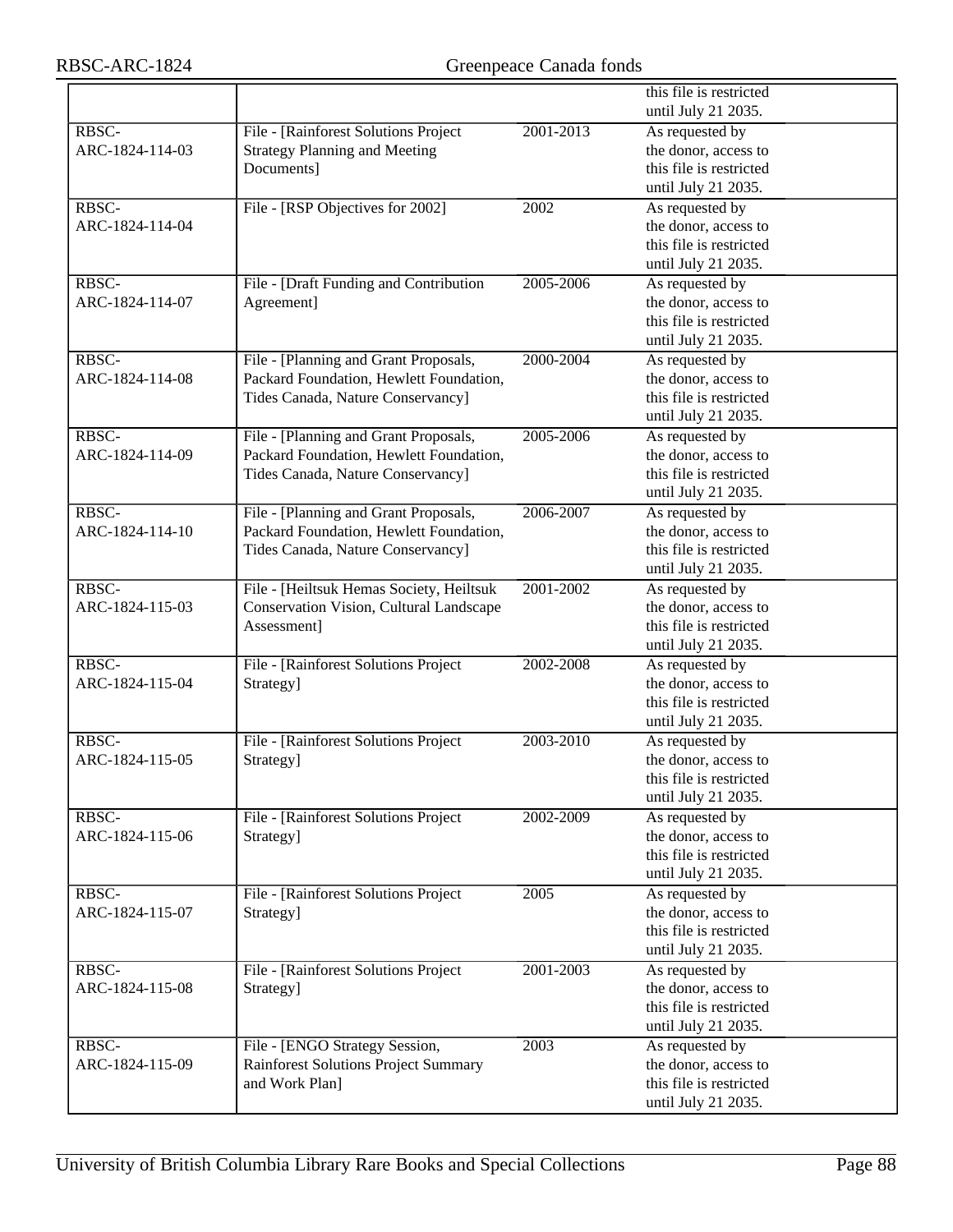| RBSC-           | File - [Rainforest Solutions Project,    | 2003         | As requested by         |
|-----------------|------------------------------------------|--------------|-------------------------|
| ARC-1824-115-10 |                                          |              | the donor, access to    |
|                 | Research Summary, Coalitions: Solving    |              |                         |
|                 | the Riddle]                              |              | this file is restricted |
|                 |                                          |              | until July 21 2035.     |
| RBSC-           | File - [Rainforest Solutions Project,    | 2004         | As requested by         |
| ARC-1824-115-11 | <b>Future Models</b> ]                   |              | the donor, access to    |
|                 |                                          |              | this file is restricted |
|                 |                                          |              | until July 21 2035.     |
| RBSC-           | File - [Rainforest Solutions Project]    | 2003-2006    | As requested by         |
|                 |                                          |              |                         |
| ARC-1824-115-12 | Strategy documents, meetings,            |              | the donor, access to    |
|                 | Organizational Plan]                     |              | this file is restricted |
|                 |                                          |              | until July 21 2035.     |
| RBSC-           | File - [Rainforest Solutions Project     | 2002-2011    | As requested by         |
| ARC-1824-115-13 | Strategy]                                |              | the donor, access to    |
|                 |                                          |              | this file is restricted |
|                 |                                          |              | until July 21 2035.     |
| RBSC-           | File - [Rainforest Solutions Project     | 2001-2011    | As requested by         |
|                 |                                          |              |                         |
| ARC-1824-115-14 | Strategy, planning and strategy session  |              | the donor, access to    |
|                 | documents]                               |              | this file is restricted |
|                 |                                          |              | until July 21 2035.     |
| RBSC-           | File - [Rainforest Solutions Project     | 2008         | As requested by         |
| ARC-1824-115-19 | Strategy]                                |              | the donor, access to    |
|                 |                                          |              | this file is restricted |
|                 |                                          |              | until July 21 2035.     |
| RBSC-           |                                          | 2002-2003    | As requested by         |
|                 | File - [Strategic Media Action Campaign, |              |                         |
| ARC-1824-116-13 | Finances and Planning]                   |              | the donor, access to    |
|                 |                                          |              | this file is restricted |
|                 |                                          |              | until July 21 2035.     |
| RBSC-           | File - [Rainforest Solutions Project]    | 2003-2012    | As requested by         |
| ARC-1824-116-18 | Strategy, Organizational Structure]      |              | the donor, access to    |
|                 |                                          |              | this file is restricted |
|                 |                                          |              | until July 21 2035.     |
| RBSC-           | File - [Rainforest Solutions Project,    | 2001-2002    | As requested by         |
|                 |                                          |              |                         |
| ARC-1824-116-19 | Coast ENGOs Meeting, Objectives and      |              | the donor, access to    |
|                 | Priorities]                              |              | this file is restricted |
|                 |                                          |              | until July 21 2035.     |
| RBSC-           | File - [CFCI/RSP Agreement Proposed      | 2001-2003    |                         |
| ARC-1824-117-01 | Solution, CCLCRMP Framework              |              |                         |
|                 | Agreement]                               |              |                         |
| RBSC-           | File - Working Table Discussion on BC    | 2000-2002    |                         |
| ARC-1824-117-02 | Coastal Land Use Planning & Interim      |              |                         |
|                 | <b>Measures</b>                          |              |                         |
|                 |                                          |              |                         |
| RBSC-           | File - [ENGOS Suggested Ecological       | [after 1997] |                         |
| ARC-1824-117-08 | Experts]                                 |              |                         |
| RBSC-           | File - [Rainforest Solutions Project,    | 2000         | As requested by         |
| ARC-1824-119-16 | <b>Financial Documentation]</b>          |              | the donor, access to    |
|                 |                                          |              | this file is restricted |
|                 |                                          |              | until July 21 2035.     |
| RBSC-ARC-1824-  | File - RSP meeting flip chart notes      | 2014         | As requested by         |
| OS-08-01        |                                          |              | the donor, access to    |
|                 |                                          |              |                         |
|                 |                                          |              | this file is restricted |
|                 |                                          |              | until July 21 2035.     |
| RBSC-ARC-1824-  | File - RSP meeting flip chart notes      | 2015         | As requested by         |
| OS-08-02        |                                          |              | the donor, access to    |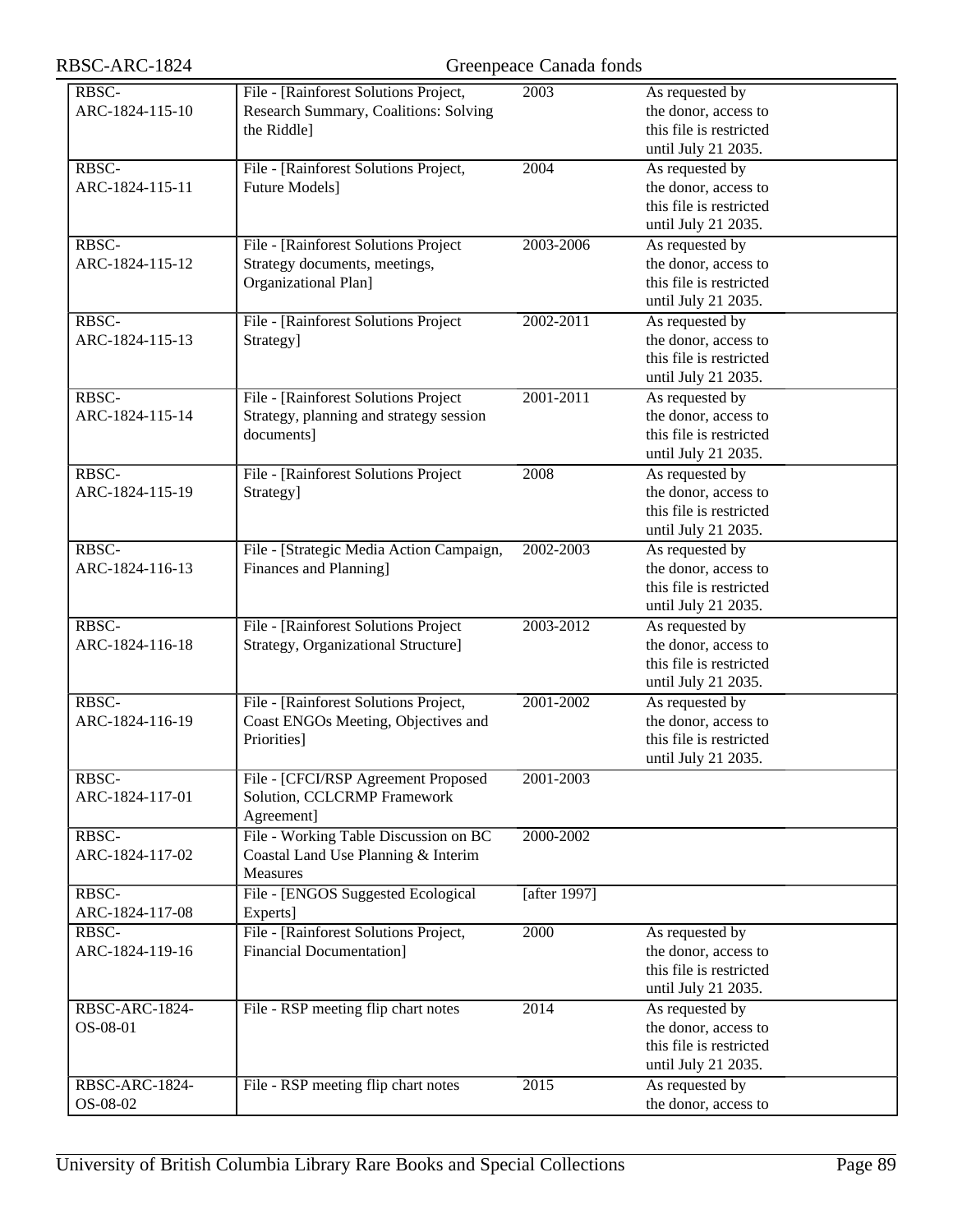|                |                                           |               | this file is restricted |
|----------------|-------------------------------------------|---------------|-------------------------|
|                |                                           |               | until July 21 2035.     |
| RBSC-ARC-1824- | File - RSP meeting flip chart notes --    | 2015          | As requested by         |
| $OS-08-03$     | summer 2015                               |               | the donor, access to    |
|                |                                           |               | this file is restricted |
|                |                                           |               | until July 21 2035.     |
| RBSC-ARC-1824- | File - RSP meeting flip chart notes -- to | [ca. $2015$ ] | As requested by         |
| $OS-09-01$     | archive                                   |               | the donor, access to    |
|                |                                           |               | this file is restricted |
|                |                                           |               | until July 21 2035.     |

## **RSP Reports**

Date: 1991-2014 (date of creation)

Physical description: Approximately 1.5 m of linear textual records.

#### Restrictions on access:

As requested by the donor, access to some files in this subseries is restricted until July 21, 2035.

#### Publication status:

published

| File / item list |                                            |               |               |           |
|------------------|--------------------------------------------|---------------|---------------|-----------|
| Ref code         | Title                                      | <b>Dates</b>  | Access status | Container |
| RBSC-            | File - [Conflict Resolution, British       | 2009          |               |           |
| ARC-1824-065-12  | Columbia's Great Bear Rainforest]          |               |               |           |
| RBSC-            | File - [Future Models for Rainforest       | 2004          |               |           |
| ARC-1824-087-10  | Solutions Project]                         |               |               |           |
| RBSC-            | File - [Central and North Coasts Shellfish | 2004          |               |           |
| ARC-1824-087-15  | <b>Aquaculture Business Plan]</b>          |               |               |           |
| RBSC-            | File - [Nanwakolas Regional Economic       | 2011          |               |           |
| ARC-1824-087-19  | Development Strategic Plan]                |               |               |           |
| RBSC-            | File - [Metlakatla First Nation Strategic  | 2004          |               |           |
| ARC-1824-088-09  | Land and Resource Use Plan]                |               |               |           |
| RBSC-            | File - [Ecosystem-Based Management,        | 2004-2011     |               |           |
| ARC-1824-089-04  | reports for Rainforest Solutions Project,  |               |               |           |
|                  | Joint Solutions Project]                   |               |               |           |
| RBSC-            | File - [Indicators of Human Well-Being     | 2000-2007     |               |           |
| ARC-1824-089-05  | Reports]                                   |               |               |           |
| RBSC-            | File - [Indicators of Human Well-Being     | 2007-2009     |               |           |
| ARC-1824-089-06  | Reports]                                   |               |               |           |
| RBSC-            | File - [Indicators of Human Well-Being     | 2001-2006     |               |           |
| ARC-1824-089-07  | Reports]                                   |               |               |           |
| RBSC-            | File - [Best Practices Guide, Cultural     | [between 2006 |               |           |
| ARC-1824-089-10  | Ecotourism, Coastal First Nations of       | and 2009]     |               |           |
|                  | <b>British Columbia]</b>                   |               |               |           |
| RBSC-            | File - [Great Bear Rainforest Reports and  | 2002-2004     |               |           |
| ARC-1824-090-02  | Studies]                                   |               |               |           |
| RBSC-            | File - [Great Bear Rainforest Reports and  | 2003-2005     |               |           |
| ARC-1824-090-03  | Studies]                                   |               |               |           |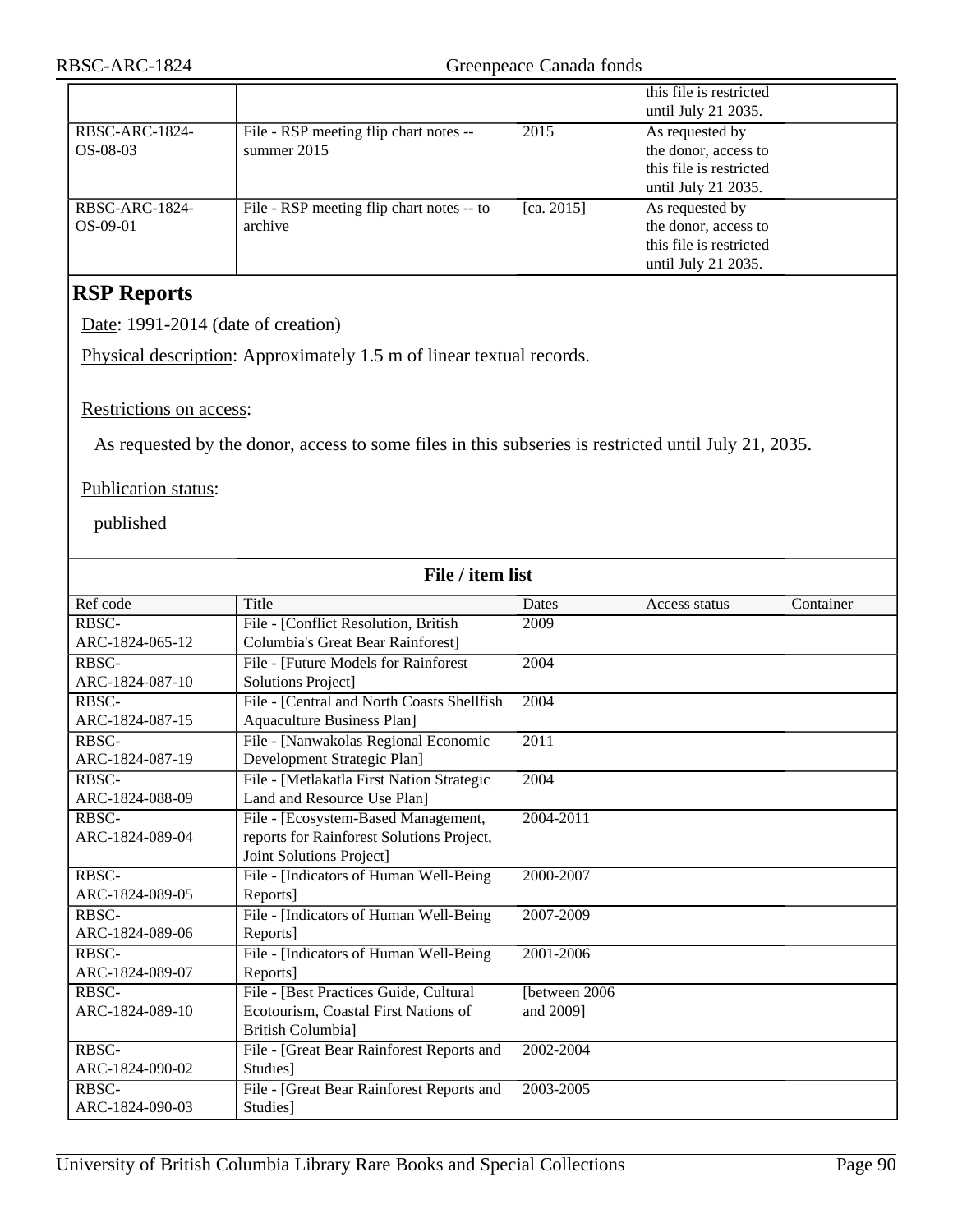| RBSC-ARC-1824   |                                                                       | Greenpeace Canada fonds |
|-----------------|-----------------------------------------------------------------------|-------------------------|
| RBSC-           | File - [Carbon Project Reports, Great                                 | 2009-2010               |
| ARC-1824-090-06 | <b>Bear Rainforest]</b>                                               |                         |
| RBSC-           | File - [Carbon Project Reports, Great                                 | 2008-2009               |
| ARC-1824-090-07 | <b>Bear Rainforest]</b>                                               |                         |
| RBSC-           | File - [Non-Timber Forest Products                                    | 1999-2002               |
| ARC-1824-090-08 | Services]                                                             |                         |
| RBSC-           | File - [Coast Opportunities Foundation                                | 2004                    |
| ARC-1824-091-17 | Project Framework and Budget]                                         |                         |
| RBSC-           | File - [Conservation Investments and                                  | 2003-2004               |
| ARC-1824-091-18 | Incentives Initiative Update]                                         |                         |
| RBSC-           | File - [Conservation Investments and                                  | 2003-2004               |
| ARC-1824-091-19 | Incentives Initiative Update]                                         |                         |
| RBSC-           | File - [Central and North Coasts LUP,                                 | 2006                    |
| ARC-1824-092-03 | <b>Environmental Risk Assessment]</b>                                 |                         |
| RBSC-           | File - [Revitalizing British Columbia's                               | 2004                    |
| ARC-1824-092-04 | Coastal Economy]                                                      |                         |
| RBSC-           | File - [Climate Change, Carbon Project,                               | 2007-2009               |
| ARC-1824-092-09 | <b>Great Bear Rainforest</b> ]                                        |                         |
| RBSC-           | File - [Implementation Monitoring of                                  | 2007                    |
| ARC-1824-092-26 | <b>EBM</b> in the Central Coast]                                      |                         |
| RBSC-           | File - [Economic Strategy, Develop Non-                               | 1999                    |
| ARC-1824-093-02 | <b>Timber Forest Products and Services]</b>                           |                         |
| RBSC-           | File - [North Coast Land Use Plan,                                    | 2006                    |
| ARC-1824-093-03 | <b>Timber Supply Analysis]</b>                                        |                         |
| RBSC-           | File - [Sustainable Forestry on BC's                                  | 2000-2010               |
| ARC-1824-093-04 | Coast]                                                                |                         |
| RBSC-           | File - [Coast Forest Conservation                                     | 2003                    |
| ARC-1824-093-10 | Initiative, EGSA Minerals Sector                                      |                         |
|                 | Society]                                                              |                         |
| RBSC-           | File - [Economic Gain Spatial Analyses:                               | 2003                    |
| ARC-1824-093-11 | Minerals Sector Study and Oil and Gas                                 |                         |
|                 | Sector Study]                                                         |                         |
| RBSC-           | File - [Coast Information Team,                                       | 2003-2004               |
| ARC-1824-093-19 | Wellbeing Assessment, Central and                                     |                         |
|                 | North Coasts]                                                         |                         |
| RBSC-           | File - [Coast Information Team,                                       | 2004                    |
| ARC-1824-093-20 | Scientific Basis of Ecosystem-Based                                   |                         |
|                 | Management]                                                           |                         |
| RBSC-           | File - [Coast Information Team,                                       | 2004                    |
| ARC-1824-093-21 | EBM Framework, EBM Handbook,                                          |                         |
|                 | Hydroriparian Planning Guide]                                         |                         |
| RBSC-           | File - [Coast Information Team, Policy                                | 2004                    |
| ARC-1824-094-01 | and Institutional Analysis, EBM                                       |                         |
| RBSC-           | Implementation]                                                       | 2004                    |
| ARC-1824-094-02 | File - [Coast Information Team,<br><b>Ecosystem Spatial Analysis]</b> |                         |
| RBSC-           | File - [Coast Information Team,                                       | 2004                    |
| ARC-1824-094-03 | Ecosystem Spatial Analysis]                                           |                         |
| RBSC-           | File - [Coast Information Team,                                       | 2004                    |
| ARC-1824-094-04 | Economic and Cultural Spatial Analysis]                               |                         |
| RBSC-           | File - [Coast Information Team,                                       | 2004                    |
| ARC-1824-094-05 | Economic and Cultural Spatial Analysis]                               |                         |
| RBSC-           | File - [Coast Information Team, Budget,                               | 2003-2004               |
| ARC-1824-094-06 | Finance Subcommittee]                                                 |                         |
|                 |                                                                       |                         |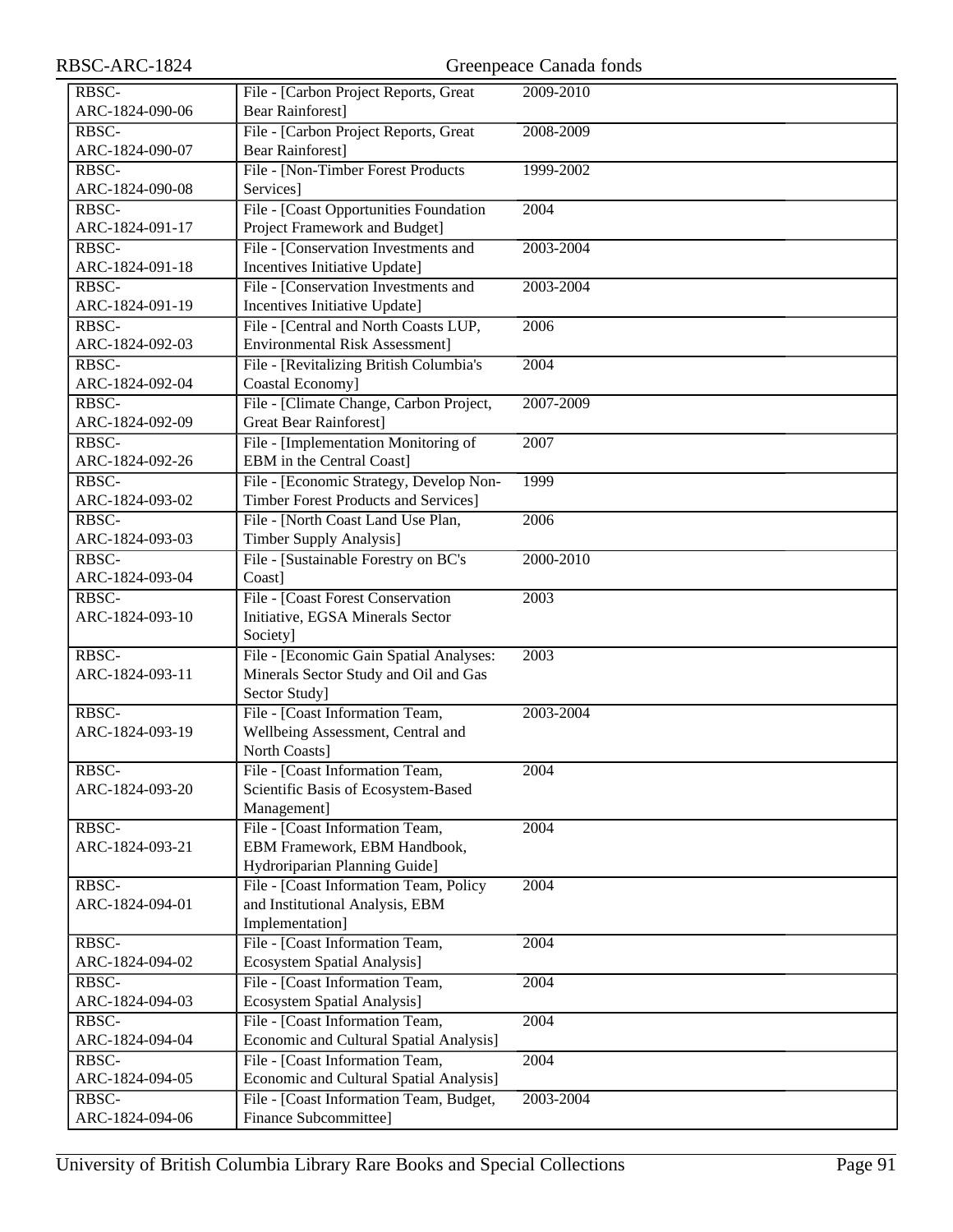| RBSC-ARC-1824            |                                                                | Greenpeace Canada fonds |
|--------------------------|----------------------------------------------------------------|-------------------------|
| RBSC-                    | File - [Coast Information Team, Budget,                        | 2003                    |
| ARC-1824-094-07          | <b>Finance Subcommittee]</b>                                   |                         |
| RBSC-                    | File - [Coast Information Team, Budget,                        | 2003                    |
| ARC-1824-094-08          | Finance Subcommittee]                                          |                         |
| RBSC-                    | File - [Ecosystem-Based Management                             | 2005-2006               |
| ARC-1824-095-01          | and Land and Resource Management                               |                         |
|                          | Plan Reports]                                                  |                         |
| RBSC-                    | File - [Ecosystem-Based Management                             | 2007-2009               |
| ARC-1824-095-02          | and Land and Resource Management                               |                         |
| RBSC-                    | Plan Reports]<br>File - [Ecosystem-Based Management            | 2009-2011               |
| ARC-1824-095-03          | and Land and Resource Management                               |                         |
|                          | Plan Reports]                                                  |                         |
| RBSC-                    | File - [EBM Working Group, Coast                               | 2006-2007               |
| ARC-1824-095-04          | Information Team, Land and Resource                            |                         |
|                          | Management Plan]                                               |                         |
| RBSC-                    | File - [EBM Working Group, Coast                               | 2006-2007               |
| ARC-1824-095-05          | Information Team, Land and Resource                            |                         |
|                          | Management Plan]                                               |                         |
| RBSC-                    | File - [EBM Working Group, Coast                               | $\overline{200}4$       |
| ARC-1824-095-06          | Information Team, Land and Resource                            |                         |
|                          | Management Plan]                                               |                         |
| RBSC-                    | File - [EBM Working Group, Coast                               | 2003-2007               |
| ARC-1824-095-07          | Information Team, Land and Resource                            |                         |
|                          | Management Plan]                                               |                         |
| RBSC-                    | File - [Plants of the Gitga'at People]                         | 2006                    |
| ARC-1824-095-09<br>RBSC- | File - [Indigenous Peoples' Guide to                           | 2002                    |
| ARC-1824-095-10          | Forest Certification in Canada]                                |                         |
| RBSC-                    | File - [Clearcutting: Ecological and                           | 1993                    |
| ARC-1824-095-11          | <b>Economic Fallacies</b> ]                                    |                         |
| RBSC-                    | File - [Sierra Club, Setting Timber                            | 2000                    |
| ARC-1824-095-12          | Harvest Levels]                                                |                         |
| RBSC-                    | File - [Summary Report, Coastal Land                           | 2000                    |
| ARC-1824-095-13          | Use Planning and Interim Measures]                             |                         |
| RBSC-                    | File - [Joint Solutions Project, Business                      | $\overline{200}1$       |
| ARC-1824-095-14          | <b>Opportunities Assessment Proposal]</b>                      |                         |
| RBSC-                    | File - [Review of Metallic Mineral]                            | 2004                    |
| ARC-1824-095-15          | Potential, North Coast, Select                                 |                         |
|                          | <b>Biodiversity Areas]</b>                                     |                         |
| RBSC-<br>ARC-1824-096-01 | File - [Final Report, Heiltsuk Nation,<br>Economic Base Study] | 2002                    |
| RBSC-                    | File - [Ecological Sensitivity Analysis,                       | 2000                    |
| ARC-1824-096-04          | Central Coast]                                                 |                         |
| RBSC-                    | File - [Title and Rights Alliance                              | 2004                    |
| ARC-1824-096-05          | Background Paper: Forest and Range                             |                         |
|                          | Agreements]                                                    |                         |
| RBSC-                    | File - [Community Forest Trust Act: A                          | 1997                    |
| ARC-1824-096-06          | Comprehensive Approach]                                        |                         |
| RBSC-                    | File - [Summary Report, Working Table                          | $\overline{2001}$       |
| ARC-1824-096-07          | Discussion on BC Coastal Land Use                              |                         |
|                          | Planning and Interim Measures]                                 |                         |
| RBSC-                    | File - [Conservation Community                                 | 2001                    |
| ARC-1824-096-08          | Proposal, Financing and Implementation<br>Mechanisms]          |                         |
|                          |                                                                |                         |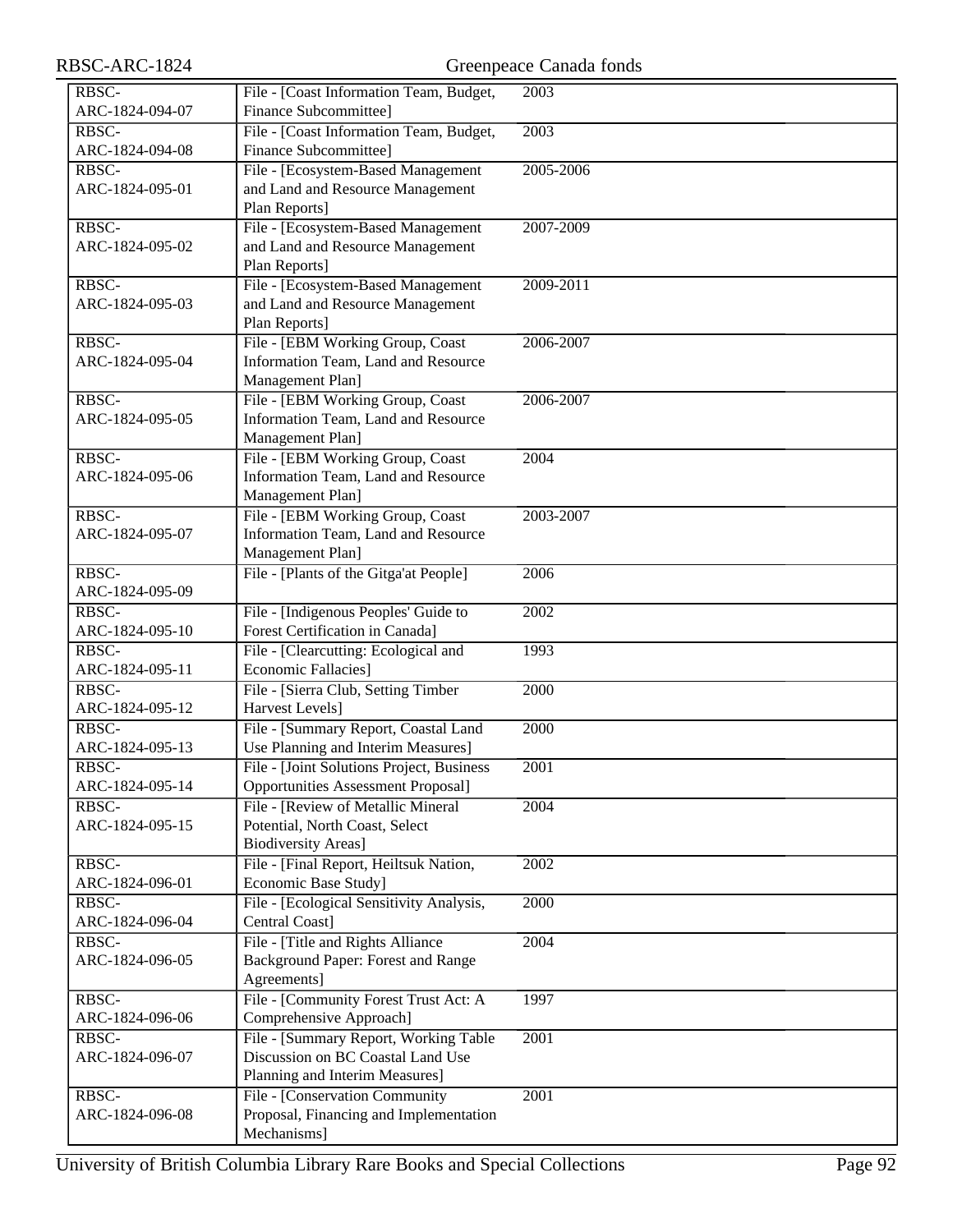| RBSC-           | File - [Summary Report, Socio-Economic    | 2000         |
|-----------------|-------------------------------------------|--------------|
| ARC-1824-096-09 | Workshop, Central and North Coasts]       |              |
| RBSC-           | File - [Gitga'at-Kitasoo/Xaixais,         | 2002         |
| ARC-1824-096-10 | <b>Ecosystem-Based Management</b>         |              |
|                 | Framework]                                |              |
| RBSC-           | File - [Discussion Paper, Conservation    | 2002         |
| ARC-1824-096-11 | Covenants to Conserve Public Land and     |              |
|                 | Resources]                                |              |
| RBSC-           | File - [Bear Habitat and Ecological       | 1998         |
| ARC-1824-096-12 | Assessment, Central Coast]                |              |
| RBSC-           | File - [Conservation Biology Primer &     | 1999         |
| ARC-1824-096-13 | Carnivores As Focal Species]              |              |
| RBSC-           | File - [Wind Energy Study in British      | 2002         |
| ARC-1824-096-14 | Columbia]                                 |              |
| RBSC-           | File - [The Economic Case For A           | 2004         |
| ARC-1824-096-15 | Conservation Solution On The BC Coast]    |              |
| RBSC-           | File - [Ecological Principles for         | 2000         |
| ARC-1824-096-16 | Sustainable Forestry, BC Coast]           |              |
| RBSC-           | File - [Conservation Financing and        | 2003         |
|                 | Socially Responsible Investment, Central  |              |
| ARC-1824-096-17 |                                           |              |
|                 | and North Coasts]                         |              |
| RBSC-           | File - [Protecting the Greater Namu-      | [after 1996] |
| ARC-1824-096-18 | Koeye Ecosystem]                          |              |
| RBSC-           | File - [Coast Conservation Planning       | 2003         |
| ARC-1824-096-19 | Project]                                  |              |
| RBSC-           | File - [Conservation Areas of Interest On | 1996         |
| ARC-1824-096-20 | the Mainland Coast of BC]                 |              |
| RBSC-           | File - [Revised Study Areas for the       | 1997         |
| ARC-1824-096-21 | Central Coast LRMP Area]                  |              |
| RBSC-           | File - [Central Coast LRMP Completion     | 2004         |
| ARC-1824-096-22 | Table]                                    |              |
| RBSC-           | File - [Central Coast Land and Resource]  | [ca. 2000]   |
| ARC-1824-097-01 | Management Plan Base Case]                |              |
| RBSC-           | File - [Central Coast Land and Resource   | [ca. 2000]   |
| ARC-1824-097-02 | Management Plan Base Case]                |              |
| RBSC-           | File - [Central Coast Land & Coastal      | 2001         |
| ARC-1824-097-03 | Resource Management Plan]                 |              |
| RBSC-           | File - [Central Coast Land & Coastal      | 2001         |
| ARC-1824-097-04 | Resource Management Plan, Framework       |              |
|                 | Agreement]                                |              |
| RBSC-           | File - [Mineral Potential, Central and    | 2004         |
| ARC-1824-097-05 | North Coasts and Haida Gwaii]             |              |
| RBSC-           | File - [Mineral Potential, Central and    | 2004         |
| ARC-1824-097-06 | North Coasts and Haida Gwaii]             |              |
| RBSC-           | File - [North Coast Land and Resource     | 2000-2002    |
| ARC-1824-097-07 | Management Plan, Reports]                 |              |
| RBSC-           | File - [North Coast Land and Resource     | 2001-2003    |
| ARC-1824-097-08 | Management Plan, Reports]                 |              |
| RBSC-           | File - [North Coast Land and Resource     | 2003         |
| ARC-1824-097-09 | Management Plan, Socio-Economic and       |              |
|                 | <b>Environmental Assessments</b> ]        |              |
| RBSC-           | File - [North Coast Land and Resource     | 2004         |
| ARC-1824-097-10 | Management Plan, Socio-Economic and       |              |
|                 | Environmental Assessments]                |              |
|                 |                                           |              |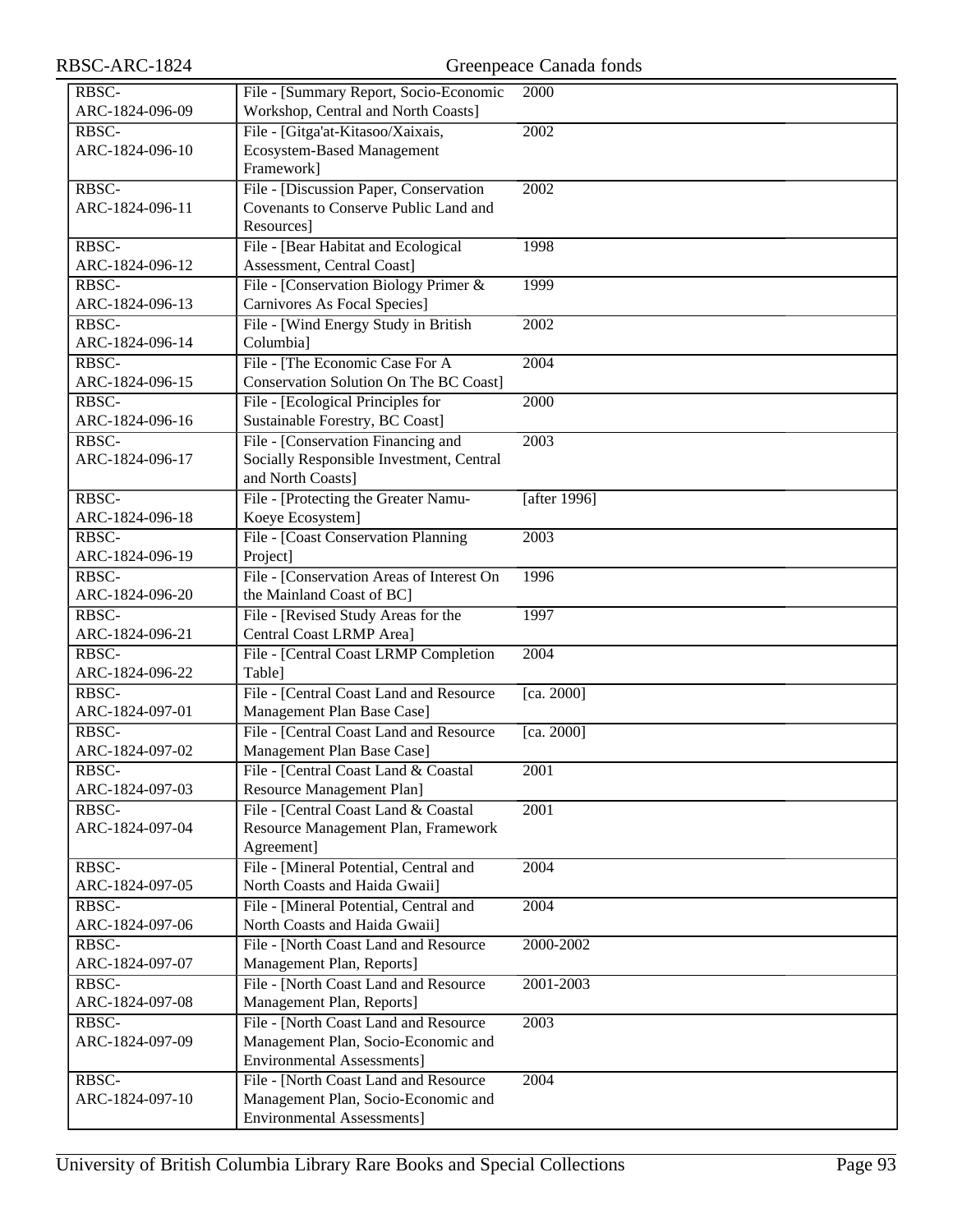| RBSC-ARC-1824            |                                                                              | Greenpeace Canada fonds |
|--------------------------|------------------------------------------------------------------------------|-------------------------|
| RBSC-                    | File - [Kalum Land and Resource                                              | 2004-2006               |
| ARC-1824-097-11          | Management Plan Monitoring Report]                                           |                         |
| RBSC-                    | File - [North Coast Land and Resource                                        | 2003-2004               |
| ARC-1824-097-12          | Management Plan, Woodshed Analysis,                                          |                         |
|                          | Timber Supply]                                                               |                         |
| RBSC-                    | File - [North Coast Land and Resource                                        | 2006                    |
| ARC-1824-098-01          | Management Plan, Woodshed Analysis,                                          |                         |
|                          | Timber Supply]                                                               |                         |
| RBSC-                    | File - [North Coast Land and                                                 | 2004-2005               |
| ARC-1824-098-02          | Resource Management Plan, Final                                              |                         |
|                          | Recommendations]                                                             |                         |
| RBSC-                    | File - [North Coast Land and                                                 | 2005                    |
| ARC-1824-098-03          | Resource Management Plan, Final                                              |                         |
|                          | Recommendations]                                                             |                         |
| RBSC-                    | File - [Babine Watershed Monitoring                                          | 2005                    |
| ARC-1824-098-08          | Framework]                                                                   |                         |
| RBSC-                    | File - [Babine Watershed Monitoring                                          | 2005                    |
| ARC-1824-098-09          | Framework]                                                                   |                         |
| RBSC-                    | File - [Revitalizing British Columbia's                                      | 2004                    |
| ARC-1824-098-10          | Coastal Economy]                                                             |                         |
| RBSC-<br>ARC-1824-098-11 | File - [Babine Watershed Monitoring                                          | 2005                    |
| RBSC-                    | Framework, Trust Agreement]<br>File - [A Review of Social Indicators for     | 2007                    |
| ARC-1824-099-04          | Land Use Planning in British Columbia]                                       |                         |
| RBSC-                    | File - [A Greenward Shift in the Market]                                     | 2003                    |
| ARC-1824-100-01          | for Forest Products from British                                             |                         |
|                          | Columbia]                                                                    |                         |
| RBSC-                    | File - [Comparison, GPI Account,                                             | 2002                    |
| ARC-1824-100-03          | Wellbeing Assessment Methodology,                                            |                         |
|                          | Central and North Coast]                                                     |                         |
| RBSC-                    | File - [Peer Review, Wellbeing                                               | 2004                    |
| ARC-1824-100-04          | Assessment Methodology, Central and                                          |                         |
|                          | North Coasts]                                                                |                         |
| RBSC-                    | File - [Establishing a Coastal Ecosystem-                                    | 2005                    |
| ARC-1824-100-07          | <b>Based Management Working Group]</b>                                       |                         |
| RBSC-                    | File - [The Economic Case For A                                              | 2004                    |
| ARC-1824-100-13          | <b>Conservation Solution On The BC Coast]</b>                                |                         |
| RBSC-                    | File - [Indigenous Peoples and Forest                                        | 2002                    |
| ARC-1824-100-14          | Tenures; a review of selected case                                           |                         |
|                          | studies]                                                                     |                         |
| RBSC-                    | File - [Maintaining Cultural And                                             | 1999                    |
| ARC-1824-100-16          | Ecological Diversity On The Central                                          |                         |
|                          | Coast]                                                                       |                         |
| RBSC-                    | File - [Best Practices For Ecosystem-                                        | 2005                    |
| ARC-1824-100-17          | <b>Based Management Working Group]</b>                                       |                         |
| RBSC-                    | File - [Silvicultural Options In The                                         | 1999                    |
| ARC-1824-100-20          | Central Coast]                                                               |                         |
| RBSC-                    | File - [Making EBM Forestry Work on                                          | 2006                    |
| ARC-1824-100-23          | <b>BC's North and Central Coasts]</b>                                        |                         |
| RBSC-<br>ARC-1824-100-27 | File - [EBM Working Group, Inventory<br>of Economic Development Initiatives] | 2008                    |
| RBSC-                    | File - [A Greenward Shift in the Market                                      | 2003                    |
| ARC-1824-100-28          | for Forest Products from British                                             |                         |
|                          | Columbia]                                                                    |                         |
|                          |                                                                              |                         |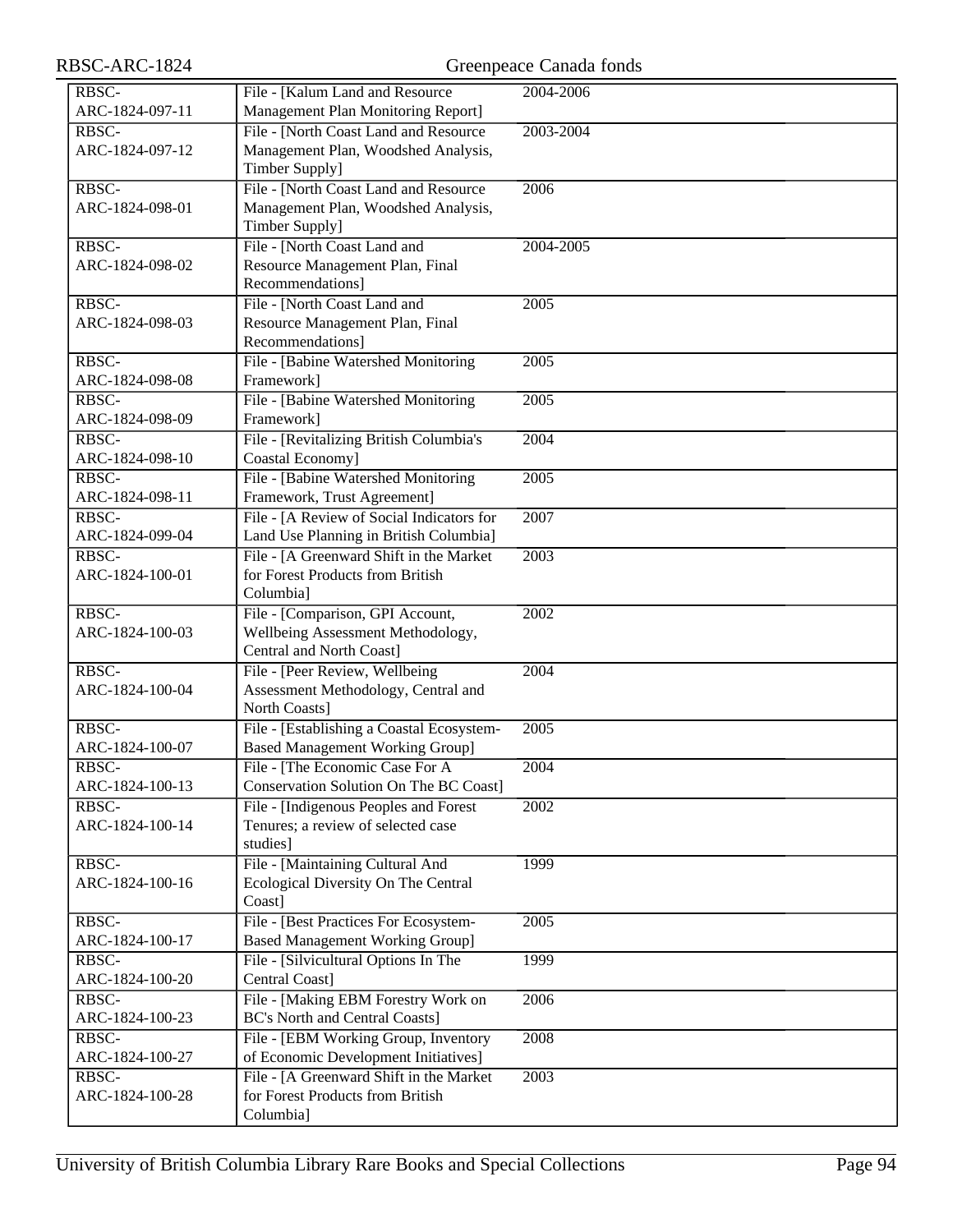| RBSC-ARC-1824            |                                                                                                          | Greenpeace Canada fonds |
|--------------------------|----------------------------------------------------------------------------------------------------------|-------------------------|
| RBSC-<br>ARC-1824-101-02 | File - [Executive Summary, preserving<br>the Great Bear Rainforest]                                      | $\sqrt{2005}$           |
| RBSC-<br>ARC-1824-101-03 | File - [Executive Summary, Saving the<br>Great Bear]                                                     | 2004                    |
| RBSC-<br>ARC-1824-101-24 | File - [Red and Blue listed ecosystems in<br>the North Coast LRMP Area]                                  | $\overline{2001}$       |
| RBSC-<br>ARC-1824-101-25 | File - [Sierra Legal Defence Fund,<br>Stumpage Sellout]                                                  | 2001                    |
| RBSC-<br>ARC-1824-102-01 | File - [Forest Resources Commission,<br>The Future of Our Forests]                                       | 1991                    |
| RBSC-<br>ARC-1824-102-03 | File - [Reports on state of BC Forestry<br>Practices]                                                    | 1996-1998               |
| RBSC-<br>ARC-1824-102-04 | File - [Tenure Background Paper]                                                                         | 1999                    |
| RBSC-<br>ARC-1824-102-05 | File - [Reforming British Columbia's<br>Forest Tenure System for Ecosystem and<br>Community Health]      | 1997                    |
| RBSC-<br>ARC-1824-102-12 | File - [Improving human wellbeing]<br>and ecosystem health on BC's coast,<br>monitoring human wellbeing] | 2007-2010               |
| RBSC-<br>ARC-1824-102-13 | File - [Adaptive Management Framework]<br>for the Central and North Coast of British<br>Columbia]        | 2008                    |
| RBSC-<br>ARC-1824-102-16 | File - [EBM Implementation,<br><b>Conservation Strategy]</b>                                             | 2006-2007               |
| RBSC-<br>ARC-1824-102-17 | File - [An Ecosystem-Based Approach<br>To Forest Use]                                                    | 1997                    |
| RBSC-<br>ARC-1824-102-19 | File - [Ecosystem-Based Management In<br>The Great Bear Rainforest]                                      | 2008                    |
| RBSC-<br>ARC-1824-102-20 | File - [The Koeye Lodge: Eco-Tourism<br>Project]                                                         | 2004                    |
| RBSC-<br>ARC-1824-102-29 | File - [Central Coast Interim Land and<br><b>Coastal Resource Management Plan]</b>                       | 2001                    |
| RBSC-<br>ARC-1824-103-01 | File - [Strategic Media Action Campaign,<br>Protecting The Great Bear Rainforest]                        | 2001-2003               |
| RBSC-<br>ARC-1824-103-04 | File - [Socio-Economic Assessment of<br>Haida Gwaii/Queen Charlotte Islands<br>Land Use Viewpoints]      | 2006                    |
| RBSC-<br>ARC-1824-103-06 | File - [Silvicultural Options In The<br>Central Coast]                                                   | 1999                    |
| RBSC-<br>ARC-1824-103-07 | File - [Canadian Western Red Cedar and<br>Yellow Cedar: Overview]                                        | 2005                    |
| RBSC-<br>ARC-1824-103-08 | File - [Economic Transition Strategies<br>For British Columbia]                                          | 1999                    |
| RBSC-<br>ARC-1824-103-09 | File - [Silva Forest Foundation,<br>Ecosystem-Based Planning]                                            | 2000                    |
| RBSC-<br>ARC-1824-103-14 | File - [Legal Designations for Managing<br><b>Conservation Values]</b>                                   | 2004                    |
| RBSC-<br>ARC-1824-103-15 | File - [Reports on EBM, Human<br>Wellbeing, High Conservation Value<br><b>Forests For Protection]</b>    | 2002-2009               |
| RBSC-<br>ARC-1824-103-18 | File - [Draft Analysis, Logging out the<br>Cedar]                                                        | 2005                    |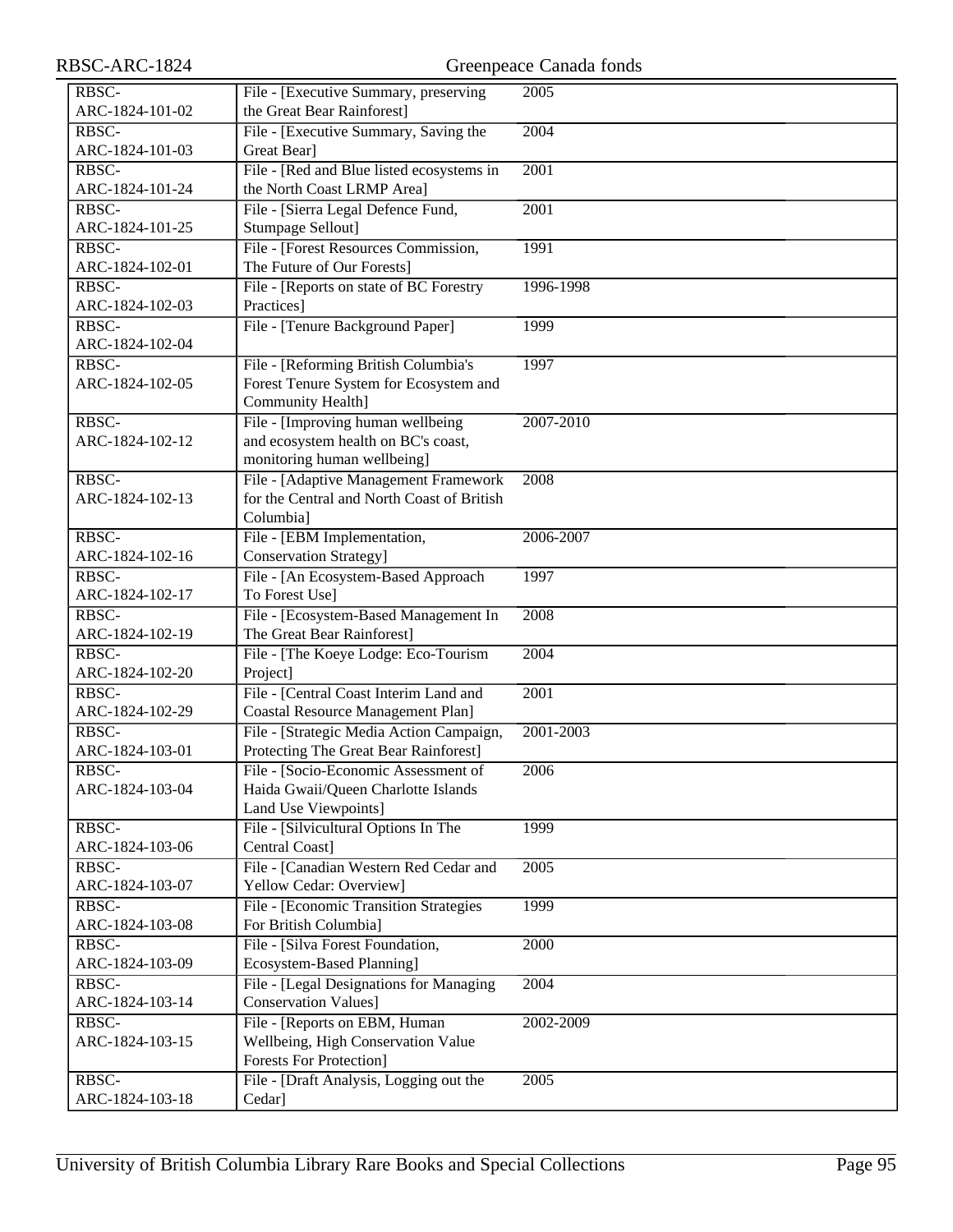| RBSC-ARC-1824            |                                                                                                                           | Greenpeace Canada fonds |                                                                                           |
|--------------------------|---------------------------------------------------------------------------------------------------------------------------|-------------------------|-------------------------------------------------------------------------------------------|
| RBSC-<br>ARC-1824-104-10 | File - [Strategic Media and<br><b>Communications Reports]</b>                                                             | 2000-2001               |                                                                                           |
| RBSC-<br>ARC-1824-104-11 | File - [Strategic Media and<br><b>Communications Strategy]</b>                                                            | 2001-2002               |                                                                                           |
| RBSC-<br>ARC-1824-105-07 | File - [Revitalizing British Columbia's<br>Coastal Economy]                                                               | 2004                    |                                                                                           |
| RBSC-<br>ARC-1824-105-08 | File - [Summary Report, Socio-Economic<br>Workshop, Central and North Coasts]                                             | 2000                    |                                                                                           |
| RBSC-<br>ARC-1824-105-11 | File - [Integrating Non-Timber Forest<br>Products into Forest Planning and<br>Practices]                                  | 2004                    |                                                                                           |
| RBSC-<br>ARC-1824-105-14 | File - [Measuring Conservation<br>Effectiveness, Defining and Recovering<br>Coastal Old Growth, Stand Level<br>Retention] | 2008-2010               |                                                                                           |
| RBSC-<br>ARC-1824-105-16 | File - [Forest Growing of Devil's Club<br>and Other Medicinal Plants]                                                     | 2001                    |                                                                                           |
| RBSC-<br>ARC-1824-106-08 | File - [Ministry of Environment, Lands<br>and Parks, Guide to Participating in<br><b>Timber Supply Review]</b>            | 1999                    |                                                                                           |
| RBSC-<br>ARC-1824-107-03 | File - [Strategic Media Action Campaign:<br>Protecting The Great Bear Rainforest]                                         | 2000-2001               | As requested by<br>the donor, access to<br>this file is restricted<br>until July 21 2035. |
| RBSC-<br>ARC-1824-107-04 | File - [Briefing Paper, Coastal Rainforest<br>Coalition]                                                                  | 1997                    | As requested by<br>the donor, access to<br>this file is restricted<br>until July 21 2035. |
| RBSC-<br>ARC-1824-108-15 | File - [State of British Columbia's<br>Coastal Rainforest, Analysis of<br>Nanwakolas Territories]                         | [ca. 2010]              | As requested by<br>the donor, access to<br>this file is restricted<br>until July 21 2035. |
| RBSC-<br>ARC-1824-108-18 | File - [Rainforest Solutions Project,<br>Tides Canada Foundation, EBM<br>Implementation Fund]                             | $\overline{2013}$       | As requested by<br>the donor, access to<br>this file is restricted<br>until July 21 2035. |
| RBSC-<br>ARC-1824-108-22 | File - [Greenpeace, Three-Year Strategic<br>Plan (2015-2017)]                                                             | [ca. 2014]              | As requested by<br>the donor, access to<br>this file is restricted<br>until July 21 2035. |
| RBSC-<br>ARC-1824-109-01 | File - [Rainforest Solutions Project,<br>Project Grant Report, Full Circle<br><b>Foundation Submission]</b>               | 2014                    | As requested by<br>the donor, access to<br>this file is restricted<br>until July 21 2035. |
| RBSC-<br>ARC-1824-109-02 | File - [Great Bear Rainforest, Companies<br>CoC Update 2012]                                                              | 2012-2013               | As requested by<br>the donor, access to<br>this file is restricted<br>until July 21 2035. |
| RBSC-<br>ARC-1824-109-18 | File - [Rainforest Solutions Project<br>Outreach and Communications Strategy,<br>RSP Assessment]                          | 2003                    | As requested by<br>the donor, access to<br>this file is restricted<br>until July 21 2035. |
| RBSC-<br>ARC-1824-110-12 | File - [Strategic Planning Process,<br>Communications Plan]                                                               | 2000-2004               | As requested by<br>the donor, access to                                                   |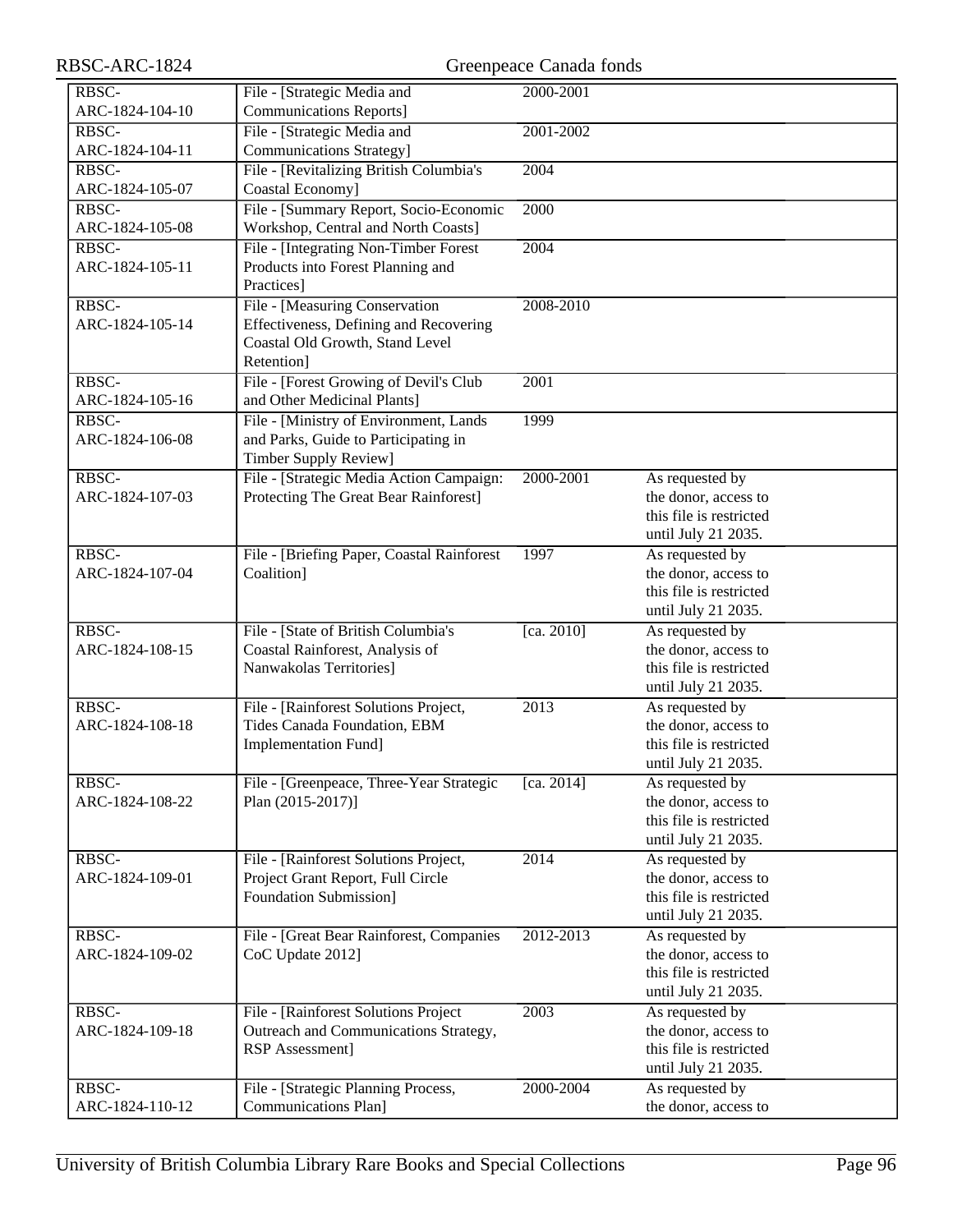|                 |                                                 |           | this file is restricted |
|-----------------|-------------------------------------------------|-----------|-------------------------|
|                 |                                                 |           | until July 21 2035.     |
| RBSC-           | File - [Socio-Economic Development              | 2002      | As requested by         |
| ARC-1824-112-01 | Assessment, Klemtu & Hartley Bay]               |           | the donor, access to    |
|                 |                                                 |           | this file is restricted |
|                 |                                                 |           | until July 21 2035.     |
| RBSC-           | File - [Final Report, Heiltsuk Nation,          | 2002      | As requested by         |
| ARC-1824-112-15 | Economic Base Study]                            |           | the donor, access to    |
|                 |                                                 |           | this file is restricted |
|                 |                                                 |           | until July 21 2035.     |
| RBSC-           | File - [Great Bear Initiative Draft             | 2010      | As requested by         |
| ARC-1824-113-07 | Strategic Plan]                                 |           | the donor, access to    |
|                 |                                                 |           | this file is restricted |
|                 |                                                 |           | until July 21 2035.     |
| RBSC-           | File - [Towards A Sustainable Future For        | 1999      | As requested by         |
| ARC-1824-113-09 | <b>B.C.'S Coastal Rainforest, First Nations</b> |           | the donor, access to    |
|                 | <b>And Coastal Communities]</b>                 |           | this file is restricted |
|                 |                                                 |           | until July 21 2035.     |
| RBSC-           | File - [Draft Report, Heiltsuk Nation,          | 2001-2002 | As requested by         |
| ARC-1824-113-21 | Economic Base Study, Agreements and             |           | the donor, access to    |
|                 | Planning with RSP]                              |           | this file is restricted |
|                 |                                                 |           | until July 21 2035.     |
| RBSC-           | File - [Rainforest Solutions Project,           | 2004-2009 | As requested by         |
| ARC-1824-113-24 | Grant, Moore Foundation]                        |           | the donor, access to    |
|                 |                                                 |           | this file is restricted |
|                 |                                                 |           | until July 21 2035.     |
| RBSC-           | File - [Rainforest Solutions Project,           | 2004-2005 | As requested by         |
| ARC-1824-113-25 | Grant, Moore Foundation]                        |           | the donor, access to    |
|                 |                                                 |           | this file is restricted |
|                 |                                                 |           | until July 21 2035.     |
| RBSC-           | File - [Tides Foundation, Rainforest            | 2003-2005 | As requested by         |
| ARC-1824-114-01 | Solutions Project, Packard Foundation,          |           | the donor, access to    |
|                 | Hewlett Foundation, Grant Proposal]             |           | this file is restricted |
|                 |                                                 |           | until July 21 2035.     |
| RBSC-           | File - [Great Bear Rainforest Project           | 2004      | As requested by         |
| ARC-1824-114-05 | <b>Summary Report and Recommendations]</b>      |           | the donor, access to    |
|                 |                                                 |           | this file is restricted |
|                 |                                                 |           | until July 21 2035.     |
| RBSC-           | File - [Tides Foundation, Rainforest            | 2001-2004 | As requested by         |
| ARC-1824-114-06 | Solutions Project, Packard Foundation,          |           | the donor, access to    |
|                 | Hewlett Foundation, Grant Proposal]             |           | this file is restricted |
|                 |                                                 |           | until July 21 2035.     |
| RBSC-           | File - [Packard Foundation, Rainforest          | 2003-2006 | As requested by         |
| ARC-1824-114-11 | Solutions Project, Financial Statements,        |           | the donor, access to    |
|                 | <b>Hewlett Foundation</b> ]                     |           | this file is restricted |
|                 |                                                 |           | until July 21 2035.     |
| RBSC-           | File - [Rainforest Solutions Project,           | 2001-2002 | As requested by         |
| ARC-1824-114-12 | <b>Financial Statements</b> ]                   |           | the donor, access to    |
|                 |                                                 |           | this file is restricted |
|                 |                                                 |           | until July 21 2035.     |
| RBSC-           | File - [Tides Foundation, Rainforest            | 2003-2005 | As requested by         |
| ARC-1824-114-13 | Solutions Project, Hewlett Foundation,          |           | the donor, access to    |
|                 | Grant Report]                                   |           | this file is restricted |
|                 |                                                 |           | until July 21 2035.     |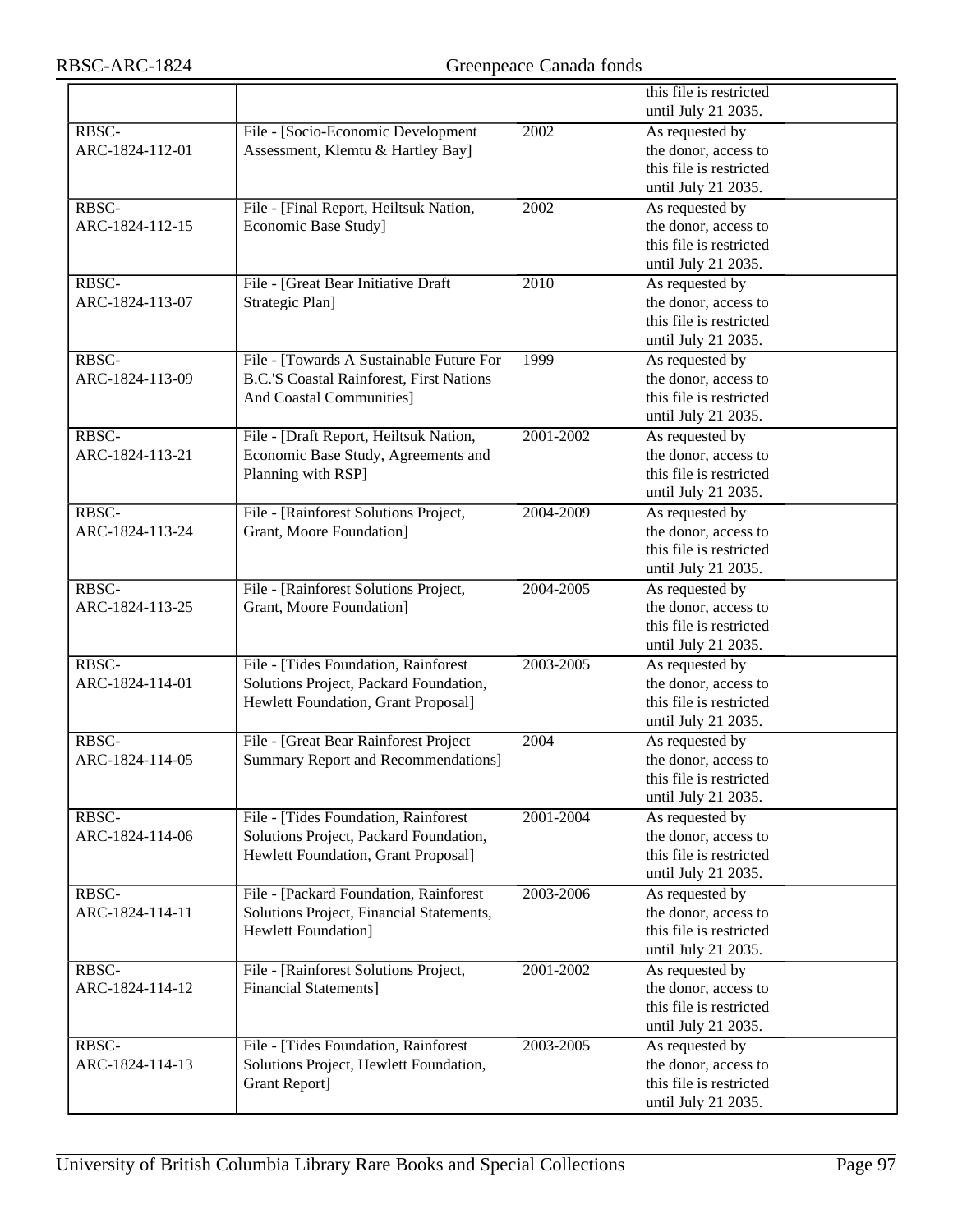| RBSC-ARC-1824 |  |
|---------------|--|
|---------------|--|

| RBSC-ARC-1824            | Greenpeace Canada fonds                                                                                   |           |                                                                                           |
|--------------------------|-----------------------------------------------------------------------------------------------------------|-----------|-------------------------------------------------------------------------------------------|
| RBSC-<br>ARC-1824-115-15 | File - [Rainforest Solutions Project State<br>of the Nations Report]                                      | 2002      | As requested by<br>the donor, access to<br>this file is restricted<br>until July 21 2035. |
| RBSC-<br>ARC-1824-115-16 | File - [Coastal First Nations Strategic<br>Plan, 2006-2010]                                               | 2006      | As requested by<br>the donor, access to<br>this file is restricted<br>until July 21 2035. |
| RBSC-<br>ARC-1824-116-03 | File - [RSP Due Diligence Report,<br>Financial Report to Tides EBM<br><b>Implementation Fund]</b>         | 2008-2009 | As requested by<br>the donor, access to<br>this file is restricted<br>until July 21 2035. |
| RBSC-<br>ARC-1824-116-04 | File - [RSP, Grant Proposal Reports to<br>Tides Canada]                                                   | 2003-2008 | As requested by<br>the donor, access to<br>this file is restricted<br>until July 21 2035. |
| RBSC-<br>ARC-1824-116-05 | File - [Tides Foundation, Rainforest<br>Solutions Project, Hewlett Foundation,<br><b>Grant Proposal</b> ] | 2006-2008 | As requested by<br>the donor, access to<br>this file is restricted<br>until July 21 2035. |
| RBSC-<br>ARC-1824-116-06 | File - [Hewlett Foundation Grant<br>Application for 2007]                                                 | 2006      | As requested by<br>the donor, access to<br>this file is restricted<br>until July 21 2035. |
| RBSC-<br>ARC-1824-116-07 | File - [Tides Foundation, Rainforest<br>Solutions Project, Packard Foundation,<br>Grant Proposal]         | 2006-2008 | As requested by<br>the donor, access to<br>this file is restricted<br>until July 21 2035. |
| RBSC-<br>ARC-1824-116-08 | File - [RSP, 2007 Grant Proposal Report<br>to Tides Canada]                                               | 2007      | As requested by<br>the donor, access to<br>this file is restricted<br>until July 21 2035. |
| RBSC-<br>ARC-1824-116-09 | File - [Tides Foundation, Rainforest<br>Solutions Project, Packard Foundation,<br><b>Grant Proposal</b> ] | 2006-2008 | As requested by<br>the donor, access to<br>this file is restricted<br>until July 21 2035. |
| RBSC-<br>ARC-1824-116-10 | File - [Rainforest Solutions Project,<br>Grant Reports to Tides Canada]                                   | 2009-2013 | As requested by<br>the donor, access to<br>this file is restricted<br>until July 21 2035. |
| RBSC-<br>ARC-1824-116-11 | File - [Rainforest Solutions Project,<br><b>Grant Reports to Tides Canada]</b>                            | 2009-2012 | As requested by<br>the donor, access to<br>this file is restricted<br>until July 21 2035. |
| RBSC-<br>ARC-1824-116-12 | File - [Rainforest Solutions Project,<br><b>Grant Reports to Tides Canada]</b>                            | 2008-2010 | As requested by<br>the donor, access to<br>this file is restricted<br>until July 21 2035. |
| RBSC-<br>ARC-1824-116-14 | File - [Gitga'at Stewardship Program<br>Strategic Plan]                                                   | 2009      | As requested by<br>the donor, access to<br>this file is restricted<br>until July 21 2035. |
| RBSC-<br>ARC-1824-116-16 | File - [Coastal First Nations - Turning<br>Point Initiative Strategic Plan]                               | 2009      | As requested by<br>the donor, access to                                                   |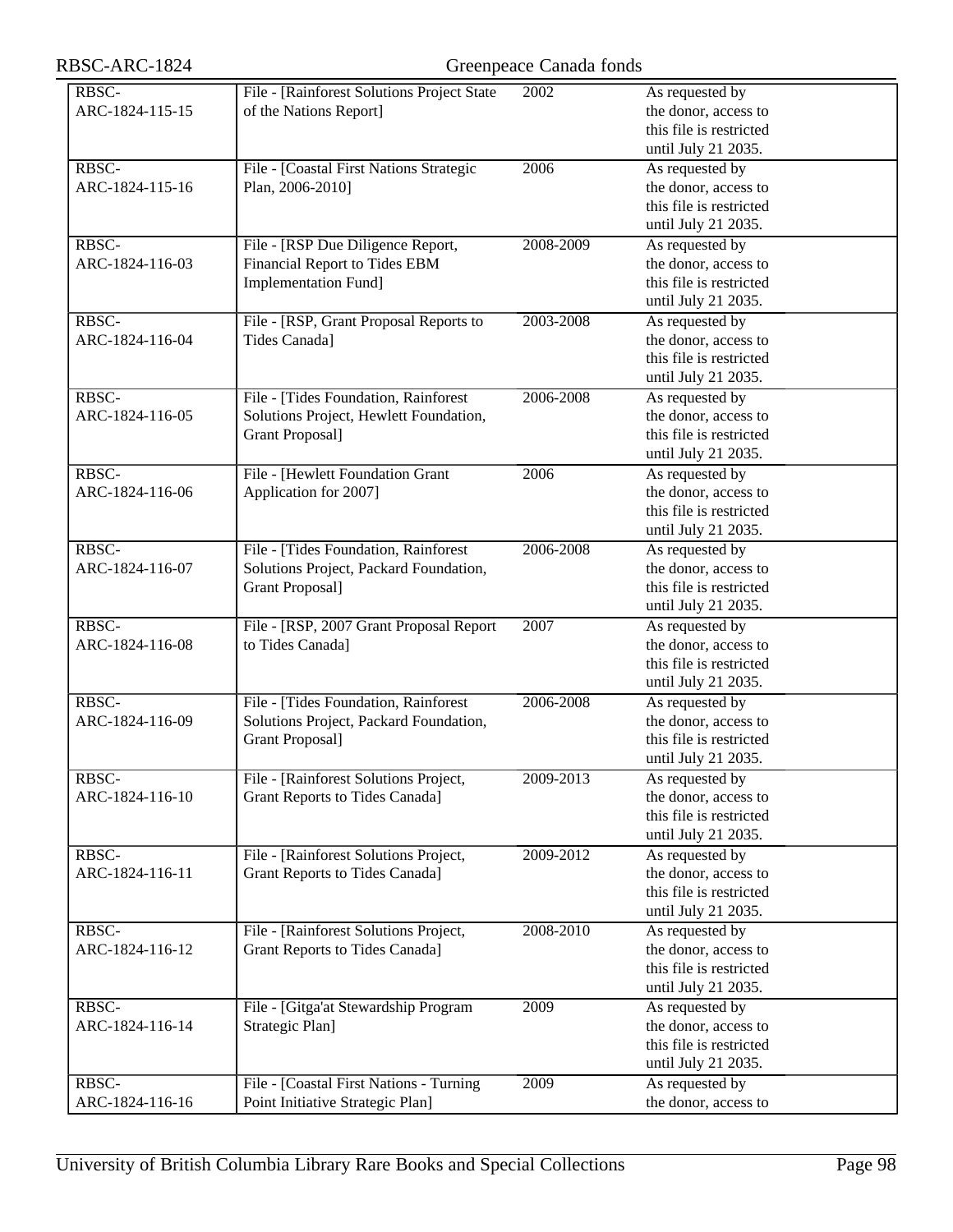|                 |                                             |                   | this file is restricted |
|-----------------|---------------------------------------------|-------------------|-------------------------|
|                 |                                             |                   | until July 21 2035.     |
| RBSC-           | File - [Rainforest Solutions Project        | 2005              | As requested by         |
| ARC-1824-116-17 | Strategic Plan to Implement Ecosystem-      |                   | the donor, access to    |
|                 | <b>Based Management]</b>                    |                   | this file is restricted |
|                 |                                             |                   | until July 21 2035.     |
| RBSC-           | File - [Rainforest Solutions Project, State | 2007              | As requested by         |
| ARC-1824-116-20 | of the Nations Report]                      |                   | the donor, access to    |
|                 |                                             |                   | this file is restricted |
|                 |                                             |                   | until July 21 2035.     |
| RBSC-           | File - [Background and Context for          | 2005              |                         |
| ARC-1824-117-04 | Discussion of the Recommendations for       |                   |                         |
|                 | Representation in the Central Coast]        |                   |                         |
| RBSC-           | File - [Representative Forest Targets:      | 2007              |                         |
| ARC-1824-117-05 | Informing Threshold Refinement with         |                   |                         |
|                 | Science]                                    |                   |                         |
| RBSC-           | File - [Compilation, socio-economic         | $\overline{2005}$ |                         |
| ARC-1824-117-09 | objectives, CCLRMP Completion Table         |                   |                         |
|                 | Recommendations Report]                     |                   |                         |
| RBSC-           | File - [Making EBM Forestry Work on         | [ca. 2006]        |                         |
| ARC-1824-117-10 | <b>BC's North and Central Coasts]</b>       |                   |                         |
| RBSC-           | File - [Potential for Forest Carbon Offset  | 2007              |                         |
| ARC-1824-117-15 | Pilot on British Columbia Coast]            |                   |                         |
| RBSC-           | File - [Greenpeace, 2008 Annual plan for    | 2007-2008         | As requested by         |
| ARC-1824-118-01 | Great Bear Rainforest Campaign, RSP         |                   | the donor, access to    |
|                 | <b>Strategy Agenda]</b>                     |                   | this file is restricted |
|                 |                                             |                   | until July 21 2035.     |

## **Research and resource collection**

Date: 1979-2017 (date of creation)

#### Scope and content:

Records in this collection are primarily publications produced by Greenpeace International to raise awareness of Canadian and international environmental issues, with a particular focus on deforestation and climate change. Other publications include materials produced by other environmental nongovernmental organizations, governments, and First Nations. The series includes magazines with a focus on forestry and the environment. The series also includes materials acquired by Greenpeace Canada that provide information on the management of forests in different biospheres of the World. The series contains no subseries and only file level arrangement of records exists. File titles are based on the content of items.

Physical description: Approximately 2.2 m of linear textual records and 1 sticker

Language of the material: Dutch English French German Japanese

Portuguese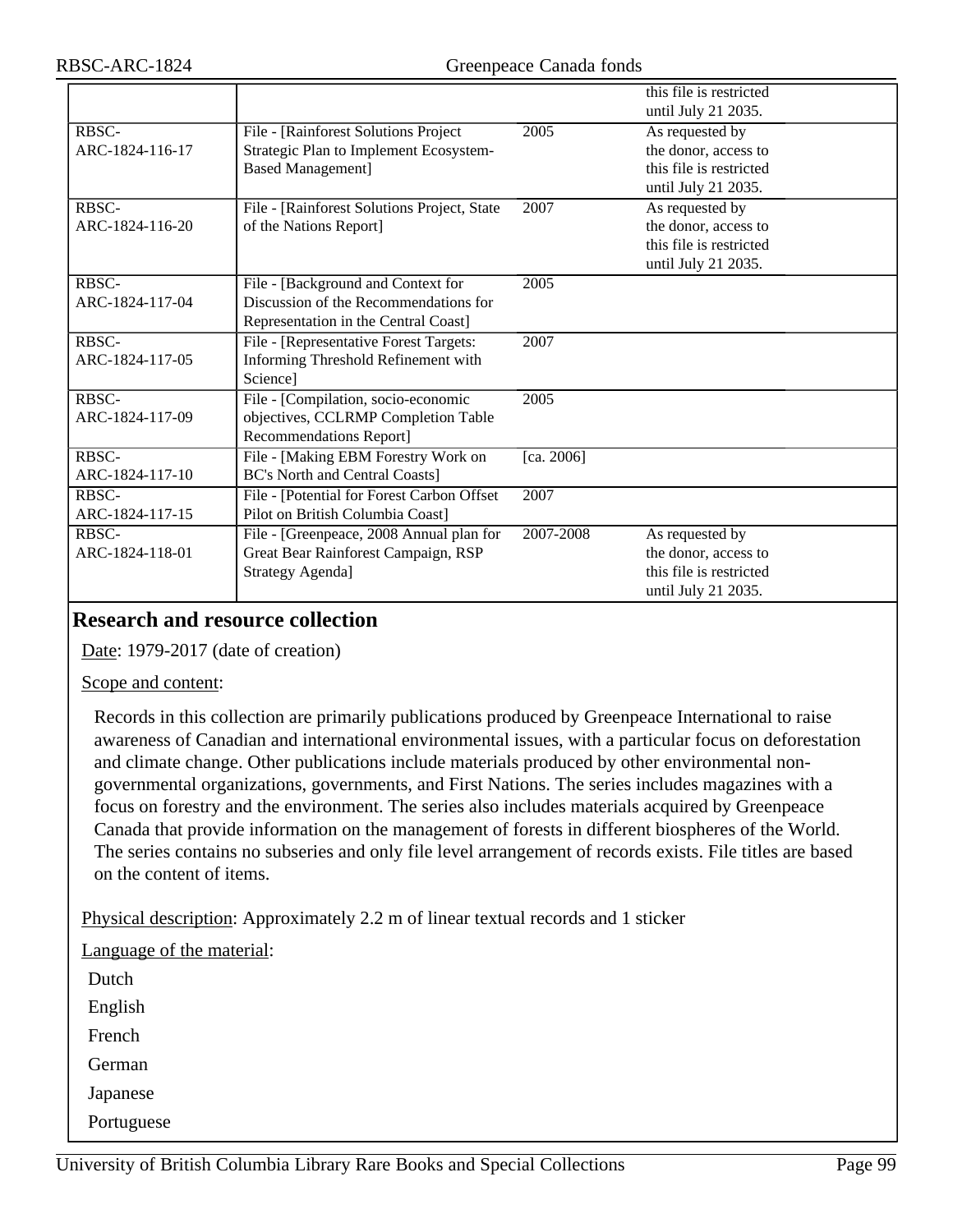# Russian

Slovak

Spanish

### Publication status:

published

| File / item list         |                                        |                |               |           |
|--------------------------|----------------------------------------|----------------|---------------|-----------|
| Ref code                 | Title                                  | Dates          | Access status | Container |
| RBSC-                    | File - [A Guide To Aboriginal          | 2002           |               |           |
| ARC-1824-030-07          | Organizations and Services in British  |                |               |           |
|                          | Columbial                              |                |               |           |
| RBSC-                    | File - [Conservation Biology Primer &  | 1999           |               |           |
| ARC-1824-054-01          | Carnivores As Focal Species]           |                |               |           |
| RBSC-                    | File - [Community Involvement          | 2001           |               |           |
| ARC-1824-054-02          | Directory 2001-2002, Fisheries and     |                |               |           |
|                          | Oceans Canada]                         |                |               |           |
| RBSC-                    | File - [A Guide To Aboriginal          | 2001           |               |           |
| ARC-1824-054-03          | Organizations and Services in British  |                |               |           |
|                          | Columbia]                              |                |               |           |
| RBSC-                    | File - [The Green List: A Guide to     | [between 1993] |               |           |
| ARC-1824-054-04          | Canadian Environmental Organizations   | and 2001]      |               |           |
|                          | and Agencies]                          |                |               |           |
| RBSC-                    | File - [British Columbia Environmental | 1998-2004      |               |           |
| ARC-1824-054-05          | Directory]                             |                |               |           |
| RBSC-                    | File - [Aboriginal World View Seminar] | 1996-1997      |               |           |
| ARC-1824-054-08          |                                        |                |               |           |
| RBSC-<br>ARC-1824-054-09 | File - [EcoTrust Canada Publications]  | 1991-2002      |               |           |
| RBSC-                    | File - [EcoTrust Canada Publications]  | 1992-1998      |               |           |
| ARC-1824-054-10          |                                        |                |               |           |
| RBSC-                    | File - [BC Wild Publications]          | 1994-1998      |               |           |
| ARC-1824-054-11          |                                        |                |               |           |
| RBSC-                    | File - [BC Wild Publications]          | 1994-1996      |               |           |
| ARC-1824-055-01          |                                        |                |               |           |
| RBSC-                    | File - [BC Wild Publications]          | 1994-1996      |               |           |
| ARC-1824-055-02          |                                        |                |               |           |
| RBSC-                    | File - [EcoTrust Canada Publications]  | 1997-2004      |               |           |
| ARC-1824-055-03          |                                        |                |               |           |
| RBSC-                    | File - [EcoTrust Canada Publications]  | 1997-2001      |               |           |
| ARC-1824-055-04          |                                        |                |               |           |
| RBSC-                    | File - [EcoTrust Canada Publications]  | 1999-2002      |               |           |
| ARC-1824-055-05          |                                        |                |               |           |
| RBSC-                    | File - [Business, Environmental, and   | 1995-1999      |               |           |
| ARC-1824-055-06          | <b>Indigenous Business Magazines</b> ] |                |               |           |
| RBSC-                    | File - [Business, Environmental, and   | 2001-2002      |               |           |
| ARC-1824-055-07          | <b>Indigenous Business Magazines</b> ] |                |               |           |
| RBSC-                    | File - [Taiga News, Taiga Rescue]      | 1998-2004      |               |           |
| ARC-1824-055-08          | Network, and Boreal and Temperate      |                |               |           |
|                          | Forests]                               |                |               |           |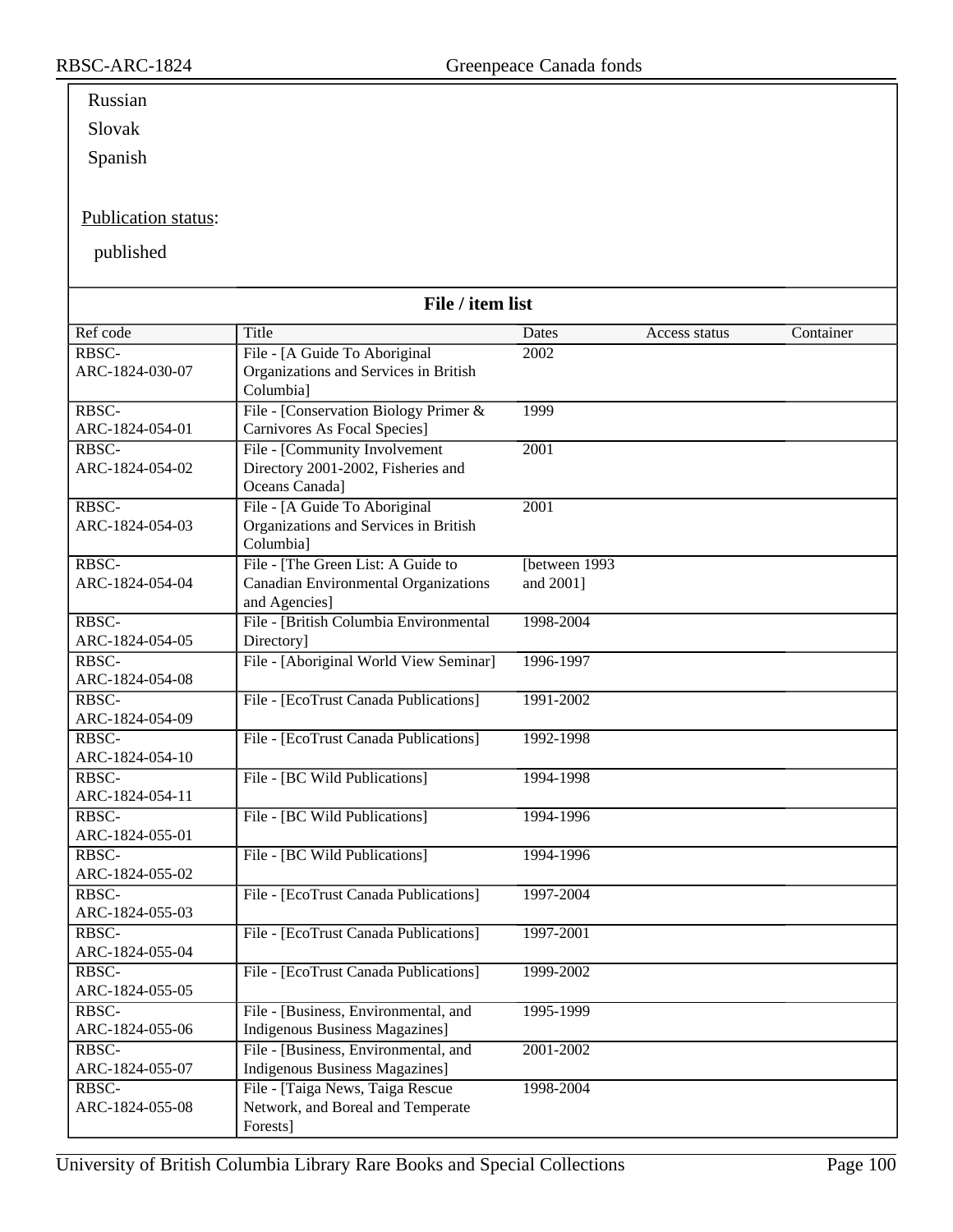| RBSC-ARC-1824            |                                                                                    | Greenpeace Canada fonds |
|--------------------------|------------------------------------------------------------------------------------|-------------------------|
| RBSC-<br>ARC-1824-055-09 | File - [Taiga News, Taiga Rescue<br>Network, and Boreal and Temperate<br>Forests]  | 1997                    |
| RBSC-<br>ARC-1824-055-10 | File - [Taiga News, Taiga Rescue]<br>Network, and Boreal and Temperate<br>Forests] | 1996                    |
| RBSC-<br>ARC-1824-055-11 | File - [Taiga News, Taiga Rescue]<br>Network, and Boreal and Temperate<br>Forests] | 1999-2001               |
| RBSC-<br>ARC-1824-055-12 | File - [Taiga News, Taiga Rescue<br>Network, and Boreal and Temperate<br>Forests]  | 1992-1995               |
| RBSC-<br>ARC-1824-056-01 | File - [Taiga News, Taiga Rescue]<br>Network, and Boreal and Temperate<br>Forests] | 1992-2002               |
| RBSC-<br>ARC-1824-056-02 | File - [The David Suzuki Foundation,<br>Publications]                              | 1996-2004               |
| RBSC-<br>ARC-1824-056-03 | File - The David Suzuki Foundation,<br>Publications]                               | 1999-2004               |
| RBSC-<br>ARC-1824-056-04 | File - [The David Suzuki Foundation,<br>Publications]                              | 1998-2001               |
| RBSC-<br>ARC-1824-056-06 | File - [Cut Waste Not Trees, Pulp From<br>Crop Residues, Publications]             | 1995                    |
| RBSC-<br>ARC-1824-072-04 | File - [Greenpeace publications and<br>annual updates]                             | 1986-2001               |
| RBSC-<br>ARC-1824-072-05 | File - [Forestry in Latin America]                                                 | 1991                    |
| RBSC-<br>ARC-1824-072-06 | File - [Forestry in Malaysia]                                                      | 1987-1993               |
| RBSC-<br>ARC-1824-072-07 | File - [Forestry in the Netherlands]                                               | 1990-2001               |
| RBSC-<br>ARC-1824-072-08 | File - [Forestry in New Zealand]                                                   | 1993                    |
| RBSC-<br>ARC-1824-072-09 | File - [Forestry in Papua New Guinea]                                              | 1990-1994               |
| RBSC-<br>ARC-1824-072-10 | File - [Forestry in the Philippines]                                               | 1989-1991               |
| RBSC-<br>ARC-1824-072-11 | File - [Forestry in Russia]                                                        | 1992-1993               |
| RBSC-<br>ARC-1824-072-12 | File - [Forestry in Scotland]                                                      | 1991                    |
| RBSC-<br>ARC-1824-072-13 | File - [Forestry in Sweden]                                                        | 1981-1991               |
| RBSC-<br>ARC-1824-072-14 | File - [Forestry in Taiwan]                                                        | 1990-1989               |
| RBSC-<br>ARC-1824-072-15 | File - [Forestry in Thailand and Burma]                                            | 1983-1991               |
| RBSC-<br>ARC-1824-072-16 | File - [Forestry in former Soviet Union]                                           | 1982-1991               |
| RBSC-<br>ARC-1824-072-17 | File - [Forestry in Venezuela]                                                     | 1990-1991               |
| RBSC-<br>ARC-1824-072-18 | File - [Forest Management, United<br>States]                                       | 1993-1994               |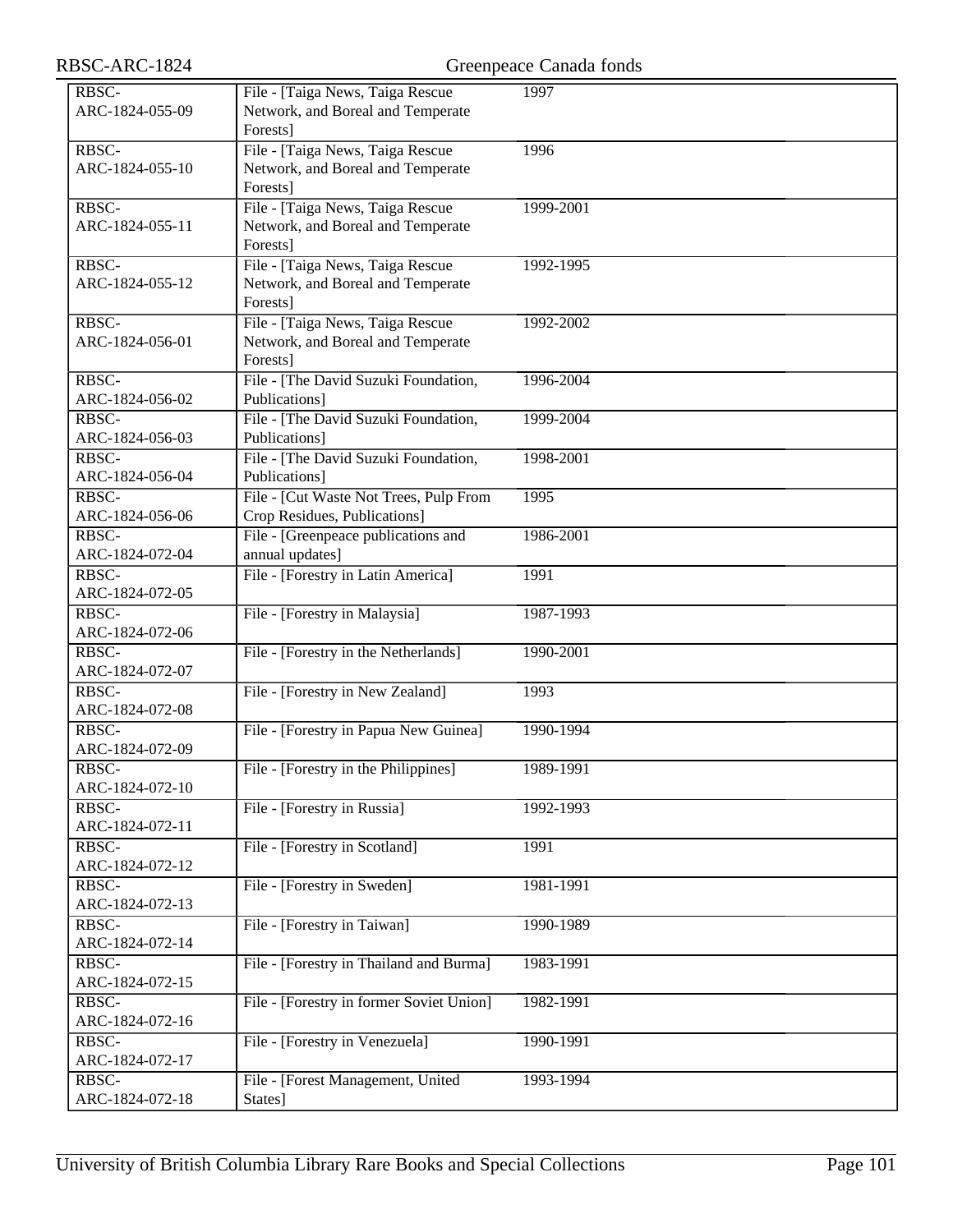| RBSC-ARC-1824            |                                           | Greenpeace Canada fonds |
|--------------------------|-------------------------------------------|-------------------------|
| RBSC-                    | File - [Forestry in Hawaii]               | 1990-1991               |
| ARC-1824-072-19          |                                           |                         |
| RBSC-                    | File - [Forestry in Japan]                | 1989-1992               |
| ARC-1824-074-01          |                                           |                         |
| RBSC-                    | File - [Forestry in Japan]                | 1990                    |
| ARC-1824-074-02          |                                           |                         |
| RBSC-                    | File - [Forestry in Oregon]               | 1994-1998               |
| ARC-1824-074-03          |                                           |                         |
| RBSC-                    | File - [Forestry in Oregon]               | 1997-1998               |
| ARC-1824-074-04          |                                           |                         |
| RBSC-                    | File - [Forestry in Indonesia]            | 1985-1991               |
| ARC-1824-074-05          |                                           |                         |
| RBSC-                    | File - [Forestry in Germany]              | 1990-1991               |
| ARC-1824-074-06          |                                           |                         |
| RBSC-                    | File - [Forestry in Finland]              | 1983-1991               |
| ARC-1824-074-07          |                                           |                         |
| RBSC-                    | File - [Forestry in Ecuador]              | 1991                    |
| ARC-1824-074-08          |                                           |                         |
| RBSC-                    | File - [Greenpeace, Ecoforestry, Austria] | 1994                    |
| ARC-1824-075-01          |                                           |                         |
| RBSC-                    | File - [Greenpeace, Ecoforestry,          | 1994                    |
| ARC-1824-075-02          | Germany]                                  |                         |
| RBSC-                    | File - [Forestry topics in Asia]          | 1990-1992               |
| ARC-1824-075-03          |                                           |                         |
| RBSC-                    | File - [Forestry topics in Europe]        | 1989-1990               |
| ARC-1824-075-04          |                                           |                         |
| RBSC-                    | File - [European Forestry, Eco-labelling  | 1991                    |
| ARC-1824-075-05          | of paper products possibilities and       |                         |
|                          | problems]                                 |                         |
| RBSC-                    | File - [United Nations, Conference on     | 1991                    |
| ARC-1824-075-06          | <b>Environment and Development]</b>       |                         |
| RBSC-                    | File - [Forestry topics in Africa]        | 1986-1991               |
| ARC-1824-075-07          |                                           |                         |
| RBSC-                    | File - [Forestry topics in the Amazon]    | 1982-1991               |
| ARC-1824-075-08          |                                           |                         |
| RBSC-                    | File - [Forestry topics in Australia]     | 1991                    |
| ARC-1824-075-09          |                                           |                         |
| RBSC-                    | File - [Forestry in Brazil]               | 1979-1993               |
| ARC-1824-075-10          |                                           |                         |
| RBSC-                    | File - [Forestry in Colombia]             | 1990                    |
| ARC-1824-075-11          |                                           |                         |
| RBSC-<br>ARC-1824-075-12 | File - [Forestry in England]              | 1990-1991               |
| RBSC-                    | File - [Greenpeace Forestry Publications] | 1997-2003               |
| ARC-1824-075-13          |                                           |                         |
| RBSC-                    | File - [Greenpeace Forestry Publications] | 1997-2003               |
| ARC-1824-075-14          |                                           |                         |
| RBSC-                    | File - [Greenpeace Forestry Publications] | 1999-2004               |
| ARC-1824-075-15          |                                           |                         |
| RBSC-                    | File - [Free Trade and Forest Protection] | 1999                    |
| ARC-1824-075-16          |                                           |                         |
| RBSC-                    | File - [Forest Alliance of British        | 1997-2000               |
| ARC-1824-076-01          | Columbia]                                 |                         |
|                          |                                           |                         |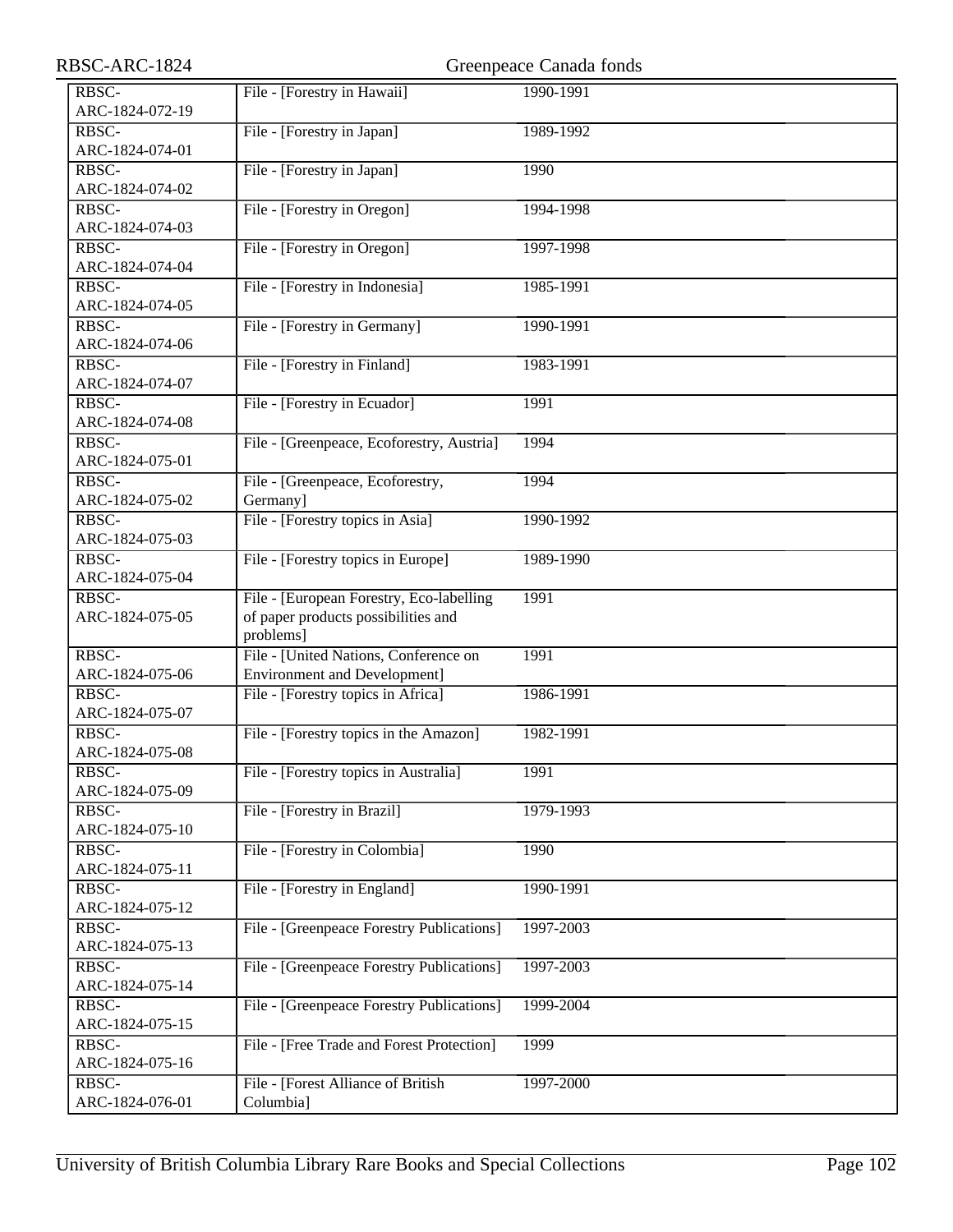| RBSC-ARC-1824   | Greenpeace Canada fonds                    |                   |  |
|-----------------|--------------------------------------------|-------------------|--|
| RBSC-           | File - [Forest Alliance of British         | 1991-1998         |  |
| ARC-1824-076-02 | Columbia]                                  |                   |  |
| RBSC-           | File - [Forest Alliance of British         | 1993-1994         |  |
| ARC-1824-076-03 | Columbia]                                  |                   |  |
| RBSC-           | File - [Greenpeace Japan, Publications,    | 2000-2001         |  |
| ARC-1824-076-04 | Guide to Canada]                           |                   |  |
| RBSC-           | File - [BC Forest Professional]            | 2007              |  |
| ARC-1824-076-05 |                                            |                   |  |
| RBSC-           | File - [National Geographic Magazine,      | $\overline{2011}$ |  |
| ARC-1824-076-06 | <b>Great Bear Rainforest]</b>              |                   |  |
| RBSC-           | File - [Pacific Coastal InFlight magazine] | 2002              |  |
| ARC-1824-076-07 |                                            |                   |  |
| RBSC-           | File - [Trucklogger Magazine]              | 2002-2004         |  |
| ARC-1824-076-08 |                                            |                   |  |
| RBSC-           | File - [TIME Magazine, Special Issue]      | 1997              |  |
| ARC-1824-076-09 |                                            |                   |  |
| RBSC-           | File - [BBC Wildlife Magazine]             | 1995-2001         |  |
| ARC-1824-076-10 |                                            |                   |  |
| RBSC-           | File - [Focus Magazine]                    | 2015              |  |
| ARC-1824-076-11 |                                            |                   |  |
| RBSC-           | File - [Portfolio, BCC Wildlife, top       | [ca. 1996]        |  |
| ARC-1824-076-12 | Photographers of 1995                      |                   |  |
| RBSC-           | File - [British Columbia Magazine]         | 2013              |  |
| ARC-1824-076-13 |                                            |                   |  |
| RBSC-           | File - [New Approaches To Land             | 2010              |  |
| ARC-1824-077-01 | Management In The Northwest                |                   |  |
|                 | Territories]                               |                   |  |
| RBSC-           | File - [Forum Magazine]                    | 2002              |  |
| ARC-1824-077-02 |                                            |                   |  |
| RBSC-           | File - [Issues in International forestry,  | 1997-2001         |  |
| ARC-1824-077-04 | <b>Great Bear Rainforest]</b>              |                   |  |
| RBSC-           | File - [Issues in International forestry,  | 1998-2002         |  |
| ARC-1824-077-05 | <b>Great Bear Rainforest]</b>              |                   |  |
| RBSC-           | File - [Issues in International Forestry]  | 1993-2004         |  |
| ARC-1824-077-06 |                                            |                   |  |
| RBSC-           | File - [Issues in International Forestry]  | 1997-2002         |  |
| ARC-1824-077-07 |                                            |                   |  |
| RBSC-           | File - [Issues in International Forestry]  | 1994-2000         |  |
| ARC-1824-077-08 |                                            |                   |  |
| RBSC-           | File - [Issues in International Forestry]  | 1993-1999         |  |
| ARC-1824-077-09 |                                            |                   |  |
| RBSC-           | File - [Ecosystem-Based Management         | [ca. 2010]        |  |
| ARC-1824-077-10 | Publications]                              |                   |  |
| RBSC-           | File - [Forest Stewardship Council         | 2003-2009         |  |
| ARC-1824-078-01 | Publications]                              |                   |  |
| RBSC-           | File - [Forest Stewardship Council         | 2003              |  |
| ARC-1824-078-02 | Publications]                              |                   |  |
| RBSC-           | File - [Turning Point Initiative           | [between 2003]    |  |
| ARC-1824-078-03 | Publications]                              | and 2008]         |  |
| RBSC-           | File - [Tides Canada Publications]         | 2010-2010         |  |
| ARC-1824-078-07 |                                            |                   |  |
| RBSC-           | File - [Coast Opportunity Funds, Annual    | 2010-2011         |  |
| ARC-1824-078-08 | Reports]                                   |                   |  |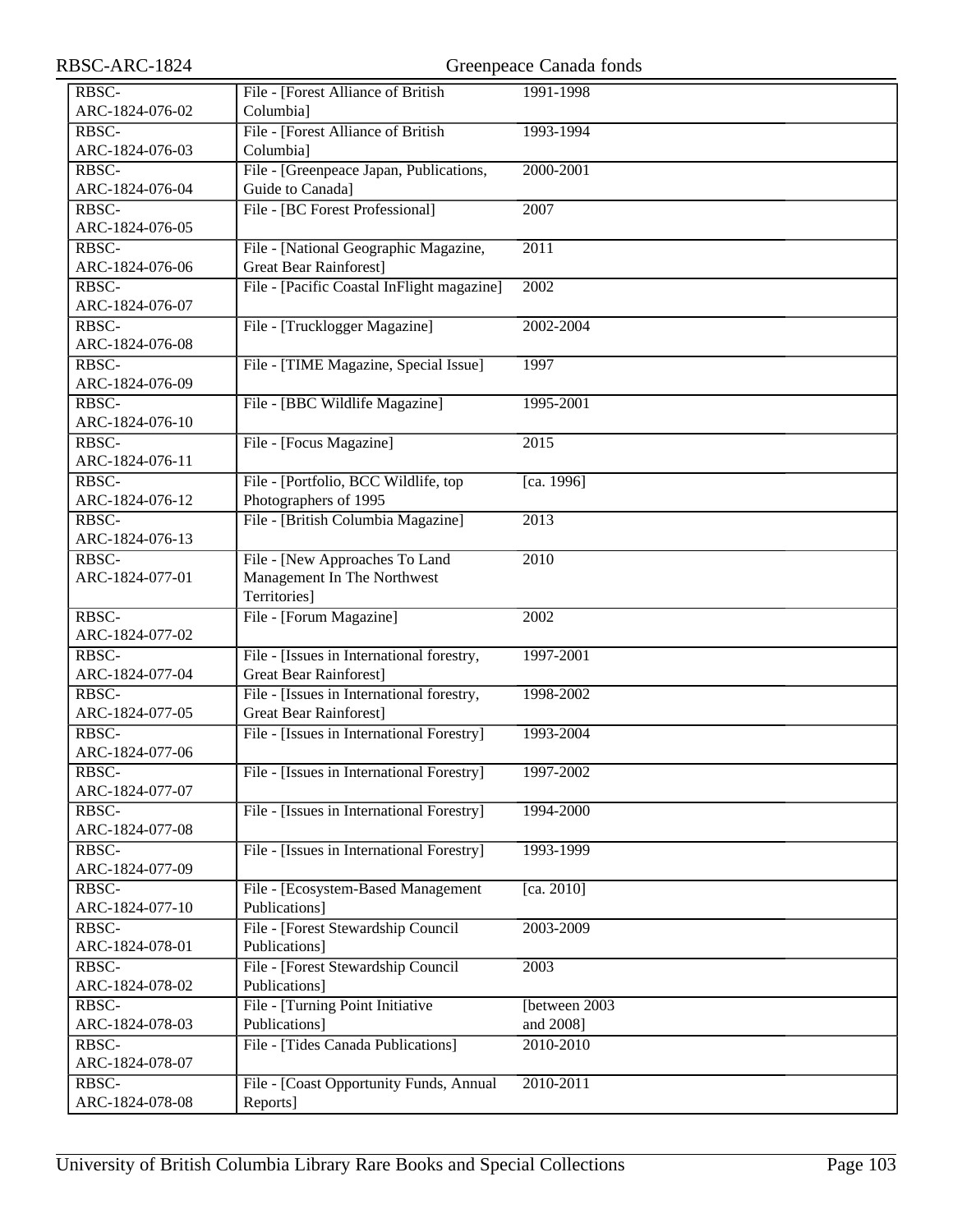| RBSC-ARC-1824   |                                           | Greenpeace Canada fonds |
|-----------------|-------------------------------------------|-------------------------|
| RBSC-           | File - [Going Wild! Educators Guide,      | 2009                    |
| ARC-1824-078-09 | <b>Coastal Rainforests]</b>               |                         |
| RBSC-           | File - [Impact to British Columbia's      | 2011                    |
| ARC-1824-078-10 | Coast from Tar Sands Oil Transport]       |                         |
| RBSC-           | File - [Greenpeace publications, Great    | 2004-2008               |
| ARC-1824-078-12 | <b>Bear Rainforest]</b>                   |                         |
| RBSC-           | File - [Stand Tall, A Tool Kit for        | [between 2007           |
| ARC-1824-078-13 | Ensuring the Future of the Great Bear     | and 2009]               |
|                 | Rainforest]                               |                         |
| RBSC-           | File - [Greenpeace, Chain of Destruction, | 1999                    |
| ARC-1824-078-14 | Great Bear Rainforest, United States      |                         |
|                 | Markets]                                  |                         |
| RBSC-           | File - [Greenpeace, Chain of Destruction, | 1999                    |
| ARC-1824-078-15 | Great Bear Rainforest, United States      |                         |
|                 | Markets]                                  |                         |
| RBSC-           | File - [Greenpeace Japan, Publications]   | 2001                    |
| ARC-1824-079-01 |                                           |                         |
| RBSC-           | File - [Greenpeace, rainforest ravagers]  | [ca. 1996]              |
| ARC-1824-079-02 |                                           |                         |
| RBSC-           | File - [Greenpeace, Now or Never, Great   | 1998                    |
| ARC-1824-079-03 | <b>Bear Rainforest]</b>                   |                         |
| RBSC-           | File - [Greenpeace, Publications on       | 1998-2001               |
| ARC-1824-079-04 | forestry companies]                       |                         |
| RBSC-           | File - [Greenpeace, British Columbia      | 1998                    |
| ARC-1824-079-05 | Communities at the Crossroads]            |                         |
| RBSC-           | File - [Greenpeace, Broken Promises]      | [ca. 1998]              |
| ARC-1824-079-06 |                                           |                         |
| RBSC-           | File - [Greenpeace, Wipeout, Canada's     | 2001                    |
| ARC-1824-079-07 | <b>Endangered Species</b> ]               |                         |
| RBSC-           | File - [Greenpeace, Report on Ecology     | [ca. 1997]              |
| ARC-1824-079-08 | and Global Importance of the Great Bear   |                         |
|                 | Rainforest]                               |                         |
| RBSC-           | File - [Greenpeace, Forest Views          | 2001-2012               |
| ARC-1824-079-09 | publications]                             |                         |
| RBSC-           | File - [Greenpeace, Great Bear            | [ca. 2002]              |
| ARC-1824-079-10 | Rainforest, 10,000 years in the making]   |                         |
| RBSC-           | File - [Greenpeace, Protecting Canada's   | 2001                    |
| ARC-1824-079-11 | Great Bear Rainforest, The First Steps]   |                         |
| RBSC-           | File - [Clearcutting continues,           | 1999                    |
| ARC-1824-079-12 | preliminary report by Greenpeace]         |                         |
| RBSC-           | File - [Greenpeace magazine]              | 1997-2000               |
| ARC-1824-079-13 |                                           |                         |
| RBSC-           | File - [Greenpeace Forests Campaign       | 1998                    |
| ARC-1824-079-14 | publication]                              |                         |
| RBSC-           | File - [Greenpeace, The Great Bear        | 1997-1999               |
| ARC-1824-079-15 | Rainforest publication]                   |                         |
| RBSC-           | File - [Greenpeace, Safeguarding          | [between 2006]          |
| ARC-1824-079-16 | the world's largest coastal temperate     | and 2008]               |
|                 | rainforest]                               |                         |
| RBSC-           | File - [Greenpeace, The Great Bear        | 1997                    |
| ARC-1824-079-17 | Rainforest publication]                   |                         |
| RBSC-           | File - [Greenpeace, Temperate             | [ca. 1997]              |
| ARC-1824-079-18 | rainforests: under siege]                 |                         |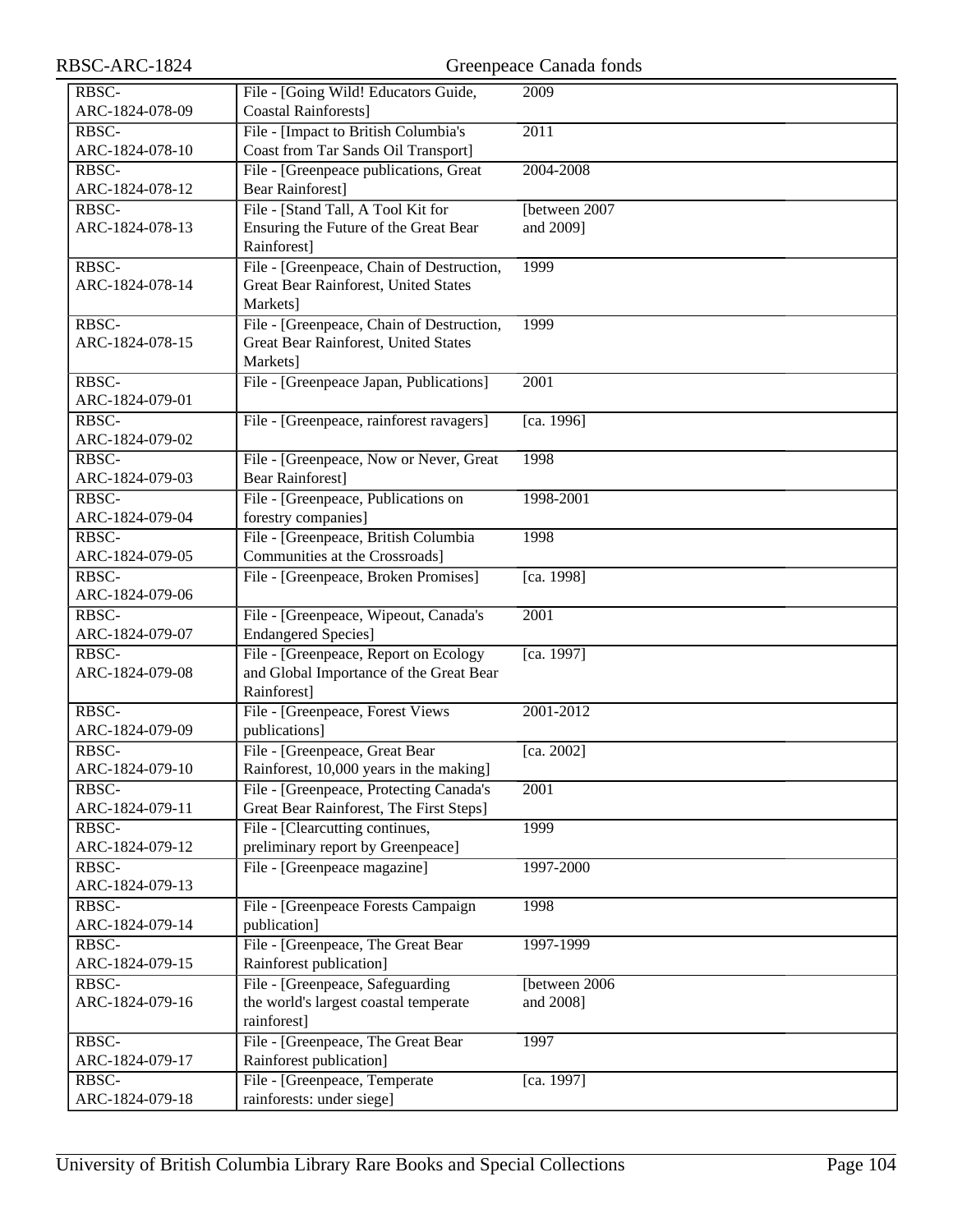| RBSC-           | File - [Greenpeace, Vernon model of      | [ca. 1996]        |
|-----------------|------------------------------------------|-------------------|
| ARC-1824-079-19 | ecologically responsible forestry]       |                   |
| RBSC-           | File - [Coast in the balance, Weighing]  | 2011              |
| ARC-1824-079-20 | risks of crude oil supertankers on North |                   |
|                 | Coast]                                   |                   |
| RBSC-           | File - [Greenpeace, The Last Of The      | [ca. 2002]        |
| ARC-1824-080-01 | <b>Worlds Ancient Forests]</b>           |                   |
| RBSC-           | File - [Greenpeace, Kimberly-Clark,      | 2006              |
| ARC-1824-080-02 | Ancient Rainforests for Tissue Products] |                   |
| RBSC-           | File - [Greenpeace, Sinar Mas, Pulp and  | 2010              |
| ARC-1824-080-03 | Paper in Indonesia]                      |                   |
| RBSC-           | File - [Greenpeace, Turning Up the Heat, | 2008              |
| ARC-1824-080-04 | Canada and Boreal Forest Destruction]    |                   |
| RBSC-           | File - [Greenpeace, Turning Up the Heat, | 2008              |
| ARC-1824-080-05 | Canada and Boreal Forest Destruction]    |                   |
| RBSC-           | File - [Greenpeace, Turning Up the Heat, | [ca. 2008]        |
| ARC-1824-080-06 | Canada and Boreal Forest Destruction,    |                   |
|                 | Executive Summary]                       |                   |
| RBSC-           | File - [Greenpeace, Keeping Ancient      | 2000              |
| ARC-1824-080-07 | Forests. Alive!]                         |                   |
| RBSC-           | File - [Greenpeace, Destruction of       | 2007              |
| ARC-1824-080-08 | <b>Canada's Boreal Forests]</b>          |                   |
| RBSC-           | File - [Greenpeace, Forest Solutions,    | 2014              |
| ARC-1824-080-09 | Collaborations in forest regions around  |                   |
|                 | the World]                               |                   |
| RBSC-           | File - [Greenpeace, Last chance to save  | [ca. 2001]        |
| ARC-1824-080-10 | the world's ancient forests]             |                   |
| RBSC-           | File - [Greenpeace, Boreal Alarm,        | 2012              |
| ARC-1824-080-11 | Call for action in Canada's endangered   |                   |
|                 | forests]                                 |                   |
| RBSC-           | File - [Greenpeace, Turning Up the Heat, | [ca. 2008]        |
| ARC-1824-080-12 | Canada and Boreal Forest Destruction,    |                   |
|                 | Executive Summary]                       |                   |
| RBSC-           | File - [Greenpeace, Threatened           | 2010              |
| ARC-1824-080-13 | Wilderness, The last intact forests of   |                   |
|                 | Ontario]                                 |                   |
| RBSC-           | File - [Greenpeace, Kimberly-Clark,      | 2008              |
| ARC-1824-081-01 | Environmental Devastation, Kenogami      |                   |
|                 | Forest]                                  |                   |
| RBSC-           | File - [Greenpeace, AbitibiBowater,      | 2009              |
| ARC-1824-081-02 | Forestry in English River Forest]        |                   |
| RBSC-           | File - [Greenpeace's Vision for a New    | [ca. 2009]        |
| ARC-1824-081-03 | Conservation Based Forest Economy in     |                   |
|                 | Canada's Boreal Forest]                  |                   |
| RBSC-           | File - [Greenpeace, Building A Green     | 2010              |
| ARC-1824-081-04 | Economy in the Boreal Forest]            |                   |
| RBSC-           | File - [Greenpeace, Intact forest        | 2011              |
| ARC-1824-081-05 | landscapes]                              |                   |
| RBSC-           | File - [Greenpeace, A Failing Grade,     | $\overline{2011}$ |
| ARC-1824-081-06 | Ontario management of forests]           |                   |
| RBSC-           | File - [Greenpeace, Slaughtering The     | 2009              |
| ARC-1824-081-07 | Amazon, Environmental destruction in     |                   |
|                 | Brazil]                                  |                   |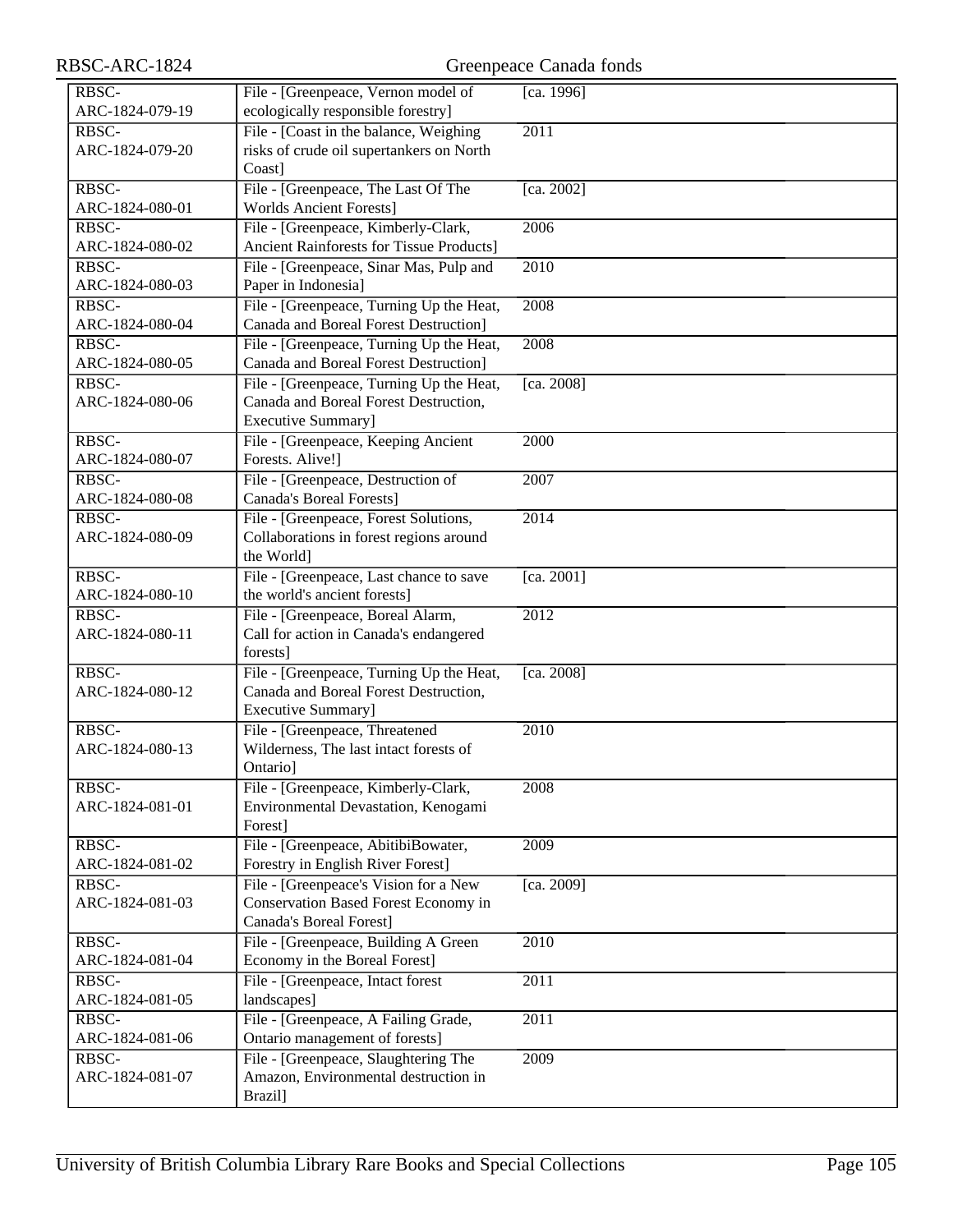| RBSC-ARC-1824            | Greenpeace Canada fonds                                                                                          |                   |  |
|--------------------------|------------------------------------------------------------------------------------------------------------------|-------------------|--|
| RBSC-                    | File - [Greenpeace, Roadmap to                                                                                   | [ca. 2002]        |  |
| ARC-1824-081-08          | Recovery: The world's last intact forest<br>landscapes]                                                          |                   |  |
| RBSC-<br>ARC-1824-081-09 | File - [Greenpeace, Eating Up The<br>Amazon]                                                                     | 2006              |  |
| RBSC-                    | File - [Greenpeace, Global Consumption                                                                           | 2006              |  |
| ARC-1824-081-10          | and China's Role in Ancient Forest<br>Destruction]                                                               |                   |  |
| RBSC-<br>ARC-1824-081-11 | File - [Greenpeace, Burning Up Borneo]                                                                           | 2008              |  |
| RBSC-<br>ARC-1824-081-12 | File - [Greenpeace, Carving Up The<br>Congo]                                                                     | 2007              |  |
| RBSC-<br>ARC-1824-081-13 | File - [Greenpeace, Forests for Climate]                                                                         | 2008              |  |
| RBSC-                    | File - [Greenpeace, Developing a hybrid                                                                          | 2008              |  |
| ARC-1824-081-14          | approach for REDD]                                                                                               |                   |  |
| RBSC-<br>ARC-1824-081-15 | File - [Greenpeace, Investigation<br>into Logging and Lawlessness in the<br>Amazon]                              | 2003              |  |
| RBSC-<br>ARC-1824-081-16 | File - [Guide to Monitoring FSC]                                                                                 | 2000              |  |
| RBSC-                    | File - [Greenpeace, Kimberly-Clark,                                                                              | 2005              |  |
| ARC-1824-081-17          | <b>Investigating In Forest Destruction]</b>                                                                      |                   |  |
| RBSC-<br>ARC-1824-082-01 | File - [Greenpeace, Forests In Peril]                                                                            | 2000              |  |
| RBSC-<br>ARC-1824-082-02 | File - [Greenpeace, Media Releases,<br><b>Buying Destruction publication]</b>                                    | 1999              |  |
| RBSC-<br>ARC-1824-082-03 | File - [Greenpeace, Buying Destruction<br>publications]                                                          | 1999              |  |
| RBSC-<br>ARC-1824-082-04 | File - [Greenpeace, Re-Source,<br>Market Alternatives to Ancient Forest<br>Destruction]                          | 1999              |  |
| RBSC-<br>ARC-1824-082-05 | File - [Greenpeace, annual report 2001]                                                                          | $\overline{2001}$ |  |
| RBSC-<br>ARC-1824-082-06 | File - [Greenpeace Business publications]                                                                        | 1999-2004         |  |
| RBSC-<br>ARC-1824-082-07 | File - [Greenpeace, Developing Strategy<br>and intact primary watersheds in the<br><b>Great Bear Rainforest]</b> | 1994-2001         |  |
| RBSC-<br>ARC-1824-082-08 | File - [Greenpeace, publication on<br>Noranda]                                                                   | 2003              |  |
| RBSC-<br>ARC-1824-082-09 | File - [Community Mapping In The<br>Amazon]                                                                      | 2008              |  |
| RBSC-<br>ARC-1824-082-10 | File - [Greenpeace, Palm Oil Industry,<br>Climate Change]                                                        | 2007              |  |
| RBSC-<br>ARC-1824-082-11 | File - [Greenpeace, News Update]                                                                                 | 1995              |  |
| RBSC-<br>ARC-1824-082-12 | File - [The Conservation Value of British<br>Columbia's 12 Percent Protected Area<br>Strategy]                   | 1997              |  |
| RBSC-<br>ARC-1824-082-13 | File - [Federal Regulation Of The Pulp &<br>Paper Industry In Canada]                                            | 1989              |  |
| RBSC-<br>ARC-1824-082-14 | File - [The Truth Behind Logging In<br>Canada]                                                                   | 2003              |  |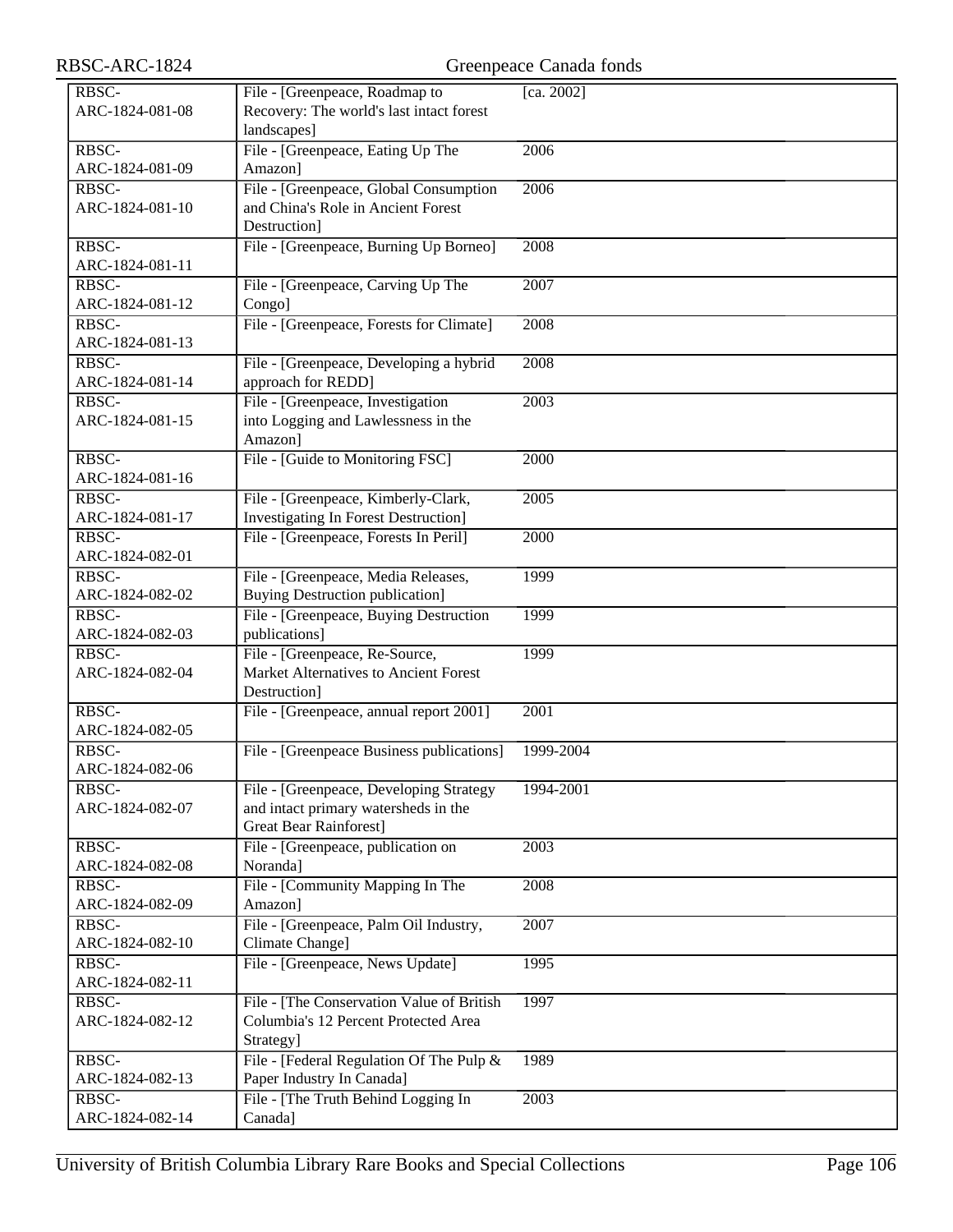| RBSC-           | File - [An Assessment Of the Status of    | 1999           |
|-----------------|-------------------------------------------|----------------|
| ARC-1824-082-15 | the World's Remaining Closed Forests]     |                |
| RBSC-           | File - [Greenpeace, German publication    | 2001           |
| ARC-1824-082-16 | on forests]                               |                |
| RBSC-           | File - [Greenpeace, Country Profile,      | 2003           |
| ARC-1824-082-17 | Environmental Issues in Finland]          |                |
| RBSC-           | File - [Greenpeace, Russia Forest         | 2000           |
| ARC-1824-082-18 | Campaign]                                 |                |
| RBSC-           | File - [Greenpeace, Challenging the       | 2008           |
| ARC-1824-082-20 | Aquaculture Industry on Sustainability]   |                |
| RBSC-           | File - [Greenpeace, Out of Stock:         | 2008           |
| ARC-1824-082-21 | Supermarkets and the Future of Seafood]   |                |
| RBSC-           | File - [Greenpeace, A Social Impact       | 2001           |
| ARC-1824-082-23 | Study, Development in the Solomon         |                |
|                 | Islands]                                  |                |
| RBSC-           | File - [Greenpeace, Ecoforestry           | 1994           |
| ARC-1824-082-24 | Review, Environmental Effects of Tree     |                |
|                 | Plantations, New Zealand]                 |                |
| RBSC-           | File - [Greenpeace, Malaysian loggers,    | 2002           |
| ARC-1824-082-25 | timber markets and the politics of self-  |                |
|                 | interest in Papua New Guinea]             |                |
| RBSC-           | File - [Greenpeace magazine]              | 1987           |
| ARC-1824-082-26 |                                           |                |
| RBSC-           | File - [Greenpeace, New Zealand           | 1998           |
| ARC-1824-083-01 | magazine publication]                     |                |
| RBSC-           | File - [Greenpeace, Ancient Forests       | 1997           |
| ARC-1824-083-02 | Under Siege]                              |                |
| RBSC-           | File - [Greenpeace, Genetically           | 2000           |
| ARC-1824-083-03 | engineered trees]                         |                |
| RBSC-           | File - [Greenpeace, Keeping the Amazon.   | 1999           |
| ARC-1824-083-04 | Alive!]                                   |                |
| RBSC-           | File - [Intact Primary Watershed in the   | [ca. 1998]     |
| ARC-1824-083-05 | Rainforests of British Columbia]          |                |
| RBSC-           | File - [Greenpeace, publications on the   | 2008           |
| ARC-1824-083-06 | Forest Stewardship Council]               |                |
| RBSC-           | File - [America's Keystone Forests,       | 2005           |
| ARC-1824-083-07 | Mapping the Next 100 Years of Forest      |                |
|                 | Protection]                               |                |
| RBSC-           | File - [Greenpeace, Good Wood Guide]      | [between 2004] |
| ARC-1824-083-08 |                                           | and 2009]      |
| RBSC-           | File - [How Your Business Can Help        | [ca. 2006]     |
| ARC-1824-083-09 | Protect Ancient Forests, publication]     |                |
| RBSC-           | File - [Greenpeace, An Agenda For         | [ca. 2007]     |
| ARC-1824-083-10 | Caribou, Climate And Conservation In      |                |
|                 | Canada's Forests]                         |                |
| RBSC-           | File - [Greenpeace, 2000 Annual           | 2001           |
| ARC-1824-083-11 | Review]                                   |                |
| RBSC-           | File - [Greenpeace, trading away the      | [ca. 2002]     |
| ARC-1824-083-12 | planet]                                   |                |
| RBSC-           | File - [Greenpeace, the fight for the     | 1994           |
| ARC-1824-083-13 | forests]                                  |                |
| RBSC-           | File - [Greenpeace, Illegal timber trade] | 2000           |
| ARC-1824-083-14 |                                           |                |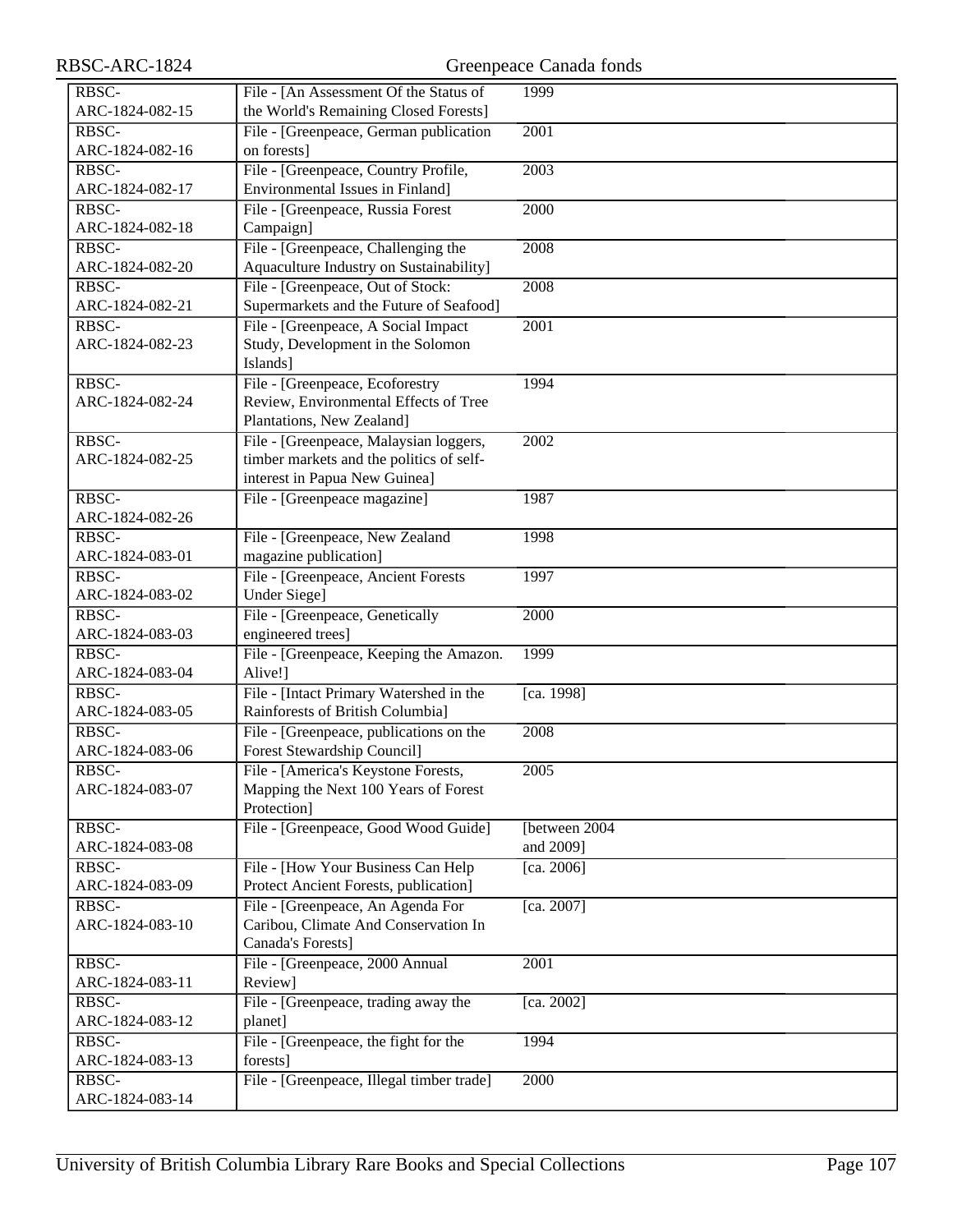| RBSC-ARC-1824   | Greenpeace Canada fonds                   |            |  |
|-----------------|-------------------------------------------|------------|--|
| RBSC-           | File - [Greenpeace, Canada's Boreal       | [ca. 2000] |  |
| ARC-1824-083-15 | Forest]                                   |            |  |
| RBSC-           | File - [Greenpeace, Great Bear Rainforest | [ca. 2000] |  |
| ARC-1824-083-16 | publication]                              |            |  |
| RBSC-           | File - [Greenpeace, Sustaining forests]   | 1996       |  |
| ARC-1824-083-17 | and communities in Melanesia]             |            |  |
| RBSC-           | File - [Greenpeace, Connect magazine      | 2001       |  |
| ARC-1824-083-18 | publication]                              |            |  |
| RBSC-           | File - [Greenpeace, New Zealand           | 2001       |  |
| ARC-1824-083-19 | magazine publication]                     |            |  |
| RBSC-           | File - [FERN, Behind the Logo]            | 2001       |  |
| ARC-1824-083-20 |                                           |            |  |
| RBSC-           | File - [World Resources Institute, The    | 1997       |  |
| ARC-1824-083-21 | <b>Last Frontier Forests]</b>             |            |  |
| RBSC-           | File - [Sierra Legal Defence Fund, The    | 2002       |  |
| ARC-1824-083-22 | Lost Decade]                              |            |  |
| RBSC-           | File - [World Resources Institute,        | 2002       |  |
| ARC-1824-083-23 | Low-Access Forests and their Level of     |            |  |
|                 | Protection]                               |            |  |
| RBSC-           | File - [Greenpeace, A Social Impact       | 2001       |  |
| ARC-1824-083-24 | Study, Development in the Solomon         |            |  |
|                 | Islands]                                  |            |  |
| RBSC-           | File - [Greenpeace, international news    | 2002       |  |
| ARC-1824-083-25 | articles, Greenpeace Kids, ancient        |            |  |
|                 | forests]                                  |            |  |
| RBSC-           | File - [Troubled Waters, report on        | 1999       |  |
| ARC-1824-083-26 | fishing, pollution, illegal fishing]      |            |  |
| RBSC-           | File - ["Clearcutting" Forestry And       | 1997       |  |
| ARC-1824-083-27 | Landrights In Canada]                     |            |  |
| RBSC-           | File - [The State of Canada's Forests     | 2004       |  |
| ARC-1824-083-28 | 2003-2004]                                |            |  |
| RBSC-           | File - [Pacific Fisheries Resource        | 2000       |  |
| ARC-1824-083-29 | Conservation Council, Annual Report]      |            |  |
| RBSC-           | File - [Beyond Expectations, a new        | 2006       |  |
| ARC-1824-083-30 | beginning in the rainforest]              |            |  |
| RBSC-           | File - [The Story of Gwaii Haanas         | 2008       |  |
| ARC-1824-083-31 | Marine]                                   |            |  |
| RBSC-           | File - [Wind Energy Study in British      | 2002       |  |
| ARC-1824-083-32 | Columbia]                                 |            |  |
| RBSC-           | File - [Markets Initiative, Trend Report  | 2008       |  |
| ARC-1824-083-33 | 2008]                                     |            |  |
| RBSC-           | File - [The Truth Behind Logging In       | 2003       |  |
| ARC-1824-083-34 | Canada]                                   |            |  |
| RBSC-           | File - [Canadian Museum of Nature,        | 1997       |  |
| ARC-1824-083-35 | Global Biodiversity]                      |            |  |
| RBSC-           | File - [Greenpeace, publication on        | 2001       |  |
| ARC-1824-084-01 | Interfor, The Case Of The Great Bear      |            |  |
|                 | Rainforest]                               |            |  |
| RBSC-           | File - [Convention on Biological          | 2001       |  |
| ARC-1824-084-02 | Diversity]                                |            |  |
| RBSC-           | File - [A Crude Solution, Moratorium on   | 1999       |  |
| ARC-1824-084-03 | Offshore Oil and Gas Development]         |            |  |
| RBSC-           | File - [Revitalizing British Columbia's   | [ca. 2004] |  |
| ARC-1824-084-04 | Coastal Economy]                          |            |  |
|                 |                                           |            |  |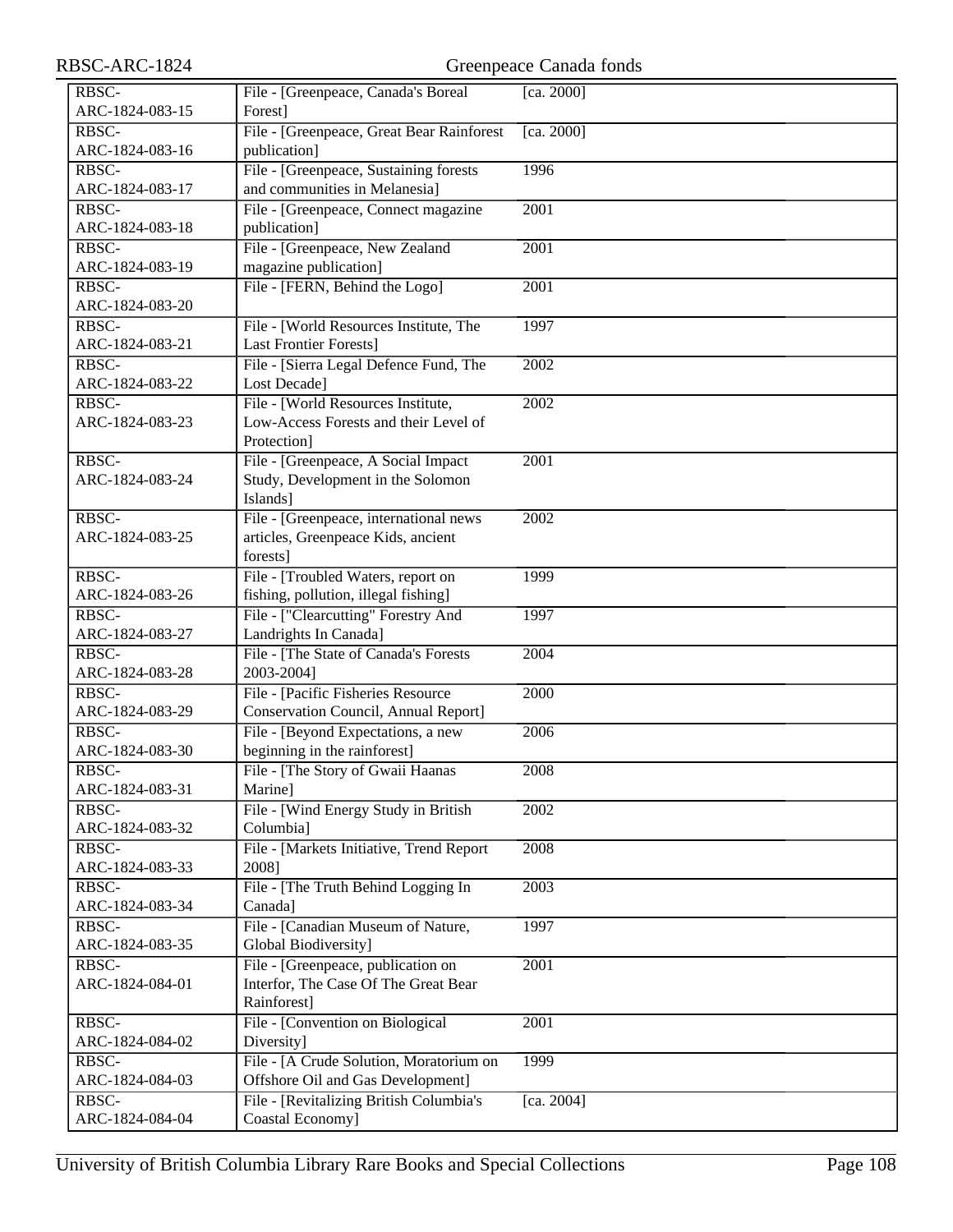| RBSC-           | File - [Scientists' Declaration to Conserve | [ca. 2000]        |
|-----------------|---------------------------------------------|-------------------|
| ARC-1824-084-05 | Canada's Coastal Temperate Rainforests]     |                   |
| RBSC-           | File - [Canada vs. The OCED: An             | 2001              |
| ARC-1824-084-06 | <b>Environmental Comparison]</b>            |                   |
| RBSC-           | File - [Clayoquot Sound As A Biosphere      | [between 1996]    |
| ARC-1824-084-07 | Reserve]                                    | and 2000]         |
|                 |                                             |                   |
| RBSC-           | File - [Light Hawk publications]            | 1994-1997         |
| ARC-1824-084-08 |                                             |                   |
| RBSC-           | File - [Publications on Marine]             | 2008-2009         |
| ARC-1824-084-09 | Environment, Great Bear Rainforest,         |                   |
|                 | Haida Gwaii]                                |                   |
| RBSC-           | File - [Greenpeace, Progress Report,        | $\overline{2013}$ |
| ARC-1824-084-10 | <b>Great Bear Rainforest</b> ]              |                   |
| RBSC-           | File - [Proposal to Share Ancestral         | 2010              |
| ARC-1824-084-11 | Teachings]                                  |                   |
| RBSC-           | File - [Ecosystem-Based Management In       | 2009              |
| ARC-1824-084-12 | The Great Bear Rainforest]                  |                   |
| RBSC-           | File - [A citizen's guide on environmental  | 1999              |
| ARC-1824-084-13 | rollbacks in British Columbia,              |                   |
|                 | 1996-1998]                                  |                   |
| RBSC-           | File - [Current Issues In Forest]           | 1996              |
| ARC-1824-084-14 | Certification In Canada]                    |                   |
| RBSC-           | File - [Joint NGO Statement and Joint       | 2003              |
| ARC-1824-084-15 | NGO Pledge on Protected Areas]              |                   |
| RBSC-           | File - [Restoring The Balance For           | $\overline{2011}$ |
| ARC-1824-084-16 | <b>Climate And Species]</b>                 |                   |
| RBSC-           | File - [Applying Ecosystem-Based            | 2004              |
| ARC-1824-084-17 | <b>Conservation Planning Across Canada]</b> |                   |
| RBSC-           | File - [Endangered Forests, Endangered      | [between 2001]    |
| ARC-1824-084-18 | Freedoms]                                   | and 2009]         |
| RBSC-           | File - [Forests On The Line, Forestry       | 1995              |
|                 |                                             |                   |
| ARC-1824-084-19 | Rules in British Columbia and               |                   |
|                 | <b>Washington State]</b>                    |                   |
| RBSC-           | File - [Sierra Legal Defence Fund,          | 1997              |
| ARC-1824-084-20 | <b>Stream Protection]</b>                   |                   |
| RBSC-           | File - [Canada's Forests At A Crossroads:   | 2000              |
| ARC-1824-084-21 | An Assessment In The Year 2000]             |                   |
| RBSC-           | File - [Axing the Forest Service, How       | 2004              |
| ARC-1824-084-22 | British Columbians are losing their eyes    |                   |
|                 | and ears in the forest]                     |                   |
| RBSC-           | File - [The State Of Canada's Forests       | 2000              |
| ARC-1824-084-23 | 1999-2000]                                  |                   |
| RBSC-           | File - [The State Of Canada's Forests       | 2001              |
| ARC-1824-084-24 | 2000-2001]                                  |                   |
| RBSC-           | File - [Executive Summary, preserving       | 2005              |
| ARC-1824-084-25 | the Great Bear Rainforest]                  |                   |
| RBSC-           | File - [State of Canada's Forests           | 2003              |
| ARC-1824-085-01 | 2002-2003]                                  |                   |
| RBSC-           | File - [First Nation Participation In       | 1998              |
| ARC-1824-085-02 | Canada's Model Forest Program]              |                   |
| RBSC-           | File - [The Great Bear Rainforest           | 1998              |
| ARC-1824-085-03 | <b>Conservation Toolkit]</b>                |                   |
| RBSC-           | File - [Greenpeace, Vernon model of         | [ca. 1996]        |
| ARC-1824-085-04 | ecologically responsible forestry]          |                   |
|                 |                                             |                   |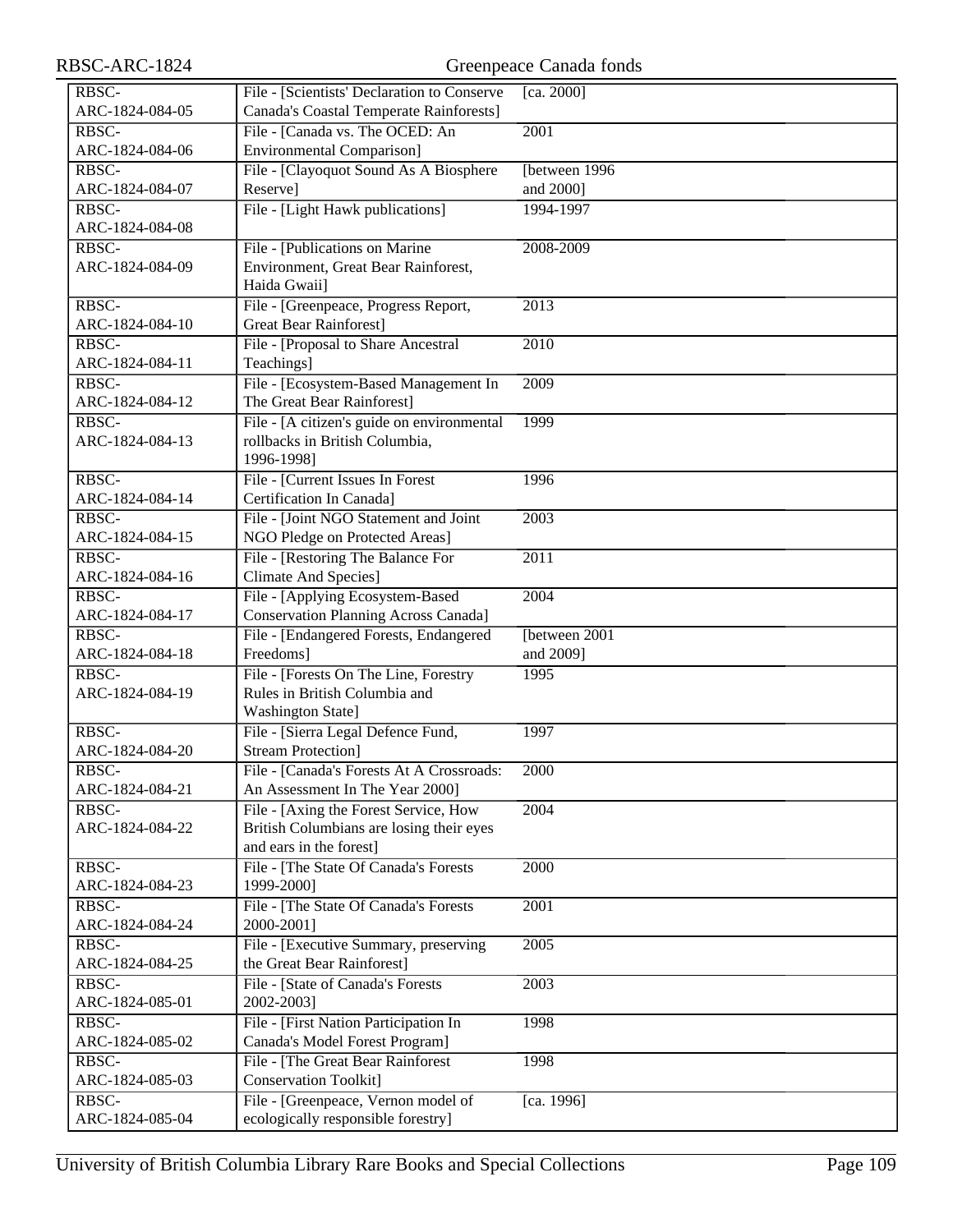| RBSC-ARC-1824   | Greenpeace Canada fonds                    |                   |  |
|-----------------|--------------------------------------------|-------------------|--|
| RBSC-           | File - [British Columbia's Great Bear      | [between 2006     |  |
| ARC-1824-085-05 | Rainforest Review]                         | and 2009]         |  |
| RBSC-           | File - [Great Bear Rainforest Agreement    | 2005              |  |
| ARC-1824-085-06 | Report Card, April 2005]                   |                   |  |
| RBSC-           | File - [A 2006 Progress Report on the      | 2006              |  |
| ARC-1824-085-07 | <b>Great Bear Rainforest Agreement]</b>    |                   |  |
| RBSC-           | File - [Great Bear Rainforest Roundtable]  | 2008              |  |
| ARC-1824-085-08 |                                            |                   |  |
| RBSC-           | File - [A Special Update for the 2008]     | 2008              |  |
| ARC-1824-085-09 | <b>Great Bear Rainforest Roundtable</b> ]  |                   |  |
| RBSC-           | File - [Fate of Focal Species in the Great | $\overline{2010}$ |  |
| ARC-1824-085-10 | <b>Bear Rainforest]</b>                    |                   |  |
| RBSC-           | File - [Countdown to Conflict or           | 2004              |  |
| ARC-1824-085-11 | <b>Conservation Solutions?</b>             |                   |  |
| RBSC-           | File - [Great Bear Rainforest, Ecosystem-  | 2000-2005         |  |
| ARC-1824-085-12 | based Management, designing a future       |                   |  |
|                 | for Canada's coastal rainforest]           |                   |  |
| RBSC-           | File - [Great Bear Rainforest Update May   | $\overline{2010}$ |  |
| ARC-1824-085-13 | 2010]                                      |                   |  |
| RBSC-           | File - [Sea Lice Infestation, posters]     | [between 2004]    |  |
| ARC-1824-085-14 |                                            | and 2014]         |  |
| RBSC-           | File - [Save The Great Bear Rainforest]    | 2005              |  |
| ARC-1824-085-15 |                                            |                   |  |
| RBSC-           | File - [Great Bear Rainforest update,      | [ca. 2006]        |  |
| ARC-1824-085-16 | ENGOs]                                     |                   |  |
| RBSC-           | File - [ForestEthics, First Nations'       | [ca. 2006]        |  |
| ARC-1824-085-17 | economic development initiatives]          |                   |  |
| RBSC-           | File - [Klemtu Tourism Ecotours]           | 2002              |  |
| ARC-1824-085-18 |                                            |                   |  |
| RBSC-           | File - [Take It Taller, Great Bear         | 2012              |  |
| ARC-1824-085-19 | Rainforest Review]                         |                   |  |
| RBSC-           | File - [Last Stand For the Great Bear      | 2014              |  |
| ARC-1824-085-20 | Rainforest, 2014 Update]                   |                   |  |
| RBSC-           | File - [WWF Gift to the Earth Dinner $&$   | 2007              |  |
| ARC-1824-085-21 | <b>Awards Ceremony</b> ]                   |                   |  |
| RBSC-           | File - [Conservation in the Great Bear     | [between 2007]    |  |
| ARC-1824-085-22 | Rainforest]                                | and 2009]         |  |
| RBSC-           | File - [Nature Conservancy, Saving The     | 2005              |  |
| ARC-1824-085-23 | <b>Great Bear Rainforest]</b>              |                   |  |
| RBSC-           | File - [Cedar Logging in Heiltsuk          | [ca. 2001]        |  |
| ARC-1824-085-24 | <b>Traditional Territory</b> ]             |                   |  |
| RBSC-           | File - [Rapid Assessment Visual            | [ca. 2010]        |  |
| ARC-1824-085-25 | <b>Expedition, Great Bear Rainforest]</b>  |                   |  |
| RBSC-           | File - [Keepers of the Land, Ecosystem-    | [between 2006     |  |
| ARC-1824-085-26 | based management, Coastal First            | and 2009]         |  |
|                 | Nations]                                   |                   |  |
| RBSC-           | File - [Assessing the Ecological Health of | [between 2006     |  |
| ARC-1824-085-27 | the Great Bear Rainforest]                 | and 2009]         |  |
| RBSC-           | File - [ForestEthics Perspectives,         | 2002-2007         |  |
| ARC-1824-085-28 | publication on Caribou, Climate, and       |                   |  |
|                 | Conservation]                              |                   |  |
| RBSC-           | File - [Greenpeace, Great Bear Rainforest  | 2008              |  |
| ARC-1824-085-29 | protection]                                |                   |  |
|                 |                                            |                   |  |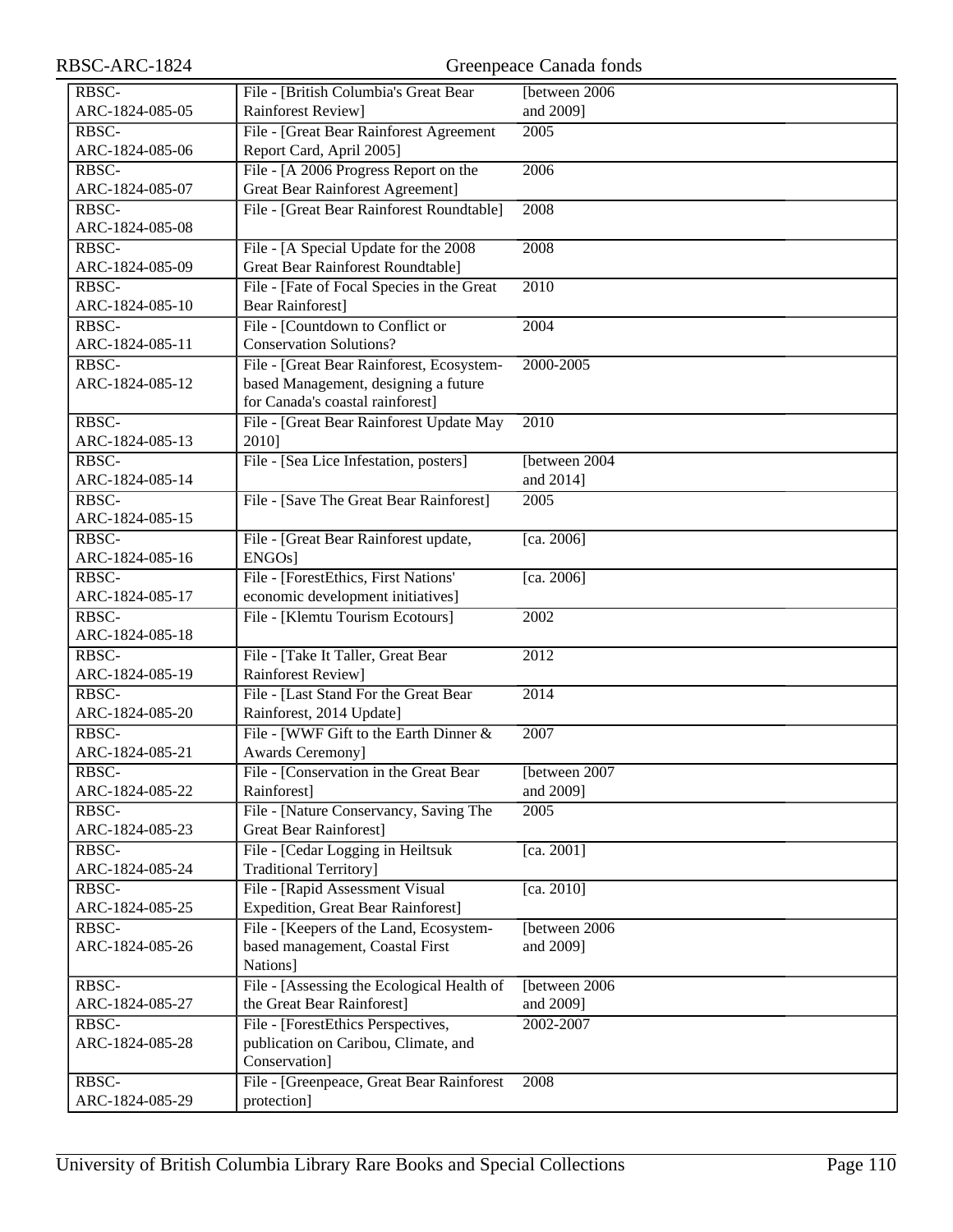| RBSC-ARC-1824                                 | Greenpeace Canada fonds                   |                   |
|-----------------------------------------------|-------------------------------------------|-------------------|
| RBSC-                                         | File - [A Reader's Guide to the IPCC      | 1990              |
| ARC-1824-085-30                               | Reports]                                  |                   |
| RBSC-                                         | File - [Greenpeace, Forests In Peril]     | 1999              |
| ARC-1824-085-31                               |                                           |                   |
| RBSC-                                         | File - [Existing Protection Areas, Great  | $\overline{2005}$ |
| ARC-1824-085-32                               | <b>Bear Rainforest]</b>                   |                   |
| RBSC-                                         | File - [Partners in Conservation]         | 2006              |
| ARC-1824-085-33                               |                                           |                   |
| RBSC-                                         | File - [Western Forest Products, Stand    | 2006              |
| ARC-1824-085-34                               | Tall and Speak Out]                       |                   |
| RBSC-                                         | File - [World Resources Institute Forest] | 2000              |
| ARC-1824-085-35                               | Notes]                                    |                   |
| RBSC-                                         | File - [Sierra Club BC, publications, BC  | 2006-2017         |
| ARC-1824-085-36                               | forests]                                  |                   |
| RBSC-                                         | File - [Canada's Boreal Forests map]      | $[200-?]$         |
| ARC-1824-085-37                               |                                           |                   |
| RBSC-                                         | File - [Greenpeace pamphlets]             | 2002-2004         |
| ARC-1824-085-38                               |                                           |                   |
| RBSC-                                         | File - [Greenpeace pamphlets]             | [between 2000     |
| ARC-1824-086-01                               |                                           | and 2009]         |
| RBSC-                                         | File - [Greenpeace pamphlets]             | 2004-2005         |
| ARC-1824-086-02                               |                                           |                   |
| RBSC-                                         | File - [Greenpeace pamphlets]             | 2001-2006         |
| ARC-1824-086-03                               |                                           |                   |
| RBSC-                                         | File - [Forestopia, A Practical Guide To  | 1994              |
| ARC-1824-086-04                               | The New Forest Economy]                   |                   |
| $R\overline{B}$ <sub>S</sub> $\overline{C}$ - | File - [Conservation Area Design,         | 1999              |
| ARC-1824-086-05                               | <b>Central Coast Region]</b>              |                   |
| RBSC-                                         | File - [Conservation Area Design,         | 1999              |
| ARC-1824-086-06                               | <b>Central Coast Region]</b>              |                   |
|                                               |                                           |                   |

### **Ephemera and posters**

Date: 1993-2016 (date of creation)

Scope and content:

Items in this series mostly include posters, buttons, and stickers produced by Greenpeace as part of their campaigns to raise public awareness of the clearcutting of old growth trees in Clayoquot Sound and the Great Bear Rainforest. Other items include awards given to Greenpeace Canada and the Rainforest Solutions Project, reproduced items enlarged onto poster board, protest signs and banners, and t-shirts from Greenpeace campaigns. The series contains no subseries and only file level arrangement of records exists. File titles are based on the content of items.

Physical description: ca. 80-100 stickers and other material

Publication status:

published

Physical description:

Includes: 7 posters: Sal Spirit Bear campaign 3 handmade paper signs: Sal Spirit Bear campaign 4 handmade children's posters: 81 x 28 cm ca. 8-15 leaflets 4 awards: 28 x 38 cm 1 award: mounted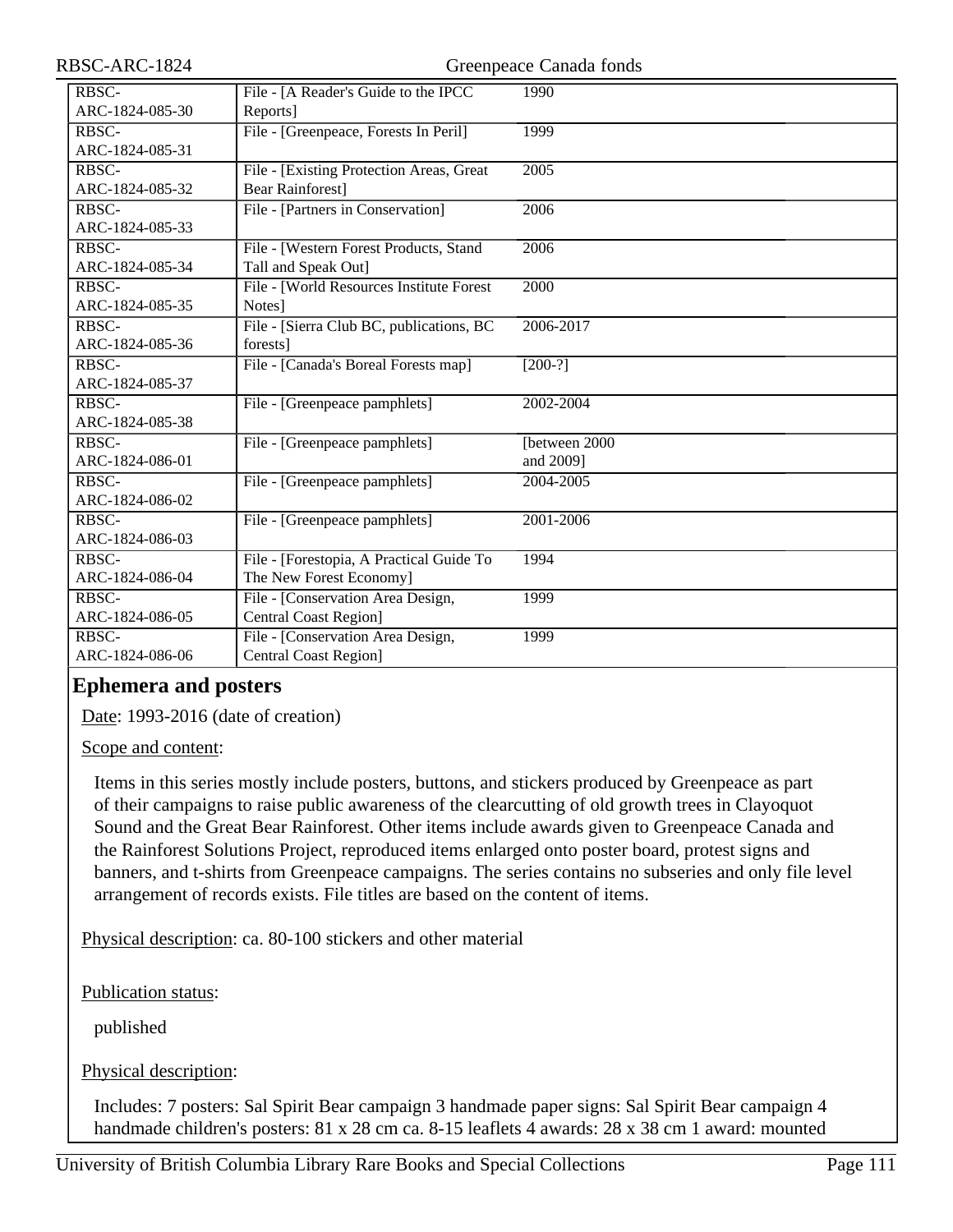on wood base, 25 x 20 cm 3 buttons: Sal Spirit Bear campaign 1 countdown clock: Countdown to March 31, 2009 2 napkins: White Bear Wine 2 business leaflets: White Bear Wine 1 enlarged cheque to the Rainforest Solutions Project: mounted on poster board 1 Greenpeace protest banner 1 large rolled sheet: "Over 10,000 People Say: Take it Taller for the Great Bear Rainforest" 92 x 511 cm 1 newspaper ad by Greenpeace and environmental groups published in the New York Times: mounted on wood base 1 poster: condition of temperate rainforests in North America from California to Alaska 2 posters produced by Friends of Clayoquot Sound: mounted on poster board

| File / item list |                                           |                           |               |           |
|------------------|-------------------------------------------|---------------------------|---------------|-----------|
| Ref code         | Title                                     | Dates                     | Access status | Container |
| RBSC-            | File - [Iisaak Forest Resources, Magnets] | [between 1995]            |               |           |
| ARC-1824-012-01  |                                           | and 2005]                 |               |           |
| RBSC-            | File - [Stickers, Great Bear Rainforest   | $[200-?]$                 |               |           |
| ARC-1824-012-02  | protests]                                 |                           |               |           |
| RBSC-            | File - [Stickers, Sal Spirit Bear for BC  | 2011                      |               |           |
| ARC-1824-012-03  | Premier]                                  |                           |               |           |
| RBSC-            | File - [Buttons, Sal Spirit Bear for BC   | $\overline{2011}$         |               |           |
| ARC-1824-012-04  | Premier]                                  |                           |               |           |
| RBSC-            | File - [Buttons, Sal Spirit Bear for BC]  | $\overline{2011}$         |               |           |
| ARC-1824-012-05  | Premier]                                  |                           |               |           |
| RBSC-            | File - [Stickers, Greenpeace, Great Bear  | [between 2001             |               |           |
| ARC-1824-012-06  | Rainforest]                               | and 2016]                 |               |           |
| RBSC-            | File - [Stickers, Greenpeace, Protect The | [between 2001]            |               |           |
| ARC-1824-012-07  | Northern Goshawk]                         | and 2016]                 |               |           |
| RBSC-            | File - [Stickers, Greenpeace, Protect The | [between 2001]            |               |           |
| ARC-1824-012-08  | Northern Goshawk]                         | and 2016]                 |               |           |
| RBSC-            | File - [Stickers, Greenpeace, Protect The | [between 2001             |               |           |
| ARC-1824-012-09  | Grizzly Bear]                             | and 2016]                 |               |           |
| RBSC-            | File - [Stickers, Greenpeace, Protect The | [between 2001             |               |           |
| ARC-1824-012-10  | Marbled Murrelet]                         | and 2016]                 |               |           |
| RBSC-            | File - [Stickers, Greenpeace, Protect The | [between 2001]            |               |           |
| ARC-1824-012-11  | Coastal Tailed Frog]                      | and 2016]                 |               |           |
| RBSC-            | File - [Stickers, Greenpeace, Protect The | [between 2001]            |               |           |
| ARC-1824-012-12  | Mountain Goat]                            | and 2016]                 |               |           |
| RBSC-            | File - [Newspaper articles, publications, | [between 1998]            |               |           |
| ARC-1824-012-13  | Greenpeace, Japan]                        | and 2002]                 |               |           |
| RBSC-            | File - [United States markets, old growth | [between 1997             |               |           |
| ARC-1824-012-14  | wood]                                     | and 2003]                 |               |           |
| RBSC-            | File - [Great Bear Rainforest, Take It    | $[200-?]$                 |               |           |
| ARC-1824-012-15  | Taller Campaign Stickers]                 |                           |               |           |
| RBSC-            | File - [Great Bear Rainforest, Keep The   | $[200-?]$                 |               |           |
| ARC-1824-012-16  | Promise Stickers]                         |                           |               |           |
| RBSC-            | File - [Great Bear Rainforest, Countdown  | [between 2006]            |               |           |
| ARC-1824-012-17  | to March 31, 2009 Stickers]               | and 2009]                 |               |           |
| RBSC-            | File - [Save The Great Bear Rainforest    | $[200-?]$                 |               |           |
| ARC-1824-012-18  | Stickers]                                 |                           |               |           |
| RBSC-            | File - [Great Bear Rainforest, Stand Tall | $[200-?]$                 |               |           |
| ARC-1824-012-19  | Campaign Stickers]                        |                           |               |           |
| RBSC-            | File - [Great Bear Rainforest, March 31,  | [between 2006]            |               |           |
| ARC-1824-012-20  | 2009 Deadline, Keep The Promise]          | and 2009]                 |               |           |
| RBSC-            | File - [White Bear Wine, Save The Great   | $[2008 \text{ or after}]$ |               |           |
| ARC-1824-012-21  | <b>Bear Rainforest]</b>                   |                           |               |           |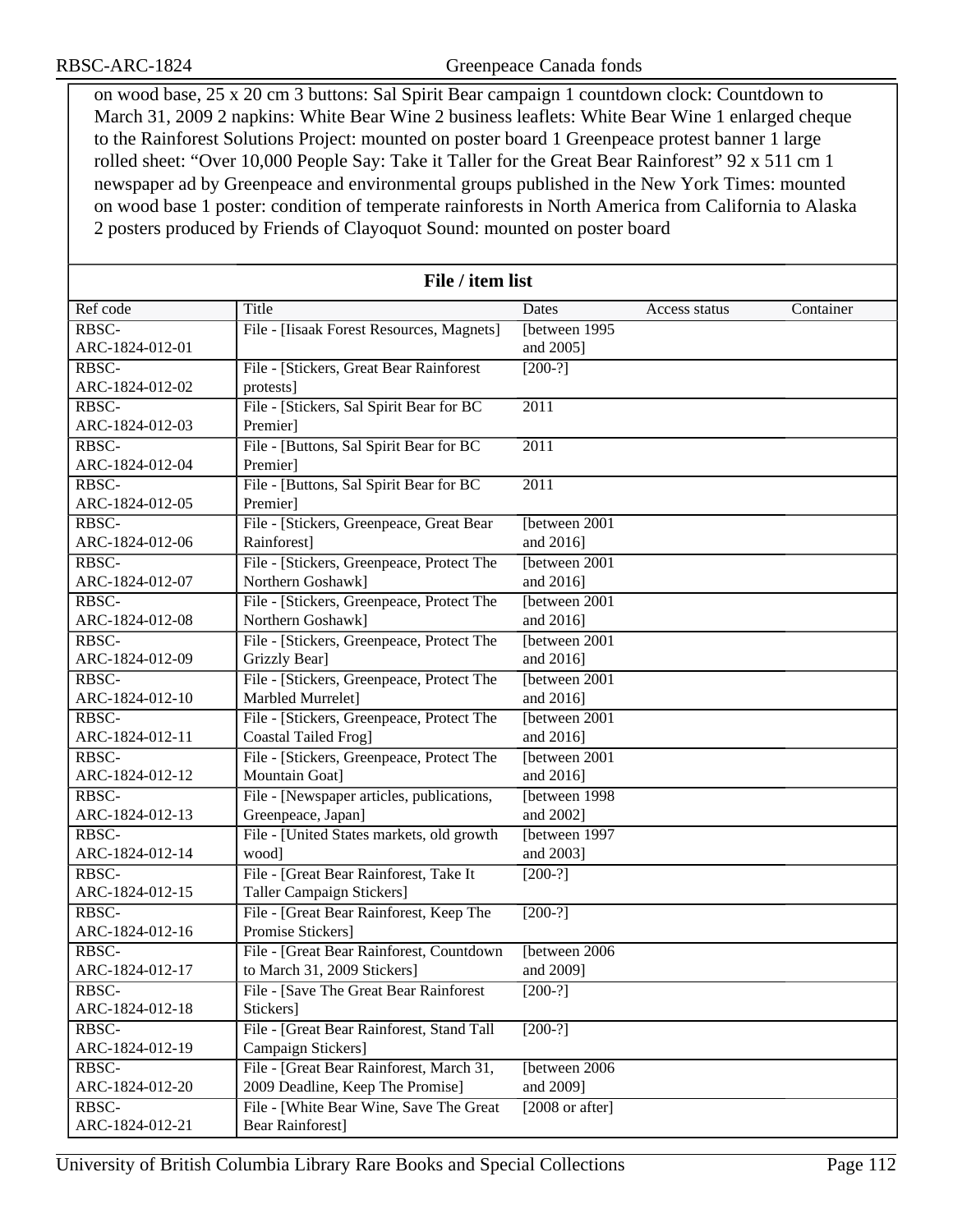| RBSC-ARC-1824              | Greenpeace Canada fonds                   |                |  |
|----------------------------|-------------------------------------------|----------------|--|
| RBSC-                      | File - [Sal's Home: Princess Royal        | [ca. 2011]     |  |
| ARC-1824-012-22            | Island]                                   |                |  |
| RBSC-                      | File - [Sierra Club, Great Bear           | $[200-?]$      |  |
| ARC-1824-012-23            | Rainforest, postcard]                     |                |  |
| $R\overline{\mathrm{BSC}}$ | File - [Wilderness Committee, Protect     | 2007           |  |
| ARC-1824-012-25            | BC's coastal ancient forests, postcard]   |                |  |
| RBSC-                      | File - [Sal Spirit Bear for BC Premier,   | [ca. 2011]     |  |
| ARC-1824-012-26            | <b>Small Posters]</b>                     |                |  |
| RBSC-                      | File - [Skeena Watershed Conservation     | 2009           |  |
| ARC-1824-012-27            | Coalition, Spirit of the Skeena Swim      |                |  |
|                            | 2009, Stickers]                           |                |  |
| RBSC-                      | File - [Skeena Watershed Conservation     | [ca. 2009]     |  |
| ARC-1824-012-28            | Coalition, Stickers]                      |                |  |
| RBSC-                      | File - [Sal Spirit Bear, Campaign Signs]  | [ca. 2011]     |  |
| ARC-1824-012-29            |                                           |                |  |
| RBSC-                      | File - [Skeena Watershed Conservation     | [ca. 2009]     |  |
| ARC-1824-012-31            | Coalition, Sacred Headwaters, Sticker]    |                |  |
| RBSC-                      | File - [Greenpeace, Save the Whales,      | $[200-?]$      |  |
| ARC-1824-012-32            | Sticker]                                  |                |  |
| RBSC-                      | File - [Greenpeace, Save the Arctic,      | $[200-?]$      |  |
| ARC-1824-012-33            | Stickers]                                 |                |  |
| RBSC-                      | File - [Premier's Award, Ecosystem        | 2016           |  |
| ARC-1824-013-04            | <b>Based Management, Great Bear</b>       |                |  |
|                            | Rainforest]                               |                |  |
| RBSC-                      | File - [WWF Award, Great Bear             | 2007           |  |
| ARC-1824-013-05            | Rainforest]                               |                |  |
| RBSC-                      | File - [Sal Spirit Bear for BC Premier,   | [ca. 2011]     |  |
| ARC-1824-013-10            | Large Poster]                             |                |  |
| RBSC-<br>ARC-1824-013-11   | File - [Greenpeace, Children's Posters]   | $[200-?]$      |  |
| RBSC-                      | File - [Award Presented to The Joint      | 2005           |  |
| ARC-1824-057-01            | <b>Solutions Project]</b>                 |                |  |
| RBSC-                      | File - [Greenpeace, Spirit Sal for BC     | [ca. 2011]     |  |
| ARC-1824-073-01            | Premier Campaign, T-Shirt]                |                |  |
| RBSC-                      | File - [Greenpeace, Great Bear Rainforest | [ca. $2014$ ]  |  |
| ARC-1824-073-02            | Tour, T-Shirt]                            |                |  |
| RBSC-                      | File - [Greenpeace, Stand Tall Campaign,  | 2011-2016      |  |
| ARC-1824-073-03            | Ca T-Shirt]                               |                |  |
| RBSC-                      | File - [Greenpeace, Hands Off My Forest   | [ca. 2000]     |  |
| ARC-1824-082-19            | Home, posters]                            |                |  |
| RBSC-                      | File - [Greenpeace, Save Our Ancient      | [ca. 2000]     |  |
| ARC-1824-082-22            | Forests, posters]                         |                |  |
| RBSC-                      | File - Over 10,000 people say: take it    | ca. 2014       |  |
| ARC-1824-141-01            | taller for the Great Bear Rainforest      |                |  |
| RBSC-ARC-1824-             | File - Great Bear Rainforest -- and other | 1993-2011      |  |
| $OS-02$                    | forest campaigns posters (1 of 2)         |                |  |
| RBSC-ARC-1824-             | File - Great Bear Rainforest -- and other | 1993-2016      |  |
| $OS-03$                    | forest campaigns posters (2 of 2)         |                |  |
| RBSC-ARC-1824-             | File - [Protest signs-- Great Bear        | [between 2006] |  |
| $OS-04$                    | Rainforest -- handmade]                   | and 2009]      |  |
| RBSC-ARC-1824-             | File - [Poster -- Great Bear Rainforest]  | [between 2008] |  |
| $OS-05$                    | campaign keep the promise]                | and 2013]      |  |
| RBSC-ARC-1824-             | File - [Posters -- Great Bear Rainforest] | [between 2010  |  |
| OS-06                      | key species]                              | and 2015]      |  |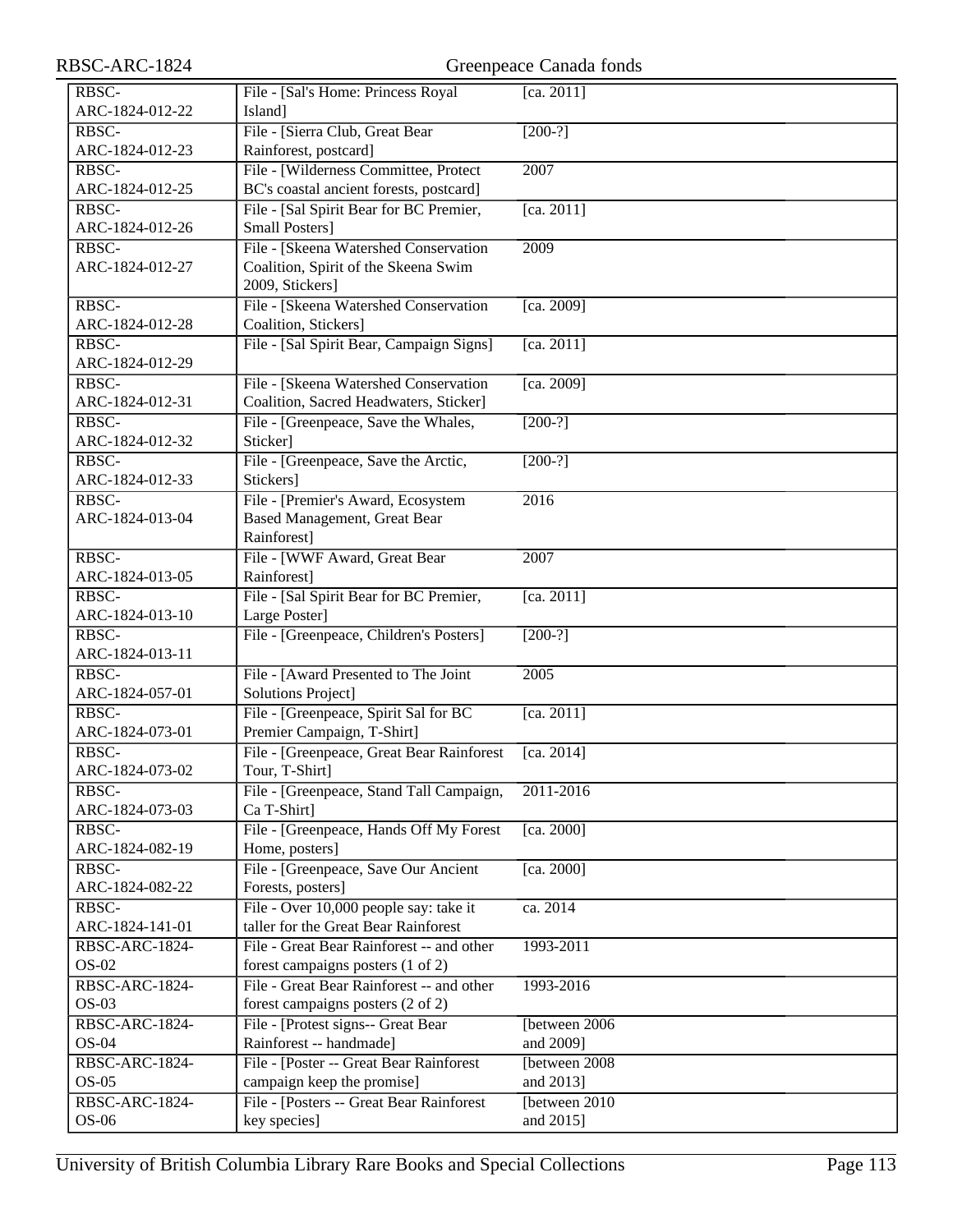Greenpeace Canada fonds

| RBSC-           | File - Canada's rainforest -- worth saving        | 1997       |
|-----------------|---------------------------------------------------|------------|
| ARC-1824-145-01 | [poster]                                          |            |
| RBSC-           | File - TimberWest banner on quest their           | 2015       |
| ARC-1824-146-01 | logging practices -- Esperanza -- southern        |            |
|                 | Great Bear Rainforest summer 2015                 |            |
| RBSC-           | File - Who could be against protect               | 2005-09-20 |
| ARC-1824-146-02 | a rainforest when even logging                    |            |
|                 | companies are for it? [Framed newspaper           |            |
|                 | advertisement -- New York Times]                  |            |
| RBSC-           | File - [Oversize cheque from                      | 2016-11-16 |
| ARC-1824-146-03 | <b>Buckminster Fuller Institute to Rainforest</b> |            |
|                 | Solutions Project for 100,000 dollars]            |            |
| RBSC-ARC-1824-  | File - [Posters -- Sydney Valley                  | 2004-06    |
| $OS-07$         | Clayoquot Sound -- keep it wild]                  |            |

#### **Maps**

Date: 1964-2015 (date of creation)

#### Scope and content:

Maps in this series were primarily produced by Greenpeace, other environmental non-governmental organizations, forestry companies, First Nations, the Government of Canada, and the Province of British Columbia. The series notably includes maps produced by environmental groups depicting the state of forests in coastal British Columbia, conservation area priorities for First Nations and environmental groups, forest development plans, maps from Greenpeace Canada campaigns, and maps produced as part of the Central and North Coasts Land and Resource Management Plans. Maps mostly depict the Central and North Coasts and Vancouver Island, along with other regions of British Columbia. Any folded maps in other series of the Greenpeace Canada fonds or any maps housed with textual records, remained in their respective files to maintain original order and provenance. There are no subseries and files are based on the original grouping of maps as provided by the donor. File titles are based on the content of items.

Physical description: ca. 9 overlays; rolls 120 x 92 cm or smaller

ca. 70-80 maps; 28 x 21 cm

ca. 120-130 maps; folded 148 x 90 cm or smaller

ca. 210 maps; rolls 150 x 93 cm or smaller

Language of the material:

English

Portuguese

#### Publication status:

published

| File / item list |                                      |           |               |           |
|------------------|--------------------------------------|-----------|---------------|-----------|
| Ref code         | Title                                | Dates     | Access status | Container |
| RBSC-            | File - [Maps, Great Bear Rainforest] | 1999-2009 |               |           |
| ARC-1824-017-01  |                                      |           |               |           |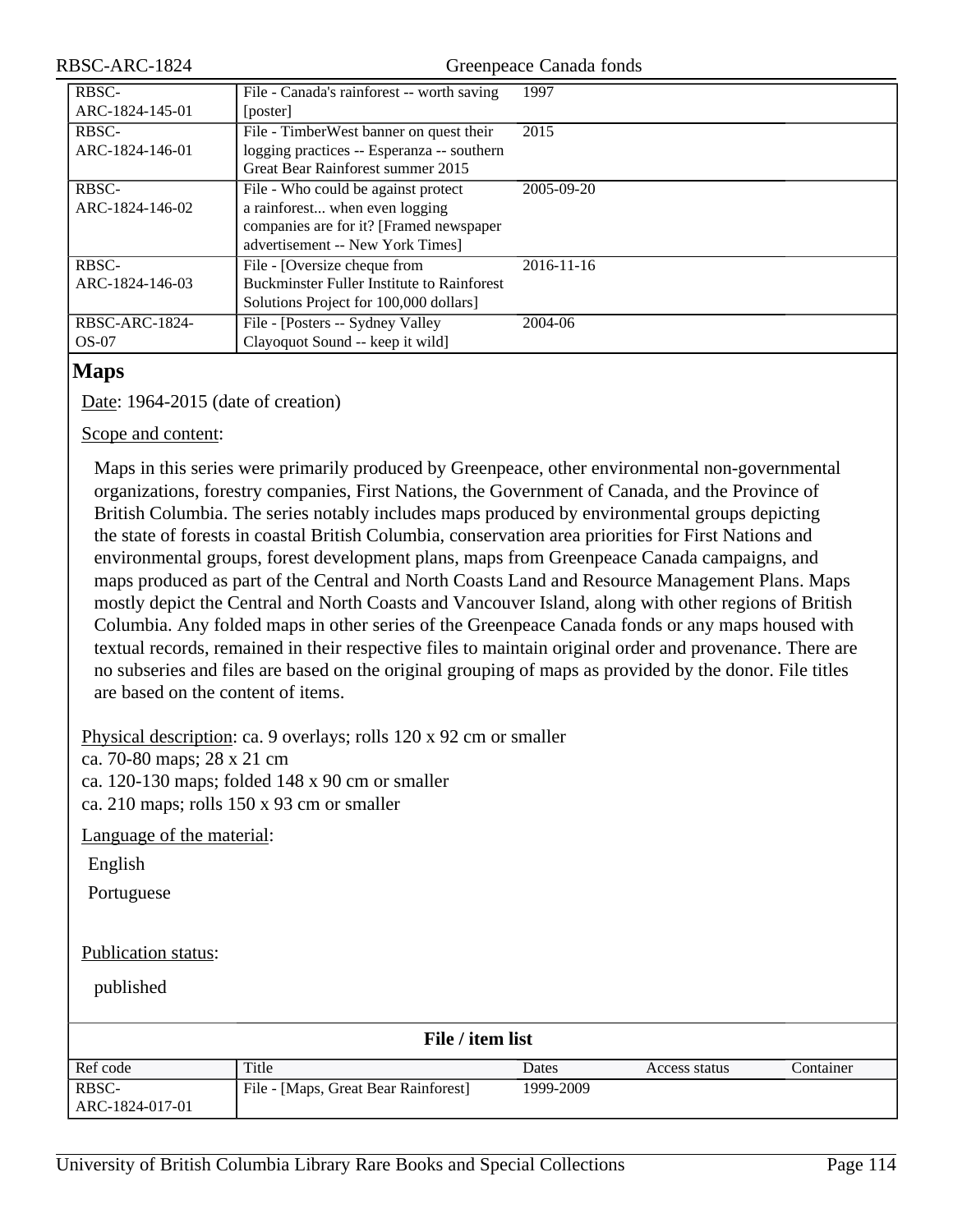| RBSC-ARC-1824            |                                                                               | Greenpeace Canada fonds |
|--------------------------|-------------------------------------------------------------------------------|-------------------------|
| RBSC-                    | File - Early GBR Maps - late 1990s to                                         | 2000-2003               |
| ARC-1824-019-05          | 2004/5                                                                        |                         |
| RBSC-                    | File - Early GBR Maps - late 1990s to                                         | 2001-2003               |
| ARC-1824-019-06          | 2004/5                                                                        |                         |
| RBSC-                    | File - Early GBR Maps - late 1990s to                                         | 2002-2004               |
| ARC-1824-019-07          | 2004/5                                                                        |                         |
| RBSC-                    | File - Early GBR Maps - late 1990s to                                         | [between 1999]          |
| ARC-1824-019-08          | 2004/5                                                                        | and 2001]               |
| RBSC-                    | File - Early GBR Maps - late 1990s to                                         | [between 1999]          |
| ARC-1824-019-09          | 2004/5                                                                        | and 2001]               |
| RBSC-                    | File - Early GBR Maps - late 1990s to                                         | 2003                    |
| ARC-1824-019-10          | 2004/5                                                                        |                         |
| RBSC-                    | File - Early GBR Maps - late 1990s to                                         | 2004                    |
| ARC-1824-019-11          | 2004/5                                                                        |                         |
| RBSC-                    | File - Early GBR Maps - late 1990s to                                         | 2003                    |
| ARC-1824-020-01          | 2004/5                                                                        |                         |
| RBSC-                    | File - Early GBR Maps - late 1990s to                                         | 2003                    |
| ARC-1824-020-02          | 2004/5                                                                        |                         |
| RBSC-                    | File - [Western Forest Products, Forest                                       | 1995                    |
| ARC-1824-024-04          | Development Plan maps, Griffin                                                |                         |
|                          | Passage]                                                                      |                         |
| RBSC-                    | File - [Forestry Maps, Great Bear                                             | 1999                    |
| ARC-1824-024-06          | Rainforest]                                                                   |                         |
| RBSC-                    | File - [Charlotte Lake, Ministry of                                           | 1999                    |
| ARC-1824-024-07          | Forests map]                                                                  |                         |
| RBSC-                    | File - [Brittany Triangle, Ministry of                                        | 1999                    |
| ARC-1824-024-08          | Forests map]                                                                  |                         |
| RBSC-                    | File - [Southern Chilcotin Forest]                                            | 1997-1999               |
| ARC-1824-024-10          | Development Plan maps]                                                        |                         |
| RBSC-                    | File - [Canada Forest Cover Maps]                                             | [ca. 2000]              |
| ARC-1824-062-22          |                                                                               |                         |
| RBSC-<br>ARC-1824-063-01 | File - [B.C.'s Great Bear Rainforest,<br>A Global Treasure, Sierra Club of BC | [ca. 2006]              |
|                          |                                                                               |                         |
| RBSC-                    | maps]<br>File - [Forestry Questions, Maps of                                  | 2013                    |
| ARC-1824-063-08          | forestry in Cowichan Valley and                                               |                         |
|                          | Southern Gulf Islands]                                                        |                         |
| RBSC-                    | File - Charts & Maps                                                          | [ca. 2015]              |
| ARC-1824-066-12          |                                                                               |                         |
| RBSC-                    | File - [Heiltsuk Cultural Landscape                                           | 2001                    |
| ARC-1824-098-14          | <b>Assessment Land Use Decision -</b>                                         |                         |
|                          | Agreement In Principle]                                                       |                         |
| RBSC-                    | File - [First Nation Lead Area: Order In                                      | 2001                    |
| ARC-1824-098-15          | <b>Council: Heiltsuk First Nation]</b>                                        |                         |
| RBSC-                    | File - [Western Forest Products,                                              | [between 2005]          |
| ARC-1824-101-18          | Vancouver Island map]                                                         | and 2015]               |
| RBSC-                    | File - [Great Bear Rainforest First                                           | [between 1999]          |
| ARC-1824-103-05          | Nations Territories & Communities,                                            | and 2009]               |
|                          | Areas logged on Haida Gwaii]                                                  |                         |
| RBSC-                    | File - Analysis of the deferred areas                                         | 1999                    |
| ARC-1824-120-01          | of the Central Coast Land - Resource                                          |                         |
|                          | Management Plan: The Main Valley of                                           |                         |
|                          | the Green River System                                                        |                         |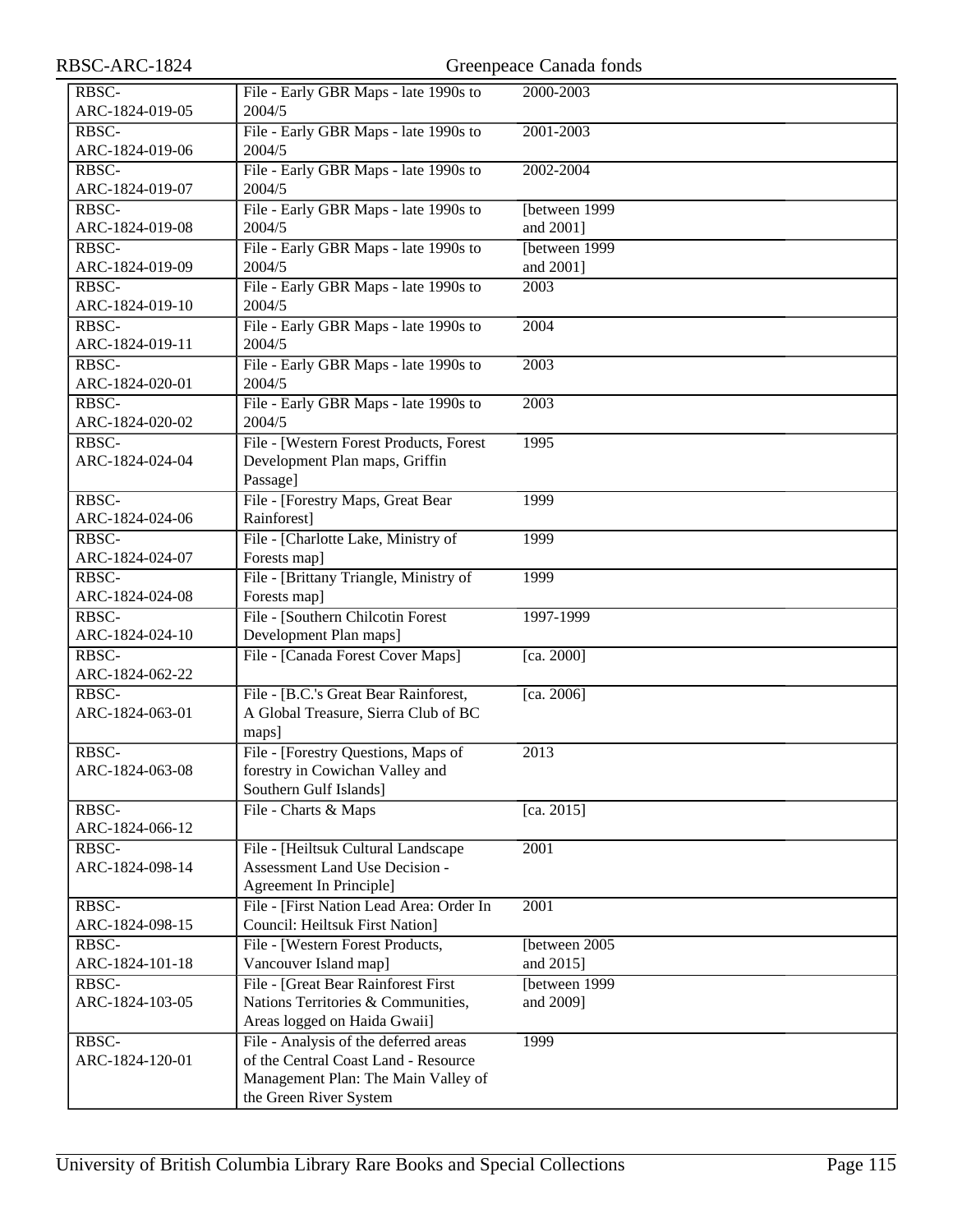| RBSC-ARC-1824            | Greenpeace Canada fonds                                                                                  |                  |  |
|--------------------------|----------------------------------------------------------------------------------------------------------|------------------|--|
| RBSC-<br>ARC-1824-120-02 | File - Protection in the Great Bear<br>Rainforest-February 2007 promise for a                            | Feb-07           |  |
|                          | global model by 2009                                                                                     |                  |  |
| RBSC-<br>ARC-1824-120-03 | File - Estuaries -- shoreline meadows<br>within proximity of the Spirit Bear study<br>area               | $[200-?]$        |  |
| RBSC-<br>ARC-1824-120-04 | File - Revised sub-units of the spirit bear<br>study area December 01                                    | $[200-?]$        |  |
| RBSC-<br>ARC-1824-120-05 | File - Estimated timber harvesting land<br>base in proximity to the Spirit Bear study<br>area            | $[200-?]$        |  |
| RBSC-<br>ARC-1824-120-06 | File - A Conservation Area Design for<br>the Central Coast Core Intact Areas                             | $[200-?]$        |  |
| RBSC-<br>ARC-1824-120-07 | File - Conservation priorities by March<br>31, 2001                                                      | [before $2001$ ] |  |
| RBSC-<br>ARC-1824-120-08 | File - Canada's threatened Great Bear<br>Rainforest                                                      | $Oct-00$         |  |
| RBSC-<br>ARC-1824-121-01 | File - Coastal Watersheds                                                                                | 2000             |  |
| RBSC-<br>ARC-1824-121-02 | File - Douglas Channel -- British<br>Columbia                                                            | 1969             |  |
| RBSC-<br>ARC-1824-121-03 | File - Prince Rupert Canada -- United<br><b>States of America</b>                                        | 1984             |  |
| RBSC-<br>ARC-1824-121-04 | File - Fish Egg Inlet                                                                                    | 1980             |  |
| RBSC-<br>ARC-1824-121-05 | File - Rivers Inlet                                                                                      | 1984             |  |
| RBSC-<br>ARC-1824-121-06 | File - Prince Rupert - Terrace                                                                           | 1994             |  |
| RBSC-<br>ARC-1824-122-01 | File - Central coast ESA all lock and<br>status of ENGO areas of interest                                | $2003 - 11 - 04$ |  |
| RBSC-<br>ARC-1824-122-02 | File - North Coast and Haisla LUP ESA<br>all lock and status of ENGO areas of<br>interest                | $2003 - 11 - 04$ |  |
| RBSC-<br>ARC-1824-122-03 | File - Province of British Columbia                                                                      | $[199-?]$        |  |
| RBSC-<br>ARC-1824-122-04 | File - A conservation area design for<br>the central coast core grizzly bear and<br>salmon habitat areas | $2001 - 03 - 13$ |  |
| RBSC-<br>ARC-1824-122-05 | File - Conservation Priorities - Central<br><b>Coast Oweekeno Territory</b>                              | 2003             |  |
| RBSC-<br>ARC-1824-122-06 | File - Key ecological areas in Haisla<br>Territory                                                       | [ca. 1998]       |  |
| RBSC-<br>ARC-1824-122-07 | File - Key ecological areas in Gitga'at<br>territory                                                     | [ca. 1998]       |  |
| RBSC-<br>ARC-1824-122-08 | File - Key ecological areas in Heiltsuk<br>territory                                                     | [ca. 1998]       |  |
| RBSC-<br>ARC-1824-122-09 | File - Key ecological areas in Kitasoo<br>territory                                                      | [ca. 1998]       |  |
| RBSC-<br>ARC-1824-123-01 | File - South forum base map [with<br>overlay South forum planning landscape<br>units with watersheds]    | 1998             |  |
| RBSC-<br>ARC-1824-123-02 | File - South forum energy resource<br>potential                                                          | 1997             |  |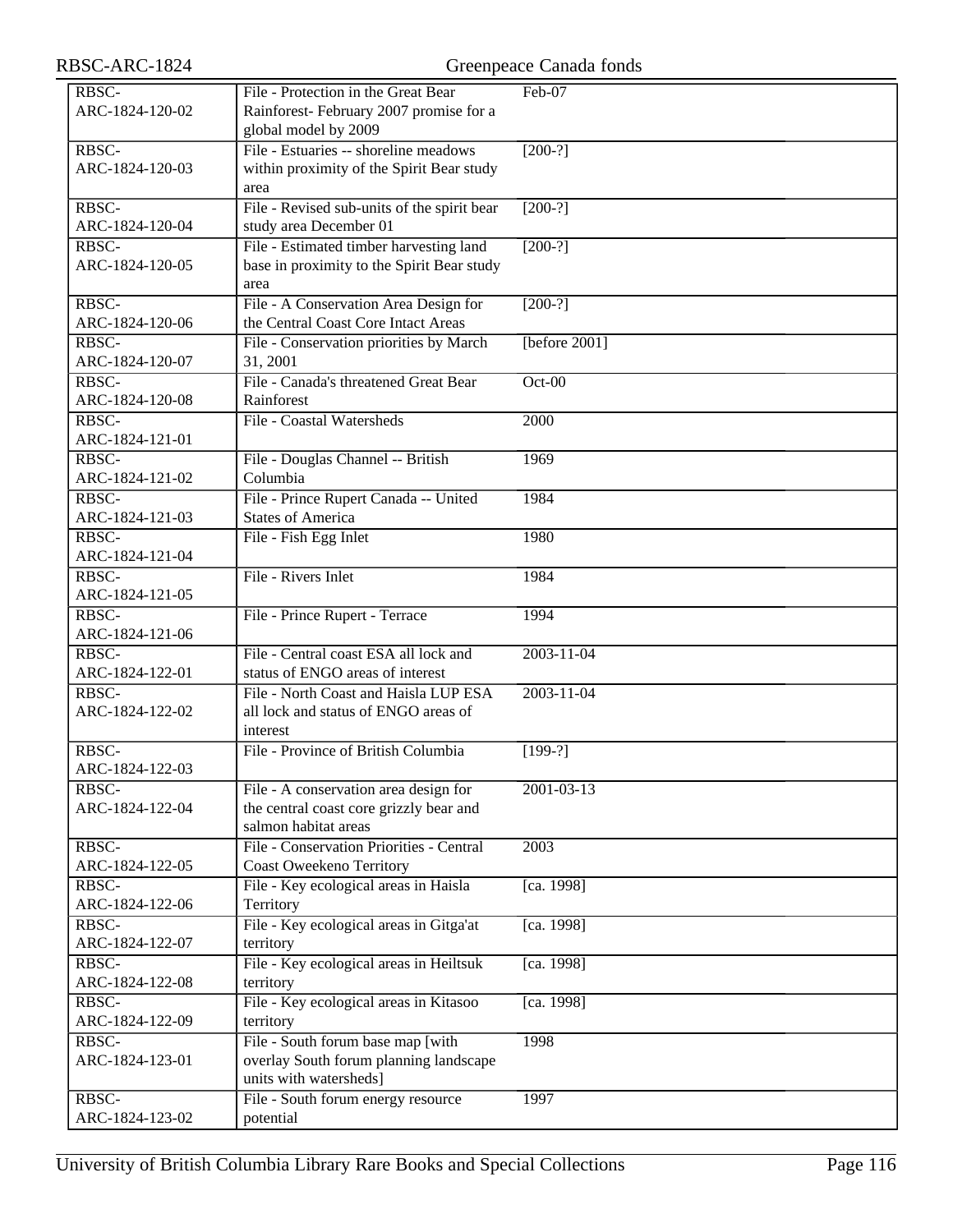| RBSC-           | File - South forum metallic mineral          | 1998       |
|-----------------|----------------------------------------------|------------|
| ARC-1824-123-03 | potential, occurrences, past exploration     |            |
| RBSC-           | File - South forum industrial mineral        | 1998       |
| ARC-1824-123-04 | potential, occurrences, past exploration     |            |
| RBSC-           | File - Sims creek--International Forest      | 2001       |
| ARC-1824-124-01 | Products Limited                             |            |
| RBSC-           | File - Elaho-Sims junction --                | 2001       |
| ARC-1824-124-02 | <b>International Forest Products Limited</b> |            |
| RBSC-           | File - Upper Elaho River -- International    | 2001       |
| ARC-1824-124-03 | <b>Forest Products Limited</b>               |            |
| RBSC-           | File - Iisaak Forest resources limited --    | [ca. 2009] |
| ARC-1824-124-04 | harvest history 1999-2008                    |            |
| RBSC-           | File - Bella Coola                           | 1989       |
| ARC-1824-125-01 |                                              |            |
| RBSC-           | File - Bowser Lake                           | 1964       |
| ARC-1824-125-02 |                                              |            |
| RBSC-           | File - Telegraph Creek                       | 1970       |
| ARC-1824-125-03 |                                              |            |
| RBSC-           | File - Spatsizi                              | 1974       |
| ARC-1824-125-04 |                                              |            |
| RBSC-           | File - Alert Bay                             | 1976       |
| ARC-1824-125-05 |                                              |            |
| RBSC-           | File - Alert Bay                             | 1995       |
| ARC-1824-125-06 |                                              |            |
| RBSC-           | File - Rivers Inlet                          | 1996       |
| ARC-1824-125-07 |                                              |            |
| RBSC-           | File - Hecate Strait                         | 1990       |
| ARC-1824-125-08 |                                              |            |
| RBSC-           | File - Laredo Sound                          | 1985       |
| ARC-1824-125-09 |                                              |            |
| RBSC-           | File - Queen's Sound                         | 1995       |
| ARC-1824-125-10 |                                              |            |
| RBSC-           | File - Terrace                               | 1988       |
| ARC-1824-125-11 |                                              |            |
| RBSC-           | File - Whitesail Lake                        | 1979       |
| ARC-1824-125-12 |                                              |            |
| RBSC-           | File - Moresby Island                        | 1988       |
| ARC-1824-125-13 |                                              |            |
| RBSC-           | File - Graham Island                         | 1974       |
| ARC-1824-125-14 |                                              |            |
| RBSC-           | File - Nass River                            | 1985       |
| ARC-1824-125-15 |                                              |            |
| RBSC-           | File - Bute Inlet                            | 1978       |
| ARC-1824-125-16 |                                              |            |
| RBSC-           | File - Douglas Channel                       | 1985       |
| ARC-1824-125-17 |                                              |            |
| RBSC-           | File - Protection in the Great Bear          | 2006       |
| ARC-1824-126-01 | Rainforest - February 2007 promise for a     |            |
|                 | global model by 2009                         |            |
| RBSC-           | File - North Coast Land Resource             | 2005       |
| ARC-1824-126-02 | Management Plan G2G Outcomes --              |            |
|                 | Traditional territories and proposed final   |            |
|                 | zoning -- Integrated land management         |            |
|                 | bureau business solutions branch             |            |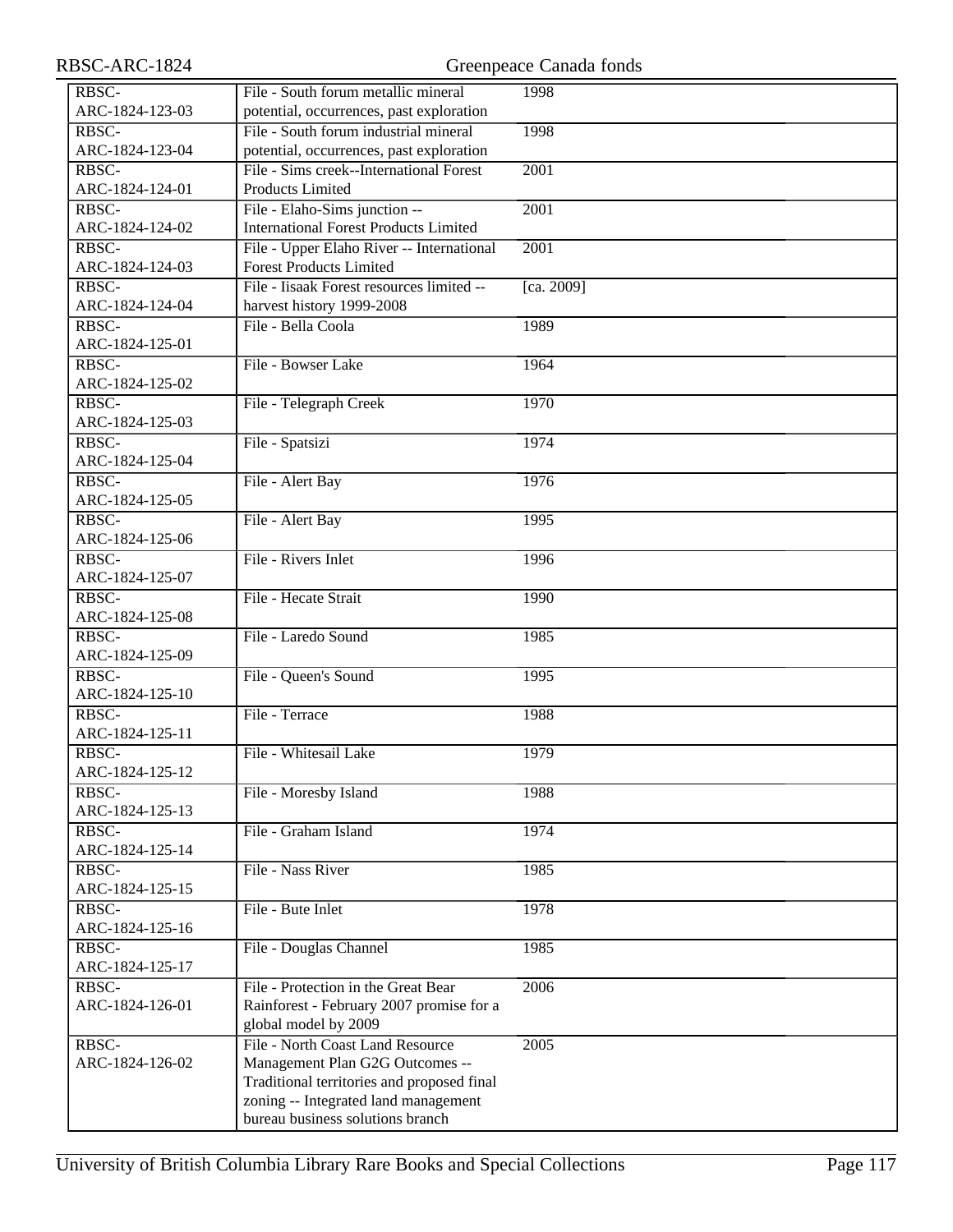| RBSC-           | File - Central Coast Land Resource            | 2005           |
|-----------------|-----------------------------------------------|----------------|
| ARC-1824-126-03 | Management Plan G2G Outcomes --               |                |
|                 | Traditional territories and proposed final    |                |
|                 | zoning                                        |                |
| RBSC-           | File - Clayoquot Sound reserves               | [between 2002] |
| ARC-1824-126-04 |                                               | and 2012]      |
| RBSC-           | File - Great Bear Rainforest 2014 North       | 2009-05-05     |
| ARC-1824-126-05 | and Central Coast                             |                |
| RBSC-           | File - Great Bear Rainforest 2009 North       | 2009-05-05     |
| ARC-1824-126-06 | and Central Coast                             |                |
| RBSC-           | File - Areas under consideration for          | 2000           |
|                 |                                               |                |
| ARC-1824-127-01 | agreement in principal                        |                |
| RBSC-           | File - Vancouver Island higher level          | 2000           |
| ARC-1824-127-02 | plunder                                       |                |
| RBSC-           | File - Forest access and tenures [Canada]     | [ca. 2000]     |
| ARC-1824-127-03 |                                               |                |
| RBSC-           | File - North and Central Coast study          | $[200-?]$      |
| ARC-1824-127-04 | areas -- conservation area design             |                |
| RBSC-           | File - South forum landscape units versus     | 1998           |
| ARC-1824-128-01 | biodiversity value ratings                    |                |
| RBSC-           | File - North forum landscape units versus     | 1998           |
| ARC-1824-128-02 | biodiversity value ratings                    |                |
| RBSC-           | File - North forum energy resource            | 1997           |
| ARC-1824-128-03 | potential                                     |                |
| RBSC-           | File - North forum industrial mineral         | 1998           |
| ARC-1824-128-04 | potential, occurrences, past exploration      |                |
|                 |                                               |                |
| RBSC-           | File - North forum metallic mineral           | 1998           |
| ARC-1824-128-05 | potential, occurrences, past exploration      |                |
| RBSC-           | File - S9, S10, and S11 planning units        | 1999-06-01     |
| ARC-1824-129-01 | identified sensitive watersheds and           |                |
|                 | known fish presence                           |                |
| RBSC-           | File - S6, S7, and S8 Planning units          | 1999-04-06     |
| ARC-1824-129-02 | identified sensitive watersheds and           |                |
|                 | known fish presence                           |                |
| RBSC-           | File - S1 and S5 planning units identified    | 1999-06-02     |
| ARC-1824-129-03 | sensitive watersheds and known fish           |                |
|                 | presence                                      |                |
| RBSC-           | File - S2, S3, and S4 planning units          | 1999-06-01     |
| ARC-1824-129-04 | identified sensitive watersheds and           |                |
|                 | known fish presence                           |                |
| RBSC-           | File - Central Coast conservation area        | 1999           |
| ARC-1824-129-05 | design in Kitasoo Territory with past and     |                |
|                 | future logging                                |                |
| RBSC-           | File - King Island-- Frenchman Creek--        | 2000           |
| ARC-1824-129-06 | <b>Interfor Forest Products</b>               |                |
| RBSC-           | File - Mereworth Sound -- Interfor Forest     | $[200-?]$      |
| ARC-1824-129-07 | Products 2002 to 2004 development plan        |                |
| RBSC-           | File - Kumealon Inlet -- Mt. Elwin -          | [ca. 1999]     |
| ARC-1824-129-08 | Moore Cove - Interfor Forest Products         |                |
|                 |                                               |                |
|                 | 1999 to 2003 development plan                 |                |
| RBSC-           | File - Chapple Inlet -- Surf Inlet - Interfor | 1999           |
| ARC-1824-129-09 | <b>Forest Products</b>                        |                |
| RBSC-           | File - Kumealon Inlet -- Lagoon -- Lake       | [ca. 1999]     |
| ARC-1824-129-10 | Interfor Forest Products 1999 to 2003         |                |
|                 | forest development plan                       |                |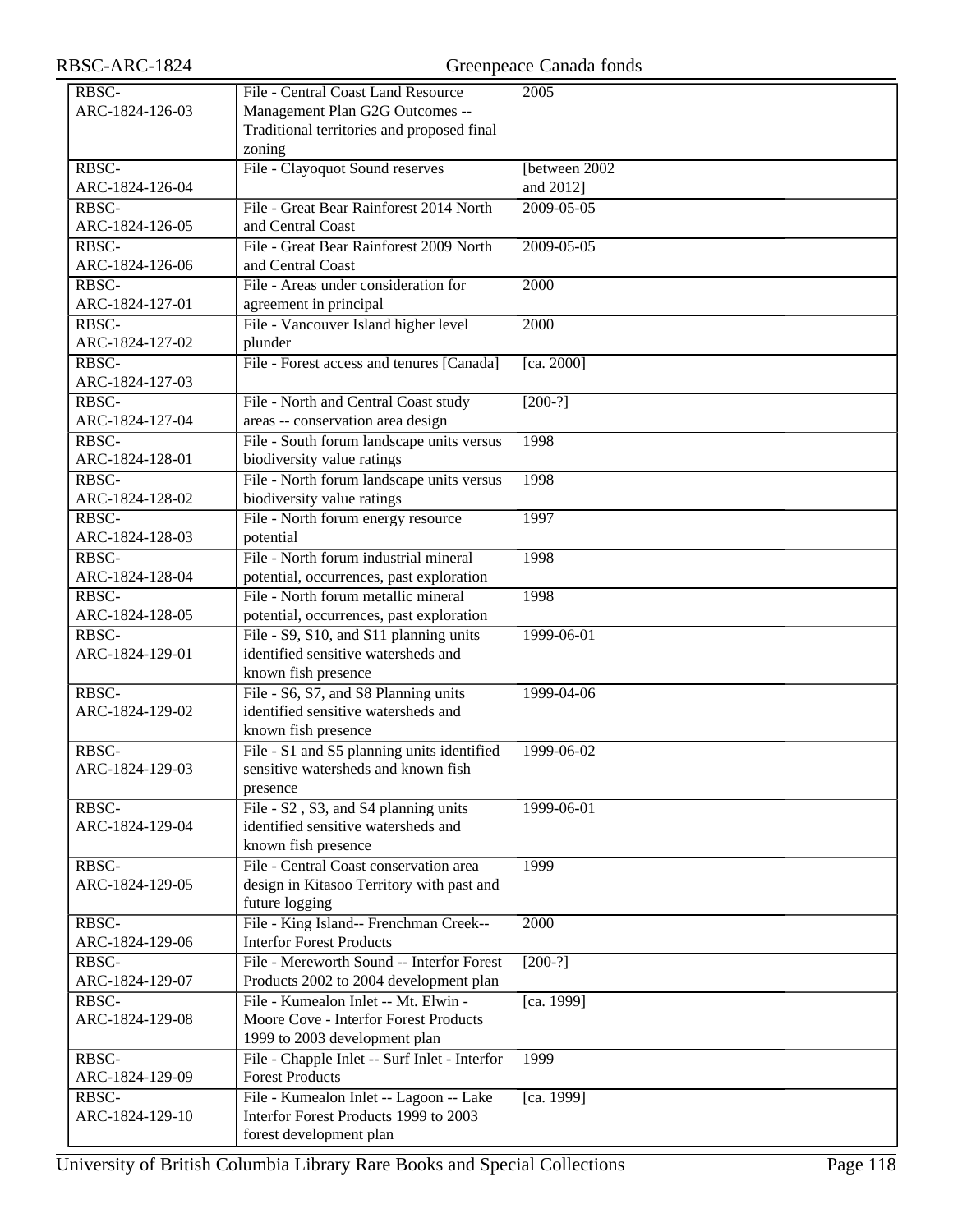| RBSC-ARC-1824            | Greenpeace Canada fonds                                                                                |            |
|--------------------------|--------------------------------------------------------------------------------------------------------|------------|
| RBSC-<br>ARC-1824-129-11 | File - Kumealon Inlet -- Westside<br>Interfor Forest Products 1999 to 2003<br>forest development plan  | [ca. 1999] |
| RBSC-<br>ARC-1824-129-12 | File - King Island -- Frenchman Creek<br>-- Interfor Forest Products 2000 to 2004<br>development plan  | [ca. 2000] |
| RBSC-<br>ARC-1824-130-01 | File - Kitasoo/Xaixais Traditional<br>Territory, Protected Areas                                       | $[200-?]$  |
| RBSC-<br>ARC-1824-130-02 | File - Kitasoo/Xaixais Traditional<br>Territory, Logging and Cutblocks                                 | $[200-?]$  |
| RBSC-<br>ARC-1824-130-03 | File - British Columbia's Great Bear<br>rainforest land use plans                                      | 2006-03-17 |
| RBSC-<br>ARC-1824-130-04 | File - A conservation area design for the<br>Central Coast core areas and linkages                     | $[200-?]$  |
| RBSC-<br>ARC-1824-131-01 | File - Nanaimo                                                                                         | 1980       |
| RBSC-<br>ARC-1824-131-02 | File - Bedwell River                                                                                   | 1994       |
| RBSC-<br>ARC-1824-131-03 | File - British Columbia                                                                                | 1995       |
| RBSC-<br>ARC-1824-132-01 | File - British Columbia's Central Coast<br>forest development plans, 1998-2002                         | 1999       |
| RBSC-<br>ARC-1824-132-02 | File - British Columbia's Central Coast<br>forest development plans, 1998-2002                         | 1999       |
| RBSC-<br>ARC-1824-132-03 | File - Heiltsuk Traditional territory:<br>Logging and 5 Year forest development<br>plan                | 1999       |
| RBSC-<br>ARC-1824-133-01 | File - Surf -- Bear Lake                                                                               | 2000       |
| RBSC-<br>ARC-1824-133-02 | File - Ministry of Forests Chilcotin<br>Forest District 5-Year consolidated<br>development plan        | Apr-99     |
| RBSC-<br>ARC-1824-133-03 | File - Ministry of Forests Chilcotin<br>Forest District 5-Year consolidated<br>development plan        | Apr-99     |
| RBSC-<br>ARC-1824-133-04 | File - Map 1 -- Forest development<br>plan Kimsquit River -- Western Forest<br>Products                | 1997       |
| RBSC-<br>ARC-1824-133-05 | File - Map 2 -- Forest development<br>plan Kimsquit River -- Western Forest<br>Products                | 1997       |
| RBSC-<br>ARC-1824-133-06 | File - Map 3 -- Forest development<br>plan Kimsquit River -- Western Forest<br>Products                | 1997       |
| RBSC-<br>ARC-1824-133-07 | File - Forest development plan Cariboo<br>Woodlands 1999-2004 -- Riverside<br><b>Forest Management</b> | 1999       |
| RBSC-<br>ARC-1824-133-08 | File - Forest development plan Cariboo<br>Woodlands 1999-2004 -- Riverside<br><b>Forest Management</b> | 1999       |
| RBSC-<br>ARC-1824-133-09 | File - Forest development plan Cariboo<br>Woodlands 1999-2004 -- Riverside<br><b>Forest Management</b> | 1999       |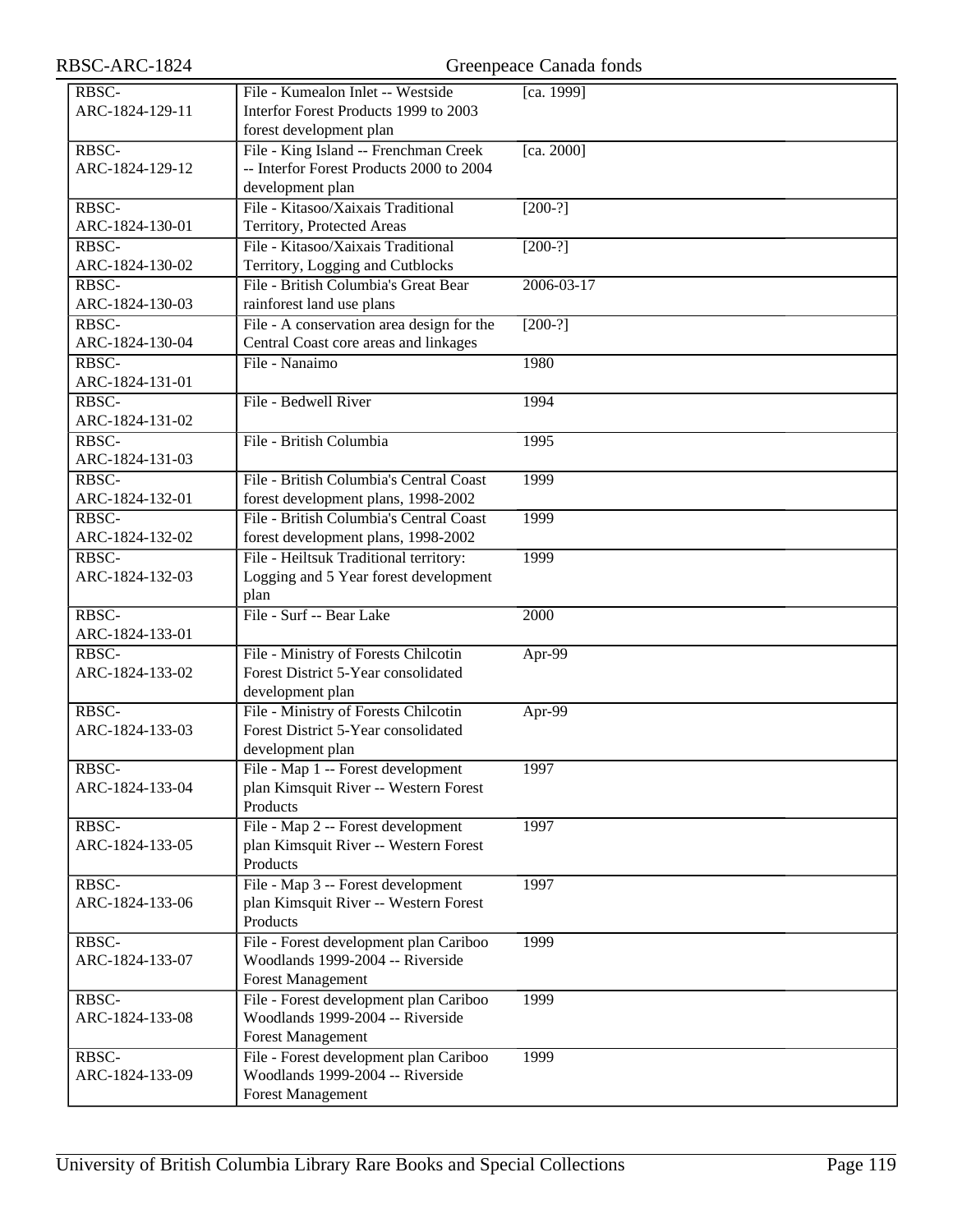| RBSC-ARC-1824                                |                                                                                                                                                                         | Greenpeace Canada fonds |
|----------------------------------------------|-------------------------------------------------------------------------------------------------------------------------------------------------------------------------|-------------------------|
| RBSC-<br>ARC-1824-133-10                     | File - Forest development plan Cariboo<br>Woodlands 1999-2004 -- Riverside<br><b>Forest Management</b>                                                                  | <b>May-99</b>           |
| RBSC-<br>ARC-1824-133-11                     | File - Forest development plan Cariboo<br>Woodlands 1999-2004 -- Riverside<br><b>Forest Management</b>                                                                  | $May-99$                |
| RBSC-<br>ARC-1824-133-12                     | File - Forest development plan Cariboo<br>Woodlands 1999-2004 -- Riverside<br><b>Forest Management</b>                                                                  | $May-99$                |
| RBSC-<br>ARC-1824-133-13                     | File - Forest development plan Cariboo<br>Woodlands 1999-2004 -- Riverside<br><b>Forest Management</b>                                                                  | May-99                  |
| RBSC-<br>ARC-1824-133-14                     | File - Forest development plan Cariboo<br>Woodlands 1999-2004 -- Riverside<br><b>Forest Management</b>                                                                  | May-99                  |
| RBSC-<br>ARC-1824-133-15                     | File - Forest development plan Cariboo<br>Woodlands 1999-2004 -- Riverside<br><b>Forest Management</b>                                                                  | 1999                    |
| RBSC-<br>ARC-1824-133-16                     | File - Forest development plan Cariboo<br>Woodlands 1999-2004 -- Riverside<br><b>Forest Management</b>                                                                  | 1999                    |
| RBSC-<br>ARC-1824-133-17                     | File - Forest development plan Cariboo<br>Woodlands 1999-2004 -- Riverside<br><b>Forest Management</b>                                                                  | 1999                    |
| RBSC-<br>ARC-1824-134-01                     | File - Haisla Traditional territory                                                                                                                                     | 2008                    |
| RBSC-<br>ARC-1824-134-02                     | File - Haisla Traditional territory                                                                                                                                     | 2008                    |
| RBSC-<br>ARC-1824-134-03                     | File - Haisla Traditional territory                                                                                                                                     | 2008                    |
| RBSC-<br>ARC-1824-134-04                     | File - Haisla Traditional territory                                                                                                                                     | 2008                    |
| RBSC-<br>ARC-1824-134-05                     | File - Detail strategic plan Haisla land<br>use zones -- draft                                                                                                          | 2008                    |
| RBSC-<br>ARC-1824-134-06                     | File - Haisla Traditional territory                                                                                                                                     | 2008                    |
| $R\overline{\text{BSC-}}$<br>ARC-1824-134-07 | File - Haisla Traditional territory                                                                                                                                     | 2008                    |
| RBSC-<br>ARC-1824-135-01                     | File - Sacred headwaters watersheds                                                                                                                                     | $Jul-08$                |
| RBSC-<br>ARC-1824-135-02                     | File - Puzzle pieces subsurface interests<br>[Northeast British Columbia]                                                                                               | 2008                    |
| RBSC-<br>ARC-1824-135-03                     | File - Mining claims [Northern British<br>Columbia]                                                                                                                     | 2008                    |
| RBSC-<br>ARC-1824-136-01                     | File - Great Bear Rainforest 2009 North<br>and Central Coast -- Protected areas and<br>ecosystem-based management operating<br>areas -- 50% natural level of old growth | 2009                    |
| RBSC-<br>ARC-1824-136-02                     | File - British Columbia's Great<br>Bear Rainforest protected areas and<br>ecosystem-based management areas                                                              | Apr-09                  |
| RBSC-<br>ARC-1824-137-01                     | File - Turning Point -- Kitasoo,<br>Wuikinuxv, Heiltsuk, Nuxalk, traditional<br>territories -- forest inventory                                                         | $Feb-09$                |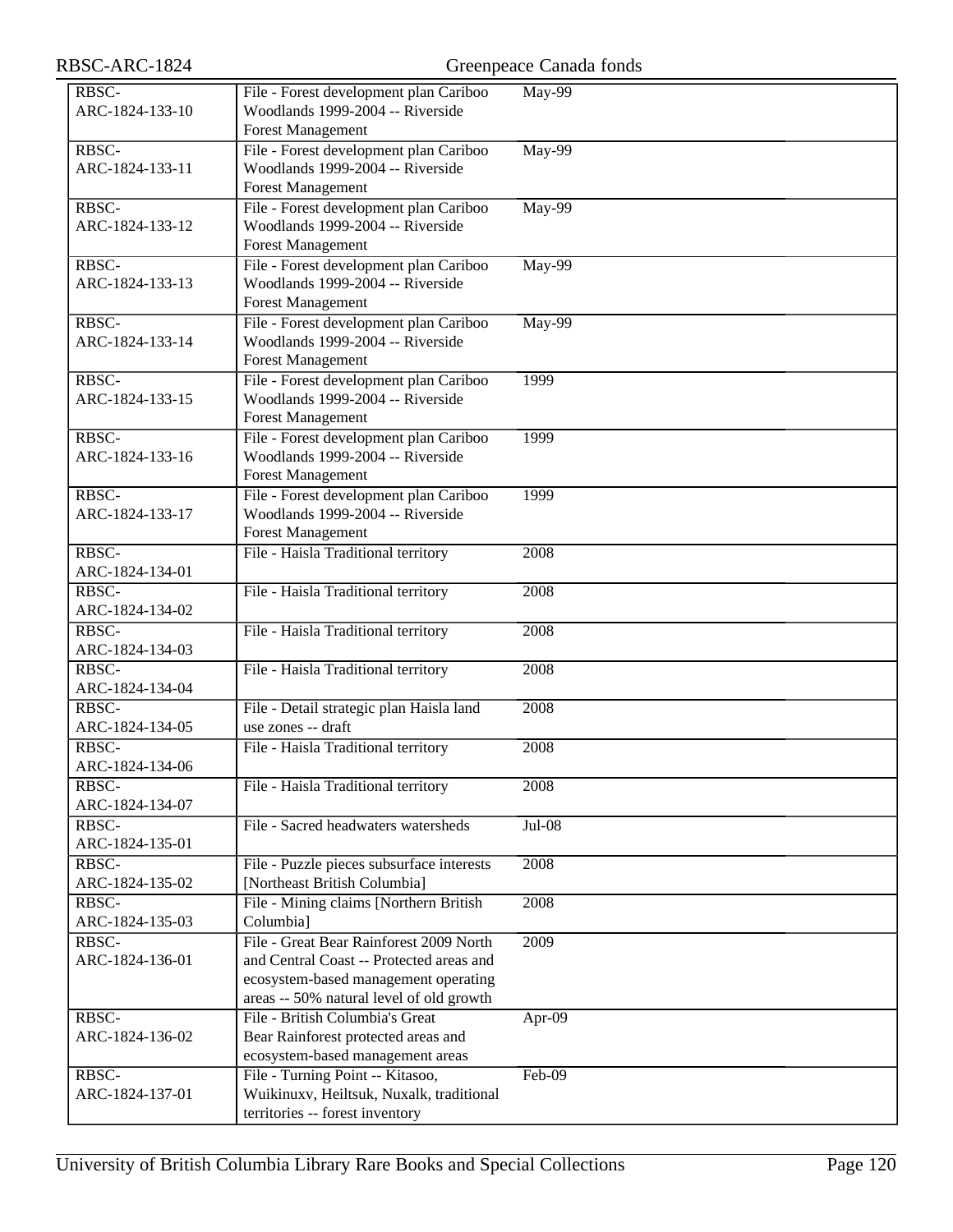| RBSC-           | File - Turning Point -- Kitasoo,           | Feb-09         |
|-----------------|--------------------------------------------|----------------|
|                 |                                            |                |
| ARC-1824-137-02 | Wuikinuxv, Heiltsuk, Nuxalk, traditional   |                |
|                 | territories -- operating areas             |                |
| RBSC-           | File - Conservation priorities North and   | 2003           |
| ARC-1824-137-03 | Central Coast all cores -- old growth      |                |
|                 | index                                      |                |
| RBSC-           | File - British Columbia's Great Bear       | $Apr-09$       |
| ARC-1824-137-04 | rainforest protected areas and ecosystem-  |                |
|                 |                                            |                |
|                 | based management areas                     |                |
| RBSC-           | File - State of British Columbia's coastal | 2009           |
| ARC-1824-138-01 | rainforest                                 |                |
| RBSC-           | File - Kitasoo -- Xaixais traditional      | [between 2000  |
| ARC-1824-138-02 | territory                                  | and 2004]      |
| RBSC-           | File - West Central British Columbia       | 1993           |
| ARC-1824-138-03 |                                            |                |
| RBSC-           | File - Kitasoo -- Xaixais traditional      |                |
|                 |                                            | $[200-?]$      |
| ARC-1824-138-04 | territory                                  |                |
| RBSC-           | File - Forest development plan Kimsquit    | 1997           |
| ARC-1824-139-01 | River -- Western Forest Products           |                |
| RBSC-           | File - Forest development plan Griffin     | 1997           |
| ARC-1824-139-02 | Passage -- Western Forest Products         |                |
| RBSC-           | File - Forest development plan Griffin     | 1997           |
| ARC-1824-139-03 | Passage -- Western Forest Products         |                |
|                 |                                            |                |
| RBSC-           | File - Central Coast conservation area     | 1998           |
| ARC-1824-140-01 | design in Oweekeno Territory with past     |                |
|                 | and future logging                         |                |
| RBSC-           | File - Central Coast conservation area     | 1998           |
| ARC-1824-140-02 | design in Heiltsuk Territory with past and |                |
|                 | future logging                             |                |
| RBSC-           | File - Central Coast conservation area     | 1998           |
| ARC-1824-140-03 |                                            |                |
|                 | design in Nuxalk Territory with past and   |                |
|                 | future logging                             |                |
| RBSC-           | File - Ecosystem based management plan     | 2013           |
| ARC-1824-140-04 | area results of 2013 CFCI proposal for     |                |
|                 | low ecological risk and high human well    |                |
|                 | being                                      |                |
| RBSC-           | File - CIT ESA for Central Coast LRMO      | [between 2000  |
| ARC-1824-140-05 | -- Analysis unit conservation options--    | and 2004]      |
|                 | existing protected areas locked in         |                |
|                 |                                            |                |
| RBSC-           | File - CIT ESA for Central Coast LRMO      | [between 2000] |
| ARC-1824-140-06 | -- Analysis unit conservation options--    | and 2004]      |
|                 | existing protected areas locked in         |                |
| RBSC-           | File - Central Coast conservation area     | 1998           |
| ARC-1824-140-07 | design in Kitasoo Territory with past and  |                |
|                 | future logging                             |                |
| RBSC-ARC-1824-  | Item - Finding rainforest solutions        | $Oct-00$       |
| OS-01-01        |                                            |                |
|                 |                                            |                |
| RBSC-ARC-1824-  | Item - Coastal temperate rain forests of   | 1995           |
| OS-01-02        | North America                              |                |
| RBSC-ARC-1824-  | Item - Amazónia desmetatamento e areas     | 1997           |
| OS-01-03        | protegidas                                 |                |
| RBSC-           | File - Central Coast Land and Coastal      | [between 2000] |
| ARC-1824-142-01 | Resource Management Plan -- North          | and 2004]      |
|                 | forum -- commercial and recreational       |                |
|                 | salmon fisheries                           |                |
|                 |                                            |                |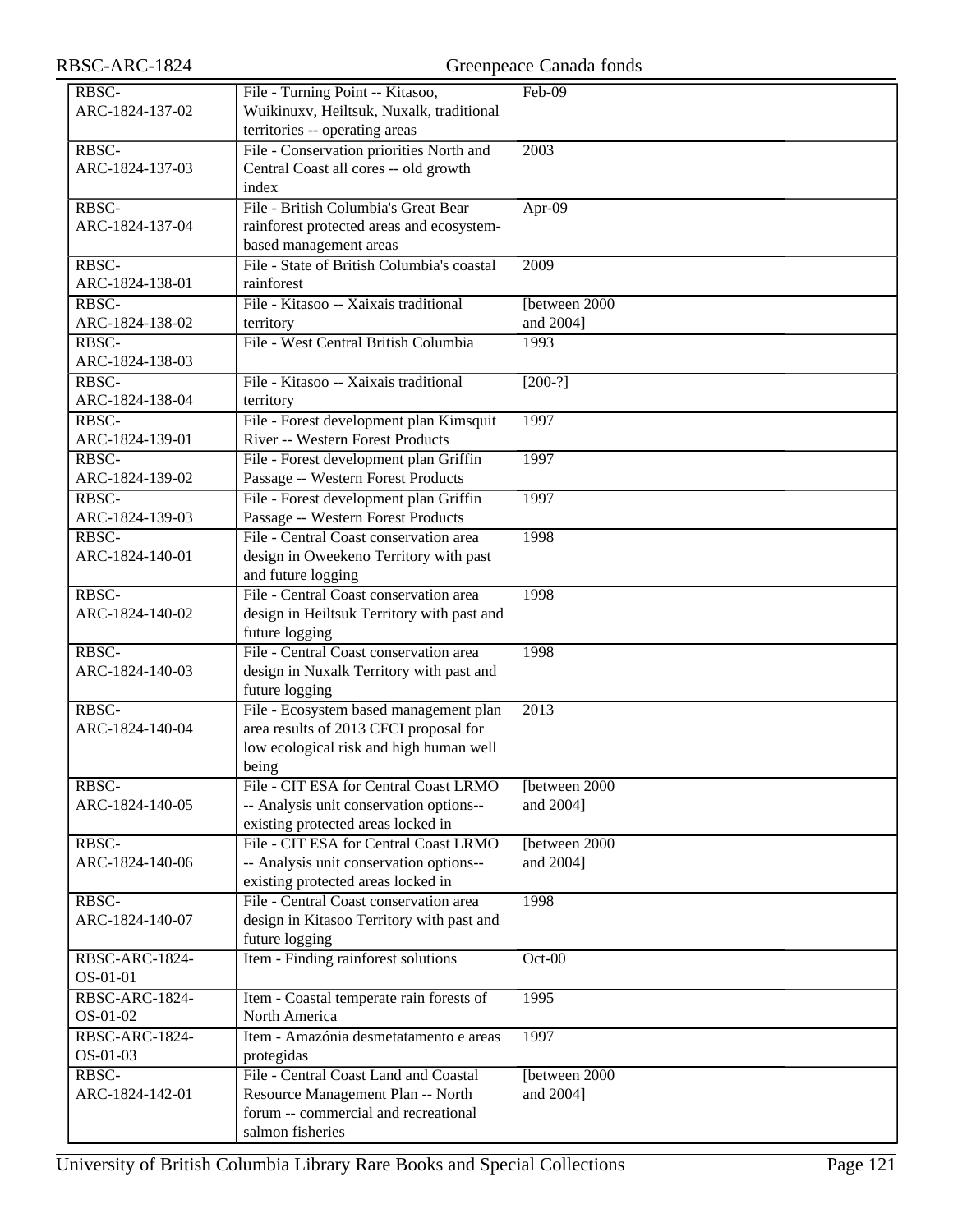| RBSC-ARC-1824            |                                                                                                                                                                                          | Greenpeace Canada fonds     |
|--------------------------|------------------------------------------------------------------------------------------------------------------------------------------------------------------------------------------|-----------------------------|
| RBSC-<br>ARC-1824-142-02 | File - Central Coast Land and Coastal<br>Resource Management Plan -- North-<br>South forum -- commercial and<br>recreational salmon fisheries                                            | Ibetween 2000<br>and 2004]  |
| RBSC-<br>ARC-1824-142-03 | File - Central Coast Land and Coastal<br>Resource Management Plan -- North<br>forum -- commercial and recreational<br>salmon fisheries                                                   | [between 2000<br>and 2004]  |
| RBSC-<br>ARC-1824-142-04 | File - Central Coast Land and Coastal<br>Resource Management Plan -- South<br>forum -- commercial and recreational<br>salmon fisheries                                                   | [between 2000]<br>and 2004] |
| RBSC-<br>ARC-1824-142-05 | File - Central Coast Land and Coastal<br>Resource Management Plan -- North<br>forum -- commercial fisheries --<br>groundfish and herring roe                                             | [between 2000]<br>and 2004] |
| RBSC-<br>ARC-1824-142-06 | File - Central Coast Land and Coastal<br>Resource Management Plan -- North<br>forum -- commercial fisheries --<br>groundfish and herring roe                                             | [between 2000<br>and 2004]  |
| RBSC-<br>ARC-1824-142-07 | File - Central Coast Land and Coastal<br>Resource Management Plan -- North-<br>South forum -- commercial fisheries --<br>groundfish and herring roe                                      | [between 2000]<br>and 2004] |
| RBSC-<br>ARC-1824-142-08 | File - Central Coast Land and Coastal<br>Resource Management Plan -- South<br>forum -- commercial fisheries --<br>groundfish and herring roe                                             | [between 2000]<br>and 2004] |
| RBSC-<br>ARC-1824-142-09 | File - Central Coast Land and Coastal<br>Resource Management Plan -- North<br>forum -- plan area identified sensitive<br>watersheds                                                      | [between 2000<br>and 2004]  |
| RBSC-<br>ARC-1824-142-10 | File - Central Coast Land and Coastal<br>Resource Management Plan -- North<br>forum -- commercial and recreational<br>invertebrate fisheries -- urchin, crab, and<br>sea cucumber        | [between 2000]<br>and 2004] |
| RBSC-<br>ARC-1824-142-11 | File - Central Coast Land and Coastal<br>Resource Management Plan -- North<br>forum -- commercial and recreational<br>invertebrate fisheries -- urchin, crab, and<br>sea cucumber        | [between 2000<br>and 2004]  |
| RBSC-<br>ARC-1824-142-12 | File - Central Coast Land and Coastal<br>Resource Management Plan -- North-<br>South forum -- commercial and<br>recreational invertebrate fisheries --<br>urchin, crab, and sea cucumber | [between 2000]<br>and 2004] |
| RBSC-<br>ARC-1824-142-13 | File - Central Coast Land and Coastal<br>Resource Management Plan -- South<br>forum -- commercial and recreational<br>invertebrate fisheries -- urchin, crab, and<br>sea cucumber        | [between 2000<br>and 2004]  |
| RBSC-<br>ARC-1824-142-14 | File - Central Coast Land and Coastal<br>Resource Management Plan -- draft<br>overlay                                                                                                    | 2000-22-12                  |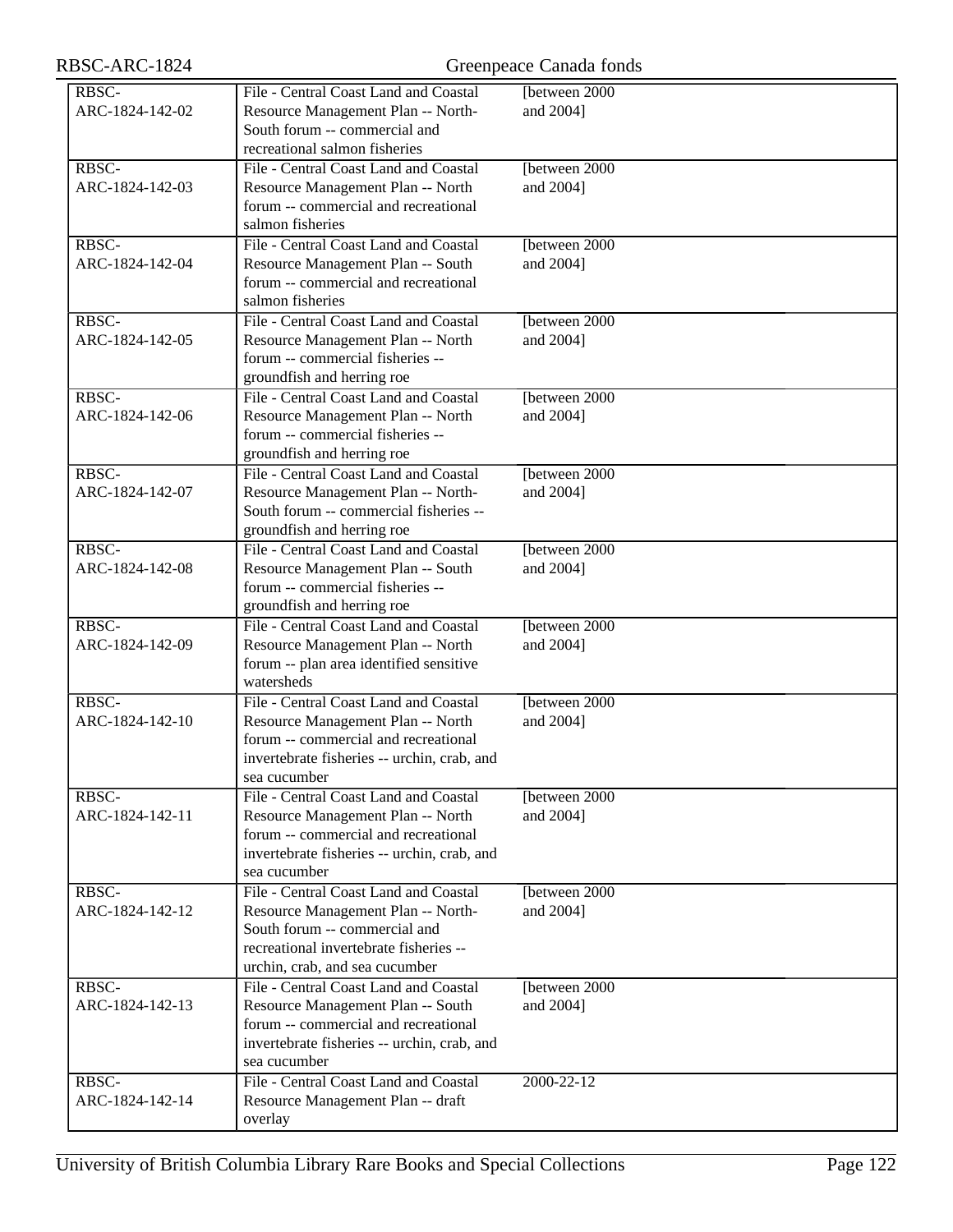| RBSC-ARC-1824                                 |                                             | Greenpeace Canada fonds |
|-----------------------------------------------|---------------------------------------------|-------------------------|
| RBSC-                                         | File - Central Coast Land and Coastal       | [between 2000           |
| ARC-1824-142-15                               | Resource Management Plan -- land use        | and 2004]               |
|                                               | conversion priority                         |                         |
| RBSC-                                         | File - Central Coast Land and Coastal       | $2001 - 11 - 02$        |
| ARC-1824-142-16                               | Resource Management Plan -- land use        |                         |
|                                               | designations with suggested changes -       |                         |
|                                               |                                             |                         |
|                                               | draft                                       |                         |
| RBSC-                                         | File - Central Coast Land and Coastal       | $2001 - 01 - 26$        |
| ARC-1824-142-17                               | Resource Management Plan -- proposed        |                         |
|                                               | protected areas - draft                     |                         |
| RBSC-                                         | File - Central Coast Land and Coastal       | 2001-01-04              |
| ARC-1824-142-18                               | Resource Management Plan -- proposed        |                         |
|                                               | protected areas - draft                     |                         |
| RBSC-                                         | File - Central Coast Land and Coastal       | 2000-22-12              |
| ARC-1824-142-19                               | Resource Management Plan -- MELP            |                         |
|                                               | priority areas - draft 4                    |                         |
| RBSC-                                         | File - Central Coast Land and Coastal       | $2000 - 10 - 28$        |
| ARC-1824-142-20                               | Resource Management Plan --                 |                         |
|                                               | biodiversity management areas               |                         |
| RBSC-                                         | File - North forum known fish presence      | 1998-12-17              |
| ARC-1824-143-01                               | -- draft                                    |                         |
| RBSC-                                         | File - North forum tenure classification -- | 1998-05-20              |
| ARC-1824-143-02                               | draft                                       |                         |
| RBSC-                                         |                                             | 1998-11-20              |
|                                               | File - North forum forest age class --      |                         |
| ARC-1824-143-03                               | draft                                       |                         |
| RBSC-                                         | File - North black bear habitat capability  | 1999-01-11              |
| ARC-1824-143-04                               | -- dithered -- draft                        |                         |
| RBSC-                                         | File - North forum landscape units and      | 1998-12-22              |
| ARC-1824-143-05                               | biodiversity ratings -- draft               |                         |
| RBSC-                                         | File - North forum moose suitability --     | 1998-09-15              |
| ARC-1824-143-06                               | draft                                       |                         |
| RBSC-                                         | File - North forum BEU -- marbled           | 1998-12-07              |
| ARC-1824-143-07                               | murrelet suitability -- weighted average -- |                         |
|                                               | draft                                       |                         |
| RBSC-                                         | File - North forum forest site index --     | $1998 - 11 - 12$        |
| ARC-1824-143-08                               | draft                                       |                         |
| RBSC-                                         | File - North forum ecosection and           | 1998-03-24              |
| ARC-1824-143-09                               | biogeoclimatic zones -- draft               |                         |
| RBSC-                                         | File - North forum elk habitat -- draft     | 1998-04-14              |
| ARC-1824-143-10                               |                                             |                         |
| RBSC-                                         | File - North forum undeveloped              | 1998-09-03              |
| ARC-1824-143-11                               | watersheds -- draft                         |                         |
| RBSC-                                         | File - North forum forest height class --   | 1998-03-24              |
| ARC-1824-143-12                               |                                             |                         |
|                                               | draft                                       |                         |
| RBSC-                                         | File - North forum moose capability --      | 1998-04-14              |
| ARC-1824-143-13                               | draft                                       |                         |
| $R\overline{B}$ <sub>S</sub> $\overline{C}$ - | File - North forum Timber Harvesting        | 1998-12-15              |
| ARC-1824-143-14                               | Land Base, Forested Exclusion,              |                         |
|                                               | Nonproductive Forested Exclusion --         |                         |
|                                               | draft                                       |                         |
| RBSC-                                         | File - North black bear habitat suitability | $1999 - 01 - 11$        |
| ARC-1824-143-15                               | -- highest value -- draft                   |                         |
| RBSC-                                         | File - North forum black tail dear          | 1998-04-15              |
| ARC-1824-143-16                               | capability -- draft                         |                         |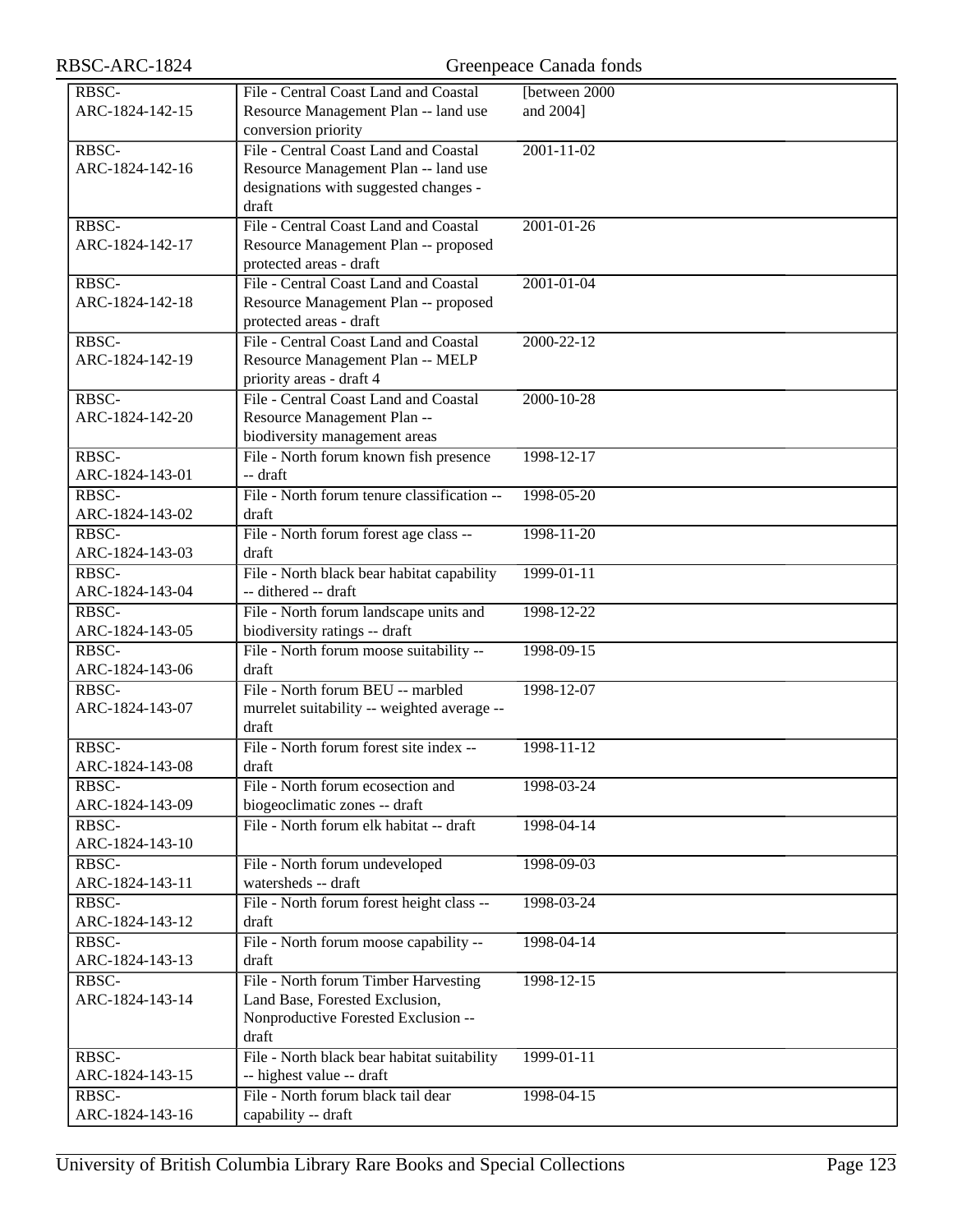| RBSC-ARC-1824   |                                                                             | Greenpeace Canada fonds |
|-----------------|-----------------------------------------------------------------------------|-------------------------|
| RBSC-           | File - North forum baseline thematic                                        | 1998-03-24              |
| ARC-1824-143-17 | mapping -- draft                                                            |                         |
| RBSC-           | File - North forum landscape unit --                                        | 1999-05-20              |
| ARC-1824-143-18 | overlay -- draft                                                            |                         |
| RBSC-           | File - North forum Timber Harvesting                                        | 1999-01-29              |
| ARC-1824-143-19 | Land Base overlay -- draft                                                  |                         |
| RBSC-           | File - North forum topographic overlay --                                   | 1998-05-20              |
| ARC-1824-143-20 | draft                                                                       |                         |
| RBSC-           | File - North forum log storage -- handling                                  | 1998-11-09              |
| ARC-1824-143-21 | sites -- approved and existing -- draft                                     |                         |
| RBSC-           | File - North forum known scenic areas by                                    | 1998-09-18              |
| ARC-1824-143-22 | Recommended Visual Quality Class --                                         |                         |
|                 | draft                                                                       |                         |
| RBSC-           | File - North forum mountain goat                                            | 1998-04-22              |
| ARC-1824-143-23 | capability -- draft                                                         |                         |
| RBSC-           | File - North forum landscape units versus                                   | 1999-02-04              |
| ARC-1824-143-24 | biodiversity value ratings -- draft                                         |                         |
| RBSC-           | File - North forum recommended                                              | 1999-11-22              |
| ARC-1824-143-25 | protected areas from stakeholders -- draft                                  |                         |
| RBSC-           | File - North forum visual importance of                                     | 1999-06-09              |
| ARC-1824-143-26 | the land to tourism -- draft                                                |                         |
| RBSC-           | File - North forum Timber Harvesting                                        | 1998-11-19              |
| ARC-1824-143-27 | Land Base by age class -- draft                                             |                         |
| RBSC-           | File - North forum Timber Harvesting                                        | $1998 - 11 - 19$        |
| ARC-1824-143-28 | Land Base by age class -- draft                                             |                         |
| RBSC-           | File - North forum leading forest stand                                     | 1998-03-24              |
| ARC-1824-143-29 | species -- draft                                                            |                         |
| RBSC-           | File - North forum land tenures -- draft                                    | 1998-09-15              |
| ARC-1824-143-30 |                                                                             |                         |
| RBSC-           | File - North forum grizzly bear habitat                                     | 1998-03-23              |
| ARC-1824-143-31 | capability -- dithered                                                      |                         |
| RBSC-           | File - North forum planning and                                             | 1999-05-20              |
| ARC-1824-143-32 | landscape units with watersheds -- draft                                    |                         |
|                 | [overlay]                                                                   |                         |
| RBSC-           | File - North forum recreation opportunity                                   | 1999-04-22              |
| ARC-1824-143-33 | spectrum -- draft                                                           |                         |
| RBSC-           | File - North forum elk habitat -- draft                                     | 1998-04-14              |
| ARC-1824-143-34 |                                                                             |                         |
| RBSC-           | File - South forum Timber Harvesting                                        | 1998-11-19              |
| ARC-1824-144-01 | Land Base by age class -- draft<br>File - South forum known scenic areas by | 1998-09-18              |
| RBSC-           |                                                                             |                         |
| ARC-1824-144-02 | Recommended Visual Quality Class --<br>draft                                |                         |
| RBSC-           | File - South forum forest height class --                                   | 1998-03-24              |
| ARC-1824-144-03 | draft                                                                       |                         |
| RBSC-           | File - South forum log storage handling                                     | 1998-11-09              |
| ARC-1824-144-04 | sites -- approved and existing -- draft                                     |                         |
| RBSC-           | File - South grizzly bear habitat                                           | 1998-03-23              |
| ARC-1824-144-05 | capability -- dithered                                                      |                         |
| RBSC-           | File - South forum landscape units and                                      | 1998-12-22              |
| ARC-1824-144-06 | biodiversity ratings -- draft                                               |                         |
| RBSC-           | File - South forum BEU marbled                                              | 1998-12-07              |
| ARC-1824-144-07 | murrelet suitability -- weighted average --                                 |                         |
|                 | draft                                                                       |                         |